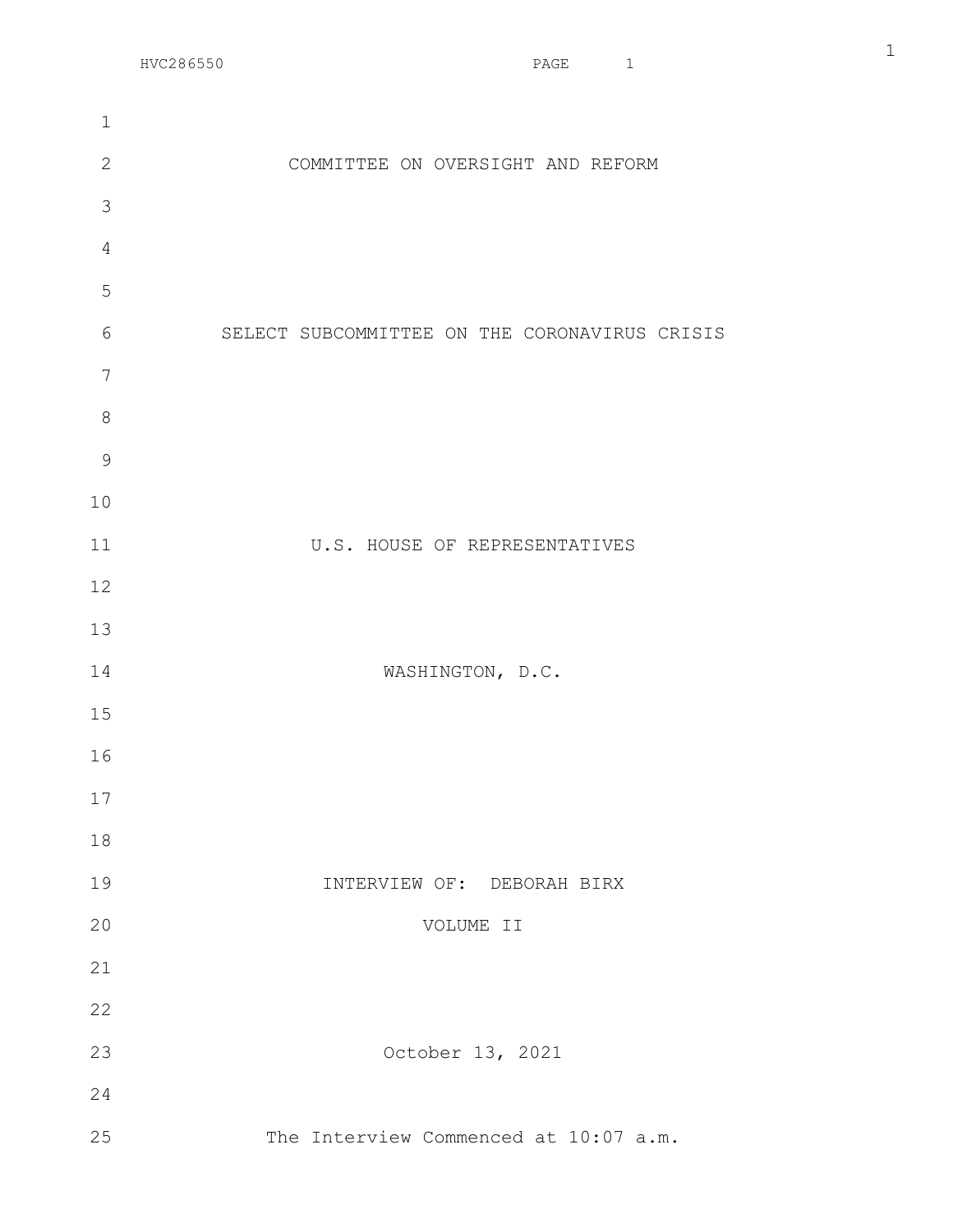| 26 | Appearances.                                          |  |  |  |  |  |  |  |
|----|-------------------------------------------------------|--|--|--|--|--|--|--|
| 27 | For the SELECT SUBCOMMITTEE ON THE CORONAVIRUS CRISIS |  |  |  |  |  |  |  |
| 28 | DIEGO DIAZ, Majority Counsel                          |  |  |  |  |  |  |  |
| 29 | PETER RECHTER, Majority Counsel                       |  |  |  |  |  |  |  |
| 30 | BETH MUELLER, Majority Chief Investigative Counsel    |  |  |  |  |  |  |  |
| 31 | JENNIFER GASPAR, Majority Chief Counsel               |  |  |  |  |  |  |  |
| 32 | MITCH BENZINE, Minority Senior Policy Counsel         |  |  |  |  |  |  |  |
| 33 | CARLTON DAVIS, Minority Counsel                       |  |  |  |  |  |  |  |
| 34 |                                                       |  |  |  |  |  |  |  |
| 35 | For the Witness:                                      |  |  |  |  |  |  |  |
| 36 | ROBERT P. TROUT, ESQ.                                 |  |  |  |  |  |  |  |
| 37 | TARA N. TIGHE, ESQ.                                   |  |  |  |  |  |  |  |
| 38 | Schertler Onorato Mead & Sears                        |  |  |  |  |  |  |  |
| 39 | 901 New York Avenue, NW                               |  |  |  |  |  |  |  |
| 40 | Suite 500 West                                        |  |  |  |  |  |  |  |
| 41 | Washington, DC 20001                                  |  |  |  |  |  |  |  |
| 42 | $(202)$ 628-4199                                      |  |  |  |  |  |  |  |
| 43 | rtrout@schertlerlaw.com                               |  |  |  |  |  |  |  |
| 44 | ttighe@schertlerlaw.com                               |  |  |  |  |  |  |  |
| 45 |                                                       |  |  |  |  |  |  |  |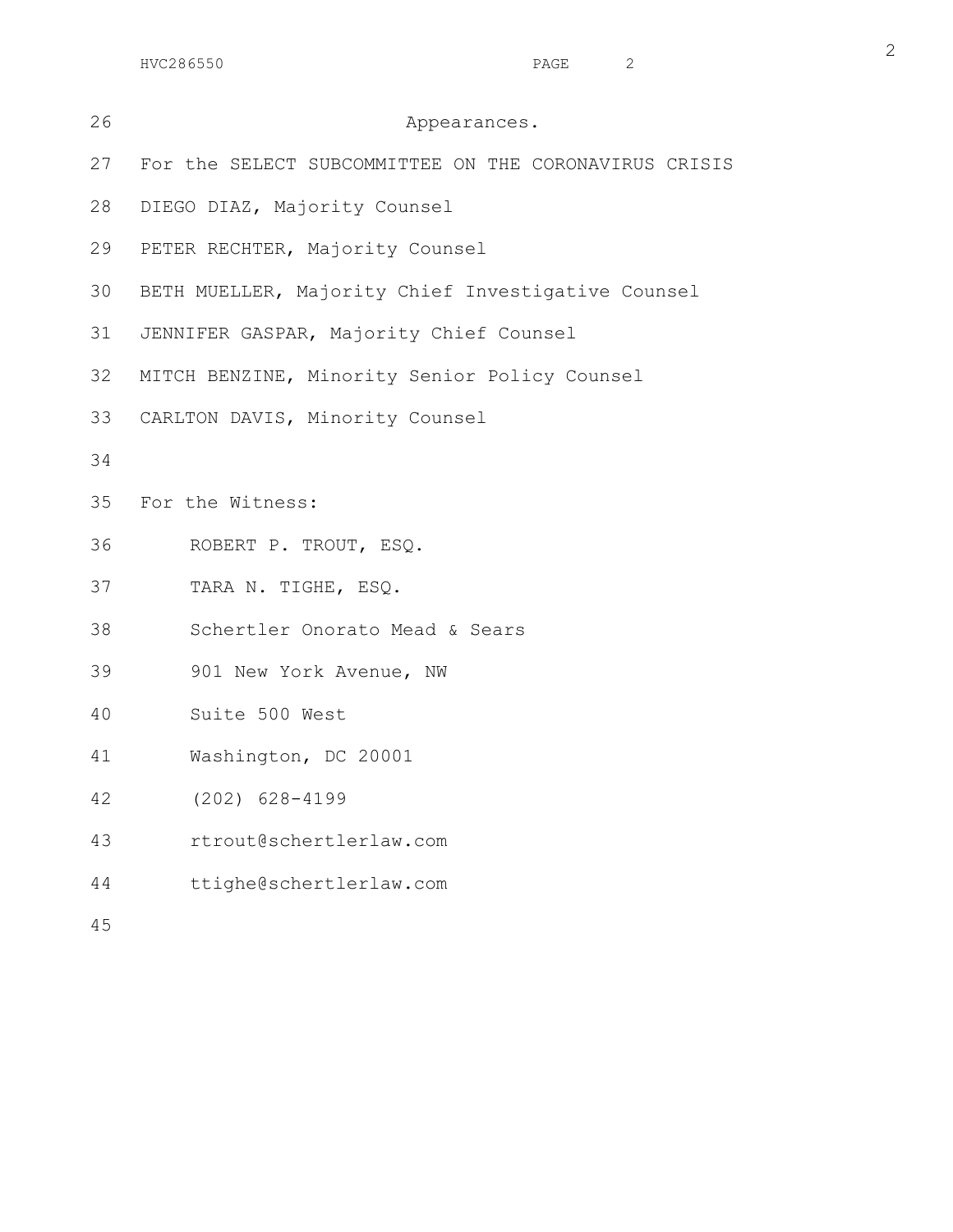| 46 | Exhibits                                       |      |  |  |  |  |  |  |
|----|------------------------------------------------|------|--|--|--|--|--|--|
| 47 | Majority Exhibit No.                           | Page |  |  |  |  |  |  |
| 48 | $\mathbb N\circ$ .                             |      |  |  |  |  |  |  |
| 49 | Email dated 8/21/2020, Bates commencing<br>19  |      |  |  |  |  |  |  |
| 50 | FOIA-00000948                                  | 26   |  |  |  |  |  |  |
| 51 | 20 CDC Coronavirus Disease 2019 (COVID-19),    |      |  |  |  |  |  |  |
| 52 | Overview of Testing for SARS-CoV-2             | 34   |  |  |  |  |  |  |
| 53 | dated July 17, 2020                            |      |  |  |  |  |  |  |
| 54 | 21<br>CDC Coronavirus Disease 2019 (COVID-19), |      |  |  |  |  |  |  |
| 55 | Overview of Testing for SARS-CoV-2, dated      |      |  |  |  |  |  |  |
| 56 | August 24, 2020                                | 34   |  |  |  |  |  |  |
| 57 | 22 CDC Coronavirus Disease 2019 (COVID-19),    |      |  |  |  |  |  |  |
| 58 | Testing Overview dated September 18, 2020      | 34   |  |  |  |  |  |  |
| 59 | 23<br>Email dated 10/15/2020, Bates commencing |      |  |  |  |  |  |  |
| 60 | SSCC-0035951                                   |      |  |  |  |  |  |  |
| 61 | 24<br>Email dated 8/25/2020, Bates commencing  |      |  |  |  |  |  |  |
| 62 | SSCC-035985                                    | 102  |  |  |  |  |  |  |
| 63 | 25<br>Tweet from Alex Azar dated October 5,    |      |  |  |  |  |  |  |
| 64 | 2020                                           | 115  |  |  |  |  |  |  |
| 65 | Email dated 10/16/2020, Bates commencing<br>26 |      |  |  |  |  |  |  |
| 66 | SSCC-0035830                                   | 121  |  |  |  |  |  |  |
| 67 | 27<br>The American Presidency Project, Pool    |      |  |  |  |  |  |  |
| 68 | Reports of August 26, 2020                     | 155  |  |  |  |  |  |  |
| 69 | CDC Coronavirus Disease 2019 (COVID-19),<br>28 |      |  |  |  |  |  |  |
| 70 | Interim Guidance for Communities of Faith      | 161  |  |  |  |  |  |  |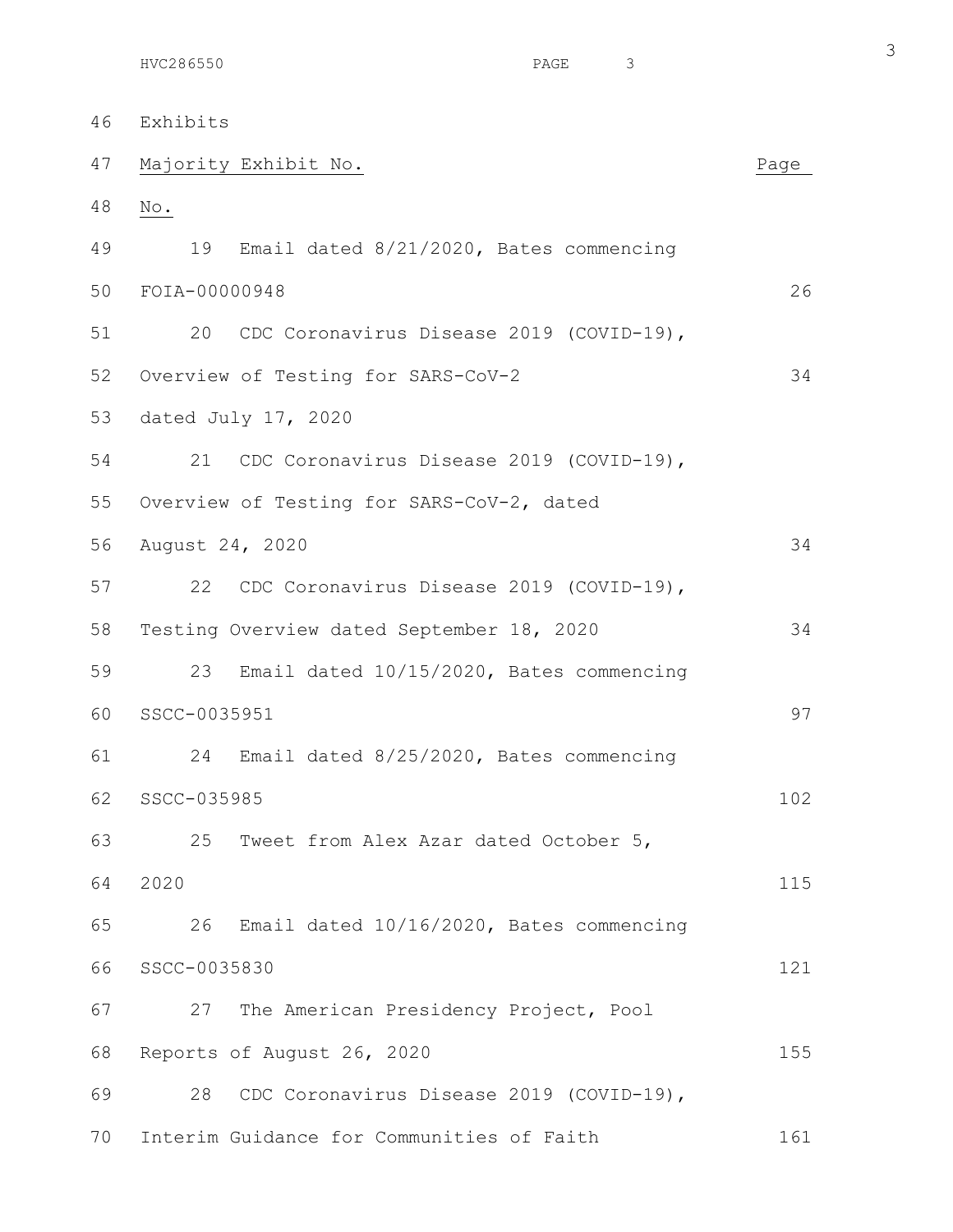71 Exhibits (Continued) 72 Majority Exhibit No. 2008 2012 12:20 Majority Exhibit No. 73 No. 74 29 CDC Coronavirus Disease 2019 (COVID-19), 75 Interim Guidance for Communities of 76 Faith dated May 23, 2020 77 161 78 30 CDC Coronavirus Disease 2019 (COVID-19), 79 The Importance of Reopening America's 80 Schools this Fall, dated July 23, 2020 174 81 31 The New York Times, Behind the White House 82 Effort to Pressure the C.D.C. on School 83 Openings, dated September 28, 2020 174 84 85 Minority Exhibit No. 2008 2012 12:30 Minority Exhibit No. 86 No. 87 B Memorandum, Center for Clinical 88 Standards and Quality/Quality, Safety & 89 Oversight Group, dated March 13, 2020 132 90 C Advisory, New York Department of Health, 91 dated March 25, 2020 132 92 D Article, AP, AP News, Birx travels, 93 family visits highlight pandemic safety 94 perils, dated December 2020 137

HVC286550 PAGE 4

4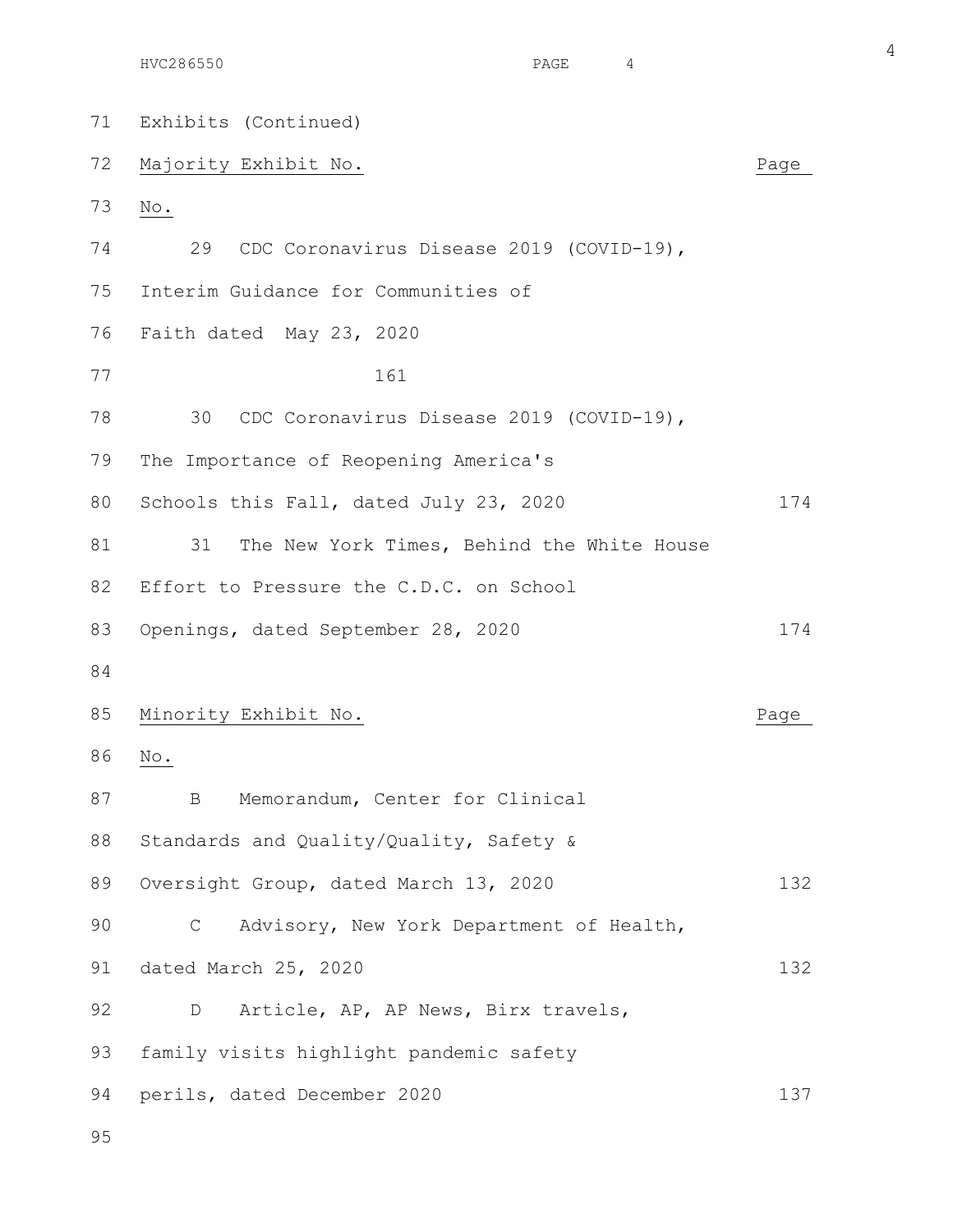## 96 P R O C E E D I N G S

97 Mr. Rechter. I think we can go on the record.

98 So this is day two of the transcribed interview with 99 Dr. Birx.

100 Dr. Birx, my name is Peter Rechter. I'm Majority 101 counsel. Thank you so much for being with us today. We do 102 sincerely appreciate your time.

103 For the record, all the ground rules that we went over 104 yesterday still apply in force today. Before we begin, do 105 you have any questions?

106 Mr. Trout. No questions. We would like to clarify one 107 issue or one answer that Dr. Birx gave yesterday.

108 Mr. Rechter. Sure.

109 Mr. Trout. So, Dr. Birx, you gave an answer about 110 material that was presented to President Trump, I think your 111 answer was in March and April; is that correct?

112 The Witness. Correct.

113 Mr. Trout. Would you like to clarify that answer?

114 The Witness. Yes. March to the 5th of April or the 115 first week of April.

116 Mr. Trout. Okay.

117 Mr. Rechter. What material was that again?

118 The Witness. That was the use of data and graphics in 119 presentations to the President and interpretation of data 120 and graphics by the President. So March to the first week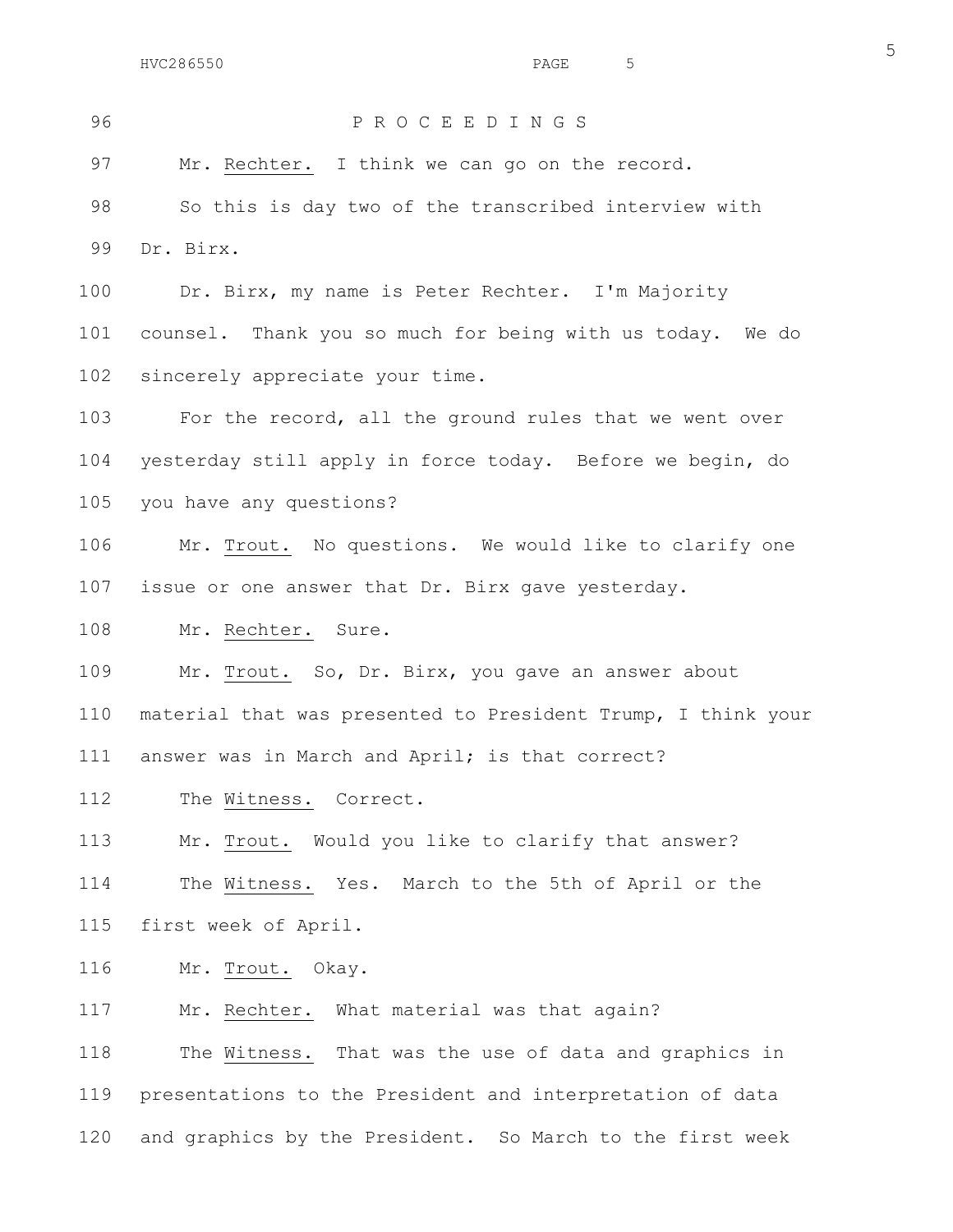121 of April.

122 Mr. Rechter. Got it. Okay. Thank you for that 123 clarification.

124 BY MR. RECHTER.

125 Q So, Dr. Birx, I would like to start out today 126 talking about your interactions with Dr. Scott Atlas who we 127 discussed briefly yesterday.

128 My understanding is Dr. Atlas was appointed as special 129 adviser to President Trump on or around August 10, 2020.

130 Does that sound right to you?

131 A I think he came to the White House prior to that 132 and was in the White House daily prior to that, but that may 133 be the correct date for his appointment. I wasn't tracking 134 the exact timing.

135 Q Sure. Do you recall roughly when you first 136 noticed Dr. Atlas in the White House?

137 A I think I was asked to meet with him the end of 138 July, somewhere the last week of July.

139 Q And who asked you to meet with him?

140 A It came to my executive administrative

141 assistant, Tyler Ann McGuffee. I think from --

142 (Pause.)

143 A It came from a junior and a senior White House 144 staffer; and one of the people was John Rader asked me to go 145 through all of the data that we had from the pandemic, what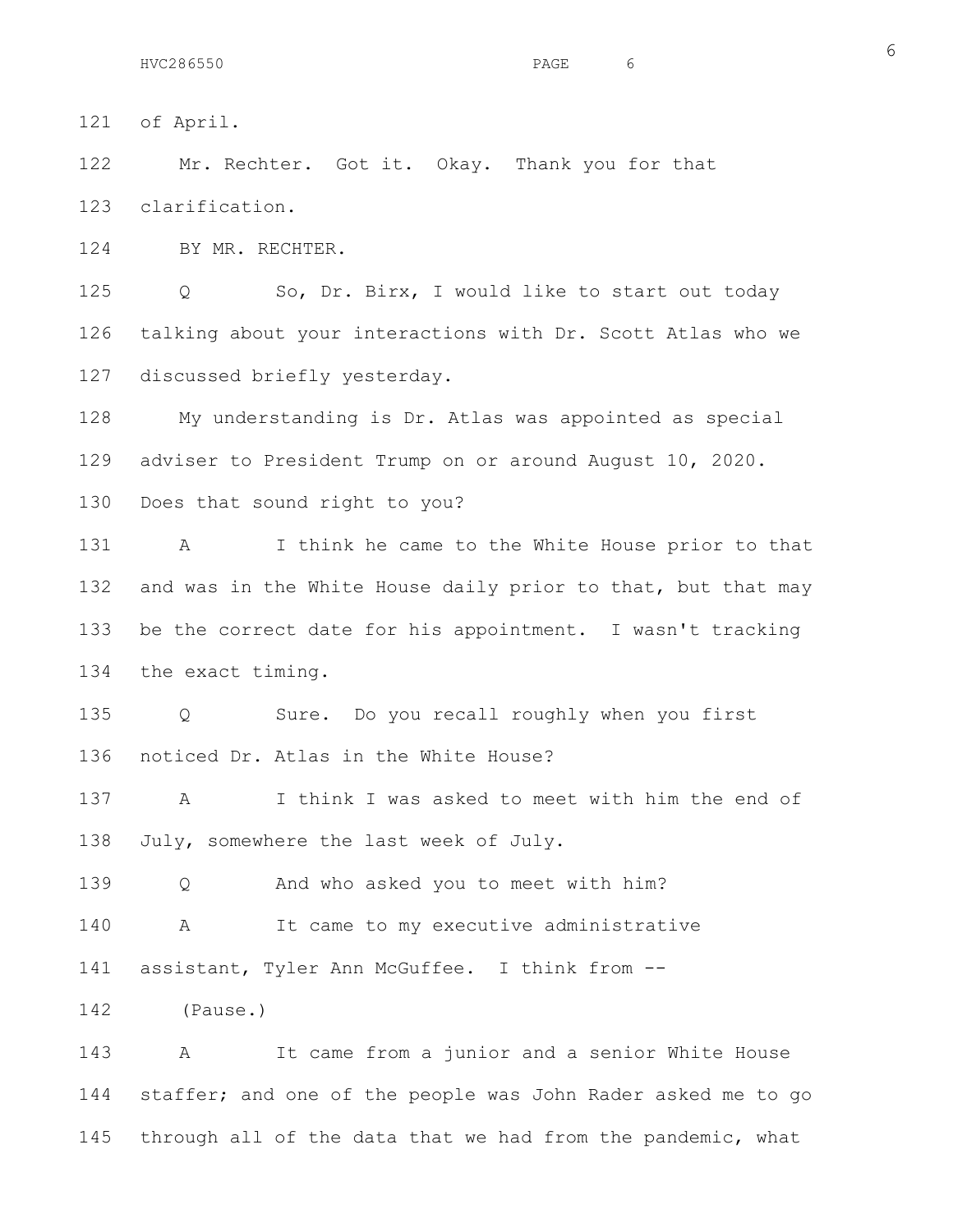146 our interpretation of that data was, and the way forward for 147 the fall as I understood it. 148 BY MR. RECHTER. 149 Q Got it. And it was John Rader. Was he the 150 junior or the senior staffer? 151 A Junior. 152 Q And who was the senior staffer? 153 A Jared Kushner. 154 Q Got it. Okay. And so they asked you to meet in 155 the White House with Dr. Atlas in the last week of July? 156 A Yes, correct. 157 Q Got it. And you did meet with Dr. Atlas at that 158 time? 159 A Yes, I did. 160 Q Got it. And what did you initially discuss with 161 Dr. Atlas in this meeting? 162 A I went through all of our data streams, what we 163 were seeing at the county level. We had worked on getting 164 very granular data; so we had granular case test positivity, 165 hospitalizations, ICU admissions, and we were tracking each 166 of those elements each day. We had created this 167 consolidated report that we talked about yesterday, broken 168 down by age bands. So now we had age, sex, and geographic 169 granular data, which it took us to June or July but that's 170 what we used in Sub-Saharan Africa to make sure that we were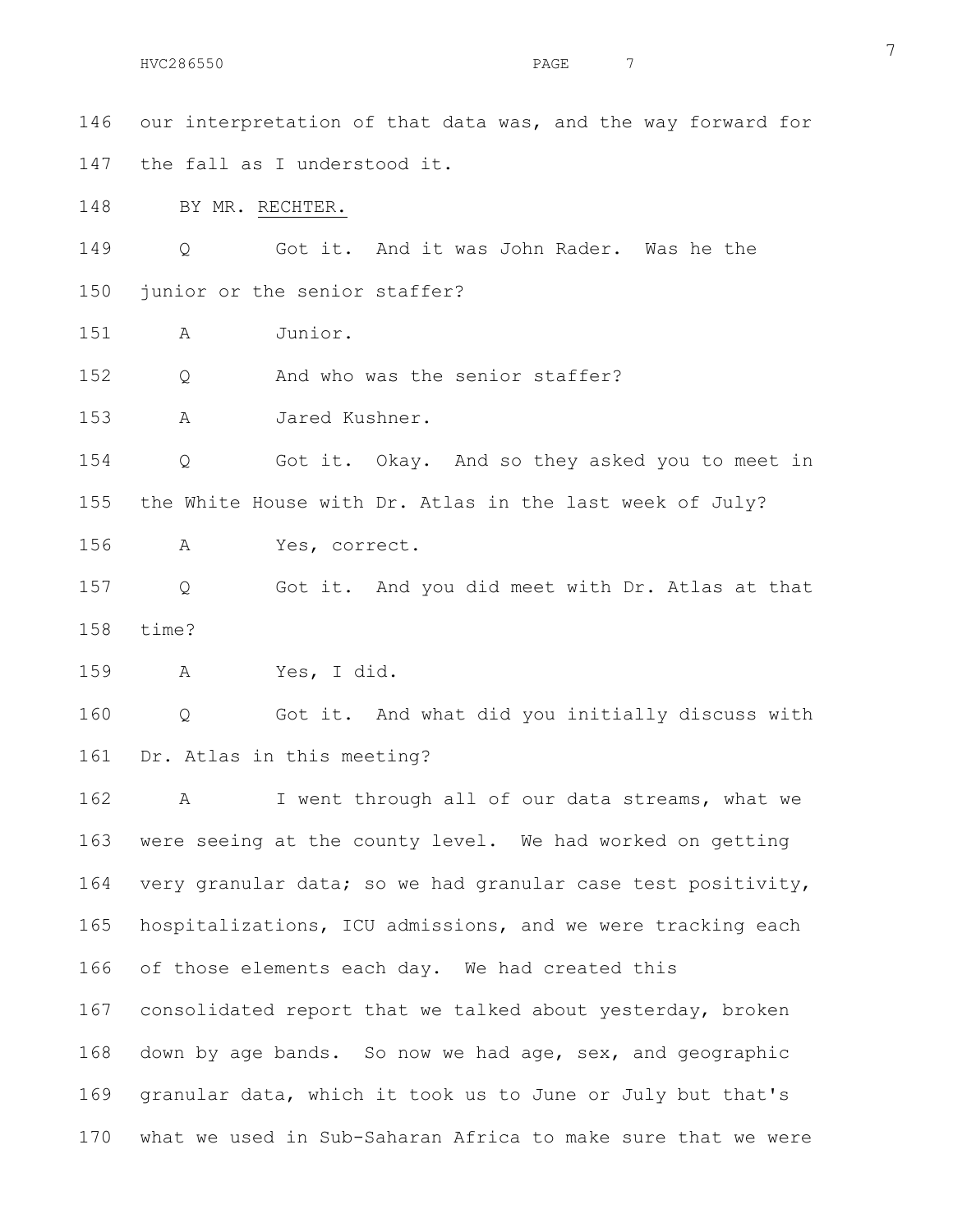171 responsive to all the clients' needs and being able to see 172 them.

173 I also went over all the PPE data with them. I went 174 over all the charts and graphics, my interpretation of the 175 pandemic, my concerns for the fall, the evidence base that I 176 had for mitigation and what was working in the field showing 177 that mask requirements or mask mandates, reducing indoor 178 dining, closing bars that were not seated, increasing 179 physical distancing were all very critical in controlling 180 the pandemic and had worked across the sunbelt as they were 181 implemented by governors across the southern part of the 182 United States.

183 Q Sure. And when you presented this data to him, 184 what was Dr. Atlas' reaction to the mitigation measures that 185 you were showing?

186 A He just nodded. He nodded and said 187 "interesting." He did not at that time push back on any of 188 my interpretations, any of my strong support of critical 189 mitigation measures. He was more just absorbing it, I 190 think, in the moment but did not -- and at this time I 191 didn't know of any of his prior engagements with the White 192 House and I didn't know of his position on Fox News at that 193 time.

194 Q Sure.

195 A So I didn't have any background. I just met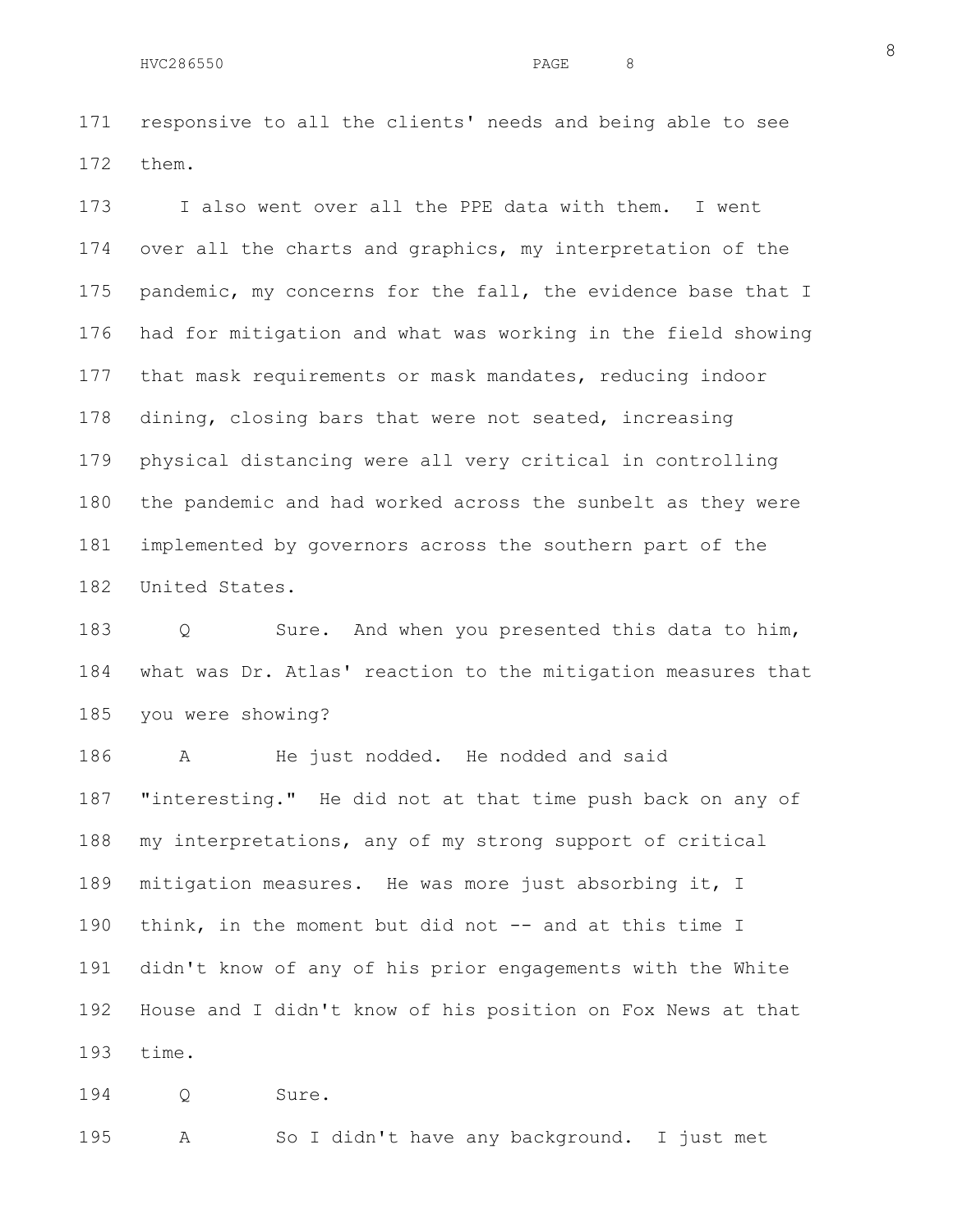|     |                  |         |  |       | 196 with him at the request and went through all the |  |  |  |  |  |
|-----|------------------|---------|--|-------|------------------------------------------------------|--|--|--|--|--|
|     | 197 information. |         |  |       |                                                      |  |  |  |  |  |
| 198 |                  | $\circ$ |  | Sure. |                                                      |  |  |  |  |  |

199 Mr. Trout. Can we take a brief time out?

200 Mr. Rechter. Off the record.

201 (Recess.)

202 Mr. Rechter. We can go back on the record.

203 Mr. Trout. So my understanding is that Dr. Atlas became 204 a senior adviser to the President, I believe it was on 205 August 10th. This was obviously before that, but on August 206 10th I think he became a senior adviser. And with respect 207 to any communications after that date, I think we are going 208 to need to defer on that on the basis of executive privilege 209 until we can get further clarity from the White House.

210 Ms. Gaspar. So a couple of follow-ups on that. One, I 211 think this question and the other questions will pertain to 212 the previous period.

213 Mr. Trout. Right.

214 Ms. Gaspar. So we would like to pursue that at this 215 time.

216 Mr. Trout. Yeah. I just was clarifying the August 10 217 date.

218 Ms. Gaspar. But in addition to that, I also think we 219 have some questions about the fact of different meetings and 220 interactions that took place afterwards. I think the fact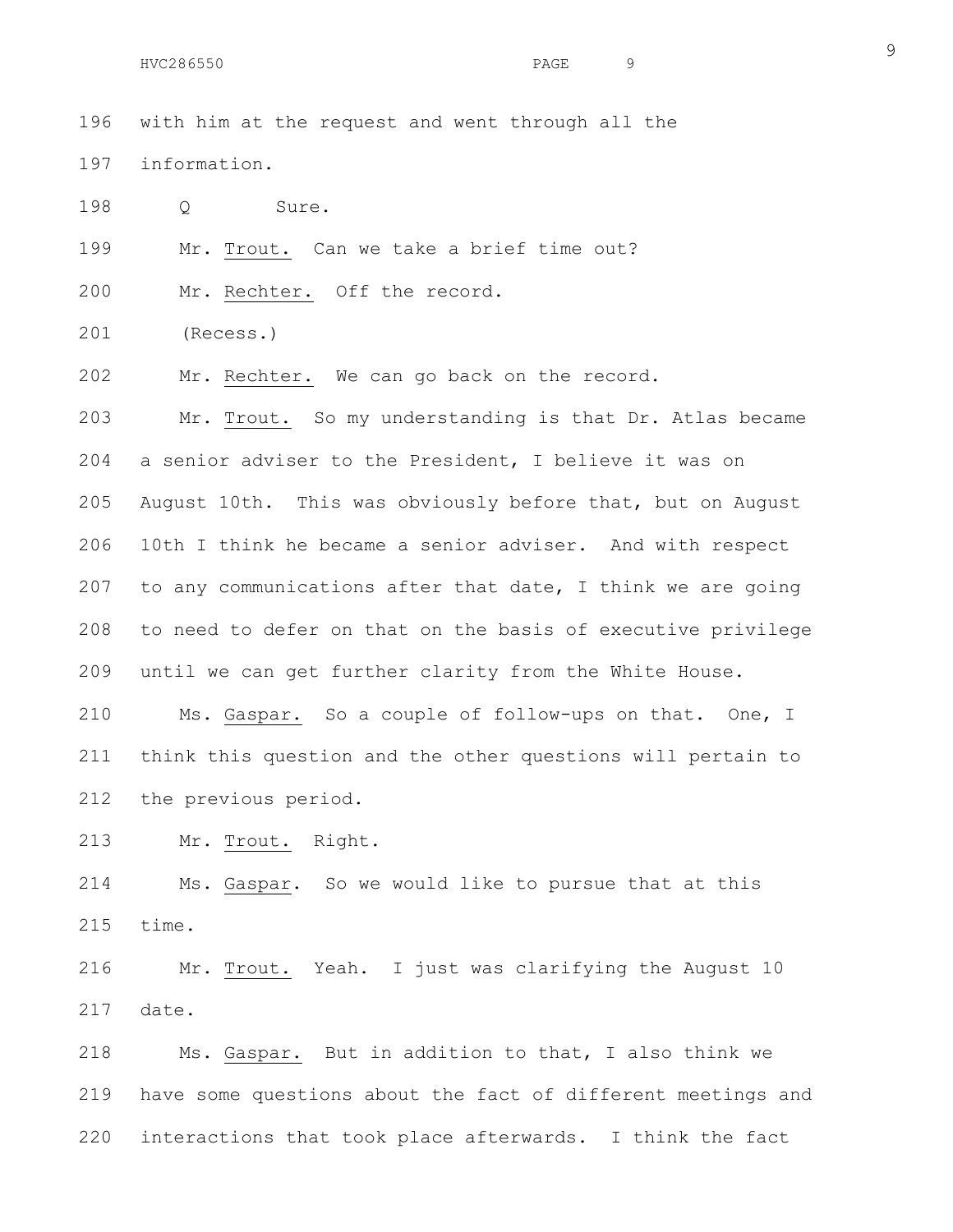221 as differentiated from the substance shouldn't be an issue 222 and would be helpful to clarify any issues down the road. 223 Mr. Trout. Sure. Why don't we just take that up as 224 they come.

225 Ms. Gaspar. Okay. That sounds good.

226 And then to the extent that you're limiting your answer 227 or holding anything back from your answer, if you could just 228 note that you're not giving the full answer on advice of 229 counsel or if counsel could just enter an objection, that 230 would be helpful.

231 Mr. Trout. Okay.

232 Ms. Mueller. And if you want to just add, but some of 233 this has been extensively discussed in interviews that 234 Dr. Birx has done previously, and so I think that should 235 also be fair game for any questions.

236 Mr. Trout. Sure. I think that's correct.

237 Ms. Mueller. Thank you.

238 Mr. Trout. And if you could just remind her what she 239 said before, that will give us a certain freedom to speak to 240 it.

241 Mr. Rechter. Absolutely.

242 BY MR. RECHTER.

243 Q Dr. Birx, I think you had just mentioned that at 244 the moment you were introduced to Dr. Atlas in late July, 245 you were not aware at that time of his prior engagements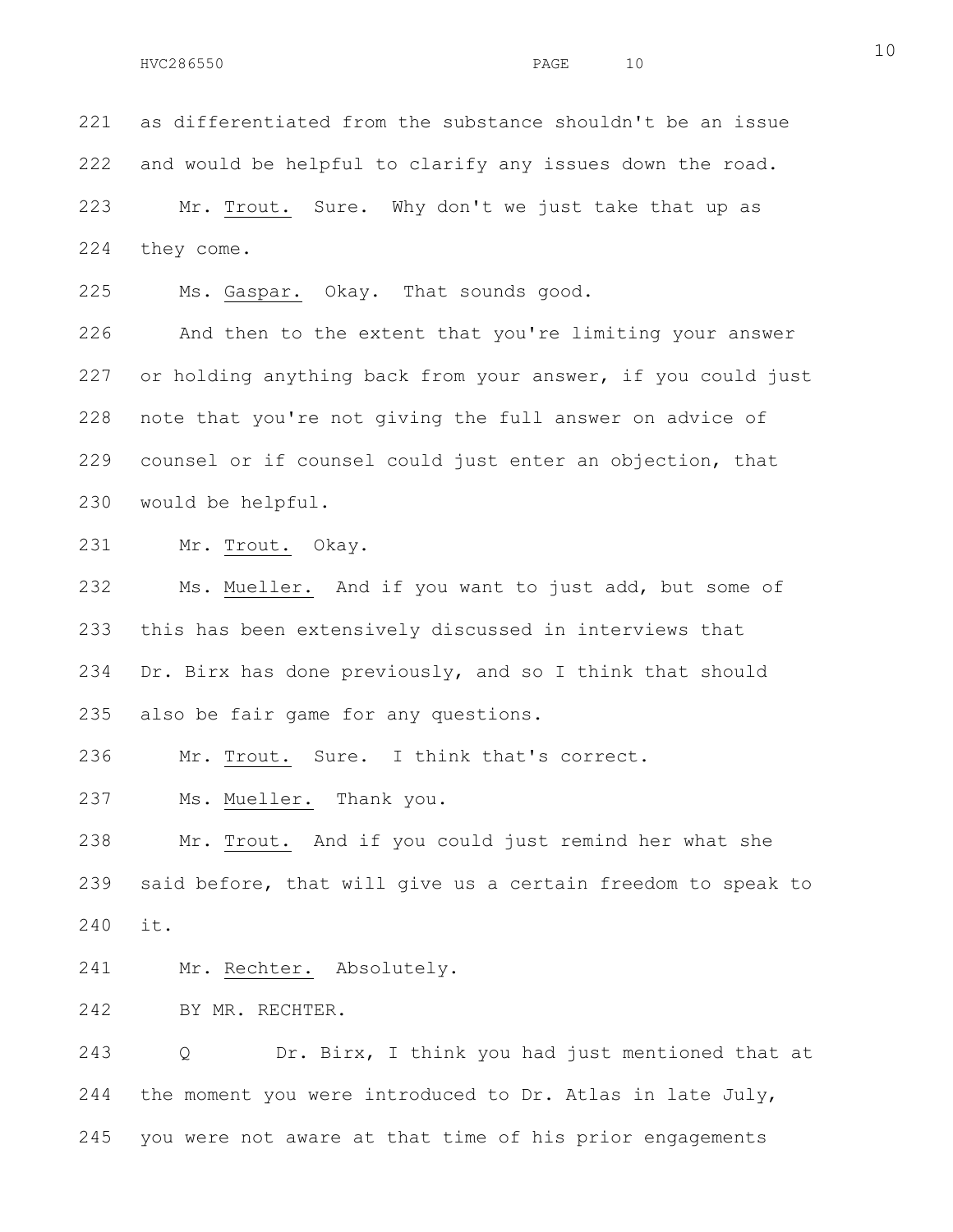246 with the White House.

247 A Correct.

248 Q Sitting here today, were there prior engagements 249 with the White House that you're aware of?

250 A Yes.

251 Q And what were those?

252 A He was writing other senior agency leads in 253 March and April.

254 Q And what senior agency leads were those? 255 A He had written -- the ones that I saw were 256 emails that he wrote to Seema Verma.

257 Q And what was he writing to Seema Verma at this 258 time?

259 A His adamant -- his lack of support for the 260 President's action on the 15 days to slow the spread, and 261 then subsequently the 30 days to slow the spread. He 262 felt -- he called those lockdowns and felt that lockdowns 263 were irrational and not supported by the evidence base.

264 Q Did you see what Ms. Verma said in response to 265 those?

266 A I don't think she responded to it. I don't 267 know. I didn't see those. I just saw this email that he 268 had sent to Seema Verma, and then I saw some of the Fox News 269 reports that he had done. I never watched them at the time, 270 but I heard about his position that this was not worse than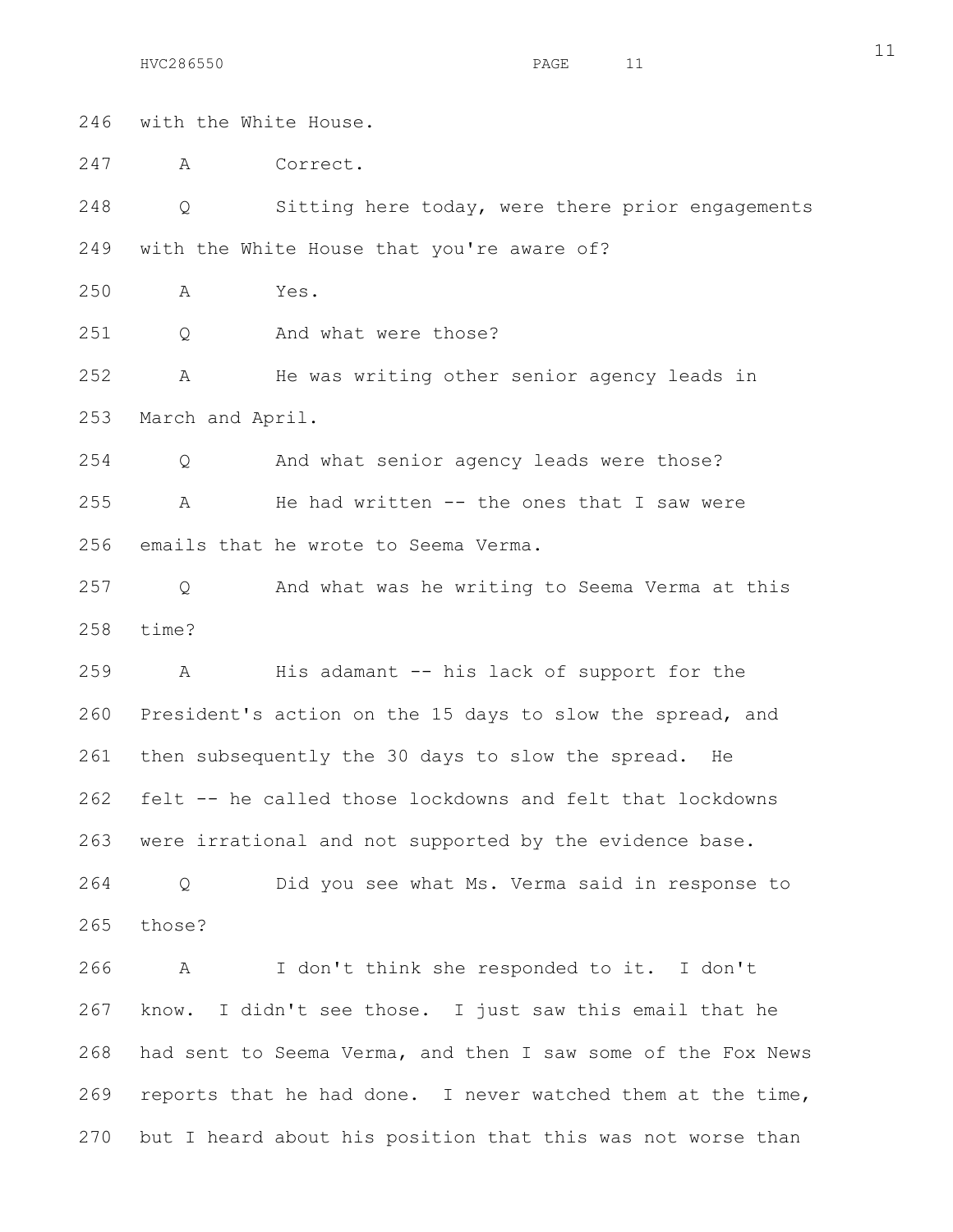271 the flu and that you only needed to protect those who were 272 vulnerable and you didn't need any of these mitigation

273 measures beyond protecting the vulnerable individuals of the 274 United States.

275 Q Sure.

276 Ms. Mueller. Dr. Birx, do you recall what email address 277 he was using to send those messages to Seema Verma?

278 The Witness. His Stanford address.

279 Ms. Mueller. Thank you.

280 BY MR. RECHTER.

281 Q Other than these --

282 A By my recollection. But that was quite a few 283 months ago.

284 Q Sure. Other than these emails, prior to when 285 you first met Dr. Atlas, to Seema Verma, were there other 286 folks in the White House or the administration that he was 287 contacting that you're aware of?

288 A From the request email to meet with him and 289 looking at that email, it was talking about bringing him in 290 because he had done as much as he could on the media from 291 outside the White House.

292 Q So was he communicating with communications 293 folks in the White House?

294 A No, I think this was on the email with Rader, 295 John Rader.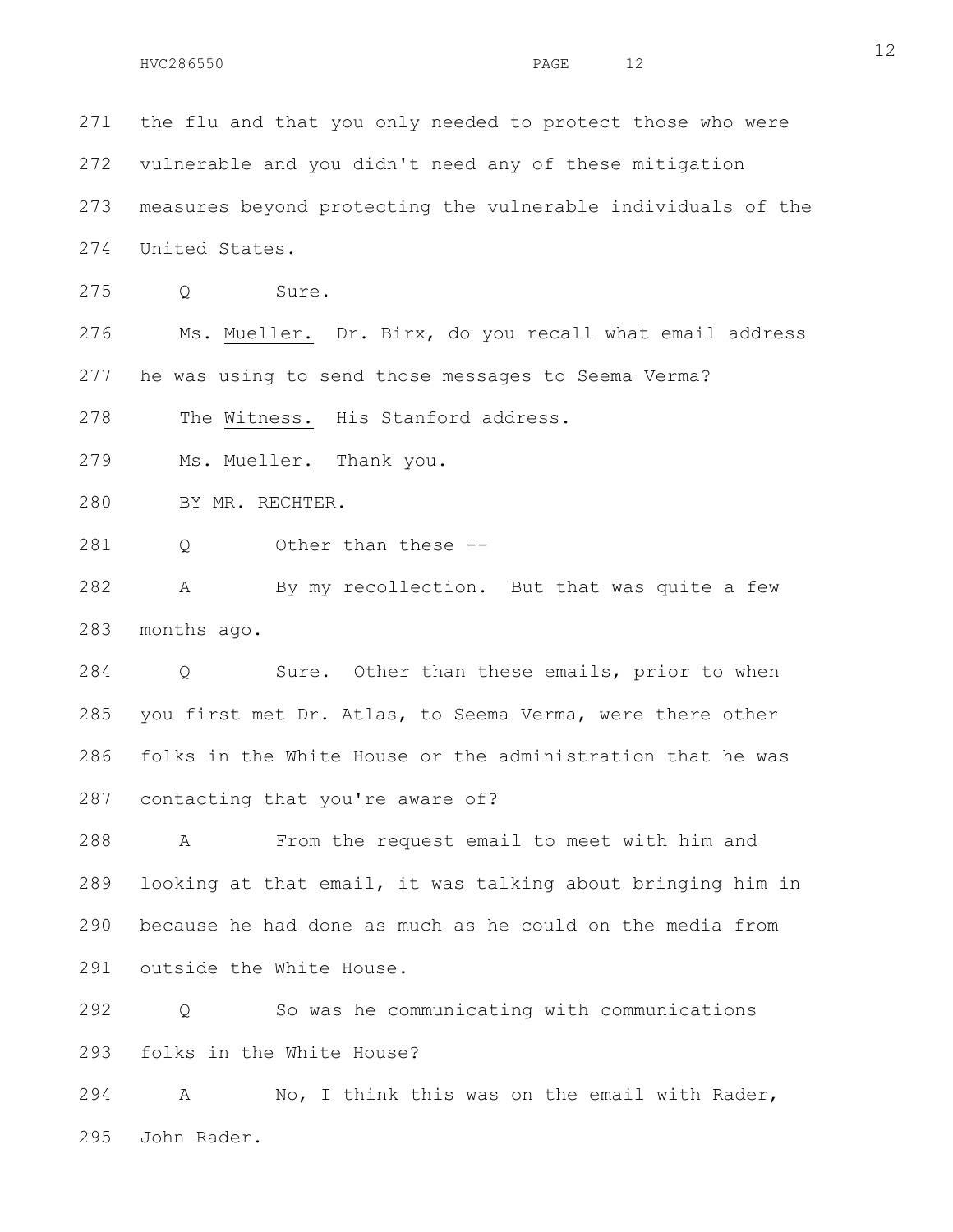296 Q Do you recall who else was on that email chain? 297 A That email chain was primarily -- I didn't see 298 the whole chain, but what I was able to see was an email to 299 John Rader to Jared Kushner. 300 Q Okay. So when Jared Kushner, John Rader 301 introduced Dr. Atlas to you in late July -- 302 A No one introduced me to him. They asked me to 303 meet with him. He came to my office, and I met with him and 304 went through all of the -- I'm very data-oriented, so I went 305 through all the data with him. 306 Q So what was the basis for your meeting? How was 307 it conveyed to you? 308 A That the White House wanted me to meet with 309 Scott Atlas. 310 Q To talk about the coronavirus response? 311 A Yes. 312 Q Do you have any sense for why specifically 313 Dr. Atlas was brought on? 314 A No. I mean, I didn't know prior and I didn't 315 know post, and I didn't know of him until he showed up into 316 my office. Of course then I did a lot of Google searches, 317 but at that moment -- I don't ever meet with anyone that I 318 haven't done a pretty complete Google search to understand 319 where they're coming from and what their background is. 320 Q Sure. Did Dr. Atlas have an office in the White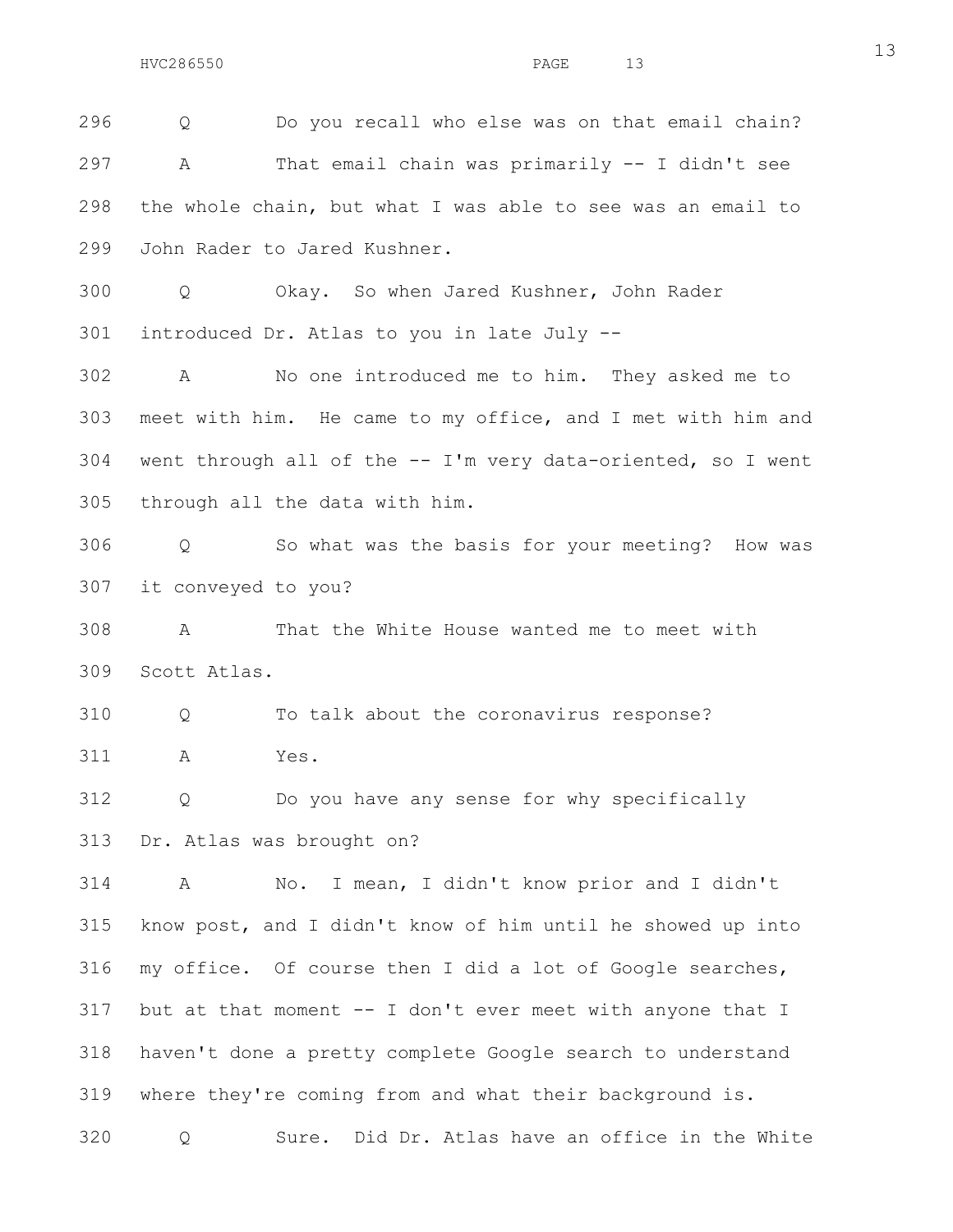321 House? 322 A I think he had an office in the Eisenhower 323 Office Building. 324 Q Okay. Did you ever see who he worked with 325 closely in the White House? 326 A No. 327 Q Was he formally part of the White House 328 coronavirus task force? 329 A That's complicated. I think at one time he was. 330 Q Okay. Can you elaborate on that? 331 A He was attending task force meetings. I wanted 332 him to be known as the senior adviser to the President 333 rather than the task force because I believed that gave him 334 credibility with the American people, and I didn't want the 335 position of the other physicians on the task force to be 336 linked to his position. That was my personal.

337 Q That is not in fact what happened at times? 338 A He came to task force meetings for some time, I 339 would imagine three or four weeks. I was calling into some 340 of those because I was on the road. I didn't miss any of 341 them, but I was not physically present for all of the task 342 force in August.

343 Q So this roughly three to four-week period, can 344 you just give me a rough sense for when that period was? 345 A I think from the time, from August 10th when he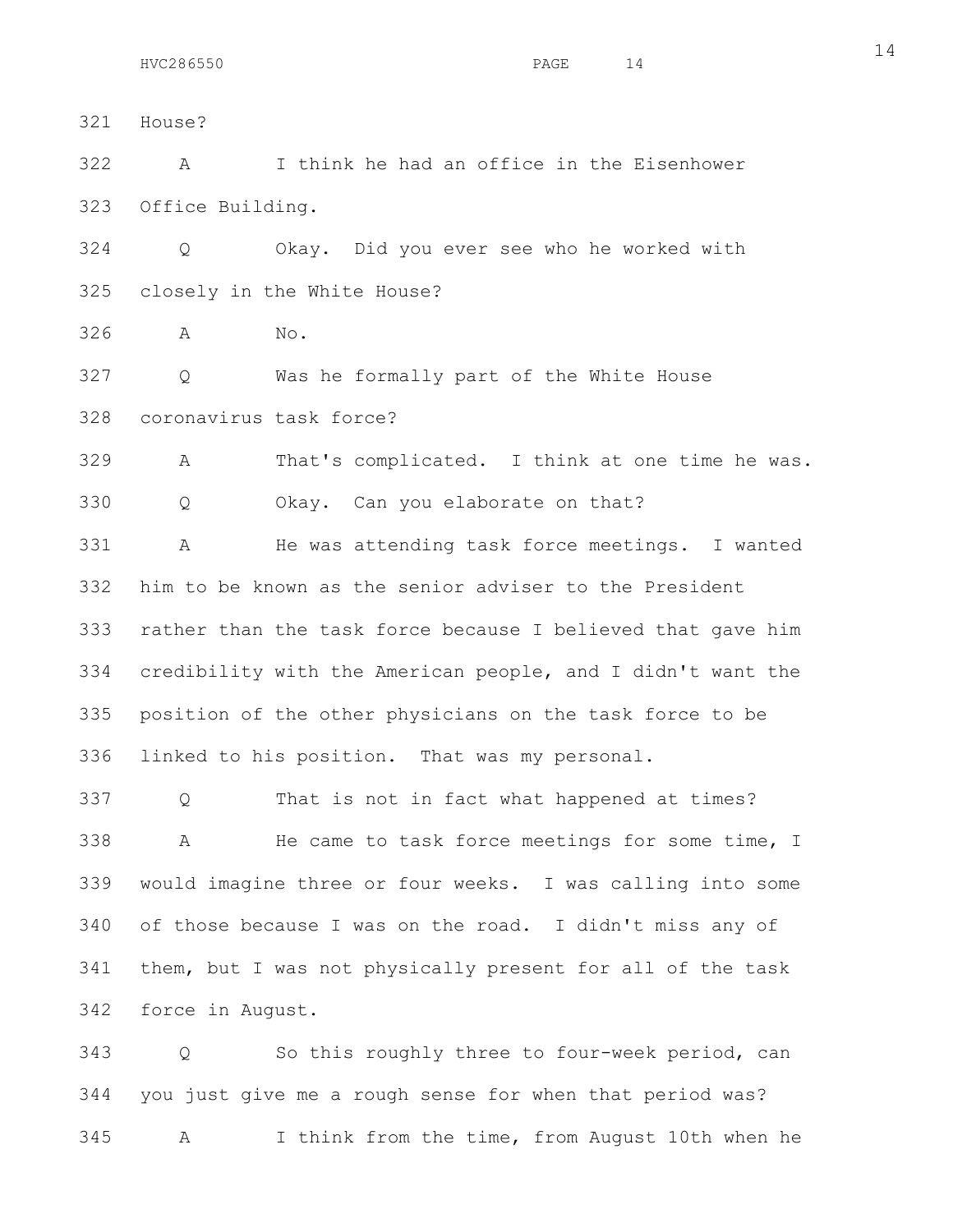346 was named as the adviser until sometime in September, 347 beginning of September.

348 Q Okay. Did you see Dr. Atlas have access to 349 President Trump?

350 A I assumed he had access to President Trump. I 351 did not see that he had access to President Trump.

352 Q And other high-level administration officials he 353 had access to?

354 A I assume. I wasn't present.

355 Ms. Gaspar. What was that assumption based on?

356 The Witness. Just the way he would talk during task 357 force.

358 BY MR. RECHTER.

359 Q Let's talk about Dr. Atlas' views. You said you 360 had now seen some of his appearances on news channels, some 361 previous correspondence he had.

362 Can you describe for me Dr. Atlas' views on the federal 363 coronavirus response?

364 A I can give you my interpretation of his views 365 based on our interactions and what I had read.

366 He believed -- now, I just want to make a

367 differentiation between theory and practice. In theory, the 368 concept that you could protect the most vulnerable in a 369 country against a virus is -- theoretically can be outlined 370 on a piece of paper.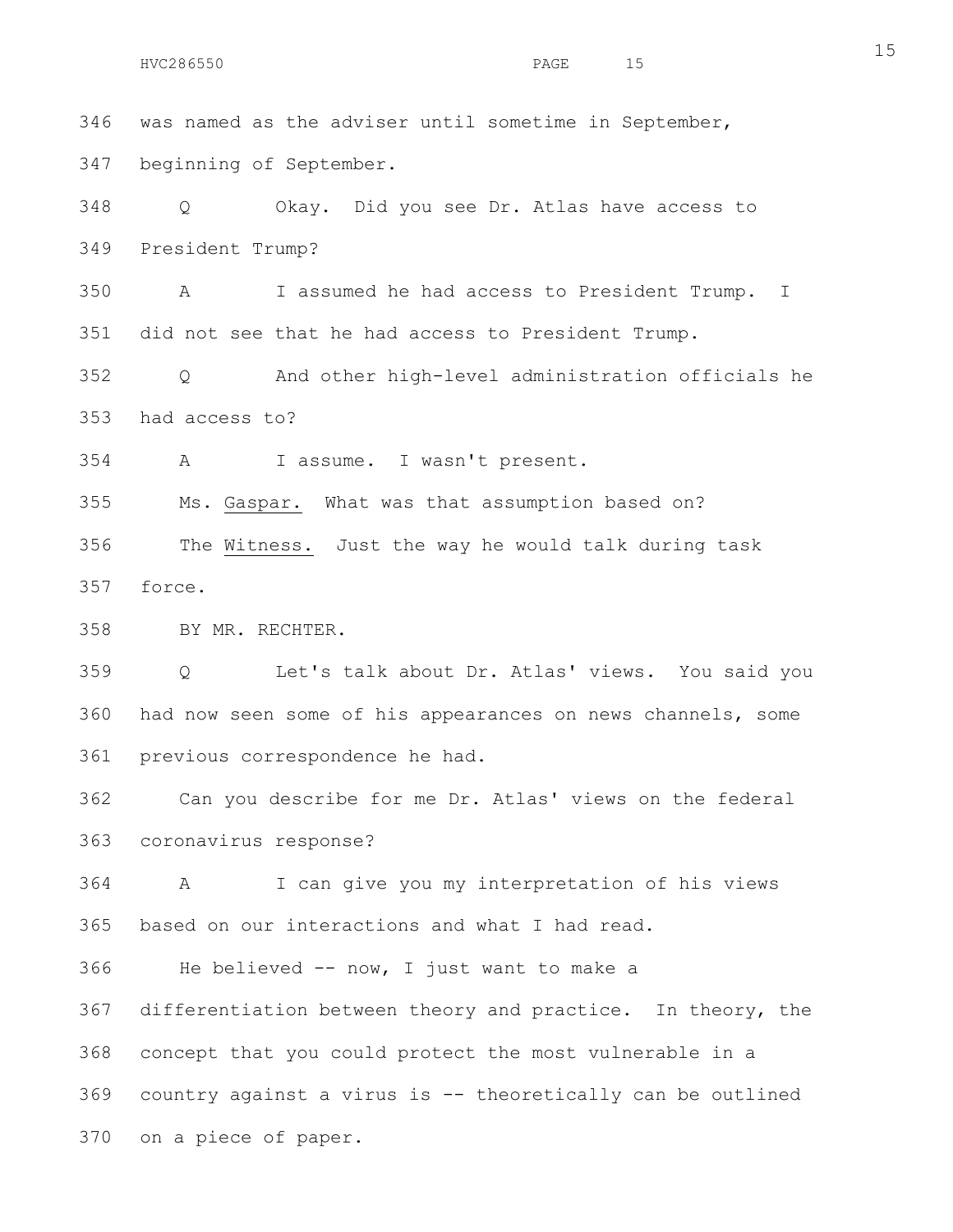371 But we had learned through the entire summer surge that 372 the majority of Americans that were over 70 and most 373 vulnerable, the 20 plus million of them, were in the 374 community, and often in the community in multigenerational 375 households and often in the community with multigenerational 376 households of essential workers or other workers. So there 377 was no way to isolate the vulnerable family member from the 378 other family members.

379 So theoretically you could talk about protecting the 380 vulnerable, but in my mind the only way to truly protect the 381 vulnerable that were -- and this could be also because I 382 have a multigenerational household, so I understand the 383 constant risk of the working individual's exposure and 384 coming home every night to the household.

385 And so I understood that there was no way to physically 386 separate people you were caring for from your main 387 household. And so whereas we had implemented very 388 aggressive  $-$  and, again, done by Seema Verma OF CMS, and I 389 just want to, again, call her out, she worked very hard to 390 protect the nursing homes. But only 1.5 million of our 391 elderly are in nursing homes. Ninety percent of our elderly 392 or 95 percent of our elderly are in the community.

393 And so although we could work closely with nursing homes 394 and increase their infection control, which they did, and 395 worked hard with nursing homes to increase the testing of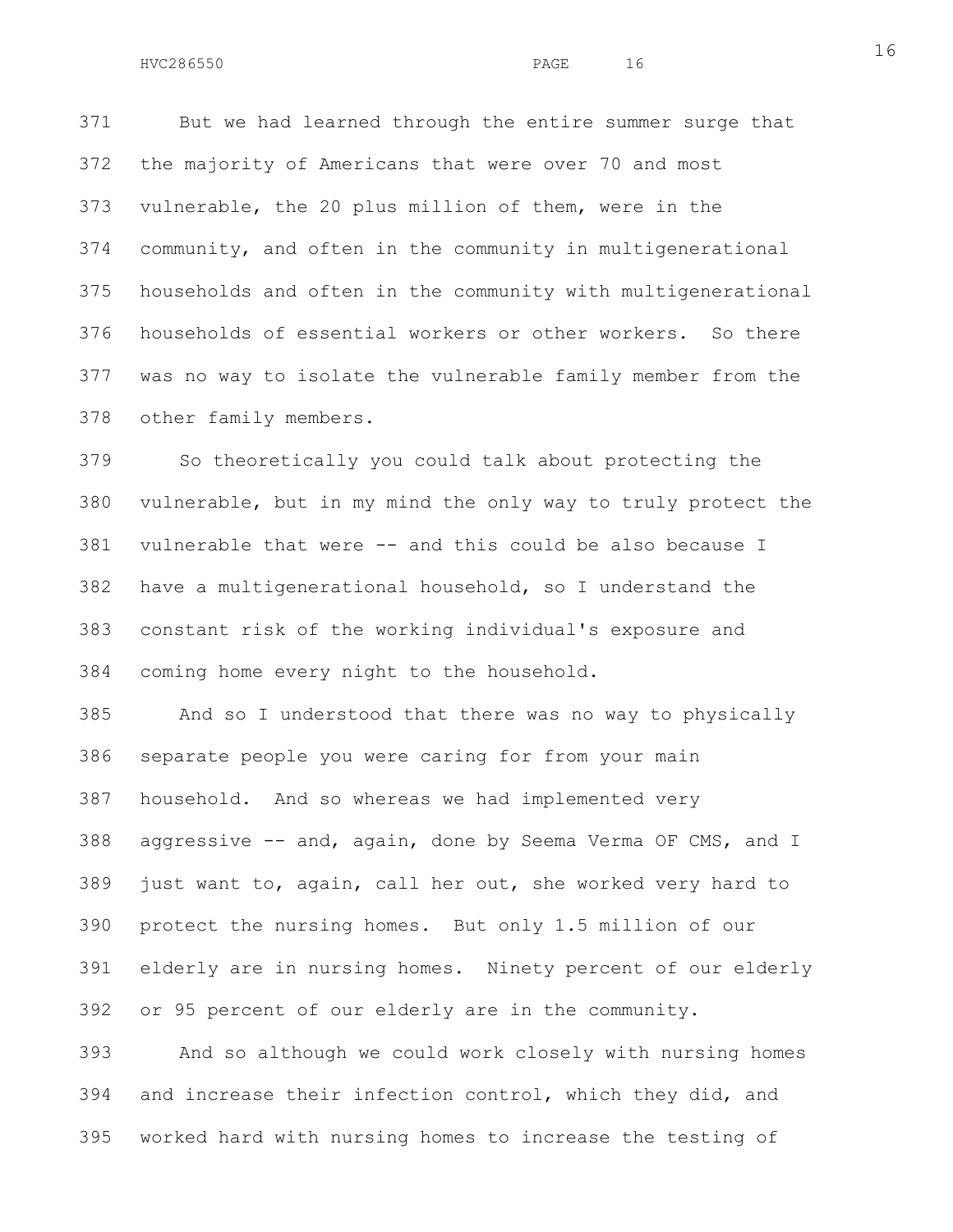396 their staff, which they did, and worked hard with nursing 397 homes to really test residents and separate and really do 398 very incredible protective mechanisms within the nursing 399 homes, we still had breakthrough infections in nursing 400 homes.

401 Because even if you were testing staff three times a 402 week, on the days that they weren't tested, they could have 403 asymptomatic spread. And so unless you were testing 404 throughout their shifts, you could never guarantee that 405 someone could turn positive.

406 So I knew all of these infection loopholes that existed 407 not only in nursing homes and in the country, and I felt 408 strongly that there was no way to protect the vulnerable of 409 America without stopping community spread.

410 And so his conceptual framework, although theoretic and 411 possible on paper to make statements about protecting the 412 most vulnerable in the United States, it was not

413 implementable.

414 So that's the difference between understanding theory to 415 practice and having worked on epidemics on the ground and, 416 frankly, been involved on the in-the-ground implementation. 417 So I had already by that time been to several nursing homes 418 throughout the United States, so I could see the 419 difficulties in trying to even protect them --

420 Q Sure.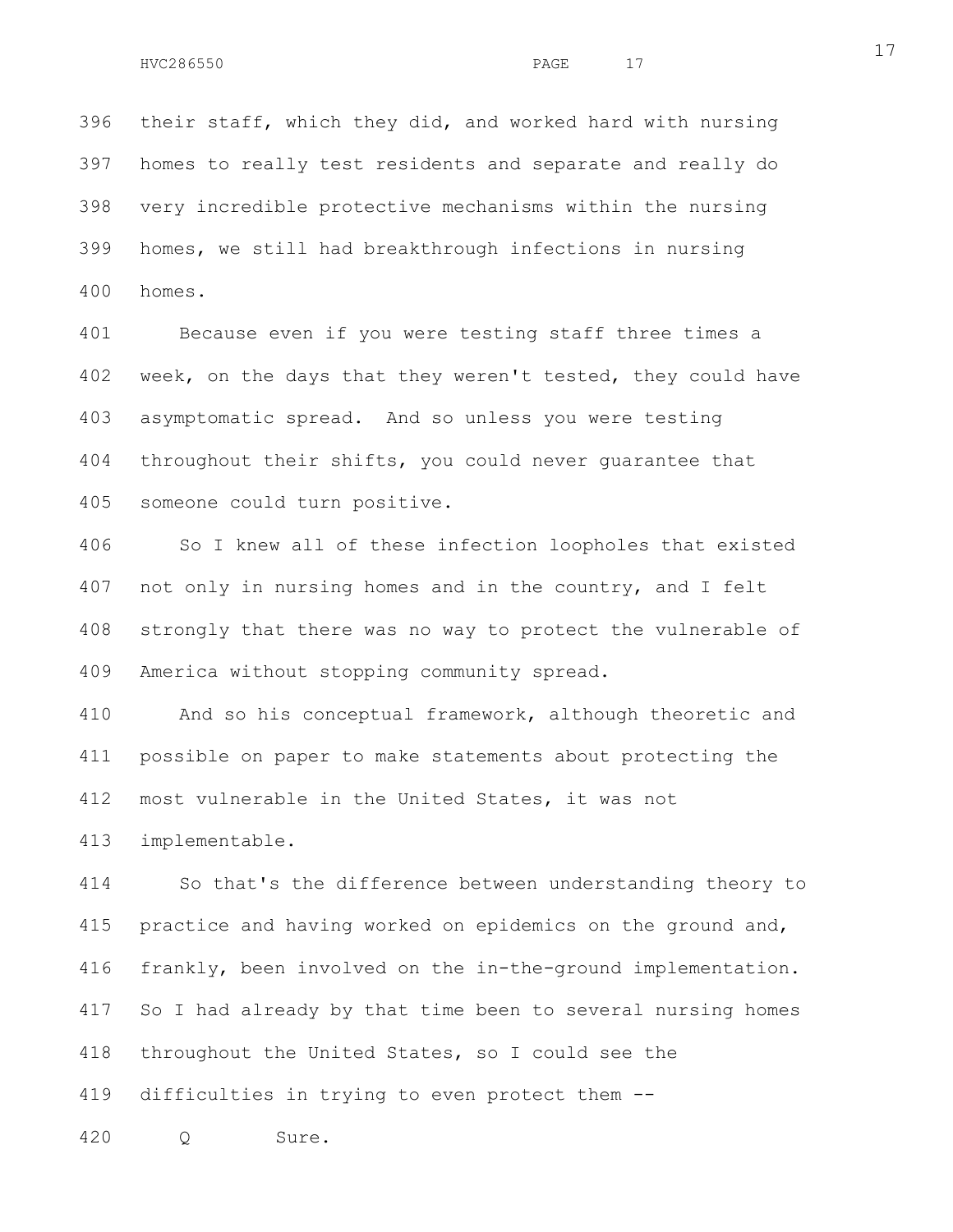421 A -- let alone the individuals in the community. 422 Q Sure. And so I think what you're describing 423 here is a theory that Dr. Atlas has publicly spoken on 424 that's known as focused protection. I think it was 425 articulated in a so-called Great Barrington Declaration that 426 was published on October 4, 2020. Is that what you're 427 referring to?

428 A Yes. But I think his views were even more 429 specific than that. I think the converse of that, the 430 corollary of that theory is his strong belief that anybody 431 who was only going to have mild disease or asymptomatic 432 disease should be allowed and actually encouraged to get the 433 virus and spread the virus because that was your pathway, 434 although it's never said that way, to herd immunity.

435 So anybody who wasn't in the vulnerable group should be 436 allowed to increase activities without mitigation because it 437 didn't matter if they became infected with COVID.

438 And my concern about that was not only community spread, 439 my concern about that is many novel viruses trigger other 440 things, maybe two years down the road, ten years down the 441 road.

442 Viruses are very innovative, and because of the way they 443 have to bind to our cells and use our own cell machinery, 444 they do have side effects and potential long-term side 445 effects. And at that time, we were only five or six months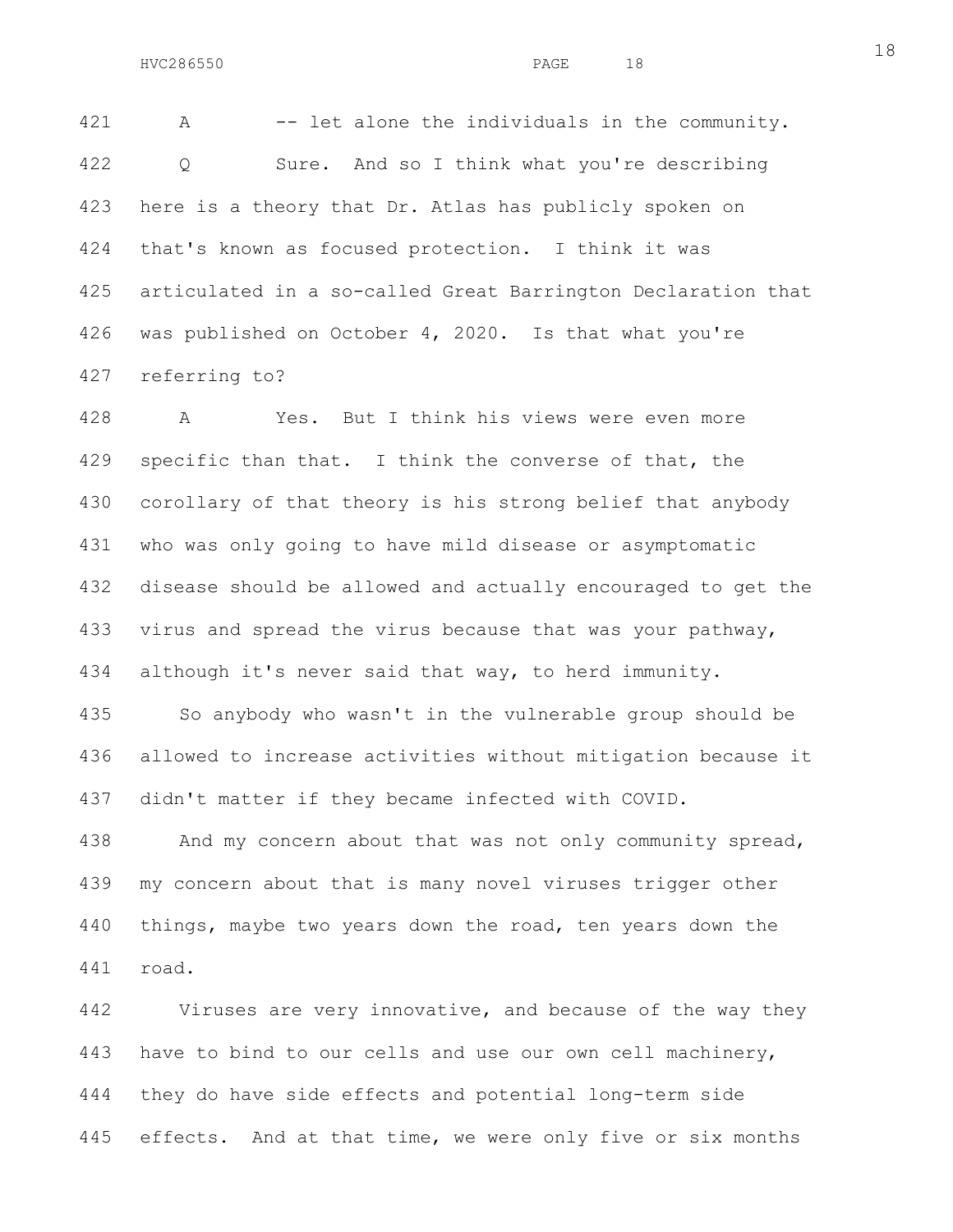446 into the pandemic. We already were hearing about long 447 haulers and long haulers occurring from mild disease. 448 So I was very worried, and certainly whenever I went to 449 a college campus and talked to the students, I told them you 450 don't want to get this disease because I don't 451 know -- you're only looking at the short term, maybe the ten 452 days that you're infected. I'm concerned about next year. 453 Q Sure.

454 A So I think taking that corollary response that 455 infection of those who would be asymptomatic or mild cases 456 was a pathway to herd immunity was, I think, in my view, 457 reckless when we had vaccines under development to actually 458 prevent infection within. I mean, we knew that those trials 459 were on track, we knew the enrollment was on track. We knew 460 we'd have a vaccine sometime in the fall, and it all 461 depended on, unfortunately, how bad fall cases would be -- 462 Q Right.

463 A -- because you needed those endpoints.

464 Q So this approach that you've articulated and 465 explained very well, this is the approach that Dr. Atlas had 466 been advocating the administration to pursue, correct?

467 A Correct.

468 Q How would you describe Dr. Atlas' assessment 469 overall of the risk posed by the coronavirus?

470 A I think he believed there was almost zero risk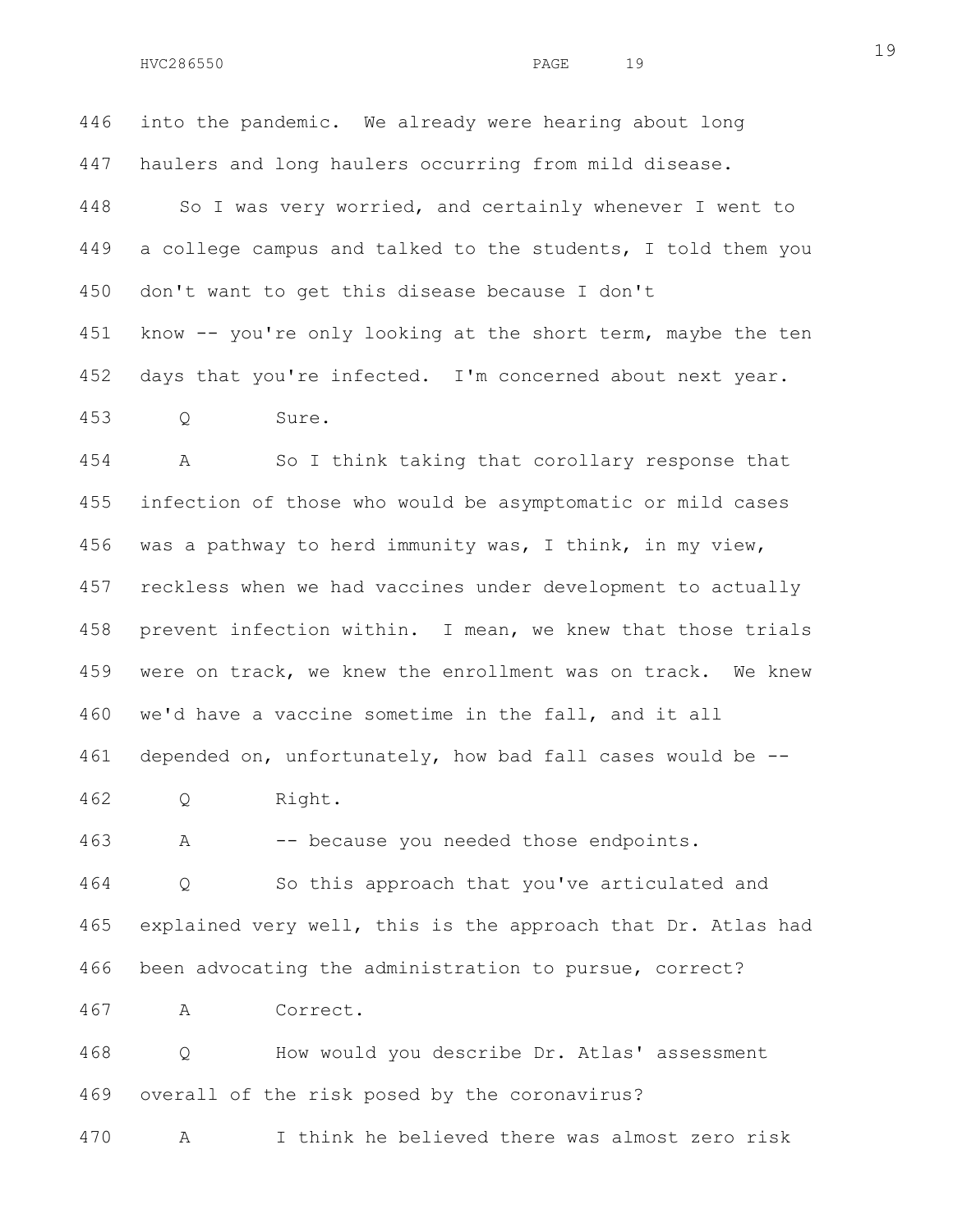471 to anybody unless it would result in hospitalization or 472 death.

473 Q And did you see him -- were there any goals that 474 you saw him prioritize in how he approached the coronavirus 475 response?

476 A He believed that testing and proactive testing, 477 which was a critical compartment of my strategy and I think 478 the rest of the doctors on the task force to actually find 479 the silent in asymptomatic spread. He believed that that 480 was a violation of human rights to want to test people who 481 would not have serious disease and believed that that was 482 equivalent to a lockdown. To ask those people who were 483 positive and young to isolate, that that was considered a 484 lockdown of their human rights and their ability to be in 485 the country.

486 Q How influential would you say Dr. Atlas was in 487 the White House?

488 A Well, I think his influence began much earlier 489 than his arrival into the White House. It's part of the 490 reason why I wanted to clarify that date of the first week 491 of April, because I think in retrospect -- and this is just 492 personal opinion -- in retrospect, he probably had been 493 providing information to senior leaders in the White House 494 since late March, around his hypothesis and around his 495 belief and his fundamental belief using some biased antibody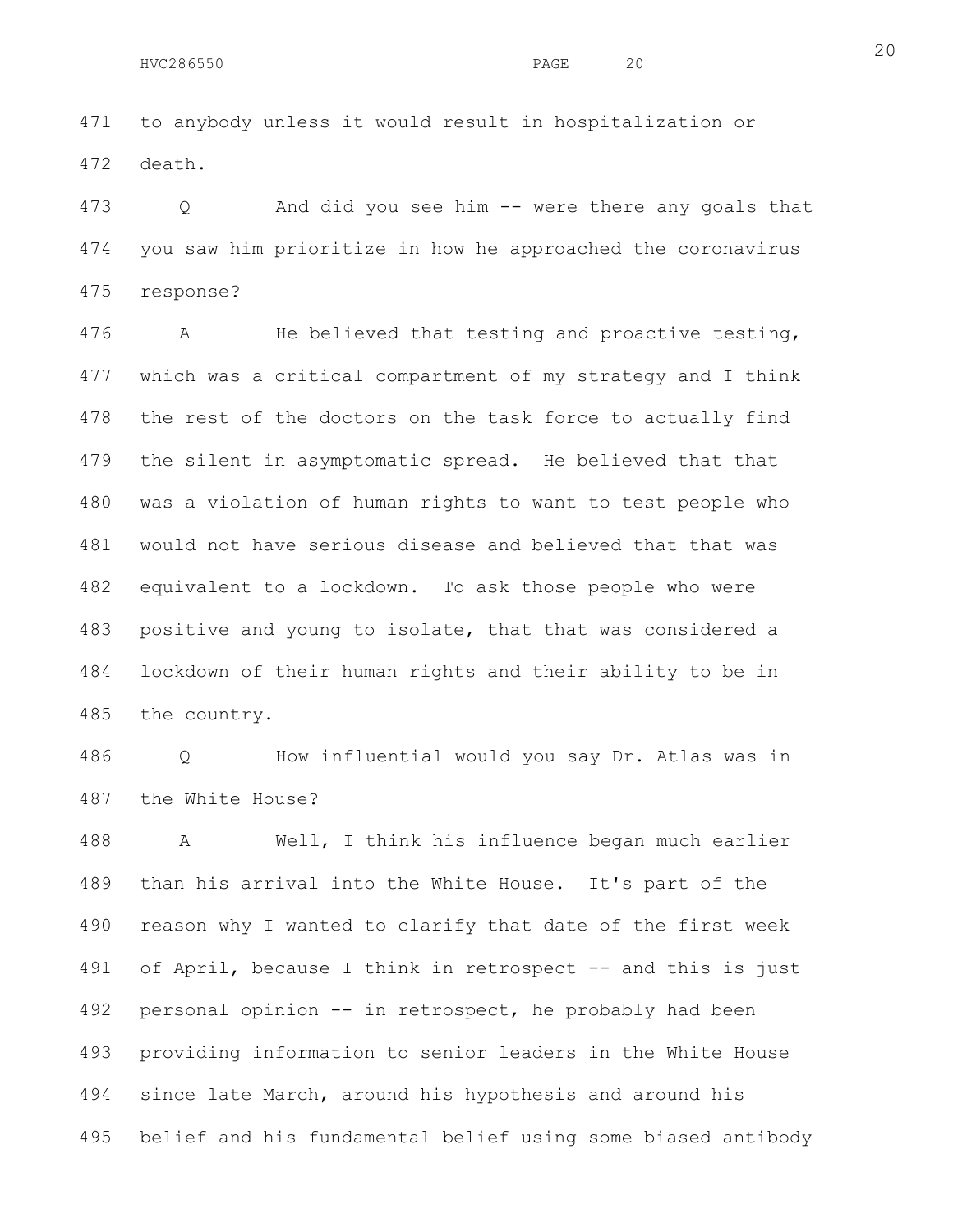496 data out of California that the virus was much more 497 widespread, and came back to that full circle that the 498 disease was no worse than flu in his conceptual framework. 499 Q And we'll get to that in a second, but one other 500 question here. In a recent book, it was reported that you 501 told Andy Slavitt in August of 2020, quote, "Fighting the

502 virus and Scott Atlas together is the hardest thing I've had 503 to do."

504 Is that an accurate quote?

505 A That is an accurate quote.

506 Q And what were you fighting about with Dr. Atlas? 507 A The use of partial data to support his theories, 508 the opinions without documentation. I have a very big 509 belief in comprehensive data and data analysis, not just 510 selecting the data that reinforces your viewpoint. That is, 511 I've always found that very -- I'm not someone who using 512 statistics to put forward my point.

513 I am always very clear when the data justifies us being 514 optimistic and I'm always very clear when the data shows 515 clearly what is going to happen over the next four to 12 516 weeks. And I felt that he was utilizing incomplete 517 information to make his case, and I think that is always 518 very dangerous.

519 Even if people don't want to hear what I have to say, I 520 make sure that I say everything that the data shows; and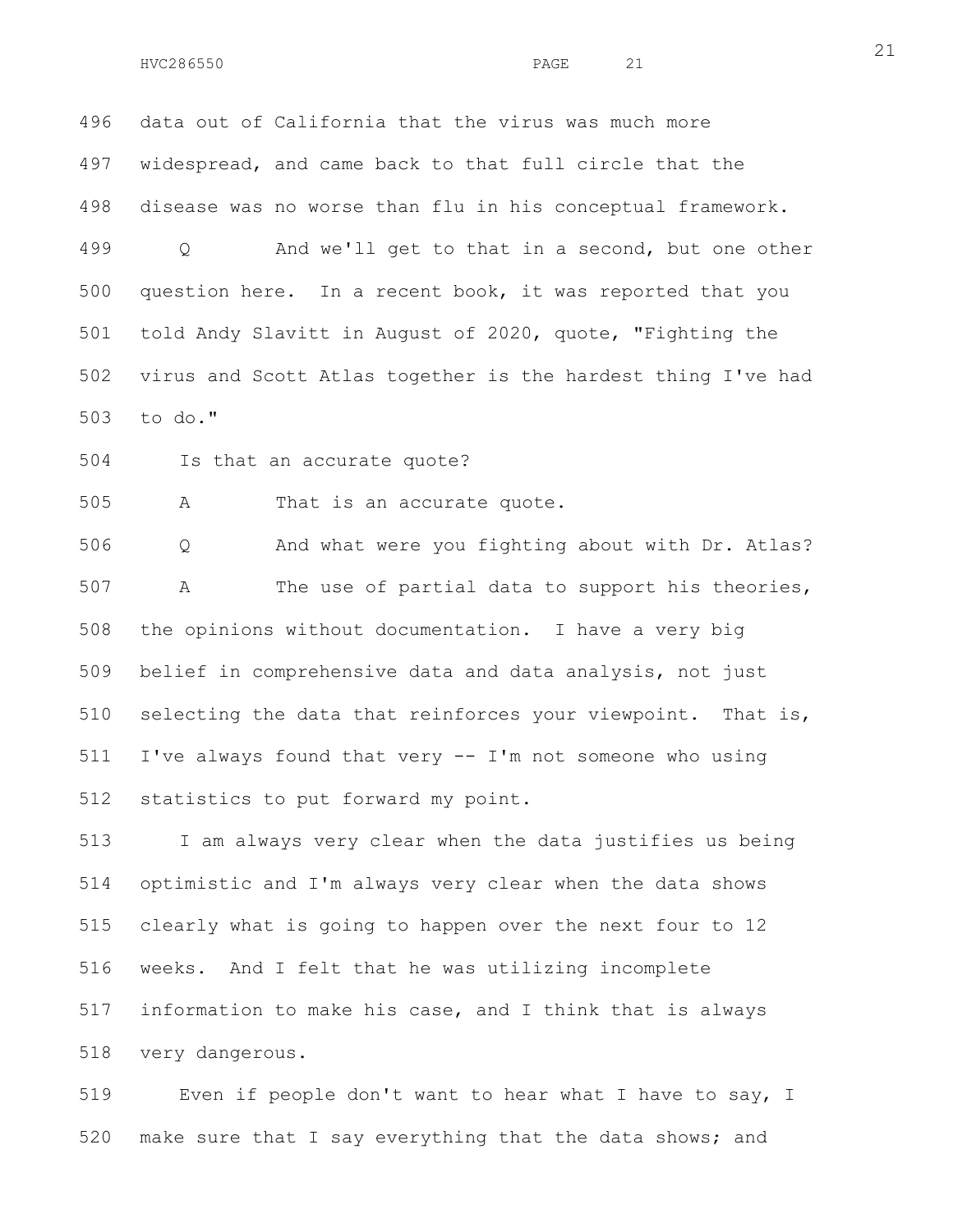521 that was in my daily reports every day, that this is what 522 the evidence base is that I have that enforces my summary 523 both of the epidemic and the recommendations I am making at 524 a federal level and at a state and local level.

525 Q But he was using cherry-picked data to conflict 526 with what you were saying; is that right?

527 A So just to be clear how this can happen, because 528 I see it sometimes happening even in this moment where 529 you'll hear people say that the delta surge is improving. 530 And let's be very clear, the delta surge is improving across 531 the southern part of the United States, and we have 532 questions still outstanding of what will happen in the north 533 when people move indoors.

534 But if you give the people the impression that the delta 535 surge is over, people change their behavior. And so there 536 were individuals in the White House, specifically Scott 537 Atlas and I think people outside of the White House, who 538 looked at the fatality data at any one timepoint globally. 539 And at any one time point you can say, oh, these states or 540 Europe are doing much worse than the United States. But 541 it's because the epidemic is displaced in time of when those 542 surges are experienced.

543 And so if you do a cut through specific data; in other 544 words, if you did a cut before our summer surge -- remember, 545 deaths are delayed. So if you just looked at Europe and the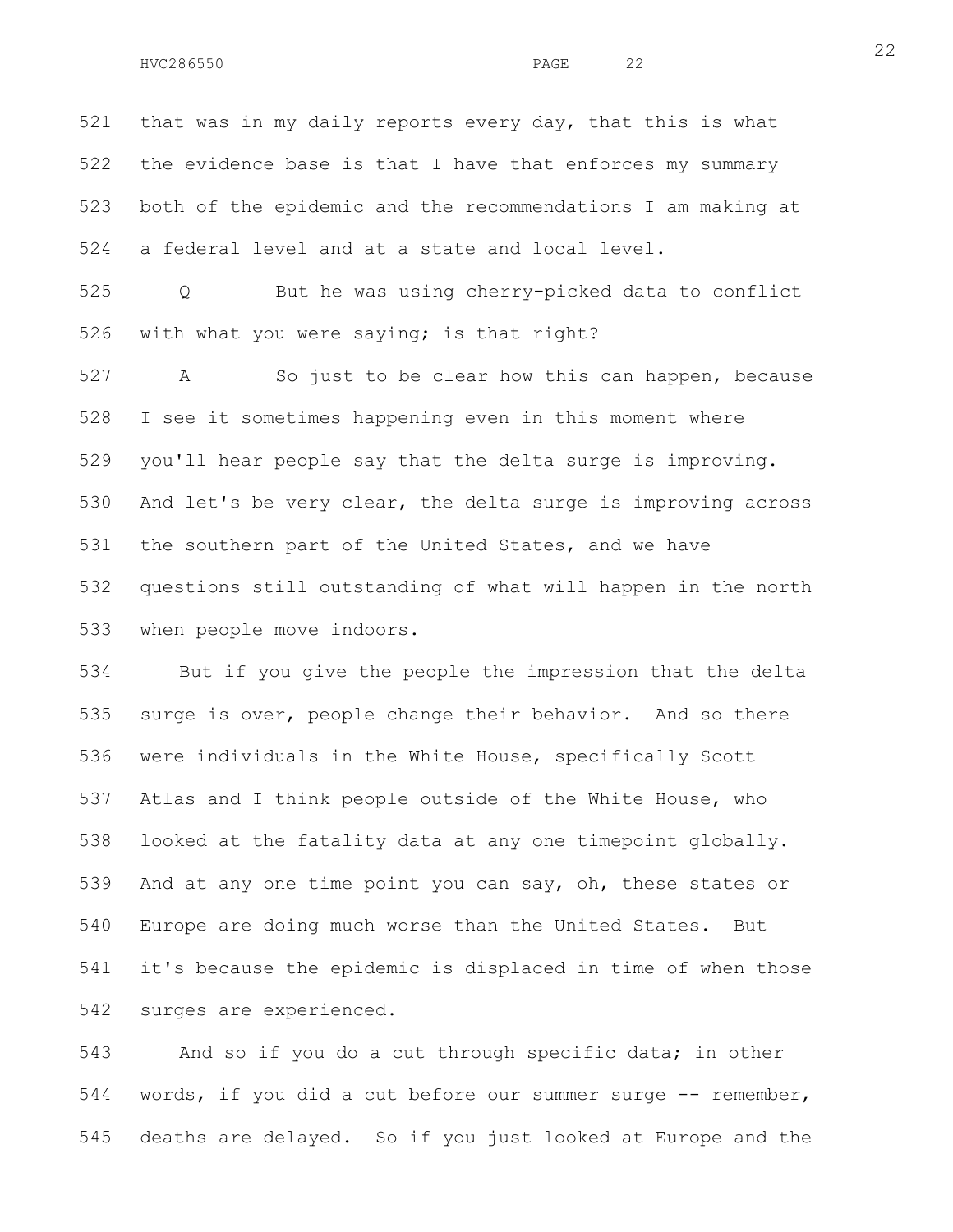546 United States and say I'm only going to look at deaths 547 through June 30th, realizing that the summer surge 548 fatalities from the United States came in August and early 549 September, you could do this comparator and say we are doing 550 better than Europe even though we're in the middle of a 551 summer surge because the fatalities will be late.

552 So you can't use that kind of time-biased data because 553 it distorts the information. So even if you're looking at 554 this moment now and we're talking about the southern states, 555 and they do have less of a vaccination rate. But to compare 556 the northern states right now to the southern states when 557 the southern states are just finishing their severe 558 fatalities from their summer surge without the comparator or 559 the warning that this could happen in the north and we need 560 to be careful sort of gives the implication that we're 561 better off than we are, or potentially better off than we 562 are.

563 So when I present data, I always make sure that it's 564 clarified based on the region and where we are in that cycle 565 because it will change over the next four to eight weeks. 566 And I think -- that's why I think you've never heard me talk 567 about our comparison to Europe; because Europe summer surge 568 came after their August vacation time, and then kind of went 569 right into their fall and winter surge last year.

570 So when you have that kind of displacement and you know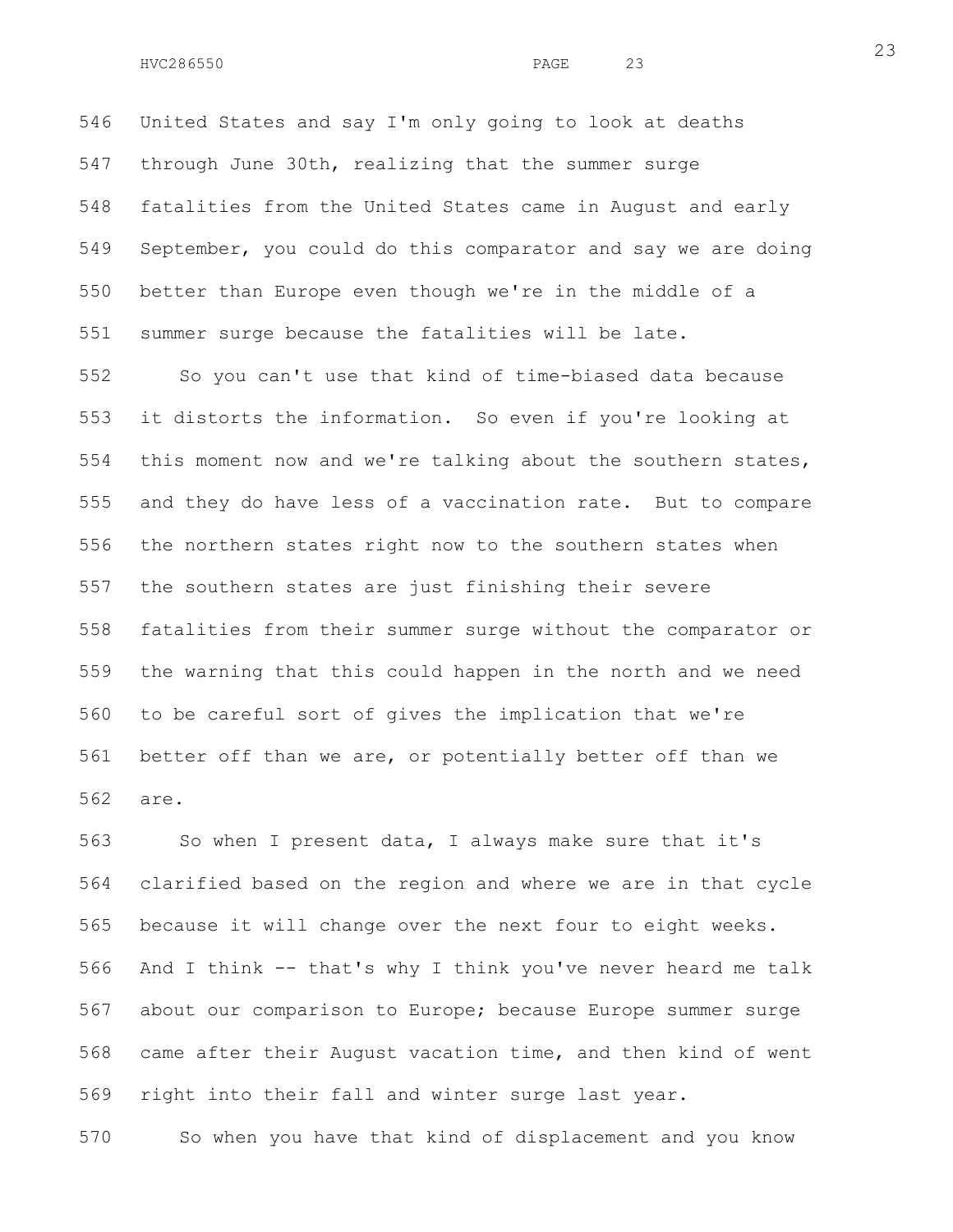571 what human behavior is different in different regions of the 572 world, just like we have a northern and southern hemisphere 573 and their outbreaks were often opposite to ours, is you 574 can't do comparisons like that without caveating every 575 single data point and making it clear that these kind 576 of -- this kind of information should never be taken to mean 577 that we are better or somehow having less fatalities or 578 doing better than different parts of the world. 579 Q But Dr. Atlas did make those kinds of 580 comparisons? 581 A Yes. I think others did, too. I just happened 582 to know his. 583 Q Sure. Let's go to our first exhibit, actually. 584 If you wouldn't mind grabbing. This is an August 21, 2020 585 email. 586 (Exhibit No. 19 was identified 587 for the record.) 588 Mr. Rechter. The Bates stamp for the record is FOIA, 589 F-O-I-A, 00000948 to 949. 590 BY MR. RECHTER. 591 Q You're welcome to take a look at it. For the 592 record, this is an August 21, 2020 email that you sent to 593 Dr. Fauci, Dr. Hahn, and Dr. Redfield. The subject line is

594 Task Force 20 August. And you begin by writing in this 595 email, quote, "I am more convinced than ever the dangers of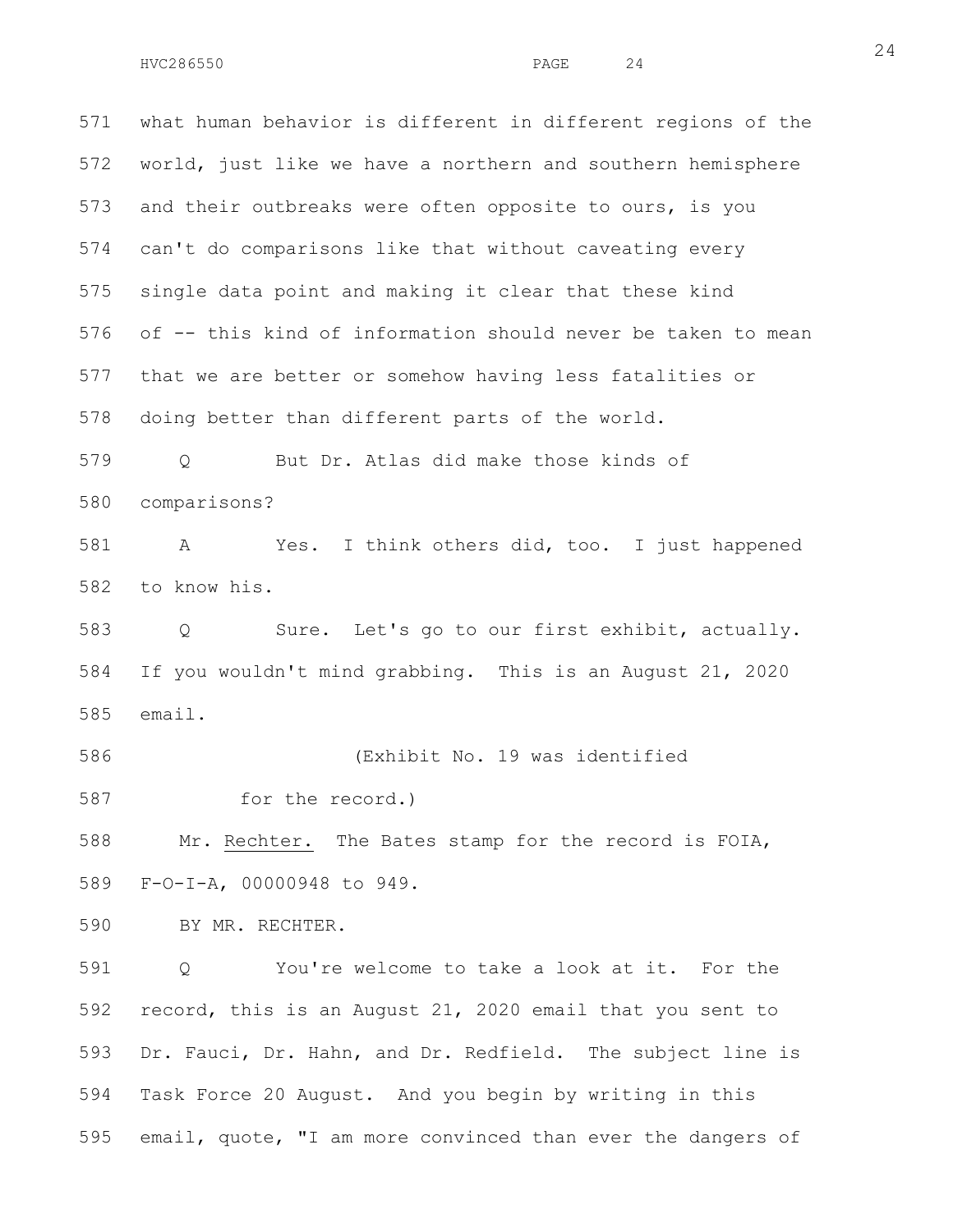```
596 Dr. Atlas' views on this pandemic."
```
597 So as an initial matter, Dr. Birx, what prompted you to 598 send this email?

599 (Pause.)

600 A So as I discussed in July in my meeting with 601 Scott Atlas where he didn't speak precisely to his position 602 on what I had given him, before August 10th he began -- and 603 I believe that to be true. Before August 10th, he began to 604 write opposite opinions to my daily report.

605 The first several times he took my name off of it, but 606 did a reply all to who I had sent it to and my executive 607 assistant had gotten it. So I was aware that he was writing 608 to everybody who was receiving the daily report a different 609 interpretation of the data, and that continued throughout 610 August, including into task force meetings.

611 Q Do you recall when you first became aware that 612 he was doing this?

613 A I think before August 10th.

614 Q Okay.

615 A But that behavior continued.

616 Q Do you know roughly how long that occurred? 617 (Pause.)

618 A I was concerned about giving credence to his 619 positions in forums where the majority of the people in the 620 room were not epidemiologists, not infectious disease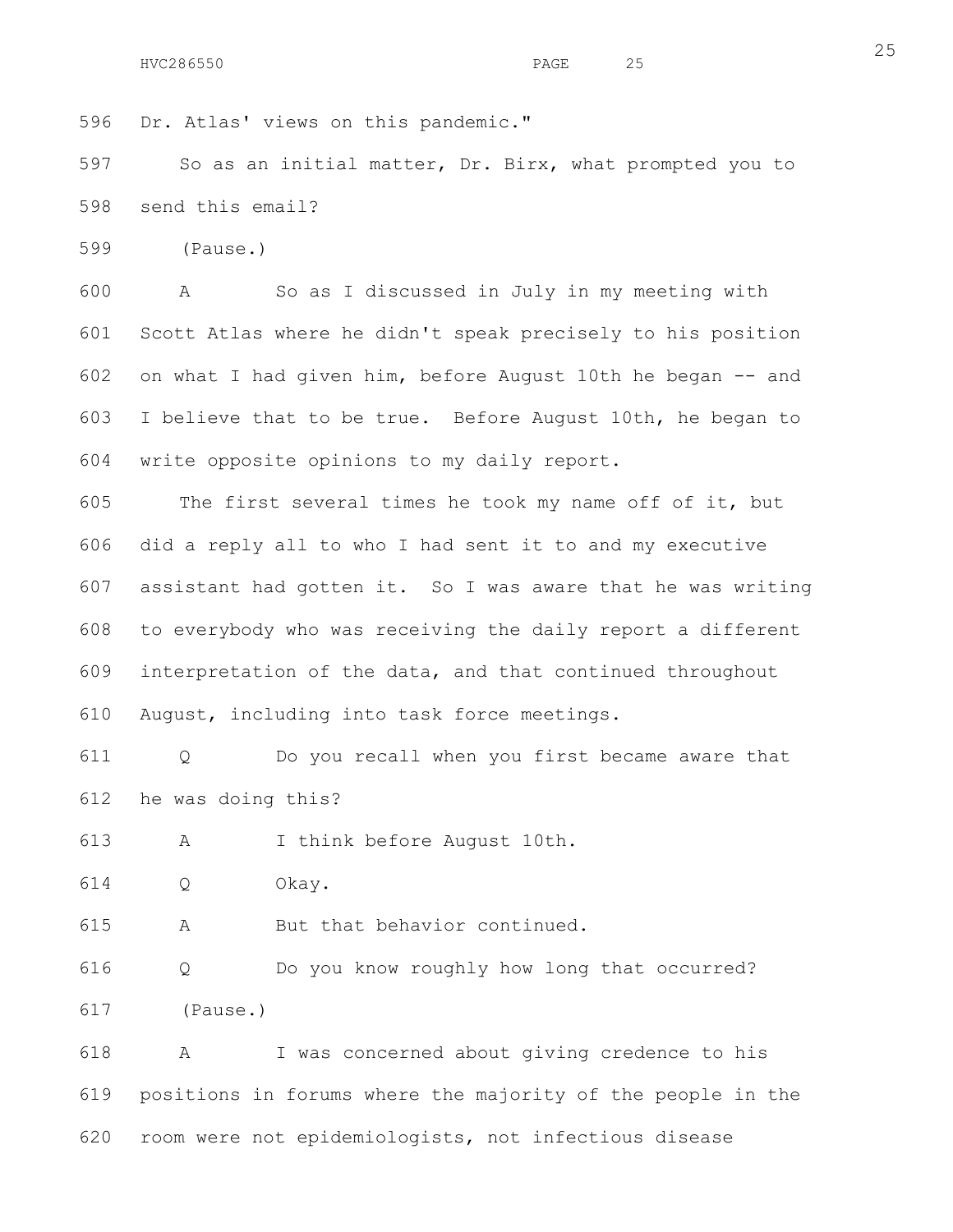621 experts, and may misinterpret his statements. And so I made 622 it clear that I would not attend meetings where he would be 623 present kind of to create a line in the sand, because I 624 couldn't, as you noted in conversations with Andy -- which 625 were personal conversations but it's okay as you stated 626 them. I didn't want him to be the -- for people to perceive 627 him as a credible source of information when it came to 628 either the COVID pandemic or our response to the COVID 629 pandemic.

630 And I felt like by my presence and my discussions with 631 him, by even legitimizing my responses to him, that I was 632 giving his theories credibility. I had given him at request 633 all of the information that outlined the comprehensive data 634 we were collecting and what that data was clearly showing 635 across age groups, both rates of infections across age 636 groups and the importance that I believed in controlling 637 community spread to prevent impact on our vulnerable 638 Americans.

639 Because he didn't believe as I believed, he used every 640 opportunity then to push back on those statements; and I 641 felt that that was not going to result in him changing his 642 mind and further confuse agency staff and others that were 643 on the task force that may not understand how to interpret 644 what he was saying.

645 Critically, he was a physician, and so I think when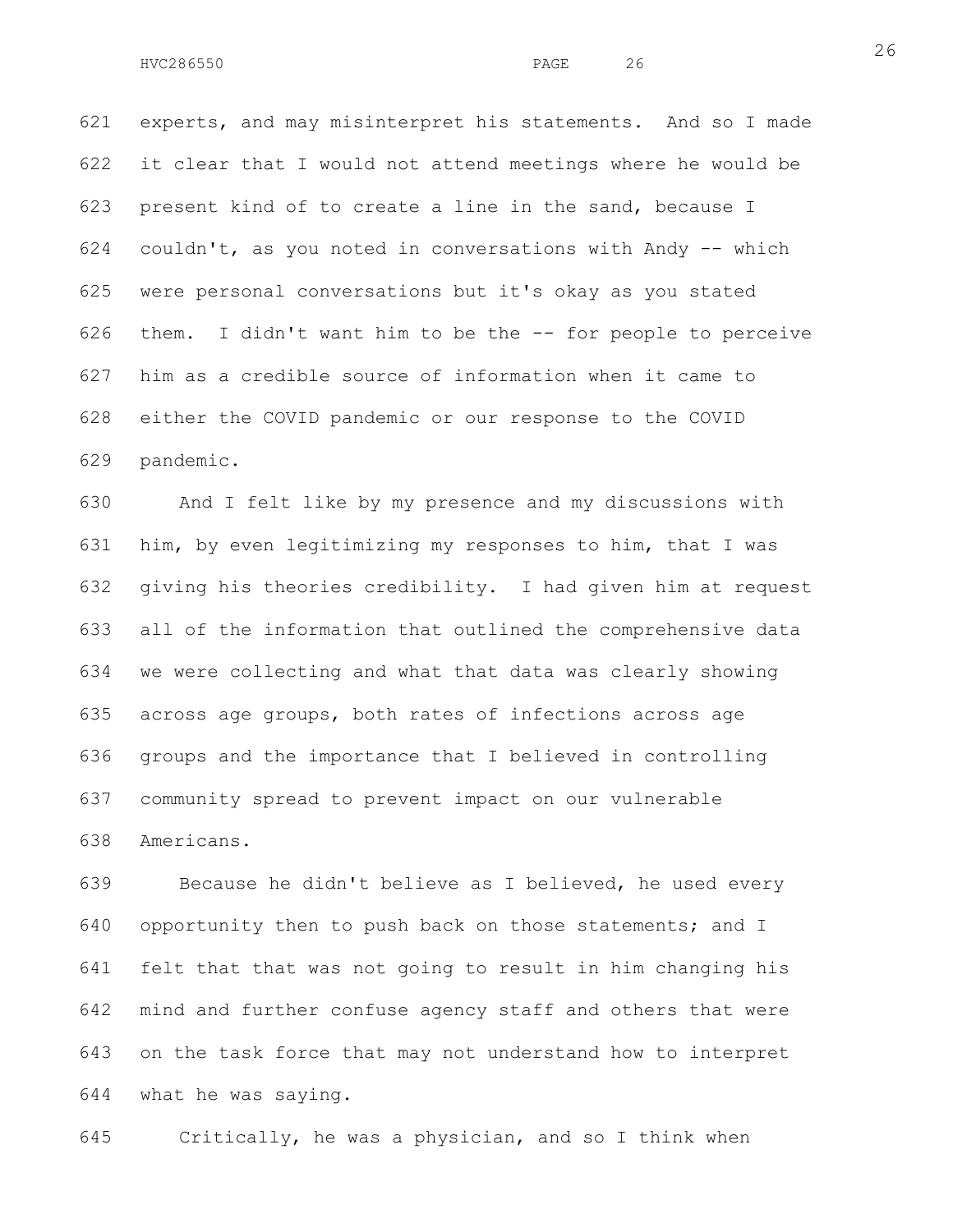646 you're a -- when you step back to agency leaderships that 647 are not physician, to their mind, this is Debbie Birx, a 648 physician, saying this, and this is Scott Atlas, a 649 physician, saying that. So what it really means, as neither 650 of them really know and both of them are hypothesizing, what 651 is actually happening.

652 And so it allows, essentially, people to say, how could 653 we have these completely opposing views about the same 654 pandemic and allow people to say either I believe one or the 655 other or I believe neither, and that shows how no one really 656 knows what this pandemic is doing. I thought all of that 657 was quite dangerous.

658 Q Sure. Let's unpack that a bit here. Just 659 taking a step back, you said these emails that Atlas would 660 send taking you off started before August 10th, to your 661 knowledge. And I'm talking about how long into his tenure 662 did that continue to be sent out, as far as you know? 663 A I don't know, because I'm sure I was all -- I'm 664 sure Tyler Ann was also removed from all of the reply alls. 665 Q So you became aware of this from your assistant? 666 A Yes. 667 Q And how did she become aware of this? 668 A She was on the original reply all where I had 669 been deleted.

670 Q Got it. And so generally, who was receiving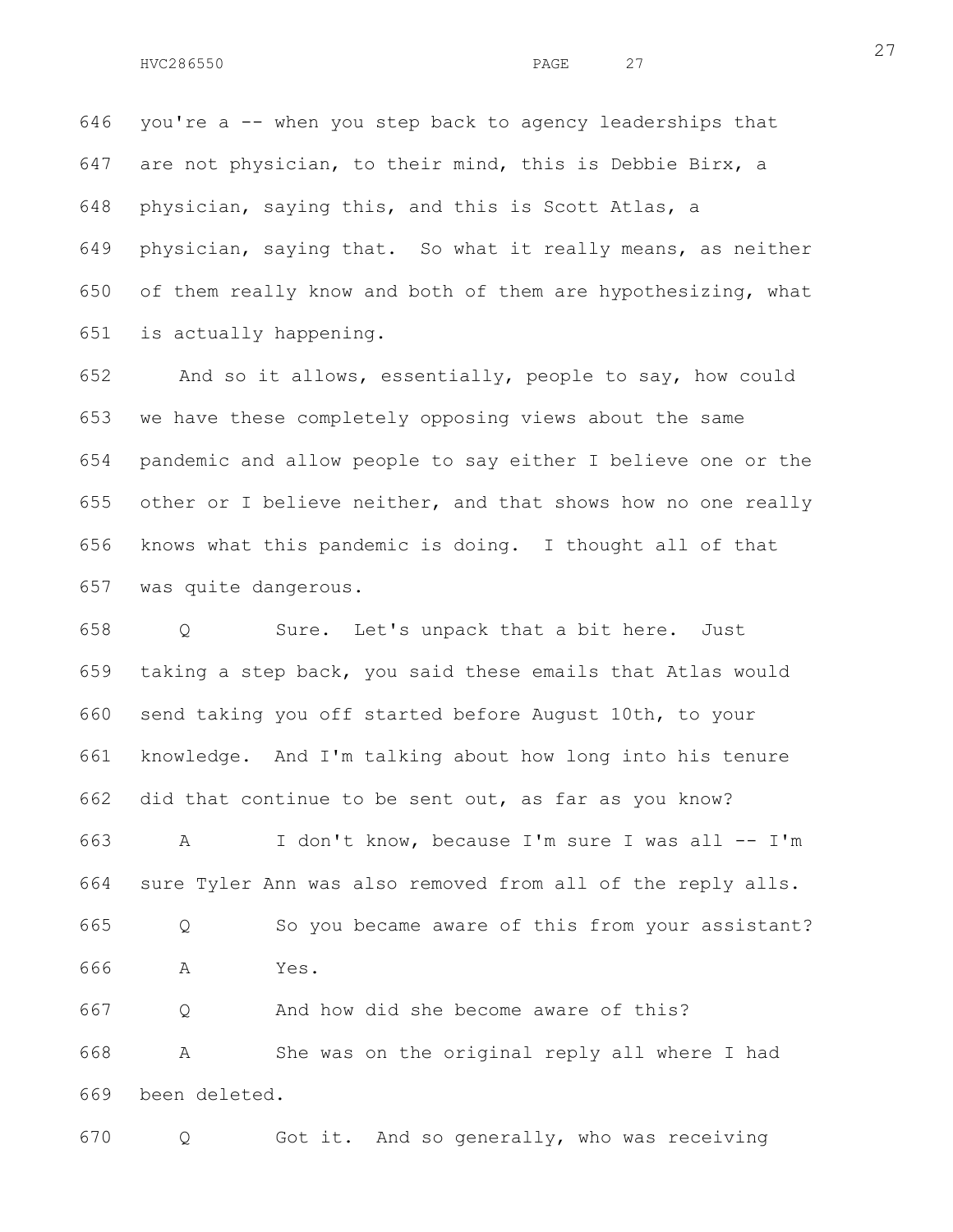671 these emails from Scott Atlas?

672 A I don't know, but in that reply all were all the 673 senior agency leads and everyone on task force and senior 674 White House advisers.

675 Q So everyone --

676 A Were on my daily communication report.

677 Q Okay. So officials who were outside of the 678 White House could have been on them as well?

679 A Correct.

680 Q Okay. You mentioned that you were concerned 681 about lending credibility to Dr. Atlas' views. Why were you 682 concerned about that?

683 A When you're dealing with complicated numbers, 684 and -- I have been dealing with pandemics for a long time. 685 So the numbers create a picture for me that's very clear. 686 But to others, they're very much reliant on your 687 interpretation of that picture; and so that takes on a much 688 higher level of responsibility that you have to be very 689 clear and very careful on your data, your analysis of your 690 data, and what you say about the data.

691 You cannot ever be flippant about data, particularly in 692 a pandemic. And I just felt that it gave people in the 693 White House an alternative position and data source that 694 would allow them to say, again, here's Debbie Birx, a 695 federal employee for 40 years, here's Scott Atlas, an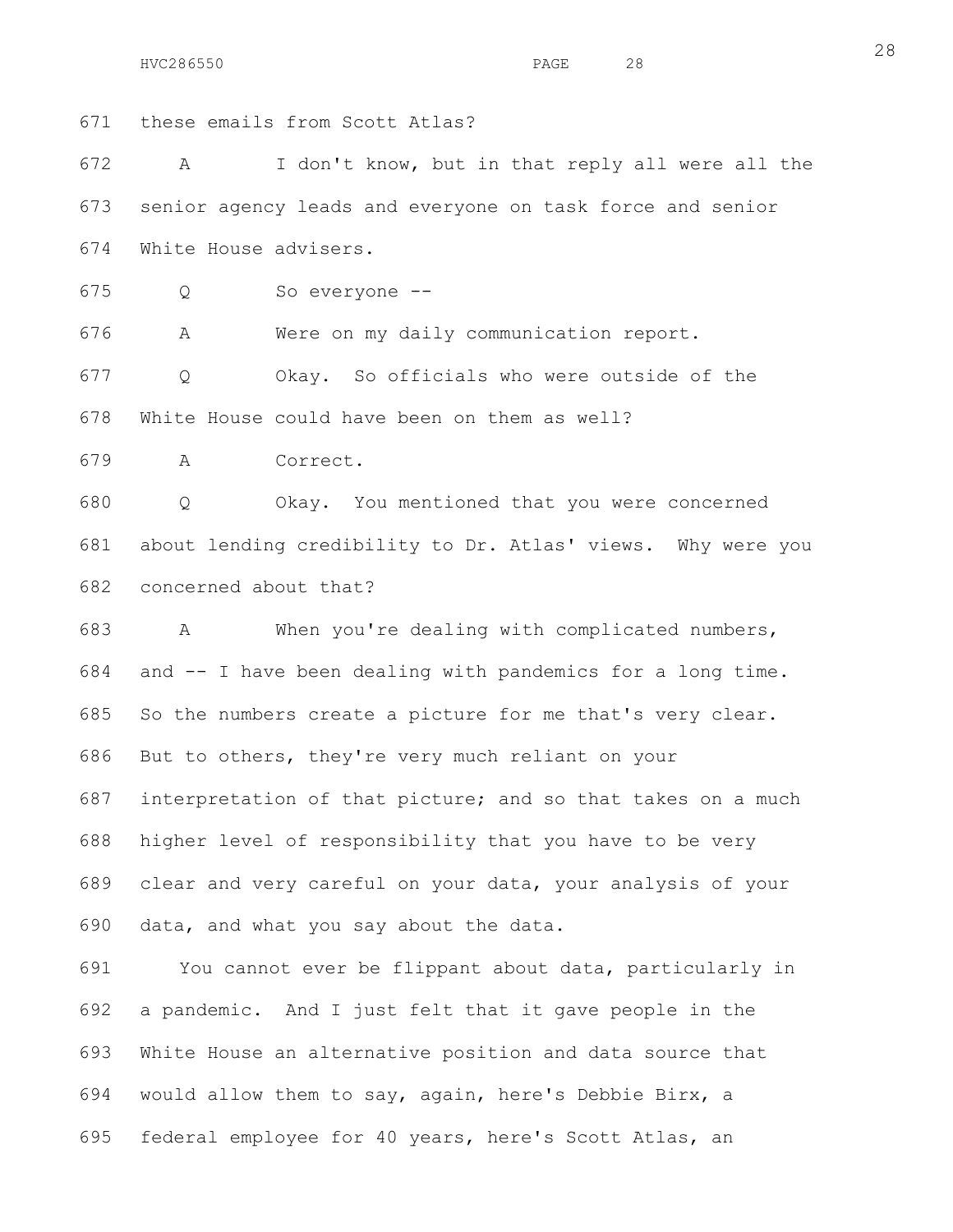696 academic, a physician, a thinker versus a technocrat; and I 697 just felt like that was going to make it even more difficult 698 to get across how severe I felt the fall and winter was 699 going to be. And it was my concern over the fall and winter 700 that I didn't want a 180-degree voice present at critical 701 decisionmaking meetings.

702 Q Because you thought his views were dangerous? 703 A I believe that's what you had said in the email 704 that I wrote. And this is the doctor's group, and I really, 705 just to emphasize, this is the group that I trusted and 706 believed in their integrity and their understanding. We 707 would discuss three or four times a week the state of the 708 pandemic. So these were the people I trusted the most on 709 the task force.

710 They were also the individuals that had ability to still 711 at times talk in the national press, and I wanted them to 712 have of course all of the data but also hear my concerns. 713 Q Sure. And the other doctors you mentioned in 714 the doctors group, did they share your concerns about 715 Dr. Atlas?

716 A Yes. I think they may -- some of them may have 717 been more diplomatic than I was by that point, but I had 718 already had a four-week experience now with the individual, 719 and they had a much different experience with him because 720 they weren't in the White House.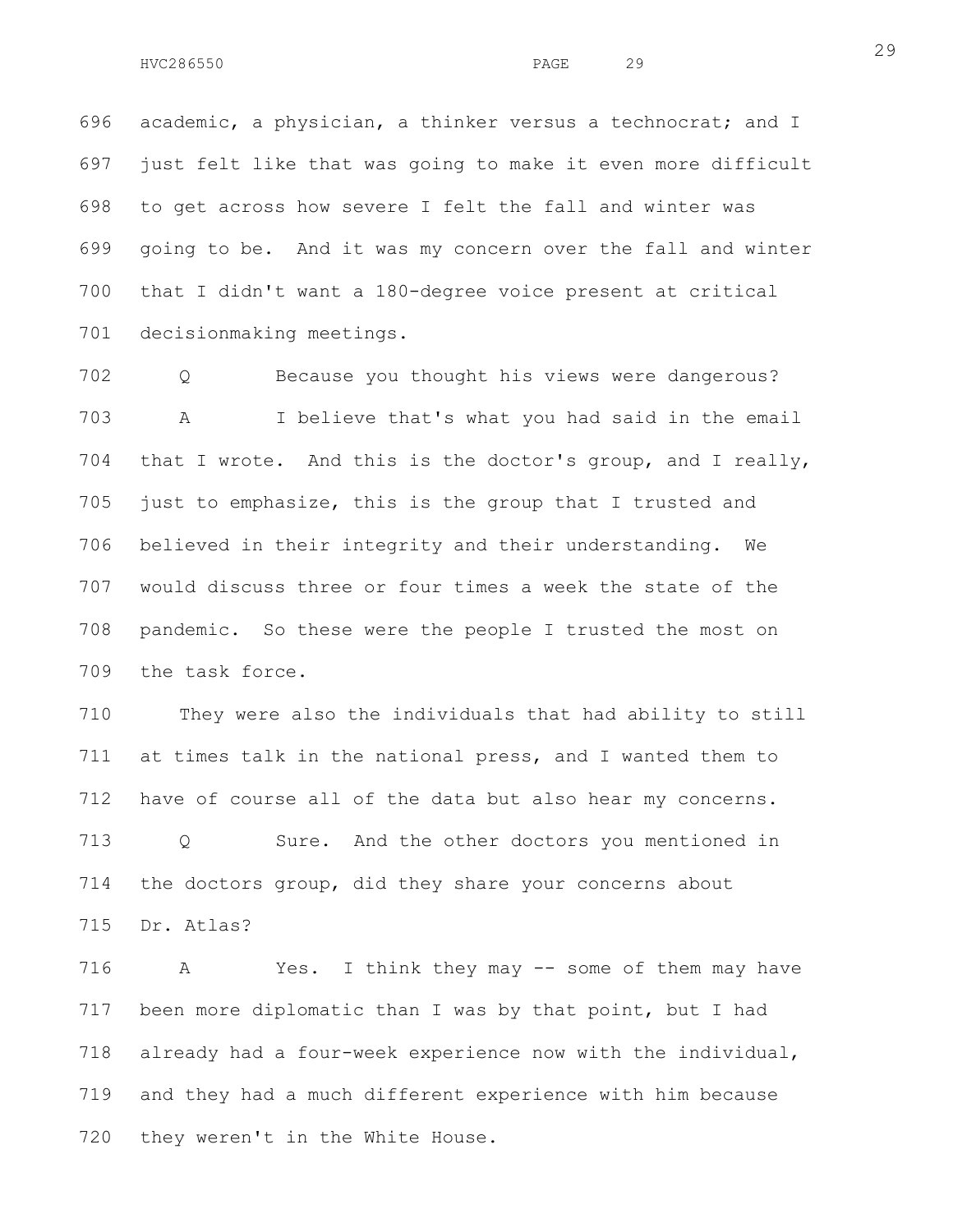721 0 Okay. Let's talk about some of those concerns, 722 if we can. The email here, again, subject line is Task 723 Force 20 August, suggesting that there was an August 20th 724 task force meeting; does that sound right?

725 A Yes.

726 Q You mentioned here that Dr. Atlas' views are 727 dangerous, as you pointed out.

728 Did Dr. Atlas voice views during an August 20th task 729 force meeting?

730 A Yes. He restated -- well, this is after the 731 10th. So I think you could see from the email it was in 732 relationship to a task force meeting of which he attended.

733 Q Okay. And do you know who also was in 734 attendance at this meeting?

735 A I'm not sure who was physically there, because 736 by that point some of the doctors were calling in more than 737 physically coming to the White House.

738 Q Physical or otherwise, who participated? 739 A I'm sure that Bob Redfield, Tony Fauci 740 participated. I'm not sure about Steve Hahn on that day. 741 Seema Verma would have been there. I'm not sure if Alex 742 Azar was there during that task force.

743 I think you have a diagram of the task force from March. 744 It would have been mostly those individuals plus the 745 individual we had added that was head of HRSA, HRSA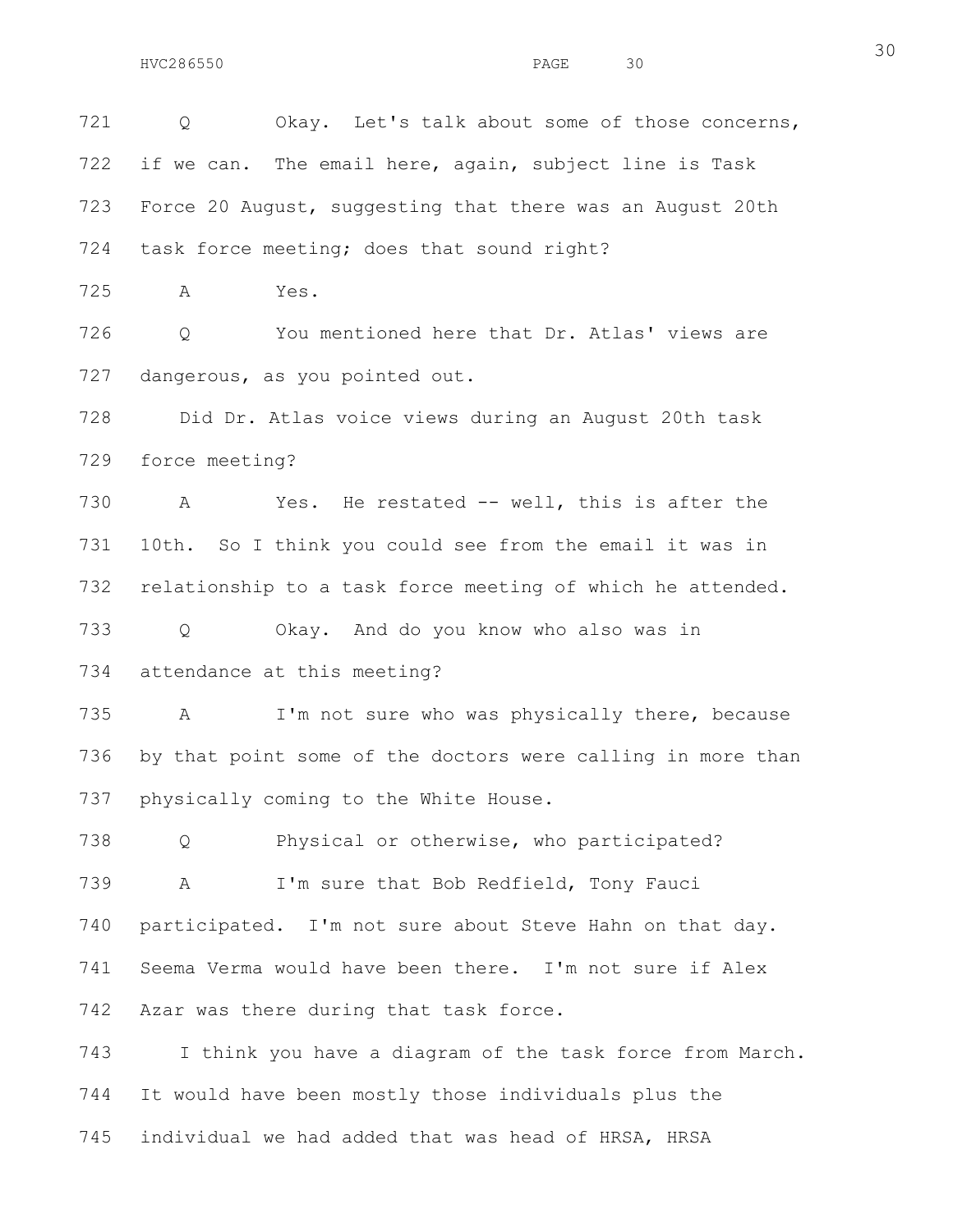746 Administrator Ingels.

747 Q So it's been reported that revised CDC testing 748 guidance was discussed specifically at this August 20th task 749 force meeting. Does that sound right? 750 A It could have been. I can't remember the 751 precise task force, but it was around this time in August. 752 Q Okay. Well, let's pass that here. Three 753 exhibits together, this is going to be CDC's testing 754 guidance as of July 17th, 2020; the testing guidance as of 755 August 24, 2020; and then the testing guidance as of 756 September 18, 2020. 757 (Exhibit Nos. 20, 21, and 22 758 were identified for the record.) 759 BY MR. RECHTER. 760 Q While that's being circulated, just for the 761 record and to ground us here, Dr. Birx, as I know you know, 762 prior to August 24, CDC's testing guidance recommended 763 testing for all close contacts of persons with SARS-CoV-2 764 infections. You mentioned yesterday that there was a change 765 to the CDC guidance. This occurred on August 24, 2020, and 766 the guidance was changed to say, quote, "You do not 767 necessarily need a test unless you are a vulnerable 768 individual or your healthcare provider or state or local 769 public health officials recommend you take one," end quote. 770 Dr. Birx, do you recall the changes I just described?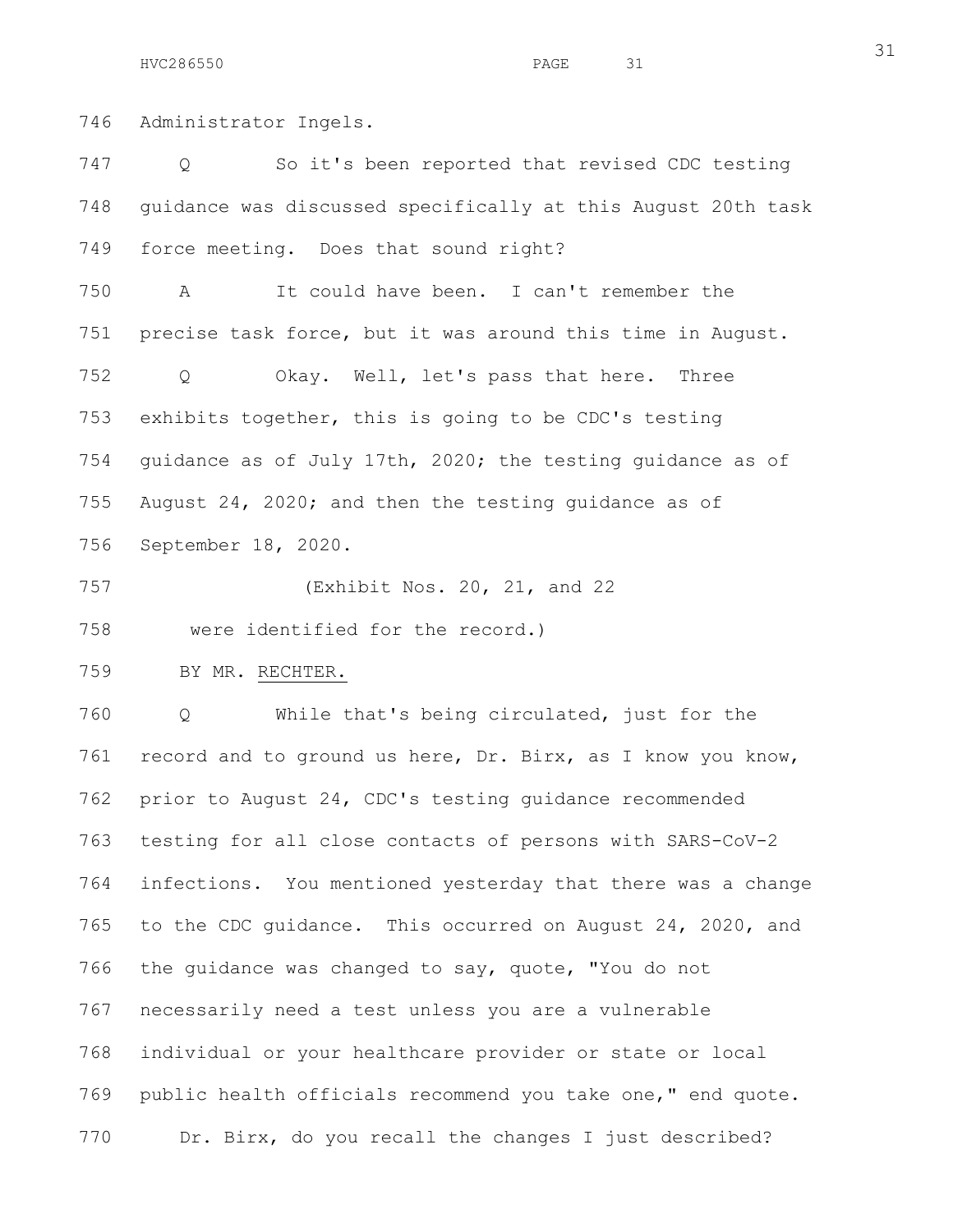772 Q Were these the changes that you raised 773 yesterday?

774 A Yes.

775 Q Who was involved in drafting these changes? 776 A I don't precisely know. I know because Brett 777 Giroir presented on this that he was engaged. I know from 778 statements even before this that this was an intent of Scott 779 Atlas when he came to the White House, to change the testing 780 guidance.

781 Just to be clear, even the 24th guidance I had issues 782 with, because I still believed testing should be much more 783 proactive and I thought there should be much more focused 784 testing on 18 to 35-year-olds looking for the asymptomatic 785 early spread. So I felt even the July one wasn't aggressive 786 enough in endorsing testing because it was still 787 prioritizing symptomatic, and I felt like we were getting to 788 the point with testing supplies that we could be much more 789 strategic and broader than that. So you can imagine my 790 position on the August guidance.

791 Q Sure.

792 A And I felt that this was -- believing that the 793 July guidance is not aggressive enough on testing, I was 794 very concerned about the August guidance.

795 Q Sure. Assistant Secretary Giroir reportedly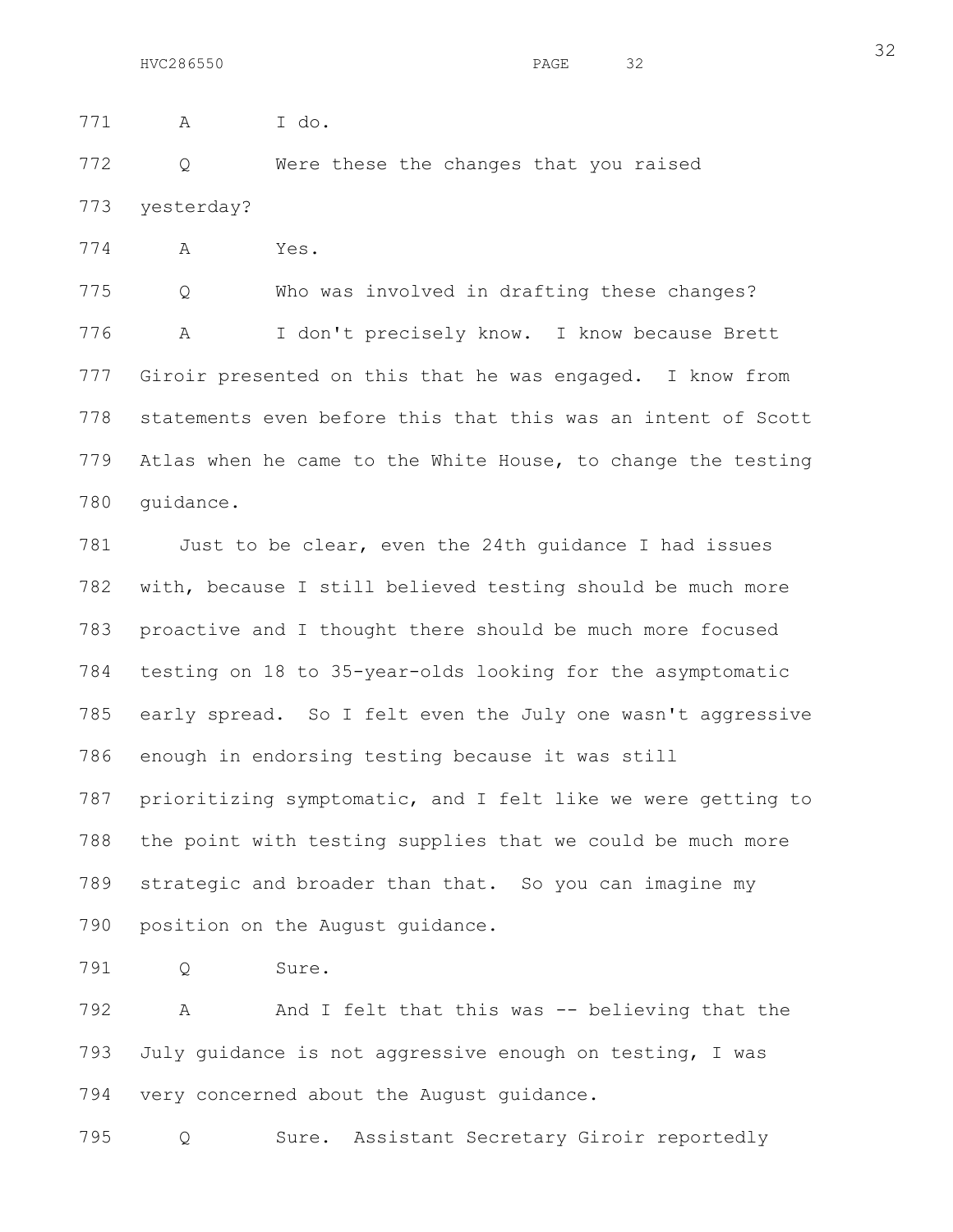796 told The New York Times that this draft went through about 797 20 versions with comments from you, Dr. Redfield, Dr. Fauci, 798 and Dr. Atlas. Does that sound correct?

799 A So early on -- remember, I was on the road. So 800 early on, when the earlier version came through, I again 801 said I want much more of a top priority of testing for 802 asymptomatic individuals to detect the silent spread before 803 you start to see hospitalizations.

804 That version, those corrections were never made. And I 805 personally wrote to Brett Giroir after he went out on the 806 press and said that there was consensus, because I made it 807 clear in task force that I did not agree with the guidance 808 as it was written. But as the fact that it was CDC guidance 809 and CDC was deciding to post revised guidance, I don't 810 interfere and never interfered with CDC's guidance or their 811 posting. So if they felt strongly that this was the right 812 public health response, even though I believed it was not, 813 my last statement was: If CDC is going to post it, then I 814 can't stop CDC from posting it. But I do not want it 815 concurred with or put on the White House website.

816 Q Sure. When did you write this -- you sent the 817 email to Dr. Giroir?

818 A Yes. Sometime after he did press, and I think 819 it was the 24th or 25th of August.

820 Q Okay. And is it your understanding that the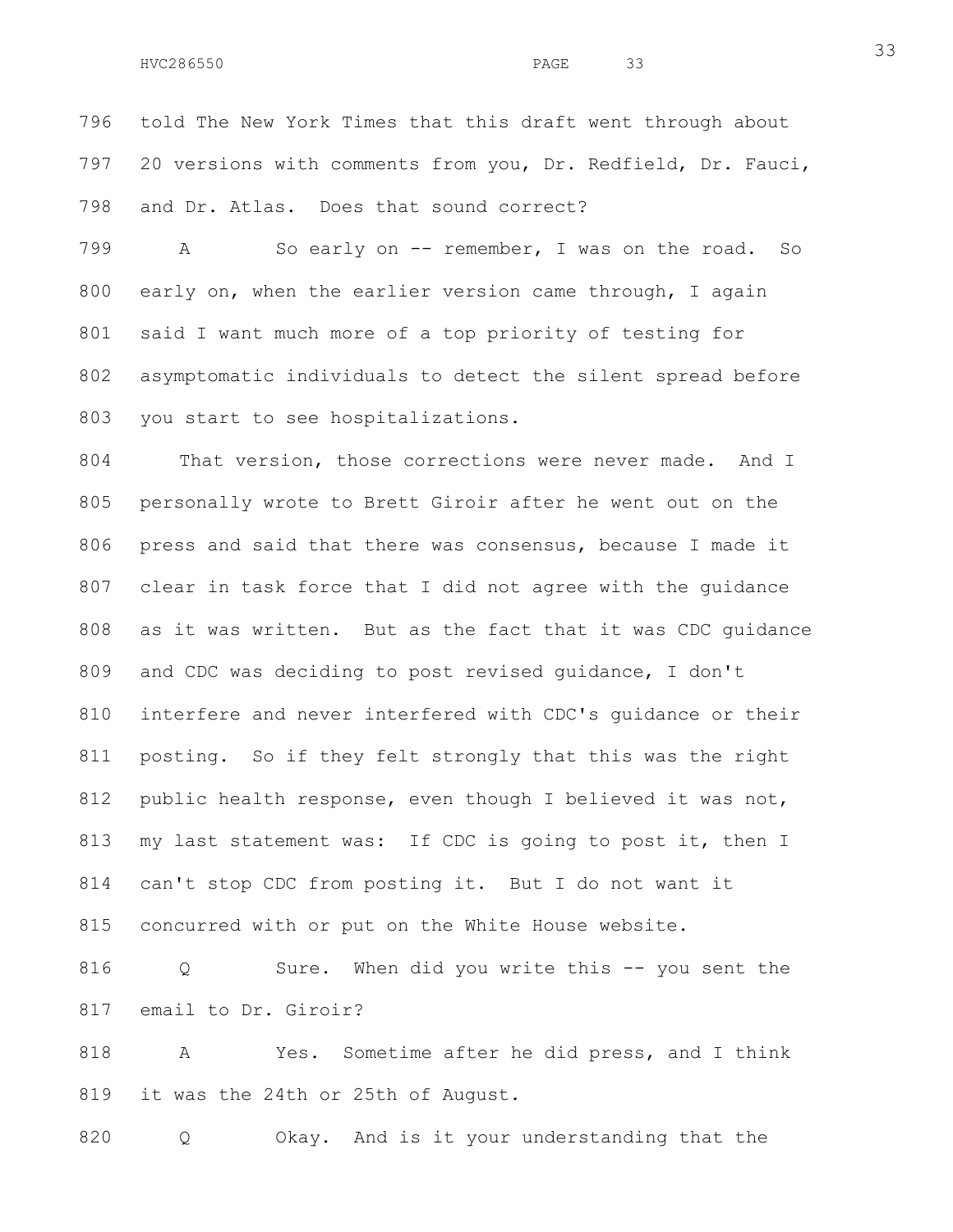821 decision to post this guidance came from CDC or HHS? 822 A I don't know. My statement in the task force 823 was if CDC decides to post the quidance, that is CDC, 824 not -- I mean, I'm not going to tell -- I mean, I can't tell 825 them what to do.

826 No one corrected that when I made that statement. 827 Q Okay. I think you said yesterday that you 828 understood that these changes were done to reduce the amount 829 of testing being performed in the United States; is that 830 correct?

831 A That's correct.

832 Q And what's your basis for this understanding? 833 A I was -- after this quidance was posted, of 834 course we were tracking every day the number of tests 835 performed. We saw a dramatic decline of the number of tests 836 performed during the end of August and the beginning of 837 September.

838 I was also out in the field talking to states. And at 839 the same time, I was trying to get universities to do 840 required weekly testing of both their on and off campus 841 students because I was already seeing from a series of 842 universities that were doing that that it was having and 843 could have a great impact.

844 So I was pushing for more testing because I believed 845 that it would stop cases. This document resulted in less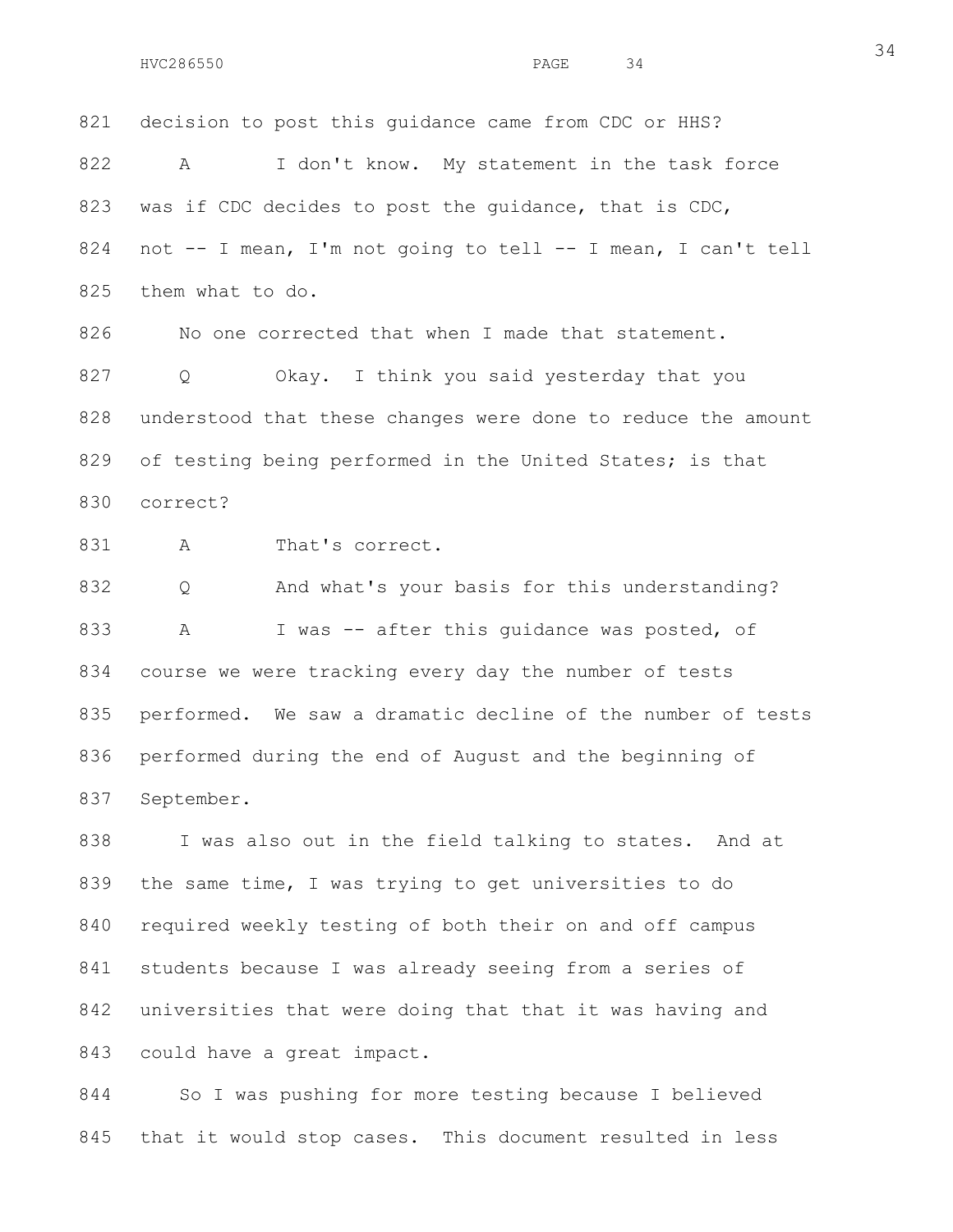846 testing and less -- less aggressive testing of those without 847 symptoms that I believed were the primary reason for the 848 early community spread.

849 Q But what's your basis for understanding that was 850 the goal of this change?

851 A Hmm. That was never explicitly stated that that 852 was the goal of the change. I just knew that that would be 853 the outcome of the change.

854 Q And you've mentioned before, because Dr. Atlas 855 had mentioned intent to you; is that right?

856 A He mentioned that he did not believe isolation 857 of asymptomatic infected individuals should be done. And 858 that's why he felt that they should never even be tested. 859 Because if there's not an action -- in other words, we 860 should never do things that don't result in an action.

861 So I guess in his reasoning, if those that are mild or 862 asymptomatic cases should not alter their behavior and 863 change in any way or do contact tracing or participate at 864 all in any kind of isolation. If you believe that, then you 865 believe that testing is not needed.

866 Q But the science on testing hadn't changed 867 between July 17th and August 24th, correct?

868 A No. If anything, the number of available tests 869 was increasing week over week, and we had both nucleic acid 870 testing obviously and the rapid easy antigen testing.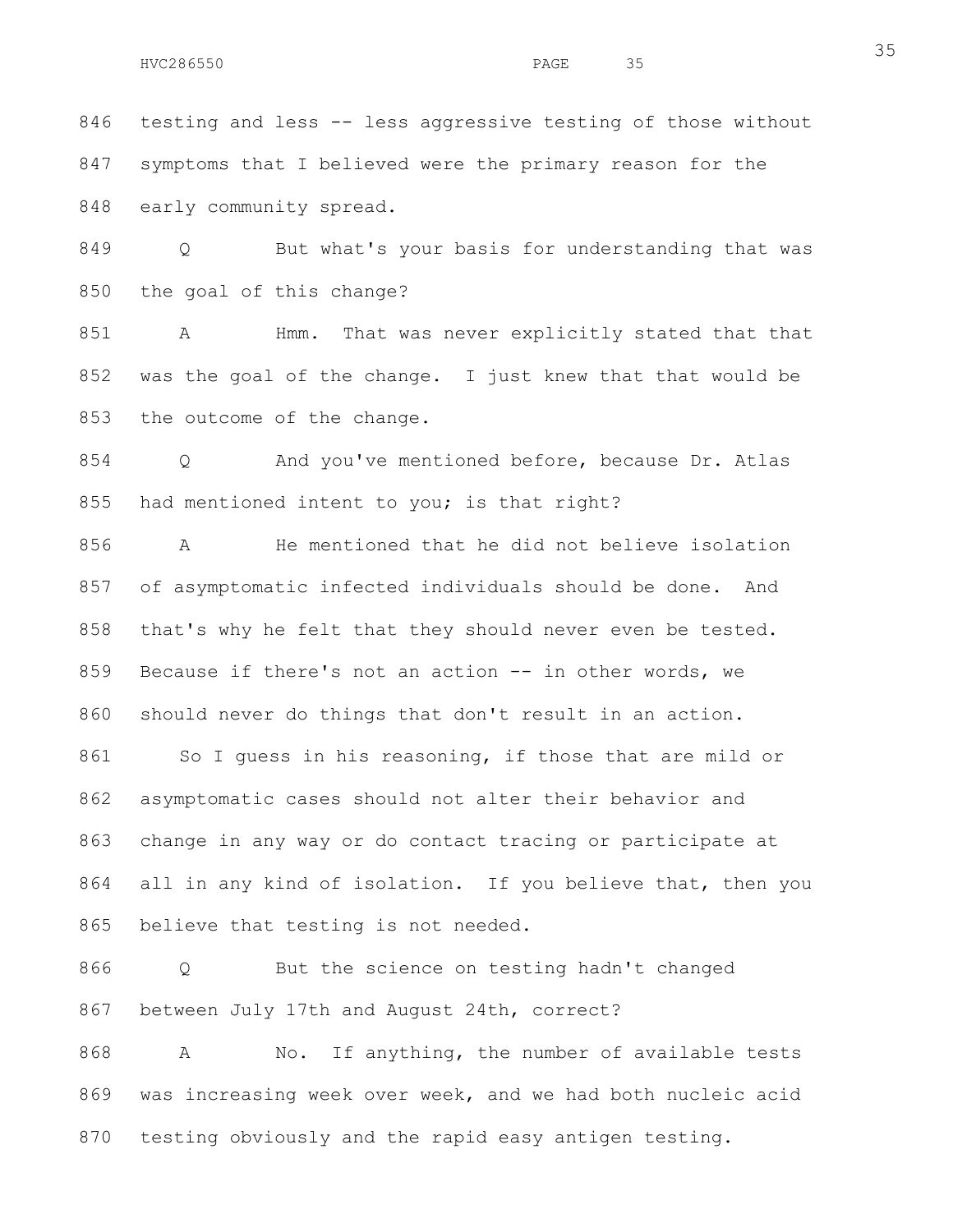871 Q So this change wasn't based on science?

872 A It wasn't based on my interpretation of the 873 science and data.

874 Q I think you mentioned yesterday the guidance was 875 again changed on September 18th. I think you mentioned that 876 you were involved in drafting this along with Dr. Redfield 877 and Dr. Walke; is that correct?

878 A That's correct.

879 Q Was there anyone else involved in drafting those 880 revisions?

881 A No one else, except if they were in the CDC. 882 Q Sure. I think you hinted at it yesterday, but 883 just for the record, why was this change made of the 884 guidance?

885 A Because I had seen the dramatic decline in 886 testing at a time when we needed dramatic increase in 887 testing to prevent us from having the depth and breadth of 888 community spread that I knew was coming with the fall surge.

889 Q Did Dr. Atlas agree with this change?

890 A I don't know. By that time, I was not having 891 any conversations with Dr. Atlas.

892 Q By September 18th?

893 A Yes.

894 Q Okay.

895 A I don't think I physically saw Dr. Atlas after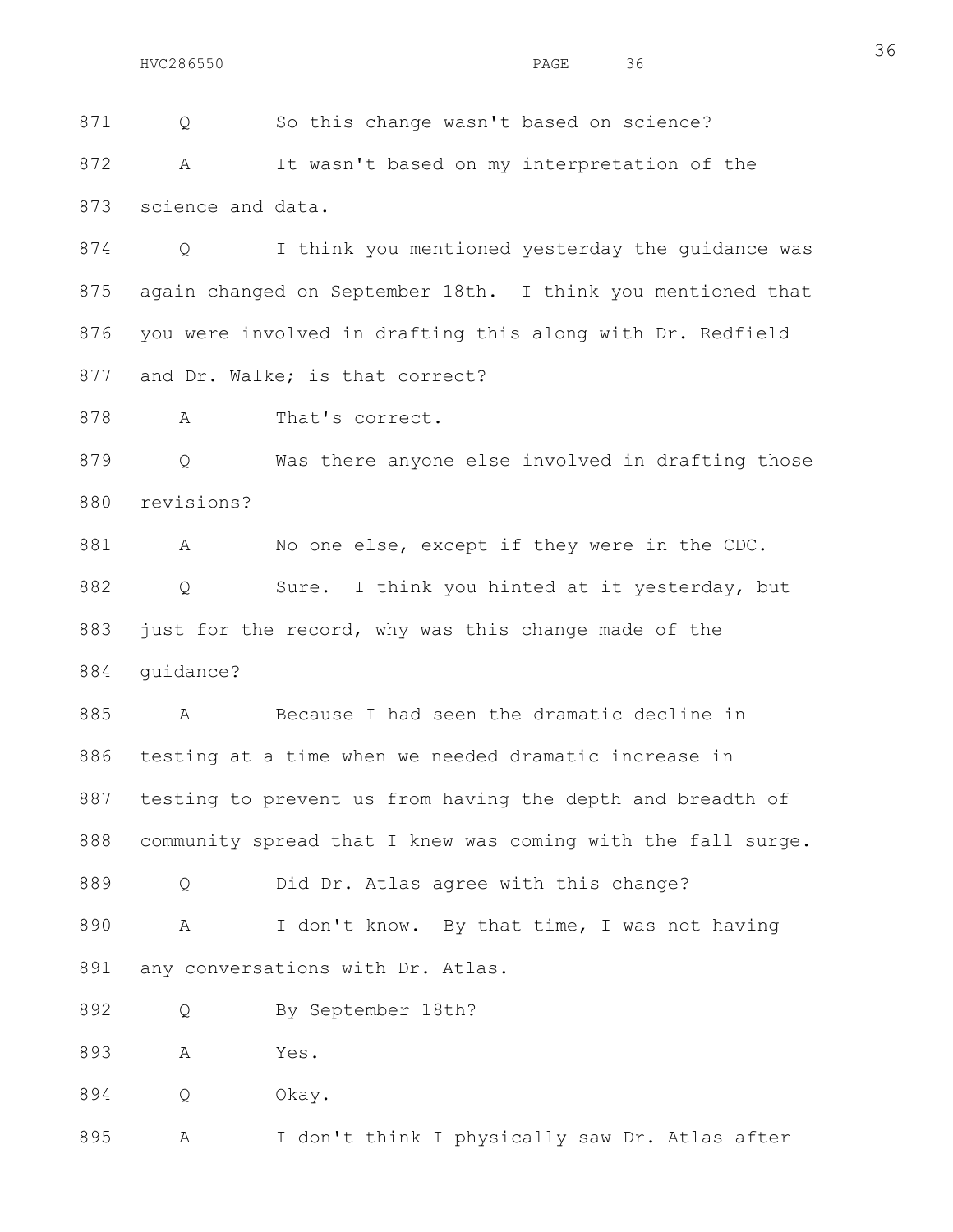896 the beginning of September.

897 Q Did anybody else object to the changes you all 898 made on September 18th?

899 (Pause.)

900 A There were objections from senior White House 901 personnel. But because of concerns of executive privilege, 902 I can't go into other details.

903 Q Okay. Well, we'll make note of that. Let's 904 return back to the email here --

905 A But it stayed up and posted.

906 Q The guidance stayed up. Let's return to the 907 email here.

908 You also issued a warning to Dr. Fauci and Dr. Hahn and 909 Dr. Redfield here saying, quote, "The dangers of making a 910 broad pronouncement when we don't have any significant data 911 on that issue, we all know the long-term consequences of 912 simple viral infections," and then you list some of those 913 consequences.

914 What specific issue are you referring to here?

915 A Mild, milder or silent infections.

916 O So --

917 A So asymptomatic. People who are infected and 918 may be both spreading the virus, but also may have personal 919 consequences in the immediate and long-term future.

920 Q Okay. Was there a broad pronouncement that was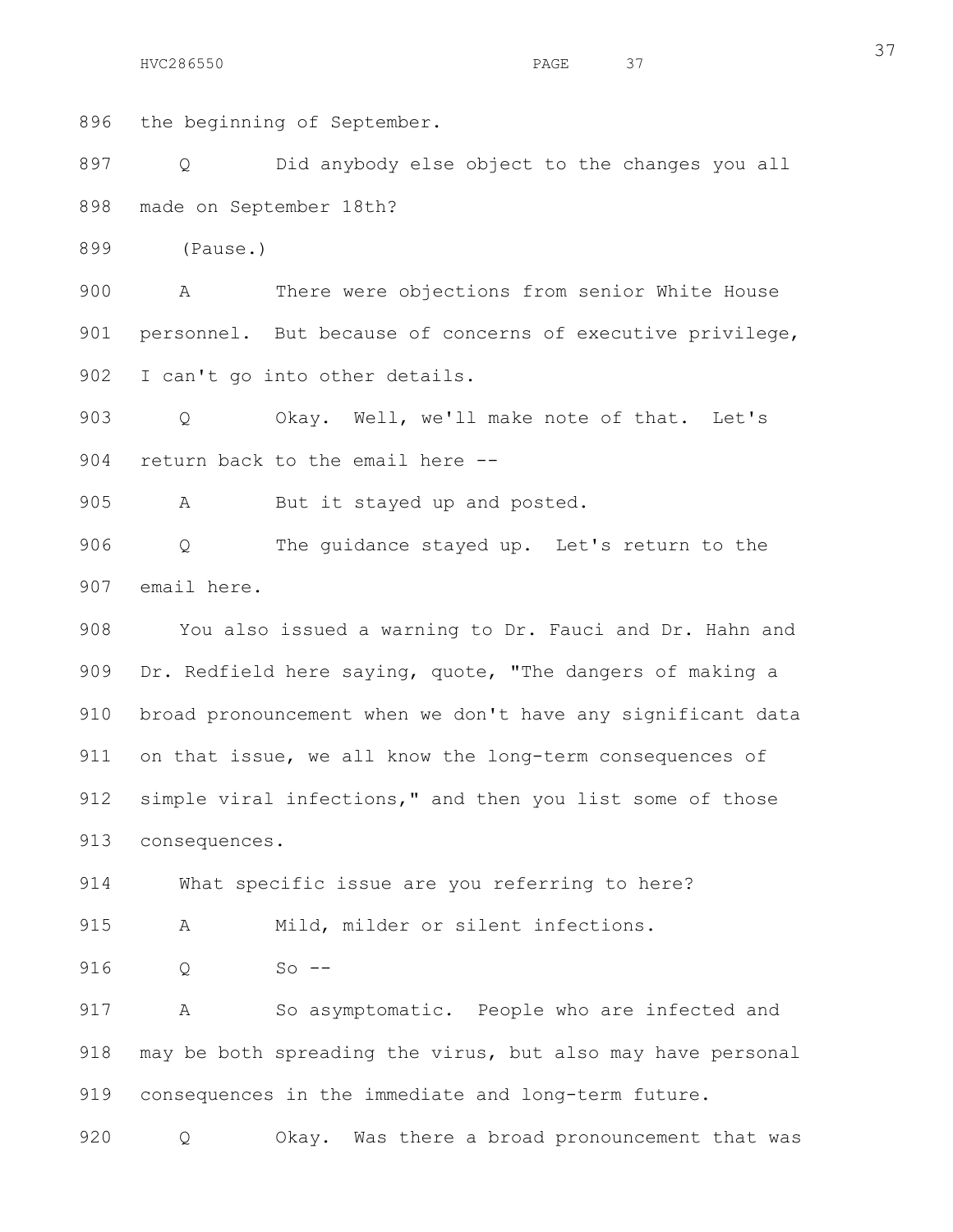921 contemplated on that issue?

922 A No. That was my interpretation of Dr. Atlas' 923 actions and how they were being played out. So at the very 924 time where we need more testing and more ability to identify 925 early infection and stop the spread, because we were able to 926 see the sequence of events in July where the younger age 927 group -- because, remember, we were getting age and sex 928 disaggregated data. And we wouldn't have been able to do 929 any of this and understand this if we hadn't gotten age and 930 sex disaggregated data.

931 Reporting is really very important. And if nothing else 932 comes out of this, reporting definitive laboratory diagnosis 933 of infectious diseases is absolutely required in this 934 country so that we can see age and sex disaggregation.

935 If we had been diagnosing by laboratory diagnosis flu 936 for the last decade, we would have both had the capacity to 937 test for COVID -- for SARS-CoV-2 as well as be able to see 938 that there was a circulating infectious disease that was not 939 flu. So the fact that we were diagnosing flu by symptoms 940 rather than definitive diagnosis in the 21st century I find 941 deeply disappointing.

942 And because of that, then, any time that you test 943 less -- because we had already missed it in the early spring 944 of 2020, because we weren't testing for flu definitively of 945 everybody who had symptoms. So the age and sex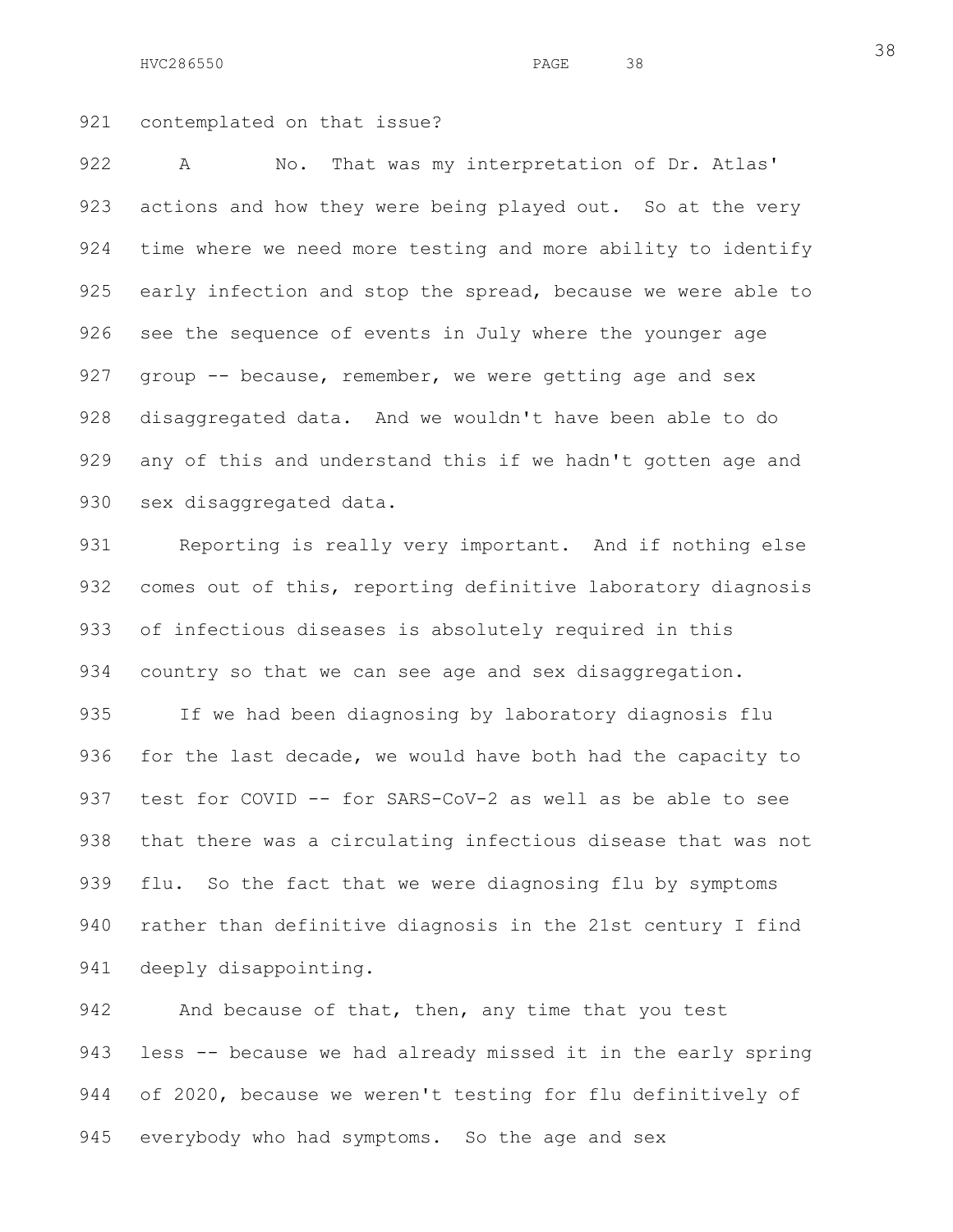946 disaggregation was very important to me because -- and when 947 you go back and you look at where the cases are identified, 948 which are often symptomatic individuals much more so than 949 those early tests of young people who came in because they 950 potentially were exposed, you could see first a rise in test 951 positivity in 18 to 24-year-olds. And that then started a 952 cascade where a week later you could see the 40-year-olds 953 and a week later.

954 So it was an evolution over two to three weeks, but you 955 could see this happening in slow motion. So the issue was 956 if you were able to identify the asymptomatic individuals 957 who were willing to come forward and be tested and isolate 958 from all my discussions with college students, they were 959 willing to be definitively diagnosed. They were not willing 960 to continue to quarantine based on a theoretic exposure, 961 what they interpreted as a theoretic exposure.

962 Q Sure.

963 A And so young people wanted to know if they were 964 positive or not. So I felt that a testing campaign among 965 young people would really be highly effective when you first 966 saw that early increase and it could potentially prevent the 967 further cascade.

968 So that was -- and I think that's been borne out to be 969 true based on colleges that did weekly mandatory testing. 970 And so that is why I was so adamant about my perception of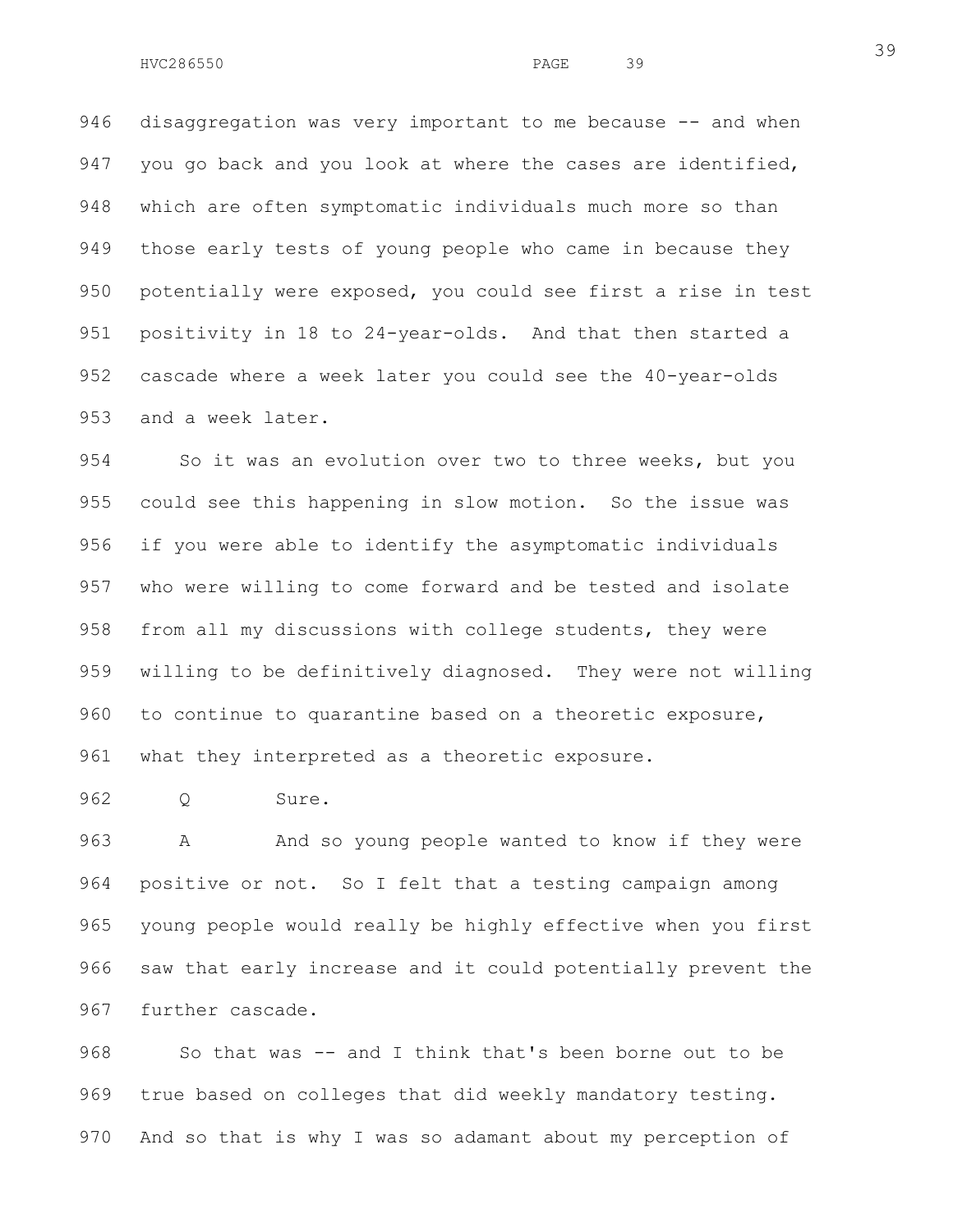971 what Scott was trying to do versus what I thought was 972 critical for public health and stopping the pandemic. 973 Q Got it. Because he was making a broad 974 pronouncement on the ineffectiveness of widespread testing. 975 A Correct. 976 Q Got it. Further in the email here -- just a 977 couple more items -- you do mention that, "We know" -- this 978 is a quote -- "mask mandates, increasing social distancing, 979 closing bars, restricting social gatherings, and personal 980 hygiene does work as evidenced across the sunbelt." I think 981 you had mentioned the sunbelt here in our conversation. 982 By this time, the scientific consensus was these 983 mitigation methods were proven to be effective, right? 984 A I believed that to be true. 985 Q Did Scott Atlas believe that to be true? 986 A No. 987 O You also continued here. 988 "Fundamentally" -- this is a quote -- "Dr. Atlas believed 989 that this virus has a natural course that is happening 990 independent of any mitigation and what we are witnessing is 991 the natural course of the virus, not the impact of community 992 mitigation." 993 So in your experience in the White House, did Dr. Atlas 994 ever voice any support for any community mitigation

40

995 measures?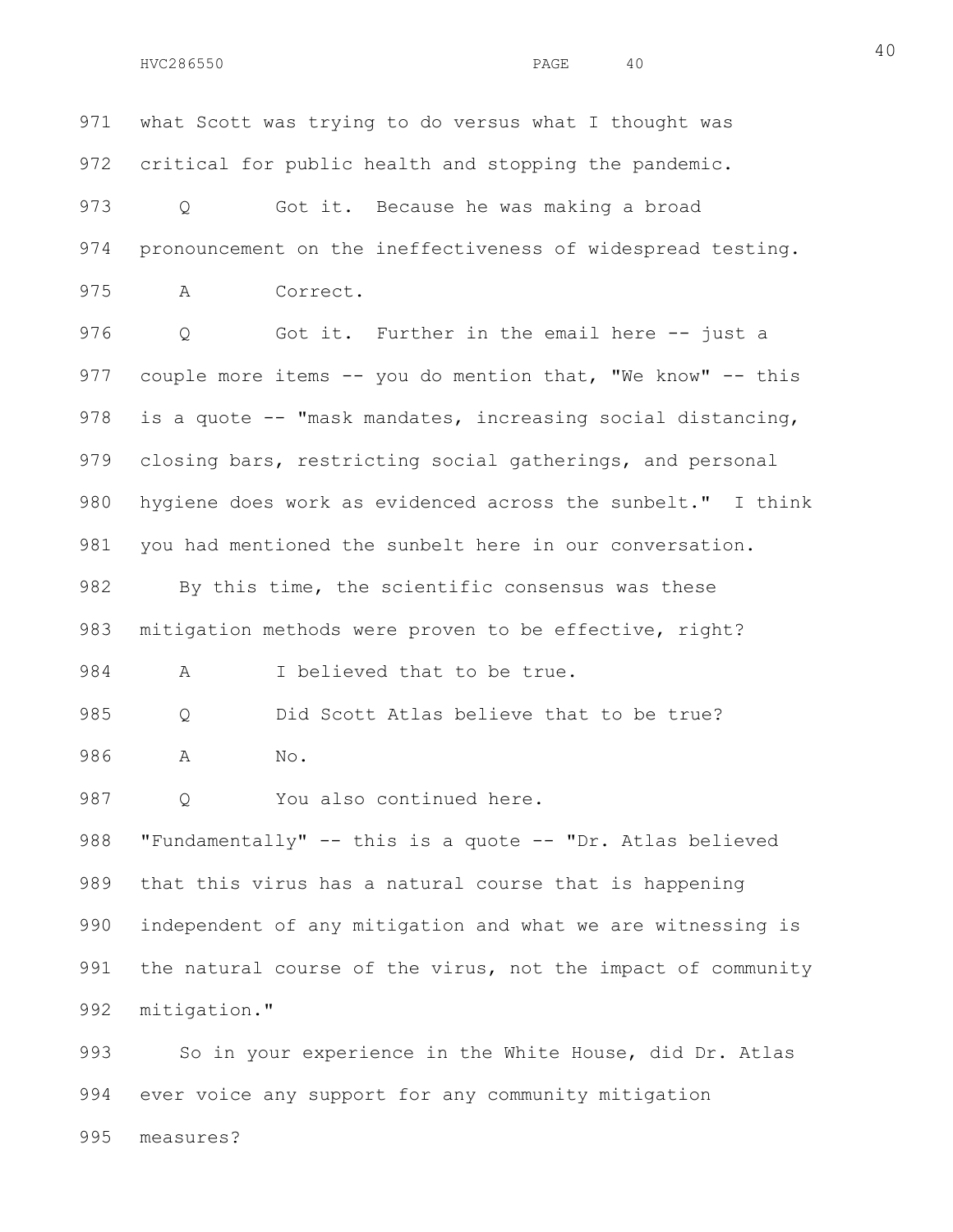996 A Only for the vulnerable. And I think, just to 997 be clear because sometimes this comes up in media reports 998 that the virus has this two-month kind of characteristic to 999 the surge. My belief, although we're still -- everybody is 1000 still, I think, looking into this, is my belief is people 1001 start to mitigate -- and even those who have not been 1002 aggressive mitigators -- will mitigate when they see that 1003 their hospitals are full. So that often then triggers a 1004 decline in cases and then therefore that cascade.

1005 But my whole point was we know people will do it when 1006 things in their eyes are overwhelming. How do we get people 1007 to do it earlier? And so anything that distracted people 1008 from early mitigation and preventing the consequences of 1009 hospitalizations and deaths was important to me. I believe 1010 that Scott believed that there was still a way to protect 1011 the vulnerable Americans without testing.

1012 Q But as you explained, that's a practical matter 1013 in your opinion, not --

1014 A I have not seen that be able to be implemented 1015 anywhere.

1016 Q We're getting close to our hour -- one last 1017 question for now about this particular email.

1018 You made one more reference -- just appreciate if you 1019 could elaborate on. You said, "I'm very uncomfortable with 1020 the comparison that in children under 18 is less than flu."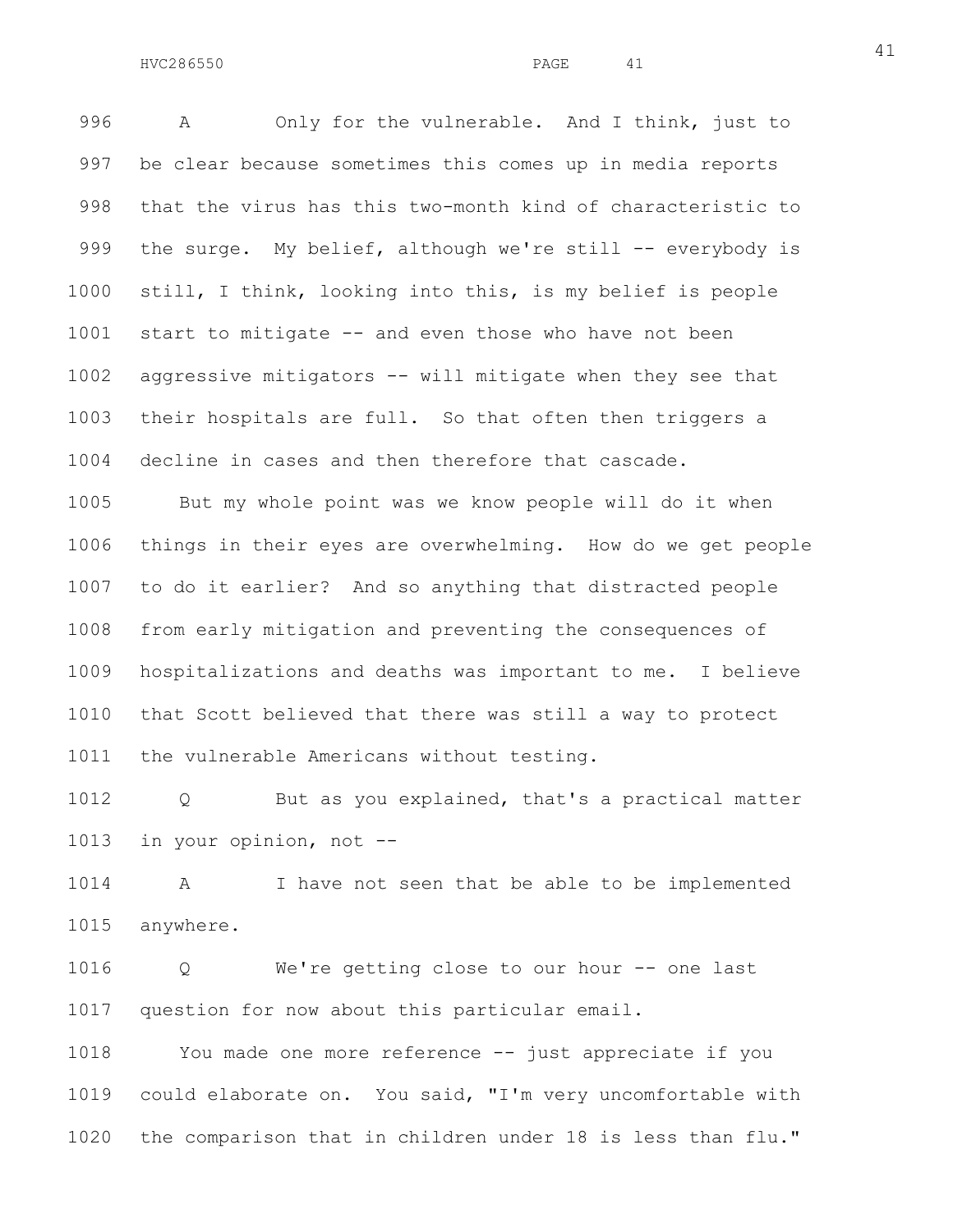1021 What are you referring to here?

1022 A So everybody was talking about two things: That 1023 children were less infected. I didn't believe that. And to 1024 be sarcastic one time I said, was it because they're 1025 shorter? I mean, really, it didn't make sense because kids 1026 are often an important -- and I don't want to say it this 1027 way -- but in infectious disease terms, they're often an 1028 important vector in transmission respiratory diseases both 1029 in schools and in the household.

1030 So I believe that children could get infected probably 1031 at rates equivalent to us. I believe that many parents were 1032 still sheltering their children and protecting their 1033 children, and that's why it looked like their infection 1034 rates were less. I thought it was parental mitigation 1035 rather than the virus was less contagious to children.

1036 I also believed that because children were being 1037 protected often by their parents, I believed that we didn't 1038 understand the full force of this particular virus when it 1039 came to our children. And so I felt, like, to be clear, 1040 I -- because I also had grandchildren, if I was doing it in 1041 my own household because I was concerned about my 1042 grandchildren, I wanted to at least let people know that I 1043 thought this was important because I didn't want to do 1044 anything to protect my own children that wasn't available to 1045 protect Americans.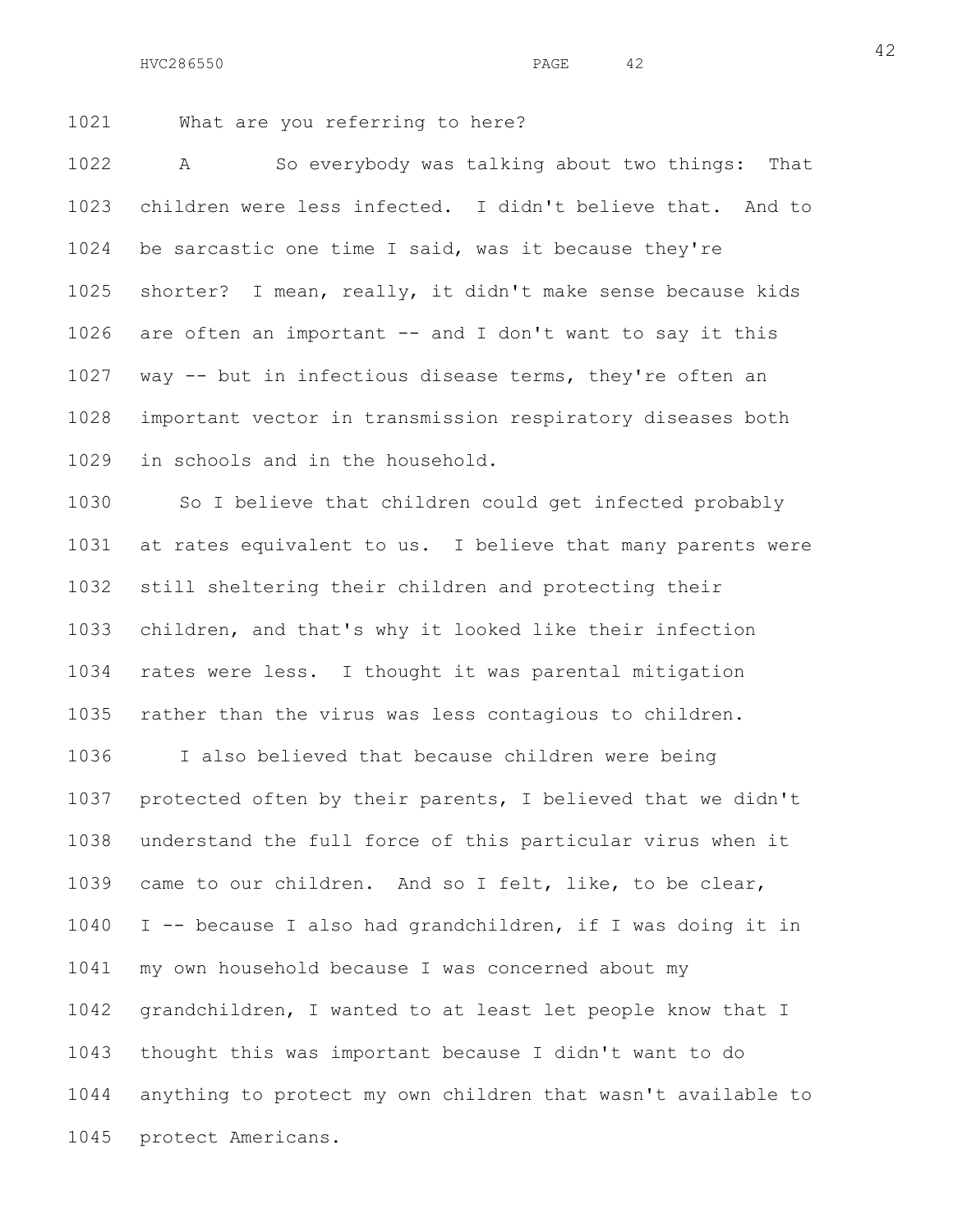1046 And so I felt children were vulnerable both to 1047 infection, to transmission, and I didn't know how serious 1048 the virus could be, and  $I - -$  in children. And I felt like 1049 there was incomplete data. And so making pronouncements on 1050 what you could see versus what you didn't see and what you 1051 didn't know could potentially six months to 12 months from

1052 then be really very dangerous.

1053 Q And Scott Atlas was making these broad 1054 pronouncements at this time?

1055 A That's correct.

1056 Mr. Rechter. I think we're close to our hour, so it's a 1057 good place to stop. So thank you very much Dr. Birx. We'll 1058 take a five-minute break and go off the record.

1059 (Recess.)

1060 BY MR. BENZINE.

1061 Q Dr. Birx, thank you for coming back for day two. 1062 I have a few kind of questions of when you knew something 1063 versus when it was reported back and forth.

1064 When did you first suspect human-to-human transmission? 1065 A In January, when I saw a social media post from 1066 one of the hospitals.

1067 Q Do you remember the date in January?

1068 A No. Sometime -- I would say the first week or 1069 two of January, it came from media reports, not for anything 1070 that I was seeing through standard public health analyses.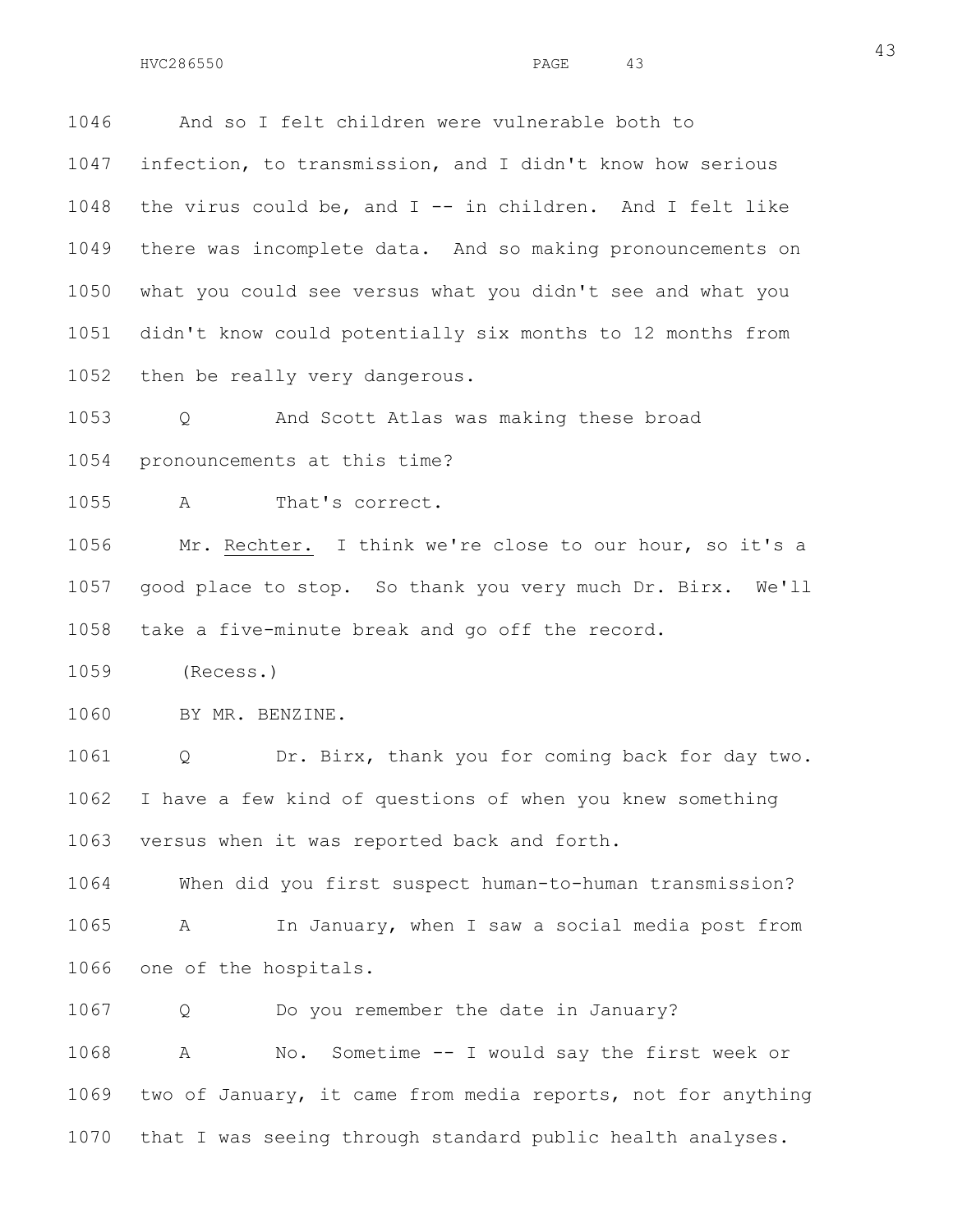1071 Q When did the WHO first confirm human-to-human 1072 transmission?

1073 A I think it was around January 19th or 20th. 1074 Q Why do you think there was a delay in your 1075 suspicion versus WHO confirmation?

1076 A I think WHO requires actual data evidence from 1077 the country. So unless they are in the country and getting 1078 the data independently, they would be completely reliant on 1079 China providing the data.

1080 But in my mind, there were already cases outside of 1081 China in businessmen that I was hearing about from my 1082 network of global health individuals. And I knew that 1083 Japanese businessmen don't buy from markets, wet markets 1084 when they're in China on business. So in my mind, it was 1085 very evident that there was human-to-human transmission.

1086 Q So do you think China was providing the WHO with 1087 false information that led to a couple week delay in

1088 confirming that to the world?

1089 A I do, because I believe that there were 1090 physicians and nurses on the ground that were trying to get 1091 out that information beforehand. So if they were trying to 1092 get it out to the public, I am sure they were also getting 1093 it to their national Chinese officials.

1094 The infrastructure of public health in China is very 1095 strong. So they have a very good data system, so they would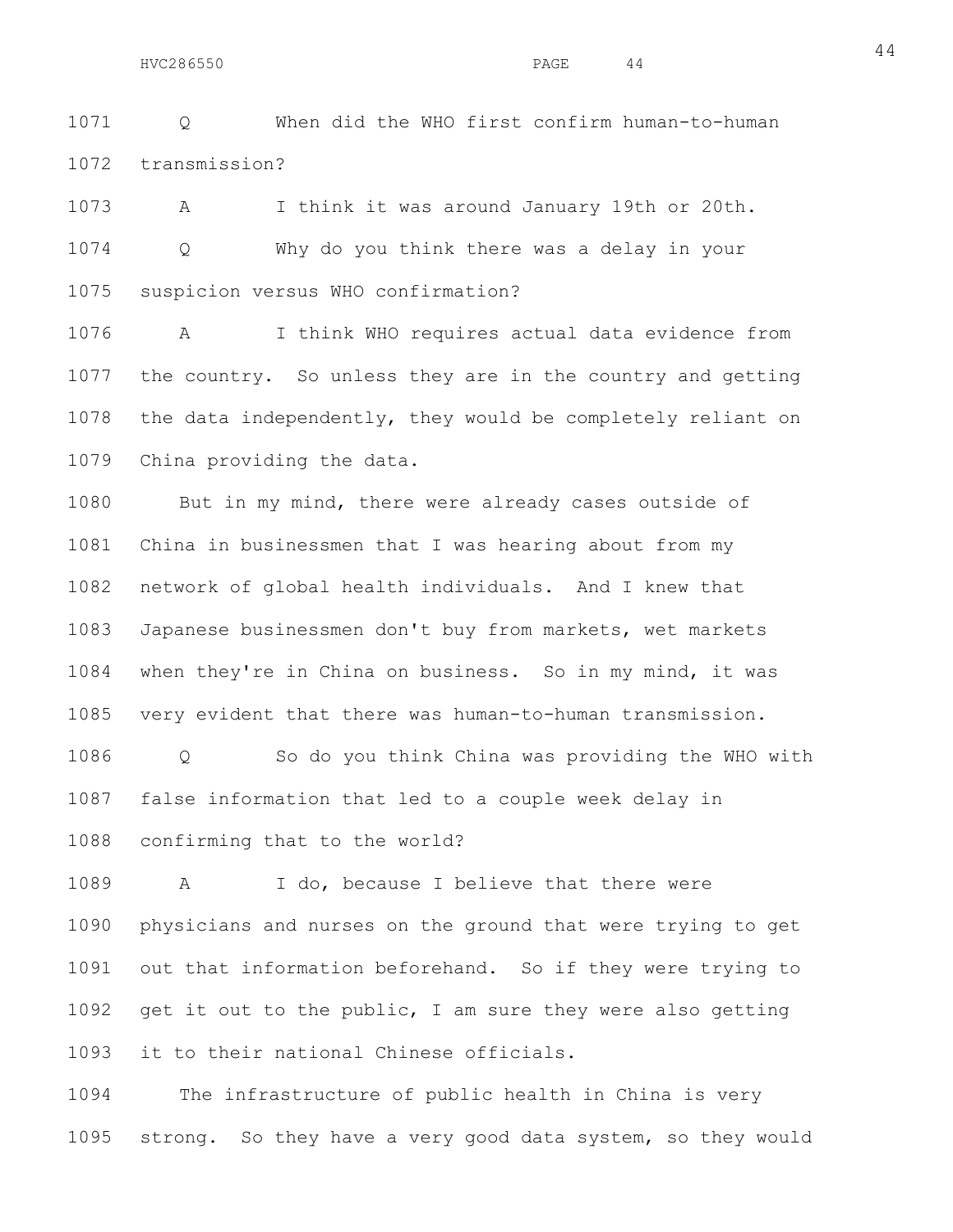1096 have noted two things. They would have noted early on an 1097 unusually virulent flu season, which should have triggered 1098 immediately people investigating those cases, as we would 1099 do. Every country would do that. And so I would imagine 1100 even as early as late November, early December they were 1101 noting that this was an unusual flu season.

1102 Q Do you believe the local doctors that were 1103 tracking what was then an atypical pneumonia, I think is how 1104 it was characterized, were put under gag orders by the 1105 Chinese government?

1106 A I'm assuming that to be so.

1107 Q Moving on to asymptomatic transmission. When 1108 did you first suspect there was asymptomatic transmission? 1109 A I suspected it all along, as soon as I saw the 1110 hospitals being built, because you just don't -- you just 1111 don't only have a subgroup usually that sick unless there's 1112 another subgroup feeding it, because sick people go to bed 1113 and they're not going to work and out in public. When you 1114 have a very severe flu case and a temperature of 102, 103, 1115 you're not out in public, by and large.

1116 And so I could see by the number and what I was 1117 interpreting as their epidemiologic slope based on what I 1118 was seeing in hospitalizations, that the only way you have 1119 that kind of tidal wave into your hospitals is that you're 1120 missing a significant community spread, and the way to miss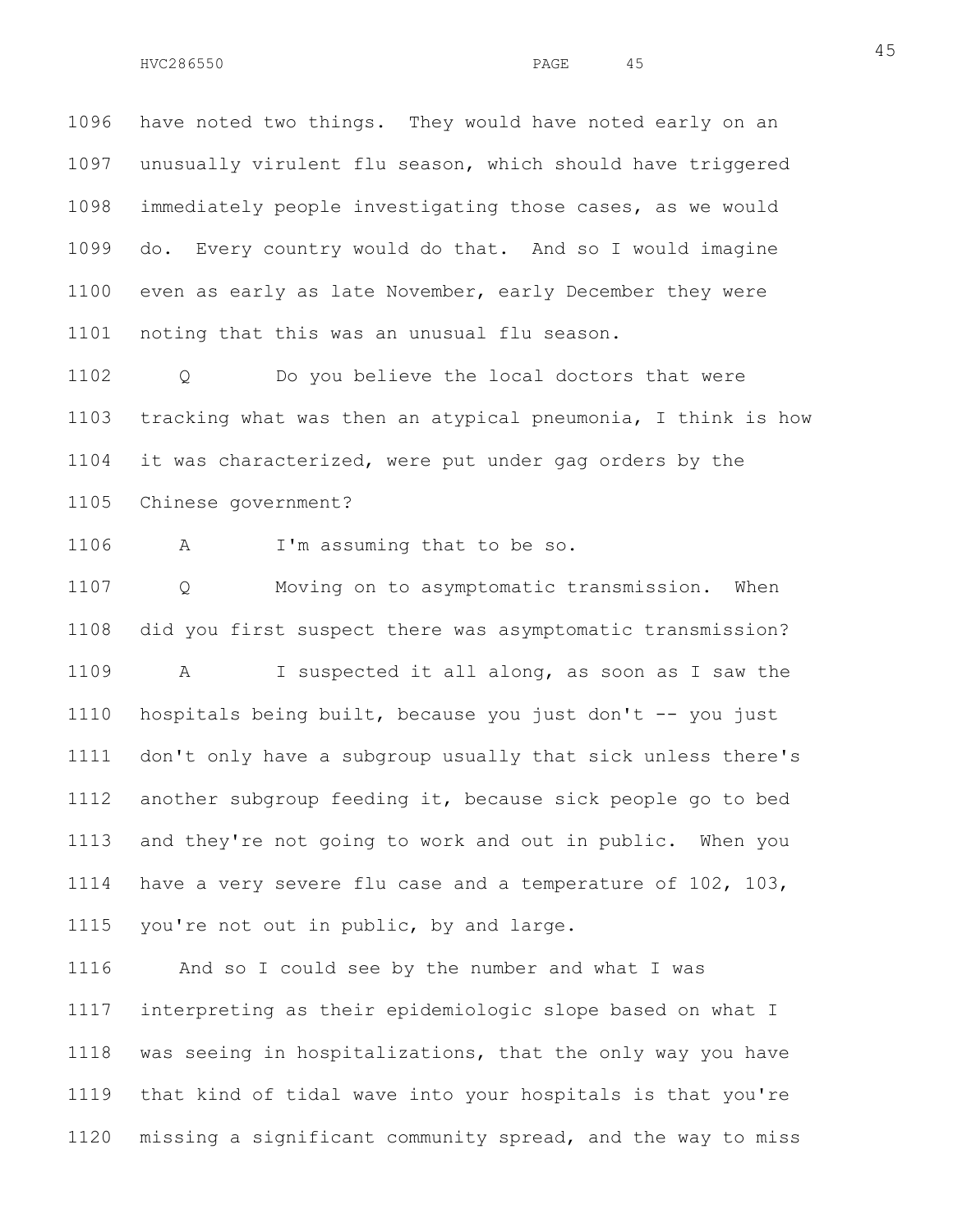1121 that is to have a spectrum of disease of which some is very 1122 mild.

1123 The Diamond Princess confirmed it for me in my mind, 1124 because they were only testing symptomatic individuals and 1125 that spread was explosive. And to my mind, the way I 1126 interpreted it is probably young crew members were 1127 asymptomatically infected and that resulted in spread to the 1128 passengers of the ship.

1129 Q When was China doing major hospital construction 1130 and when was -- I generally know, but when were your 1131 suspicions confirmed with Diamond Princess?

1132 A So based on what I am writing to Matt and Ng, 1133 the end of January I'm saying to them this is two to three 1134 times SARS. And so I'm already concerned that the spread is 1135 much broader than we're thinking.

1136 So that was the end of January. By the -- I would say 1137 the second week of February, getting the reports from the 1138 Diamond Princess I was convinced. And so we were -- we went 1139 to South Africa I think on the 13th or 14th of February. I 1140 continued to follow the cases on the Diamond Princess, but 1141 we were already assembling, and so I had access to a lot of 1142 international public health individuals with strong ties 1143 into Europe and into Asia.

1144 So they were reporting to me cases before they got to 1145 the Johns Hopkins website. So I could see how many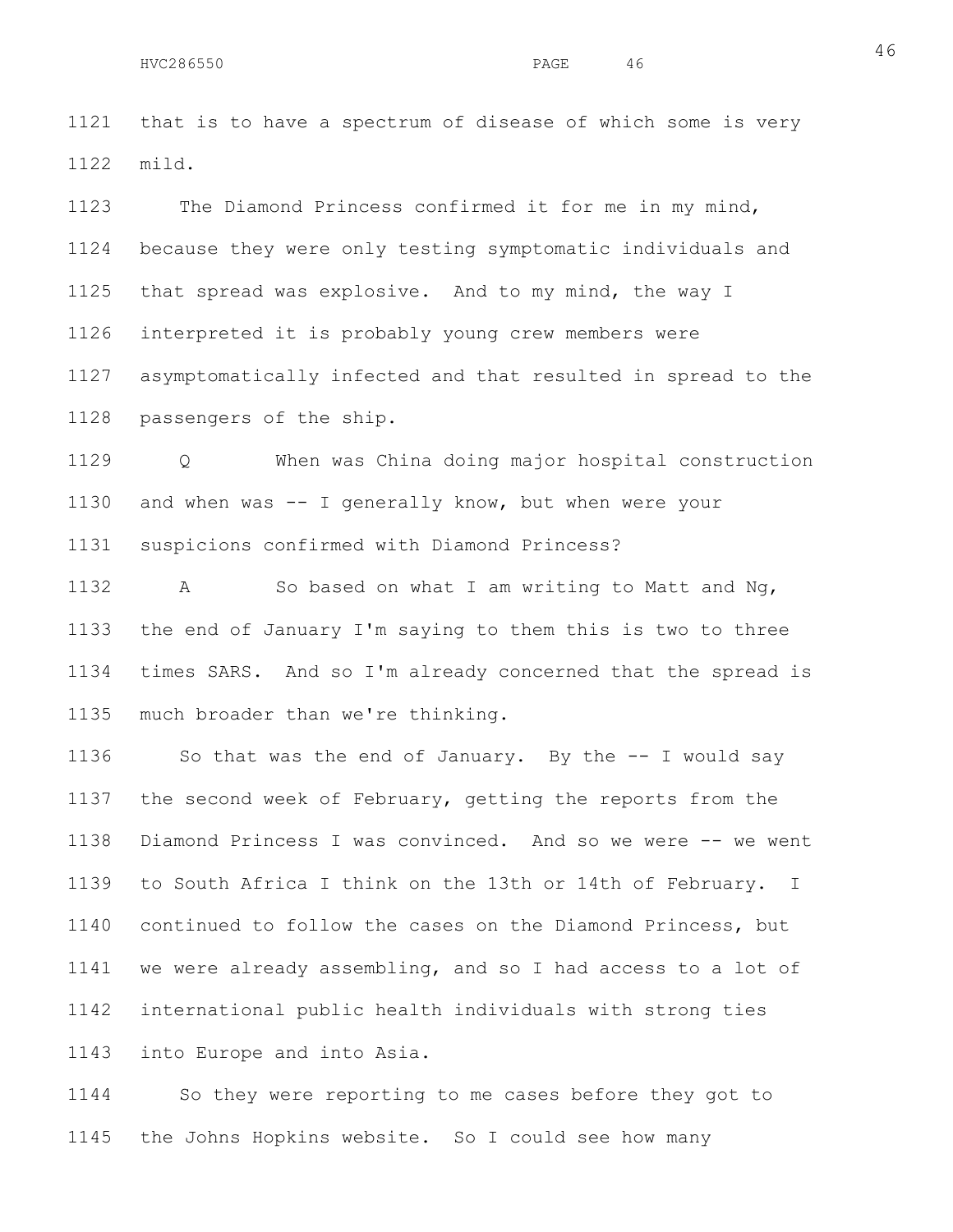1146 countries were already experiencing the virus. So I 1147 had -- we added COVID to the opening plenary day of our 1148 PEPFAR meeting, and we talked about it for almost an hour 1149 because we felt so strongly that Africa needed to be 1150 alerted. And then I brought John Nkengasong down the second 1151 week to make it clear that what -- and this is what we had 1152 always hoped would -- not that we hoped that there was a 1153 pandemic. But when you build health systems for one 1154 disease, you hope that they can be utilized in a pandemic. 1155 And it just happened that all the laboratory equipment that 1156 we had put in, the Cepheids for TB and TB/HIV, the Roche and 1157 Abbott machines that we had had on the continent were 1158 immediately adaptable to nucleic acid testing for 1159 SARS-CoV-2.

1160 And so Africa had the technology and the capacity and 1161 the human capacity because of the investments that the U.S. 1162 had made both in PEPFAR and into the Global Fund. So the 1163 platform that was created was the very platform that 1164 responded to COVID in Sub-Saharan Africa. And we're very 1165 proud about that, but I wanted to make sure that people were 1166 alerted to the seriousness. And at that time John 1167 Nkengasong was head of the African CDC, he came down and 1168 also gave a lecture.

1169 And all the ministers of health from all the countries 1170 in Sub-Saharan Africa were at the meeting, and I wanted to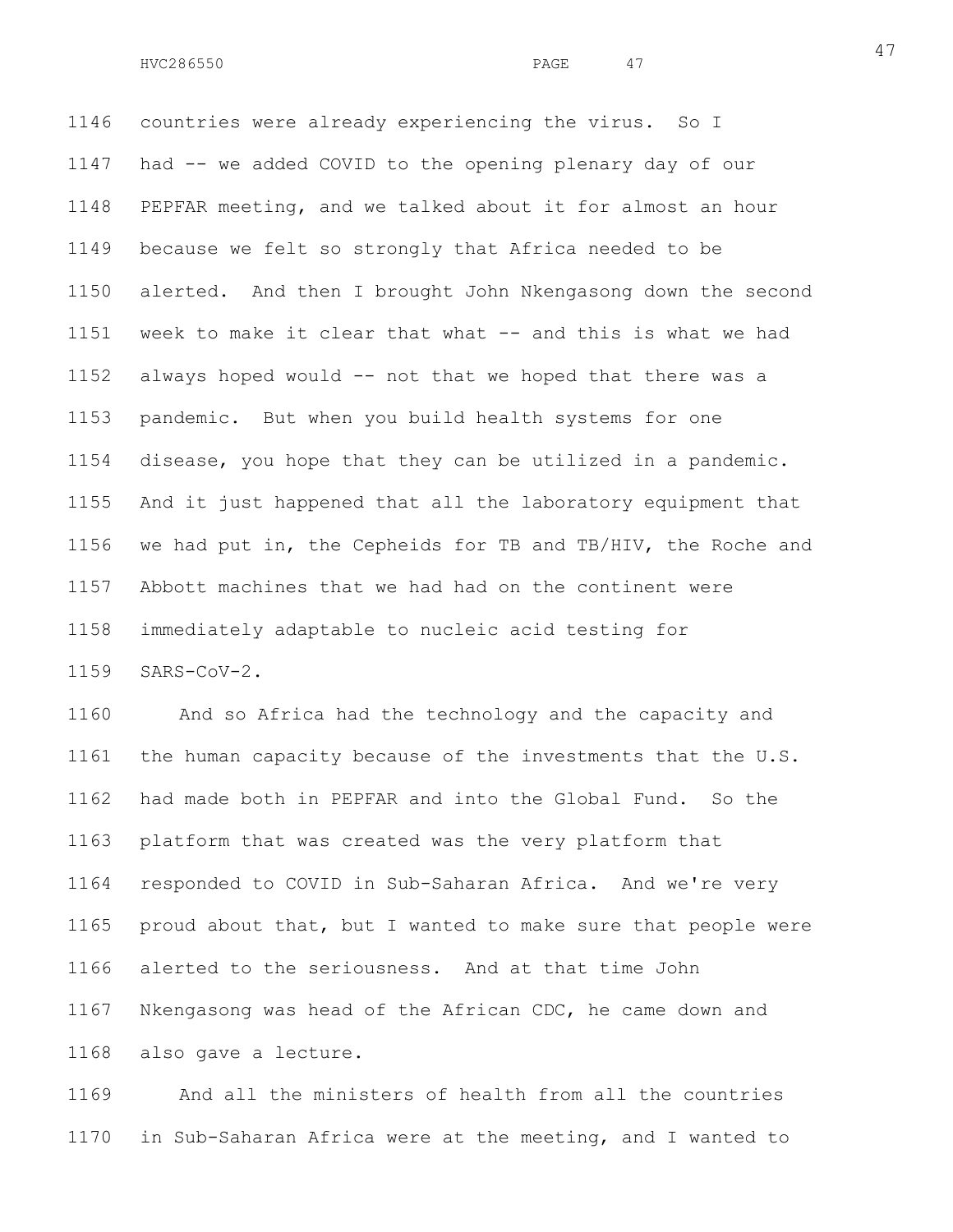1171 make sure -- they were in the meeting in eight to ten blocks 1172 of countries, so we had to keep repeating things each of the 1173 weeks. But I just really wanted them to know how serious I 1174 thought this pandemic would become. But my focus, of 1175 course, was Africa and Asia because that's where I was 1176 funded to work.

1177 Q When did the WHO confirm asymptomatic 1178 transmission?

1179 A Even as late as June they were discounting the 1180 role of the asymptomatic transmission.

1181 Q Why do you think that is?

1182 A I don't know. I didn't talk to them about it. 1183 You know, I think even our own CDC really believed that the 1184 number of asymptomatic cases was not a significant 1185 contribution to the community spread. And I believed it 1186 was, and I think the evidence base is really clear from 1187 looking at universities.

1188 Q Correct, on June 8, WHO said asymptomatic 1189 transmission was very rare.

1190 So if the CDC and WHO are saying it's rare, how is the 1191 rest of the U.S. government supposed to act on what would 1192 then be contrary information?

1193 A I hear your point. And this is the very problem 1194 in pandemics. I think in that question you have really 1195 summarized the difficulty, because you don't have a complete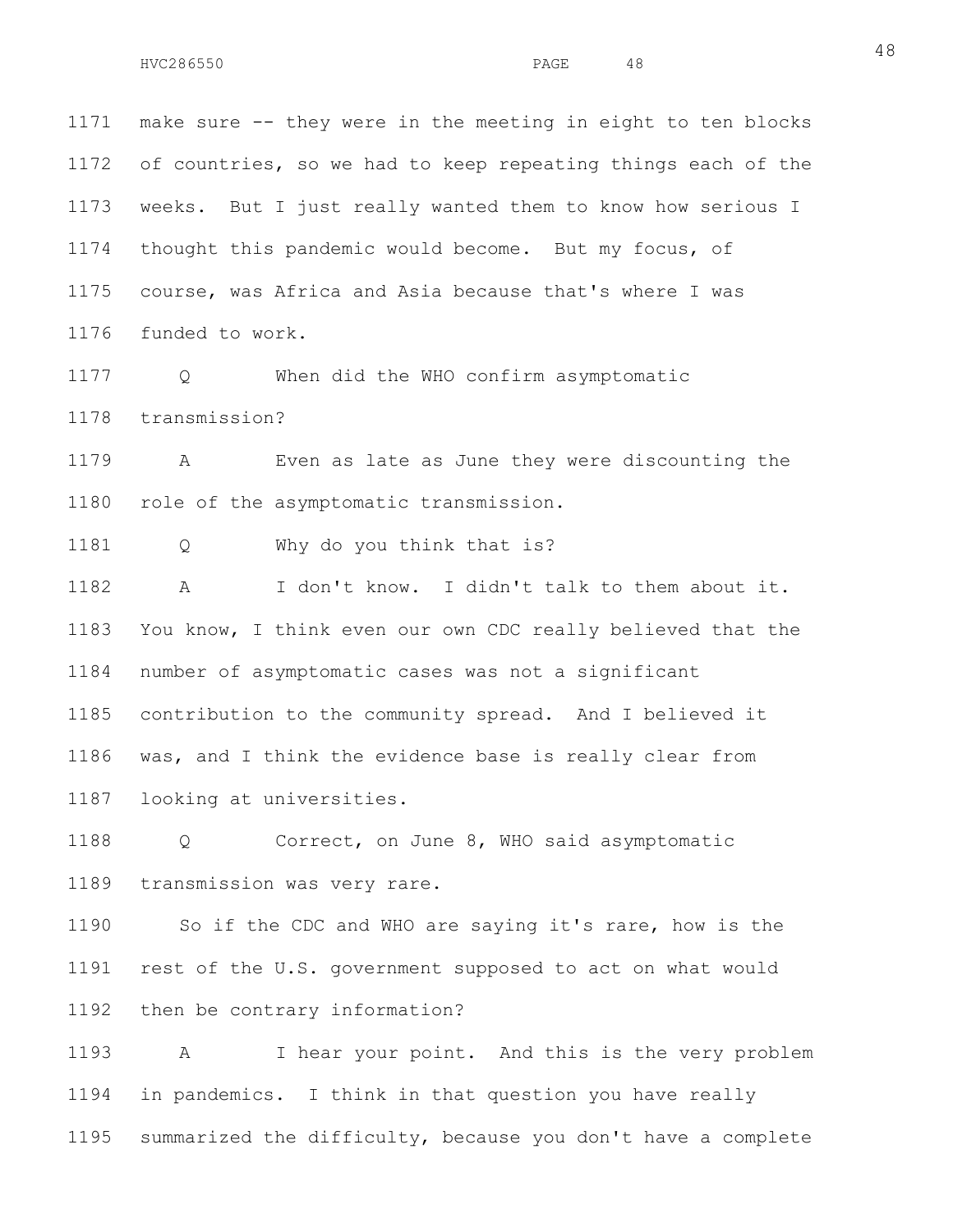1196 evidence base to support every one of your theories and 1197 interventions.

1198 What I could see at the moment is groups that were 1199 testing more aggressively were finding the virus and 1200 isolating those individuals more rapidly. And what we were 1201 hearing from the communities when I was out in the 1202 communities, that the majority of the 18 to 35-year-olds did 1203 not have symptoms. They came forward because they were at a 1204 party or they were together with someone and someone called 1205 them two days later and said I've got COVID, and they went 1206 and got tested and found out they were test positive.

1207 So I was seeing it across the country; but because most 1208 of the testing was directed to hospitals and emergency rooms 1209 and people still weren't getting the surveillance out, the 1210 other piece of information we had by June and -- by July and 1211 August was, thanks to Seema Verma, there was a lot of 1212 testing going on in nursing homes. The surprising thing to 1213 me was she found a third of the residents -- now, these are 1214 80 and 90-year-olds -- were also asymptomatic. No fever, no 1215 symptoms, and they were testing staff and residents.

1216 So where we were testing weekly, we were finding large 1217 segments of America that were positive with no symptoms; not 1218 presymptomatic, but never developed symptoms. And I think 1219 the difference is when you do a -- so let's say you're doing 1220 a behavioral survey in a community to ask everyone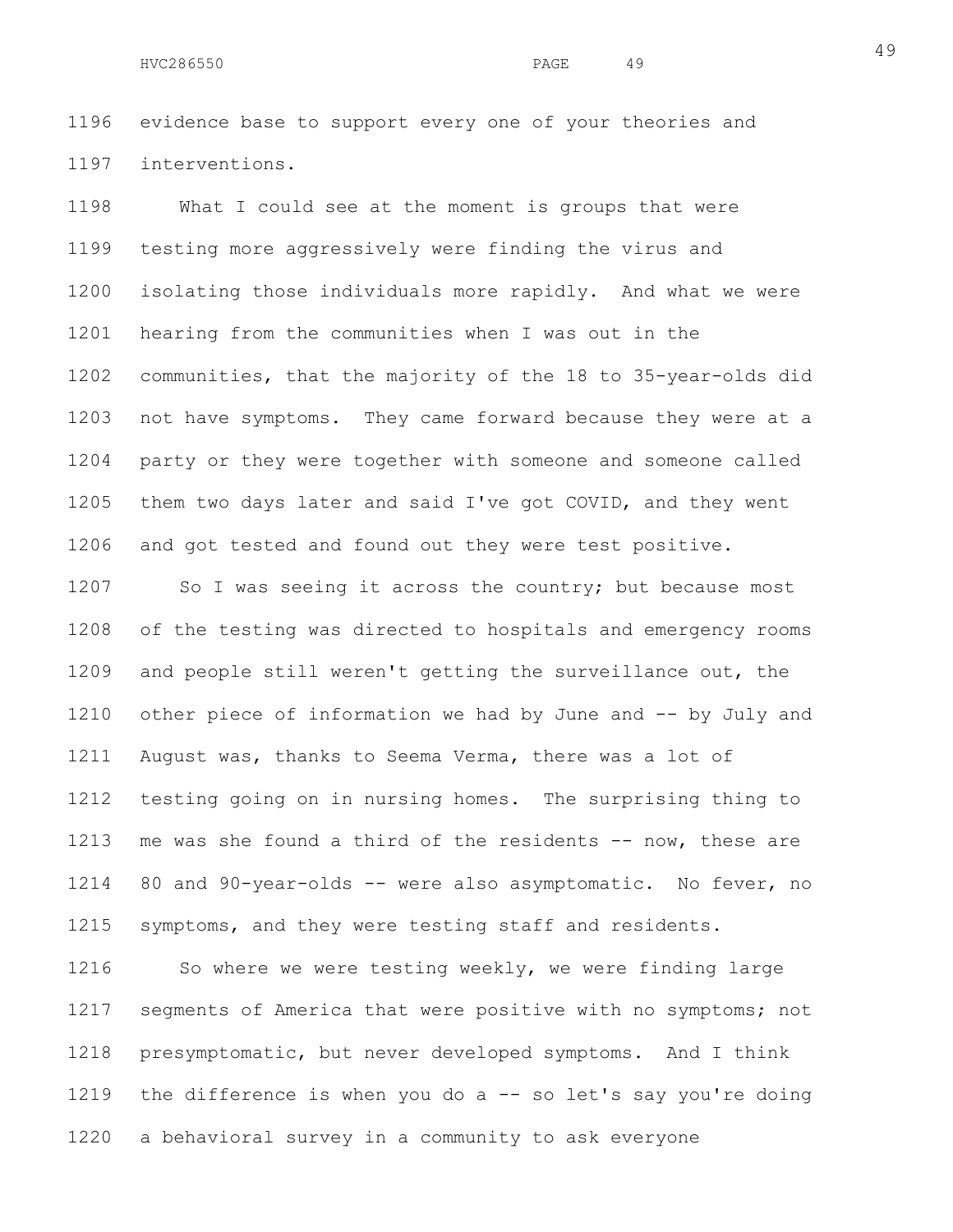1221 if -- because they're being studied, if you had a headache, 1222 or did you have any runny nose. I think retrospectively 1223 people would say, oh, maybe I had a headache. Well, then 1224 the WHO and CDC would justify that as a symptomatic case. 1225 But I can tell you at the time when they were circulating in 1226 the community, they did not believe they had COVID because 1227 they did not believe that they had any substantial symptoms.

1228 And so in retrospect, maybe they had a headache for 1229 three or four hours and maybe that was unusual for them or 1230 maybe it wasn't unusual for them. Maybe they had allergies 1231 and they discounted it by allergies. And that's the 1232 difficulty of doing intensive, small-group studies and 1233 probing people's memory versus just seeing their reality of 1234 what's occurring on the ground.

1235 Q When did CDC adjust their stance and confirm 1236 asymptomatic spread?

1237 A Well, we were -- I got it in some of the 1238 guidance, but it was always several bullets down. I never 1239 could get it to a place where the first bullet said: We 1240 believe in young people the majority of the spread is 1241 occurring with people who don't feel like they have symptoms 1242 associated with infectious disease. Even if they had put it 1243 like that, and therefore there has to be much more 1244 aggressive testing in the younger age groups, I could never 1245 get the agency to that place.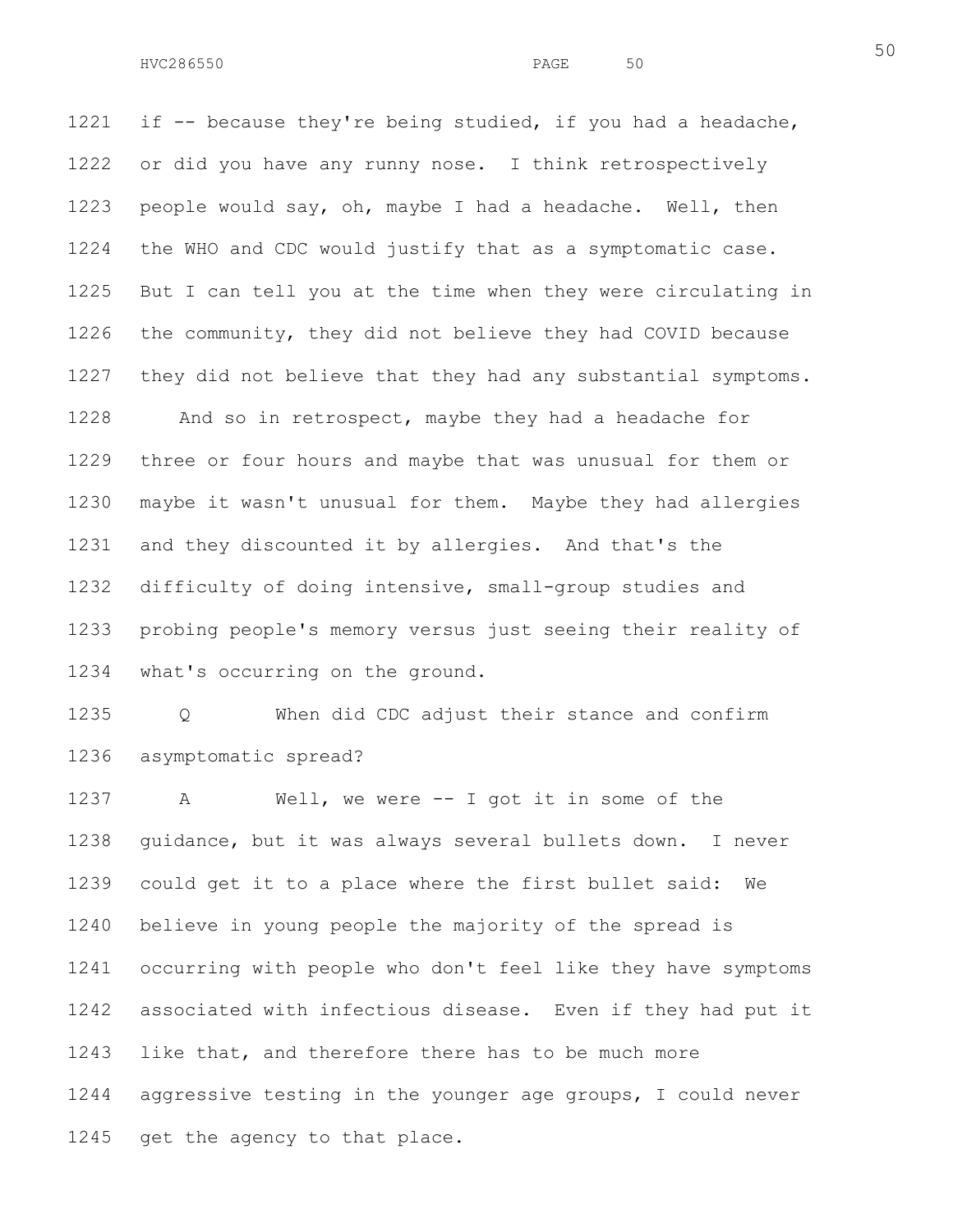1246 Q Have you followed the guidances since then? Is 1247 it -- so it sounds like it was never the position of the 1248 U.S. government that there was asymptomatic spread. Is that 1249 still the position of the U.S. government?

1250 A I think by the fall that Steve Hahn and Bob 1251 Redfield and Tony agreed that there was a significant 1252 component of asymptomatic spread, particularly in younger 1253 age groups, because we were getting more and more of the 1254 evidence based not only from nursing homes, but now from 1255 colleges. And so I think there was enough scientific 1256 evidence by that point that there was significant 1257 asymptomatic spread.

1258 Each of these variants, though, have had a different 1259 degree of symptoms. And so when the alpha variant came 1260 through or the New York -- there was a New York variant I 1261 think came through in the spring of 2021 in the colleges. 1262 So I kept in touch with the colleges and universities. 1263 Throughout the fall, about 95 percent of the young 1264 adults didn't have symptoms. With the New York variant, as 1265 I describe it, it was now about 85 percent didn't have 1266 symptoms. And so I'm tracking them right now very closely 1267 with the delta variant to see if there is a shift, but it's

1268 still a majority of their students are asymptomatic. They 1269 would not have found them without testing.

1270 Q So without kind of like an official U.S.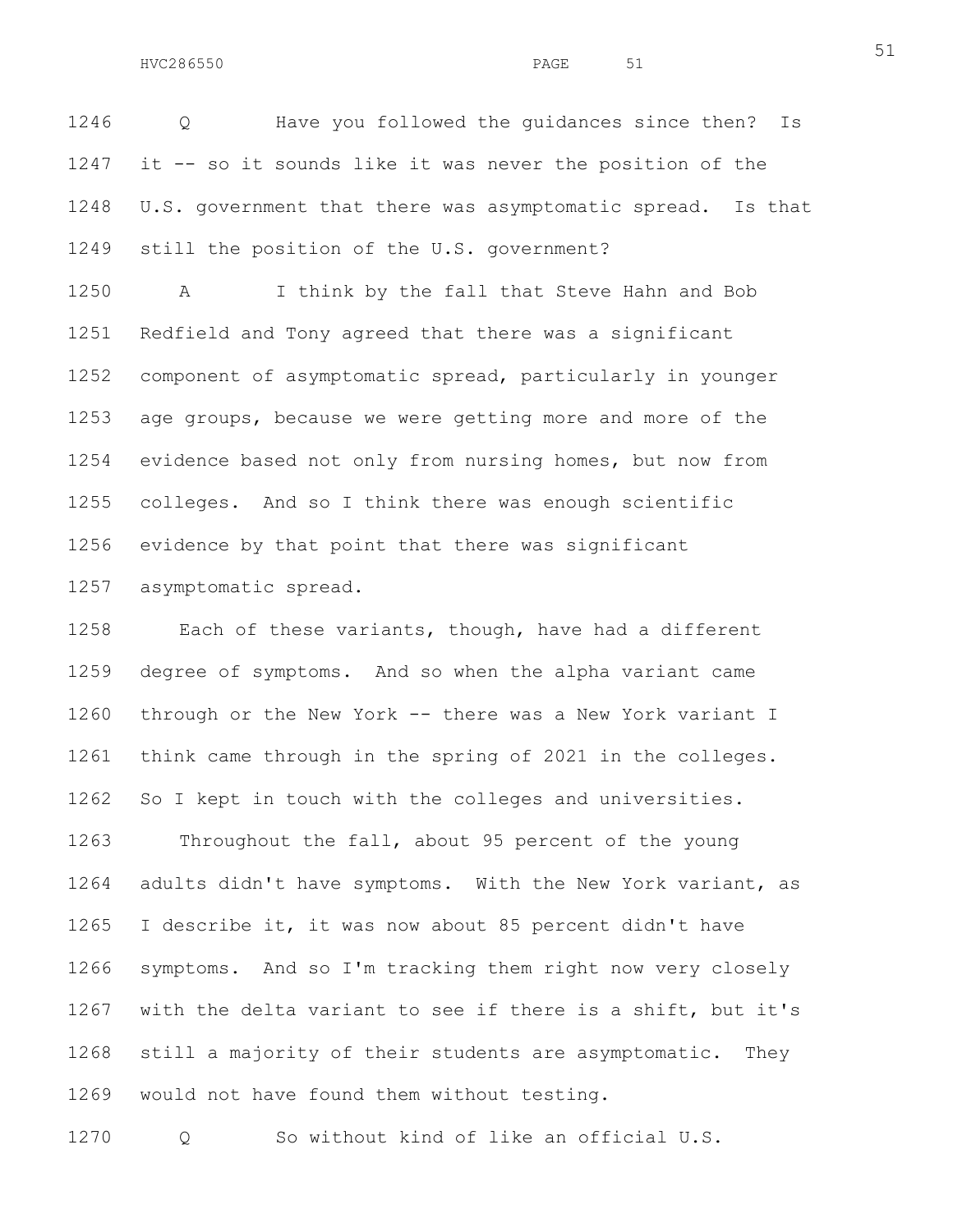1271 government asymptomatic position before the fall, some 1272 scientific debate back and forth on various testing guidance 1273 wouldn't be unreasonable?

1274 A Well, this is the way I look at it. And I get 1275 your point. Testing someone by swabbing the front of their 1276 nose is not an invasive, difficult procedure.

1277 So if you were discussing what was your evidence base to 1278 put people through a difficult procedure, I could see your 1279 point. But when you're talking about a procedure that is 1280 really fairly innocuous -- now, these aren't nasopharyngeal 1281 tests. These were just front-of-nose tests. And I watched 1282 the students do it across the United States and none of them 1283 reported to me that this was invasive or difficult. In 1284 fact, they said that they appreciated it, because there were 1285 also testing drives right before Thanksgiving, so 100 1286 percent of them were retested right before they went home. 1287 And they felt like that was their way to really understand 1288 that their family was at risk and they wanted to be assured 1289 that they weren't spreading virus.

1290 I found young people to be very responsible. So I have 1291 to disagree. I think when you're in a public health 1292 emergency, you do those things that you believe, even if you 1293 don't have a complete evidence base, that they can change 1294 the course of the pandemic. Especially if they are not a 1295 real imposition to the person you're asking to test.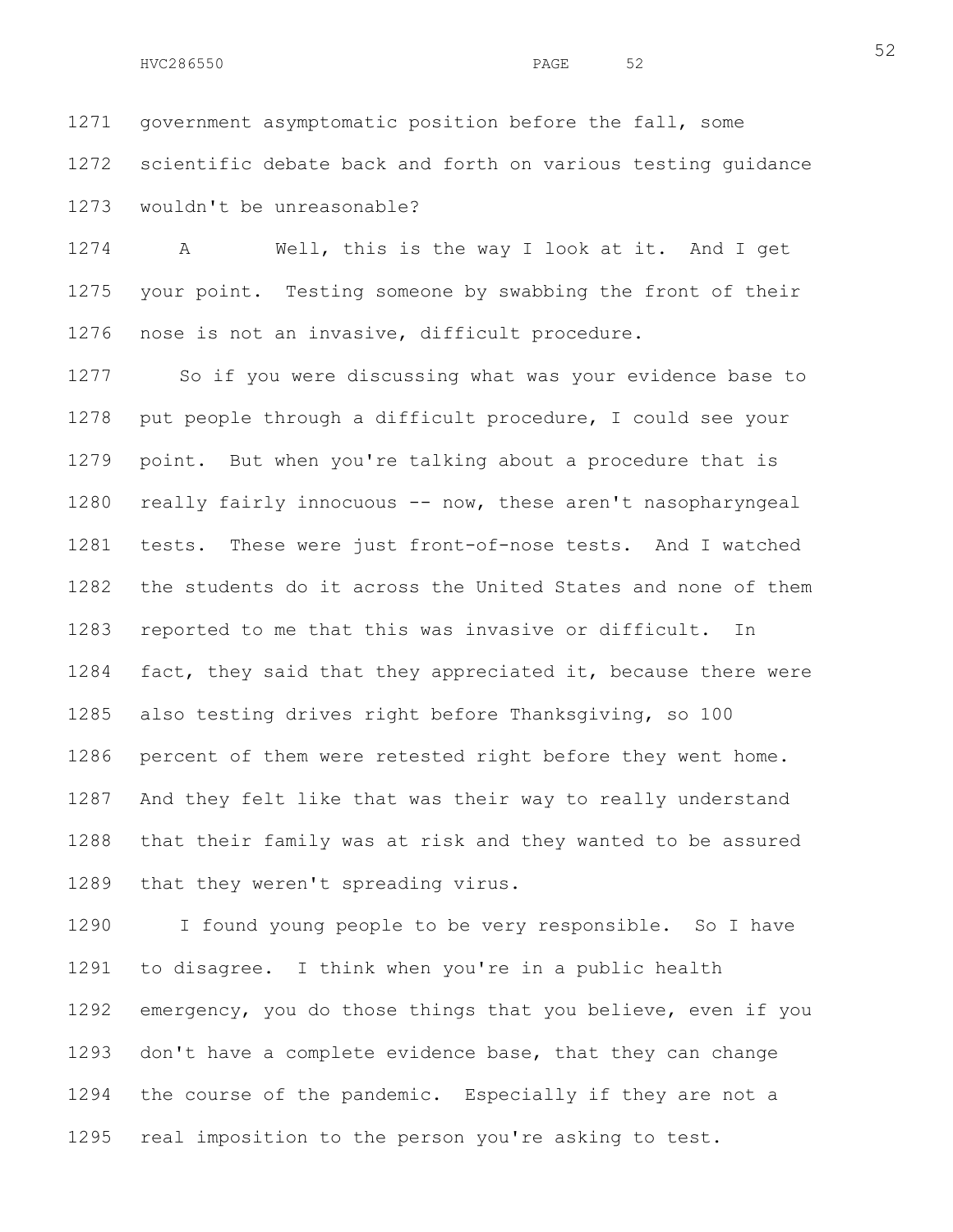1296 Q Even if the CDC disagreed -- CDC guidance. You 1297 said you can't stop CDC from doing their guidance. They 1298 didn't think there was asymptomatic -- they didn't confirm 1299 asymptomatic spread. There's no -- I understand it's not 1300 invasive.

1301 A I didn't talk to them specifically when this 1302 guidance went up, so I can't specifically answer that. I do 1303 believe that in talking to Henry Walke and others, that they 1304 do believe that there's a significant number of individuals 1305 who are infected that don't have significant symptoms and, 1306 therefore, don't believe that they're infected. And to me, 1307 that's the bottom line. Not can you probe them and get 1308 anything out of them after the fact, but in the moment, 1309 would they have gotten tested based on their symptoms? And 1310 I would say 95 percent of the time it is no. They would 1311 have only got tested -- they only got tested because tests 1312 were available and they believed that they were exposed. 1313 And so they got proactively tested so that they could not 1314 spread the virus to their friends and family.

1315 So I think the American people would have understood 1316 that even without the comprehensive database at the time. 1317 Q Okay. Yesterday you were talking about UNC. I 1318 went to a UNC system school, not UNC. And I saw 1319 yesterday -- I saw some friends in North Carolina; UNC

1320 cancelled all classes yesterday because of a mental health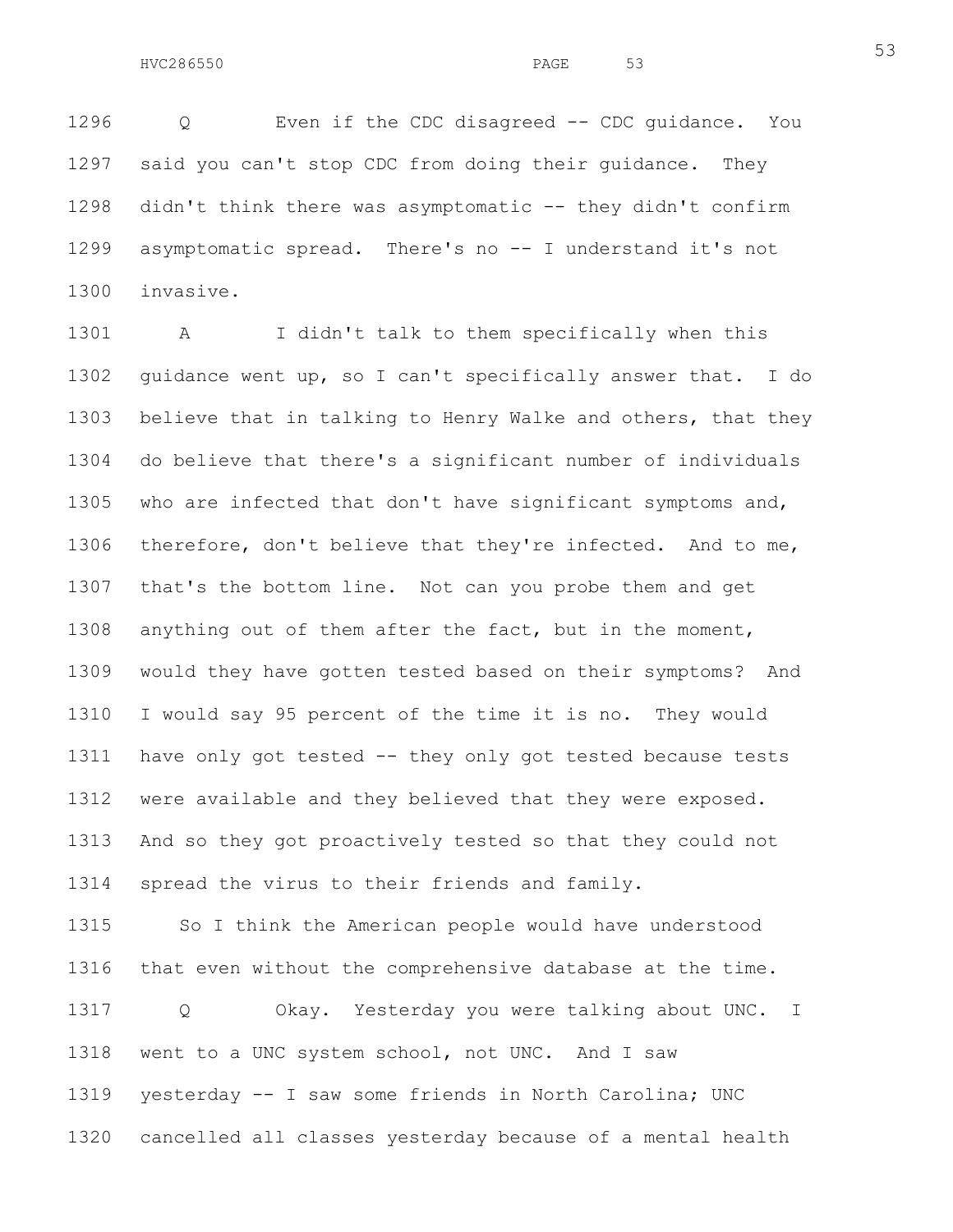1321 issue and a few suicides on campus.

1322 I went to Appalachian State University in the mountains 1323 of North Carolina. It tends to be a little isolated. We 1324 had suicide issues when I was in school, too.

1325 Early in the pandemic there was a lot -- and probably 1326 rightfully so -- focused on limiting people's interactions 1327 with other people before we learned more things. Do you 1328 think there are unintended consequences of both -- I'll use 1329 the word "lockdowns" -- of economic lockdowns and school 1330 closures?

1331 A You know, that's why we worked so hard with the 1332 University of Pennsylvania to find a way where -- and if you 1333 notice in here -- hopefully I said this. Erum Zaidi when I 1334 was on the road -- I mean, we really felt the social 1335 isolation that the students were feeling. And so we talked 1336 about -- we were obviously in the car a long time. And she 1337 said, why don't we switch to physical distancing? Because 1338 it's really not -- we don't want people to be socially 1339 distant; in other words, we want people socially interacting 1340 in a safe way. How do we make that happening?

1341 And that's why I look at tests and masking as a way for 1342 us to be physically together in a safe way. So I think if 1343 we had really pushed testing and masking, we would 1344 have -- and many of the schools that did open and did have 1345 aggressive testing and masking stayed open.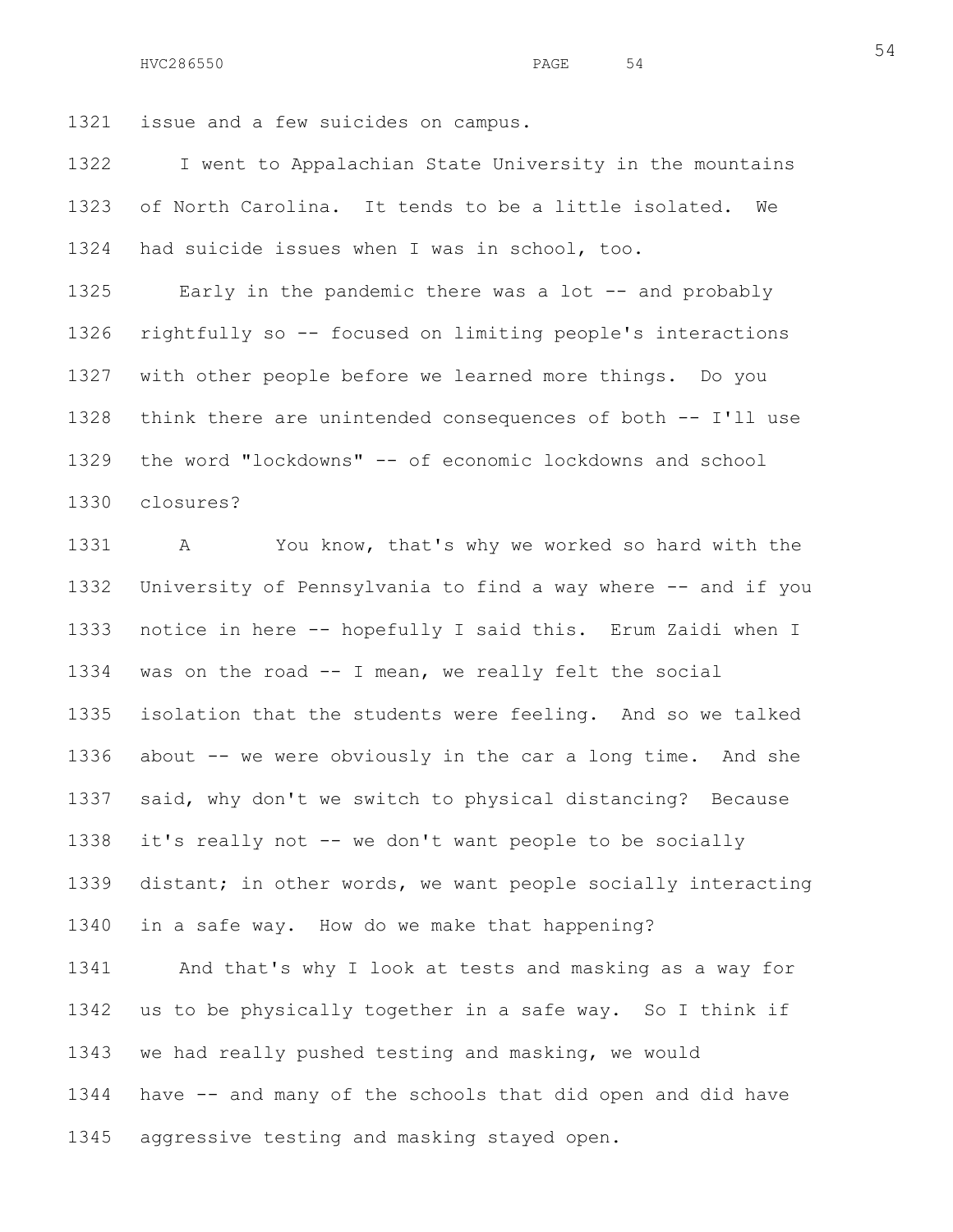1346 And it will be very interesting to see if those 1347 university students do better on the mental health scale. 1348 Because it wasn't perfect. I am not saying that the 1349 students' experience was perfect or what they expected. But 1350 they were physically interacting in a safe manner, and I 1351 think that made a bit difference and we'll see if there's a 1352 difference.

1353 UNC shut down, UNC State, Eastern Carolina, I think, and 1354 UNC Chapel Hill last year in a very abrupt and disruptive 1355 way. I think if the university had been aggressive with 1356 testing and masking, they could have stayed open because 1357 many universities did.

1358 So I guess I look at mitigation as our pathway into as 1359 much normal as we can have based on being in the middle of a 1360 pandemic.

1361 Q Are there unintended consequences beyond the 1362 mental health consequences? Like we've heard stories of 1363 missed cancer screenings, missed doctor's appointments, 1364 various things like that. Did you see evidence of those 1365 kinds of events?

1366 A Yes. But let me just talk a minute -- just a 1367 second about the human behavior that I observed.

1368 In the middle of a pandemic, when we went out early and 1369 told people who was vulnerable, those were also many of the 1370 same individuals who would have made that screening. And I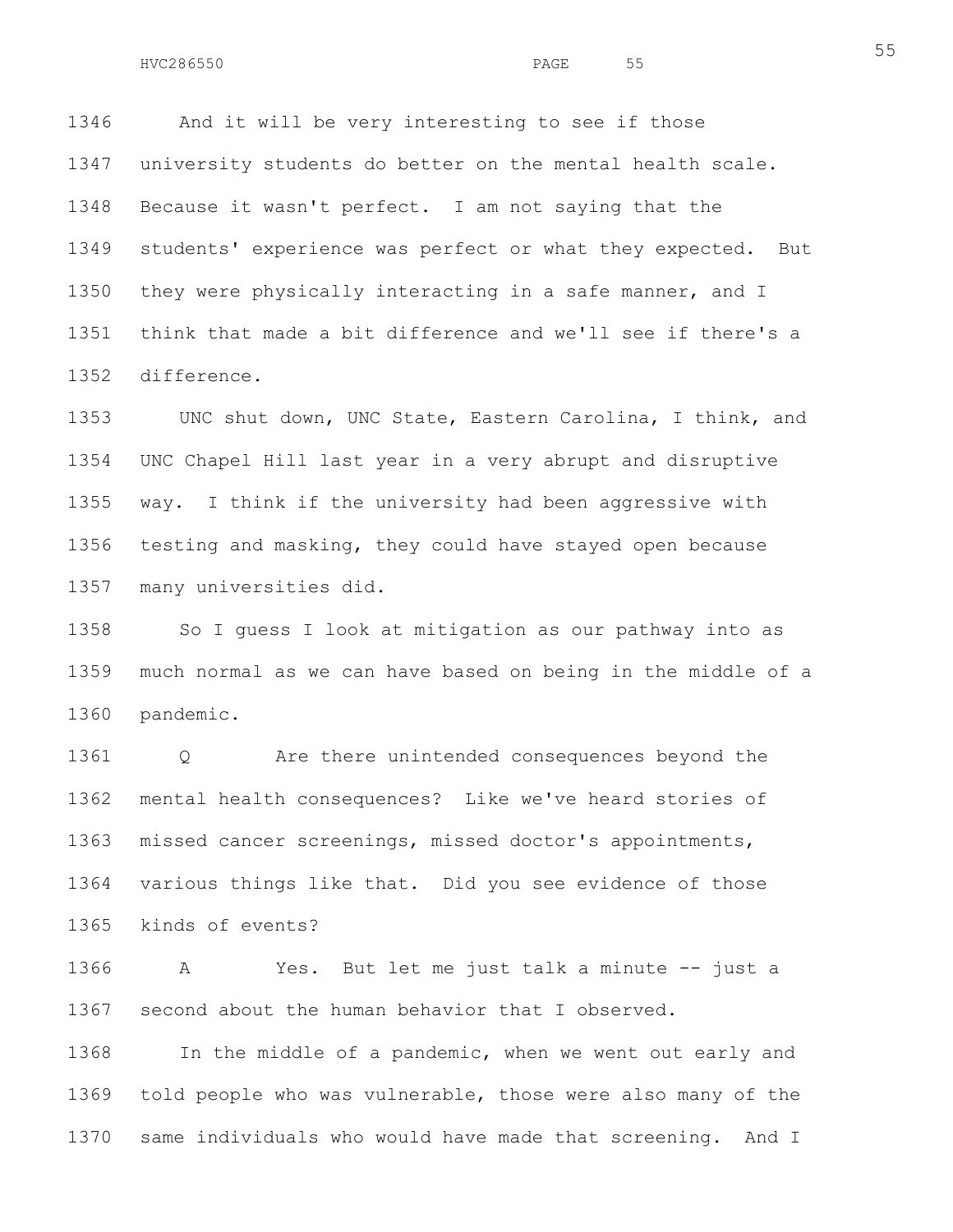1371 think that even though we said go to your doctor, the doctor 1372 is safe, and I had multiple conversations with the 1373 leadership and OB/GYN and pediatrics, because they were very 1374 worried about pregnant women making a choice of not coming 1375 to the hospital and dramatically increasing both maternal 1376 and fetal deaths.

1377 So we went out very strongly in March and April talking 1378 about people still keeping their preventative doctors' 1379 appointments and how critical that was. I think people 1380 really did two things. They were very concerned about the 1381 virus in one case. I think in other cases when hospitals 1382 are overwhelmed, it's impossible for people to get their 1383 preventive care.

1384 And I think -- so if we had contained community spread, 1385 people would have been less afraid and more willing to go to 1386 their doctors because the hospitals wouldn't be overrun. 1387 When you have physicians on your local television set 1388 saying the ICU is filled, that frightens people to not go 1389 when they have a heart attack. And I think that's why I was 1390 so strong about trying to prevent the early community spread 1391 so you didn't have that hospitalization compromised, because 1392 it is that fear of your hospitals being full that further 1393 isolates patients from healthcare.

1394 And I think the whole cascade, it's hard to say whether 1395 it's the chicken or the egg, but I believed if we had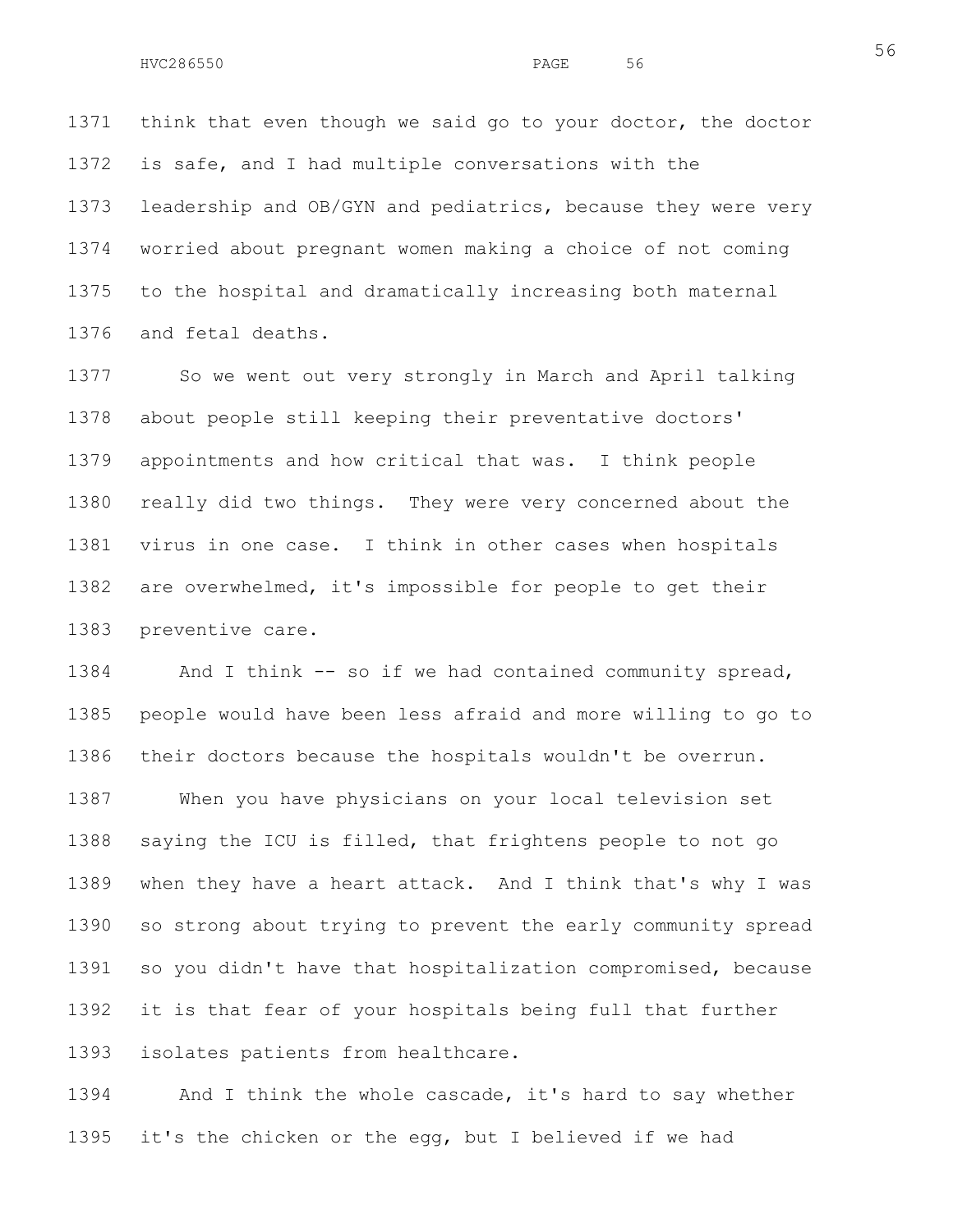1396 controlled community spread in these communities that people 1397 would have kept up their preventive care.

1398 Q Thank you. I have one or two more questions and 1399 I'll pass it over to Carlton and Ashley.

1400 You've been a scientist an awful long time. Has 1401 everyone agreed with you your entire career?

1402 A Never.

1403 Q Is that part of science?

1404 A It absolutely is part of science. And I 1405 think -- but there's practical common sense, too. So I 1406 believe that I use data in a commonsense way that leads to 1407 solutions, and I think that's the difference of working a 1408 lifetime in infectious diseases and trying to control 1409 pandemics. You know that nothing is perfect, but you're 1410 willing to keep trying things as long as they don't harm the 1411 population to really ensure that you can save more lives. 1412 And I think what I learned in working on HIV, TB, and 1413 malaria, is that policies really matter. And national level 1414 policies really matter probably the most, because we as 1415 individuals put up artificial barriers, as you just 1416 described, artificial barriers to interacting with others. 1417 Artificial barriers in -- we self-delete ourselves out of 1418 systems because we believe we'll either be discriminated 1419 against or stigmatized or the risk is too great. 1420 And it's our job in the health industry and in public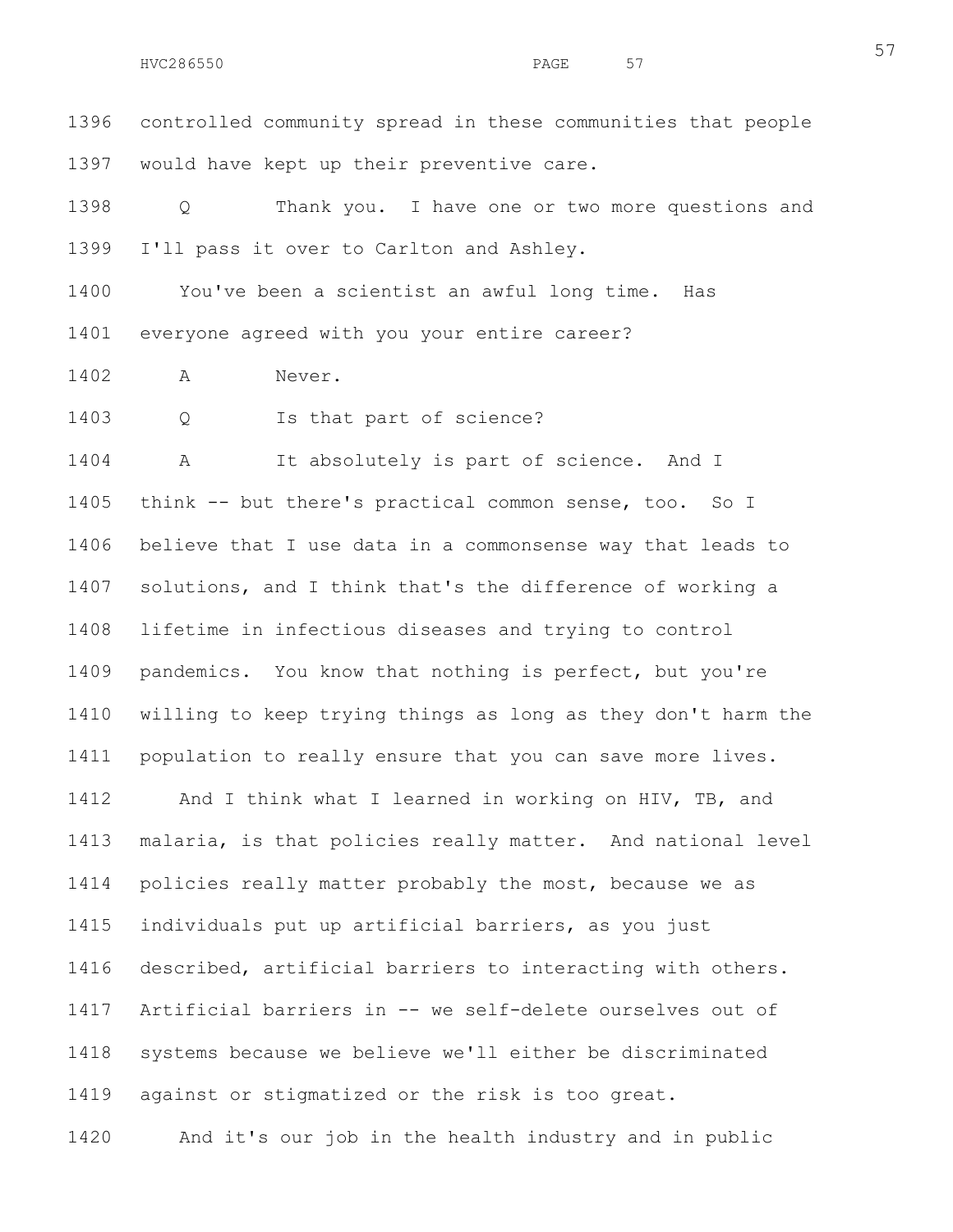1421 health to address each and every one of those barriers, 1422 whether it's young women's access to care, whether it's 1423 tribal nations' access to care, or whether it's the person 1424 at the far end of a road that PEPFAR brought lifesaving 1425 treatment to. That's our job, and that's not always -- you 1426 don't always have perfect data in making those decisions, 1427 and so you keep implementing the best you can off the best 1428 evidence that you have. But you have to evolve your 1429 thinking with new data. And I think in this pandemic we had 1430 people that didn't evolve their thinking fast enough to 1431 match what the virus was teaching us.

1432 Mr. Benzine. Okay. Thank you.

1433 BY MR. DAVIS.

1434 Q Welcome back. Thank you very much. We 1435 appreciate the conversation you were having about testing 1436 and the nasal swabs and how you said kids were fairly 1437 receptive to them.

1438 I went in Puerto Rico back in August and had to have a 1439 negative test to go. We took our two oldest kids who were 5 1440 and 7. And we rolled up in the back of the car and we came 1441 down and they got the test. I thought it was great because 1442 we spent three hours talking about what the test would be, 1443 the test took 10 seconds and you spend another three hours 1444 talking about what the test was. So it filled up the entire 1445 day talking about the test. So as a parent, I certainly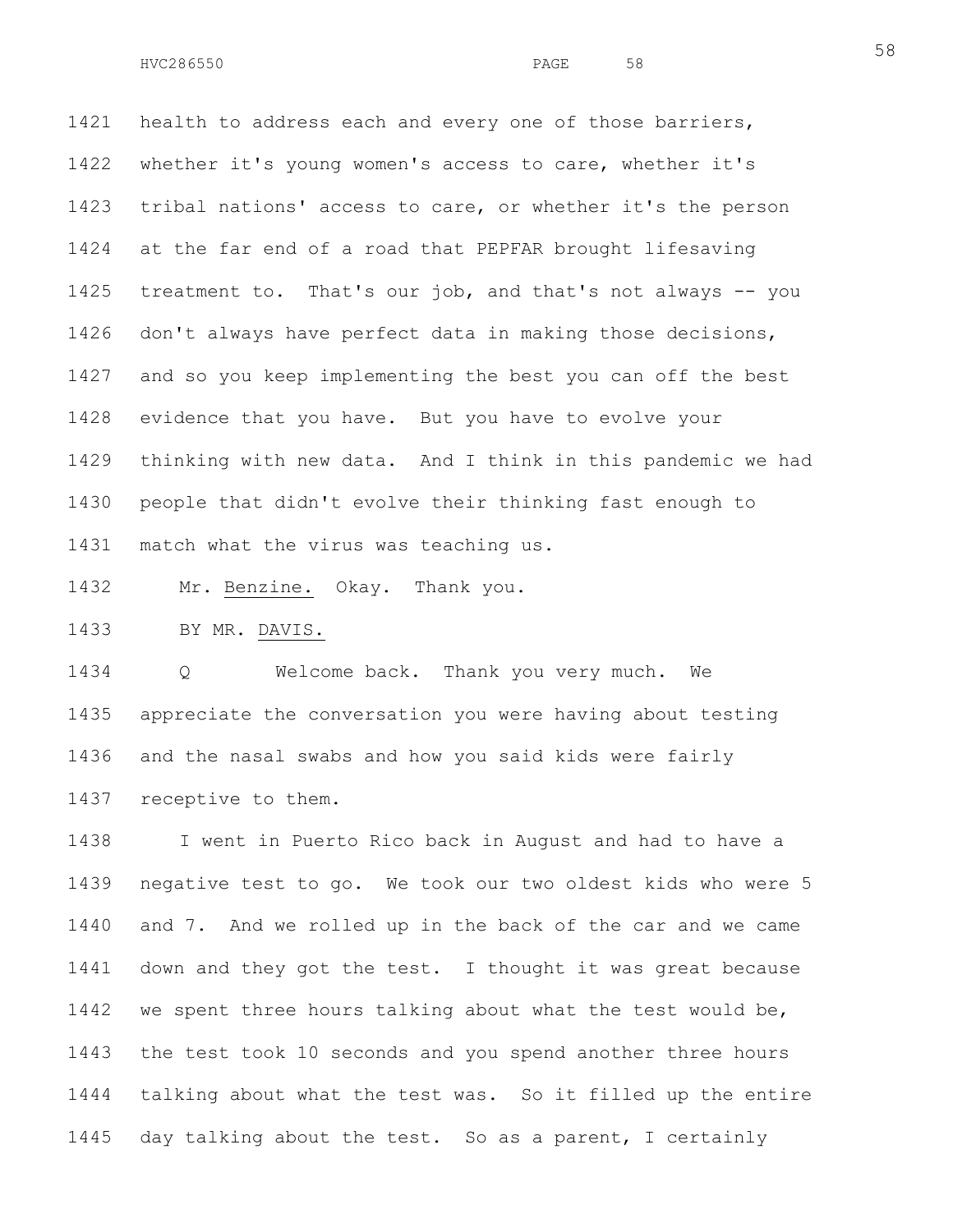1446 appreciated that. 1447 A But wouldn't as a parent you really want your 1448 child diagnosed if they have RSV or flu? 1449 Q Of course. 1450 A I mean, I hope we never go backwards to 1451 thinking, oh, they look like they have flu so we're going to 1452 decide they have flu. 1453 Q You said yesterday, I think in response to a 1454 question Mitch asked, that it's been your experience during 1455 pandemics that the CDC operated remotely. Do you remember 1456 that? 1457 A He asked me if the CDC was primarily remote and 1458 I said yes. 1459 Q And should it be? 1460 A So this is my personal opinion, and I have no 1461 evidence base to support this. In a pandemic where many 1462 things are fluid, what you want is your public health actors 1463 in the field. And you want them in states working alongside 1464 of their public health colleagues to not only support them 1465 in that response, but also to bring lessons learned to the 1466 rest of the state. Because what I have -- the rest of the 1467 states.

1468 Because what I have found around the globe is people 1469 find incredible innovations. And I saw them across this 1470 country in every state. I saw something that was amazing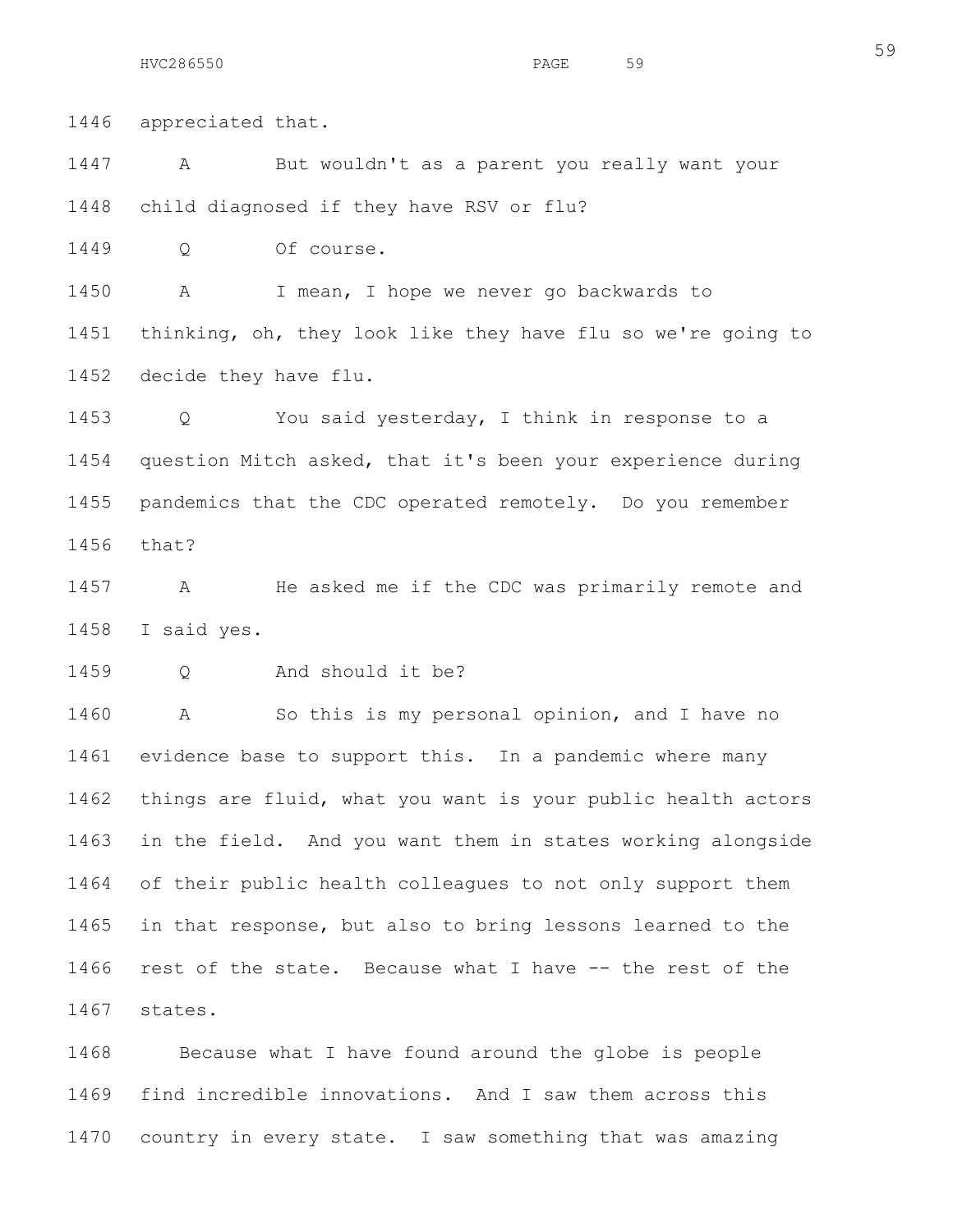1471 that I took back and then put out through the governors' 1472 phone calls and the governors' reports. But unless you're 1473 actually there, the individual who is doing these incredible 1474 things, these incredible innovations think everybody is 1475 doing them, because they can't believe that they thought of 1476 something that no one else thought of and figured this out.

1477 And so I believe -- now, CDC did send people into the 1478 field, but they're very short periods of time. And when 1479 you're in a crisis, you need someone there for the duration 1480 of the crisis. You need someone there for the entire eight 1481 to 12 weeks, both to see what's happening, take those 1482 lessons learned, until the crisis is resolved.

1483 And I think our CDC personnel are extraordinarily well 1484 trained, and this country would have been better served if 1485 all 6,000 or 7,000 of the individuals who know epidemiology 1486 and public health, independent of what disease they were 1487 currently working on, they understand behavioral change, 1488 they understand communication, and they should have been in 1489 our states as part of the frontline response.

1490 Q You talked earlier today -- you'd mentioned the 1491 term "long haulers." Can you describe what you mean by that 1492 and some of the symptoms that these people are experiencing? 1493 A Right now, this is a very diffuse -- and I think 1494 as we sort through this, we'll find out specifically what 1495 symptoms are similar.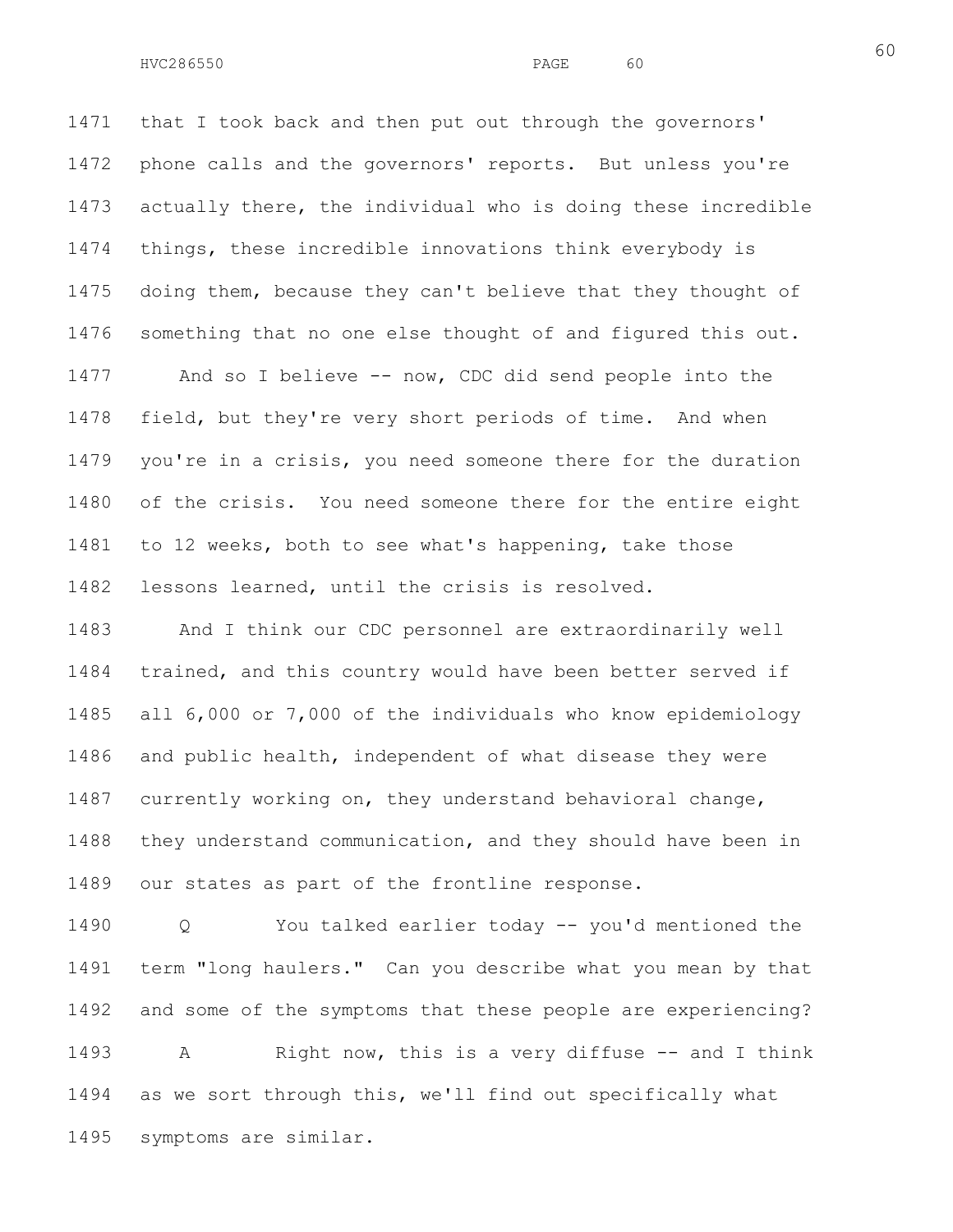61

1496 But the common symptoms beyond the overwhelming fatique, 1497 which is pretty significant, is this brain fog. Now, those 1498 of you who have traveled extensively, if you remember what 1499 that first day of jet lag is like and you're like --

1500 Q Want to sleep.

1501 A Thank you. It's like you're drunk. I mean, 1502 your head is not in the game. And the way I interpret this 1503 in patients is that is their state now. They're in 1504 that -- what we would have perceived as a 24, 36-hour jet 1505 lag, is they have that fatigue, exhaustion, and inability to 1506 focus to really get that clarity. And of course there's 1507 also the complex in both now adults, young adults and 1508 children that is this multi-symptoms complex that is very 1509 much probably immunologically driven.

1510 We don't know the etiology and the causality and 1511 therefore the definitive treatment of the individuals 1512 complaining of the myalgias, the arthralgias, the fatigue 1513 and this brain fog.

1514 Q Are we starting to see symptoms in people who 1515 have long COVID that are not original symptoms of COVID 1516 itself?

1517 A Yes. Because you are seeing individuals with 1518 this syndrome that were either asymptomatic or had very mild 1519 disease. So they may not have had those symptoms during 1520 their initial infection but now in the long term have these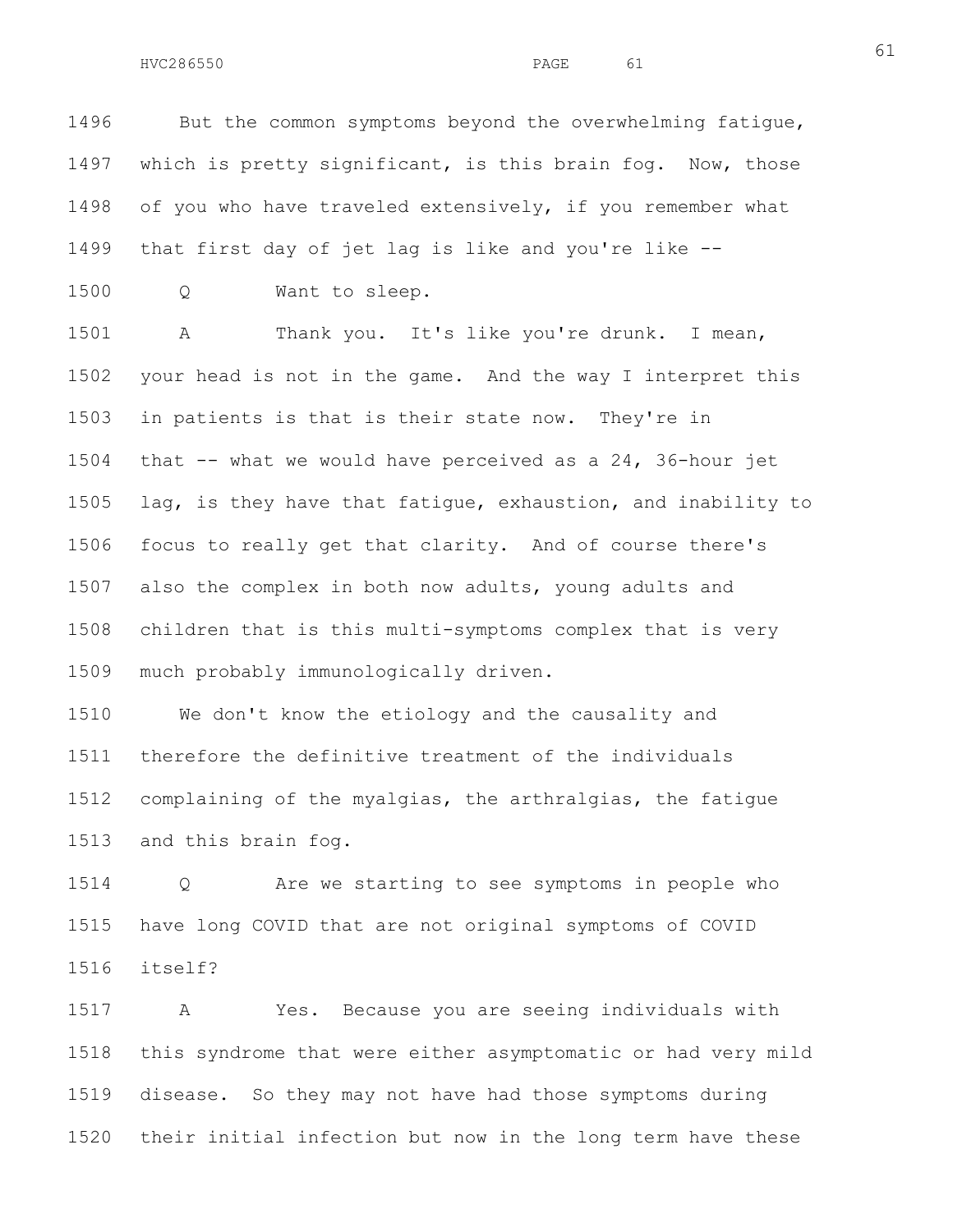1521 symptoms.

1522 Q You were talking earlier, and we did yesterday 1523 as well, about the WHO. Do you think that this pandemic has 1524 caused the WHO to take a hit in reputation internationally? 1525 A You know, any time that people feel like public 1526 health institutions act late, whether it's HIV, avian flu, 1527 Ebola, SARS, MERS, Zika -- if they feel like more could be 1528 done earlier, then that causes not only states but the 1529 population, nation states as well as the population to worry 1530 about what's missed and why the action isn't quicker. And I 1531 think just as we described with the CDC, WHO has really 1532 worked to put more people in country.

1533 I think what we ought to ask is, where were the WHO 1534 individuals who were in China? And where were the CDC, U.S. 1535 CDC personnel that were assigned to China? Because we had 1536 not only Americans assigned to China through the CDC, we had 1537 a significant group of Chinese nationals who worked on the 1538 CDC program in China. And I imagine that's the same with 1539 WHO.

1540 So I think we have to ask, what happened to our 1541 in-country personnel? Because they're supposed to be like 1542 that safety valve if something is missed in country to 1543 really be able to also alert. And I think if that system 1544 doesn't work, or maybe there weren't enough, we have to look 1545 at all aspects of why we were dependent only on Chinese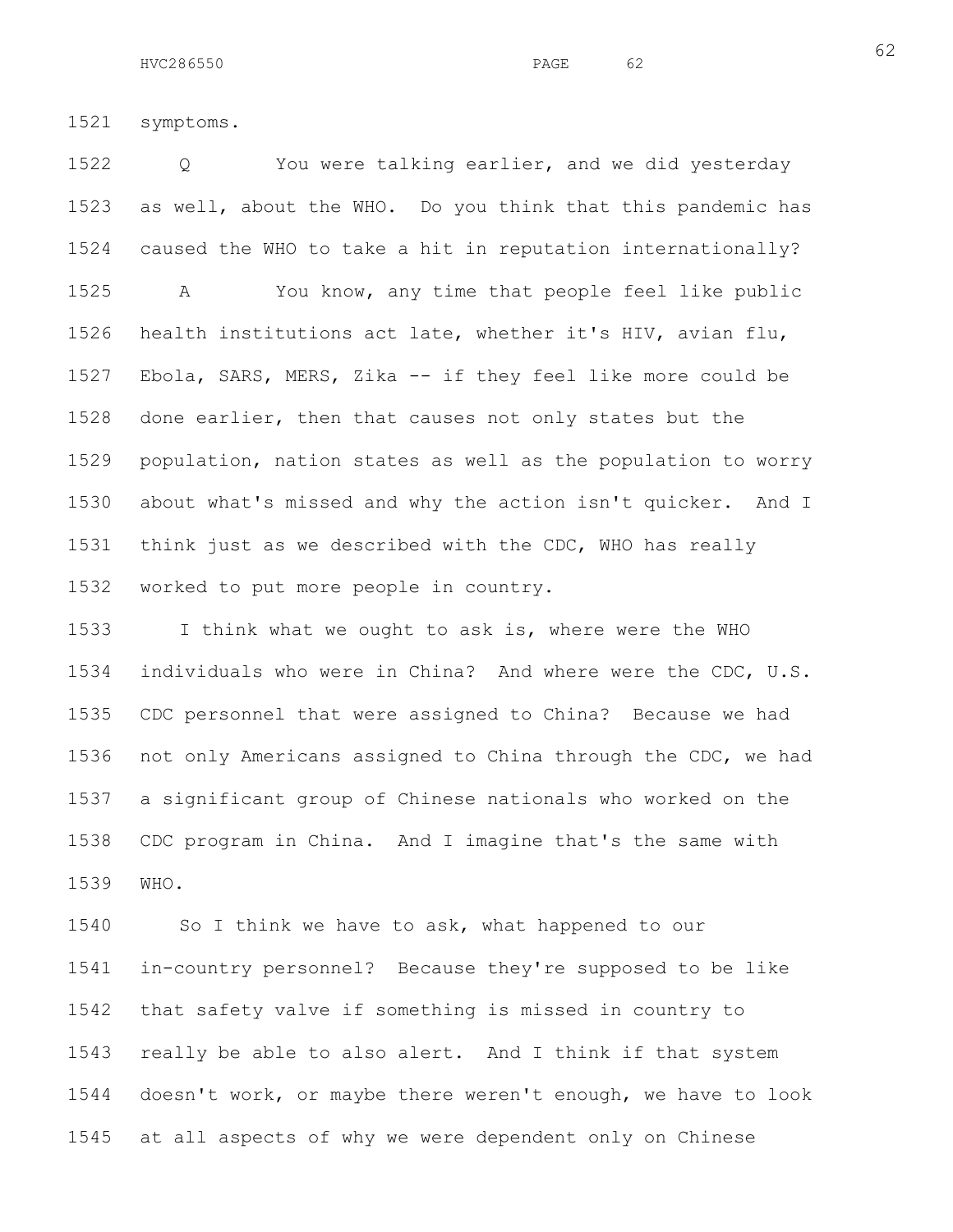63

1547 personnel in China. 1548 Q Earlier this year, President Biden ordered a 1549 90-day review for the intelligence community of the origins 1550 of the coronavirus. Is that something you've seen? 1551 A I have not. 1552 Q You had mentioned -- you talked about Scott 1553 Atlas for a couple minutes. You had talked earlier about 1554 how he had an office in the EOB; is that right? 1555 A He had a what? 1556 Q He had an office in the Eisenhower Building? 1557 A I think it was in the EEOB, not the West Wing. 1558 But I never saw his office. 1559 Q Did you have an office on the White House 1560 grounds? 1561 A Yes, I did. 1562 Q Where was that? 1563 A It was by the Navy mess. 1564 Q That's in the West Wing itself? 1565 A Yes. Kind of under the sidewalk. 1566 Q Did you ever observe Mr. Atlas meeting with the 1567 President? 1568 A Only in the meetings where I was also. 1569 Q Did you ever observe him meeting with the chief 1570 of staff?

1546 nationals when there should have been WHO and CDC, U.S. CDC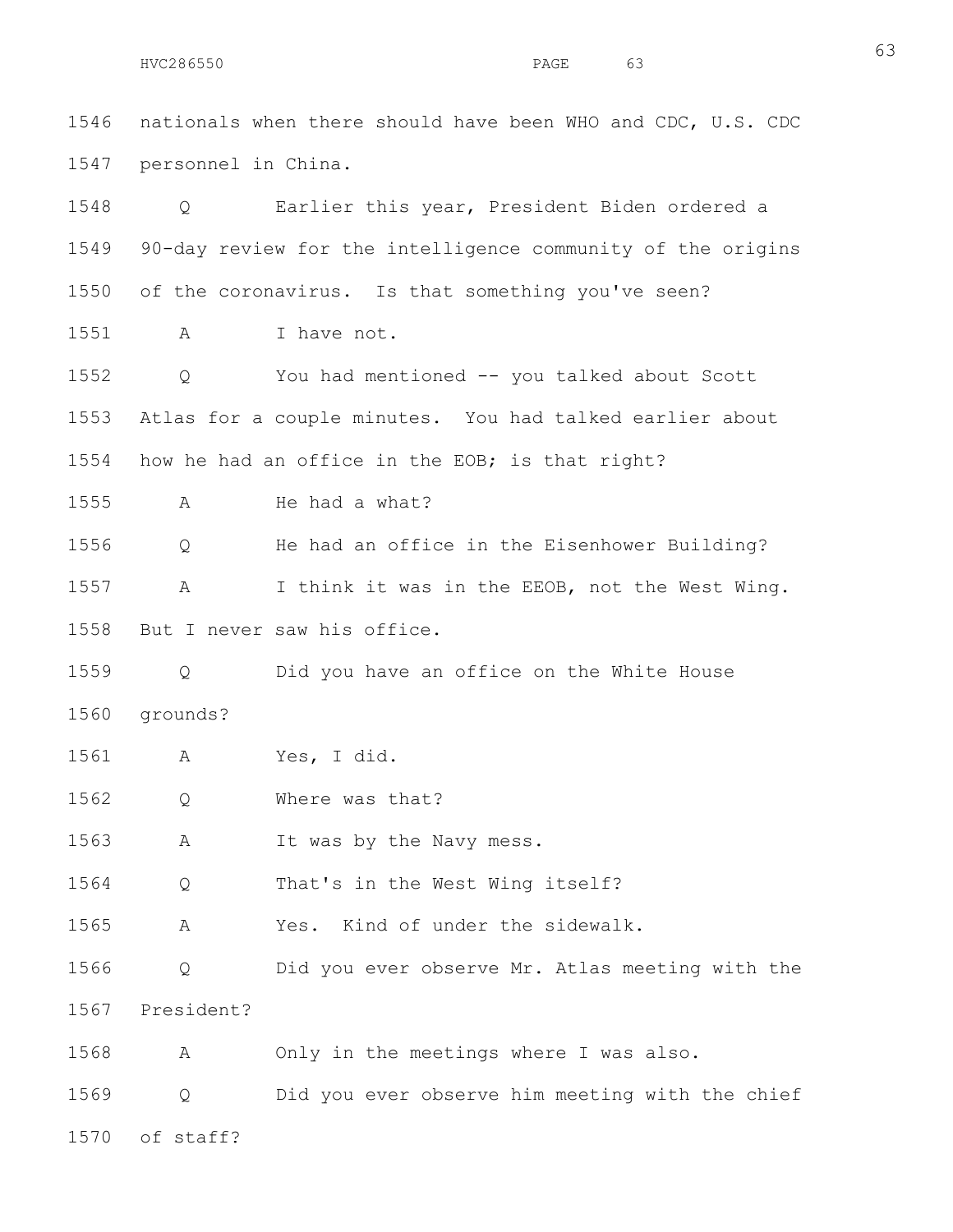1571 A No. 1572 Q You had mentioned earlier that you believed 1573 Mr. Atlas was providing information to senior leaders in the 1574 White House since late March. Do you remember saying that? 1575 A Yes. 1576 Q Do you have any actual evidence of that? 1577 A No. Only the email that he sent to Seema and 1578 the email that came from John Rader implying that they were 1579 in communication with Scott. 1580 Q So earlier you were talking with Peter about the 1581 August 24 testing guidance and the drafting of that. 1582 Do you know if Dr. Atlas was directly involved in the 1583 drafting of that guidance? 1584 A That's what Brett Giroir said. 1585 Q But you have no firsthand knowledge of that? 1586 A I do not. 1587 Q Do you have any knowledge of whether or not 1588 Dr. Anne Schuchat was involved in the drafting of that 1589 guidance? 1590 A I do not. 1591 Q What about Kate Galatas? Do you have any 1592 firsthand knowledge -- 1593 A I do not. 1594 Q And what about Paul Alexander? Do you know if

1595 he had any  $-$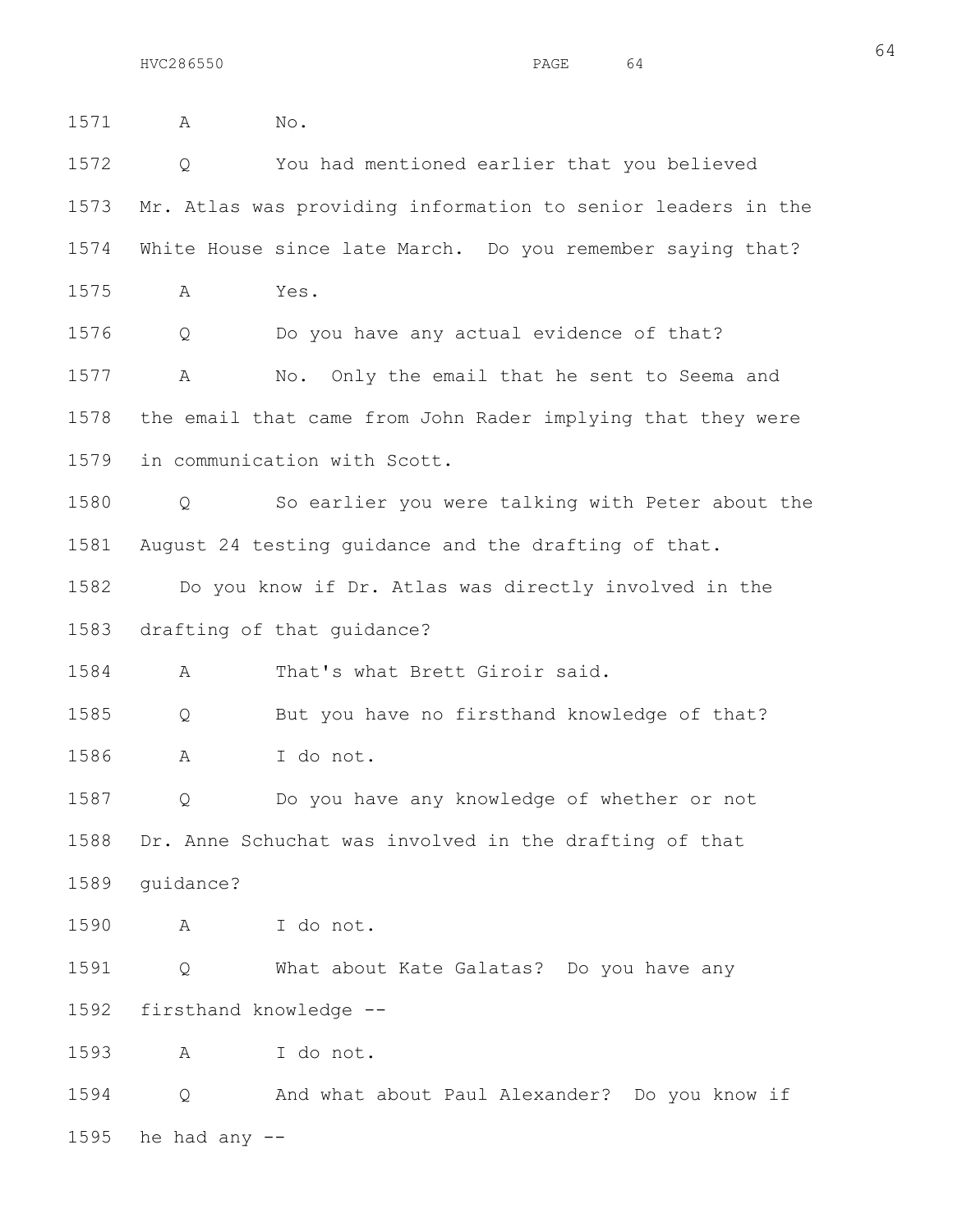65

1596 A I do not.

1597 Q Do you know who Paul Alexander is?

1598 A I know now from the media, but I never met Paul 1599 Alexander.

1600 Q You've talked a lot over the last couple of days 1601 about the importance of governors and local municipalities 1602 implementing rules based on what they're observing on the 1603 ground as opposed to national trends. So I can start with 1604 that.

1605 The pandemic that we're involved in right now, are we in 1606 an endemic phase, or will we soon get there? What are your 1607 thoughts on that?

1608 A That's a very good question and it involves a 1609 two-part answer, unfortunately. One, I would be very -- I 1610 would have a much more definitive answer once I see what 1611 happens in the northern plains states over the next three to 1612 four weeks. And if there is a blunted outbreak, not looking 1613 like anything like the southern over the last three months, 1614 then I think we're closer to what you described is this 1615 endemicity.

1616 I think the other piece of that is there's a lot of data 1617 coming in now about waning immunity against infection and 1618 when countries immunized to when they had the delta surge. 1619 There is also data coming in about how protected previous 1620 variants were, the sense that perhaps the original variant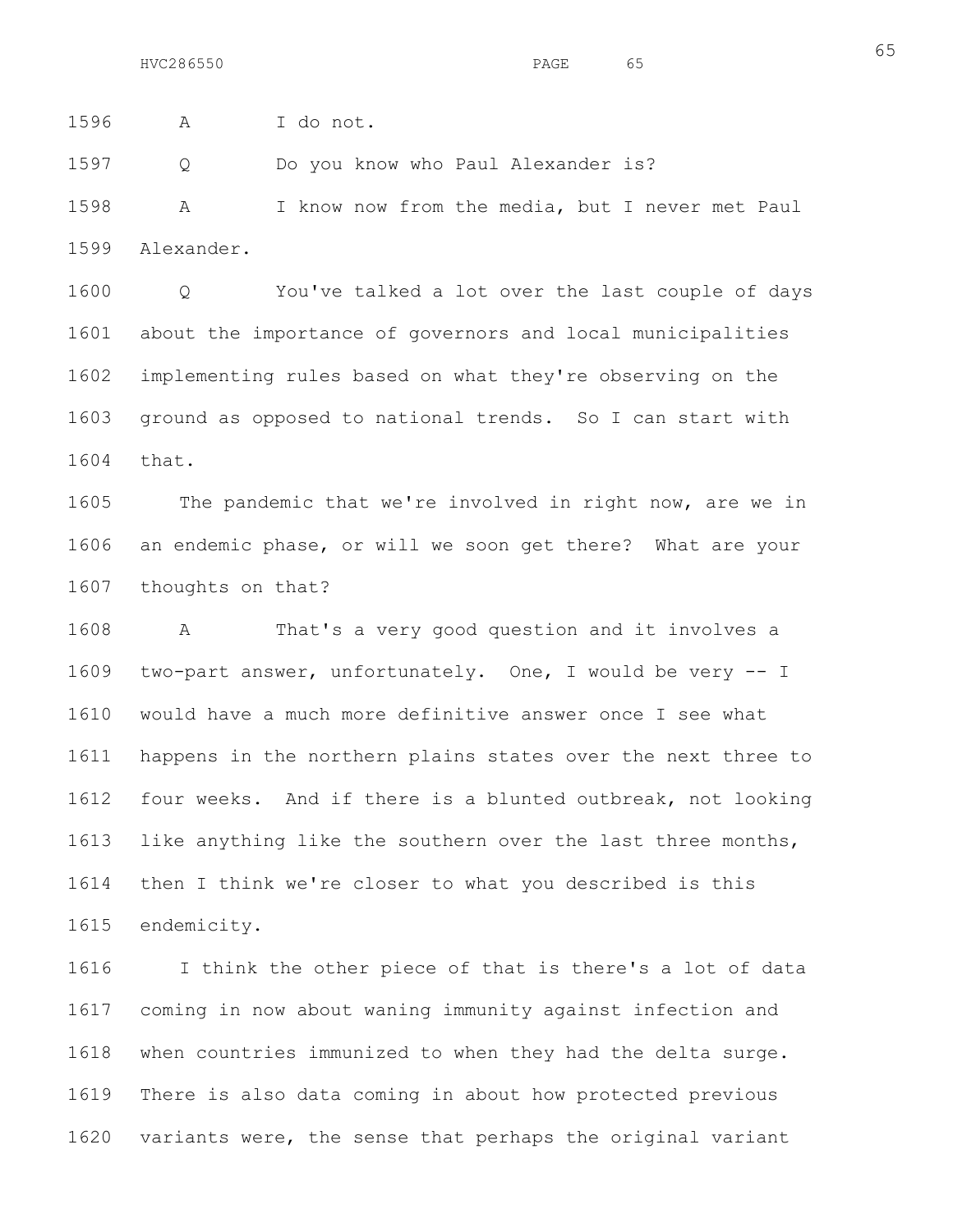1621 wasn't protective against reinfection but maybe the mu or 1622 lambda or alpha or beta variant were.

1623 And when all of that data gets assembled, then you can 1624 really have a pretty clear perspective on how close we are 1625 to reaching an endemic rather than epidemic state.

1626 Q Do you know roughly what the numbers are for 1627 people who are hospitalized, roughly, nationally that have 1628 had the vaccine versus who have not had the vaccine? 1629 A So the data has been combined with the January 1630 data. So what I really need to see is the southern data 1631 over the last two months, what precisely the vaccinated to 1632 unvaccinated ratio is or was. And I haven't seen that data 1633 yet. Because when you go back into January and February and 1634 March, where most of the country wasn't vaccinated and you 1635 include them in the unvaccinated hospitalizations, you can 1636 distort your denominator. So what we need is a denominator 1637 that goes from July to the end of September of the 1638 hospitalizations so that we can actually look at, during 1639 this delta surge across the south, what that ratio was. 1640 Q You talked earlier today putting yourself back 1641 last summer, you said you did not quite understand the full 1642 effects of the virus in children. Do you remember saying

1643 that?

1644 A Yes, correct.

1645 Q Do you have a better understanding of what the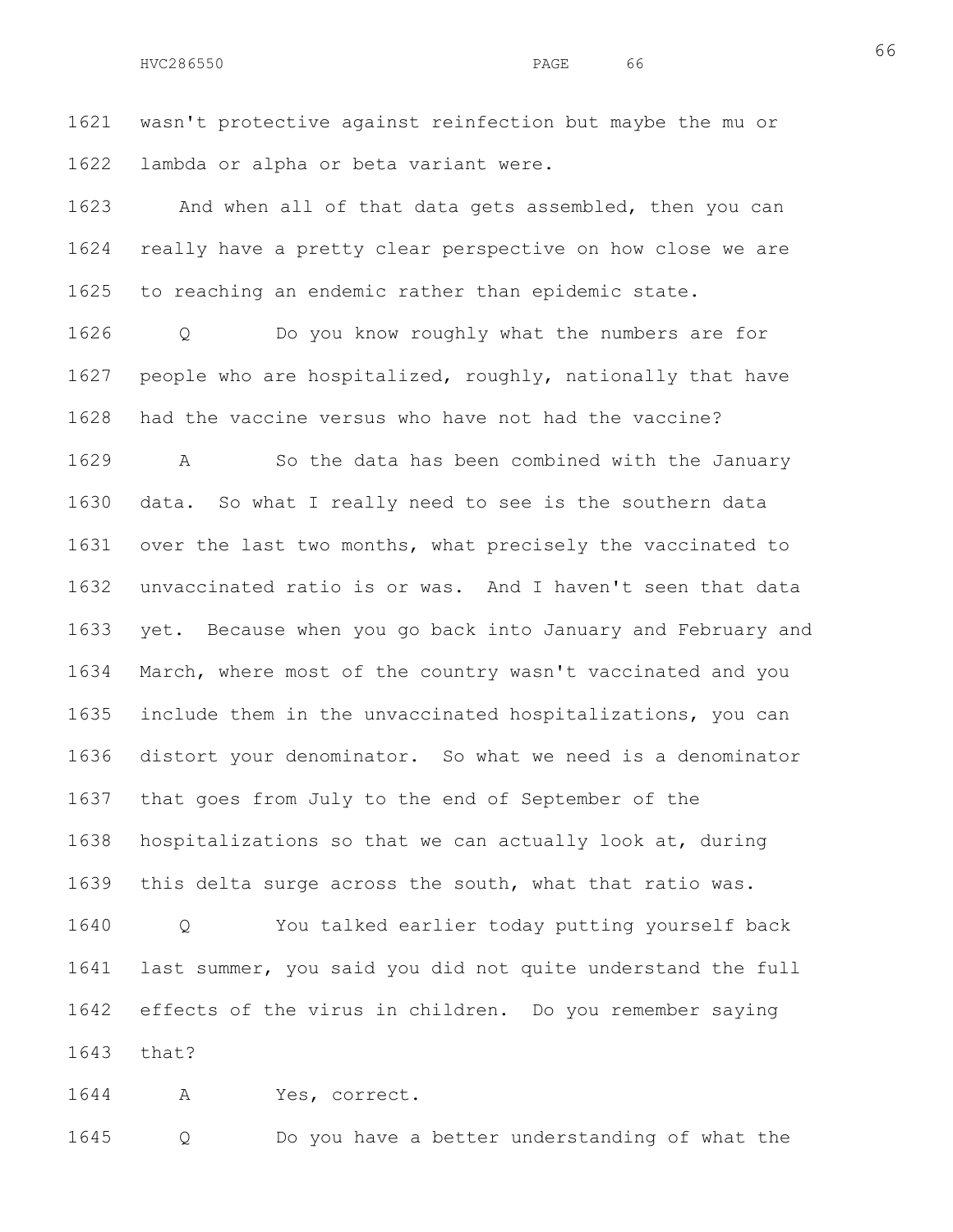1646 full effect of the virus is in children currently?

1647 A No, because we are just seeing the significant 1648 increase. Last summer we saw some increase in infection in 1649 children related to the holidays and vacations. We did not 1650 see this level of infection in children in the southern 1651 surge last summer compared to this summer. And so until we 1652 really understand that data and the consequences of the 1653 hospitalization and the long-term possible outcomes for the 1654 younger children who got infected, I don't know.

1655 And that's exactly what I told my daughter when we 1656 decided to send the children back to preschool, is we have 1657 to accept the knowledge as these are things we don't know. 1658 Ms. Callen. I just have a few really basic questions. 1659 Thank you again for your time.

1660 BY MS. CALLEN.

1661 Q We have talked a lot about the data. And I'm 1662 just wondering what data you're using now since you're not 1663 at the White House sort of getting the realtime data.

1664 A So one, I know where all the data is buried at 1665 the state levels. That's very helpful. But secondly, that 1666 HHS community profile that we put up in December is still up 1667 and still being refreshed about three times a week. And 1668 that includes the comprehensive, countrywide county data 1669 across the United States for cases, testing, new hospital 1670 admissions, new overall admission, ICU admissions and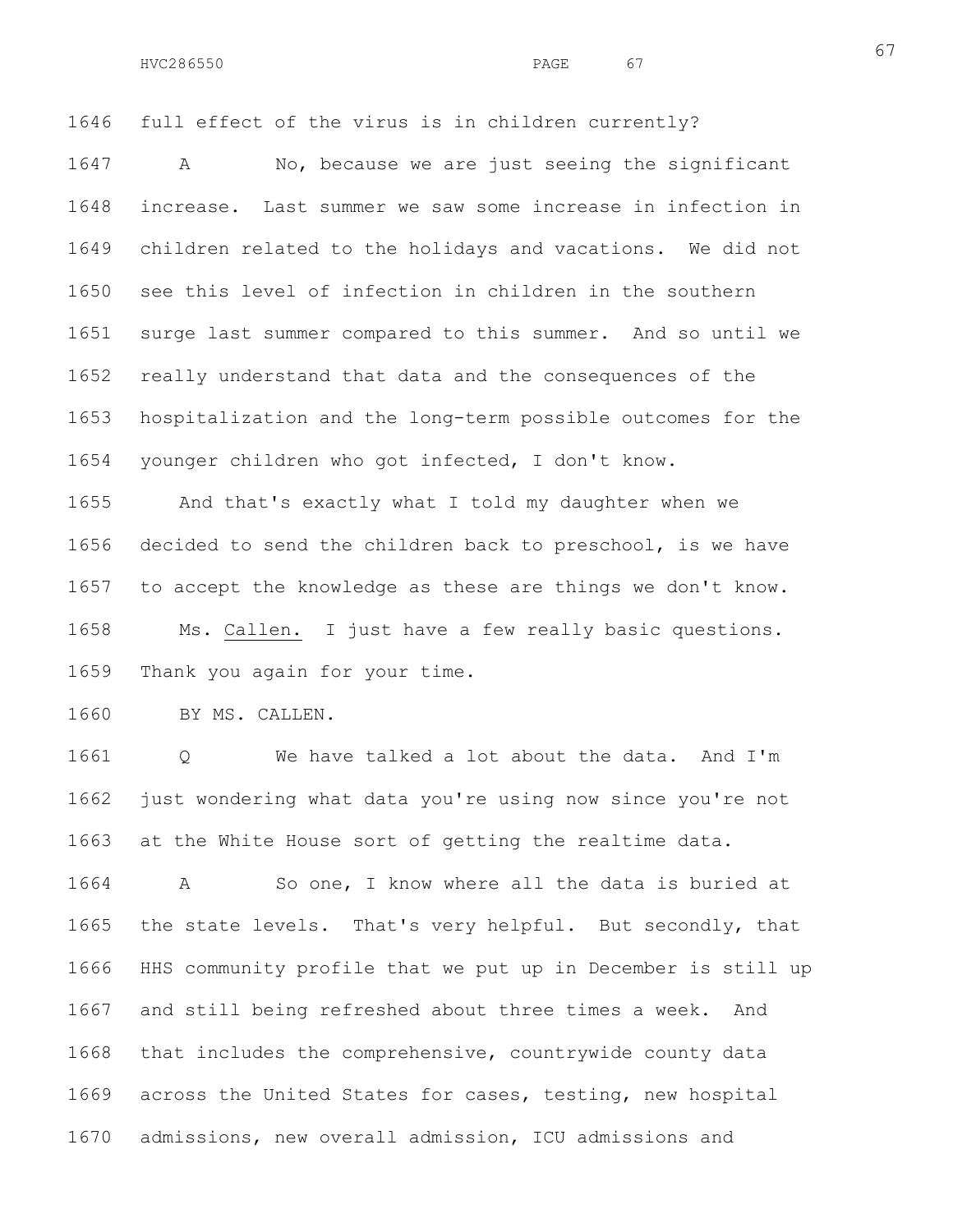1671 fatalities overall.

1672 Q Thank you. I just want to make sure we're using 1673 the right data.

1674 A You should go to that site. It is so fabulous. 1675 I'm just thrilled that it's still up and still being 1676 refreshed.

1677 Q You've talked a lot about human behavior, and I 1678 think all of that is very interesting. It sounds 1679 like -- well, let me back up.

1680 The media puts a lot of emphasis on what certain 1681 governors do and don't do and how they behaved, and many of 1682 them have been celebrated and many have been demonized. But 1683 it sounds like, and correct me if I'm wrong, you think human 1684 behavior more than anything influences sort of the patterns 1685 of the virus. Is that fair to say?

1686 A Well, I think the governors and his public 1687 health staff are closest to understanding the human 1688 behavior, the cultural barriers, and the issues that need to 1689 be addressed in the states. And I think that was part of 1690 the reason I went to the states, to be honest, to learn from 1691 them, to listen to them, to listen to their communities and 1692 understand what people were hearing when I said certain 1693 things or when they heard certain things from others. 1694 Because you're absolutely right, it's how people

1695 interpret messages that are given that is critically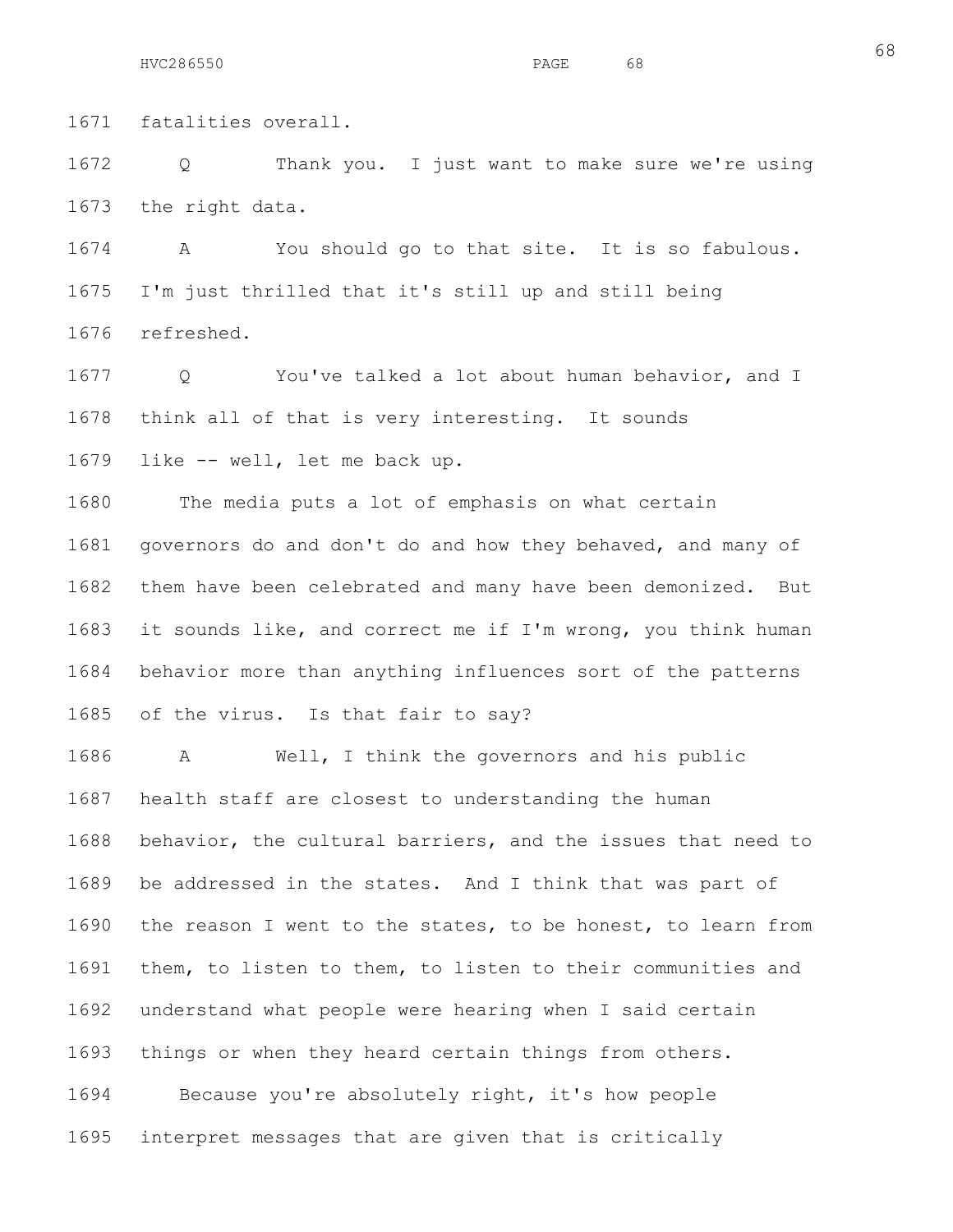1696 important because that's what drives actions. So you don't 1697 want to be using messages that either are misunderstood or 1698 lead to the behaviors that you don't want to see. And 1699 that's really, that's a very sophisticated science, often in 1700 the marketing, the marketing world. I had to learn a lot 1701 from private sector in our work in pandemics overseas.

1702 But that's why meeting with the governors was so 1703 critical, because they understood not only the state, they 1704 understood the rural versus urban areas of the state and the 1705 different cultures within their state. And the same way 1706 with the tribal nations. And I think that's critically 1707 important to listen and understand from the governors and 1708 from the public health officials, from the tribal chairmen, 1709 exactly what is possible and plausible when you're talking 1710 about mitigation efforts.

1711 Q and I think one example of that that I recall is 1712 with testing. I think Admiral Giroir said we can't just 1713 throw up all these testing sites where we think they should 1714 go. We have to talk to the localities and make sure that 1715 people can actually get to these testing sites.

1716 Is that something you recall?

1717 A Yeah. I think we may -- Admiral Giroir and I 1718 might diverge at one place in that, in my mind, it's just 1719 not the number of tests and the testing sites, but who is 1720 being tested and why they're being tested. And I think that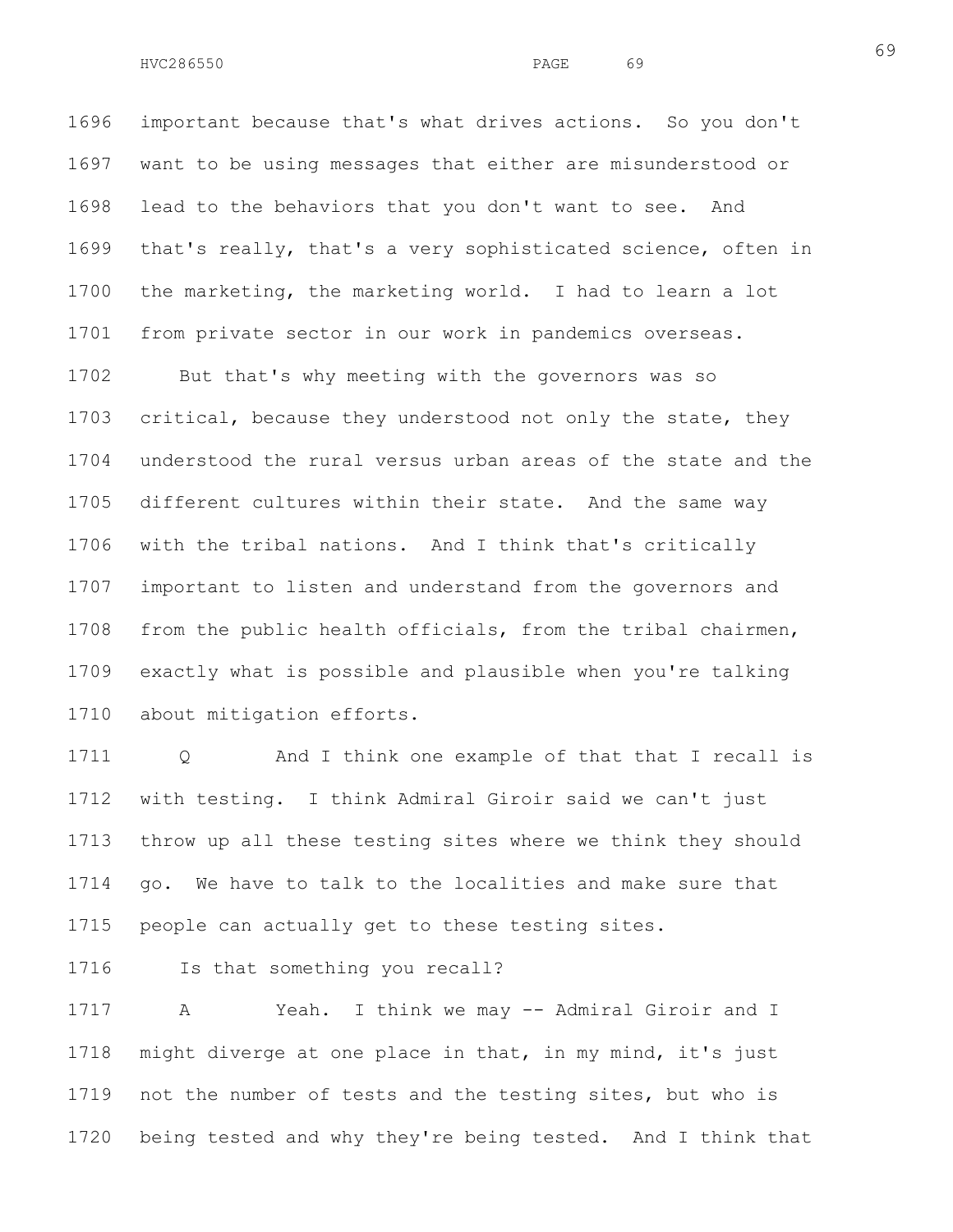1721 often should dictate your sites in the community,

1722 understanding just what you described. How do people access 1723 tests, where should they be, where's a trusted place? It 1724 may not be the clinic; it may be the community center. It 1725 may not be the clinic; it may be what was a gathering point 1726 for 18 to 24-year-olds.

1727 So it's taking advantage of trusted spaces and trusted 1728 communicators to ensure that the population that you're 1729 interested in is getting the right test.

1730 Q Thank you. The last question. Do you think 1731 that local and state-level leaders should make decisions 1732 based on local data or nationwide trends, or is that too 1733 black and white?

1734 A No, I think that both participate. But I think 1735 the most important piece of that is for them to understand 1736 the cascade of infection and spread in their states. We've 1737 been now through -- the south's been through two cycles now, 1738 the north has been two cycles now, and so there should be no 1739 misunderstanding on what that early spread looks like and 1740 how long of a window you have for interventions.

1741 And so you're right, the local data should inform, but 1742 you have to actually get the local data and you have to have 1743 local reporting. So if they're not testing any longer -- I 1744 mean, testing in this country dropped to its lowest level 1745 since March 2020. I mean, June 2020. We dropped to 300 to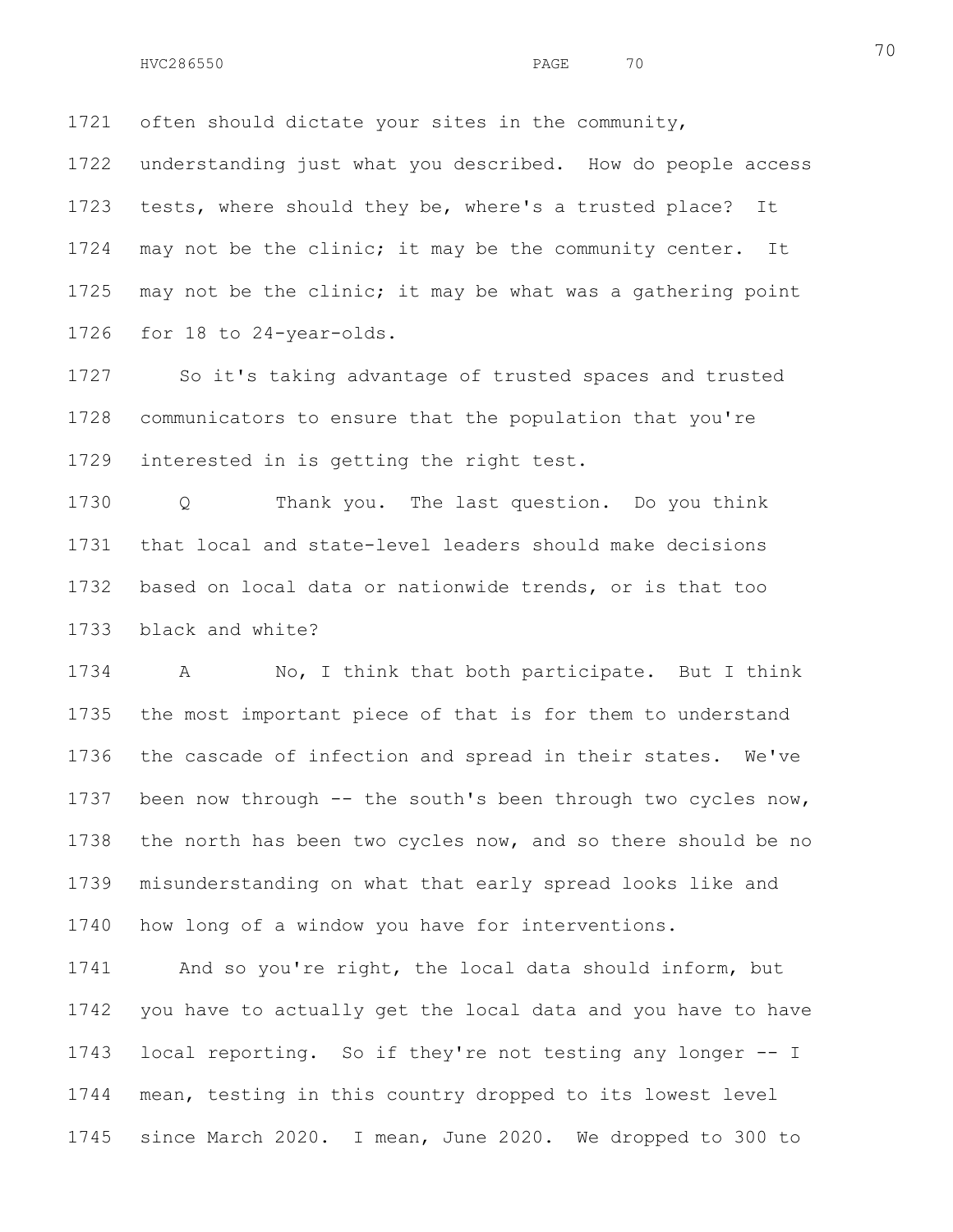1746 400,000 tests a day. We have never been that low since the 1747 prior year. And so that worried me tremendously that many 1748 of the states were blind again to early infection.

1749 And so I think you can't give up on -- even though we 1750 have vaccines, you can't give up on fundamental public 1751 health principles until we get to the place where the virus 1752 is controlled. And we are not in that place in this 1753 country. So you can't give up on testing and you can't give 1754 up on masking when the virus is in your community or coming 1755 into your community. And I think part of the reason why the 1756 south got into so much trouble is testing and a lot of the 1757 testing sites had been removed. So it made the populations 1758 much more vulnerable.

1759 Q Do you know, was that a national decision or a 1760 local decision? Why were those testing sites removed? 1761 A I don't know.

1762 Q You don't know. I wonder if -- I know like I've 1763 gone to the CVS and bought the at-home testing. What do you 1764 think about, I guess, the accuracy of those at-home tests? 1765 A So the accuracy improves with repeated testing. 1766 So I also have the BinaxNOW, but I'm just going to be clear, 1767 they're expensive. So I buy them for the whole family 1768 because I have family members that can't afford them. I 1769 mean, my 92-year-old mother could not afford to have access 1770 to these tests living on her Social Security.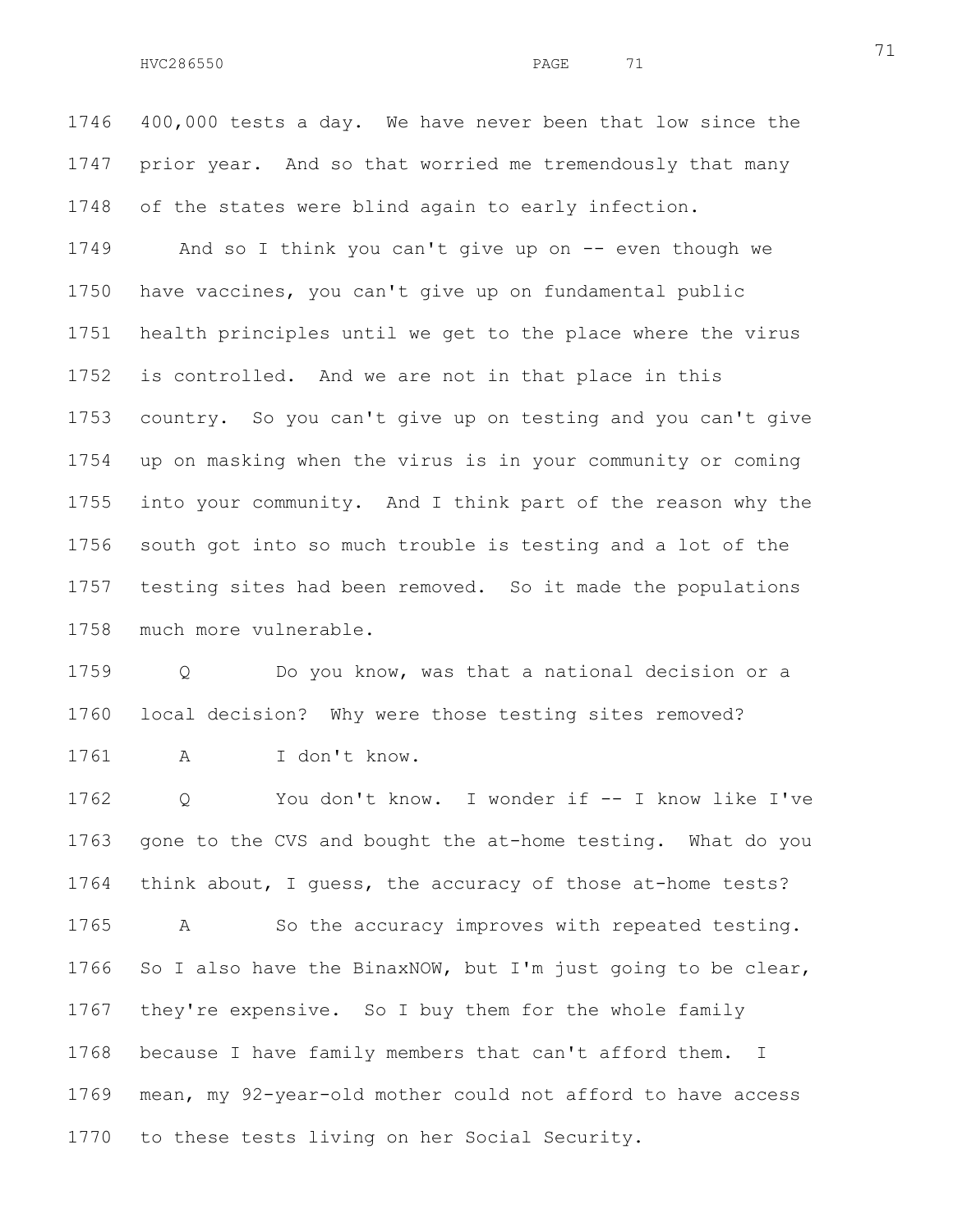1771 So I think, you know, yes I have availed myself of them 1772 and I've availed the family of them because I can afford 1773 them. If you look at the curves, and you can just go to Our 1774 World in Data -- I think it's Our World in Data -- you go to 1775 Our World in Data and look at testing. Look at the UK 1776 versus the United States. We look like this until December, 1777 January 2021.

1778 Mr. Trout. You've got to explain what "this" looks 1779 like.

1780 The Witness. Oh, sorry.

1781 Tests were going up at a continuous slope of number of 1782 tests utilized every day from March of 2020 to January 2021. 1783 And after January 2021, the UK continued their expansion of 1784 testing and the United States fell off dramatically. And so 1785 their slope was still going up. So if you think of this as 1786 an angle, we're both running at 45 degrees and then all of a 1787 sudden the United States plummets, and we remain about half 1788 the number of tests per day that the UK is doing. And this 1789 is normalized for population. I'm not just talking about 1790 the total numbers of tests; I'm talking about tests per 1791 population.

1792 And when people say to me, well, why is Europe and why 1793 is England doing so much better when their vaccination rates 1794 are the same? Well, they're doing so much better when the 1795 vaccination rates are the same is because testing is readily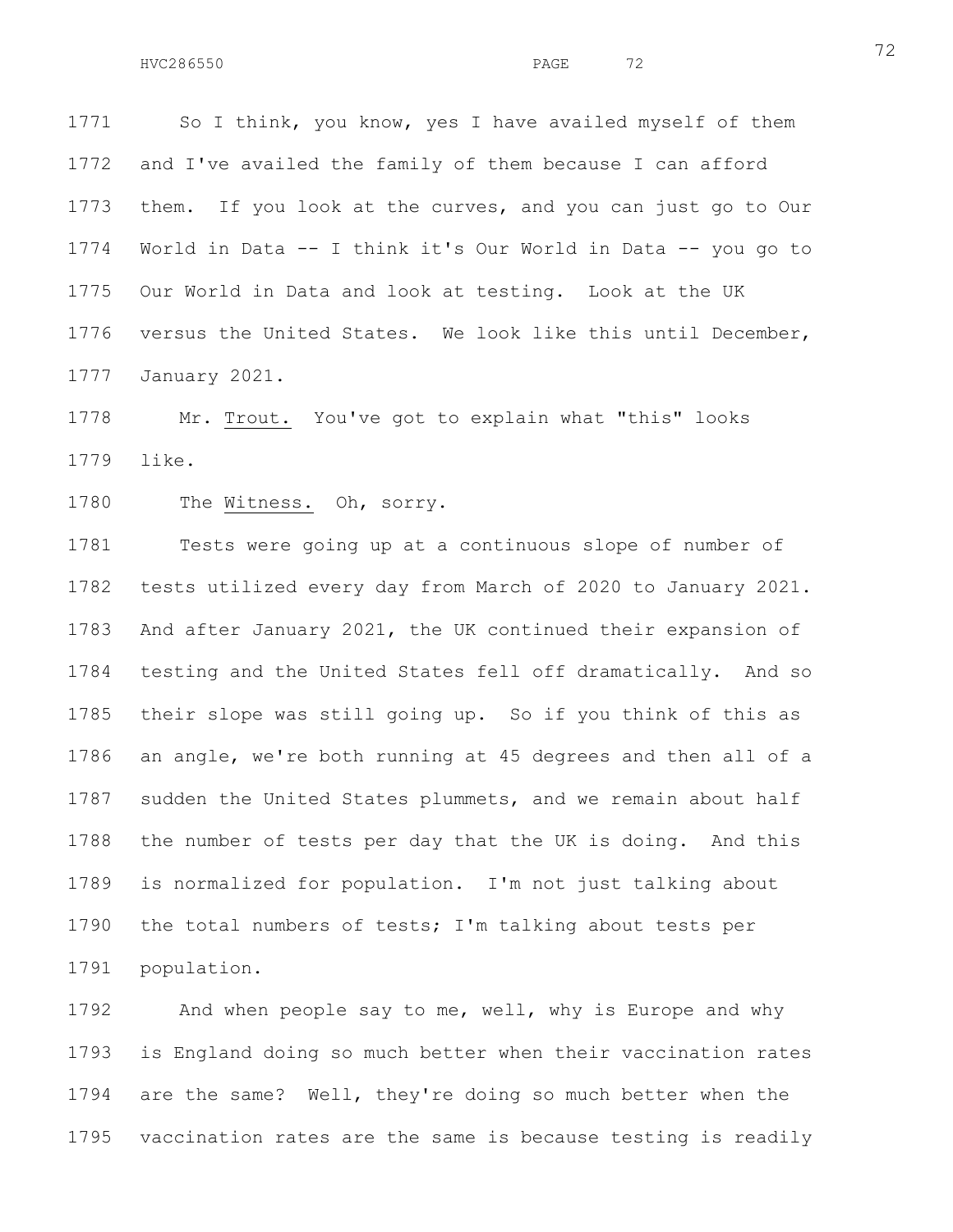1796 available and free to their public, where you can just walk 1797 into any local store in your neighborhood, in your 1798 neighborhood, and get free tests. That's the difference. 1799 That's one of the differences.

1800 And so I get nervous whenever we rely on a single public 1801 health entity. And I think that that's why when you're 1802 still in the pandemic versus the endemic time, that you need 1803 to continue to layer these protections and you need to 1804 absolutely have widespread testing.

1805 And so we're behind now. I'm not sure that we can catch 1806 up in time to really -- if we're going to have trouble in 1807 the winter, to be able to get ahead of what could occur in 1808 the winter. But we will know over the next few weeks, 1809 because it's finally -- we had much lower -- remember, the 1810 summer surge was about three to four weeks later than last 1811 summer. This winter surge will probably be three or four 1812 weeks later because it didn't cool. It's just starting to 1813 cool in the northern plains states now.

1814 Mr. Benzine. Thank you.

1815 Ms. Gaspar. We're off the record.

1816 (Recess.)

1817 Ms. Gaspar. Back on the record.

1818 BY MS. GASPAR.

1819 Q I just wanted to ask you a couple of quick 1820 follow-up questions based on the last round of questioning.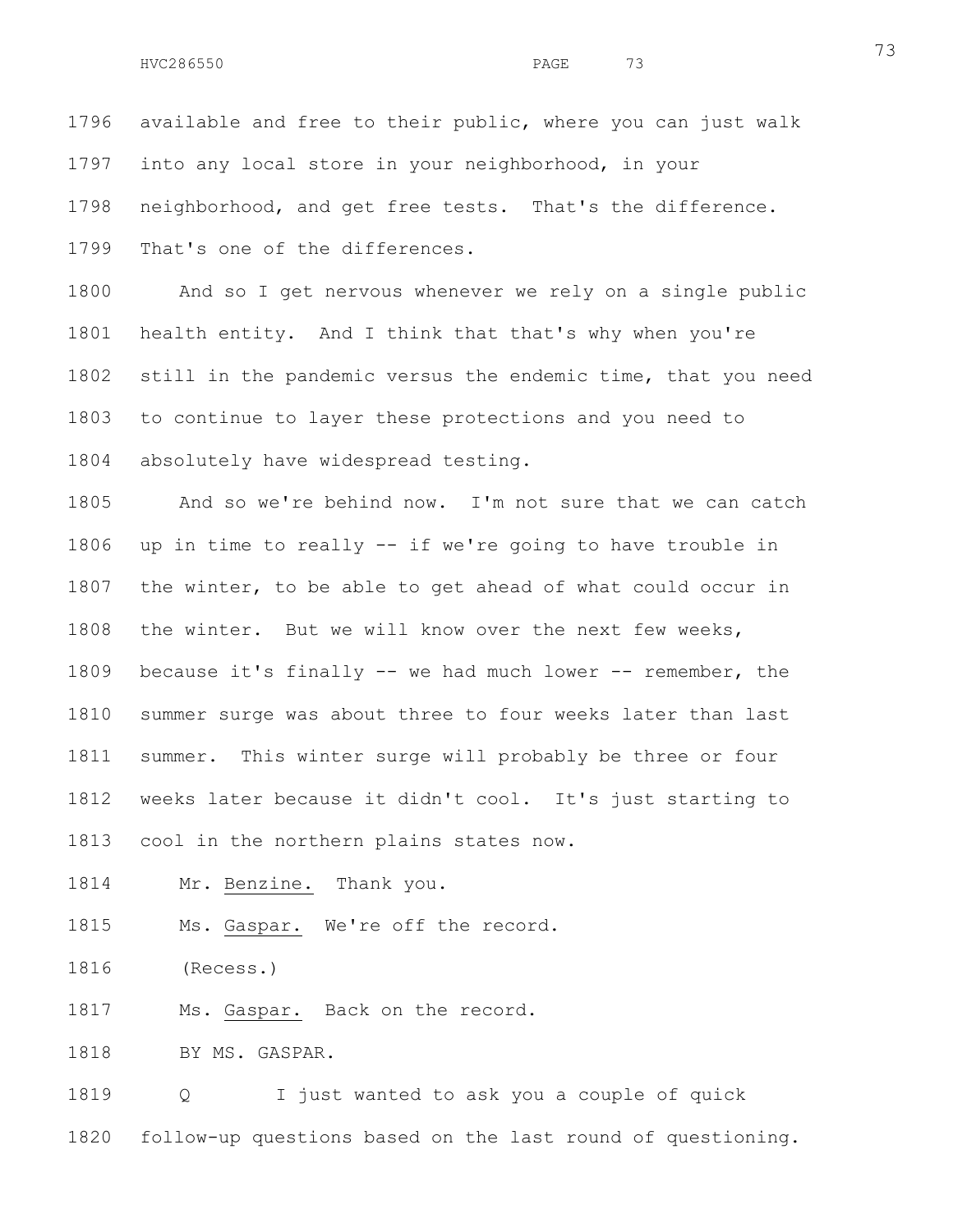1821 The first question is just simply whether government 1822 policy can influence human behavior.

1823 A Government policies can effectively eliminate 1824 barriers that keep people from accessing healthcare. It can 1825 also be critical in providing services to marginalized 1826 individuals. And we've seen that across the world.

1827 Q Is it fair to say that for reasons you were 1828 going around and visiting the governors was because you were 1829 hoping to influence them so that they could accept policies 1830 that would then not just influence their offices, but the 1831 behavior of the people in their states?

1832 A Correct. Based on data.

1833 Q Of course. Always.

1834 Moving on. So it's been reported that, in January 2017, 1835 CDC had 47 employees out on the ground in China. As of 1836 March 2020, there were reportedly only 14 individuals left 1837 on the ground there. That's a two-thirds reduction, most of 1838 the cuts having been made by the Trump administration in 1839 those last two years before the pandemic.

1840 Do you think that having had more personnel on the 1841 ground in China could have made a difference in terms of 1842 detecting the early outbreaks?

1843 A It depends who the personnel were. And so the 1844 personnel that -- I have, unfortunately or fortunately, a 1845 deep understanding of the China personnel, because the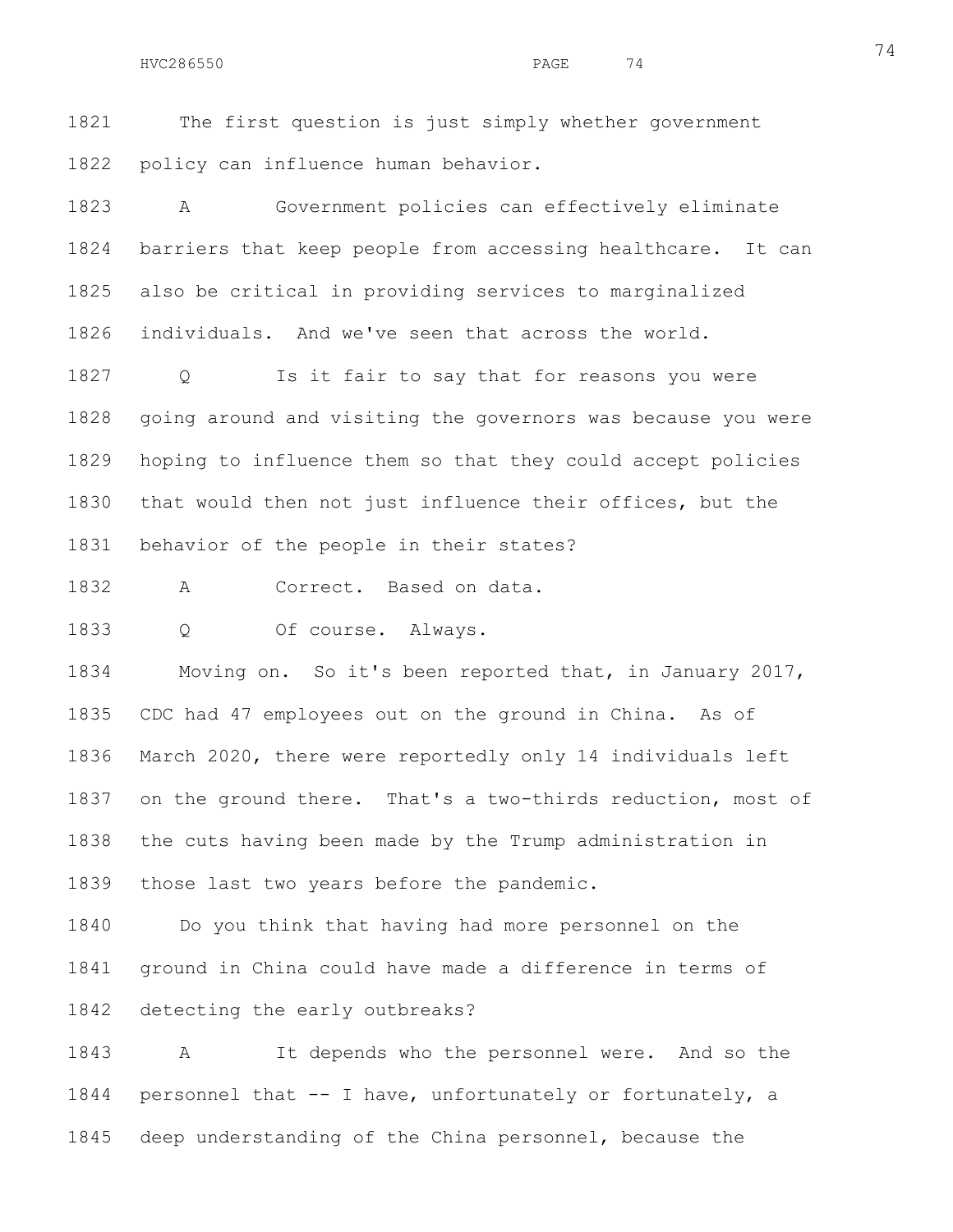1846 primary number of personnel that were decreased were the 1847 groups working on HIV. And the decision was almost five 1848 years ago that China had great control of their pandemic and 1849 a great response to their HIV pandemic.

1850 And so if you look at those numbers, I think the 1851 majority of the individuals -- and we could go back and 1852 look -- were HIV personnel. And the people who remained 1853 were the global health security, solely global health 1854 security.

1855 So I think the question is were their global health 1856 security personnel removed, not the other diseases? I think 1857 tobacco also left China as well as HIV.

1858 And so if there was a diminution in the global health 1859 security component in the China offices, yes. But if it was 1860 HIV, tobacco, hypertension, and salt personnel, then no.

1861 Q Would you agree that more international 1862 cooperation, more resources devoted to international 1863 cooperation is necessary or would be helpful to detecting 1864 and hopefully preventing future pandemics?

1865 A It depends what it's focused on. So you can 1866 spend a lot of money, as I have seen overseas over the 1867 years, and not have really the outcomes and the impacts that 1868 you desired.

1869 So I think if we move past a simple number of tests that 1870 their laboratories should be capable of doing to more of an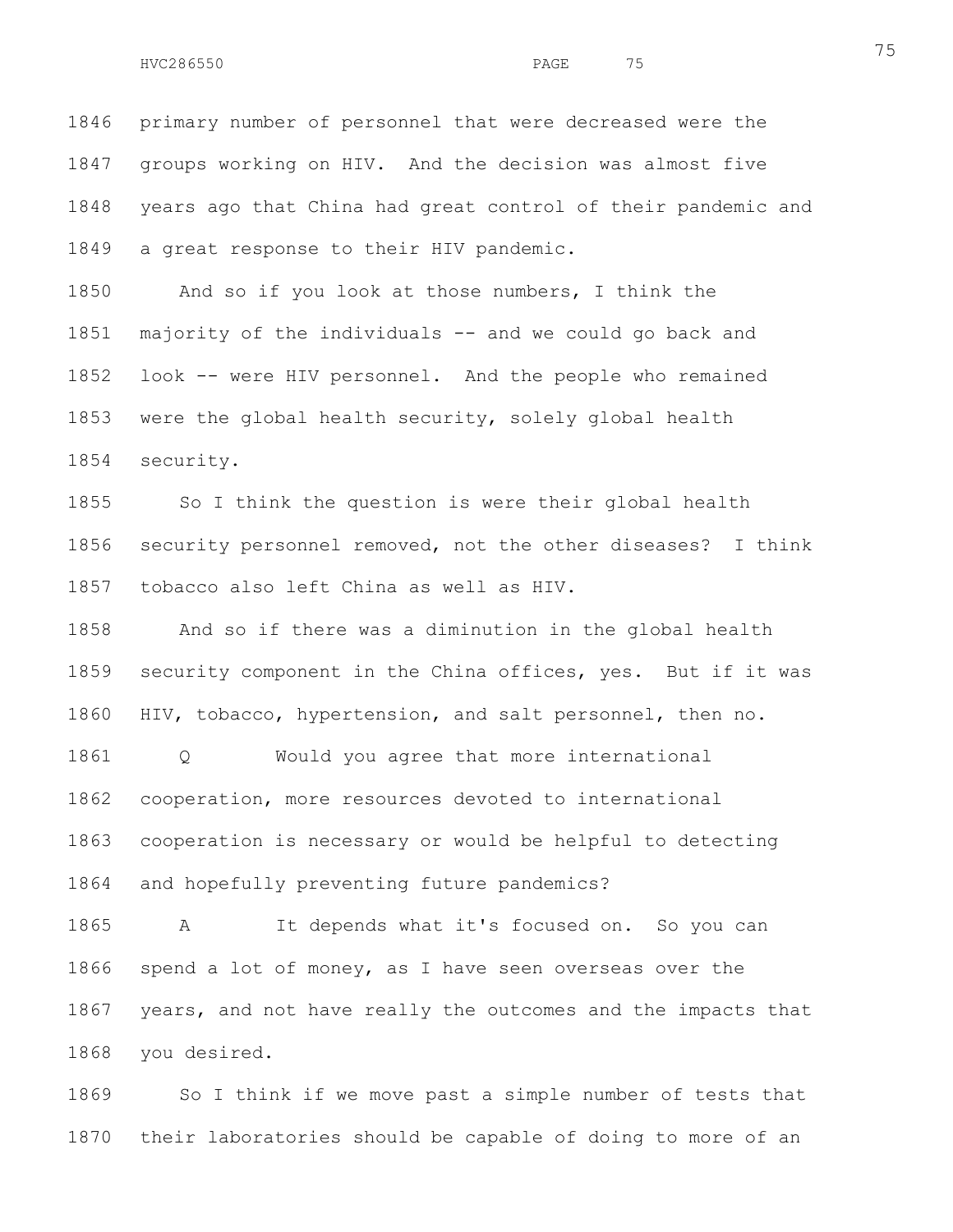1871 institutional capacity related to a response to their 1872 current diseases that give them also the ability to respond 1873 more effectively to pandemics, absolutely. And so it's 1874 really about how the dollars are utilized and what capacity 1875 is built.

1876 In this case, it was probably our work on training 1877 laboratory technicians and building physical laboratory 1878 infrastructure and providing equipment that then resulted in 1879 Africa's ability to test. But it was also frontline 1880 community health workers. So you can't just look at this as 1881 an isolated, well, we just need the laboratory.

1882 As you can see from the United States, you need the 1883 frontline trusted health workers that are in the community 1884 and of the community that also can help bring the community 1885 to testing, to treatment and hopefully to vaccination.

1886 Q And my last question is just, so I understand 1887 that in 2015, and this was apparently a reaction to the 1888 Ebola outbreak in Africa the previous year, President Obama 1889 established the Global Health Security and Biodefense unit 1890 under the National Security Council in the White House. 1891 That unit was reportedly disbanded by President Trump in May 1892 2018, although I understand some of those individuals 1893 continued to work on pandemic detection related functions. 1894 Do you think that the disbanding of that unit was a 1895 mistake, or that any existence of that or a similar unit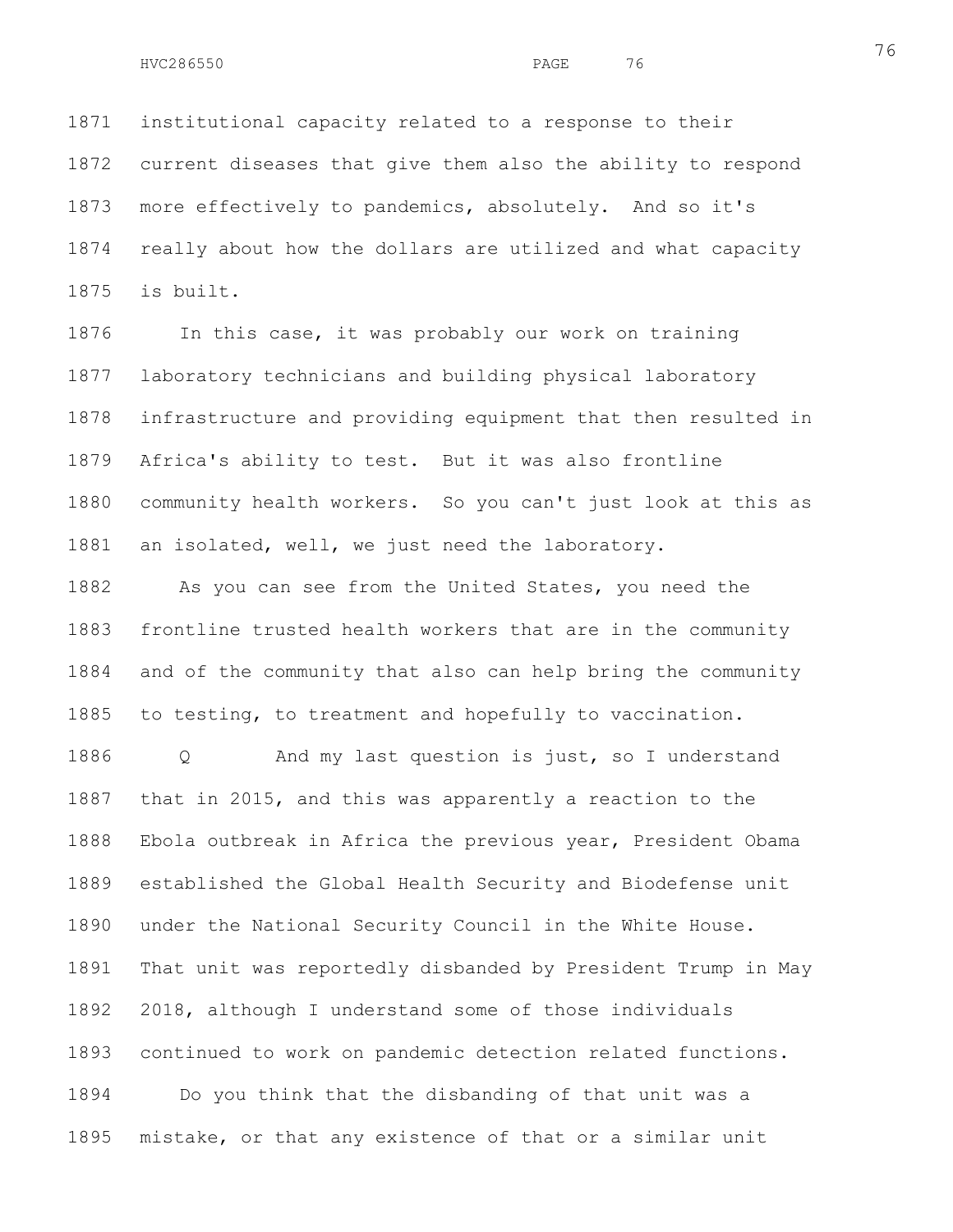1896 could have helped detect the outbreaks that we saw in 1897 January?

1898 A I think having a broader White House 1899 coordinating team that's inclusive of that team and ensuring 1900 that the U.S. has the capacity to respond effectively in the 1901 future would be a very helpful unit to have had and to have 1902 in the future.

1903 I have to say, in defense of the people who are still 1904 there, they were really magnificent. So when I arrived on 1905 the ground, they really helped me. They also were 1906 assembling. They were doing what I was doing on a big 1907 global scale.

1908 So having access to Peter -- I think it was Peter Farrow 1909 and a whole group of them -- was really helpful to me. And 1910 Matt, I think, was kind of shepherding and overseeing that 1911 group.

1912 And so I think for what was dismantled as you described, 1913 there were personnel that were very much devoted to doing 1914 all they can with this pandemic. But I think we've learned 1915 from this situation that there needs to be a broader -- a 1916 broader interesting group that comes together that takes 1917 what we've learned from this current pandemic what needs to 1918 be specifically strengthened in the United States. And I 1919 don't think it's all in the public health sector, as I 1920 discussed about definitive diagnosis of flu and definitive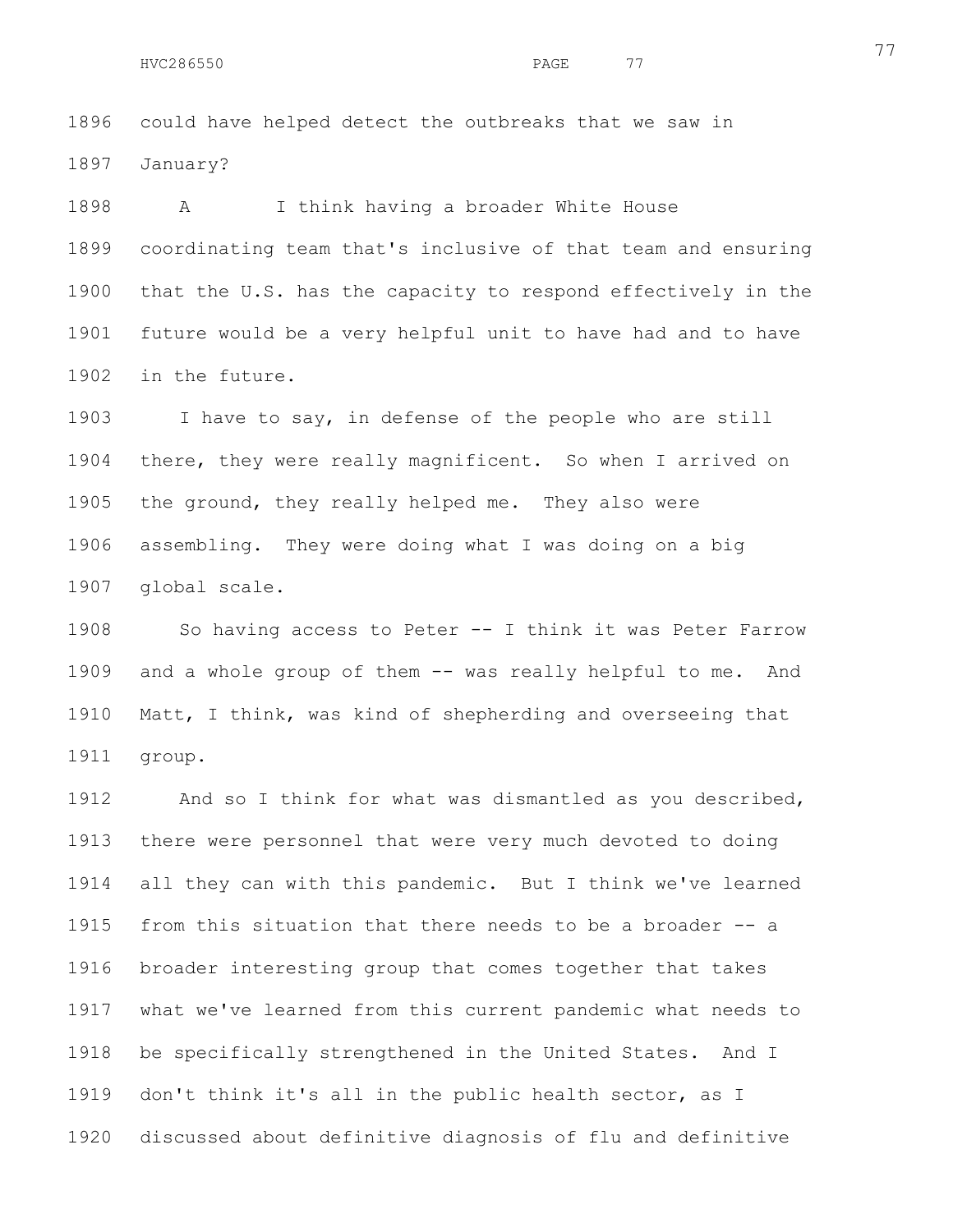1921 diagnosis of COVID and requiring that for treatment. That 1922 would drive new treatments, too, both for flu and other 1923 respiratory infectious diseases.

1924 Imagine if we had an effective treatment for RSV in our 1925 children who have suffered greatly from it.

1926 So I think there's a lot that that office could do to 1927 ensure through expanded current viral disease work, probably 1928 working with the NIH or others, as well as the broader 1929 pandemic preparedness.

1930 Hopefully we'll look at pandemic preparedness in a 1931 broader way now and bring in private sector also to be part 1932 of that response. Because they were critical in ensuring 1933 that we got PPE and tests and vaccines and treatment. And I 1934 think that we can learn also from that.

1935 BY MR. RECHTER.

1936 Q Just two quick housekeeping items, Dr. Birx. In 1937 our last session you mentioned, I think it was two emails, 1938 one that your assistant received and forwarded to you that 1939 was Dr. Atlas' alternative interpretations of your daily 1940 reports, and then an email that you sent to Dr. Giroir 1941 sometime after August 24th.

1942 Those two emails, would they be in the production that 1943 you turned over to archives?

1944 A Yes.

1945 Q Both of them?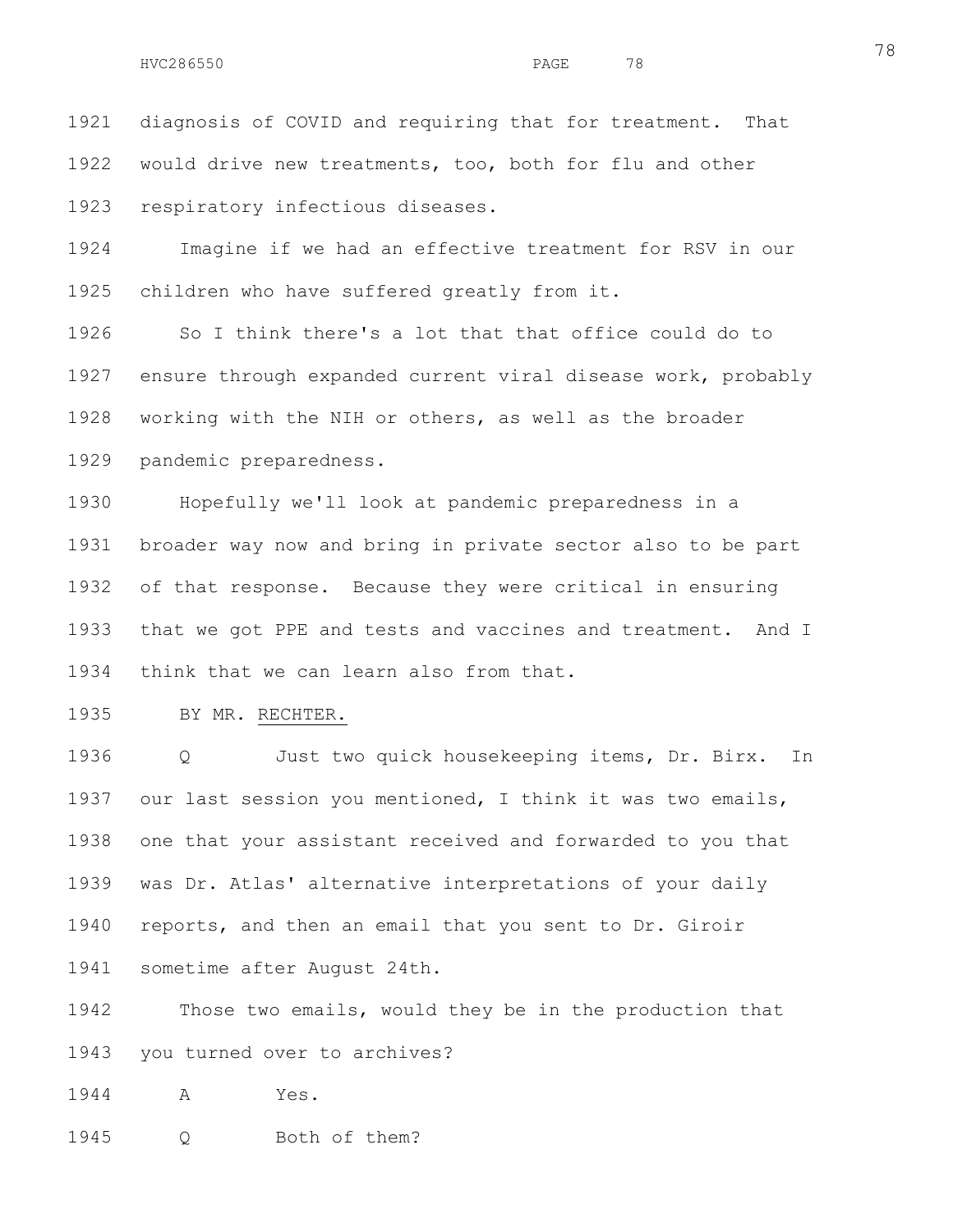1946 A Okay. I know the one about -- to Brett was. 1947 What was the other one? Oh, the Tyler Ann? Yes.

1948 Q Thank you. I just have a couple more questions 1949 about the email chain we looked at.

1950 A But it should be in the electronic world. I 1951 mean, I did keep everything on the computer, so I assume 1952 that those electrons were preserved.

1953 Q Sure. Sure. I'm sure you're right.

1954 I'll just direct you back to the August 21st email that 1955 you had sent to Dr. Fauci, Dr. Hahn, and Dr. Redfield. A 1956 couple more quick questions about this.

1957 Towards the end of your email here you're discussing 1958 Dr. Atlas again, and you're saying, quote, "providing 1959 information not based on data or knowledge of pandemics, nor 1960 pandemic responses on the ground, but by personal opinion 1961 formed by cherry-picking data from non-peer-reviewed 1962 publications."

1963 You had said earlier that Dr. Atlas was cherry-picking 1964 incomplete data and would reach these misleading or 1965 inaccurate conclusions; is that correct.

1966 A That's correct.

1967 Q Okay.

1968 A From my perspective.

1969 Q Sure. And I know we discussed your interview 1970 earlier this year on Face the Nation, and you had mentioned,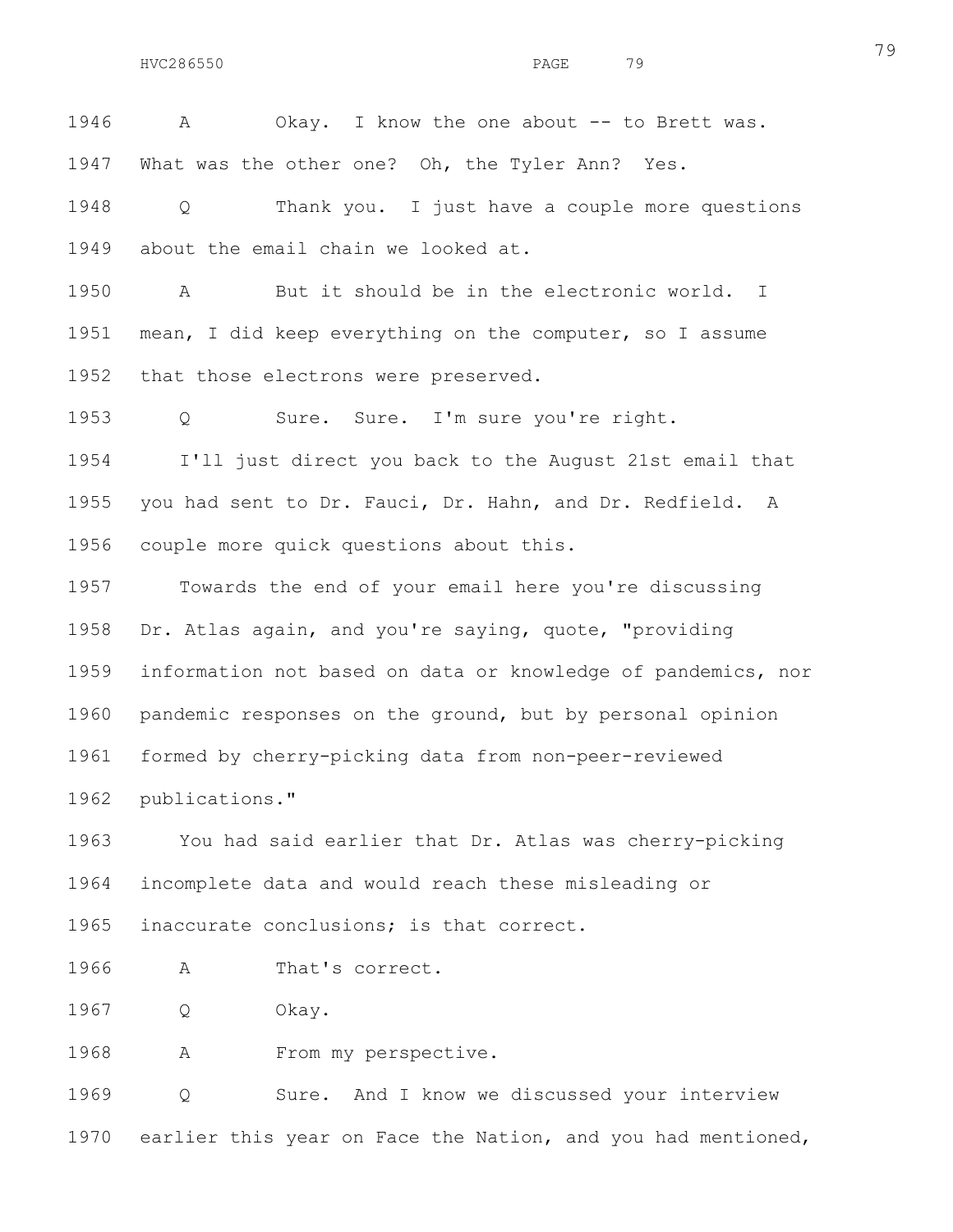1971 quote, "I saw the President presenting graphs I never made, 1972 so I know that someone or someone out there, someone inside, 1973 was creating a parallel set of data and graphics that were 1974 shown to the President." And then you went on to say, "I 1975 know by watching some of the tapes that certainly 1976 Scott Atlas brought in parallel data streams."

1977 Is the cherry-picked data you were referring to in this 1978 email what you were referring to in your interview?

1979 A I still don't know, I think it was the Axios 1980 interview that the President gave, which is public 1981 knowledge.

1982 Q Sure.

1983 A When I looked at what was in the President's 1984 hand, those graphics, I have no idea where they came from. 1985 They could have come from Scott Atlas, they could have come 1986 from someone in the White House. I don't know, but what I 1987 can tell you is they never came to task force, they were 1988 never in any of my daily reports, and I've never seen those 1989 graphics before.

1990 So my assumption is that graphics were coming in to the 1991 White House both from outside and potentially from inside, 1992 but I don't know who was providing them.

1993 Q And you said you saw it in the President's hand. 1994 When was that interaction? What was that?

1995 A No, that was the Axios interview that we all saw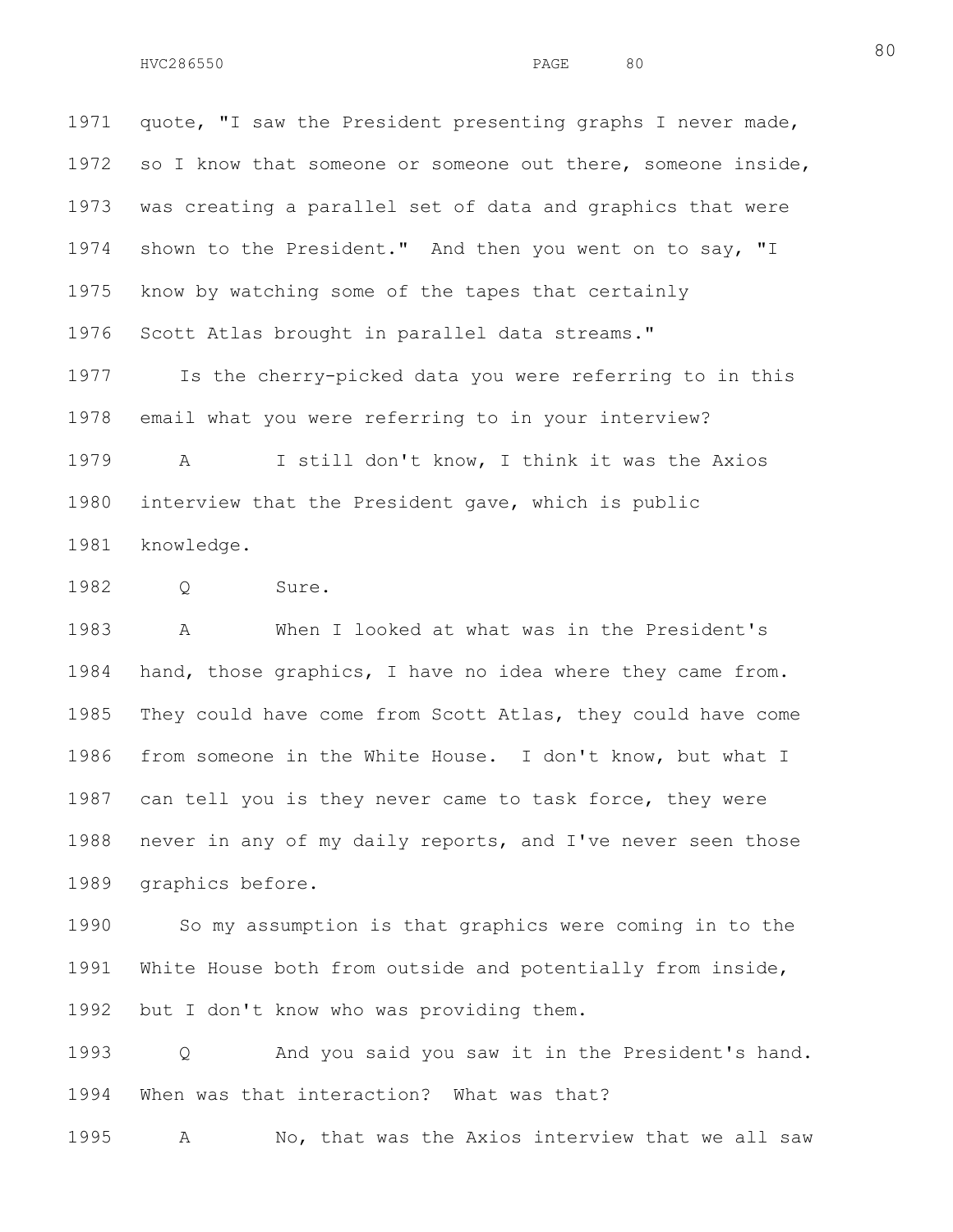1997 Q Got it.

1998 A When he was referring to those graphs that were 1999 in his hand.

2000 Q Sure.

2001 A I had never seen those, and the task force had 2002 never seen them.

2003 Q Are you aware of any other parallel data or 2004 graphics that went to the President?

2005 A No. I'm assuming that other went in to the 2006 President, because he would make comments in press briefings 2007 that were not consistent with the information that I was 2008 providing up the chain.

2009 Q And what kind of comments?

2010 A His comments about fatalities or the issues 2011 about children and children not being infected. That I 2012 believe came from others within the White House or outside 2013 the White House.

2014 Q Got it. So these then tended to downplay the 2015 severity of the virus?

2016 A That's how I would interpret it.

2017 Q Do you think these parallel data streams 2018 impacted how the President viewed the severity of the virus? 2019 A I absolutely believe that. And the reason I 2020 discussed yesterday about the President comprehending the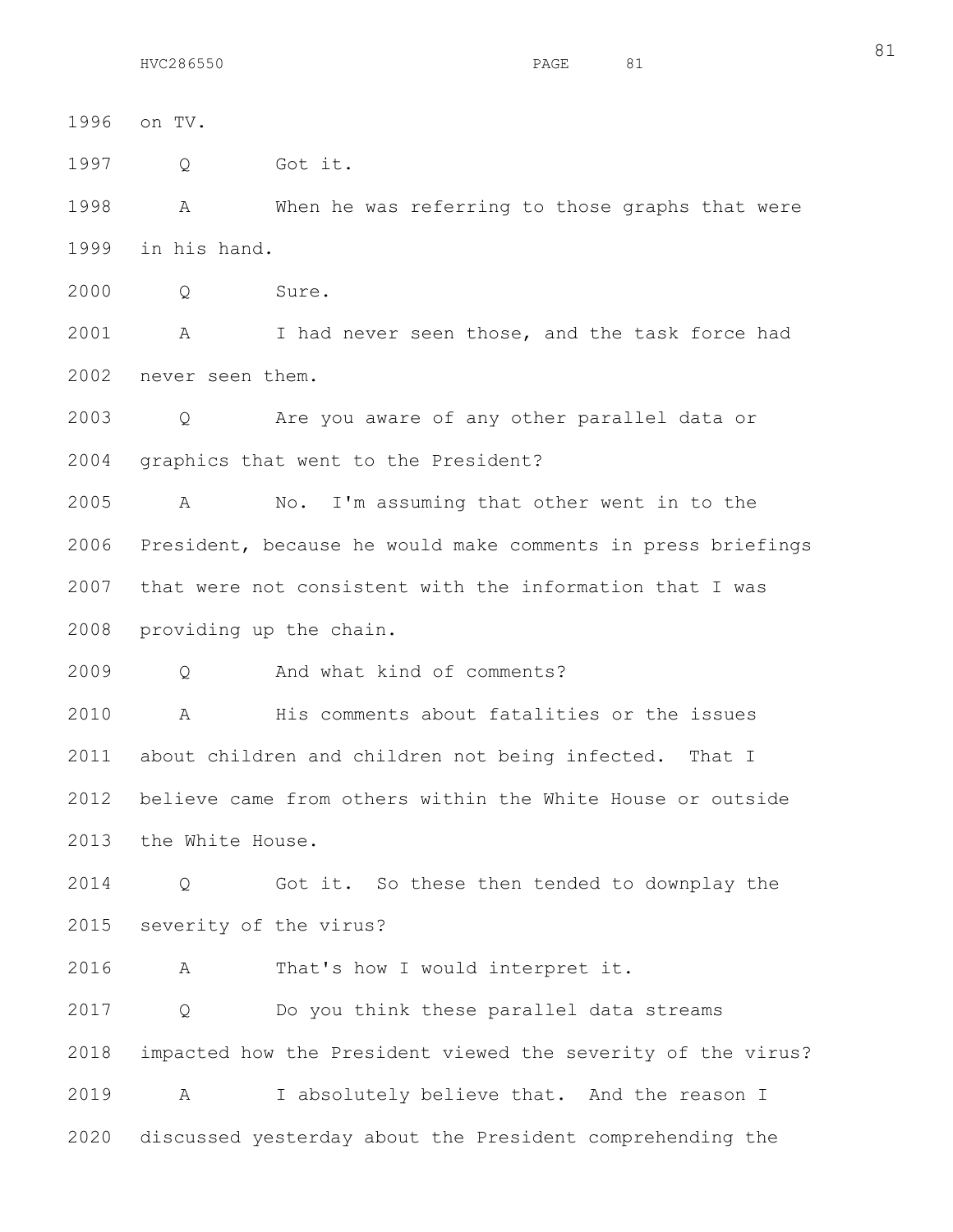2021 graphs and figures I was giving to him is because those 2022 graphs and figures were used to support the policy of the 15 2023 days to slow the spread and then the 30 days to slow the 2024 spread.

2025 And there was clarity of the impact on the economy. I 2026 mean, I just want to be clear. As much as I had public 2027 health graphics, the brilliant economists that were -- and 2028 certainly Secretary Mnuchin was brilliant. I mean, they had 2029 their graphics on the impact on the economy. So what was 2030 reassuring to me in the moment is the public health threat 2031 and the graphic displays of the public health threat was 2032 enough to change the policy.

2033 Then subsequently, clearly the policies were changed. 2034 And my interpretation is there was other graphs and data and 2035 information being provided to the President.

2036 And in my mind this is particularly dangerous because, 2037 in even traveling around the United States -- because it 2038 does create confusion when they have two groups that are 2039 providing information that are 180 degrees away from each 2040 other, I think as a leader that is very difficult to put 2041 that into perspective. And I saw governors also struggle 2042 with that in their states.

2043 And I think in the end, I think the one thing that I had 2044 going for me is the projections that I made often for 12 2045 weeks in advance and the response that were needed were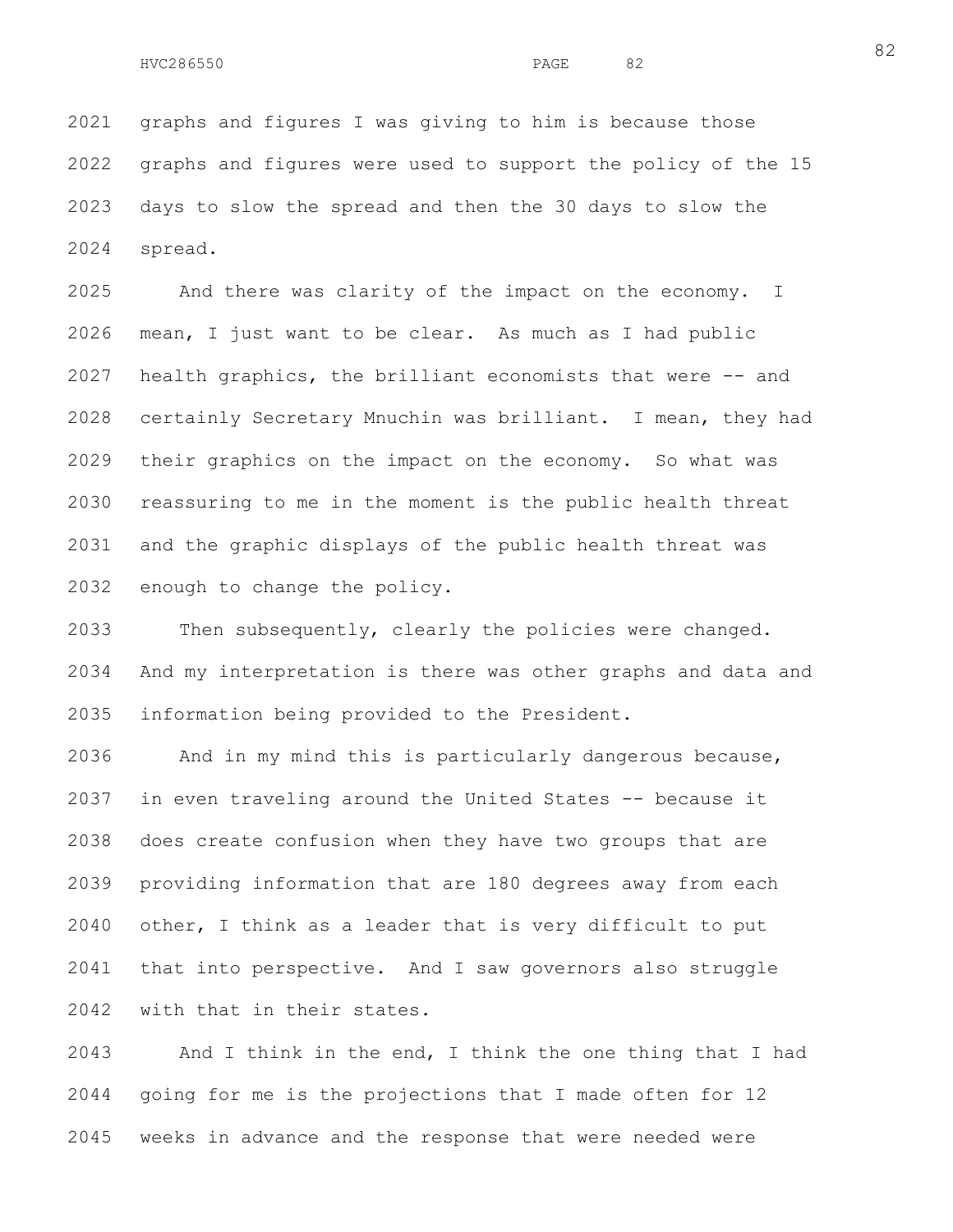2046 borne out over and over again. So people who underestimated 2047 the fatalities and underestimated the hospitalizations, they 2048 were proved over and over again to be wrong. But I think in 2049 the moment, that's very difficult to get people to look into 2050 the future.

2051 Q Sure.

2052 A And it's a matter of whose data you believe is 2053 more compelling.

2054 Q Sure. So these alternative or parallel data 2055 streams may actually influence the President to take 2056 mitigation measures less seriously?

2057 A I believe that to be true.

2058 Q Let's just move up to Dr. Fauci's response to 2059 your email here, if I can flip a page.

2060 A Yes.

2061 Q So in response, I'll let you take a look but Dr. 2062 Fauci recommends, quote, "we need to sit down with him," him 2063 being Dr. Atlas, "in a hopefully non-confrontative 2064 discussion," end quote, and, quote, "go over in detail the

2065 basis of his claims."

2066 Do you know if this meeting ever occurred?

2067 A I do not believe the meeting occurred. At this 2068 time when Tony wrote this, he didn't -- I hadn't explained 2069 to him that I had spent hours going over the data with him. 2070 So in my mind, there was no new data or information that I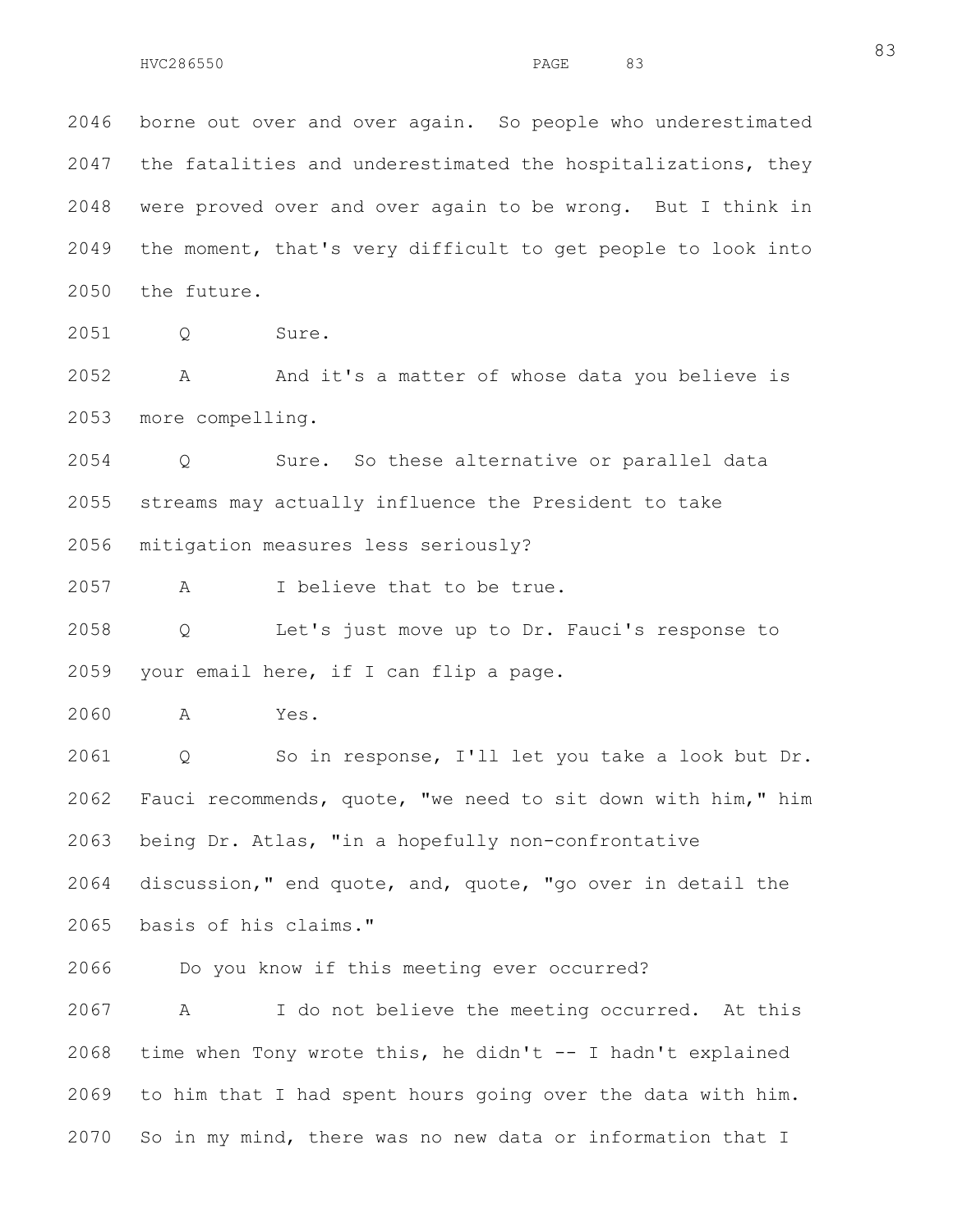2071 could bring to the table that was going to change his mind. 2072 I had already spent hours and hours with him. I had already 2073 spent hours refuting his emails and in meetings. And I was 2074 never confrontational, but I think I had already put in 2075 hours of effort utilizing data and science to refute his 2076 arguments but I was not successful.

2077 So I told the team of doctors if they wanted to meet 2078 with him, they should go ahead and meet with him, but I 2079 don't believe they ever did.

2080 Q Okay. And then in these hours of meeting with 2081 Dr. Atlas going over the data, did you ever see any evidence 2082 that he changed his mind or adapted his opinion?

2083 A No.

2084 Q You have one follow-up here on top of 2085 Dr. Fauci's email. You mentioned there's a, quote, repeat 2086 issue in that Dr. Atlas believes or is convinced that herd 2087 immunity had been reached in the northeast, Midwest, and 2088 sunbelt.

2089 Just for the record, had Dr. Atlas been raising herd 2090 immunity and it being achieved in these areas in this August 2091 20th task force meeting?

2092 A He believed a majority of the country had 2093 already achieved enough protection to prevent further 2094 surges.

2095 Q And did he voice this in task force meetings?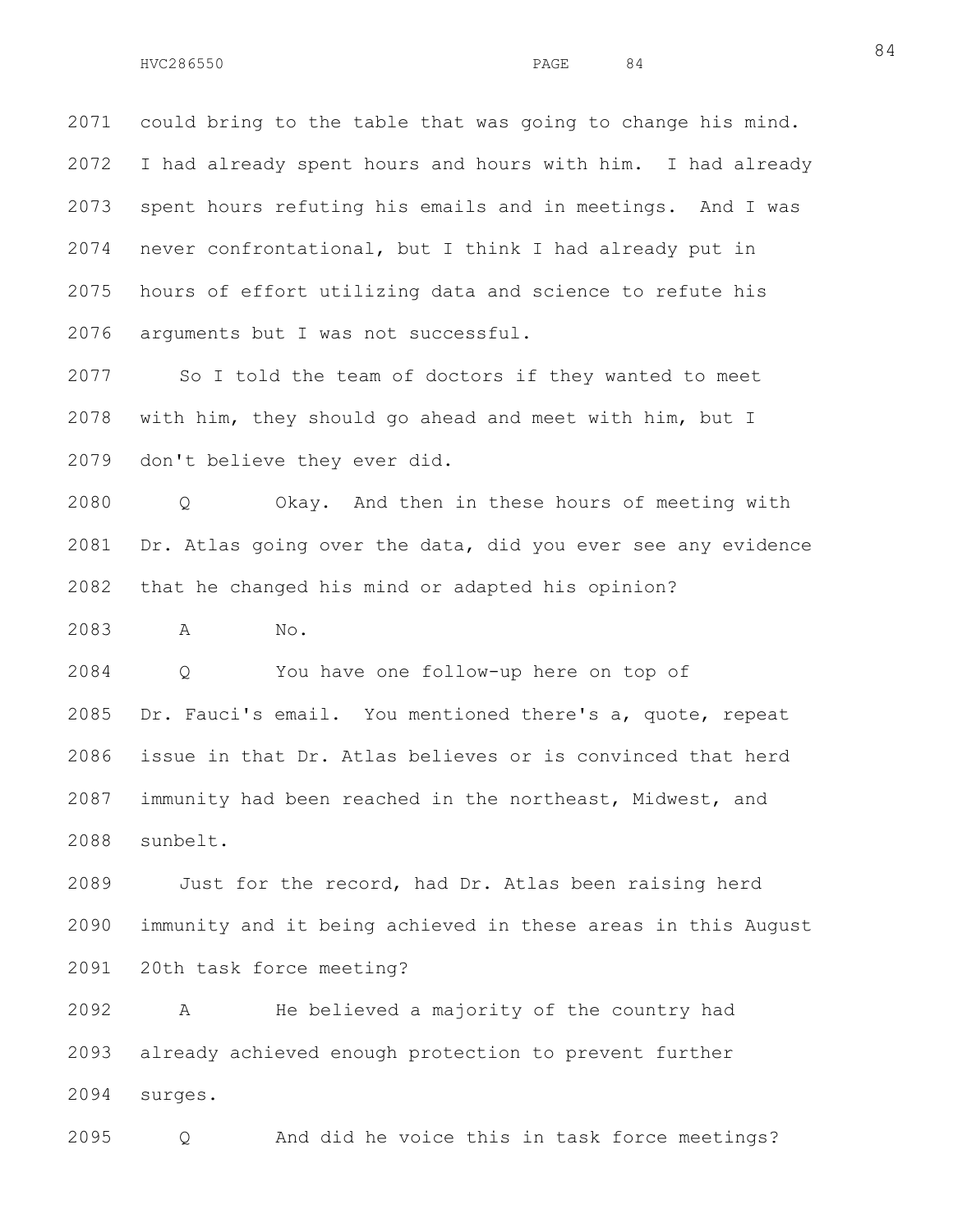2096 A Yes.

2097 Q And at that time, what did the science show 2098 about the state of play in terms of herd immunity?

2099 A Well, they knew there wasn't adequate antibody 2100 levels; so there was new literature showing up that 2101 suggested maybe there was a large number of people who had 2102 T-cell immunity without generating antibodies. Now, that 2103 can happen. That is fairly rare because your B-cells, in 2104 order to make antibody, need to have helper T-cells work 2105 with them, by and large. So there are those rare cases of 2106 people who generate cellular immunity without any humoral 2107 immunity. It's extraordinarily rare. I thought it would 2108 also be rare in this.

2109 And so there were scientists using that potential to 2110 explain why the antibody levels that were being detected 2111 were not sufficient to explain how they achieved herd 2112 immunity. But I knew if our antibody levels were in the 30 2113 to 40 percent range  $-$  and I'm being generous  $-$  at that 2114 time, that there wasn't another 30 or 40 percent that had 2115 cellular immunity without humoral immunity. I mean, that 2116 had never been found in nature at that level.

2117 So sometimes these theoretic arguments -- and again, 2118 just like the theoretic position he took on controlling the 2119 pandemic by protecting the vulnerable -- I mean, yes, 2120 theoretically that's true. But it's not implementable and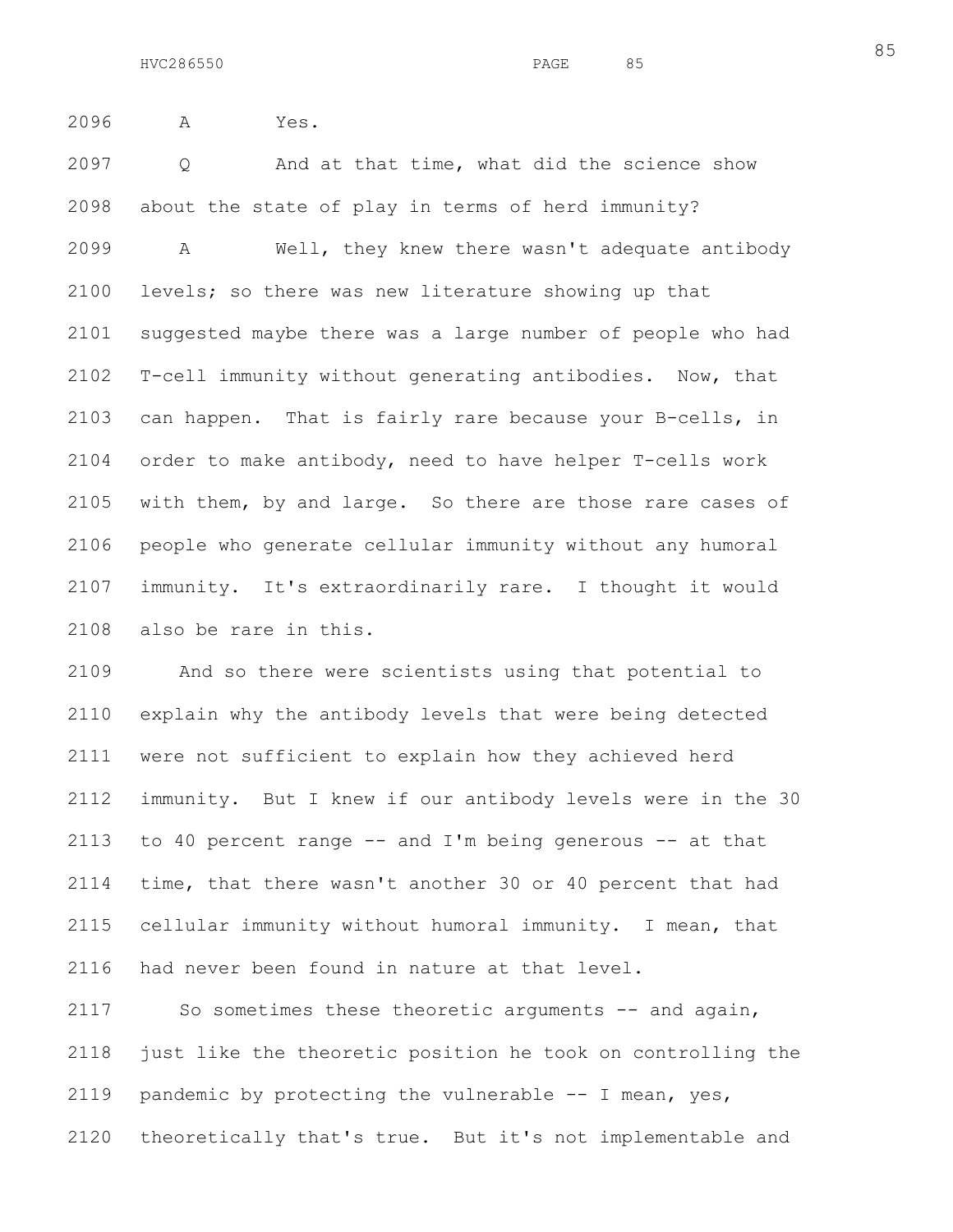2121 we knew it couldn't be. And this theory that there was this 2122 huge number of Americans who had cellular immunity without 2123 humoral immunity was just another way to try to get to the 2124 concept that everybody had already been infected and 2125 protected, which is the concept of herd immunity.

2126 Q Sure.

2127 A But let's be clear for the statement and 2128 everything, herd immunity is not usually discussed as it 2129 comes to humans. Herd immunity comes out of vaccinating 2130 your cows and your pigs. And so in that case you're 2131 vaccinating 100 percent of your cows and pigs, and you are 2132 assuming you're reaching herd immunity because you assume 2133 that 3 to 5 percent of the cows and pigs don't generate an 2134 effective immune response but it may be enough to protect 2135 the herd. And so you're relying on the herd protecting the 2136 small number who, either from genetics or because of the way 2137 they're constructed, that they didn't generate an effective 2138 immune response.

2139 So that's how herd immunity is discussed. We don't 2140 discuss that usually about humans.

2141 Q Sure.

2142 A And human infectious diseases.

2143 Q Let's talk just a little bit more about herd 2144 immunity, at least in the context of coronavirus, but I 2145 appreciate that background.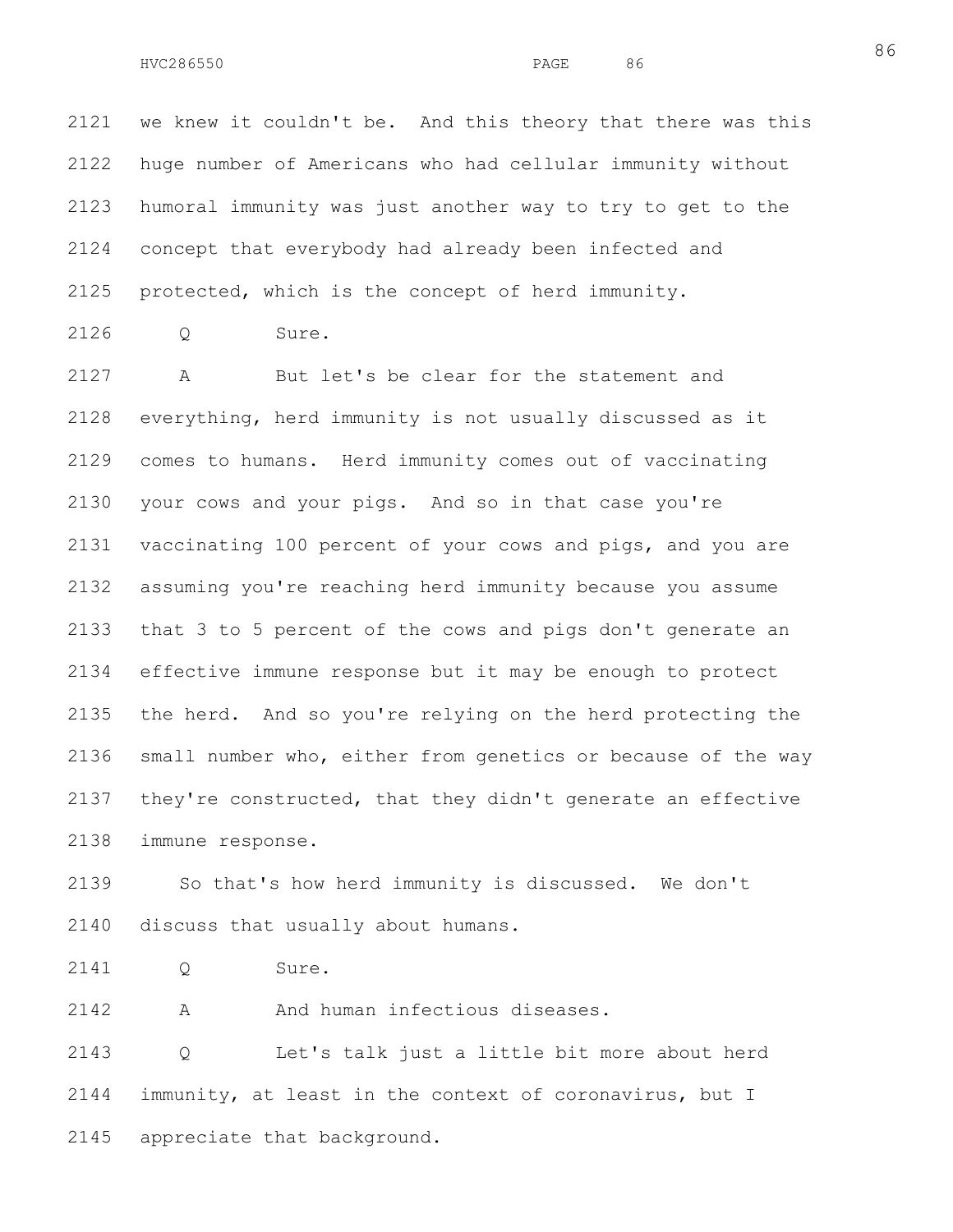2146 So following this August 20 task force meeting, we know 2147 that CDC issued the guidance we already discussed. Are you 2148 aware of any steps, other steps that Dr. Atlas took to push 2149 the administration to adopt this herd immunity approach that 2150 he was advocating for?

2151 A I don't know what else he did because I was not 2152 in those meetings when he discussed this.

2153 Q Are you familiar with any memos he drafted? 2154 A I saw one op-ed that he drafted and wrote to the 2155 people who sent it to me that this should not be published; 2156 that if it's going to be published, he could not represent 2157 himself as task force.

2158 Q I think we actually have that email. This might 2159 be a good time to actually just introduce it. It is an 2160 October 14, 2020 email Bates stamped SSCC0035951.

2161 (Exhibit No. 23 was identified for 2162 the record.)

2163 BY MR. RECHTER.

2164 Q And while that's being passed around, Dr. Birx, 2165 I'll just say for the record this is an October 14, 2020 2166 email from the White House staff secretary to officials in 2167 the EOP, including you. The subject line is: For Review: 2168 Draft Op-ed by Dr. Atlas re: the harms of lockdowns. And 2169 the staff secretary writes, quote, "Attached for your review 2170 is a draft op-ed by Dr. Scott Atlas re: the harms of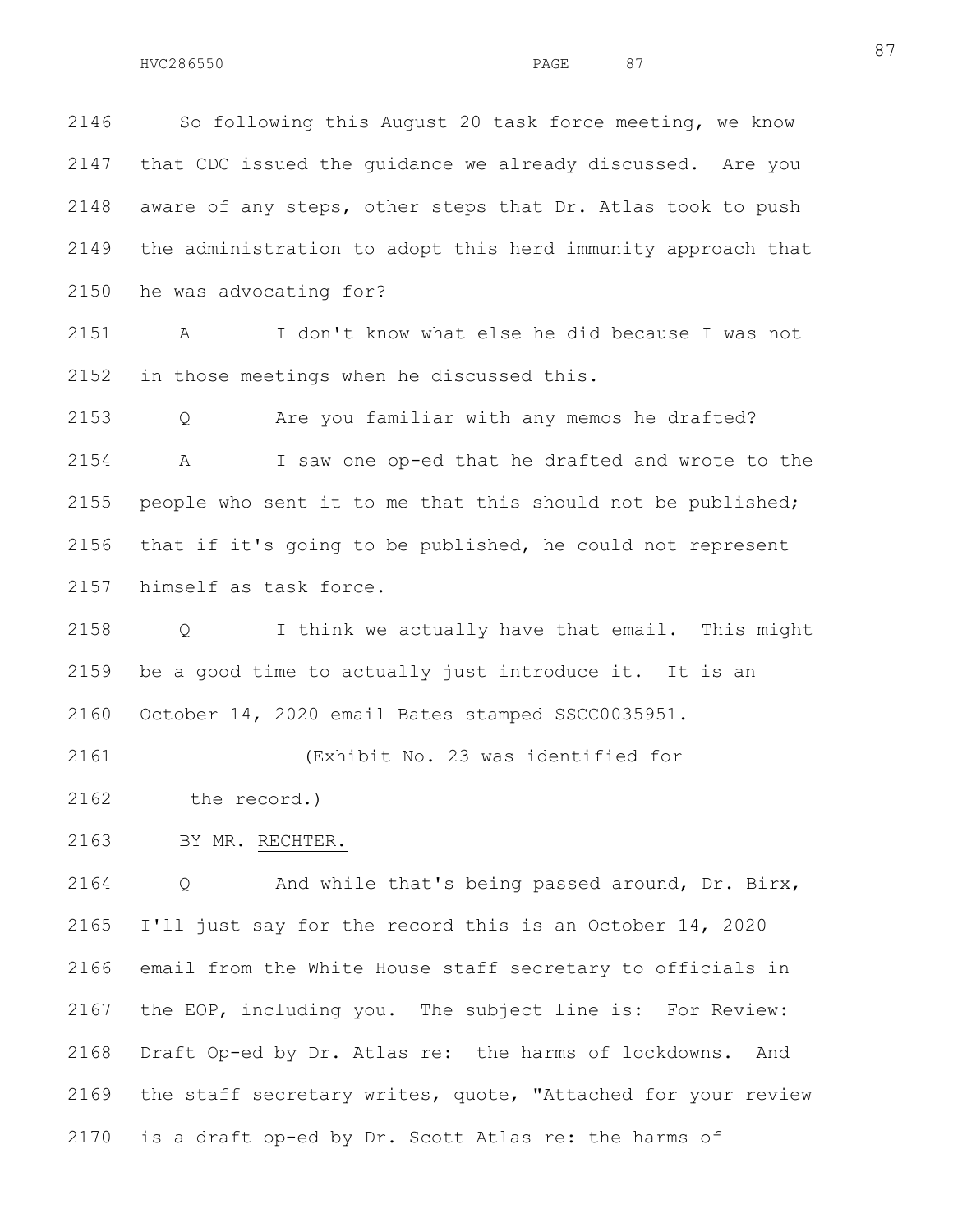2171 lockdowns." 2172 Is this the op-ed that you mentioned? 2173 A It was one of them. 2174 Q Were there more than one? 2175 A I think so, but I don't remember all of them, to 2176 be honest. 2177 Q Were there different drafts, or actually 2178 different op-eds? 2179 A I think there were additional op-eds, but 2180 I -- you know, I have the same response to all of them. 2181 Q Sure. Do you have a rough sense for how many

2182 op-eds you saw from Dr. Atlas?

2183 A I thought there were at least two op-eds and a 2184 roundtable with, I'll call them, scientists. Because I just 2185 want to be clear, the scientists that were supporting this 2186 and supporting Scott's position were brilliant statisticians 2187 or epidemiologists from other fields. I mean, they had done 2188 really incredible cancer work or other work. So these were 2189 very accomplished individuals. And so that's -- there was a 2190 proposed roundtable as well as this op-ed.

2191 Q Got it. I think we'll touch on that I think in 2192 a second, too.

2193 But sticking with this here, so from the subject line it 2194 appears that this draft op-ed regarded lockdowns,

2195 quote/unquote. What do you recall about the content of this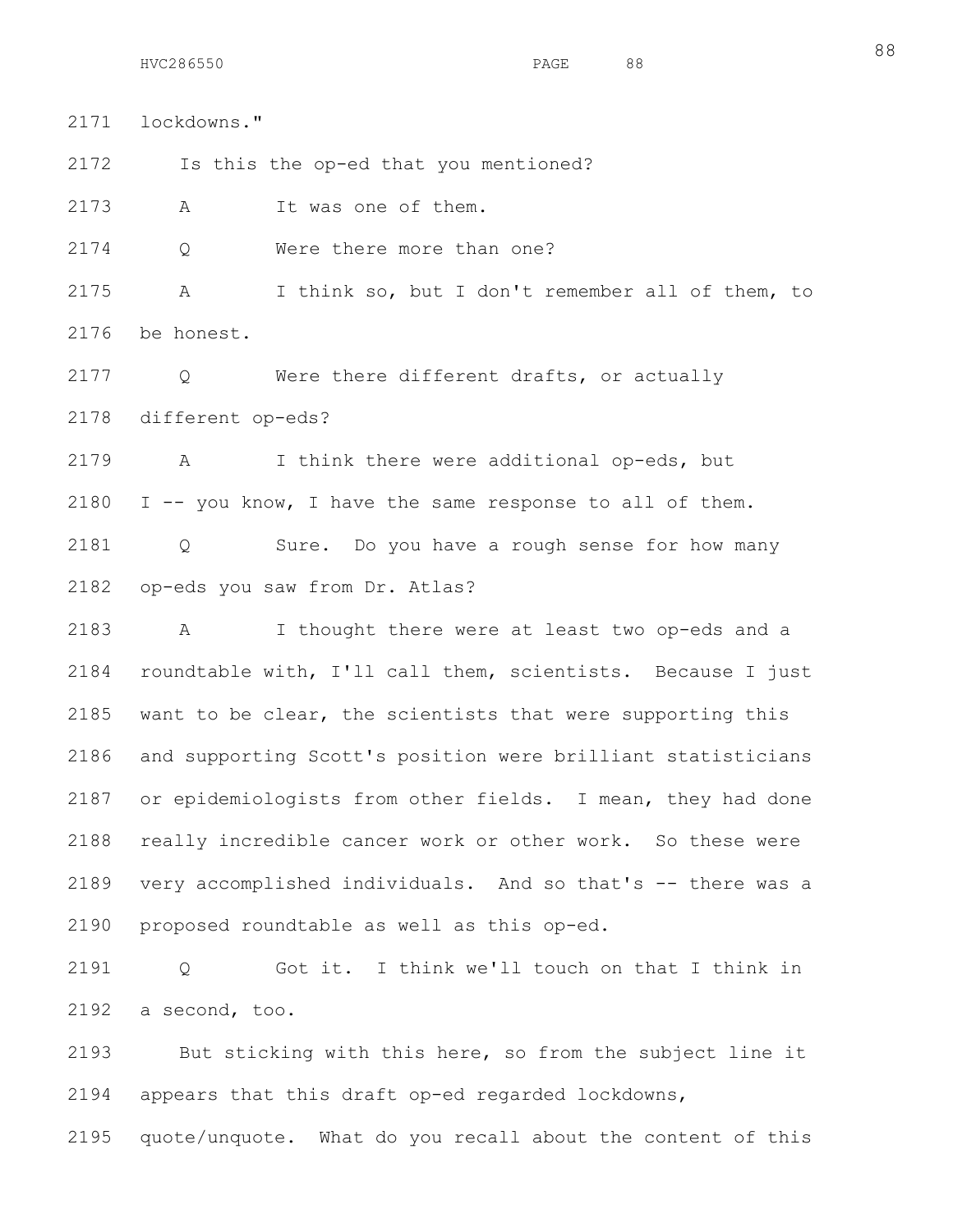2196 op-ed?

2197 A It was talking about -- and I can't really 2198 remember because I just immediately said none of this has 2199 any science or data behind it.

2200 But I think it was about young people, the fact that the 2201 virus had zero risk to young people and it was only -- but 2202 all the downsides of mental health, education, and abilities 2203 were being compromised because of finding and testing and 2204 isolating and quarantining. He considered testing and 2205 isolation to be a lockdown.

2206 Q Okay. And you said your reaction when you read 2207 this was that it was not based on science or data; is that 2208 right?

2209 A It was based on his science and data. 2210 Q Sure. Did you speak with the doctor's group 2211 about this?

2212 A No, I didn't take this to them because -- I 2213 mean, it wouldn't have -- everyone was very busy. So I 2214 utilized the doctors group to do important things with their 2215 agencies and tried not to distract them with Scott Atlas 2216 pieces.

2217 Q Did you speak with anyone about this draft? 2218 A I probably spoke personally to other members of 2219 the White House team staff.

2220 Q Could I ask you who those were?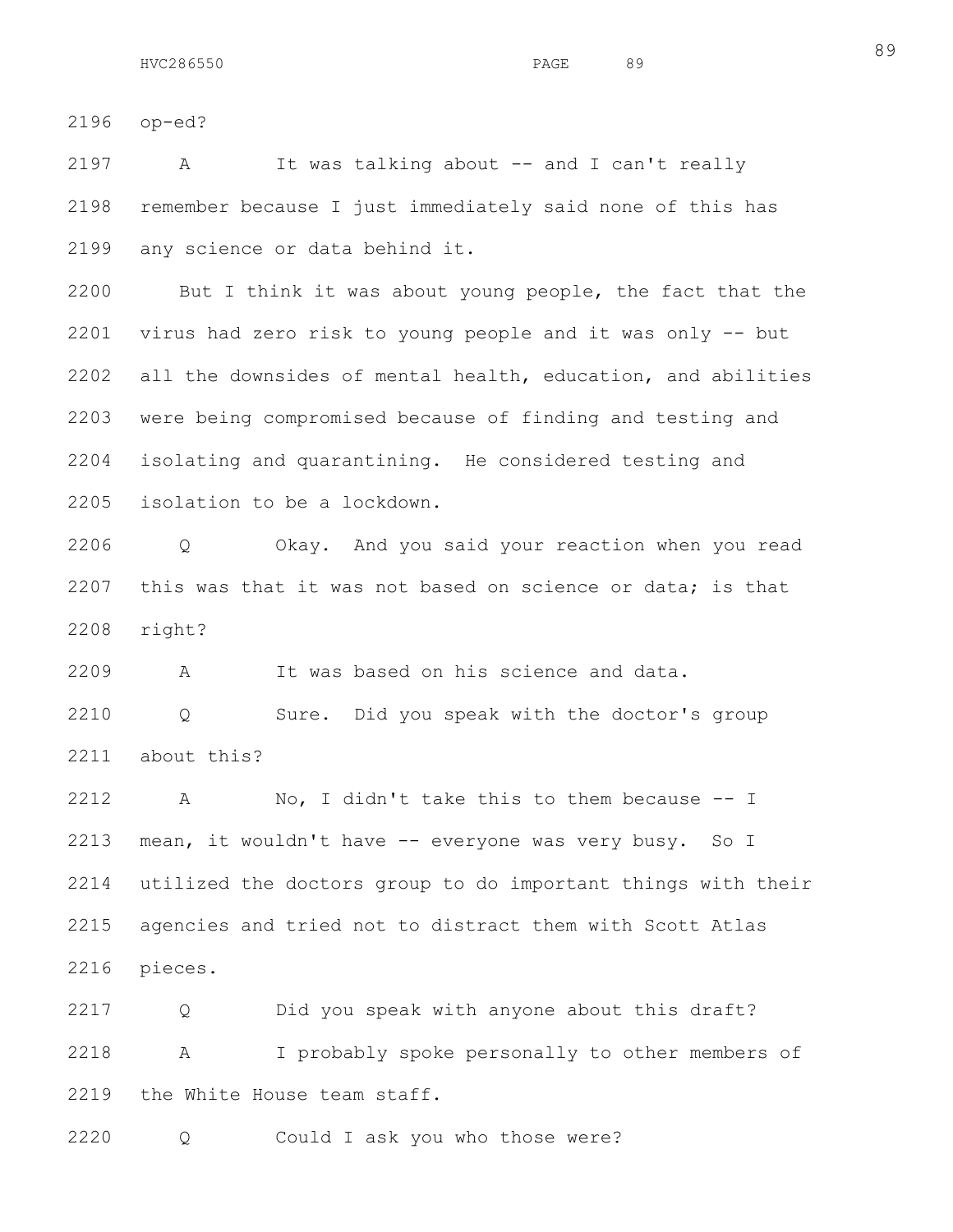2221 Mr. Trout. Without getting into any details of your 2222 conversations, you can state who you spoke with. 2223 The Witness. Because it was my pattern at times, I 2224 probably spoke to the head of staff secretary or his 2225 representative, Jared Kushner, Mark Meadows, and Marc Short. 2226 BY MR. RECHTER. 2227 Q Okay. And for the record, could I ask what you 2228 spoke about? 2229 Mr. Trout. And for the record, I'm going to ask her not 2230 to answer that question on the grounds of executive 2231 privilege and defer at this time to pending further 2232 discussion.

2233 BY MR. RECHTER.

2234 Q Can I ask, in terms of quantity, how many 2235 conversations you had with those folks about Dr. Atlas' 2236 op-eds?

2237 A I think it's probably easier for me to answer 2238 how many discussions I had about Scott Atlas and his 2239 presence in the White House.

2240 Q Sure.

2241 A And I would say that they were numerous. Even 2242 though I was on the road, I would say weekly at a minimum.

2243 Q Okay. As with the --

2244 A With that -- those individuals.

2245 Q Okay. Let me turn back to this email here. Do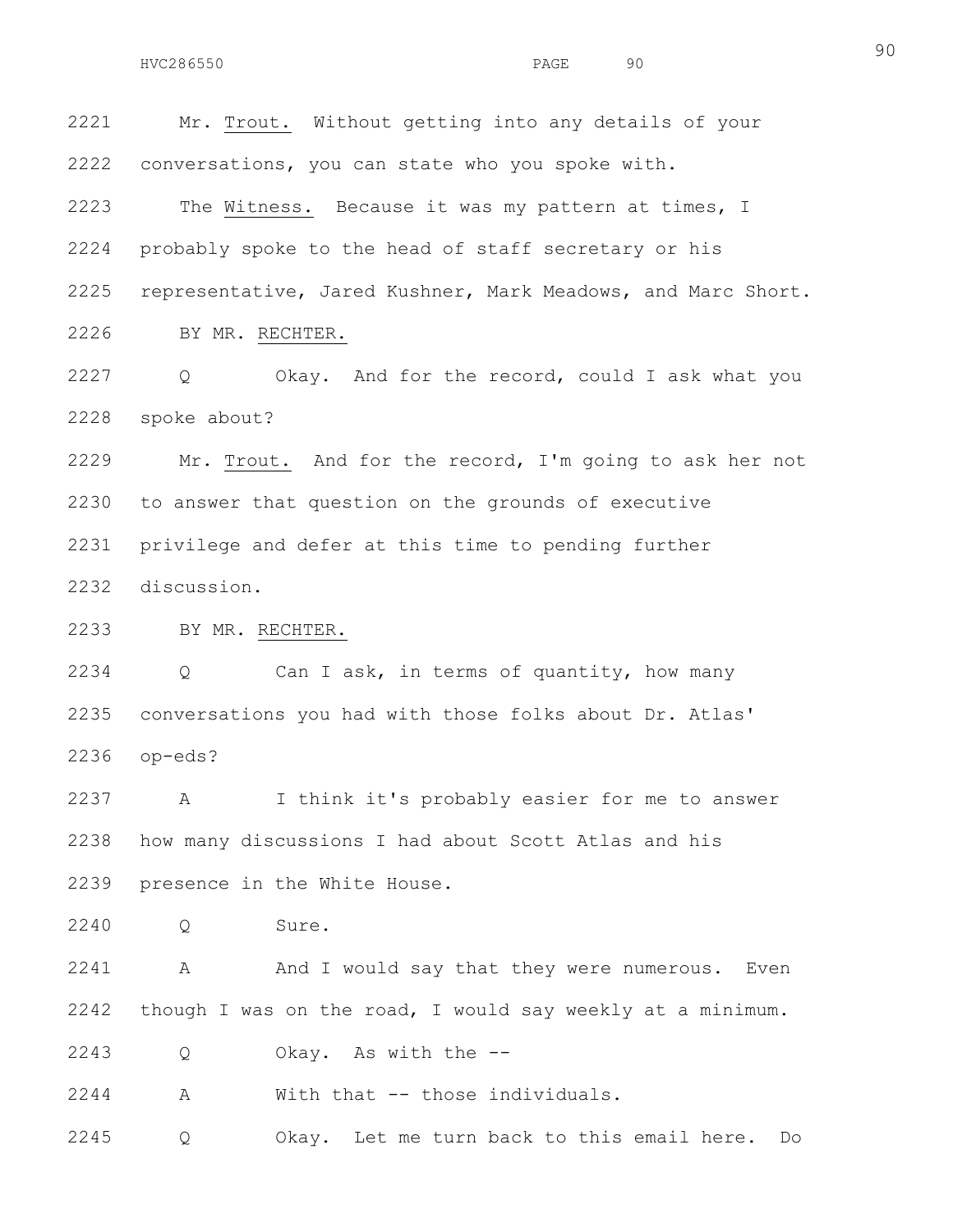2246 you know who asked Dr. Atlas to write these op-eds?

2247 A No.

2248 Q The fact that it's coming from the draft, the 2249 White House staff secretary is being circulated to the EOP 2250 for review, would that indicate that senior White House 2251 officials approved of this op-ed?

2252 A No. I think, in my mind, this is the way the 2253 White House is supposed to function, that anything a senior 2254 official in the White House does is supposed to go through 2255 staff secretary, including everything that goes to the 2256 President.

2257 So in my mind, this was actually normal procedure and 2258 the way White Houses should act in that information to the 2259 President, the Vice President and information before it's 2260 released to the public should go through a vetting process. 2261 And I took this to mean that this vetting process was 2262 actually occurring.

2263 Q Got it. The reason I'm asking is, the fact that 2264 it's being circulated in this process would indicate that 2265 this draft op-ed is being moved through the formal 2266 procedures in the administration.

2267 A Correct.

2268 Q Do you know if this op-ed was ever published? 2269 A I don't know.

2270 Q Do you know if any of Scott Atlas' op-eds were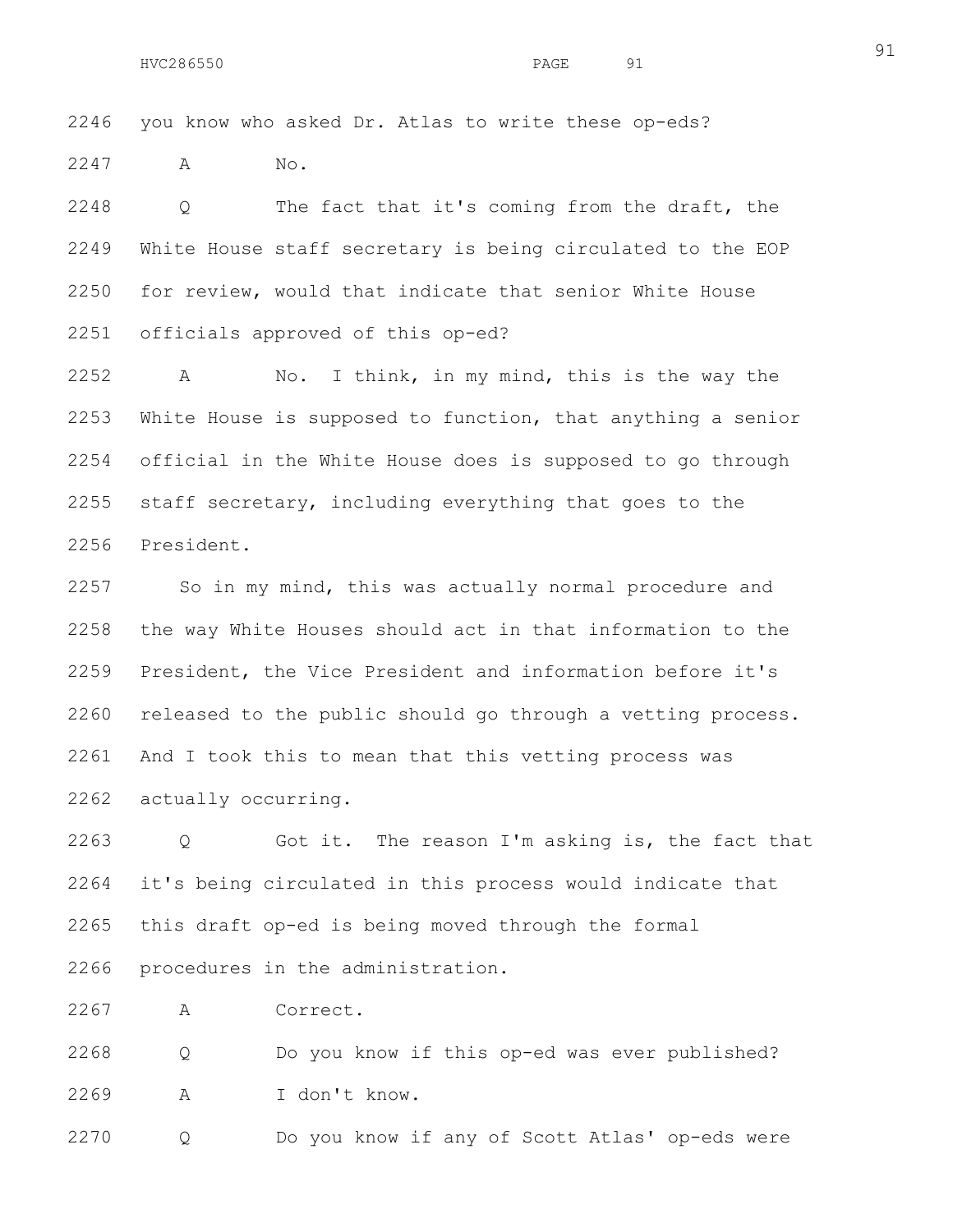2271 ever published? 2272 A I don't know. 2273 Q Okay. You had mentioned a roundtable also that 2274 was circulated. I think we have that email here as well. 2275 (Exhibit No. 24 was identified for the 2276 record.) 2277 BY MR. RECHTER. 2278 Q And while it's being circulated, again, just for 2279 the record, this is an August 24th -- SSCC0035985. 2280 And while it's being circulated, this is an August 24, 2281 2020 email from the White House staff secretary, again, to 2282 officials in the EOP including you. Subject line quote, 2283 "For Review: Draft POTUS Remarks - Meeting with Medical 2284 Experts." 2285 A Oh, wow. 2286 Q The staff secretary writes, "Attached for your 2287 review are draft remarks for the President for Wednesday's 2288 meeting with medical experts." 2289 So you just exclaimed, Dr. Birx, "Oh wow." What moved 2290 you to say that? 2291 A Well, I'm completely blanked out in my response 2292 to this. 2293 Q So we received these for the record from HHS and

2294 we're having conversations right now regarding that

2295 particular issue.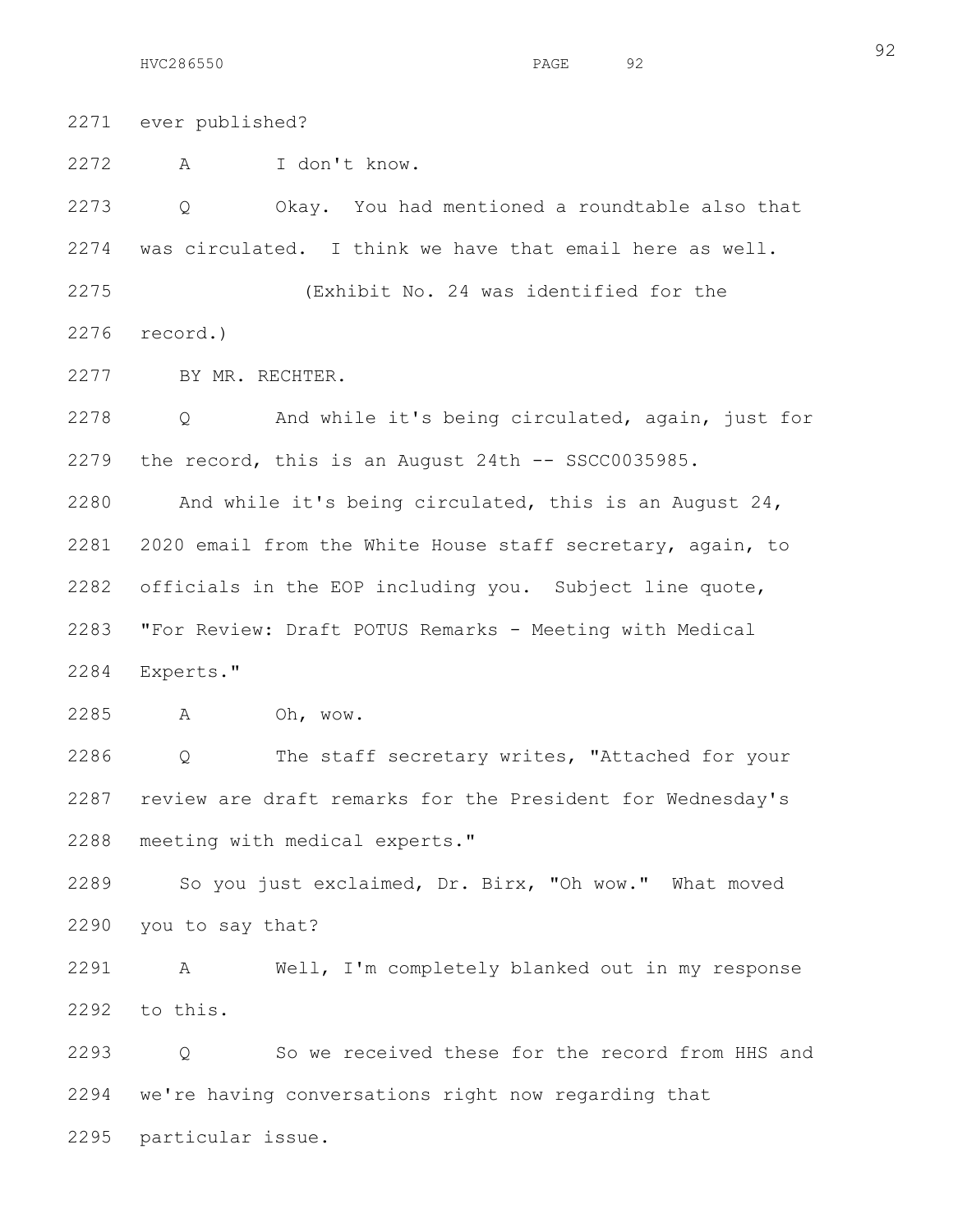2296 I will ask you, do you recall what this meeting with 2297 medical experts referred to?

2298 A This was a meeting that I heard about first in 2299 the hallways of the White House that Dr. Atlas was proposing 2300 to bring -- and I won't get all their names right -- but 2301 another individual from Stanford, another individual from 2302 Harvard, and an individual from Oxford to actually discuss 2303 the science and data that they saw supported their position 2304 of letting the virus infect healthy Americans and protect 2305 the vulnerable Americans.

2306 Q Do the names Dr. Jay Bhattacharya, Dr. Martin 2307 Kulldorff, or Dr. Sunetra Gupta sound familiar?

2308 A Yes, those are the names.

2309 Q Those are the three. And those are the authors 2310 of the so-called Great Barrington Declaration; isn't that 2311 right?

2312 A I believe that to be true.

2313 Q You said you heard about this meeting in the 2314 halls of the White House. Do you know roughly when you 2315 heard about it?

2316 A Somewhere around this time, the third week of 2317 August, that -- there were discussions previously, and I 2318 think it's clear what my position was. And I think at this 2319 moment, Scott was looking for additional personnel to 2320 support his position. So this I believe in his mind was the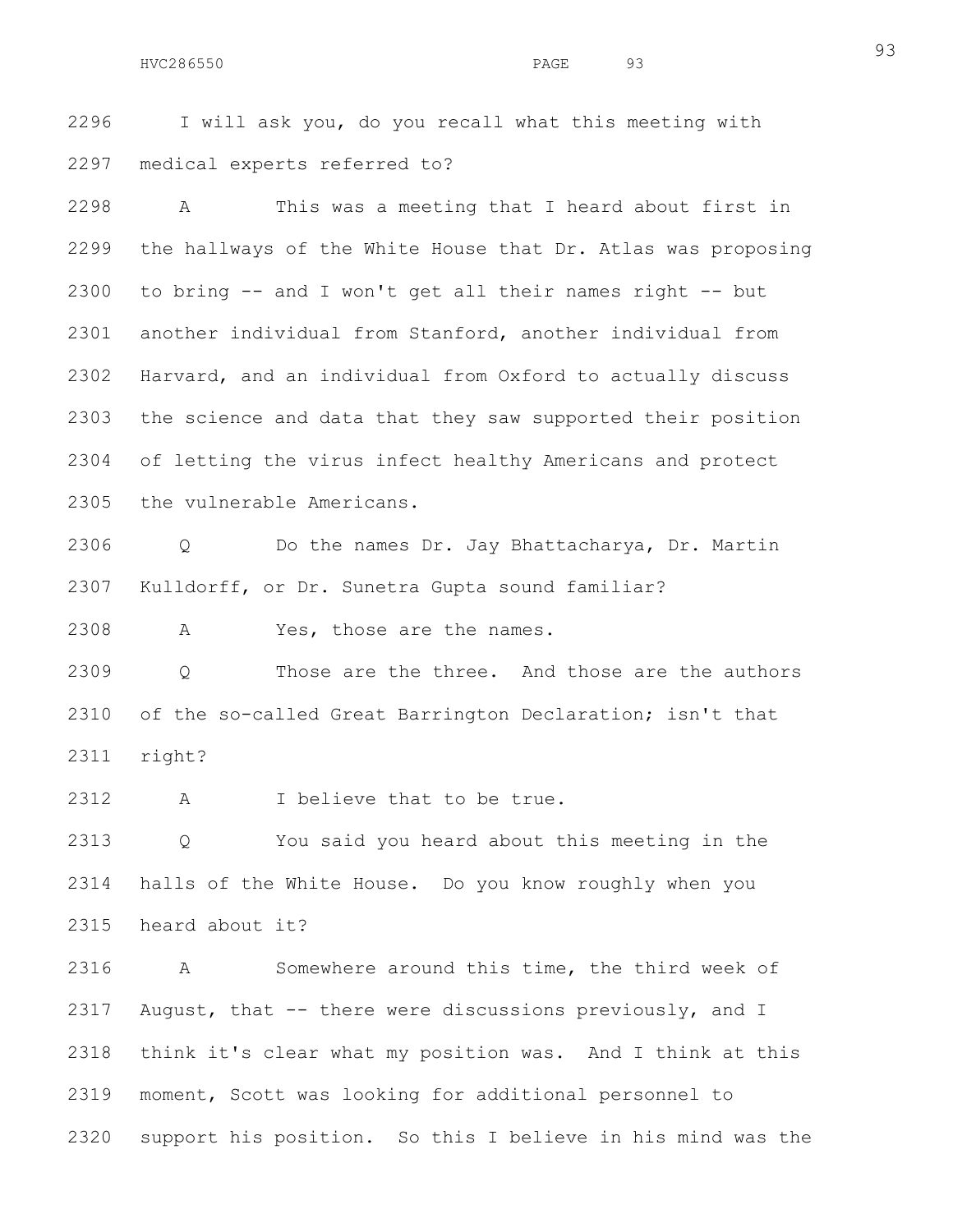2321 next step to really cement his interpretation into the White 2322 House -- into the White House's response to the pandemic. 2323 Q Got it. 2324 Ms. Gaspar. Sorry, additional White House personnel? 2325 The Witness. No, no. The additional scientists to 2326 support his position already taken in the White House. 2327 BY MS. MUELLER. 2328 Q Who else in the White House or other federal 2329 agencies seemed to support Dr. Atlas' views? 2330 A I don't know. And they wouldn't -- they knew my 2331 position on this, so. 2332 BY MR. RECHTER. 2333 Q No one else from the task force? 2334 A Not that I know of. 2335 Q Who did you hear this from in the hallways? 2336 A I probably heard it first from my executive 2337 assistant, Tyler Ann McGuffee, who often was more social 2338 than I was while I was working on my computer. So she would 2339 often ferret out information. So like what we previously 2340 discussed, if we're going there next, is my concerns were 2341 taken the same way up to the same individuals. 2342 Q Okay. So turning back here to this email, we 2343 see that there are draft remarks and you do reply here. 2344 "Best if this proceeds without my presence." 2345 I think you've alluded to it, but what did you mean when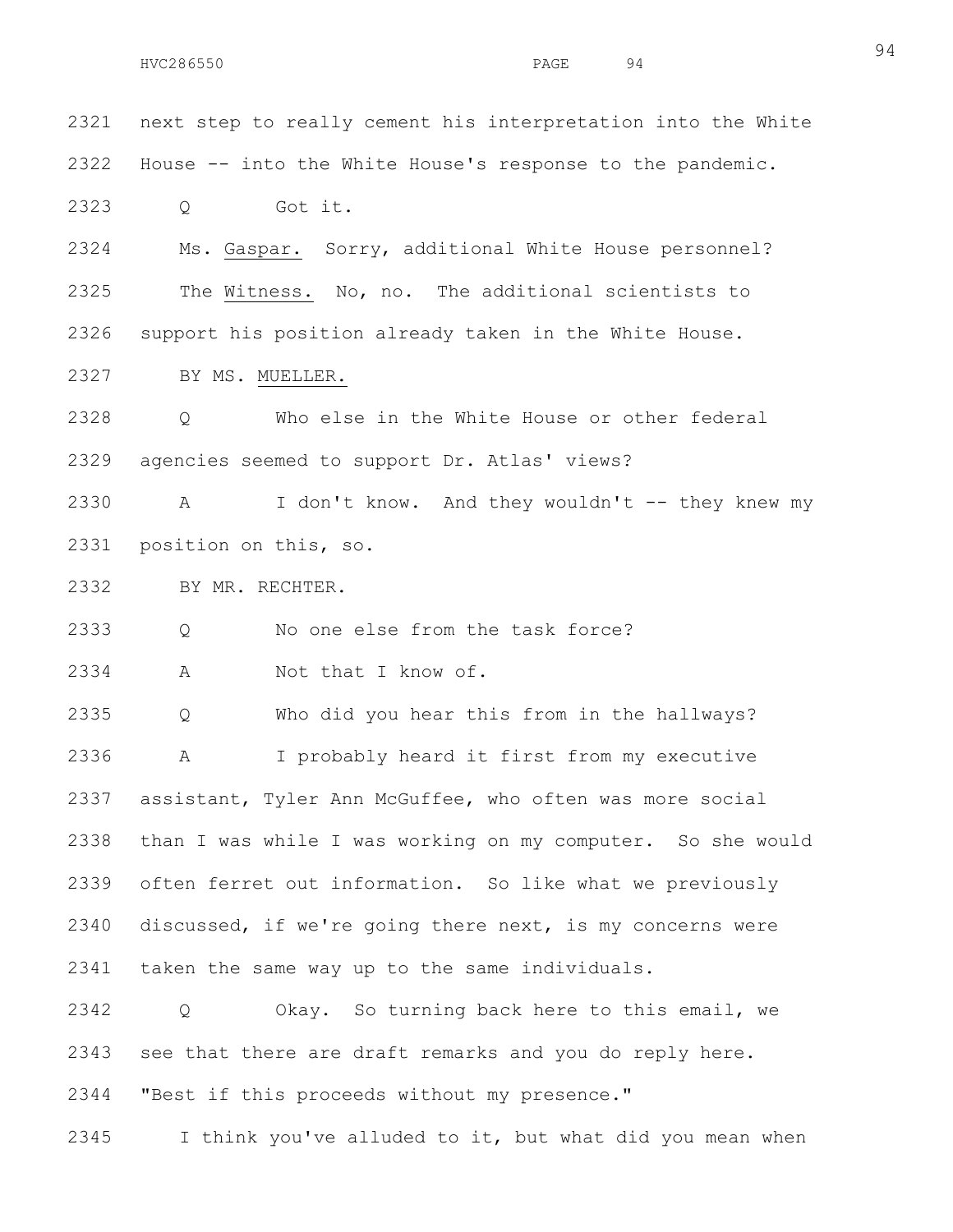2346 you said this?

2347 A I did not want to be present at the roundtable 2348 to give any credibility to the positions being taken. And I 2349 didn't want it to be inferred that the White House response 2350 coordinator, because our response was not going to be as 2351 outlined by Scott Atlas, to be taken as the position of the 2352 task force or the White House response coordinator.

2353 Q So you weren't consulted about this meeting 2354 ahead of time?

2355 A I was not.

2356 Q Okay. Do you know who else was invited to this 2357 meeting besides the three doctors who authored the Great 2358 Barrington Declaration?

2359 A I don't know.

2360 Q Hopefully, that the President was invited?

2361 A I'm assuming. That's what my admin had heard.

2362 Q Dr. Scott Atlas?

2363 A Oh, yes.

2364 Q And he was the one who was organizing this 2365 meeting, correct?

2366 A Correct.

2367 Q So after responding to this email here, you do 2368 forward it with the attachments to Marc Short, who was Vice 2369 President Pence's chief of staff.

2370 Why did you forward the draft remarks to Mr. Short?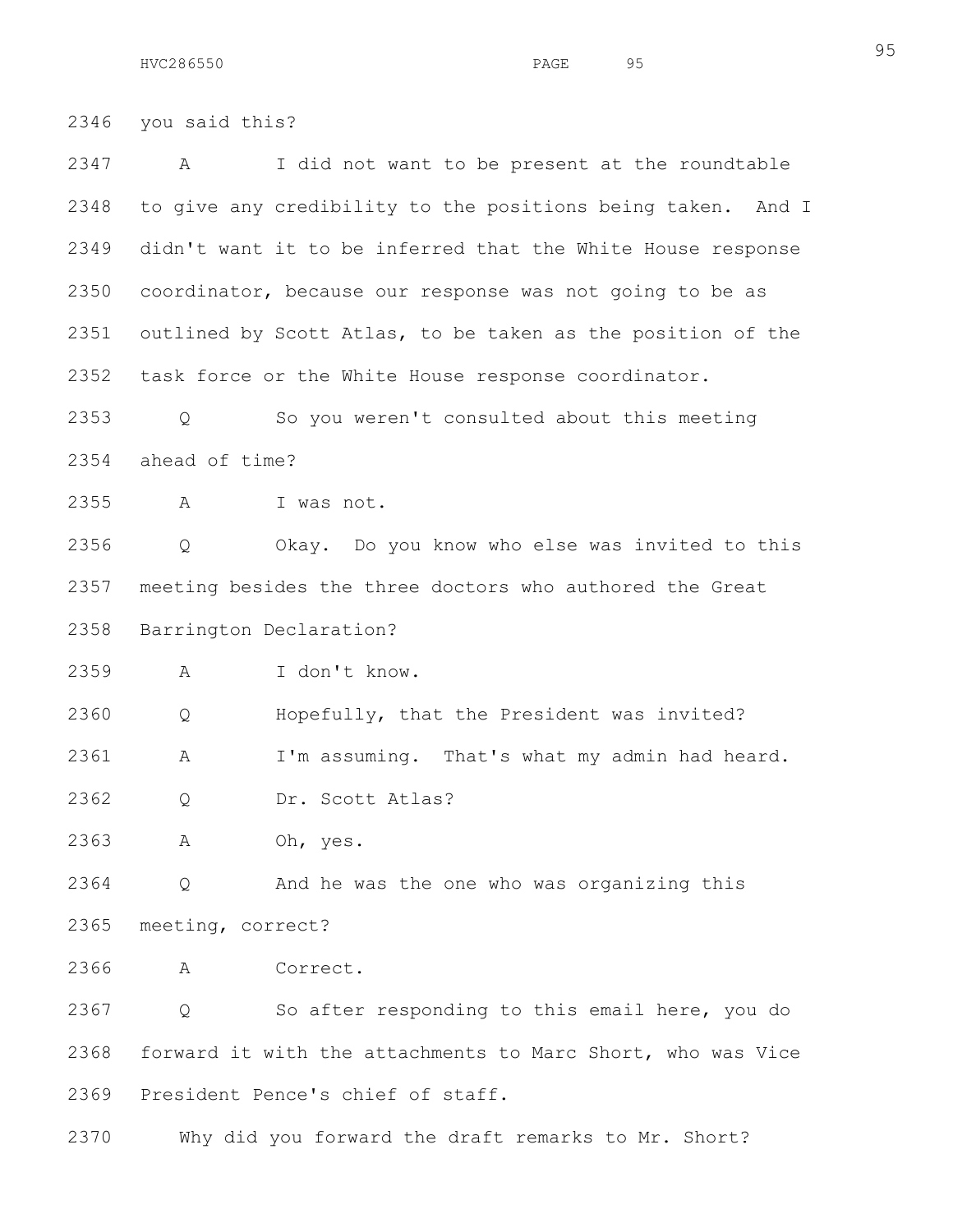2371 A Because I thought this was dangerous. I thought 2372 giving any credibility to these individuals' position was 2373 dangerous, and I wanted Marc Short to know my feelings on 2374 this. And that I felt that any credibility given to these 2375 individuals in this moment while we were headed into the 2376 fall would be dangerous for our overall response and ability 2377 to contain the virus.

2378 Q Did you -- besides this instance -- frequently 2379 tell Marc Short about your concerns about Dr. Atlas?

2380 A Yes.

2381 Q And what did he say or do in response?

2382 Mr. Trout. Let's defer on that.

2383 BY MR. RECHTER.

2384 Q Did you have any further conversations with 2385 Mr. Short about this meeting specifically?

2386 Mr. Trout. If the answer is yes, don't give any 2387 details.

2388 The Witness. Yes. No details.

2389 BY MR. RECHTER.

2390 Q How did you feel after having conversations 2391 about this meeting with Mr. Short?

2392 A I think it was common knowledge in the White 2393 House my position on the science, the data, and what was 2394 occurring; and that it was in direct opposition to 2395 Dr. Atlas' position and what he was proposing for the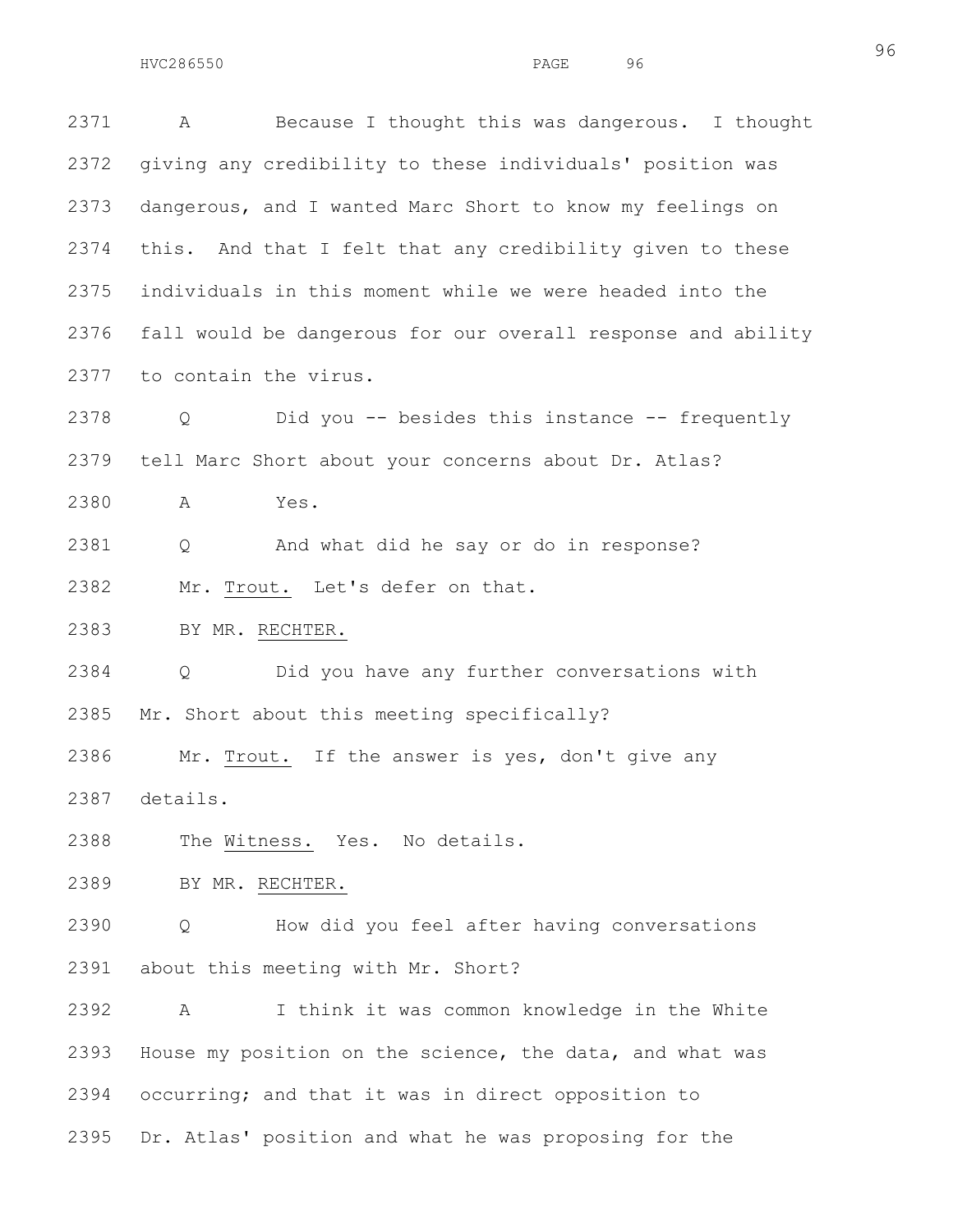2396 country to do.

2397 Q Were you feeling undermined?

2398 A I think it made it very difficult for people who 2399 were not deep into epidemiology to understand that there 2400 were fundamental flaws in his theory. And I think that's 2401 difficult for nonmedical and non-epidemiologists to see. 2402 And that's why I was concerned about his presence and his 2403 position within the White House, because I believed that he 2404 could potentially have influence with the President and 2405 others within the White House at a very vulnerable time when 2406 I was concerned about the fall and the potential for 2407 widespread -- wide viral spread in the more populous areas 2408 of the United States after what we had seen in the south. 2409 Q Okay. You also forward the draft remarks to 2410 Dr. Hahn, Dr. Fauci, Dr. Redfield, the so-called doctors' 2411 group. It looks like the file attached here ends with the 2412 letters DB, which I take to mean stands for Deborah Birx. 2413 Did you provide comments on this document here? 2414 A Which document?

2415 Q So the document unfortunately doesn't exist, or 2416 we did not receive it, but if you look at the top email 2417 here --

2418 A Oh, yes. I'm sure on this one I provided 2419 comments that were very clear.

2420 Q Okay. And do you recall what comments you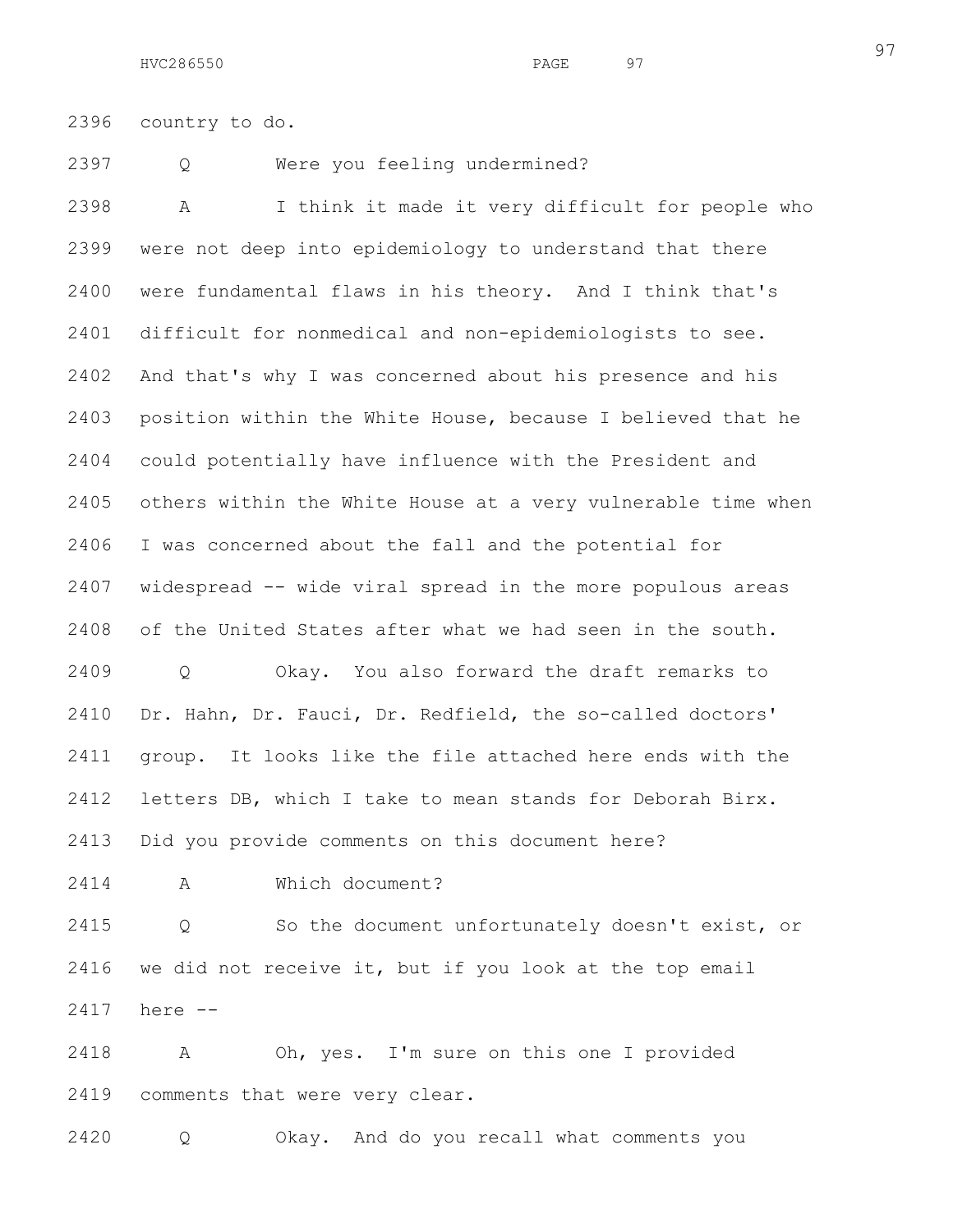2421 provided?

2422 A Beyond the fact that this shouldn't occur and 2423 these people shouldn't have comments to the White House. 2424 Q Okay. And you're not limiting your answer for 2425 any privilege reason there? Just making sure. 2426 A Well, yes. So I mean, those involved specific 2427 conversations with senior leaders in the White House. I can 2428 state I was very clear in my position. 2429 Q Okay. Do you know if this meeting ultimately 2430 occurred? 2431 A I do not believe that the meeting ultimately 2432 occurred in the way that it was proposed. 2433 Q Why do you believe that? 2434 A There was supposed to be -- I mean, this was 2435 supposed to be a very big deal with press and it was to be a 2436 show. So I don't believe the show occurred. 2437 Q Do you know why that happened? 2438 A I mean, hopefully they listened to my concerns. 2439 I don't know. No one told me -- I did not seek follow-up 2440 and I did not get follow-up. 2441 Q You say this was supposed to be initially part 2442 of a big show. Was this part of a contemplated policy 2443 rollout? 2444 A Oh, I don't know. 2445 Q Did you ever hear an Executive Order being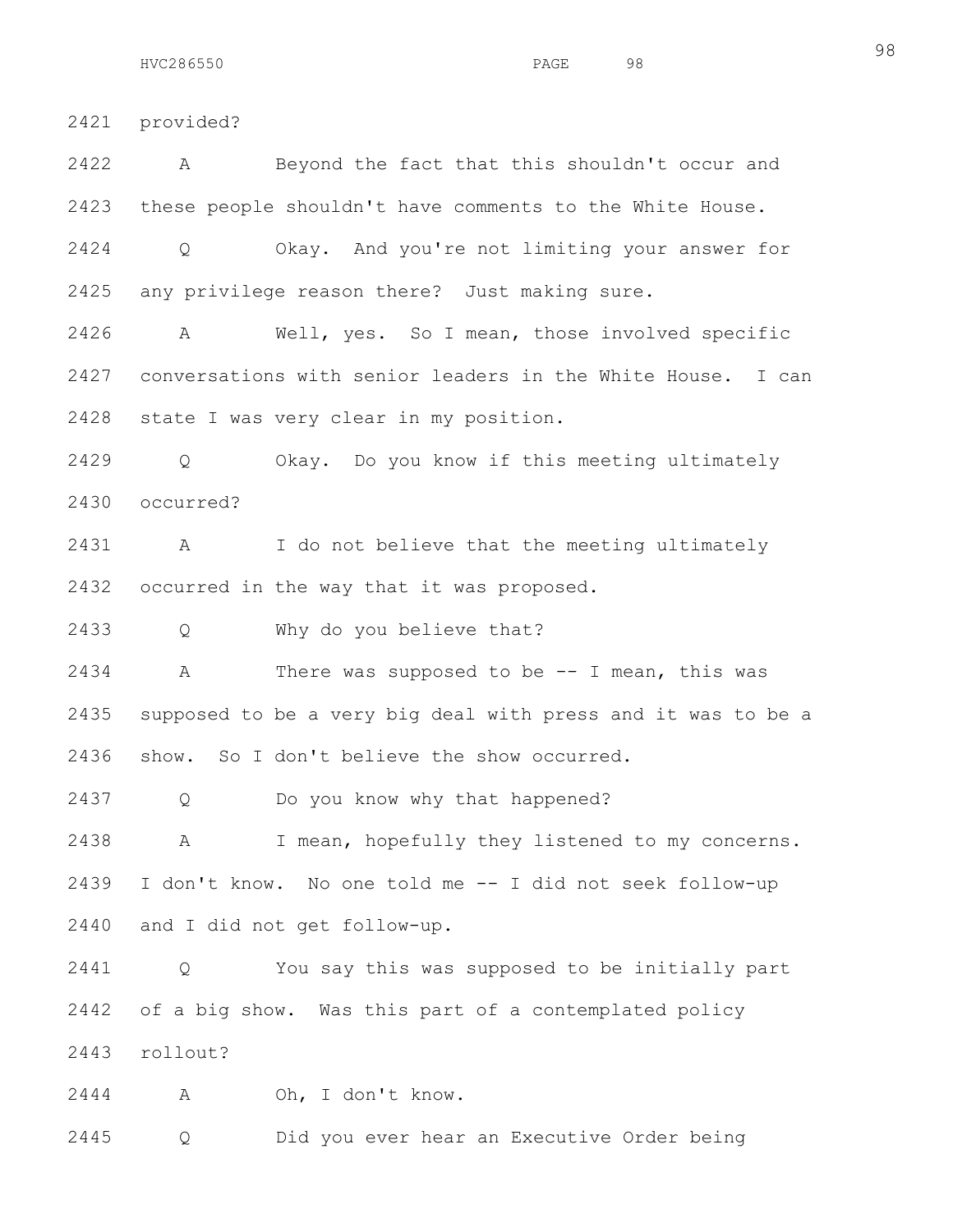- 2446 prepared in connection with this?
- 2447 A No.
- 2448 Q No formal pronouncement?
- 2449 A Not that I know of.
- 2450 Q Okay. Let's turn to Exhibit 2 which was given
- 2451 to you yesterday. It was the packet of White House
- 2452 Coronavirus Task Force agendas.
- 2453 Ms. Mueller. Can I jump?
- 2454 Mr. Rechter. Sure.
- 2455 BY MS. MUELLER.

2456 Q You said that you're not aware that the meeting 2457 took place as was originally envisioned. Are you aware if 2458 the meeting didn't take place?

2459 A I'm not aware of a meeting taking place at the 2460 White House.

2461 Q Are you aware of any meeting taking place with 2462 administration officials?

2463 (Pause.)

2464 A I think Secretary Azar reported in a press 2465 conference that he had met with them, this roundtable group.

2466 BY MR. RECHTER.

2467 Q We're going to switch gears here very briefly. 2468 So you have Exhibit 2 in front of you, Dr. Birx?

2469 A Yes.

2470 Q Okay. I'll direct you to page 70 in the packet.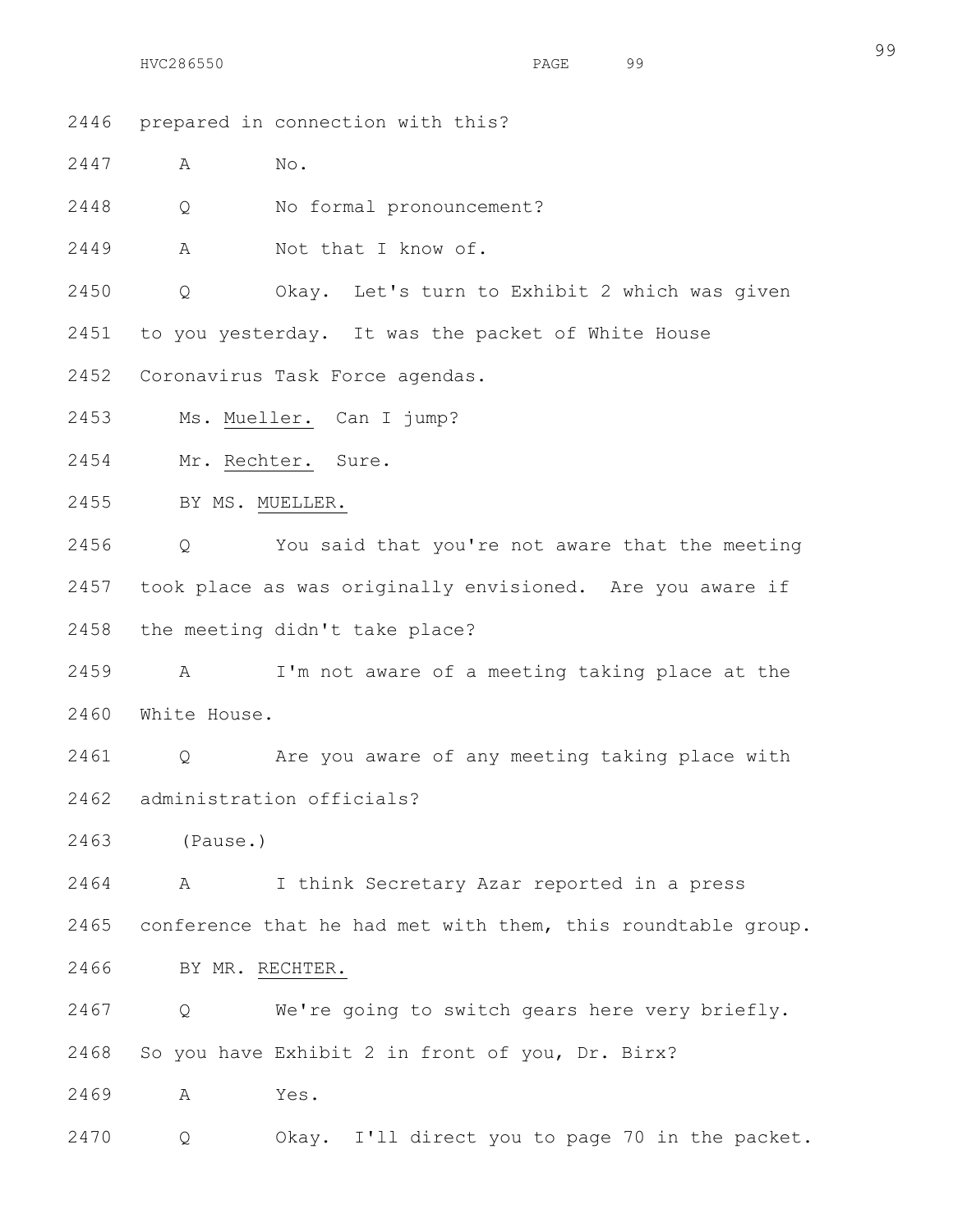2471 And while you're flipping there, I'll say this is a 2472 September 2nd, 2020 White House Coronavirus Task Force 2473 Agenda. It lists you and Dr. Atlas as presenting on college 2474 campus guidelines. 2475 Do you recall what you and Dr. Atlas spoke on in this 2476 meeting?

2477 (Pause.)

2478 Mr. Trout. Based on the guidance we've received, I 2479 believe that we should assert executive privilege to decline 2480 to give specific conversations that occurred during the task 2481 force meetings. So we will defer on that.

2482 Mr. Rechter. Okay.

2483 BY MR. RECHTER.

2484 Q Do you recall attending this meeting?

2485 A Yes. I mean, I can speak about my -- I made it 2486 clear in my press that I've done all over the country the 2487 campus and policy guidelines that I was strongly supportive 2488 of, and that's why I went to 33 universities. And so it was 2489 about proactive planning, proactive understanding of having 2490 isolation and quarantine space, proactive testing, ensuring 2491 support to the students that had to be isolated.

2492 So it was -- I had reviewed a lot of the university 2493 plans, and I thought that a majority that I reviewed were 2494 quite strong and had good -- and I emphasized the importance 2495 of the university's relationship with the town and ensuring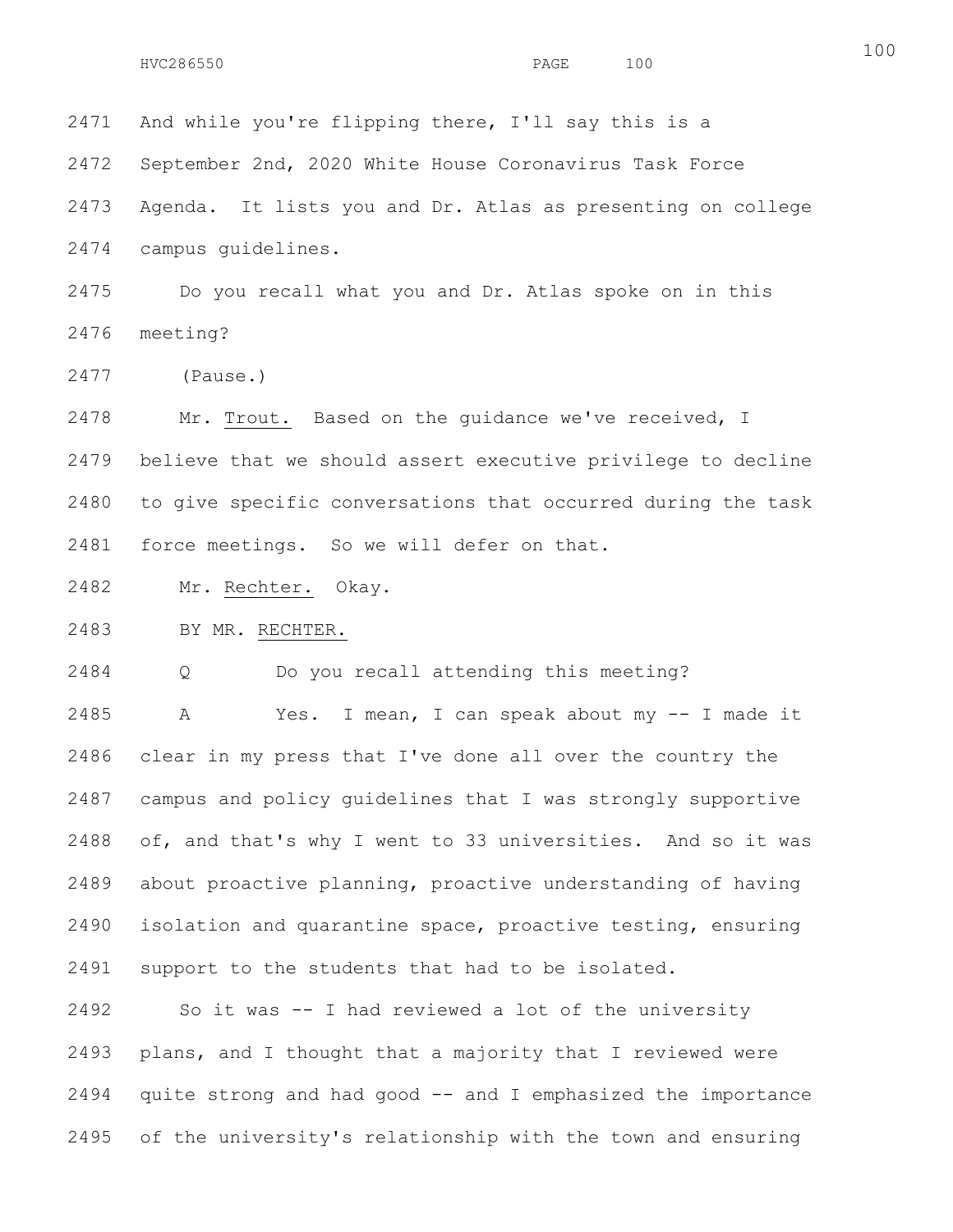2496 the town policies were consistent with the university 2497 policies. Because you didn't want students masking on 2498 campus and then not masking in retail in the town. So I 2499 really thought for behaviors it was important to have 2500 consistency, so that was my position.

2501 Q Do you recall Dr. Atlas attending this meeting? 2502 A Yes.

2503 Q And not asking about your conversation, but did 2504 you all work together on campus guidelines?

2505 A Oh, no.

2506 Q No. Okay. Let's turn to page, I think it's 74, 2507 that same exhibit. It's a September 29th, 2020 White House 2508 Coronavirus Task Force Agenda. It also lists you and 2509 Dr. Atlas both in attendance. It lists Dr. Atlas presenting 2510 with Dr. Redfield on CDC testing guidelines.

2511 Do you recall attending this meeting?

2512 A I would have to look at my schedule to see if I 2513 attended in person or on the phone.

2514 Q You participated in this meeting?

2515 A I didn't miss any task forces, so I would have 2516 participated one way or the other.

2517 Q Do you recall Dr. Atlas participating in this 2518 meeting?

2519 A I'm not sure. I mean, you can see the thread. 2520 This was in response to CDC posting the new guidance, the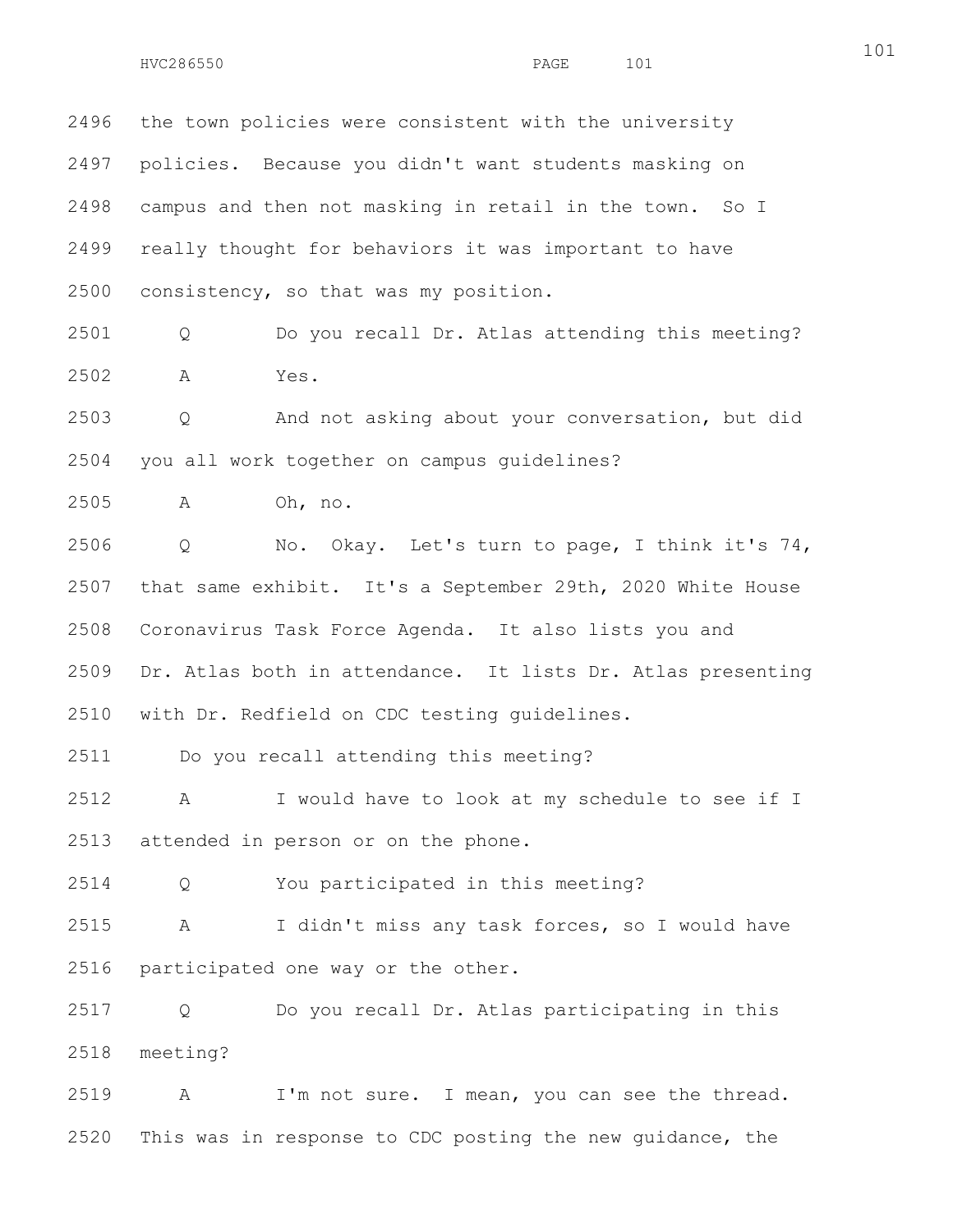2521 new guidelines. 2522 Q And just for the record, do you recall Dr. Atlas 2523 being in this meeting? 2524 A I don't remember. 2525 Q So we discussed, on September 18th, CDC reissued 2526 testing guidance that you were involved in drafting. I 2527 think we discussed that you did not have any conversations 2528 with Dr. Atlas about that; is that correct? 2529 A I did not. 2530 Q Okay. For the record, during this meeting was 2531 that testing guidance change discussed? 2532 A I believe it was. 2533 Q Do you recall what Dr. Atlas said about it? 2534 A I do not. 2535 Q Do you recall what anyone in the task force said 2536 about the testing guidance change in this meeting? 2537 A My only focus was to ensure that the testing 2538 guidance remained up on the CDC website. 2539 Q Would that have concerned -- 2540 A And that was the outcome. 2541 Q Was that a concern at this time? 2542 A I don't remember. I remember the outcome that I 2543 was focused on, and that was what happened, so I don't 2544 remember the specifics. 2545 Q So this meeting was 11 days after the September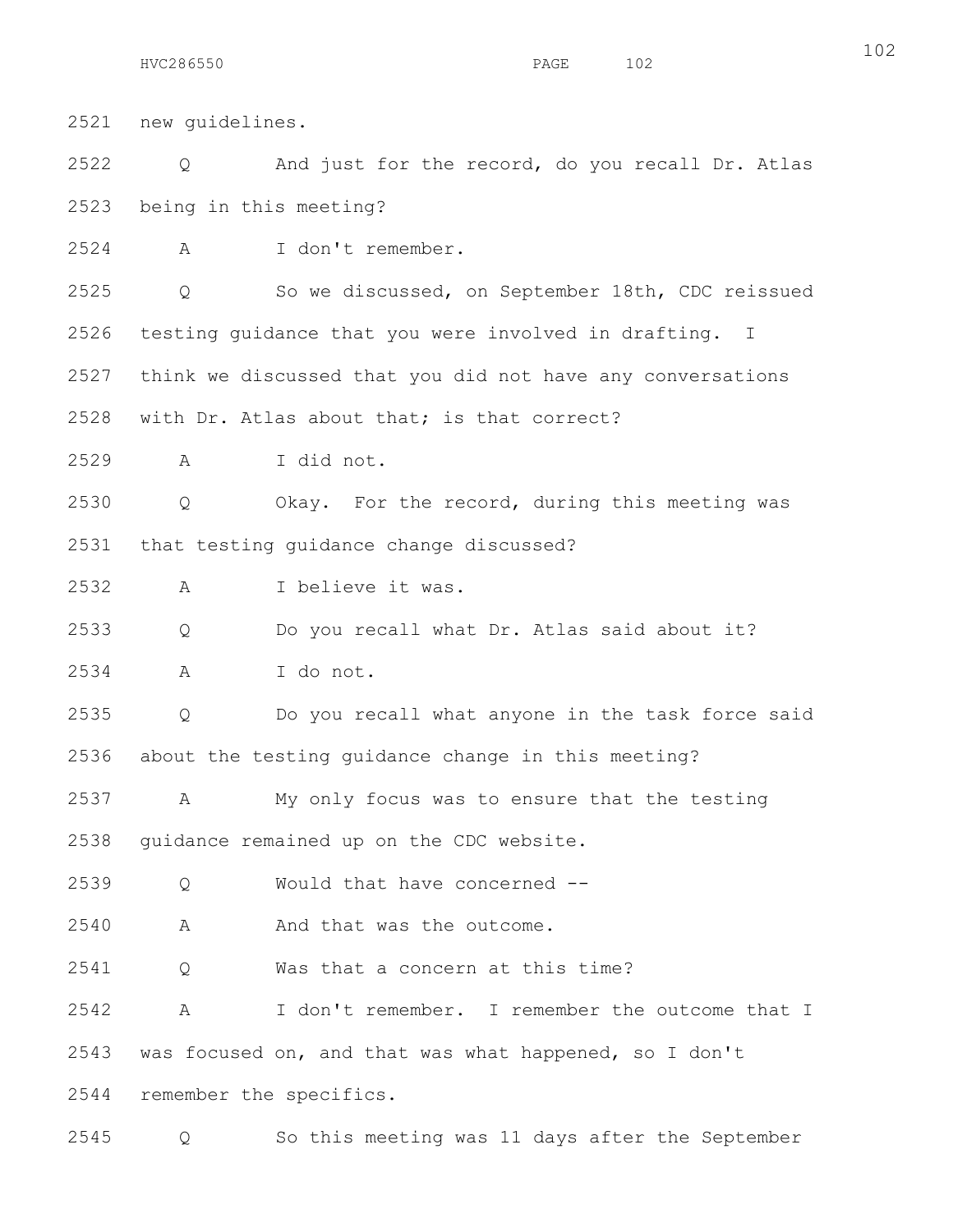2546 18th guidance was up. Were other changes to CDC testing 2547 guidance under consideration?

2548 A I don't know. I mean, I didn't see any others, 2549 but that doesn't mean it didn't happen.

2550 Q Okay. Let's turn back. We just discussed 2551 before heading toward the meeting the roundtable with the 2552 three scientists that you had concerns about in August. Are 2553 you familiar with an October 5th, 2020 meeting between HHS 2554 Secretary Azar, Dr. Atlas, and those same three doctors, 2555 Dr. Bhattacharya, Dr. Kulldorff and Dr. Gupta?

2556 A That's the meeting I referred to that I believe 2557 Secretary Alex Azar had a press conference and noted he had 2558 met with them.

2559 Q So the October --

2560 A I didn't know ahead of time.

2561 Q Okay. So is this -- just to clarify, the last 2562 email we looked at was August 24th.

2563 A Correct.

2564 Q So this is October 5th. Were those discussing 2565 two different meetings?

2566 A I think that was the resolution of this, 2567 but -- of the original roundtable, but I am not -- I don't 2568 have situational awareness to know if there were two 2569 roundtables. I'm assuming that the Secretary's roundtable 2570 was the resolution of this proposed roundtable in August.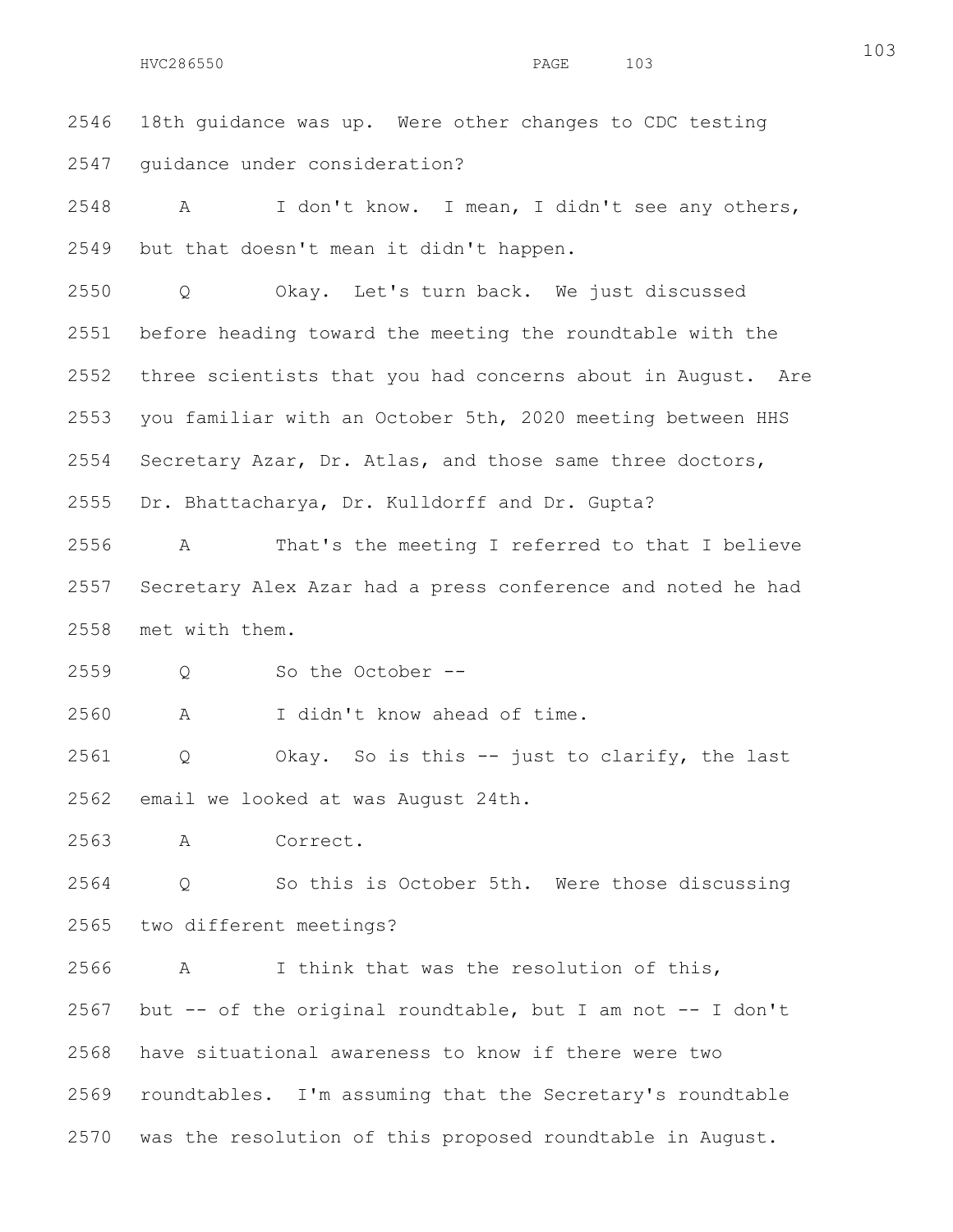2571 O Okay. And why do you think that?

2572 A Because I don't know if this one, the one

2573 proposed for the White House, ever occurred.

2574 Q We'll pass around here another exhibit. This is 2575 Exhibit 25.

2576 (Exhibit No. 25 was identified for

2577 the record.)

2578 BY MR. RECHTER.

2579 Q This is an October 5th, 2020 tweet from 2580 Secretary Azar following this meeting.

2581 Do you recall seeing this tweet, Dr. Birx?

2582 A I believe my admin forwarded this tweet to me. 2583 Q And what was your reaction when you saw this 2584 tweet?

2585 A I think I was glad that there wasn't a big press 2586 conference and a White House endorsement of the scientists 2587 and their positions.

2588 Q Did you have any other thoughts?

2589 A My position on these -- and I just want to make 2590 it clear. These are accomplished individuals in their own 2591 field, and I think that's what gave them great credibility. 2592 So these were not junior scientists. These were senior 2593 scientists that were well published, that had earned 2594 credible reputations in their fields, including Dr. Atlas as 2595 a nuclear radiologist and had participated as an editor in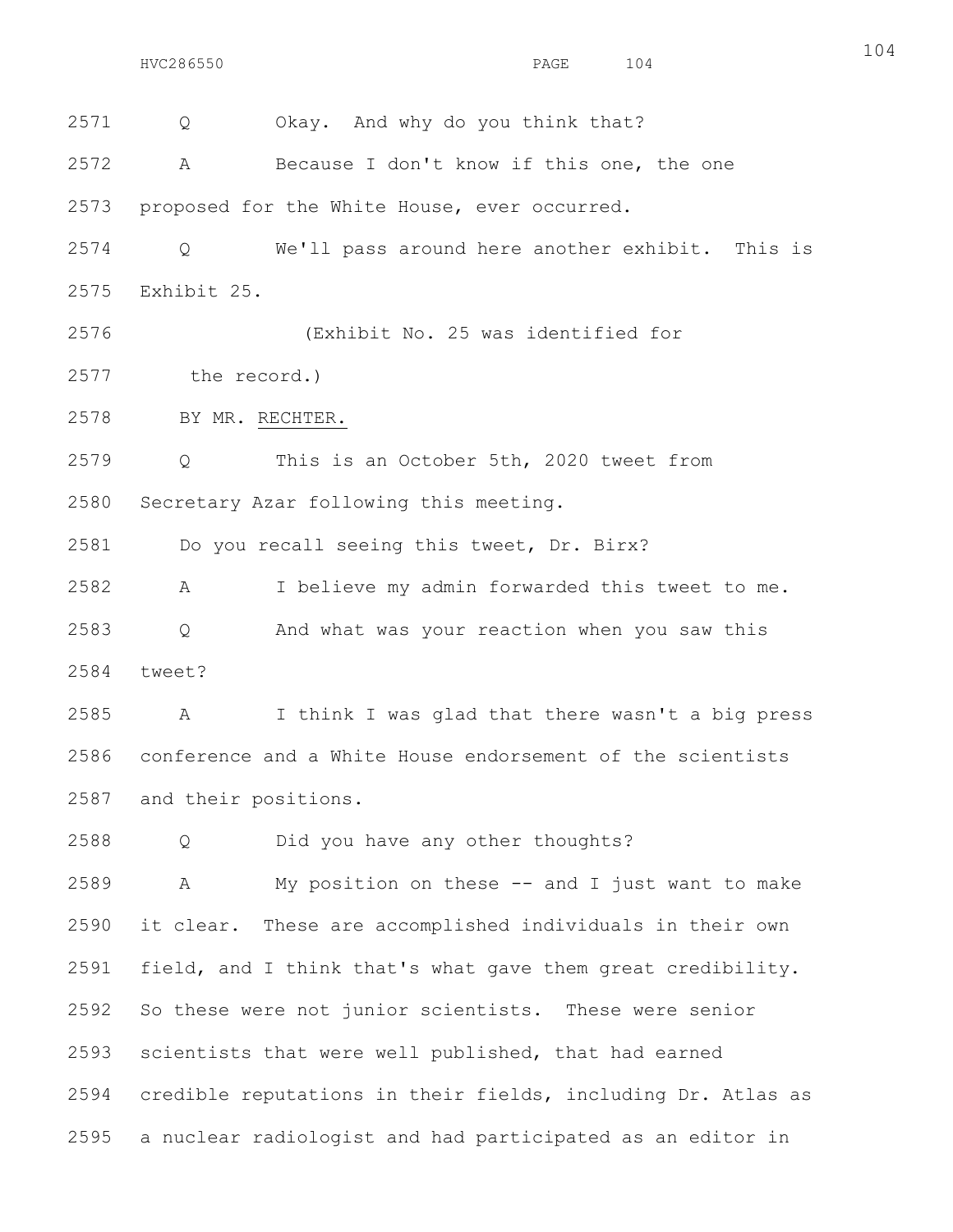2596 an MRI book. So he was well-accomplished in his field of 2597 radiology. Many of these individuals were well-accomplished 2598 in their field of cancer, non-infectious disease, 2599 epidemiology.

2600 And so in a way, those are often the most dangerous in 2601 science that have significant credentials and have an 2602 opposing view based on their theories, but the theory not 2603 consistent with the science or data of SARS-CoV-2.

2604 And so that's why I had concerns about these experts, 2605 because they had credible credentials, they were from very 2606 credible institutions, yet they were interpreting the 2607 science and data that I was seeing in a very different way. 2608 Q And it's the most dangerous because they appear 2609 credible to people even though their opinions are not based 2610 on the prevailing --

2611 A Well, not based on the science and data as I'm 2612 seeing it. And, again, I can understand having a theory. 2613 But when you have a theory -- we all have theories in 2614 science. And then we do the experiments --

2615 Q Sure.

2616 A -- to prove whether our hypothesis was correct 2617 or not.

2618 I believe that their theory and their hypothesis had 2619 already been disproved by the evidence base of what the 2620 United States and the globe had experienced relevant to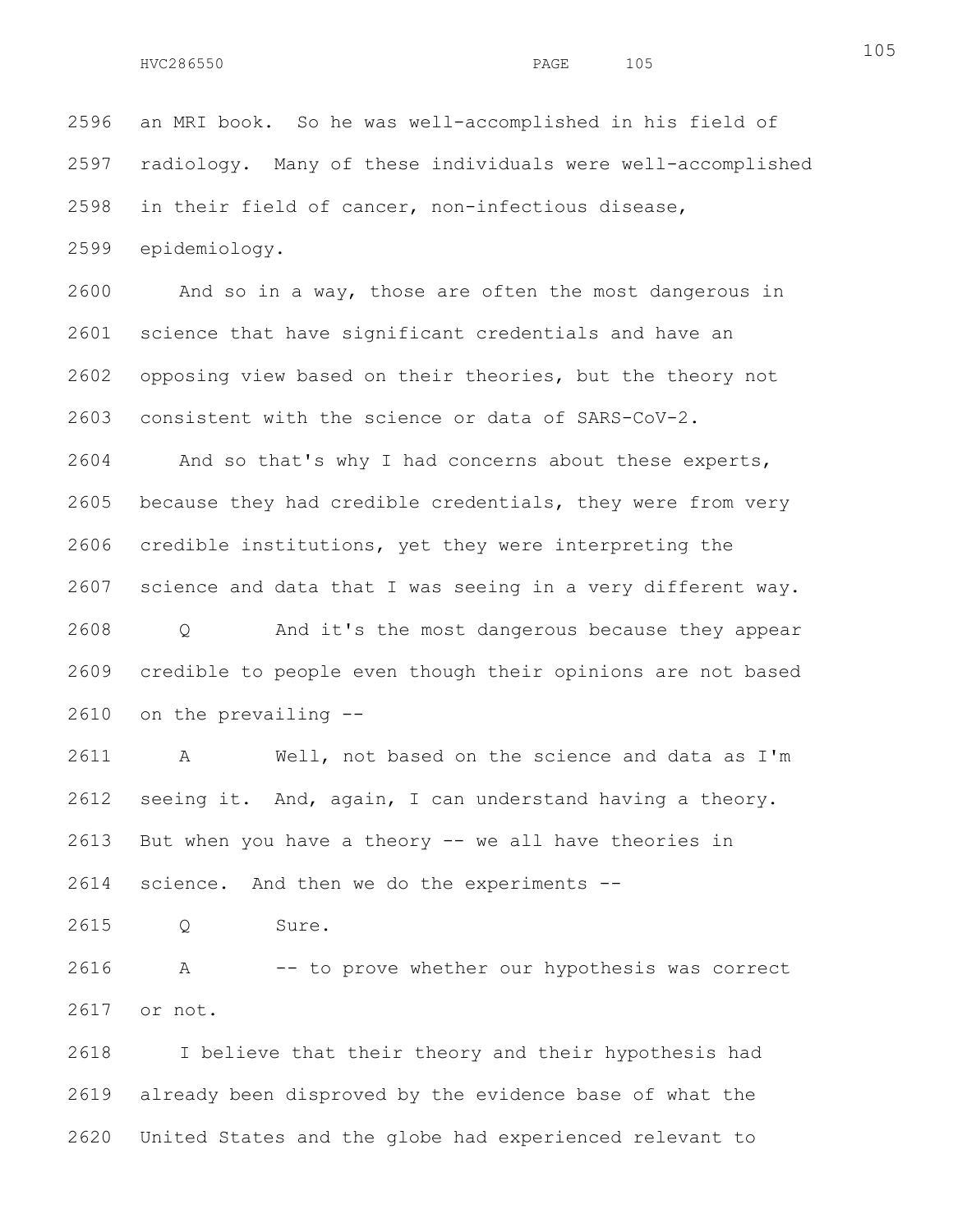2621 SARS-CoV-2 epidemic in those first six months. So I believe 2622 that there was an evidence base that their hypothesis was 2623 wrong and therefore, if it was pursued, would result in the 2624 loss of more Americans and potentially others around the 2625 globe who followed their theory and their hypothesis.

2626 Q Sure. Turning to this tweet here, Secretary 2627 Azar mentions that he met with Dr. Atlas and these three 2628 doctors, and then he went on to say, quote, "we heard strong 2629 reinforcement of the Trump Administration's strategy of 2630 aggressively protecting the vulnerable while opening schools 2631 and the workplace."

2632 So Secretary Azar here seems to be saying that the 2633 authors of the Great Barrington Declaration's herd immunity 2634 strategy had strongly reinforced the Trump administration's 2635 current strategy.

2636 Would you agree that the Trump administration had 2637 incorporated a herd immunity approach into their response at 2638 this time?

2639 A Well, as the White House coronavirus response 2640 coordinator, that was not my approach. And that was not the 2641 approach of anything we did or recommendations that we made 2642 in the governor's report or up through anyone in the White 2643 House. I never received a new strategy after the arrival of 2644 Scott Atlas, and I was never told to not proceed with the 2645 strategy that was on the way, which was very much a fall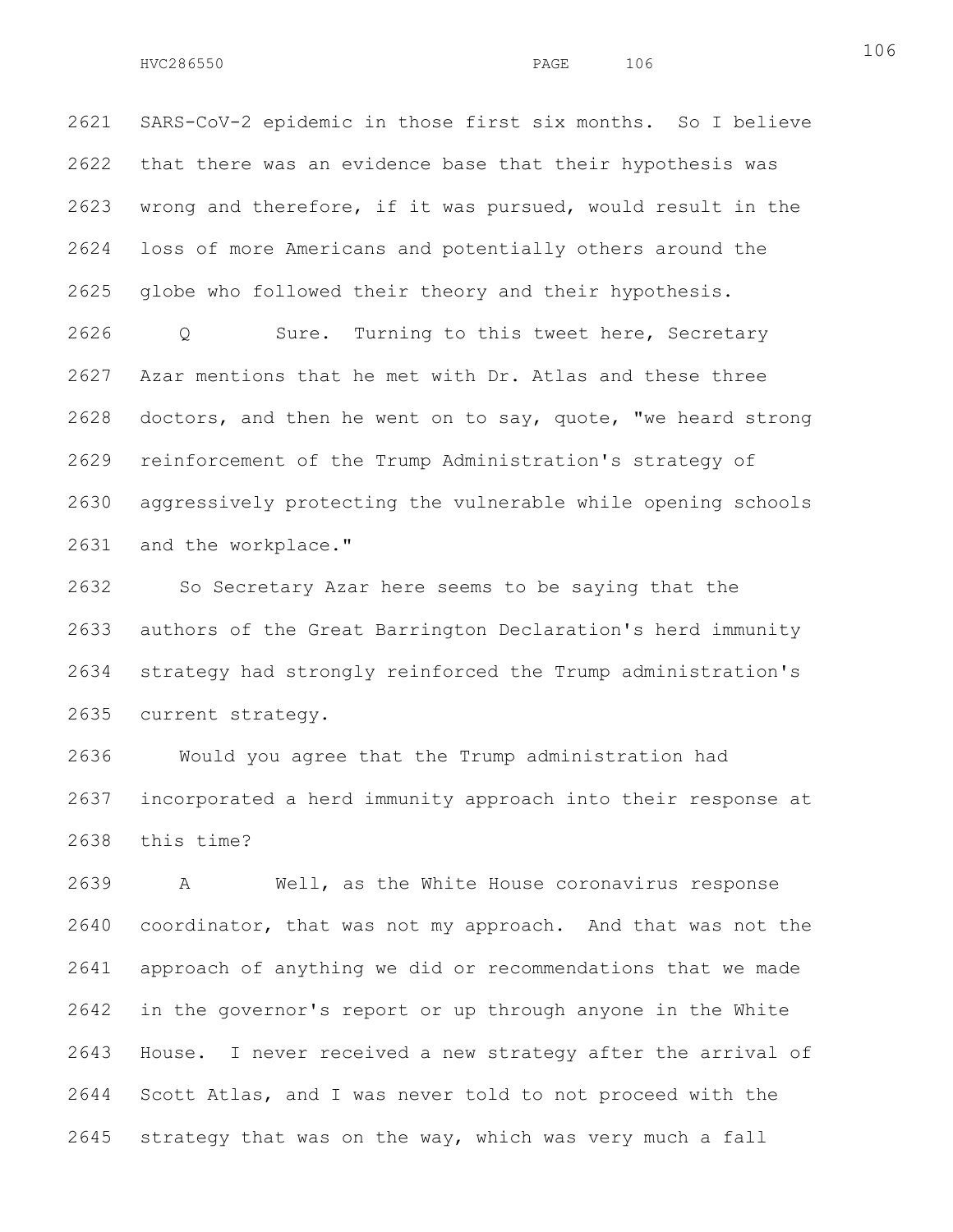2646 strategy related to increased testing, increased

2647 therapeutics, increased mitigation to try to protect as many 2648 Americans lives as possible.

2649 So that was the strategy that I was operating on. So if 2650 Scott and HHS had a different strategy, I don't know what it 2651 was. And I never saw it.

2652 Q Right. But looking at this tweet here, your 2653 conversations with Dr. Atlas, seeing the August 24th CDC 2654 testing guidance change, would you agree that senior 2655 administration officials had adopted this herd immunity 2656 approach as their strategy?

2657 A I don't know who he was able to convince, but I 2658 was not executing on that strategy.

2659 Q And he, being Dr. --

2660 A Scott Atlas.

2661 Q -- Atlas. And you don't think he was able to 2662 convince Secretary Azar based off this tweet?

2663 A So it's a little misleadingly worded. I don't 2664 want to parse words, but it is true that we had an

2665 aggressive strategy to protect the elderly and the

2666 vulnerable, particularly the vulnerable in nursing homes.

2667 We were providing nursing homes PPE. We were providing them

2668 tests. We were providing them strike teams and support.

2669 So, yes, it's absolutely true we were

2670 aggressively -- and that was part of the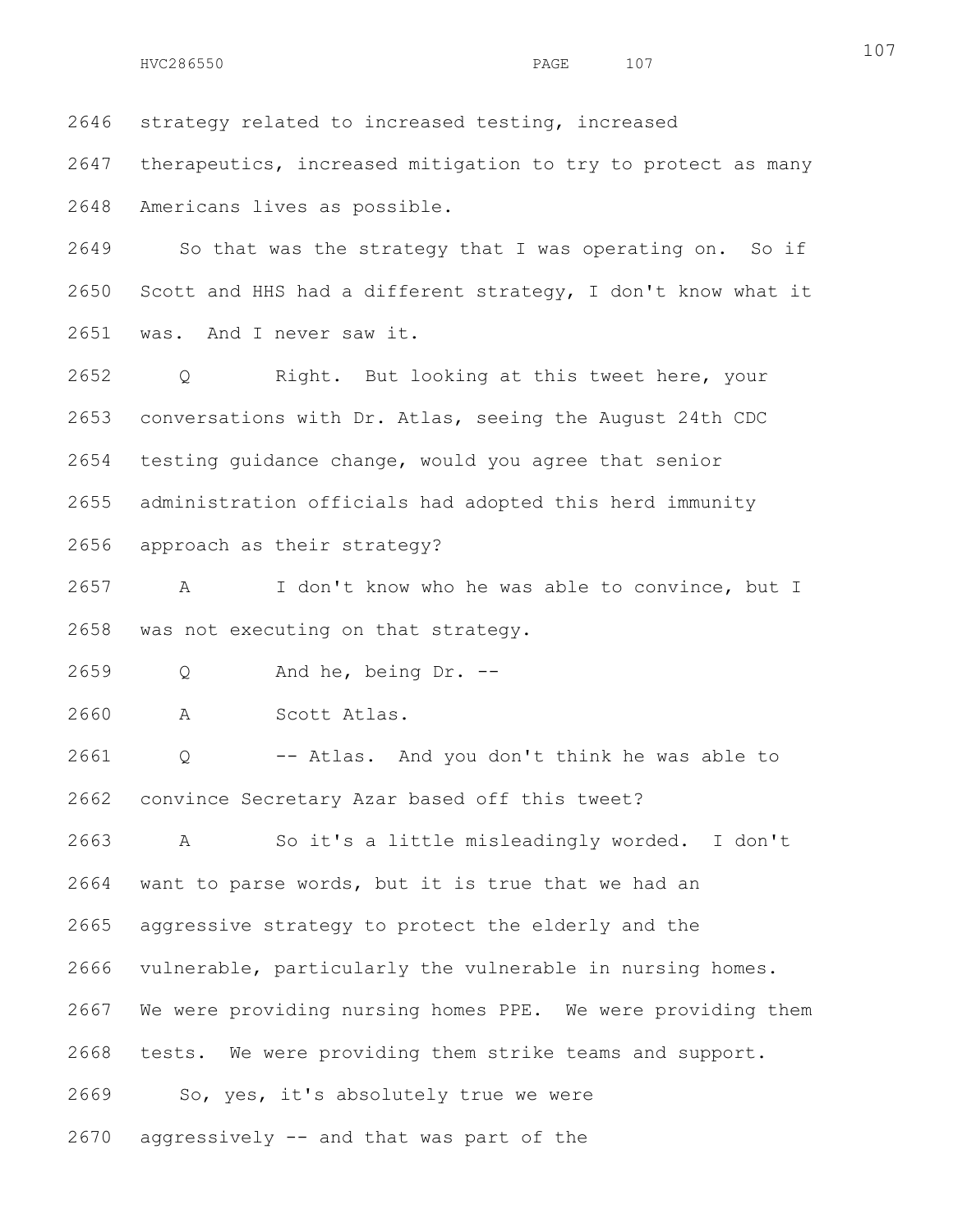2671 strategy -- aggressively protecting the long-term care 2672 facilities.

2673 Q Right.

2674 A But it didn't stop there. And it didn't stop 2675 there as an added element of opening schools and the 2676 workplace. That was part of -- we were still working off of 2677 opening up America safely with the criteria, because we 2678 never said to any state don't follow these.

2679 Now, I hear you that states may have chosen not to 2680 follow all of the criteria, but that's why we went out to 2681 the states and had the meetings directly with governors. 2682 And it wasn't just those in-person meetings. Obviously, we 2683 kept in touch with their staff throughout the whole pandemic 2684 and called them when we had concerns or saw things that we 2685 were concerned about.

2686 Q Sure.

2687 A So in a way, to my mind, this tweet is 2688 misleading and I don't know really what it means.

2689 Q But to put a finer point on it, we've been 2690 discussing in detail here how Dr. Atlas had this theory that 2691 you could somehow isolate the vulnerable and let low-risk 2692 populations have community spread and that would be okay. 2693 Isn't this the exact language that we had used to

2694 discuss Dr. Atlas' strategy?

2695 A Well, protecting the vulnerable without anything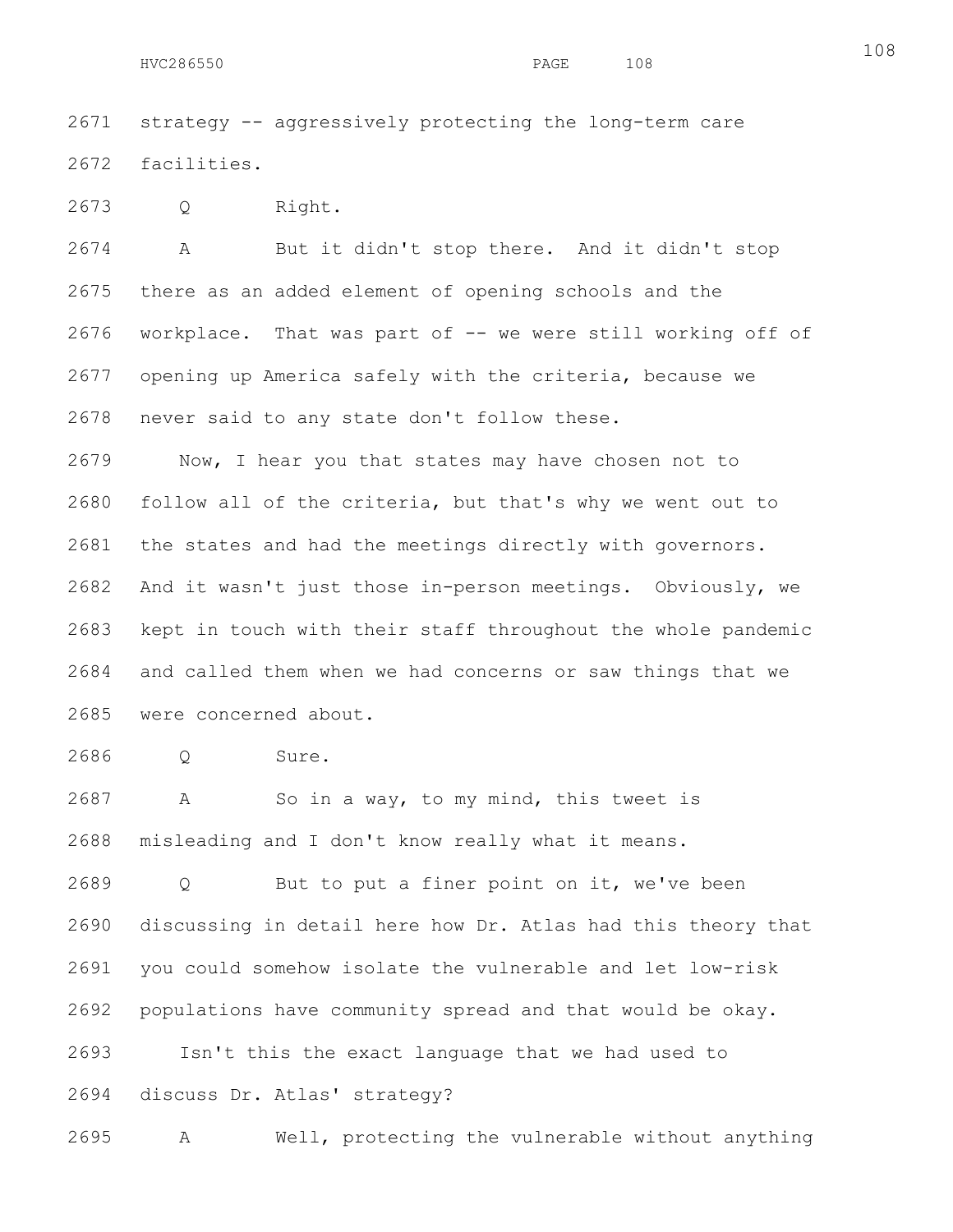109

2696 else. But he doesn't say there's anything else here. So I 2697 can't -- did he mean this to be his sole tweet? I'm not in 2698 Secretary Azar's head, so I don't know what the secretary 2699 meant by this. It was not the strategy we were executing. 2700 Q But Dr. Atlas was. 2701 A That was his recommendation. 2702 Q Okay. I have, I think, just one more document 2703 for you. It is SSCC0035830. 2704 (Exhibit No. 26 was identified for 2705 the record.) 2706 BY MR. RECHTER. 2707 Q And while this is being distributed, I will say 2708 this is an October 16, 2020 email from Dr. Fauci to you 2709 copying Dr. Redfield, Dr. Hahn, Dr. Collins, and 2710 Administrator Verma. The subject line is, "Today's Doctor 2711 meeting and Task Force." It looks like Dr. Fauci was out of 2712 action, as he put it, that morning and was going to miss the 2713 doctors' call and task force meeting. And he writes that he 2714 had, quote, "come out very strongly publicly against the 2715 'Great Barrington Declaration.'" And he asked you to quote, 2716 "Please speak out for me," end quote, when Dr. Atlas played 2717 down certain risks of coronavirus infection. 2718 Do you recall receiving this email? 2719 A Yes. It's post a phone call that I had with Dr. 2720 Fauci.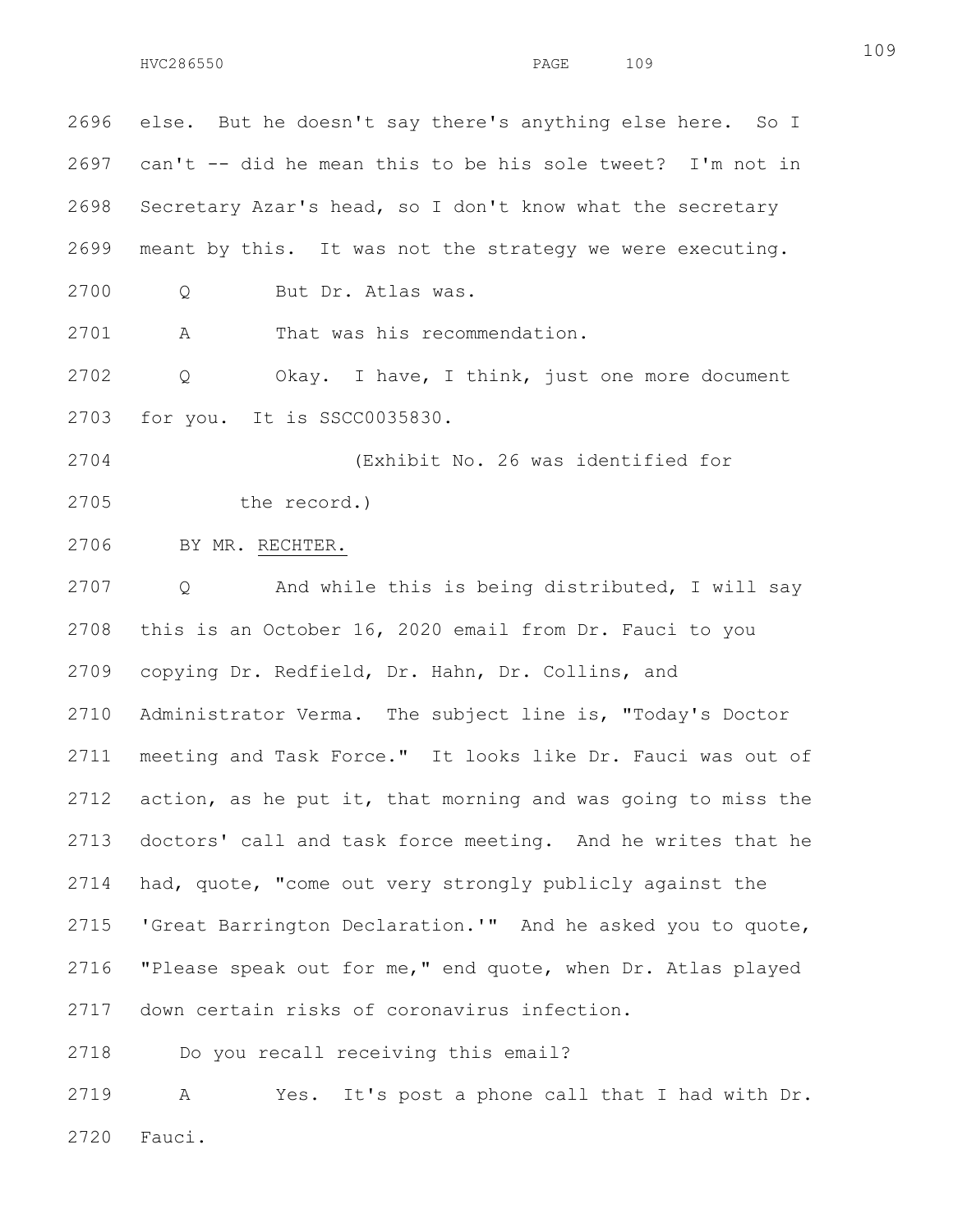2721 Q Okay. And what did you and Dr. Fauci discuss in 2722 that call?

2723 A We talked about both my concerns about the 2724 medium and long-term consequences of COVID infection even 2725 among the young, and that I needed him to be putting 2726 that -- remember, they had a clinical treatment guidelines 2727 up, and to make sure that they were alerting out through 2728 IDSA the complications and making sure that people 2729 understood the seriousness or potential seriousness of even 2730 mild COVID disease, which is what I was saying on the 2731 college campuses.

2732 And so I wanted to make sure that Tony was fully 2733 supportive, and he is and was, and he wrote this memo to 2734 make sure that we also conveyed that information in the task 2735 force.

- 2736 Q He wrote a memo?
- 2737 A No, he wrote this --

2738 Q Got it.

2739 A -- after our phone call.

2740 Q Got it. What prompted your phone call?

2741 A Well, I talked to all the doctors probably two 2742 or three times a week in addition to the actual formal 2743 doctor meeting.

2744 Q So there was a regular phone call?

2745 A Yes.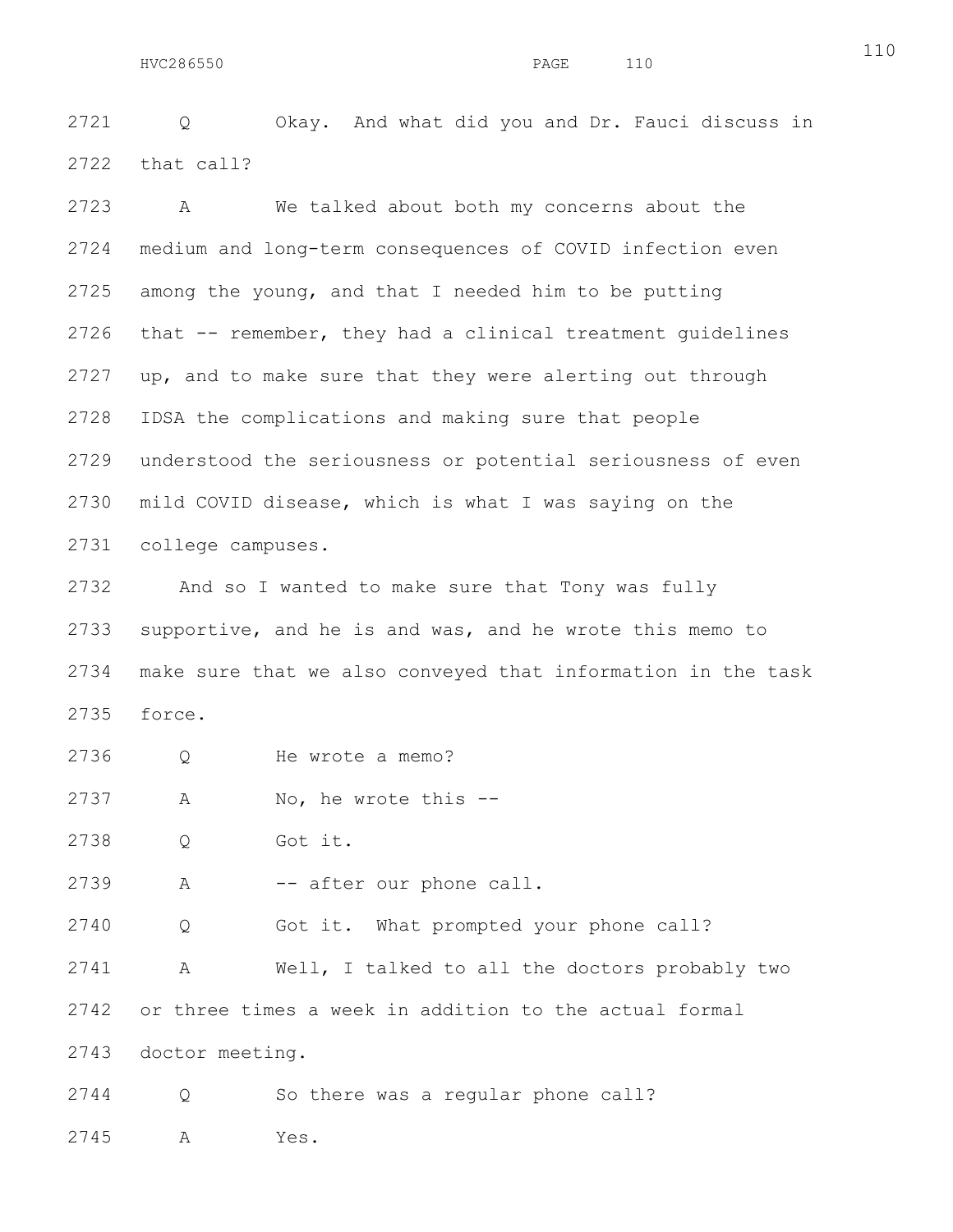2746 Q Did the tweet from Secretary Azar that we just 2747 reviewed prompt any actions between you and Dr. Fauci? Any 2748 discussions?

2749 A I was constantly raising the alert in the 2750 doctors' meetings of the depth of my concern about 2751 Dr. Atlas' position, Dr. Atlas' access, Dr. Atlas' theories 2752 and hypothesis, and the depths and breadths of my concern. 2753 And the fact that, you know, in hotspots across the northern 2754 plains states -- and I was just coming off of being in 2755 Billings, Montana and being in hospitals where -- many of 2756 these smaller states and smaller hospitals, despite the fact 2757 that they are superb hospitals, they may only have one 2758 infectious disease person or one or two intensivists.

2759 And when you're meeting with an incredible intensivist 2760 that's taking care of what should be 22 to 24 patients in an 2761 ICU that has expanded now to 32 patients distributed through 2762 the hospital where you can't as a physician have eyes on all 2763 their monitors all at the same time, and watching the 2764 sacrifices that they're making to try to care for their 2765 patients.

2766 And then you're talking about someone saying that 2767 community spread should be allowed when probably at that 2768 time, 90 to 95 percent of the patients in the ICU had been 2769 infected outside of a long-term care facility. They were 2770 infected in the community, they were infected often at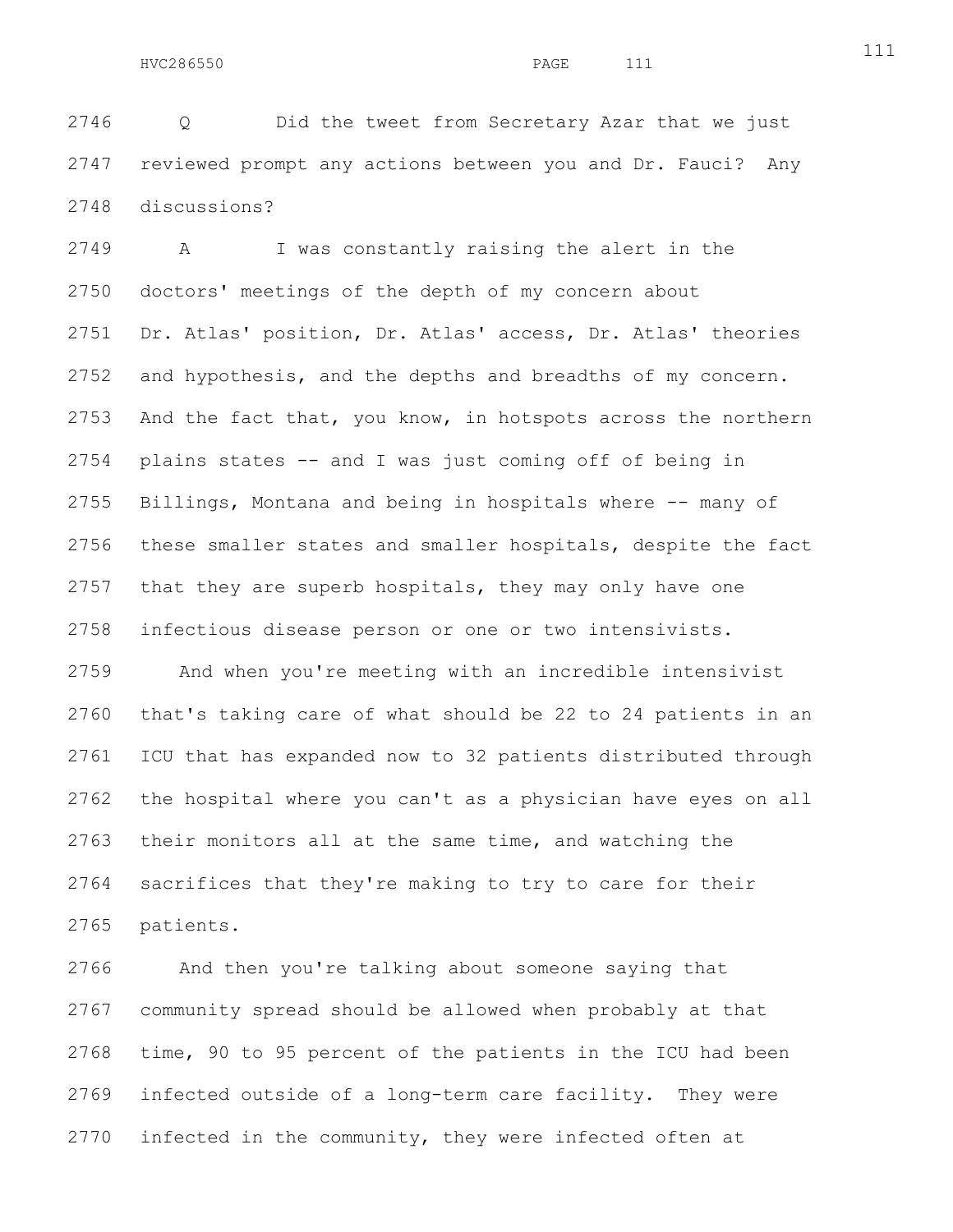2771 birthday parties or at family gatherings.

2772 And so I could see the consequences of what was 2773 occurring out across the United States and the severity of 2774 the virus among the most ill, and my concern about those who 2775 were potentially less ill. And inside the White House is a 2776 person that is basically wanting community spread to 2777 increase.

2778 Q And you saw evidence that his approach was 2779 gaining steam in the White House?

2780 A Yes.

2781 Q Dr. Fauci writes to you here in this email, 2782 "This is all part of his theme that infections do not bother 2783 healthy people." This email again is from October 16th, 2784 2020.

2785 This was as the U.S. was ascending up the deadly winter 2786 surge that we saw; and at this time, your understanding 2787 that, with no vaccine available although vaccines were 2788 hopefully imminent by this time, as you had pointed out, 2789 Dr. Atlas was still advocating against using the proven 2790 mitigation measures that were available; is that right?

2791 A That's correct.

2792 Q Did you attend this October 16th task force 2793 meeting?

2794 A I believe I called in from the field, but I 2795 would have to look at my schedule.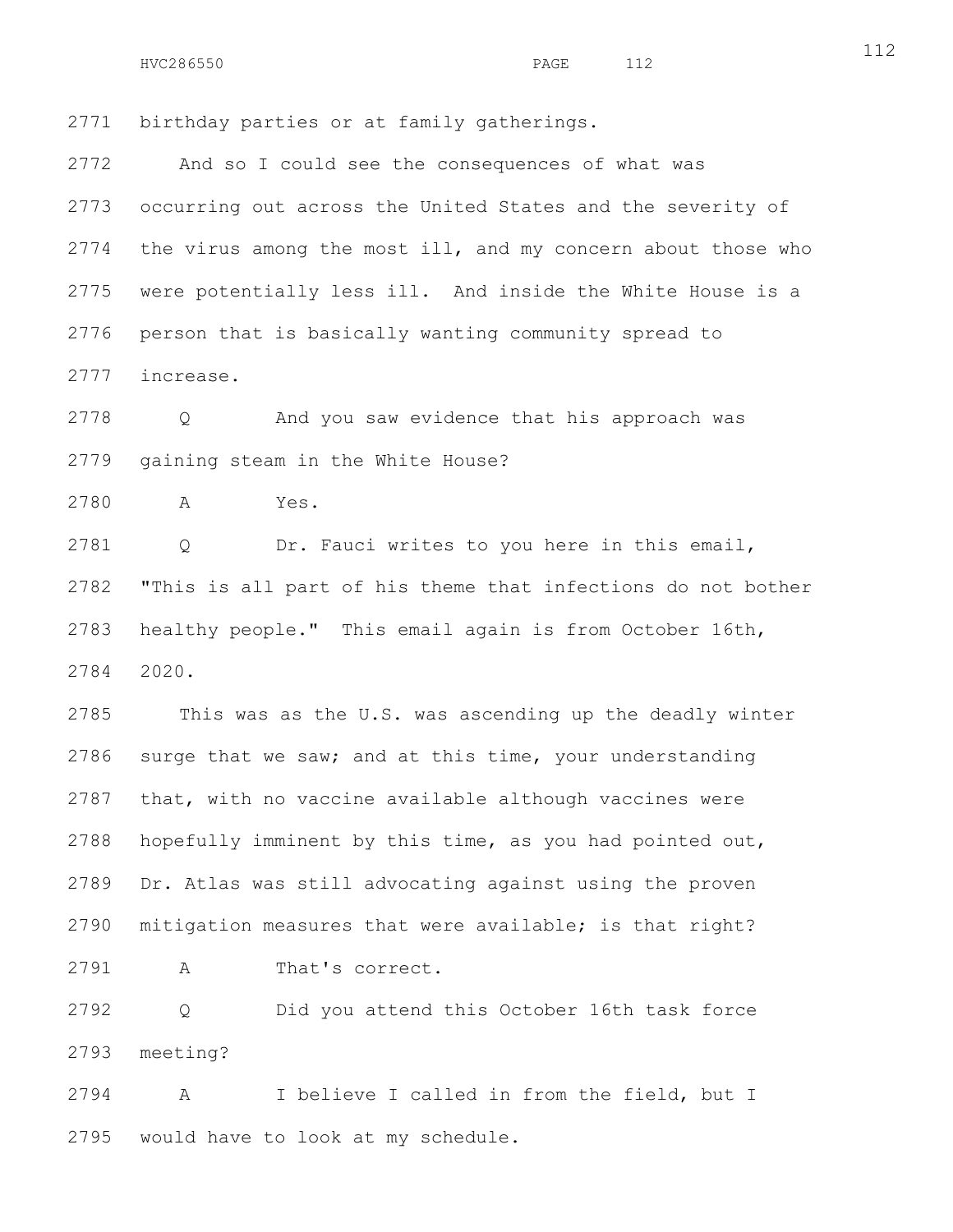2796 Q Did you need to speak out for Dr. Fauci in this 2797 meeting?

2798 A Oh, I always speak out. I don't need to be told 2799 to speak out. It's a natural phenomenon. So I don't think 2800 any member of the task force would say I was retiring or shy 2801 or I didn't speak what I thought was the truth from the data 2802 I was seeing.

2803 Q Sure. We're getting closer. I just have a 2804 couple of wrap-up questions for you. Thank you so much 2805 again for your time. You've been super helpful.

2806 We've walked through a series of concerns that you 2807 raised about Dr. Atlas primarily to the other doctors on the 2808 task force. Did you ever escalate your concerns about 2809 Dr. Atlas with administration officials beyond those 2810 doctors?

2811 A Oh, many times as I stated. Probably at least 2812 once a week to the senior --

2813 O To the senior staff?

2814 A (Nodding head).

2815 Q What about to Vice President Pence?

2816 (Pause.)

2817 A So since Vice President Pence chaired all the 2818 task force meetings, I believe the Vice President was well 2819 aware of my position.

2820 Ms. Gaspar. Is there any part of your answer that you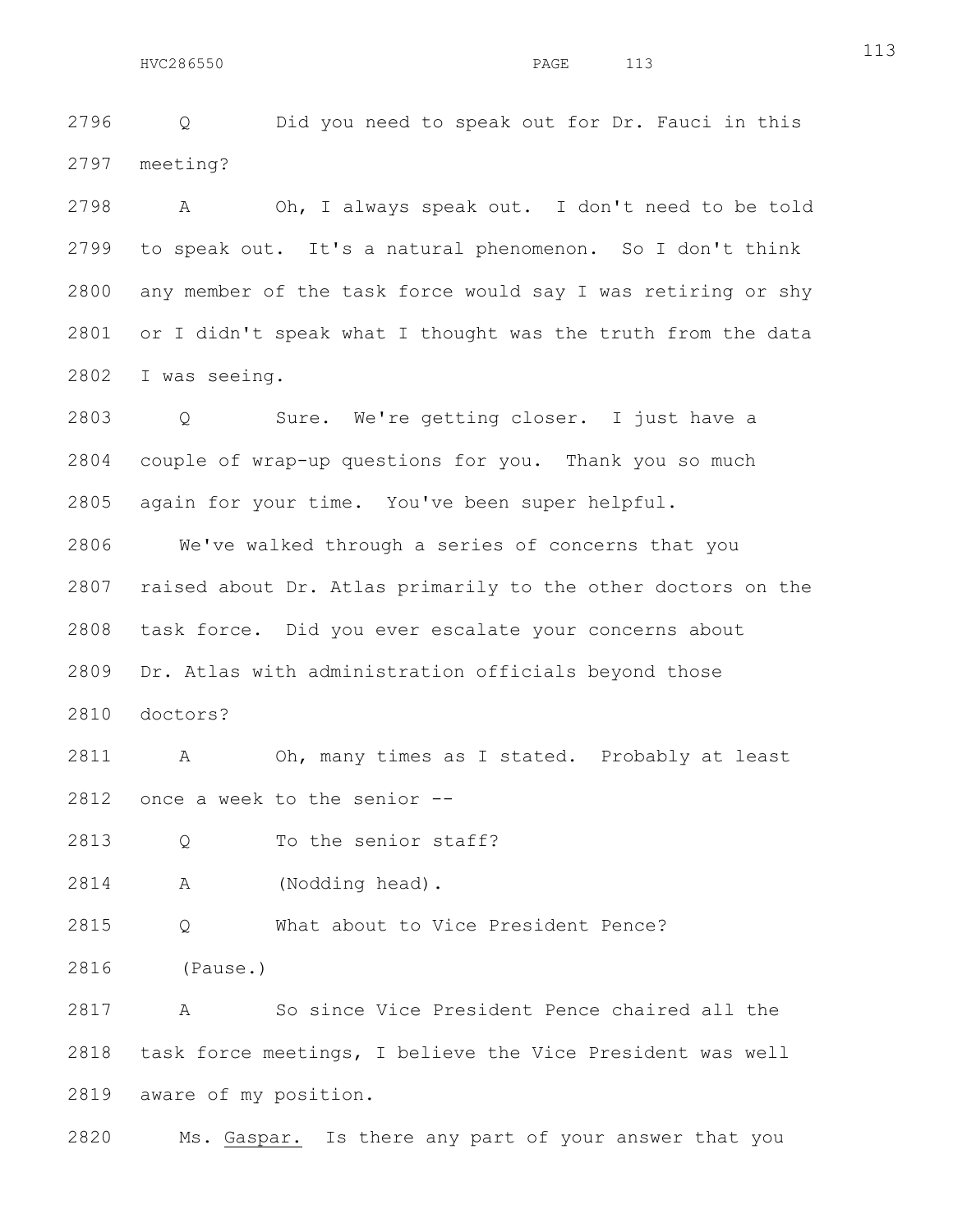2821 have held back because of concerns of revealing details? 2822 The Witness. Yes.

2823 Mr. Trout. Yeah. And she is not going to provide any 2824 detailed conversations that she had with the vice president. 2825 BY MR. RECHTER.

2826 Q Did you ever raise any concerns to President 2827 Trump?

2828 A There's a widely reported Oval Office meeting 2829 where both Dr. Atlas and I were present with the President 2830 and many others, and the President was clearly aware of my 2831 position.

2832 Q Did either the Vice President or the President 2833 take any actions in response to your concerns?

2834 Mr. Trout. Object to her discussing any conversations 2835 she had with either the President or Vice President on 2836 executive privilege grounds. Deferred until further 2837 discussion.

2838 BY MR. RECHTER.

2839 Q Sitting here today looking back, who in the 2840 administration would you say enabled Dr. Atlas to operate as 2841 he did?

2842 A Well, the fact that -- I mean, this is my 2843 personal opinion. The fact that he was brought in and given 2844 a title of senior adviser to the President, I'm assuming 2845 that most of the senior advisers supported him being there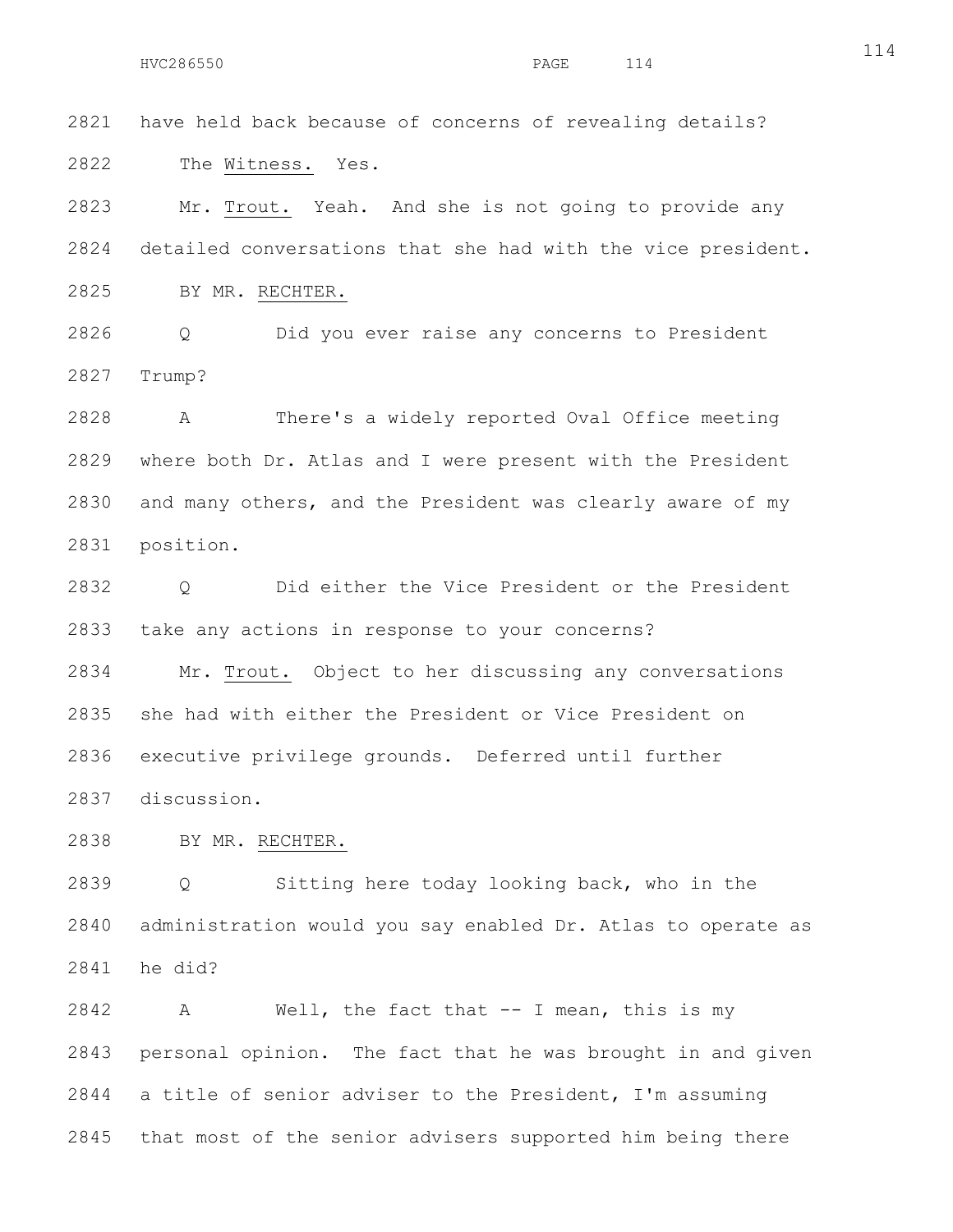2846 because he remained there for a number of months. 2847 Q Anyone specific you can think of? 2848 A No. 2849 Q Jared Kushner we discussed introduced him to 2850 you; that's correct? 2851 A Yes. I never talked to Jared Kushner 2852 specifically about Scott Atlas' presence. 2853 Q And would you say that Dr. Atlas' tenure in the 2854 White House undermined the work of the task force? 2855 A I think it not only undermined the work of the 2856 task force, it undermined the positions I was taking to the 2857 states. 2858 Q Would you say that his appointment undermined 2859 the effectiveness of the coronavirus response? 2860 A It certainly made it harder to execute. 2861 Q Okay. 2862 Mr. Rechter. I think that's it. We can go off the 2863 record. Thank you so much. 2864 (Recess.)

2865 BY MR. BENZINE.

2866 Q Dr. Birx, you said earlier about the new masking 2867 guidance for vaccinated individuals, that you thought it was 2868 premature. Can you elaborate on that?

2869 A So I'm an equal opportunity public health person 2870 if you haven't noticed. I'm very direct in what I'm seeing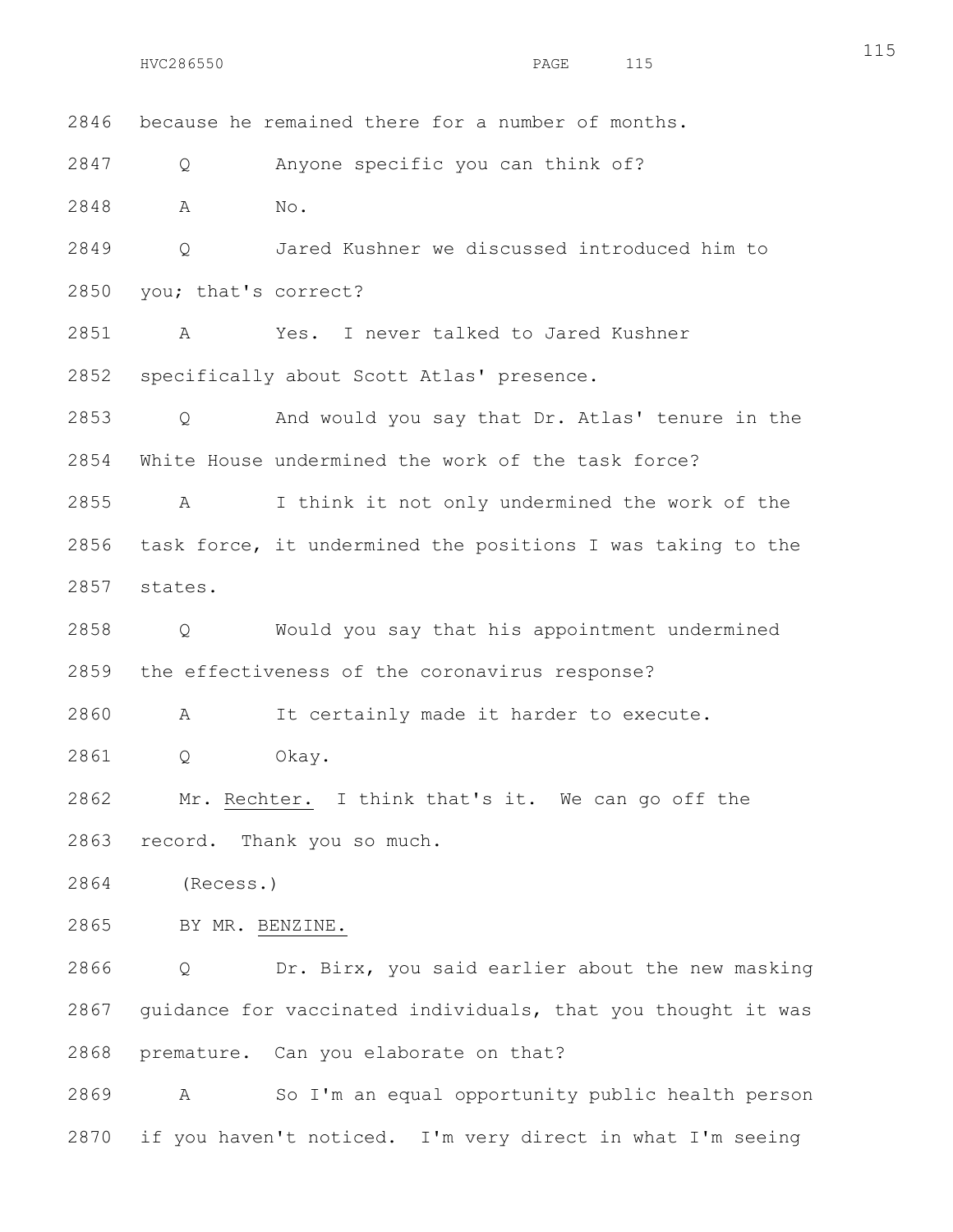2871 and what I think needs to be done.

2872 I think two things: Decrease in testing left America 2873 vulnerable because we couldn't see the early asymptomatic 2874 spread. And I think without knowing if the vaccinated 2875 individuals were susceptible to infection or not with the 2876 delta variant, it was premature.

2877 We knew the delta variant was coming. It had already 2878 gone from India in the beginning of December 2020 to the UK, 2879 and that's how the original variant came to us was through 2880 Europe. So you knew the delta variant was coming, you could 2881 see how infectious it was, and we didn't have data on 2882 protection from infection with the delta variant. We had 2883 data that fairly made it very clear that you protected 2884 against severe disease and hospitalization, but I was 2885 worried about community transmission and reigniting another 2886 surge.

2887 If you look at May of 2020, we also came way down in 2888 case counts. And if you look at May of 2021, we came way 2889 down in case counts, and then came the summer surge. So I 2890 was worried about a summer surge. And on the verge of a 2891 summer surge to have low testing and giving people 2892 permission that are vaccinated that will keep making the 2893 impression that a vaccinated individual could not become 2894 infected and transmit the virus to others I think was very 2895 premature.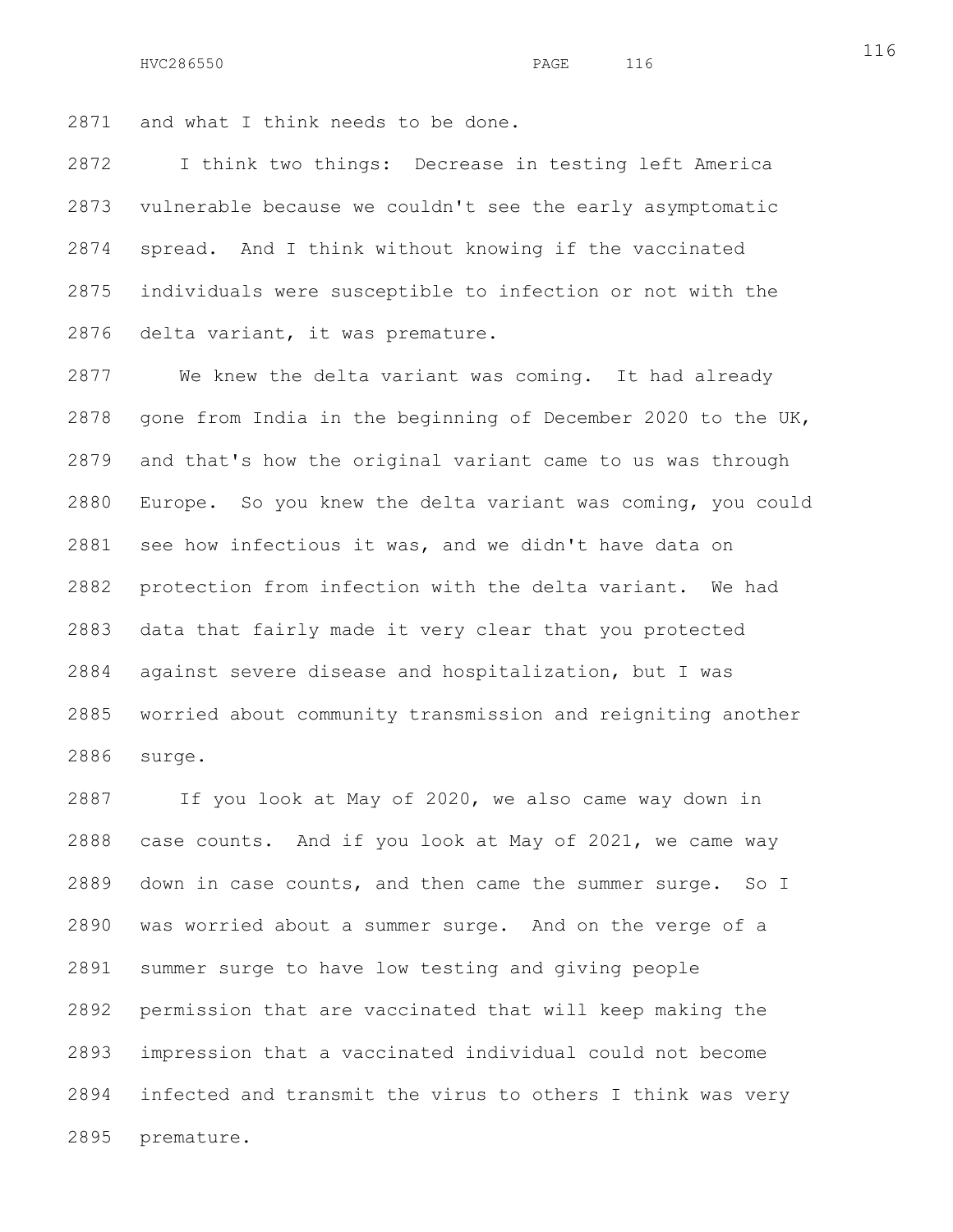2896 And I do think vaccinated individuals, as immunity wanes 2897 and as you can see from the data now with Pfizer, your 2898 protection of infection goes from the high 80s and 90s down 2899 to 50 percent. And so even if you have most of the people 2900 immunized but vaccinated individuals are transmitting, then 2901 it gets to the people who are -- who haven't developed an 2902 effective immune response or to children who are 2903 unvaccinated.

2904 Q In terms of public health, was it a mistake to 2905 reverse that mask guidance.

2906 A I think it was premature. It may not be a 2907 mistake in the future, but it was too early to change that 2908 guidance; because overnight, I saw in Washington just from 2909 my -- I like to know what's going on on the ground, so I do 2910 get out with my mask on. And I went to a book signing, and 2911 everybody there was unmasked except for Dr. Fauci and I and 2912 his wife.

2913 So I think -- and they all said, well, I'm vaccinated, 2914 with the implication that I could not become infected. And 2915 I think whether it was a misinterpretation of the CDC 2916 guidance, however, I don't think they thought through that 2917 the vaccinated would take that as a clear signal that they 2918 were no longer infectious to others.

2919 Q You've talked a few times about how important 2920 testing is and the drop-off in testing in early 2021. It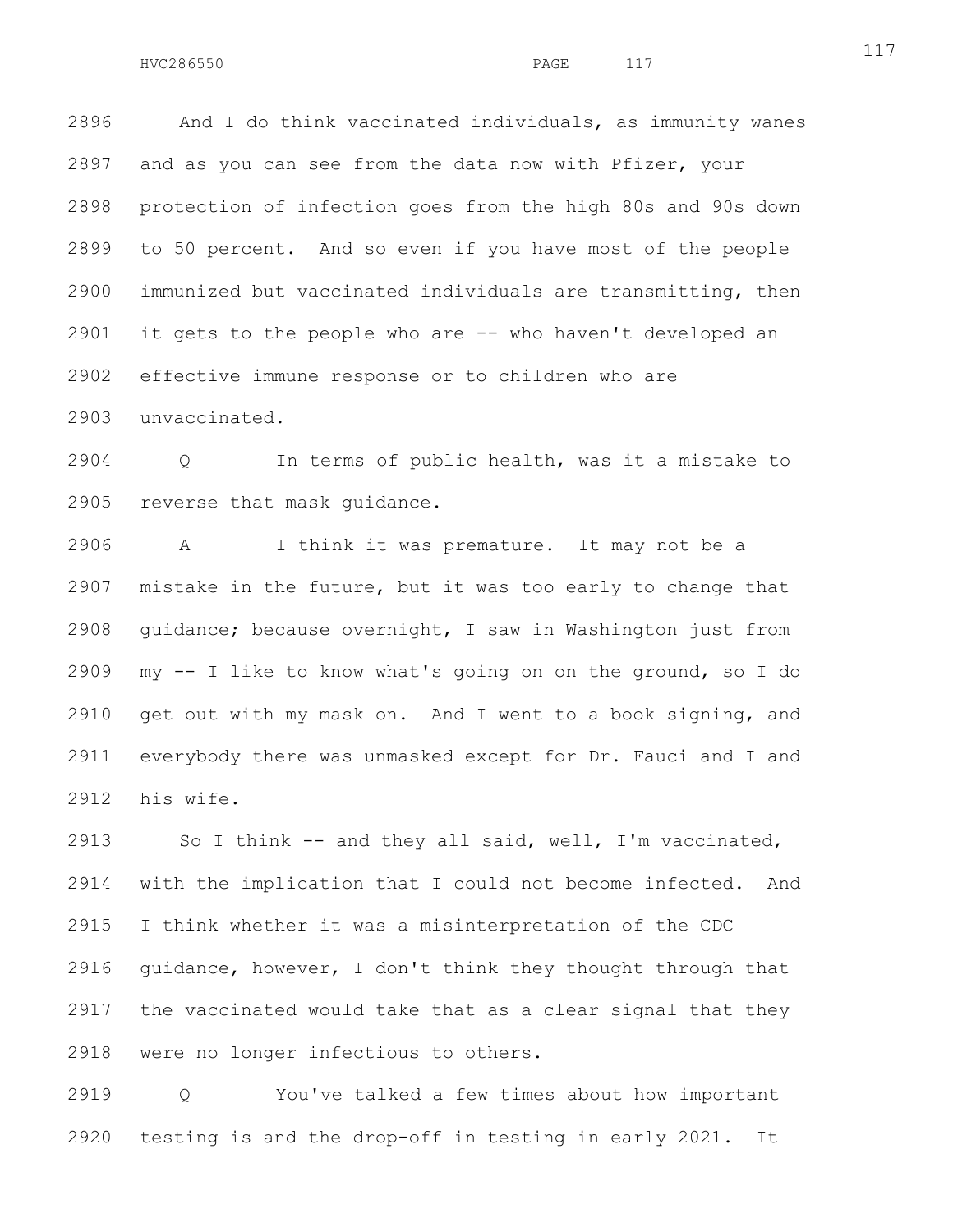2921 appears to coincide with you leaving the White House.

2922 Do you know why there was a drop-off in testing?

2923 A I don't know. One of the last things that Brett 2924 and I had worked together on was to create surge sites. And 2925 so --

2926 Mr. Trout. Brett?

2927 The Witness. Brett Giroir. We had worked together 2928 through most of November to develop a proposal, which was 2929 something I had worked on in July, but I sensed that there 2930 was another moment in time that we could get that proposal 2931 back out.

2932 And so it was to set up -- in addition to continuing to 2933 expand the antigen testing and further expand that 2934 production. I think that production was at 50 million a 2935 month. I think it could have gone to 100 million a month 2936 just with antigen tests alone.

2937 We had met with other of the high throughput 2938 manufacturers, and they had enough equipment and tests to 2939 set up these regional surge centers that could be used for 2940 flu outbreaks, could be -- so you have definitive diagnosis 2941 of all of these different respiratory infections.

2942 So we had set aside, I think it was between 300 and \$500 2943 million at HHS to execute this proposal and get those grants 2944 out before we left on January 19th. And the last thing 2945 Brett said to me is that the RFAs were up and they were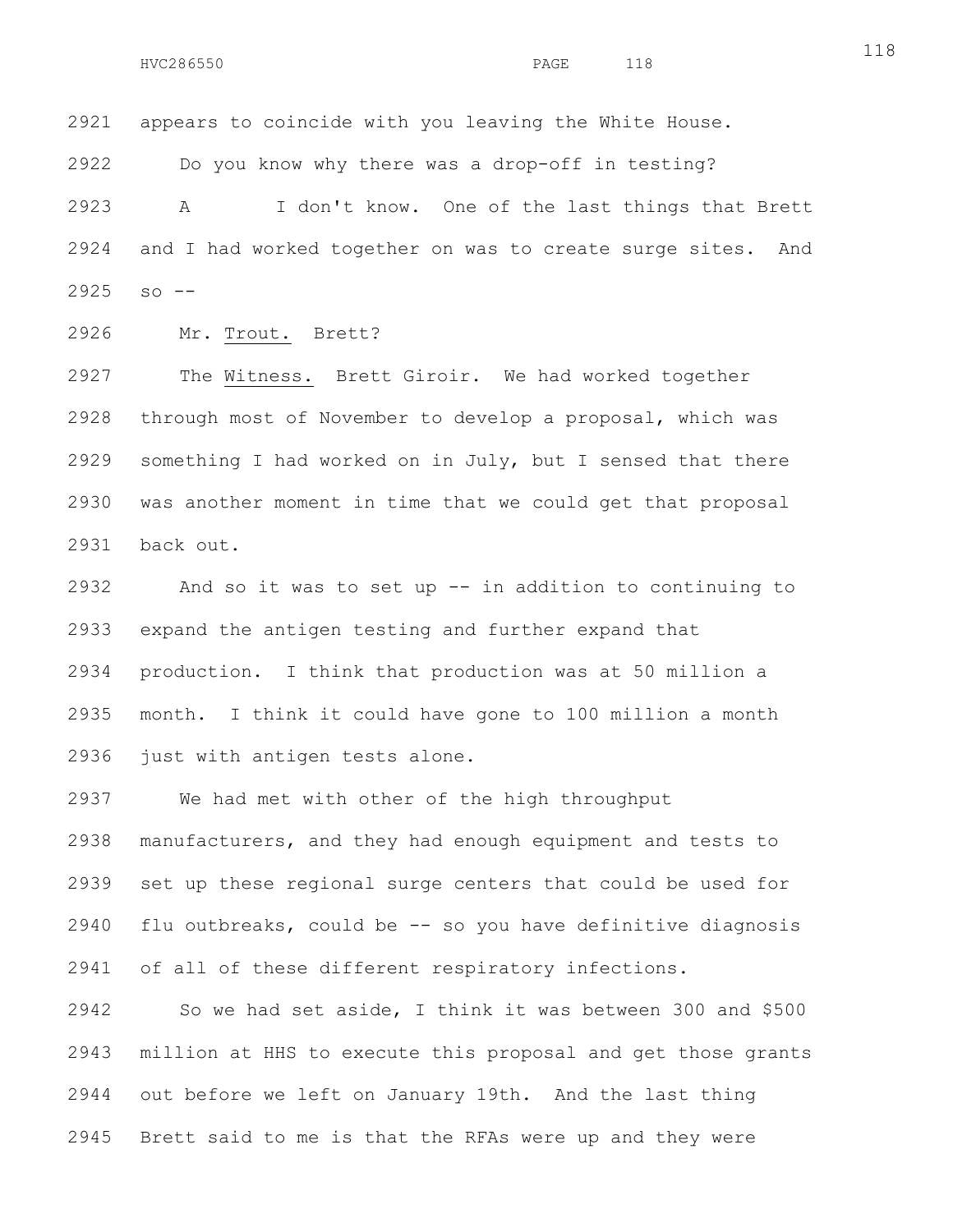2946 going to be funded. And I don't think they were ever 2947 funded. 2948 BY MR. BENZINE.

2949 Q You've also talked quite a bit about your work 2950 with Administrator Verma on nursing homes and how impressive 2951 that was.

2952 I want to hand out two things. The first is CMS 2953 guidance from March 13th that I'll mark as Exhibit B, and 2954 the second is New York State Public Health Guidance from 2955 March 25th that I'll mark as C.

2956 (Exhibit Nos. B and C were

2957 identified for the record.)

2958 BY MR. BENZINE.

2959 Q On the bottom of page 4 of this CMS guidance it 2960 gives guidance on how to return a resident diagnosed with 2961 COVID-19 back to their nursing home; and it says it should 2962 be done if a facility can follow CDC guidance for

2963 transmission-based precautions.

2964 First, what would those transmission-based precautions 2965 have been?

2966 A So that would require isolation and gowning, 2967 masking, and ensuring no contact with any other residents.

2968 Q Okay.

2969 A So they'd have to be in a private room and 2970 independently protected.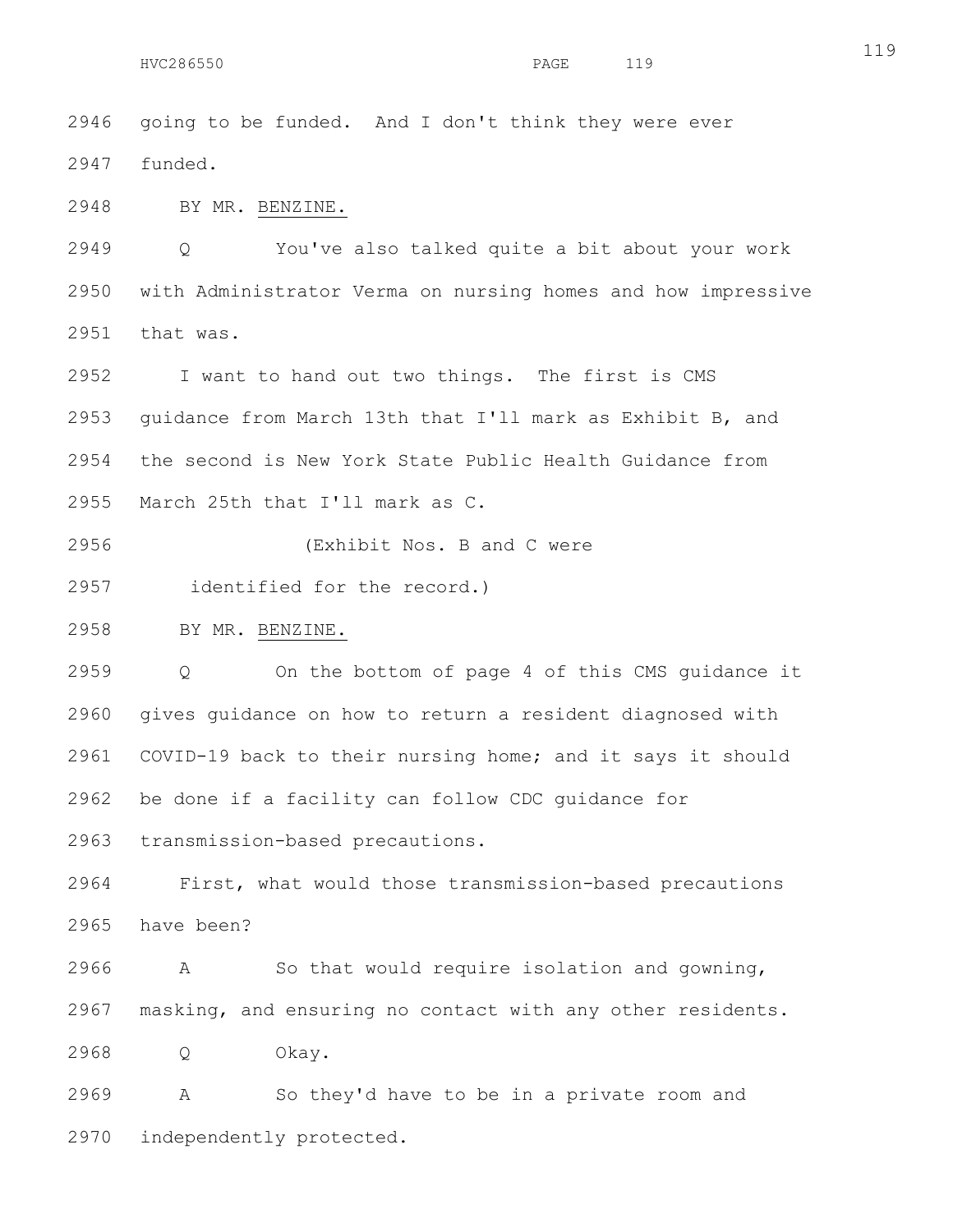2971 Q Did you work with CMS on this guidance? 2972 A You know, I'm not sure I worked with CMS 2973 directly on this guidance, because when Seema Verma saw an 2974 issue, she put her entire staff on finding solutions. And 2975 so she was often one step ahead of the task force and would 2976 come to the task force with the issue and the solution and 2977 the guidance already written.

2978 And I imagine that's what happened this time. She 2979 understood the levers that CMS could pull to protect the 2980 residents, and she used that lever not only to write these 2981 new policies and regulations, but she used that lever to 2982 also require reporting.

2983 And once we could see and once the state could 2984 see -- because remember, federal reporting also helps the 2985 state have increased transparency on what's happening in 2986 their state. So Seema was able to identify issues, get her 2987 people on it, write new guidance, execute new guidance, have 2988 the calls with all of the individuals that would be impacted 2989 by this, and then modify guidance based on how things 2990 continued to evolve. And so I believe that she was one of 2991 the most proactive agencies that we had around the task 2992 force.

2993 Q I read it as a nursing home can do this if -- 2994 A If they can meet all of the precautions. 2995 Q -- if they can meet all the requirements.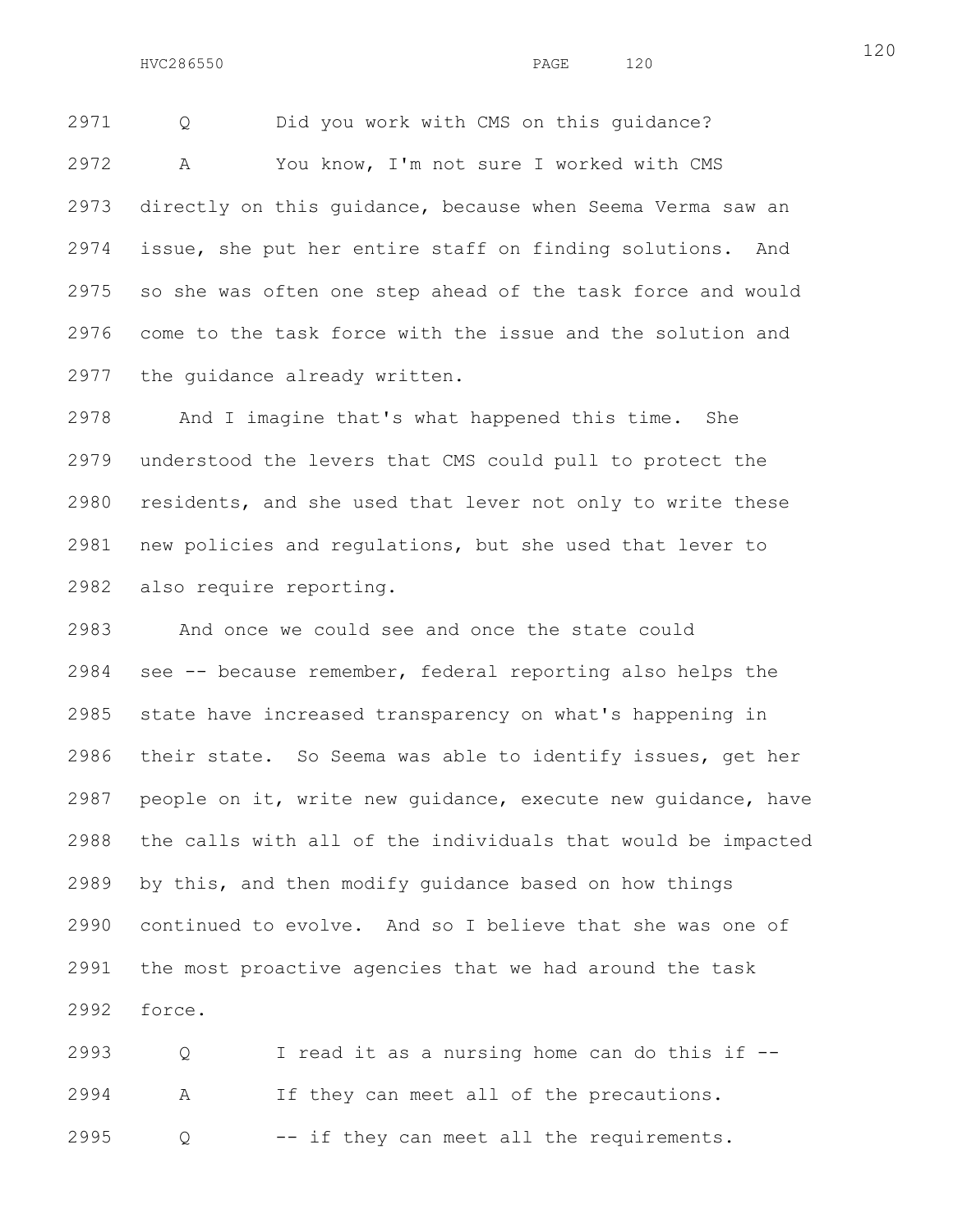2996 Administrator Verma said about this guidance under no 2997 circumstances should a hospital discharge a patient to a 2998 nursing home that is not prepared to take care of those 2999 patients' needs.

3000 A Correct.

3001 Q If we turn now to the New York guidance, the 3002 fourth paragraph down with the underlined sentence, there's 3003 two sentences in that paragraph. The first one says, "No 3004 resident shall be denied re-admission or admission to the 3005 nursing home solely based on a confirmed or suspected 3006 diagnosis of COVID-19."

3007 Does that have the same qualifier of able to take CDC 3008 precautions as the CMS guidance required?

3009 A No.

3010 Q So would this guidance have violated CMS 3011 guidance?

3012 A Yes. I've never actually looked at this before. 3013 Q We'll get to the second sentence if that's what 3014 you're more concerned about, yes.

3015 A The second sentence is more concerning than the 3016 first sentence.

3017 Q So the first sentence on its own violates CMS 3018 guidance.

3019 A Yes.

3020 Q The second sentence reads, "Nursing homes are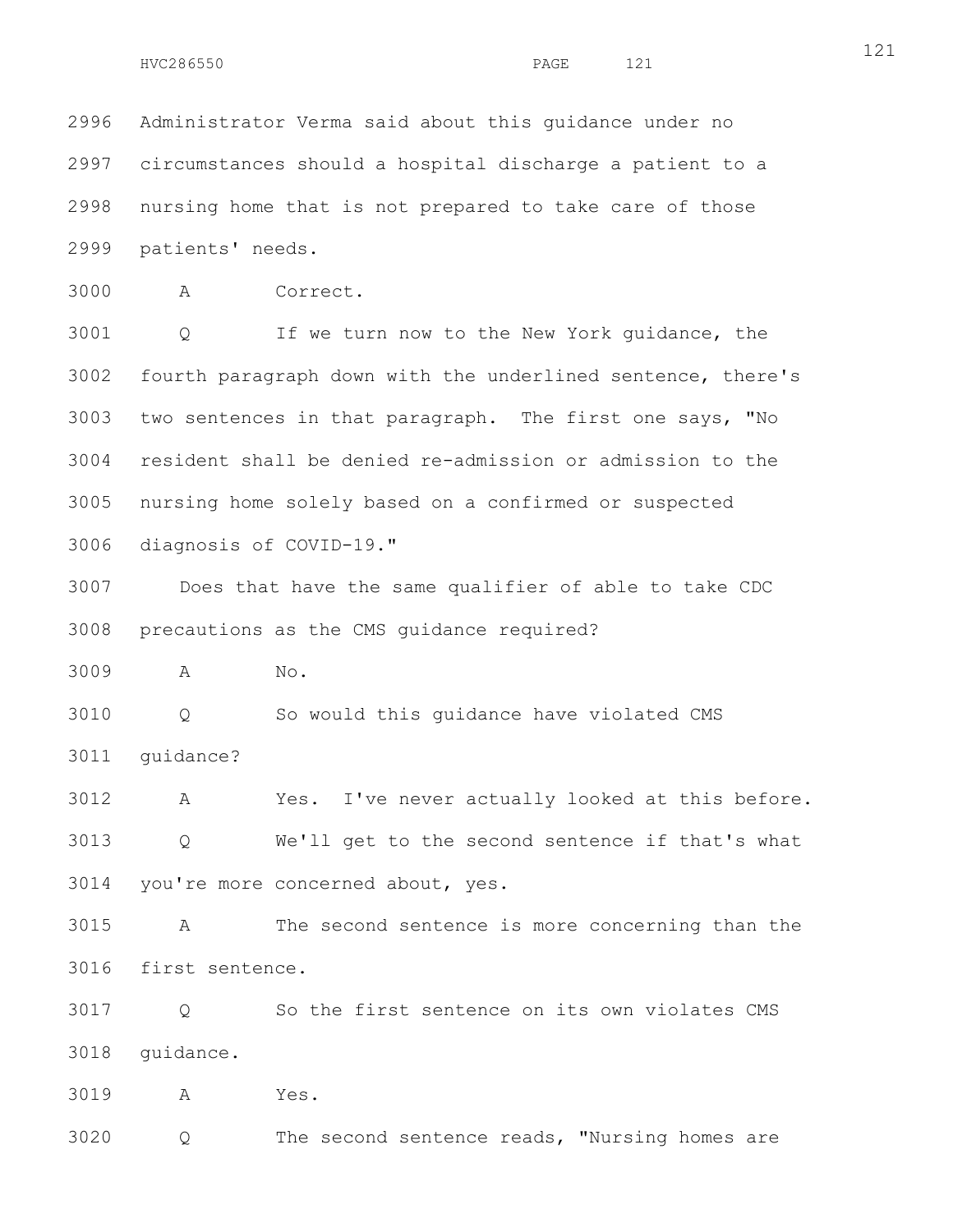3021 prohibited from requiring a hospitalized resident who is 3022 determined medically stable to be tested for COVID-19 prior 3023 to admission or readmission."

3024 I'll just let you talk about that one.

3025 A Well, earlier, remember, I talked about nursing 3026 home residents, a third of them were asymptomatic. So you 3027 cannot assume because a person was not having symptoms that 3028 they would not or -- be or not be infected. And so if you 3029 don't test them, you could have been moving someone who had 3030 COVID into that nursing home unknowingly and spread -- we 3031 know how contagious this virus was -- and spread it 3032 throughout the entire nursing home.

3033 Q In that sentence, do you think -- I'm asking you 3034 to speculate. So if you don't want to answer, please don't. 3035 What do you think medically stable means? Do you think 3036 it means no longer showing symptoms, or just able to move 3037 from point A to point B?

3038 A I don't know what they mean by medically stable. 3039 I mean, there are criteria -- so there's two sides of the 3040 equation. One of them is the hospital that always wants to 3041 move recovering patients, independent of what their illness 3042 is, back to their residence. And there's the accepting 3043 group who says I can't. I need this and this and this to 3044 improve before accepting that patient.

3045 It sounds like this took away the nursing home's ability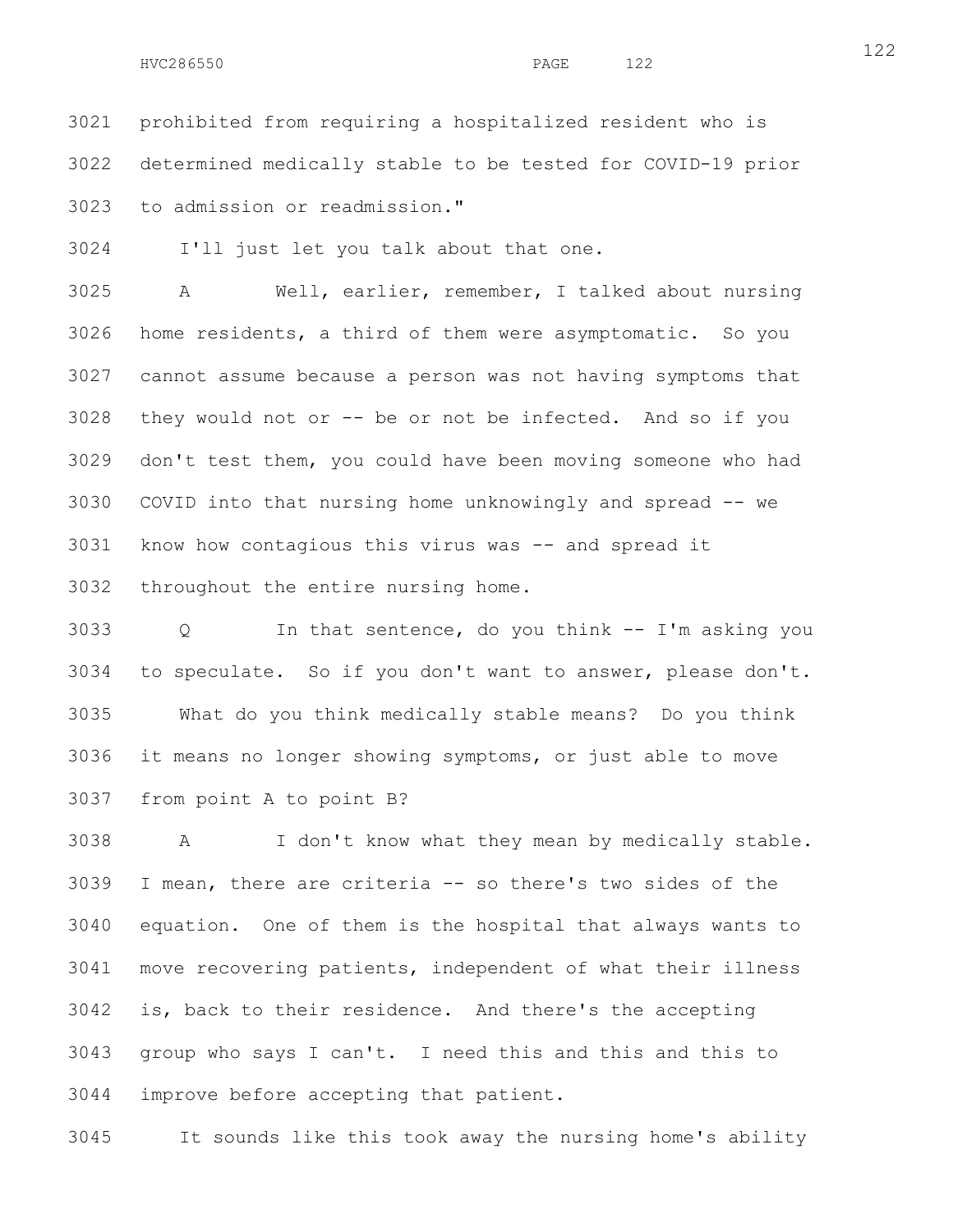3046 to say that person isn't stable enough to return to the 3047 nursing home. The way I read this is it implies that the 3048 hospital alone can determine medical stability and move them 3049 to the nursing home independently.

3050 And that dialogue is really critical, because the 3051 hospitals I'm sure want the patients to have good care. But 3052 the nursing home knows what their census is, how complicated 3053 their patients are, what their staffing is, and they would 3054 be the optimal group to determine whether they could accept 3055 that patient.

3056 Q Do you think admitting potentially positive 3057 COVID-19 nursing home residents back into the nursing home 3058 without the ability to quarantine or isolate them is 3059 dangerous and could lead to unnecessary deaths?

3060 A Yeah, I think that's why the CDC guidance was 3061 very clear about precautions needed to protect them. And I 3062 think that's why Seema was proactively working on these 3063 infection control guidance.

3064 But not only the guidance. Behind the guidance were 3065 these -- I forget what she called them. So CMS reserves the 3066 right to go into any nursing home unannounced. So it wasn't 3067 just that they wrote the guidance, they informed all the 3068 nursing homes that their survey teams that would be coming 3069 would be looking specifically and only for infectious 3070 control guidance being followed.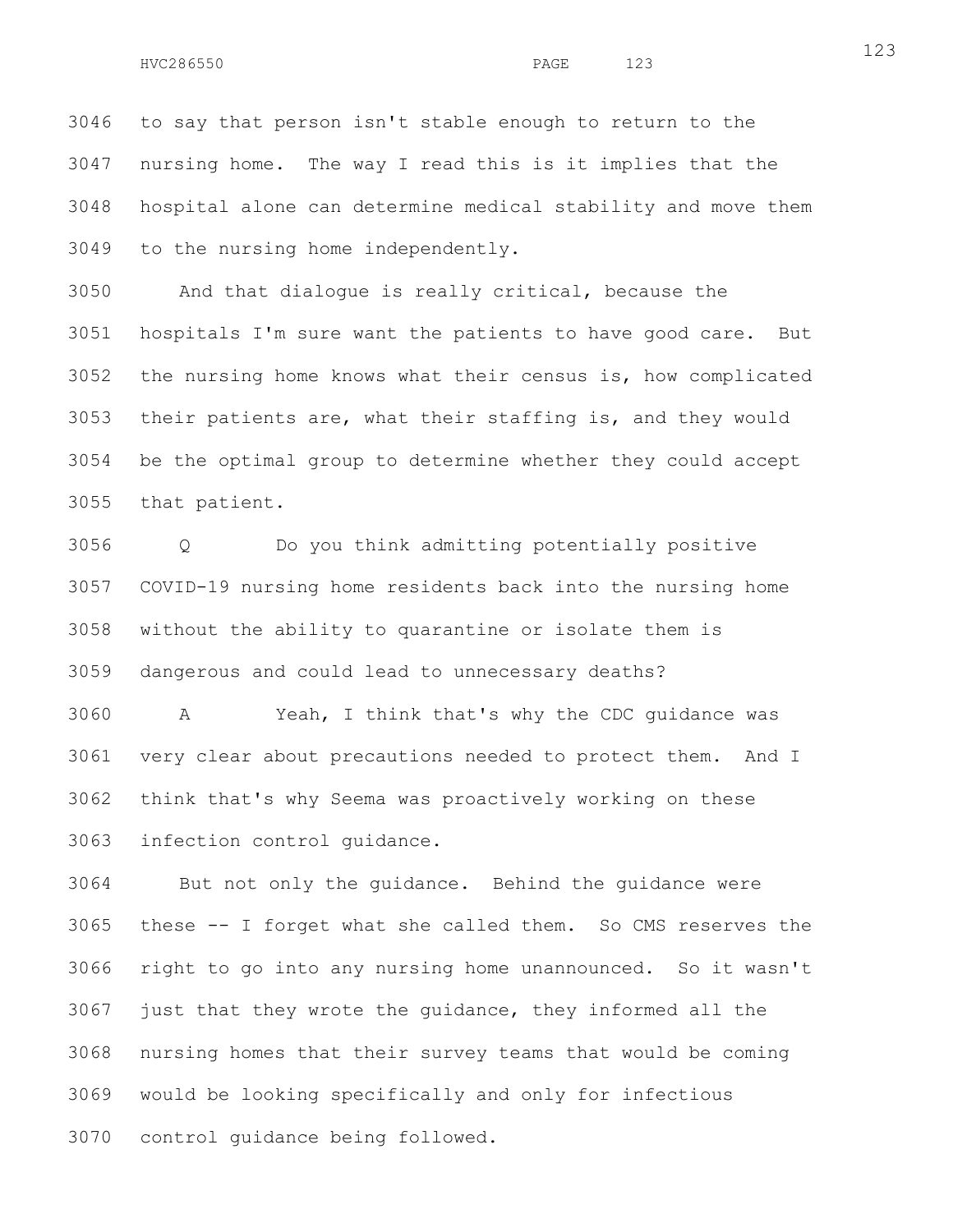3071 So it said to them this is the most important thing that 3072 you can do for your residents and protect your residents, 3073 and it's so important that when our survey teams come, we're 3074 only going to concentrate on this because we believe that 3075 you're absolutely the most vulnerable group to COVID 3076 infection.

3077 Q All right. Thank you.

3078 Mr. Benzine. I think my colleagues have some questions. 3079 Mr. Davis. Just one question. I'm going to pass out 3080 Exhibit D.

3081 (Exhibit No. D was identified for

3082 the record.)

3083 BY MR. DAVIS.

3084 Q This is an article from the Associated Press, 3085 December 20, 2020. The headline says, "Birx travels, family 3086 visits highlight pandemic safety perils." You can read the 3087 article if you want.

3088 I just want you to comment on the headline of the 3089 article.

3090 A Yeah, thank you.

3091 So what concerned me the most about this article is -- I 3092 even talked to the AP reporter to refute the claims, and it 3093 was published anyway.

3094 So to be absolutely pinpoint clear on what happened, I'm 3095 in a multi-generational household. I had left that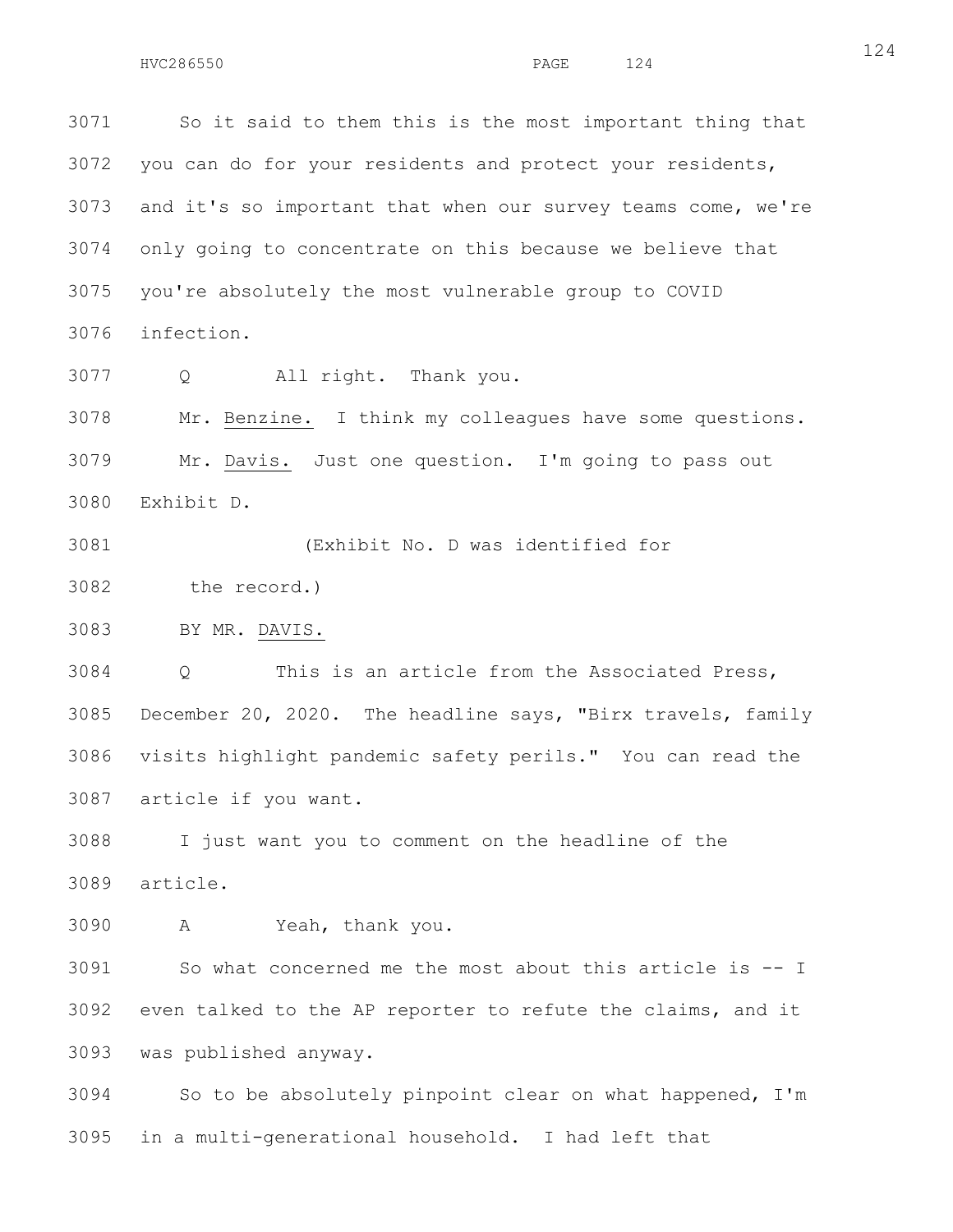3096 household from March until August because of my exposure, or 3097 what I perceived to be a potential exposure. It was early 3098 in the epidemic and that household got locked down and no 3099 one went in or out of that household.

3100 I have two daughters. One lives three miles -- three 3101 minutes away from me or five minutes away from me and one 3102 lives about 18 minutes away from me in Potomac. So my 3103 daughter was taking care of my 91-year-old, my 95-year-old, 3104 a one-year-old, and a two-and-a-half-year-old throughout 3105 this March, onward.

3106 Q And you're absent from the house?

3107 A In my absence. So I was Facetiming on any kind 3108 of medical condition. But my daughter became pregnant with 3109 her third child in the summer, and I felt like I had to 3110 physically reengage in the household.

3111 So not only did I follow all of CDC precautions, I was 3112 making sure I was testing all the time and I masked most of 3113 the time in the household because I was on the road. But I 3114 had to repod with my original household.

3115 So when Thanksgiving -- I was cooking meals, so I cooked 3116 a regular meal for Thanksgiving. My daughter who lives 3117 three or four minutes away from me was not inside the house. 3118 So there's no family gathering. My daughter wasn't there, 3119 my son-in-law wasn't there, the only people what were in the 3120 house are the people who lived in that house, my husband and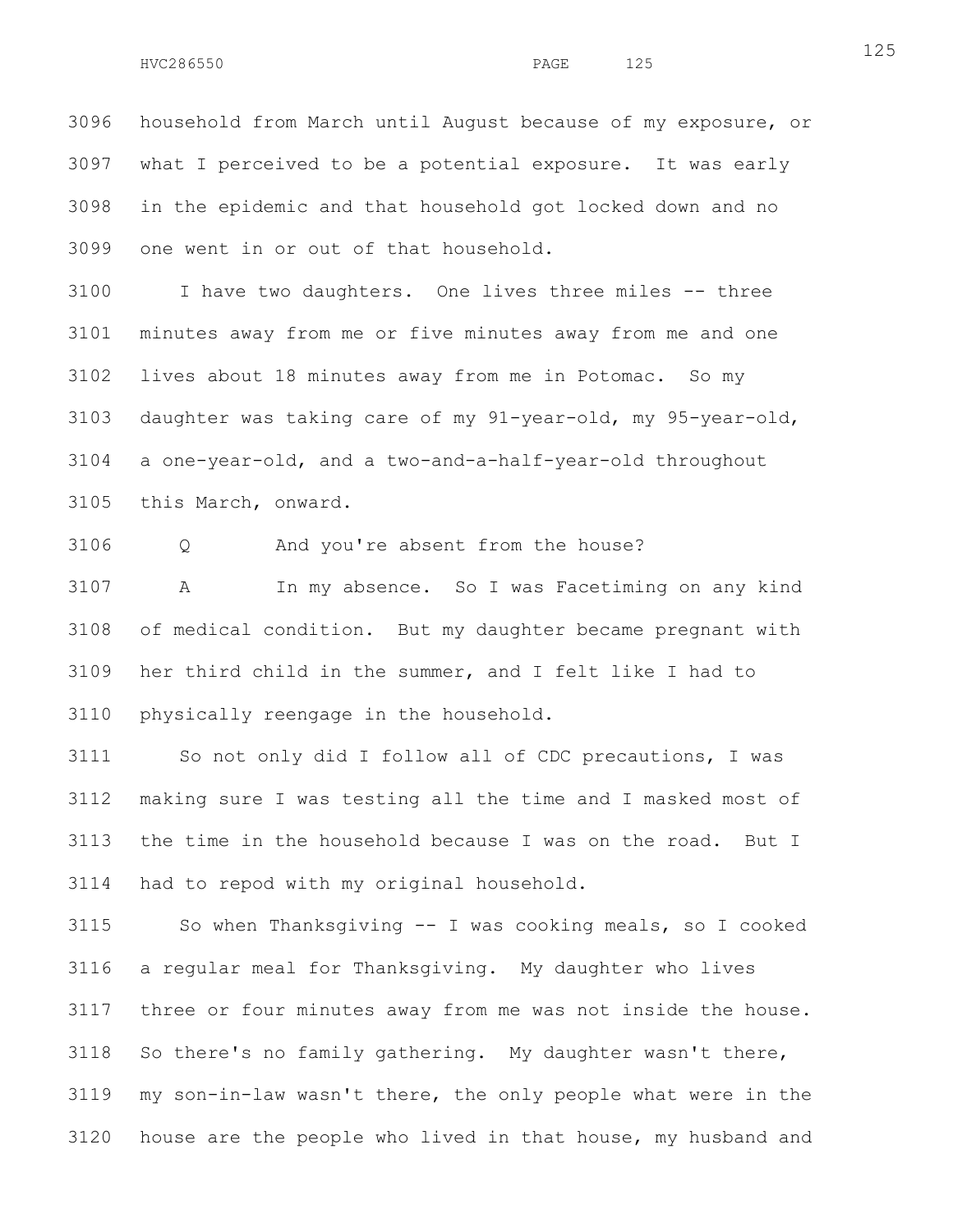3121 I who had re-podded with that house over four months 3122 previously.

3123 And I explained all of this to the reporter. And our 3124 normal Thanksgivings are about 30 to 40 people because both 3125 of my daughters are married and we bring in all of their 3126 extended family. There was no one in that household except 3127 for the people who lived there.

3128 And what was really disappointing to me is it came at a 3129 time when it was really important to encourage people to 3130 follow the guidelines that I was following: Masking, 3131 protecting the vulnerable. And to this date no one in my 3132 family including my brother, his disabled child, no one, my 3133 two sons by marriage, no one has gotten COVID because I send 3134 out almost a weekly alert that says this is what we all have 3135 to do.

3136 And so I not only took the guidance seriously, I was 3137 probably over-guidanced because I was on the road in every 3138 hotspot and obviously in the White House where there were 3139 multiple outbreaks and didn't become infected.

3140 And what really hurt me about the article was the 3141 implication that I would put my family at risk, because I 3142 would never put my family at risk. And I knew what the 3143 risks were particularly with a 91-year-old and a 95-year-old 3144 and pregnant daughter.

3145 And the implication that I would do something frivolous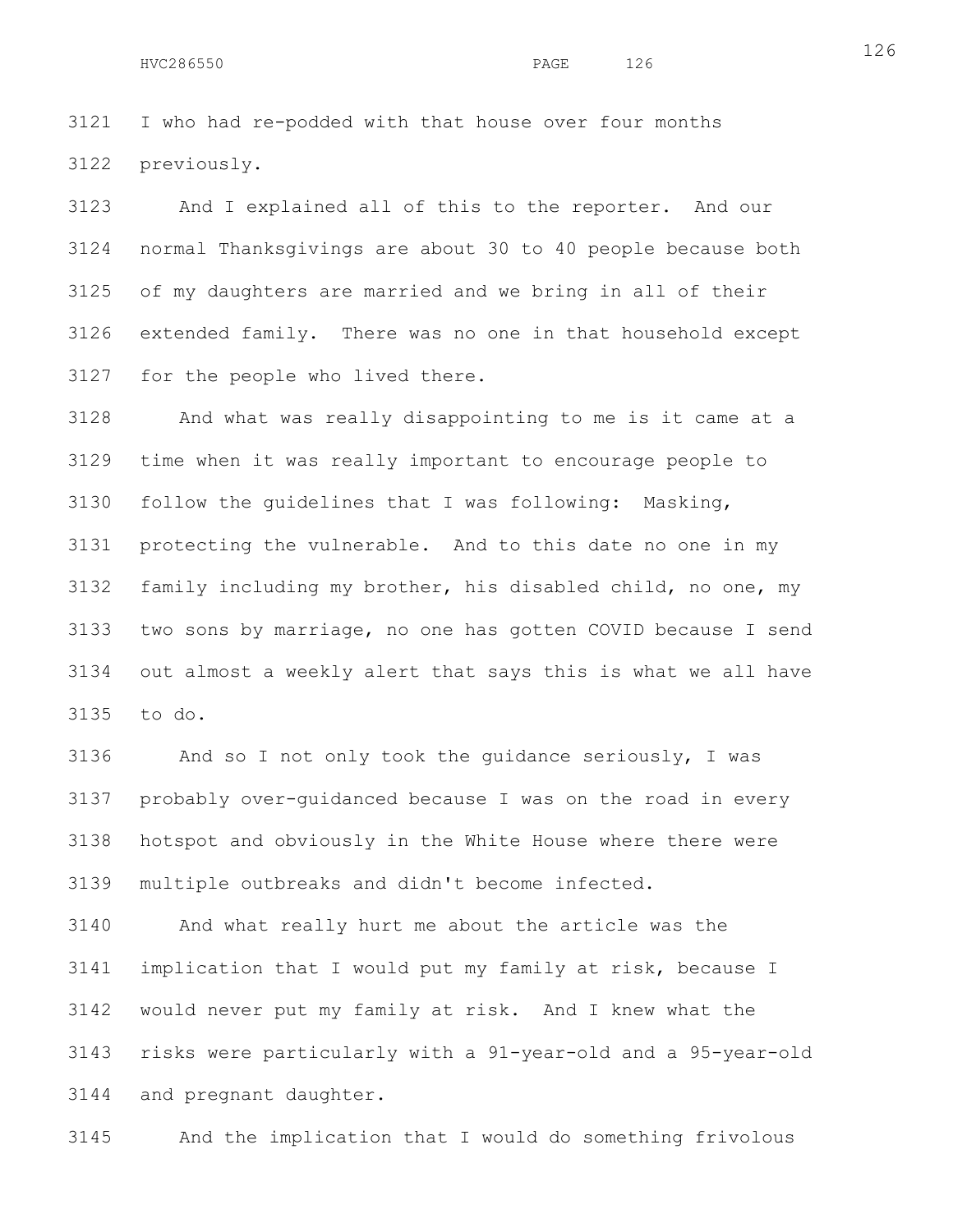3146 to put my family at risk is just so inexcusable. But it 3147 didn't seem to matter what the truth of the story was. They 3148 wanted the headline and they wanted this piece.

3149 After Thanksgiving, my husband and I, who got married 3150 right before COVID on 9/19/19, together we had been looking 3151 for a beach house that could accommodate both families 3152 because now we are -- I had two daughters. Now I have two 3153 daughters and two sons. So -- I know that's a long story. 3154 But now we have four children and we want all of the 3155 children to be part of one combined family.

3156 But my beach house, it was a tiny townhouse, didn't have 3157 space for everybody. So we had been looking for a home for 3158 a long time where the family could come together. So we 3159 found one in September. It closed in November right before 3160 Thanksgiving. I wasn't at the closing. I mean, I couldn't 3161 do any of these things because I was in the White House and 3162 so I hadn't been to the house. So -- after we bought it. 3163 So the day after Thanksgiving we went down to the house. 3164 Empty house, no one there. We took all of our food. We 3165 didn't meet anyone. You know, it's two-and-a-half hours

3166 away. We didn't meet anyone. We didn't speak to anyone. I 3167 took all of my own food. And we were in this house we had 3168 just bought.

3169 And they made it sound like I got on an airplane or was 3170 out partying and going to -- the implication was so horrific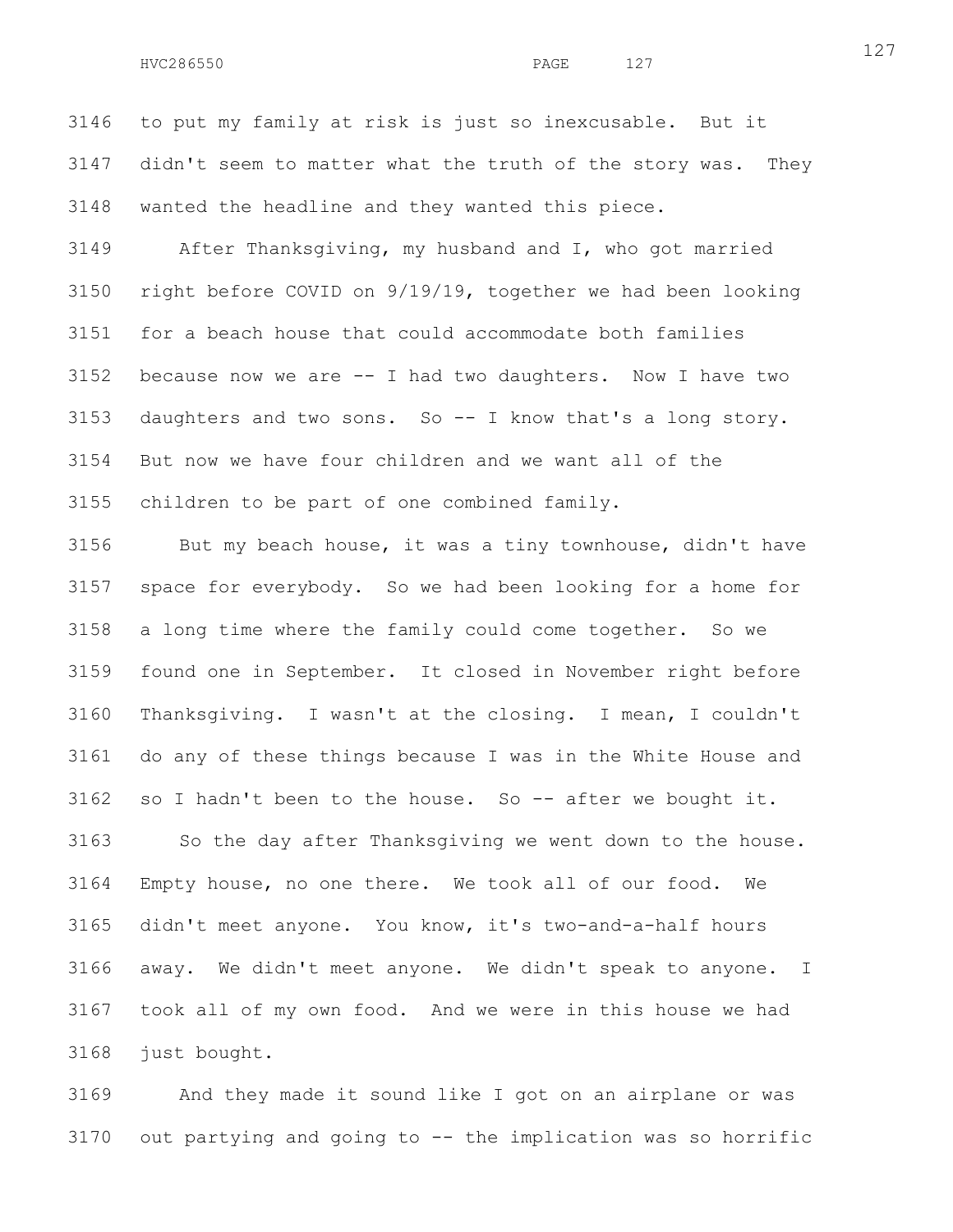3171 because it implied to people that a public health -- and 3172 this is the same time when people were doing indoor dining 3173 without masks after telling people to mask. You would have 3174 never -- and I could tell you if the press had found me on 3175 any of the trips unmasked or indoor dining, it would have 3176 been a story, so obviously it didn't happen. I was on the 3177 road for almost 90 days.

3178 So it was just -- what was discouraging is they wrote 3179 the story despite the truth. And I think right before 3180 Christmas it really inhibited my credibility. I was still 3181 doing a lot of local press, I was still going out on the 3182 road, and I think more than anything it really hurt my 3183 family to see that it didn't matter anymore what was true or 3184 untrue. What mattered is the perception that people could 3185 create. And I think it did hurt my public health 3186 credibility.

3187 But I think more importantly, it decreased my ability to 3188 honestly convey what we do and what we do every day to 3189 protect one another. And I think the truth is in that no 3190 one became infected in our family. Which I think -- there's 3191 over 20 of us and I think that's pretty unusual. We were 3192 all over the country and a large number of children plus 3193 older individuals.

3194 But we all had a reason to be careful, because we all 3195 had vulnerable individuals in our families. And I think it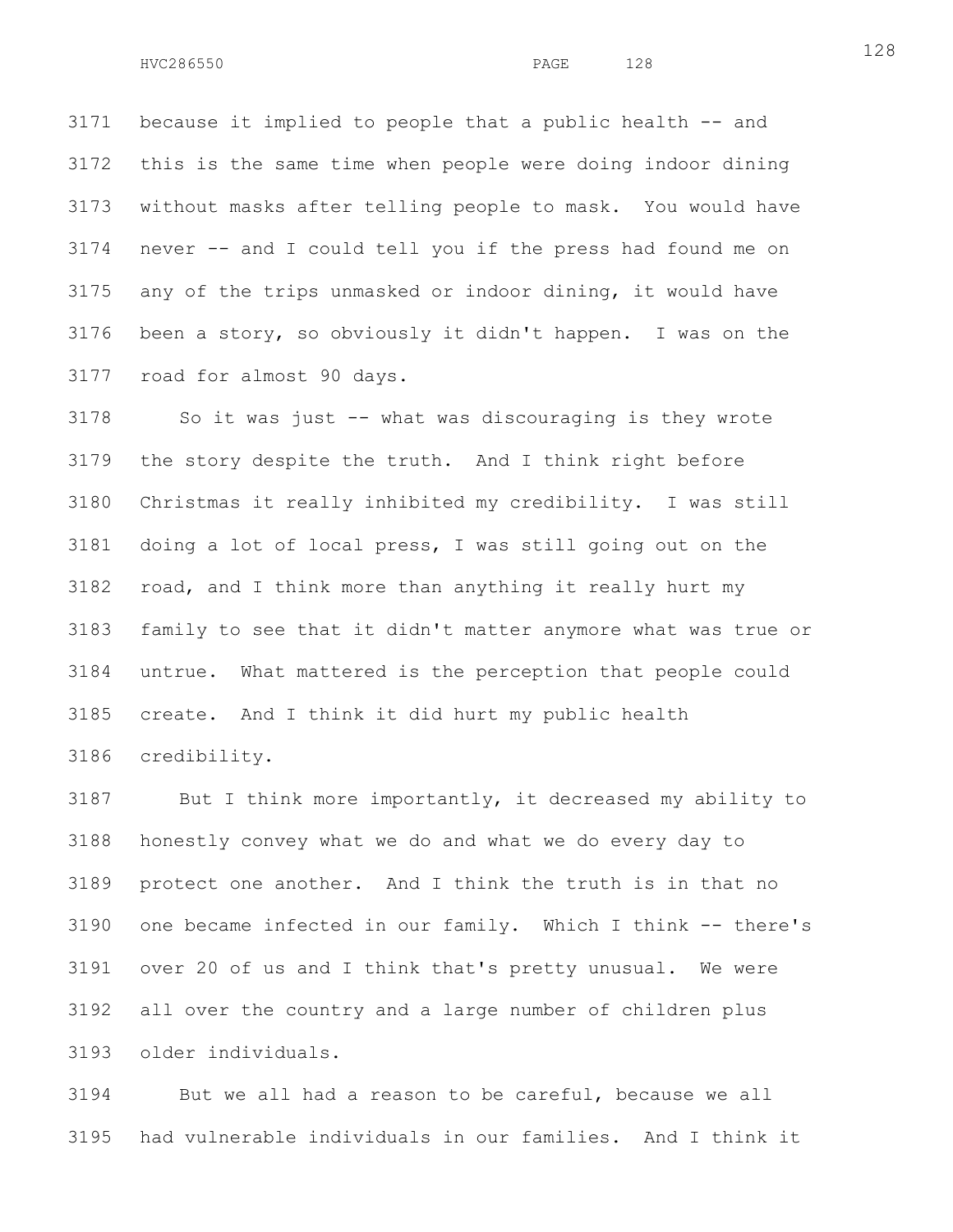3196 discredits every family that's tried to do the right thing 3197 through very difficult times.

3198 But thank you for bringing it up.

3199 Q Thank you for your response.

3200 Ms. Callen. I just have a few quick questions, too.

3201 BY MS. CALLEN.

3202 Q Yesterday I mentioned that I worked here at the 3203 committee for several years, so I've been an observer of Dr. 3204 Fauci, and from time to time this committee does hearings on 3205 public health issues. We did one on Ebola, we've done one 3206 on hospital-acquired infections, we did one on H1N1. So 3207 that's going back. I've been here since 2008. I've seen 3208 Dr. Gerberding testify, Dr. Frieden testify, Dr. Fauci, 3209 Dr. Redfield.

3210 And we've sort of alluded to what we talked about CDC 3211 working remotely; we have talked about some of their 3212 guidance and how oftentimes it wasn't practicable for all 3213 the different governors to institute. We haven't talked 3214 about testing. And just if you're okay with it, I'd like to 3215 stipulate that at the beginning, they made some -- I think 3216 they've admitted -- some mistakes in developing the test.

3217 Do you agree with that?

3218 A So, to me, the issue was bigger than the quality 3219 of the test. To me, the issue was who were the tests 3220 designed for?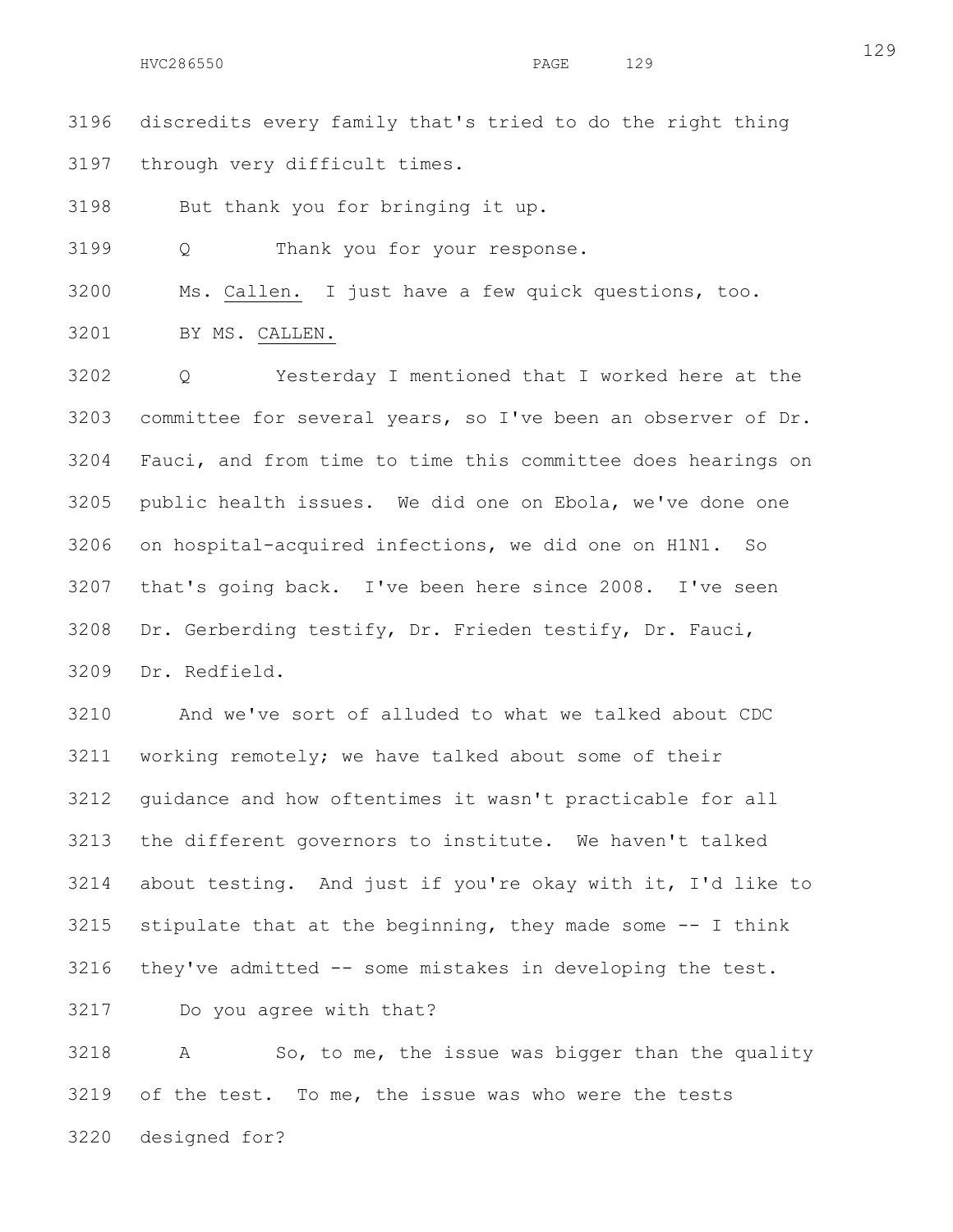3221 So these tests were only designed to be executed within 3222 public health laboratories, which would have never supported 3223 a pandemic response. I mean, each state only has one, the 3224 equipment and the way the test was made.

3225 There's very specific equipment that's in public health 3226 laboratories because they don't have to do what we call high 3227 throughput. They're a more low throughput scenario. And to 3228 me, the biggest issue is, and remains, that it was all built 3229 on the assumption that you could track this virus through 3230 symptoms.

3231 And I think it was that assumption that drove kind of 3232 the not disinterest, but the position that they took on 3233 testing. And often the position that they took on testing 3234 throughout a large time point of the pandemic is they really 3235 believed that this virus could be tracked, traced, and 3236 prevented by only tracking those that had symptoms and those 3237 exposed to individuals that had symptoms.

3238 And we know from each of the outbreaks that the symptoms 3239 almost always lagged behind the early increase in test 3240 positivity, because most of the young people who test 3241 positive don't have symptoms and don't show up in emergency 3242 rooms, are at hospitals to get tested.

3243 So I think it was more the supposition that they had 3244 early on. And I think that really begs a larger question: 3245 Why wasn't our pandemic preparedness, even our flu pandemic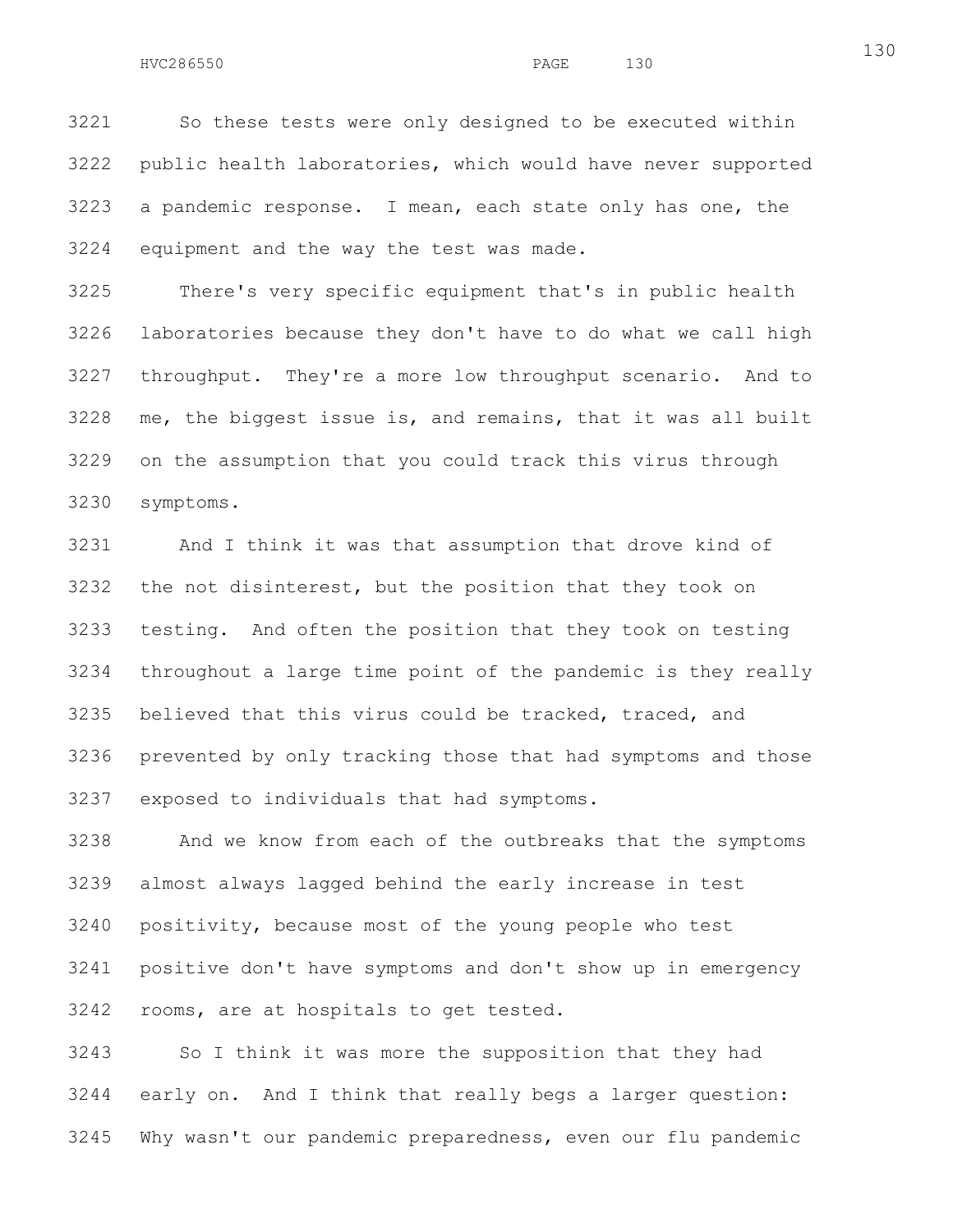3246 preparedness, based on definitive laboratory diagnosis? And 3247 I think that is also a hole in our flu pandemic preparedness 3248 and we should really as a country move towards definitive 3249 laboratory diagnosis and respiratory diseases.

3250 And then I think two things will happen. One, we'll 3251 really know as parents and grandparents when there is virus 3252 circulating, and people then could take additional 3253 precautions if they thought that that was reasonable, 3254 because we still lose a lot of pregnant women and young 3255 children as well as the elderly to flu or their 3256 complications from flu.

3257 And it would also drive new therapeutics, because people 3258 would know that they were positive, and it would have driven 3259 testing innovations so that every doctor's office and every 3260 clinic had the ability to diagnose flu.

3261 So I think it was not just the testing issue. The 3262 testing issue was symptomatic of a larger issue of trying to 3263 track infectious diseases through syndromes rather than in 3264 this world and day of having great laboratory technology to 3265 not definitively diagnose by a laboratory.

3266 So I think, yes, they had trouble with the tests, but it 3267 was more why were the tests only designed for public health 3268 laboratories? Why was the commercial sector never brought 3269 in? Why were there never any meetings with the commercial 3270 sector and the large commercial laboratories and the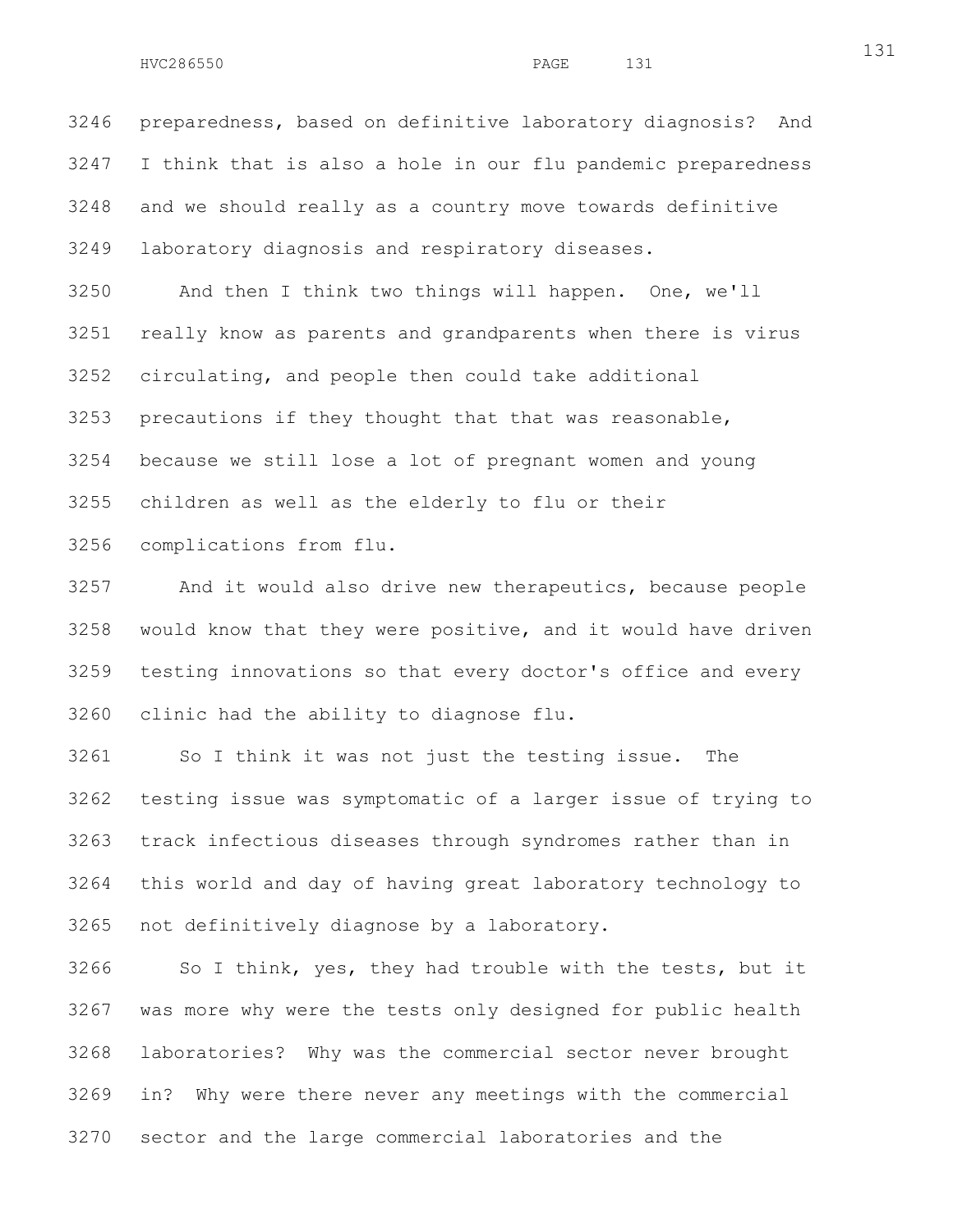3271 diagnostic developers to really spur? Those sequences were 3272 known. They built their own tests on the sequences for 3273 their public health lab, but any of the large laboratories 3274 could have done the same upon request.

3275 Q Thank you. So this is the Committee on 3276 Oversight and Reform. It used to be the Committee on 3277 Oversight and Government Reform. So I think at least on the 3278 Republican side, we would like to have sort of an effect on 3279 reforming government.

3280 So continuing to talk about the CDC, on May 11th Senator 3281 Sue Collins told Dr. Walensky at a hearing, public, and I'm 3282 just quoting from her press release. She said, "I always 3283 considered the CDC to be the gold standard. I don't 3284 anymore. And I want to give you three examples." And she 3285 went through and she talked about teachers' influence on the 3286 guidance as one example, then some information they put out 3287 about transmission, and then some Draconian guidance for 3288 summer camp.

3289 But that is more just to say, like when Senator Collins 3290 said that, I said, oh, my gosh. I feel the same way. And I 3291 am a hyper informed, probably, parent because of where I'm 3292 situated. But I think parents were informing themselves 3293 during that time because their children were affected, their 3294 lives were affected, particularly especially for women. So 3295 many women lost their jobs and/or were thrown into parenting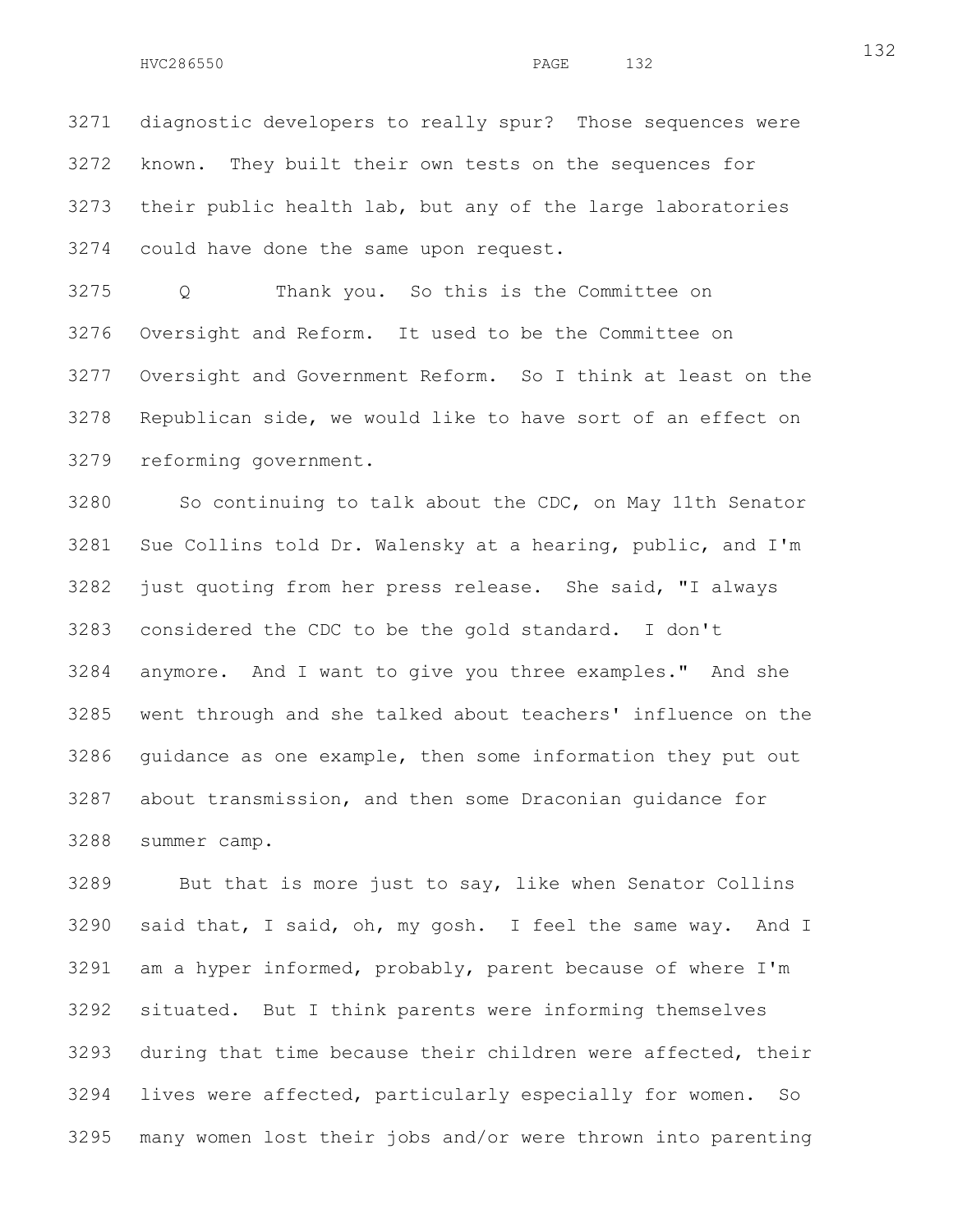3296 24/7 which they weren't used to.

3297 And so I just want to ask you, what do you think -- and 3298 I'm not saying she's not doing this. But what do you think 3299 Dr. Walensky should really be focused on? And I think she's 3300 doing this, but would just love your opinion on how we can 3301 better the CDC.

3302 A I think, first and foremost, someone has to be 3303 responsible for the data. And to my mind it's not just 3304 public health data. And I wouldn't divorce public health 3305 data from routine medical data because our country doesn't 3306 work in those two separated instances.

3307 I think the medical data that this country collects, 3308 because that's how hospitals and emergency rooms and 3309 doctor's offices get paid, all of this stuff is coded now. 3310 And so it's not a matter of having access to all the codes 3311 on the EMRs, it's about which selected codes are critical to 3312 protect the country from infectious pandemics. And I'm just 3313 staying with the infectious pandemics. It's a very limited 3314 number of codes.

3315 And I think if you went to hospitals and to the private 3316 sector groups that collect a lot of the EMRs -- but the real 3317 key is the hospitals -- and said would you be willing to 3318 report age band data of these codes without any other 3319 demographics; or potentially, if you have more than 5 3320 percent of the cases in any demographic, you could also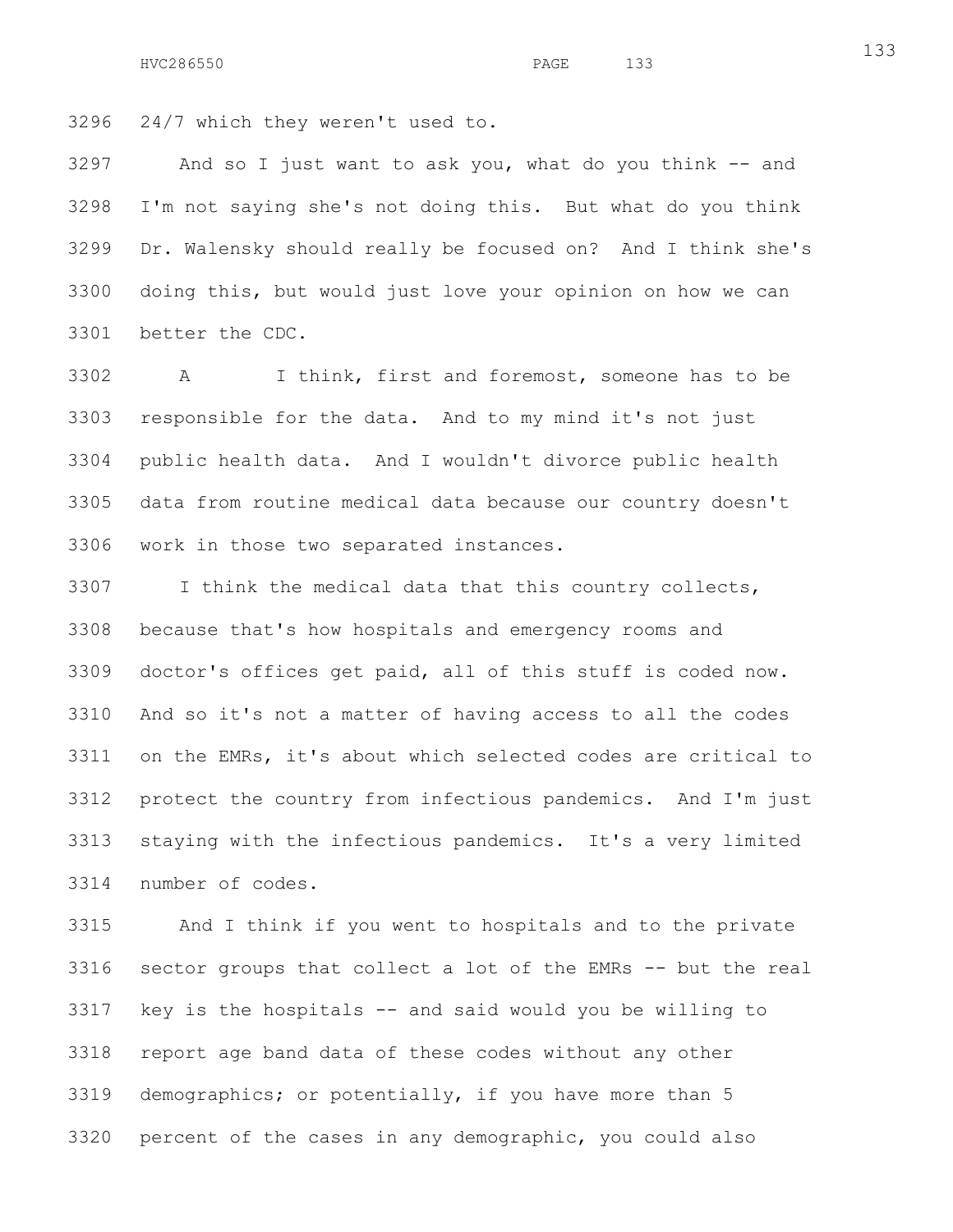3321 report demographics? You just don't want to report 3322 demographic if there's only one Hispanic individual with 3323 that specific code, because you don't want to be able to 3324 identify the individual. But that's what we do in PEPFAR, 3325 and we collect data on our clients, their outcomes and their 3326 impacts at the most granular level by sex and age, age band.

3327 And so if that was happening, the CDC would have a body 3328 of realtime data in which to analyze. Because part of the 3329 problem that the CDC is up against is their data collection 3330 is so arcane and behind despite investments and 3331 modernization of data, they're still trying to do it through 3332 the public health system rather than getting reporting up 3333 100 percent of the hospitals, emergency rooms, urgent care 3334 of specific codes. And that would have led them with the 3335 ability to really understand this pandemic and also 3336 understand -- you'd have a baseline met. And so you would 3337 be able to see any deviation from the baseline which would 3338 suggest a new emerging infectious disease.

3339 So I think it's not just about where the data is, but 3340 where that data goes and how it gets collected both from the 3341 laboratories and from our clinical sites.

3342 I think there are good analysts found at the CDC that 3343 would be very good about analyzing that data, but it needs 3344 to be concurrent and we need to stop doing small, little 3345 studies of 100 people here or 500 people there.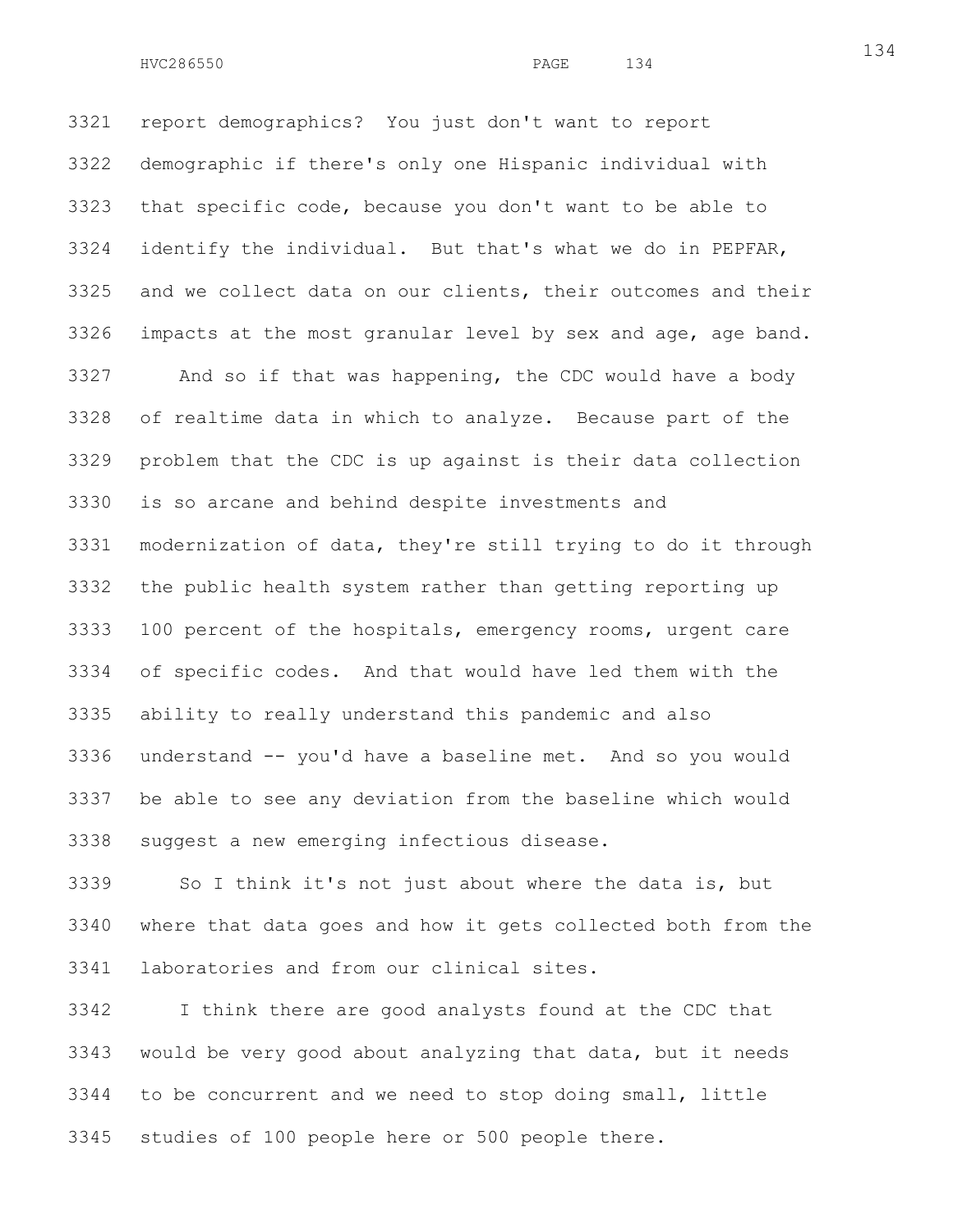3346 When we asked the CDC to expand their sequencing in July 3347 of 2020, it was to be ready to understand the development of 3348 variants. And instead, they went to a very limited number 3349 of universities when -- I said do a whole state. We'll give 3350 you the money. We really want to know how these viruses 3351 evolve and how people get infected and where they're getting 3352 infected. And instead of a theory that they got infected at 3353 that camp or a theory that they got infected during a 3354 football game, you would actually see the viruses would be 3355 so similar that you would be able to account for those 3356 individuals at a specific place, which is what has happened 3357 in HIV.

3358 So it's just a matter of bringing them into the 21st 3359 century, of utilizing technical and data tools that have 3360 been available. I'm sure every Starbucks in the country can 3361 tell you who ordered a cappuccino within the last hour. CDC 3362 can't do that, to tell you how many people just got admitted 3363 within the last hour. We have that capacity and we're not 3364 utilizing it, and I think there has to be  $-$ - so that's the 3365 one thing, data.

3366 Secondly, the CDC should be held specifically 3367 accountable to outcomes and impact. And so the big public 3368 health problems of the United States should be understood at 3369 the most granular level of age and sex, and they should have 3370 clear goals that they work on with states that are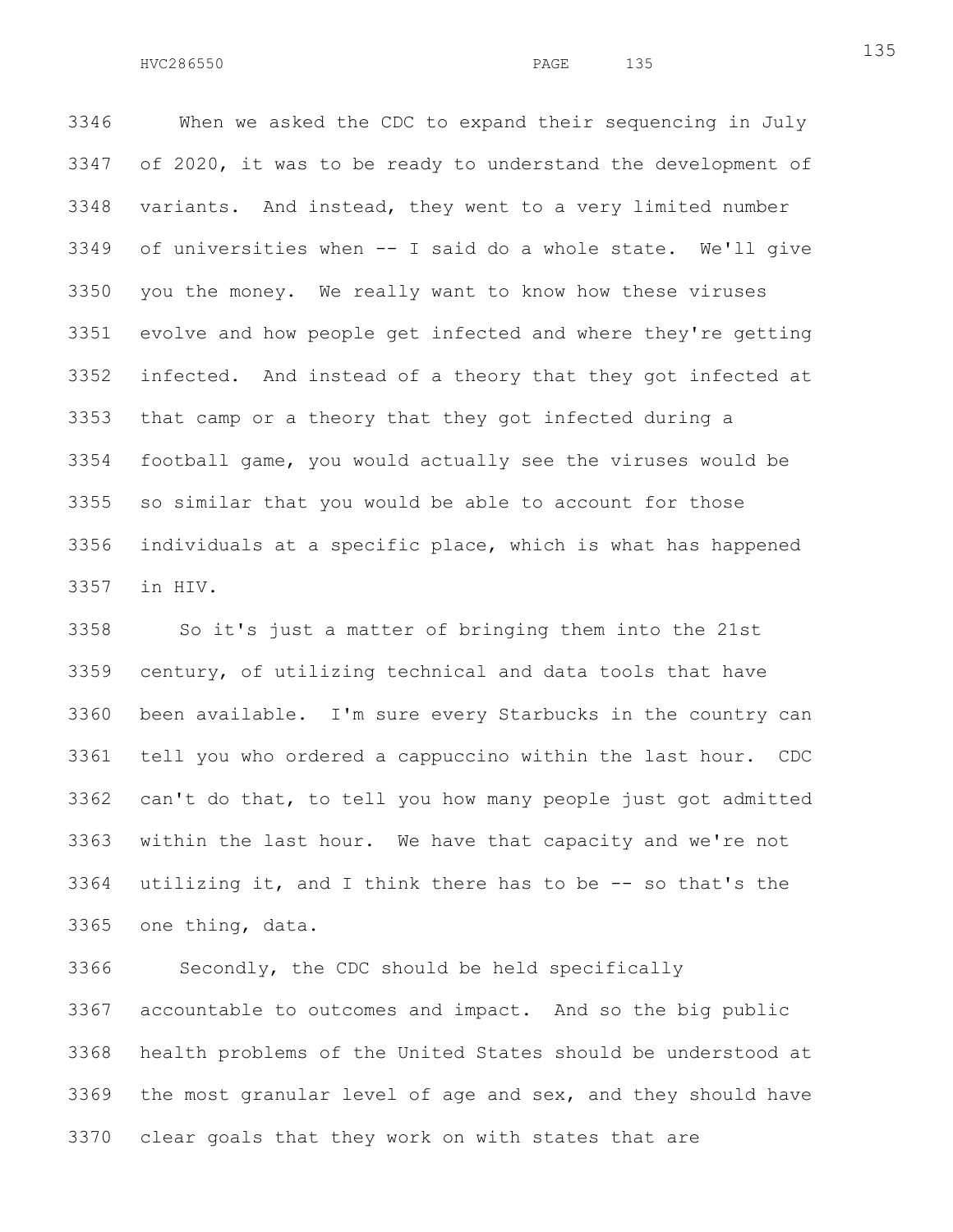3371 associated with their state granting money to tackle 3372 obesity, diabetes, hypertension, maternal and child 3373 fatalities, maternal/child mortality, all of those issues at 3374 the state level. And they, in partnership with the state, 3375 should be held accountable so that there can't just be money 3376 dislinked from outcomes and impacts.

3377 I think when you link those together and the county, at 3378 the most granular level, can see this program is having an 3379 impact. If you're only analyzing the data every five years, 3380 you never can tell if that program that was funded way back 3381 there but stopped three years ago had an impact or not. 3382 So you need continuous data on these core public health 3383 issues, and then you need to see if the solutions that 3384 you're working on with the state are having an impact or

3385 not.

3386 We learned from PEPFAR there's a lot of things that we 3387 did that in our minds we thought were impactful, but when we 3388 analyzed the data, it was nice to have, not needed.

3389 And so the reason we were able to go from 7 million 3390 people on treatment in 2014 to 18 million people on 3391 treatment in 2021 without any increase in budget was because 3392 we moved to those things that were required for outcomes and 3393 impact, and held ourselves and the governments of the 3394 countries and the communities where we worked accountable 3395 for the results and the outcomes and the impacts that we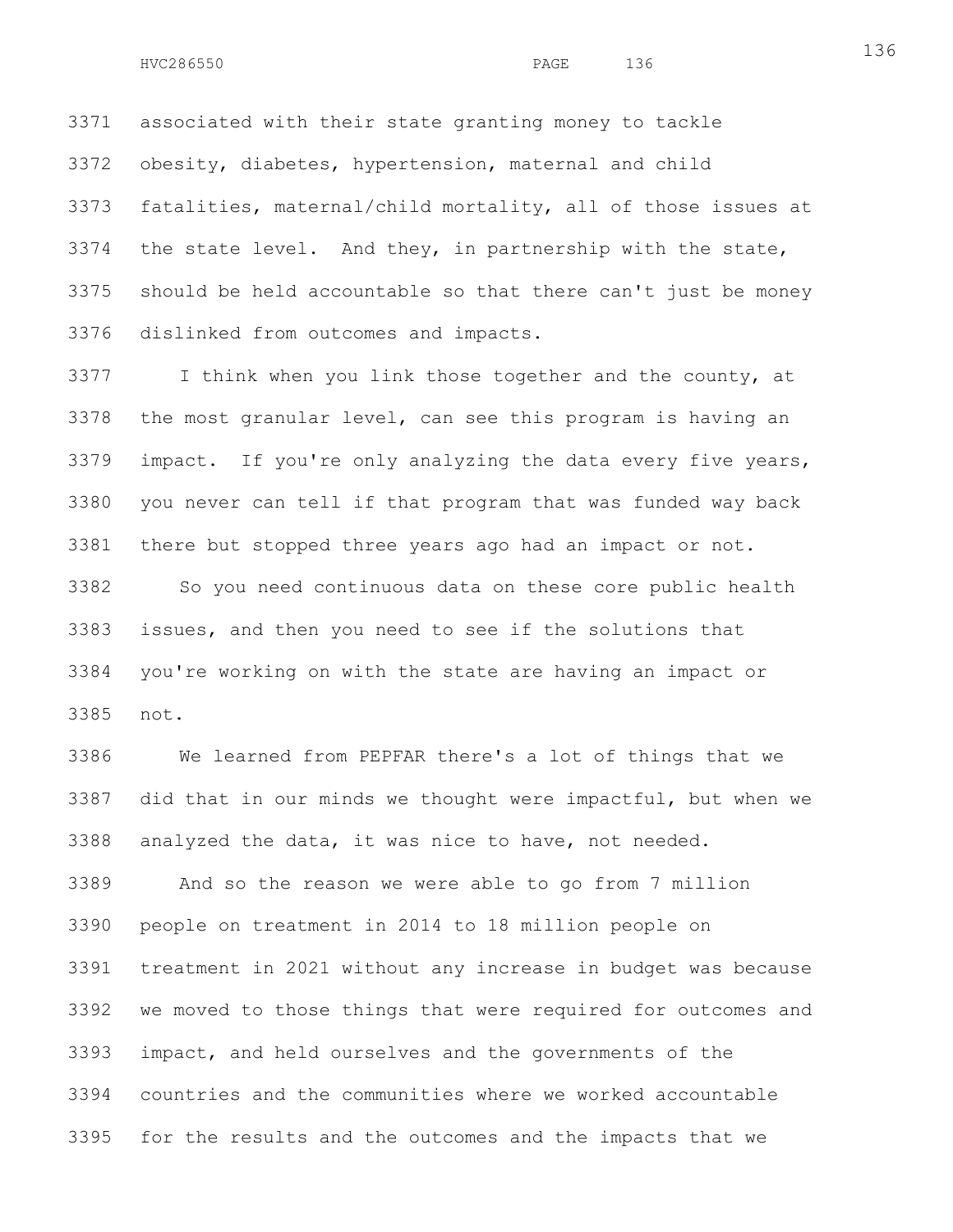3396 saw.

3397 So I know it can be done because we've done it in over 3398 50 countries, and so it should be able to be done with 50 3399 states. And so I think it's about data, but it's more than 3400 that. It's about money linked to accountability, 3401 transparency, and holding ourselves as an institution. If 3402 we're going to be the public health institution of the 3403 United States, we have to hold ourselves to improvement of 3404 the health of the United States, not the deterioration of 3405 the health of the United States. And now that we know the 3406 linkage between comorbidities and severity of disease, we 3407 know now that there is an imperative to hold CDC accountable 3408 to address these underlying issues.

3409 And I know they're big, but if you don't start tackling 3410 them, you won't find what really works. And I know people 3411 said to us all the time, you can't control the HIV/AIDS 3412 pandemic in Sub-Saharan Africa without a vaccine, and we 3413 did. And we did because that was our goal. So you've got 3414 to have goals, you have to have objectives, and you have to 3415 hold yourself accountability.

3416 So that's what I hope comes out of this, because there 3417 are very smart and good people at the CDC. But they've 3418 become very attached to their computer, they don't stay out 3419 in the field to really look at programs and ensure program 3420 improvement. I mean, imagine if we didn't spend all of our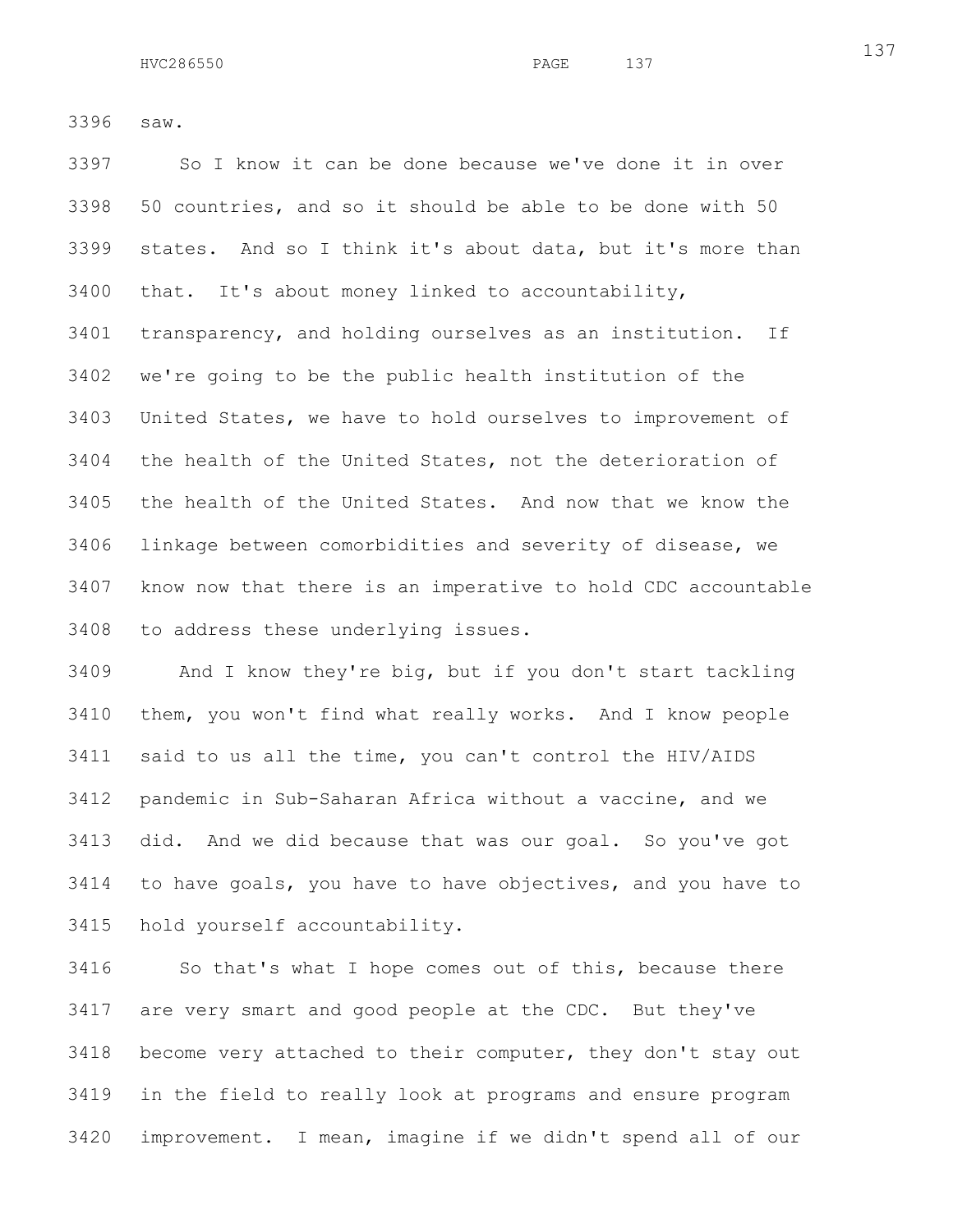3421 waking hours in Sub-Saharan Africa when that was our program 3422 and I sat here in Washington and just kind of looked at my 3423 computer and said, oh, this is what I think is happening. 3424 That isn't reality, because every situation is a little bit 3425 different.

3426 So I don't mean to be longwinded but I'm passionate 3427 about this. There are good people there, but they have to 3428 be brought into the 21st century but they also have to be 3429 held to accountability. The Congress held PEPFAR to very 3430 specific results. CDC needs to be held to very specific 3431 results and improvement in these significant health 3432 conditions that this country faces.

3433 Q Thank you. Have you had the opportunity to 3434 share those thoughts with Dr. Walensky?

3435 A No, she's never -- I don't reach out. I mean, I 3436 figure if they're interested in what my opinion is, they 3437 will ask. She hasn't ever asked.

3438 I think there were some Senators and Congressmen who 3439 asked me. I was in a period between January 19th and when I 3440 left federal government on the 8th of March that I made 3441 myself available to Congress. And so I did present 3442 information very similar to that to the Members who called 3443 me.

3444 Q Well, thank you. We appreciate you sharing with 3445 us today.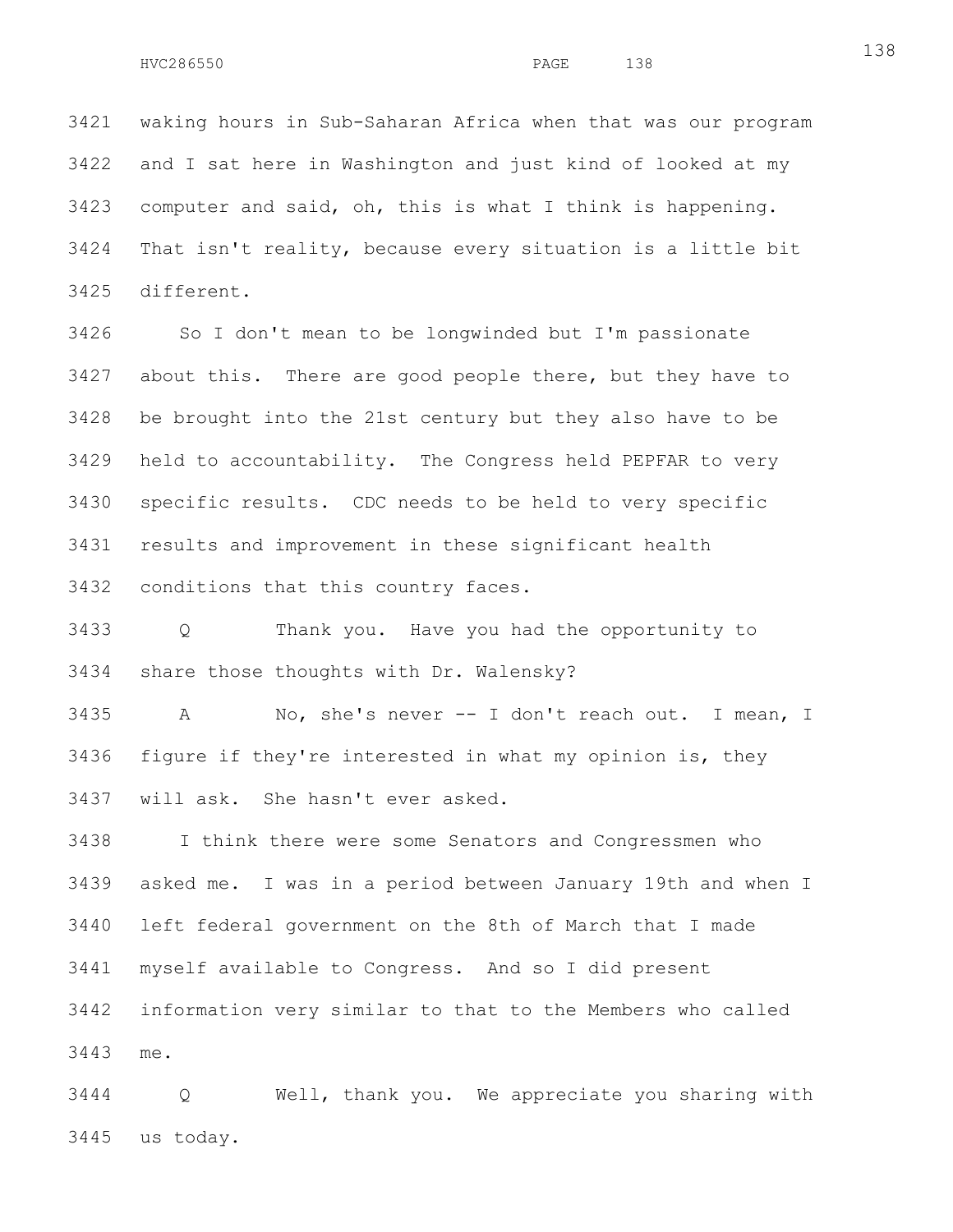3446 Ms. Callen. I think that's all I have.

3447 Mr. Rechter. Thank you. We can go off the record. 3448 (Recess.)

3449 Mr. Rechter. Back on the record. I just have some very 3450 brief follow-up questions and then I'm getting the hook. 3451 BY MR. RECHTER.

3452 Q I'll direct you to Exhibit 24, which we have 3453 looked at during our last conversation. Let me know when 3454 you're there.

3455 A Okay, yes.

3456 Q This is the email on August 24th from the staff 3457 secretary to you and others in the EOP. And the staff 3458 secretary noted that the draft remarks were for the 3459 President's Wednesday meeting with medical experts, and this 3460 was sent on Monday, August 24th. So the implication there 3461 being there was a meeting on Wednesday, August 26.

3462 You had mentioned you weren't sure if there were two 3463 roundtables, maybe that one on October 5th with Secretary 3464 Azar was the result of this conversation. I'm going to 3465 distribute now the pool reports from August 26, 2020.

3466 A I notice they did hold the roundtable.

3467 (Exhibit No. 27 was identified for

3468 the record.)

3469 BY MR. RECHTER.

3470 Q While those are being passed around, Dr. Birx,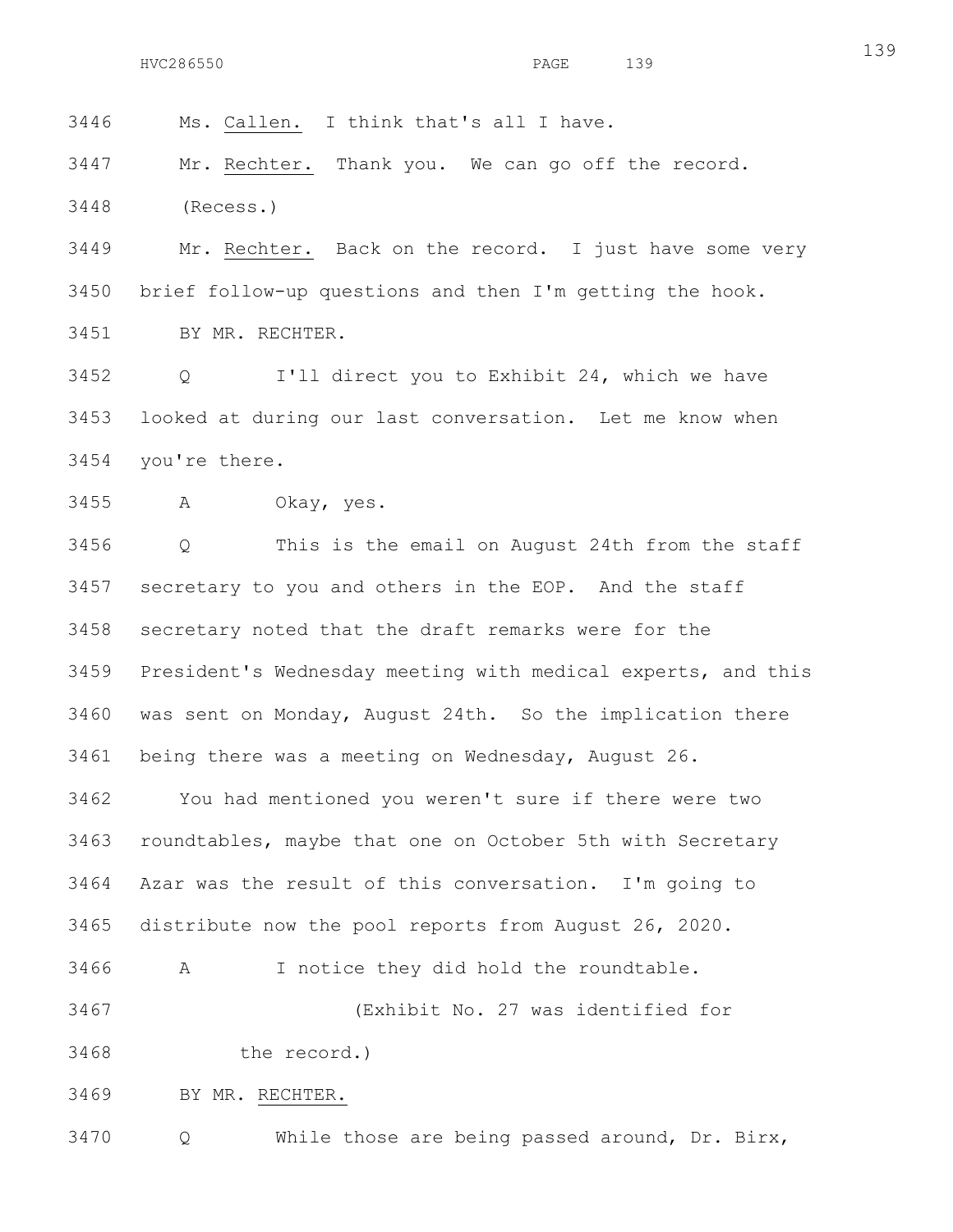3471 these are the press pool reports from Wednesday, August 3472 26th, 2020, that document, the President's schedule and his 3473 actions on that day.

3474 If you turn to the second page there is an input for 3475 August 26th, 2020 at 10:39. And the pool reporter writes, 3476 "POTUS has no public events on his schedule today. He meets 3477 with medical professionals in the Oval Office at 3 p.m. to 3478 discuss COVID, but that meeting is closed press."

3479 Does that sound like the meeting that was contemplated 3480 in Exhibit 24?

3481 A Could have been, but I'm thrilled it was closed 3482 press.

3483 Q So does this sounds like the meeting that day? 3484 A Could have been, yes.

3485 Q You have no reason to doubt that?

3486 A I have no reason to doubt that.

3487 Q That's fine. Thank you so much.

3488 BY MR. DIAZ.

3489 Q Let me introduce myself first, Dr. Birx. My 3490 name is Diego Diaz, I'm also Majority counsel.

3491 I think I want to take us back to May of 2020 around 3492 Memorial Day, and continue on the topic of the CDC and some 3493 guidance that came out around that time specifically having 3494 to do with faith communities and houses of worship.

3495 And turning your attention, well, first generally to the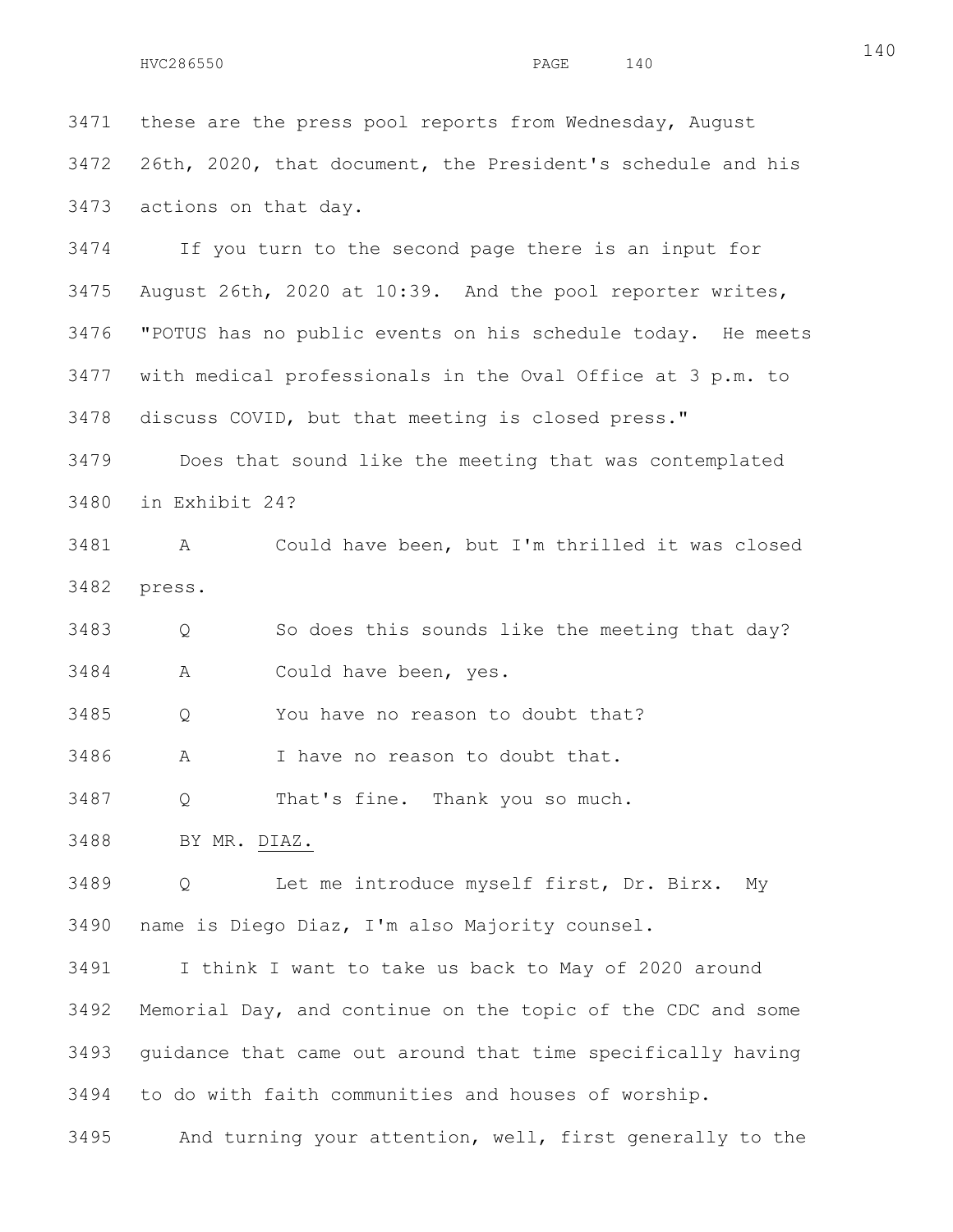3496 data and the science around outbreaks amongst faith 3497 communities. Can you tell us a little bit about what was 3498 known then?

3499 A Well, the original -- one of the original 3500 spreading events that had been tracked was a choir in 3501 Washington state at a rehearsal. I think one person ended 3502 up infecting, I don't know, 10 or 12 other choir members. 3503 And I think from that time on, I think all of us knew that 3504 any indoor gathering without masking was going to be 3505 potentially a spreading event. And I think certainly 3506 churches fell into that category.

3507 At that moment, I think during the 15 days to slow the 3508 spread and then the 30 days to slow the spread, all of us 3509 were assuming that those institutions were shuttered, so it 3510 was more about reopening and reopening safely and what that 3511 looked like. And I think -- I thought CDC put out pretty 3512 specific guidance about physical distancing, masking, if the 3513 churches were to reopen.

3514 Q Did you work on the guidance that was specific 3515 for this type of setting?

3516 A No.

3517 Q Okay.

3518 A I don't think so.

3519 Q Okay. I actually want to turn back to a 3520 document that we looked at yesterday, and it was Exhibit 12.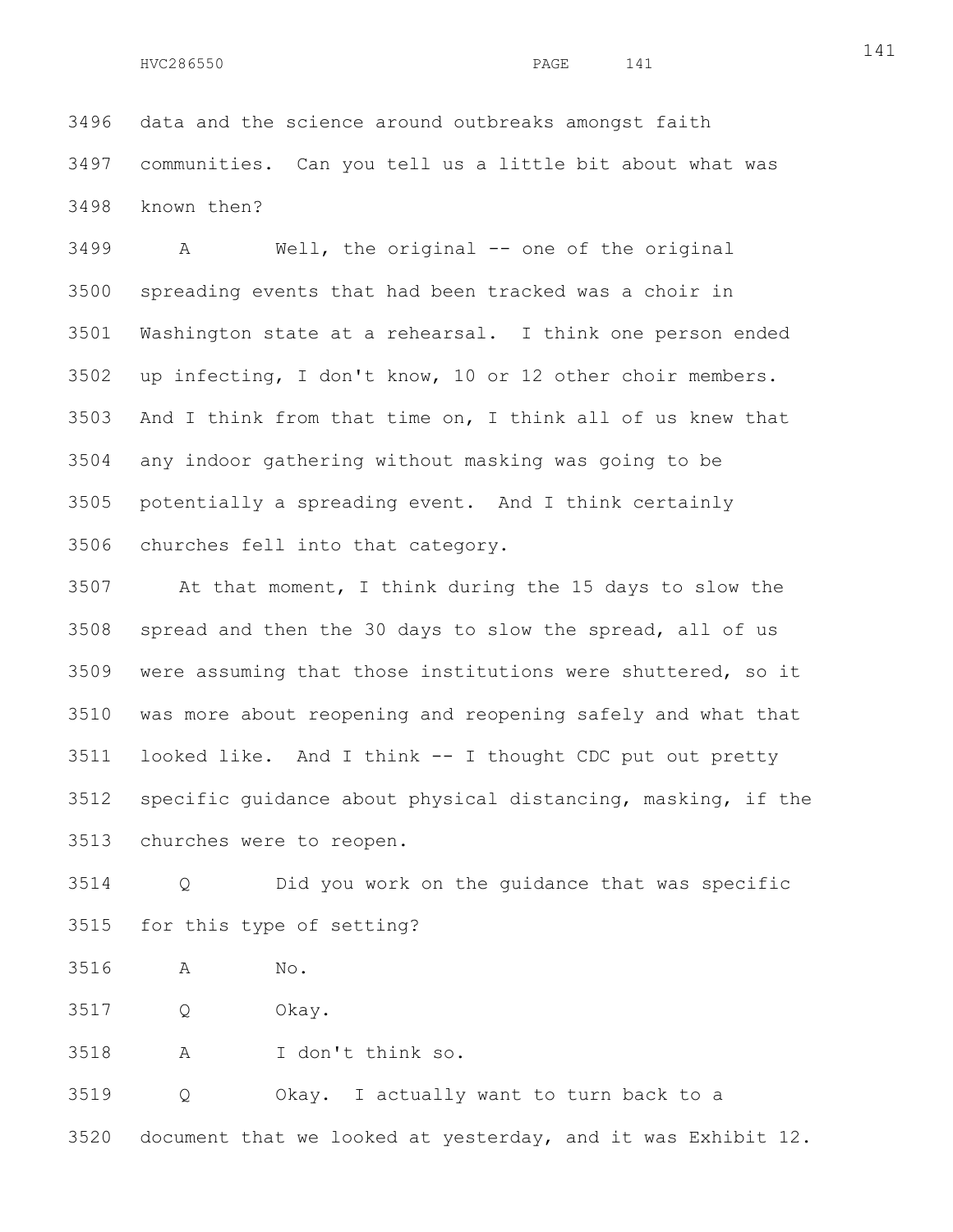3521 And it's an email that was sent --

3522 A The one where I said I wasn't interested in -- 3523 Q The one that sort of reminded you about the OIRA 3524 folks.

3525 A Oh, yeah.

3526 Q So it's an email that ends in Bates number -- 3527 A With Nancy Beck.

3528 Q Yes, exactly. So looking at this email and you 3529 were copied, it mentions in the second sentence that these 3530 drafts are the product of the agency resolution processes 3531 held over the weekend with the exception of the faith-based 3532 guidance. I'm circulating the EOP preferred version of that 3533 guidance with which CDC has maintained disagreement.

3534 Were you generally aware of disagreement between the 3535 EOP, I guess the Executive Office the President, and the CDC 3536 about this particular guidance?

3537 A I would -- I think this was during the opening 3538 up America, the bullet guidance that had to then be followed 3539 with full CDC guidance. And there was a division of labor, 3540 and this, all of these guidances were under Bob, Kellyanne 3541 Conway, Joe Grogan. So I was not an active participation in 3542 their guidance. I was working on the gating criteria and 3543 the guidance, and the testing and surveillance criteria. 3544 Q Did they seek out your advice on this particular

3545 guidance at that time?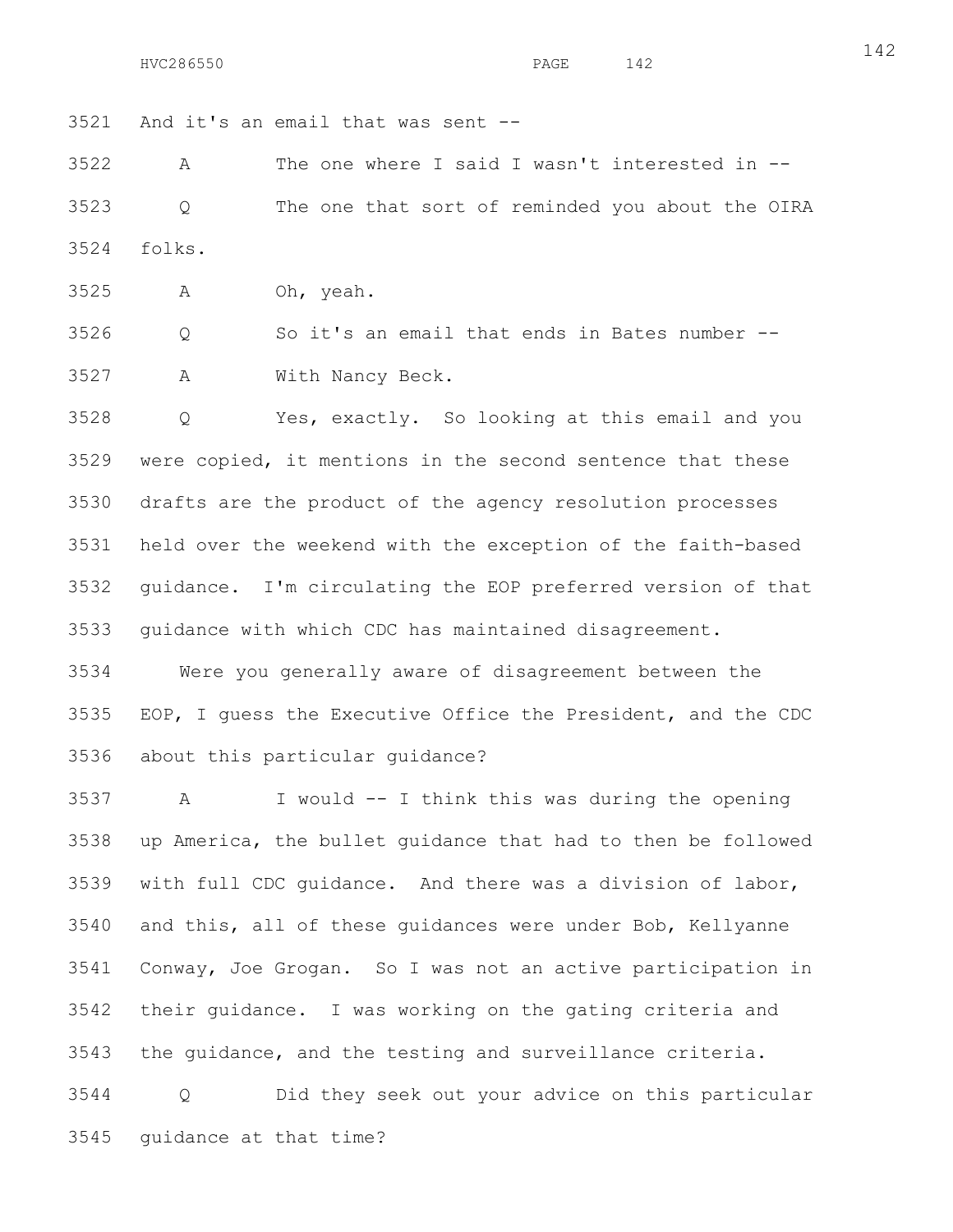3546 A I wasn't so engaged in this, because Olivia 3547 Troye was the Office of the Vice President's liaison with 3548 the agencies on this type of guidance. And, frankly, this 3549 whole OMB review process, I didn't understand. I wasn't 3550 part of that process. So I just assumed that they were 3551 following their regular processes, and to this day, I can't 3552 remember what the disagreement was on the faith-based 3553 guidance.

3554 Q Okay. Turning your attention to the press 3555 conference on Friday, May 22nd, and that was --

3556 A Is that HHS?

3557 Q No. It was task force.

3558 A Where were we, though?

3559 Q I think you were in the White House and you 3560 presented some data, you talked about activities to do 3561 Memorial Day, playing golf, playing tennis with marked 3562 balls; do you remember?

3563 A Yes, I remember. Outdoor activities, yes. 3564 Q So President Trump began that press conference 3565 on May 22nd and he said, "At my direction, the Centers for 3566 Disease Control and Prevention is issuing guidance for 3567 communities of faith." And he thanked Dr. Redfield and all 3568 of the others who've worked on it for what seems like a long 3569 period of time. And he identified houses of worship as 3570 essential places that provide essential services, and he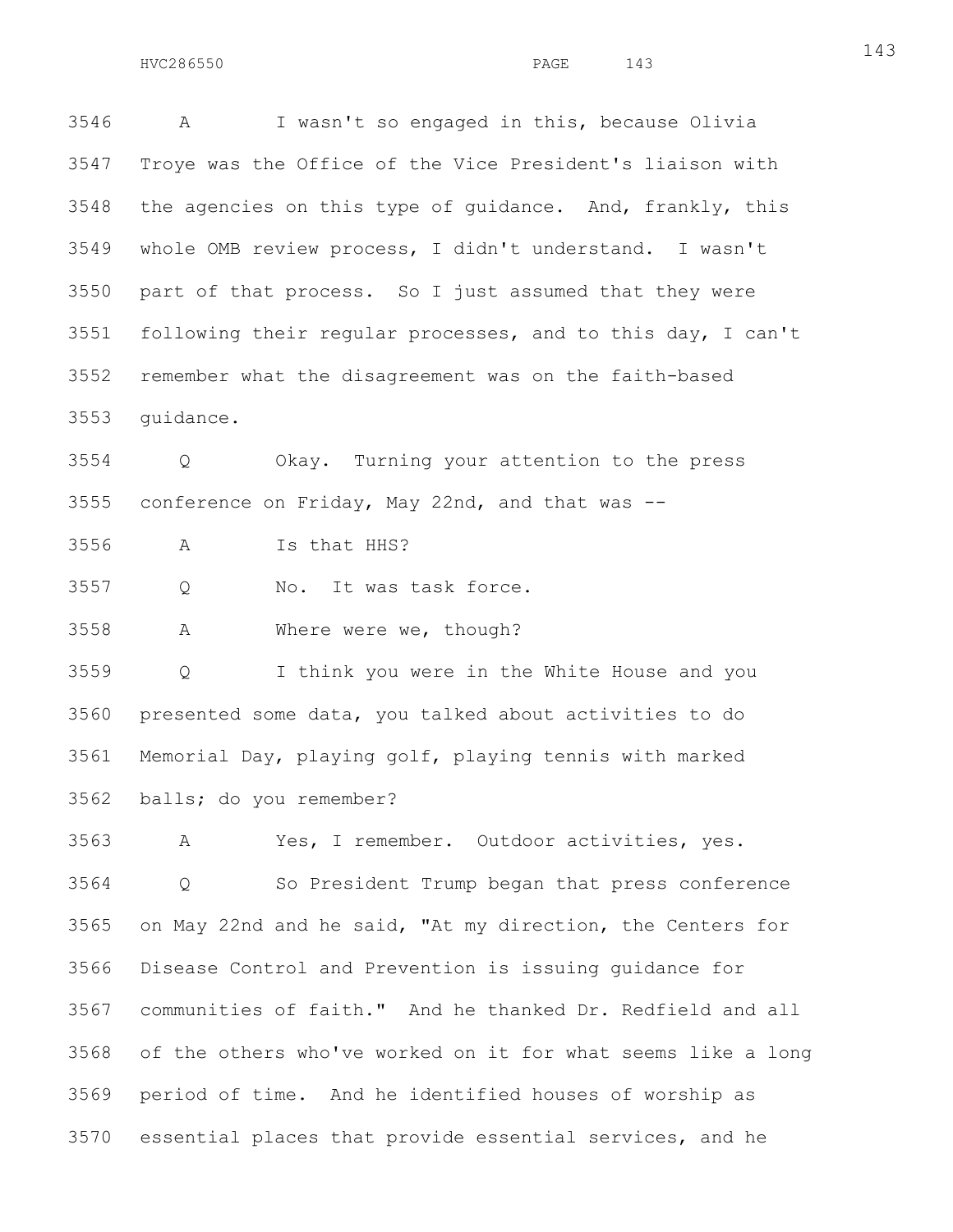3571 said, "I call upon governors to allow churches and places of 3572 worship to open right now. If they have any question, they 3573 will have to call me, but they are not going to be 3574 successful in that call." 3575 And then he went on to say that if the governors don't 3576 do it, he will override the governors.

3577 Do you remember this?

3578 A Vaguely.

3579 Q Okay. You were asked at that press conference, 3580 and I'll read it back to you, specifically about this 3581 guidance and sort of the disconnect between what the 3582 President was saying and orders from governors in place at 3583 that time.

3584 And in response to a question, you said that the leaders 3585 in the faith communities should be in touch with their local 3586 health department so they can communicate with their 3587 congregants. And you said ensuring that their congregants 3588 are safe, maybe those with comorbidities shouldn't go this 3589 week if there's a heightened number of COVID cases.

3590 Do you remember that?

3591 A Yes.

3592 Q Okay. Now, was it your recommendation that 3593 these houses of worship should open immediately as the 3594 President announced that day?

3595 A Well, you know that I had put out the gating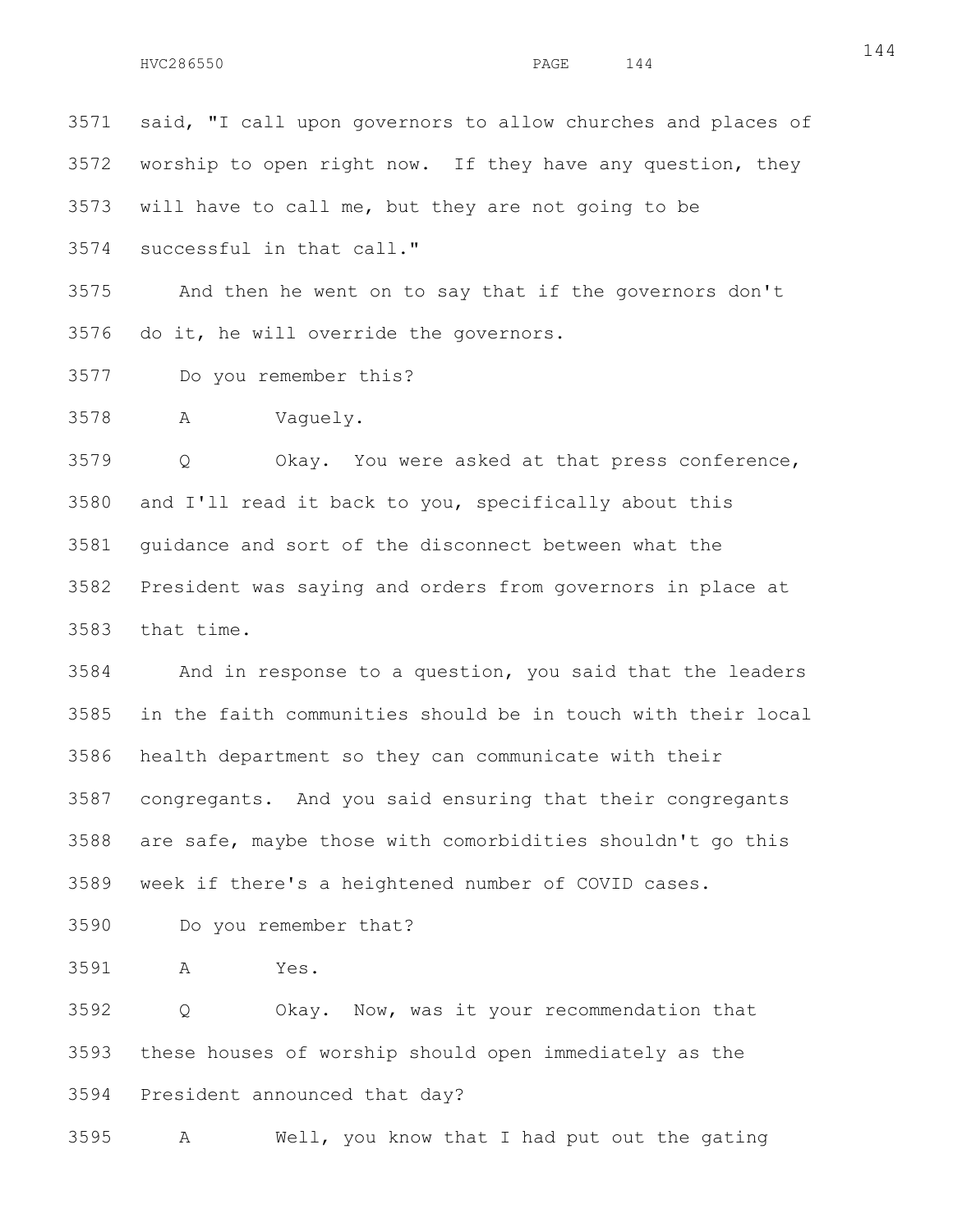3596 criteria in opening up America again safely, and so there 3597 was clear criteria. So if you weren't essentially in the 3598 green zone -- what has now become known as the green zone or 3599 light green zone, we did not recommend opening of any place 3600 where you couldn't be masked.

3601 And so it really relied on those critical mitigation 3602 precautions that CDC had put out about six feet of distance, 3603 uniform masking at all times indoors. And so if those 3604 aren't followed, people would be at risk.

3605 Q And based on what was known, that Washington 3606 state report in the settings of churches, what were the 3607 risks sort of identified by the CDC up until that point? 3608 A CDC felt very strongly about singing because of 3609 that -- I mean, that was the Washington state piece. And I 3610 think -- as long as I remember, they talked specifically 3611 about no unmasking and no unmasked singing.

3612 Q Now, I want us to look at the guidance that was 3613 posted on the CDC's website that day. And that will be 3614 Exhibit 28 and Exhibit 29, and it's a document entitled 3615 Interim Guidance for Communities of Faith.

3616 (Exhibit Nos. 28 and 29 were

3617 identified for the record.)

3618 The Witness. Are there two?

3619 BY MR. DIAZ.

3620 Q Yes, there are two. And just to point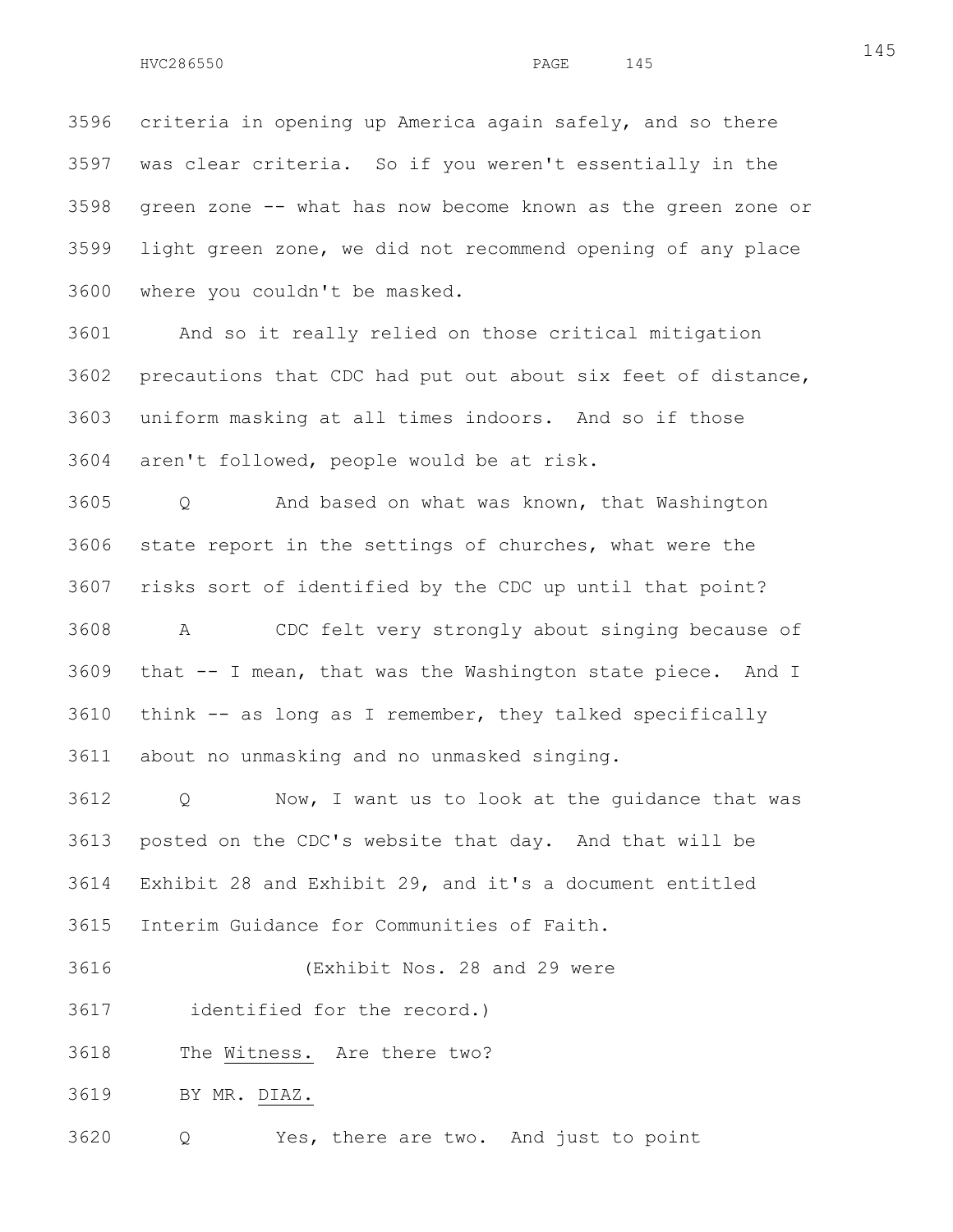3621 everyone's attention, let's look on the second page of each 3622 under the heading Promote Social Distancing.

3623 So I learned from our interview yesterday that I should 3624 look closely at the bullets in these documents. And under 3625 promote social distancing, so as has been reported, on that 3626 Friday, the day of the press conference, the version of this 3627 guidance that has eight bullet points under promote social 3628 distancing was published on the CDC website. And then 3629 later, the following day, that version was taken down in 3630 favor of this other version that has only five bullet points 3631 under promote social distancing.

3632 Do you have any recollection of this sequence of events? 3633 A No.

3634 Q Okay. Looking at the substance of these two 3635 lists and the bullet points, I'm wondering if you 3636 could -- and I'll just highlight a few of them and talk 3637 about sort of what the messaging was out to the governors at 3638 that point and how these particular points were important in 3639 terms of their mitigation strategies.

3640 So now we're looking under promote social distancing; 3641 the second bullet was shortened from one version to the 3642 other that begins with promote social distancing at 3643 services. And the second sentence was removed from one 3644 version to the next that reads, "This may include 3645 eliminating lines or queues, if a 6-foot distance between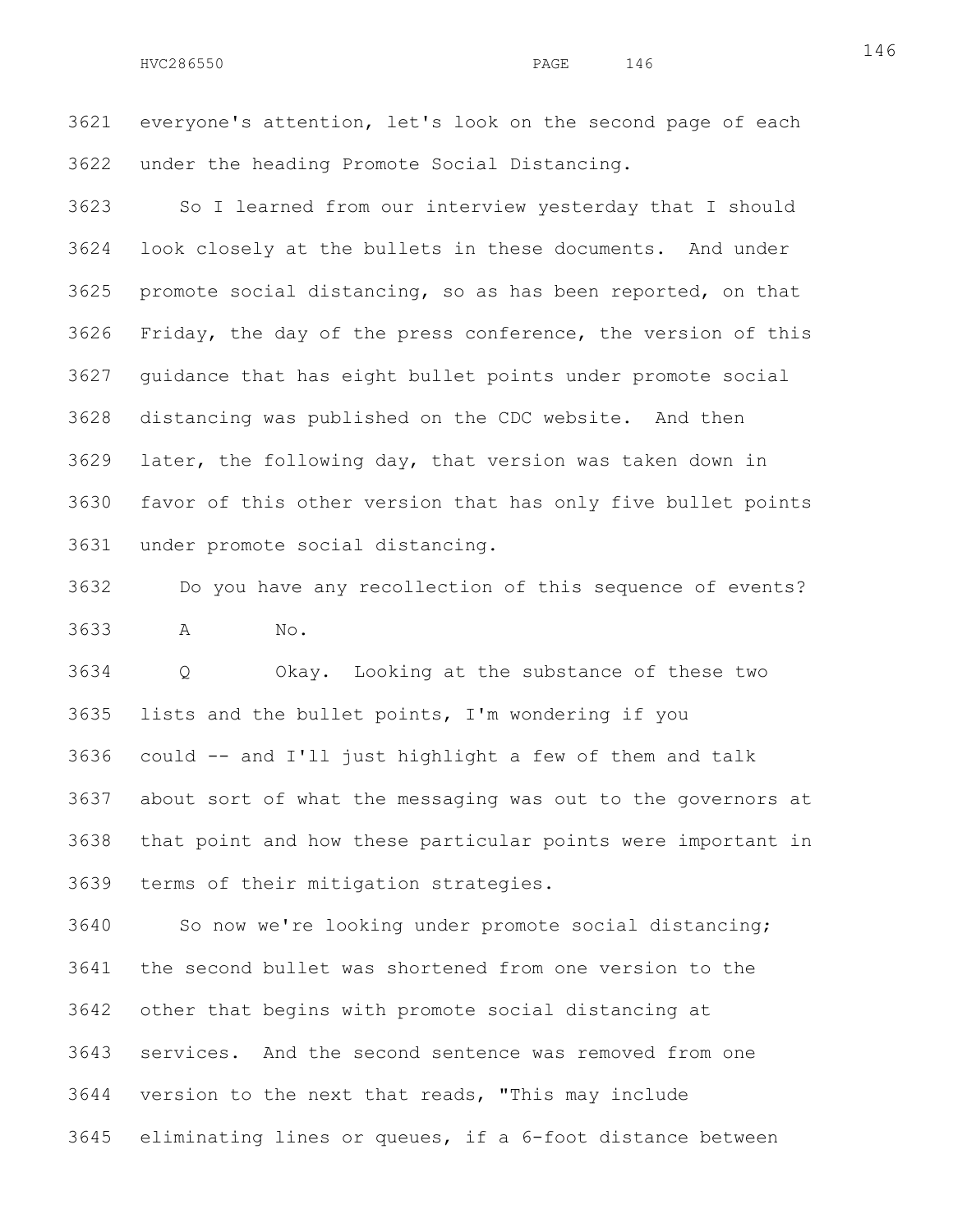3646 attendees is hard to ensure. Use of cloth face coverings 3647 should be encouraged when social distancing cannot be 3648 maintained."

3649 So that sentence was removed from the second bullet. 3650 And then going down to the fourth bullet here, the use 3651 of cloth face coverings -- sorry, the sixth bullet, that's 3652 been removed as well, and the reference to, "Use of cloth 3653 face coverings should be encouraged when social distancing 3654 cannot be maintained," removed as well.

3655 Moving down to the longer list in the second-to-last 3656 bullet, it says, "Consider suspending or at least decreasing 3657 use a choir/musical ensembles and congregant singing, 3658 chanting, or reciting during services or other programming, 3659 if appropriate within the faith tradition. The act of 3660 singing may contribute to transmission of COVID-19, possibly 3661 through emission of aerosols."

3662 So based on the data and the science, was this an 3663 important message to get out to houses of worship at that 3664 time?

3665 A I would have agreed with the original document. 3666 And I don't know -- I mean, I don't know the decisions that 3667 went into it and maybe they think that first heading of 3668 cloth face coverings highlighted the importance when you say 3669 they removed it. Because it's also at the top as an 3670 independent stand-alone.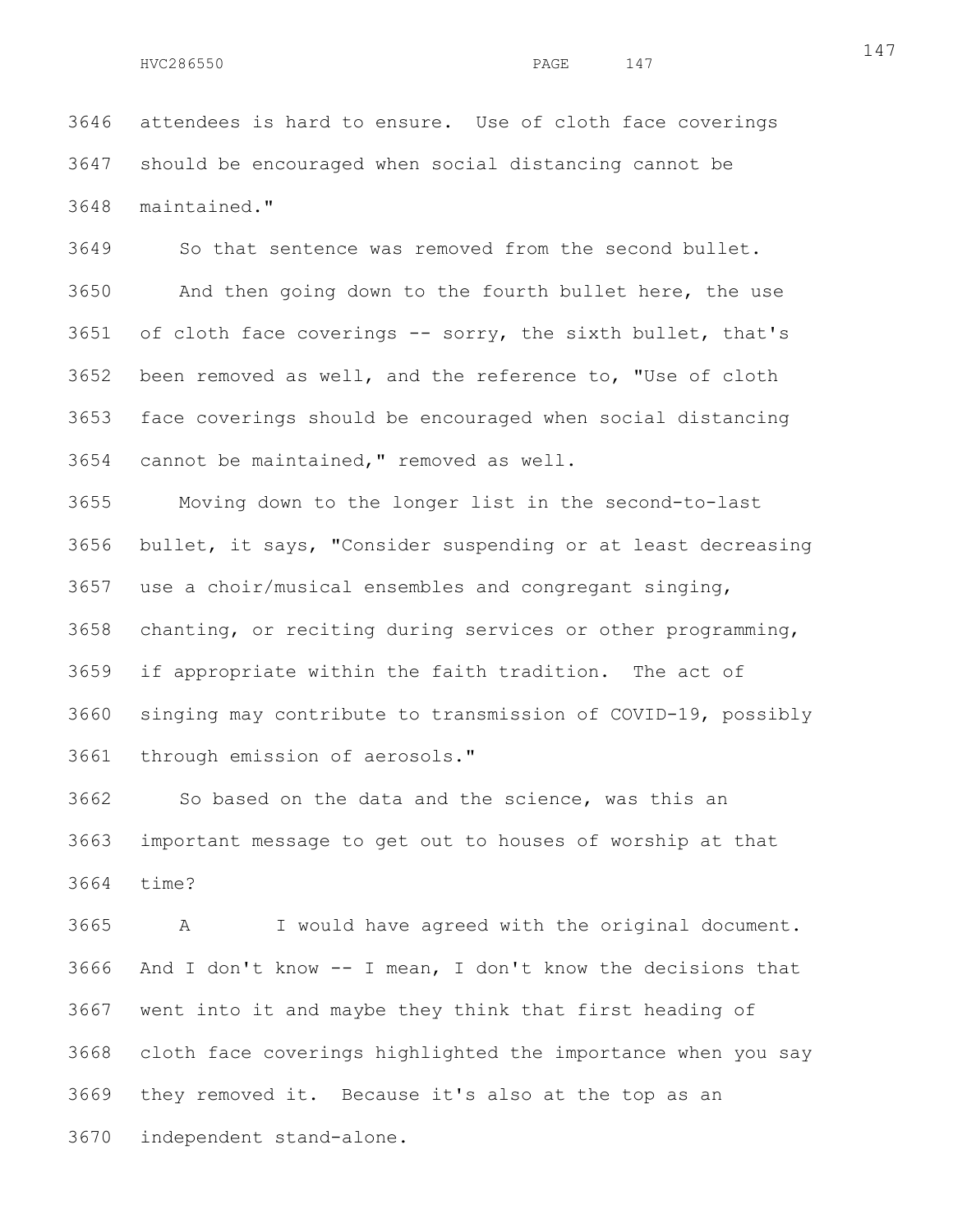3671 So this one was taken down and this one was put up.

3672 Q That's right, over the course of the Memorial 3673 Day weekend.

3674 A So do you know why one was taken down and one 3675 was put up?

3676 Q It's been reported that senior officials in the 3677 White House reached out to Director Redfield, specifically 3678 Kellyanne Conway called him over the weekend and then asked 3679 him to put in the administration's changes.

3680 A Because this didn't come to task force. So 3681 these are individuals that must have acted as individual 3682 senior advisers, if that's what Dr. Redfield reports. I 3683 mean, I can tell you this didn't come to task force for a 3684 discussion of addition or removal.

3685 Q Had these changes come to task force, what would 3686 have been your position?

3687 A There would have been a discussion about 3688 singing, because I think that in my mind, that's what I 3689 remember as the most controversial piece of whether cloth 3690 masks were adequate. And again, cloth masks should have 3691 been studied, and cloth masks should have been studied under 3692 singing, shouting, breathing, to make sure that they were as 3693 effective in catching droplets under each of those 3694 categories. And that could have been done. That study 3695 ended up not being done until the end of October.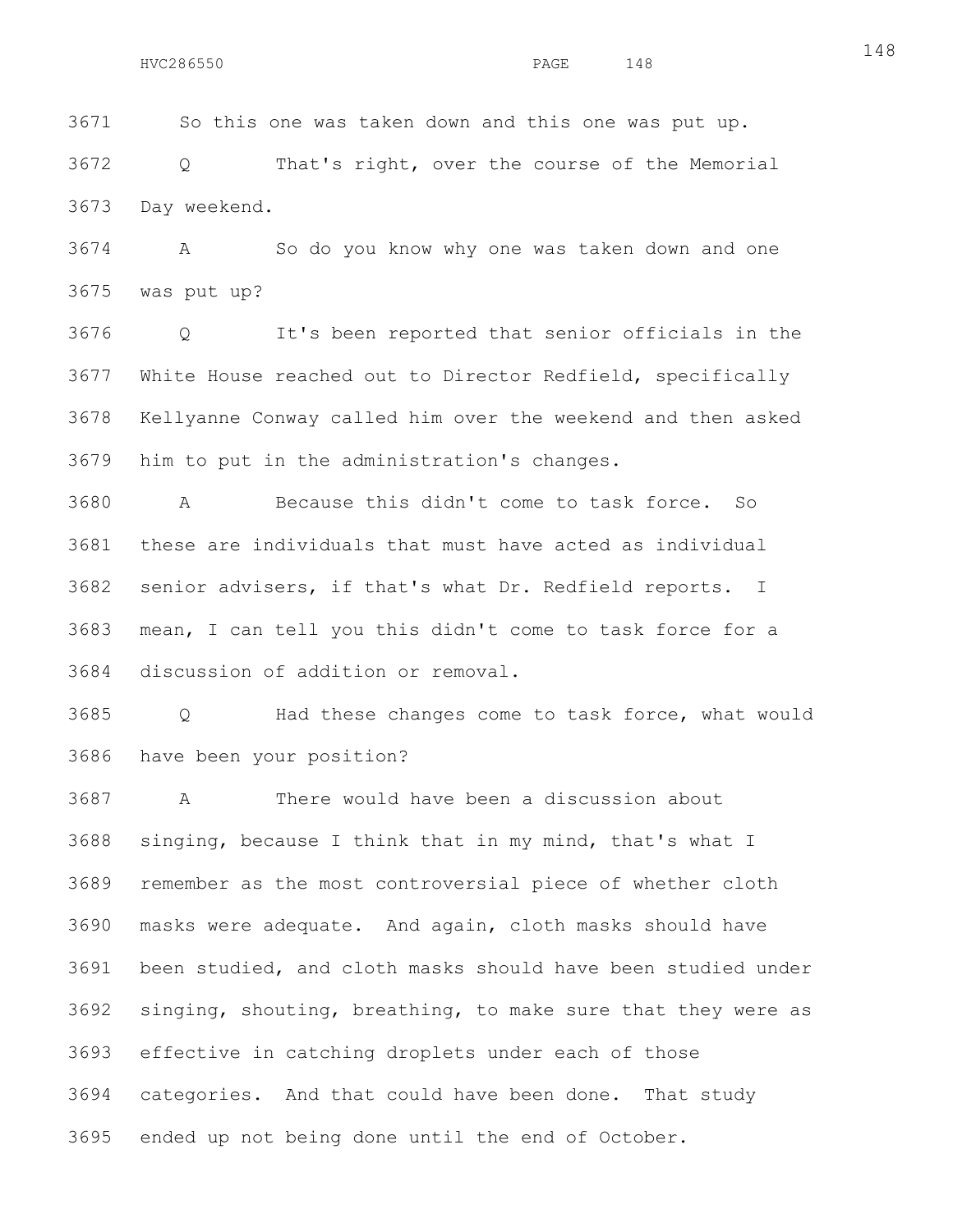3696 But I think that is the core scientific question of 3697 this, is what evidence did we have and did we have evidence 3698 about the efficacy of cloth masks in general, but during 3699 these activities in specifics.

3700 And did then the school guidance also then encourage 3701 schools not to have singing?

3702 Q We'll get to that.

3703 A Okay.

3704 Q The school guidance.

3705 A I just like to have consistency. When I go out 3706 into the communities, that was the question, the fundamental 3707 question that I kept getting from community members is how 3708 could cloth masks only protect one direction?

3709 And so this was very confusing to people when I went out 3710 on the road trip. Now, I haven't gone out on the road trip 3711 and the governors' reports didn't exist when this guidance 3712 went out. But that was the number one question because it's 3713 the same pieces of cloth. So how can a piece of cloth 3714 protect droplets from going out and then not protect

3715 droplets from coming in?

3716 And I think that -- and that was very difficult then for 3717 me to explain that it hadn't been studied either way, but we 3718 made the assumption that it only worked one way. And I 3719 think this is what often leads to confusion in the public, 3720 is not having definitive answers that don't make common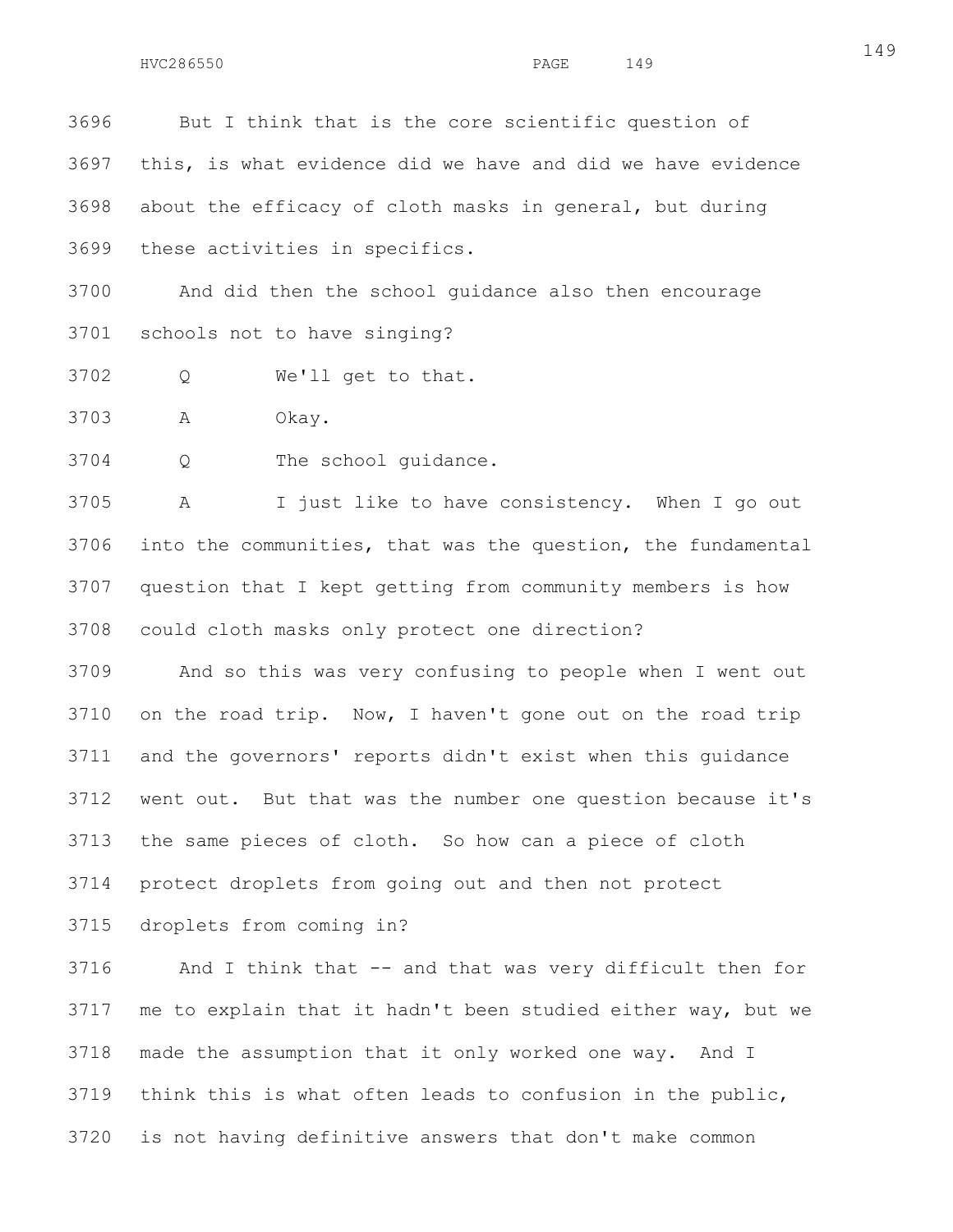3721 sense. Because there's no way a mask only works one 3722 direction if it's cloth.

3723 Now, these are specially made with special layers that 3724 they are definitive in what is trapped at what layer. But 3725 with cloth masks, the front cloth is often identical to the 3726 back cloth and so people just couldn't understand that.

3727 Mr. Trout. When you refer to these, you're referring to 3728 the KN95?

3729 The Witness. Yes, I'm referring to the KN95 that we 3730 have on our faces.

3731 BY MR. DIAZ.

3732 Q Looking at the course of the evolution of this 3733 document over the course of a day, do you think this 3734 sequence of events led to public confusion about how to 3735 safely congregate in these settings?

3736 A I think the number of guidelines that were put 3737 up for special activities rather than just having one, 3738 because really a space is a space. And so my position has 3739 always been, why aren't we just saying in indoor spaces this 3740 is what you need to do, rather than schools are different 3741 from churches are different from community halls?

3742 I just think it's very confusing to people to think that 3743 a space determines your mitigation rather than humans in the 3744 space determine your mitigation. And so we should have 3745 consistency across all of the spaces. And that's why I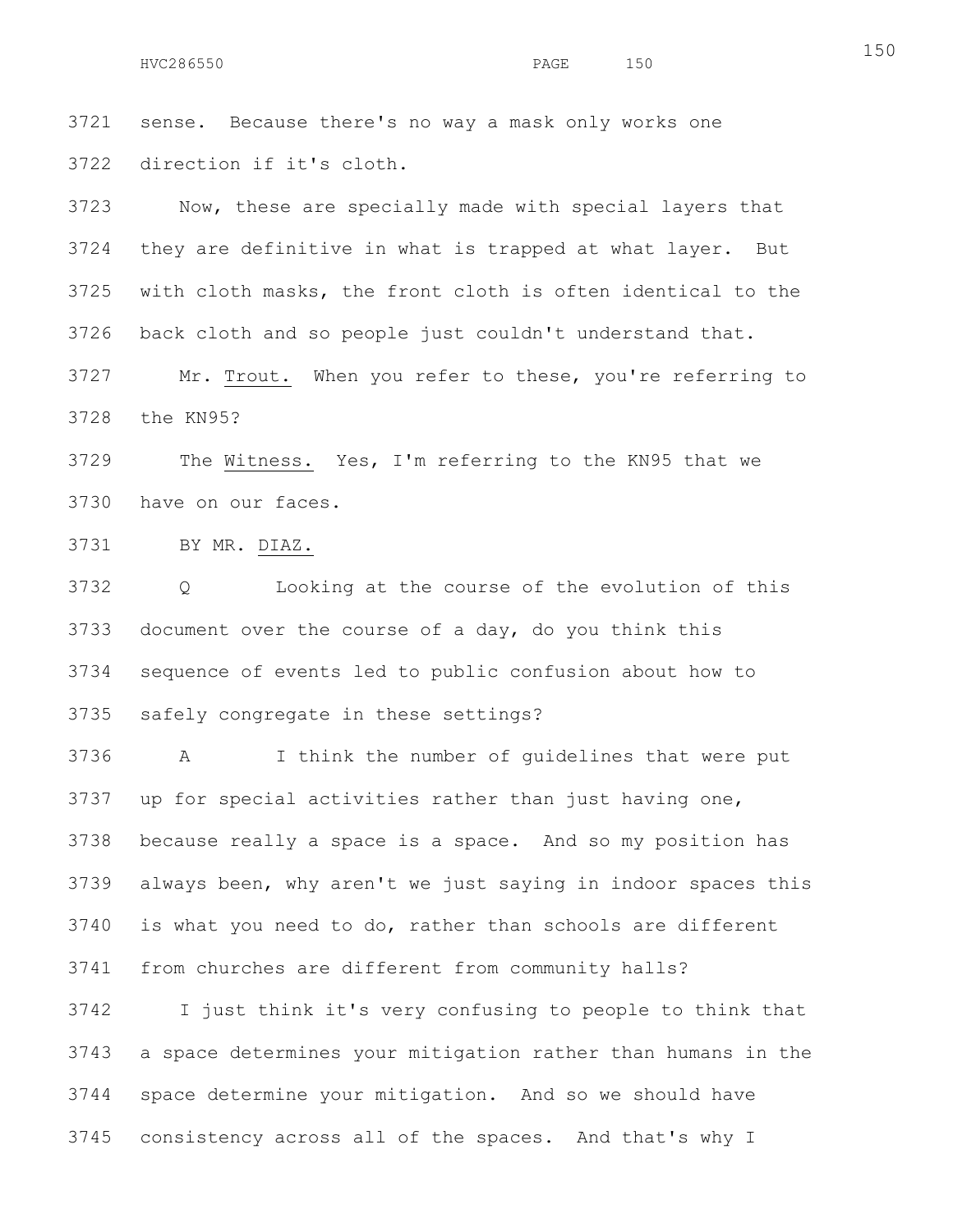3746 asked you about schools, because this -- this is frankly why 3747 we started writing the governors' report, because governors 3748 would get this and they would obviously -- people would go 3749 to the website, I'm sure, and read the isolated reference. 3750 So there would be parents reading the school guidance 3751 and camp guidance, and there would be congregants reading 3752 the church guidance. And sometimes those overlapped, and 3753 then people didn't understand why guidances were different 3754 based on spaces rather than consistent guidance for any 3755 indoor space.

3756 Q The sort of edits that you see here, were they 3757 similar to what you were dealing with with your governors' 3758 reports, sort of the removal of references to cloth face 3759 coverings, the removal of other guidance?

3760 A I think the South Dakota piece we went through 3761 yesterday sort of illustrates the evolution and what we did 3762 to ensure the presence of those guidance despite potentially 3763 others telling us to remove those lines. And so when you 3764 see lines removed, but you see them in a different context 3765 in a later governors' report, you can tell them what lines 3766 were removed and then what lines we figured out how to get 3767 back into the report.

3768 Q The specific point on singing and choirs, when 3769 you were out visiting the states, did you meet with faith 3770 leaders?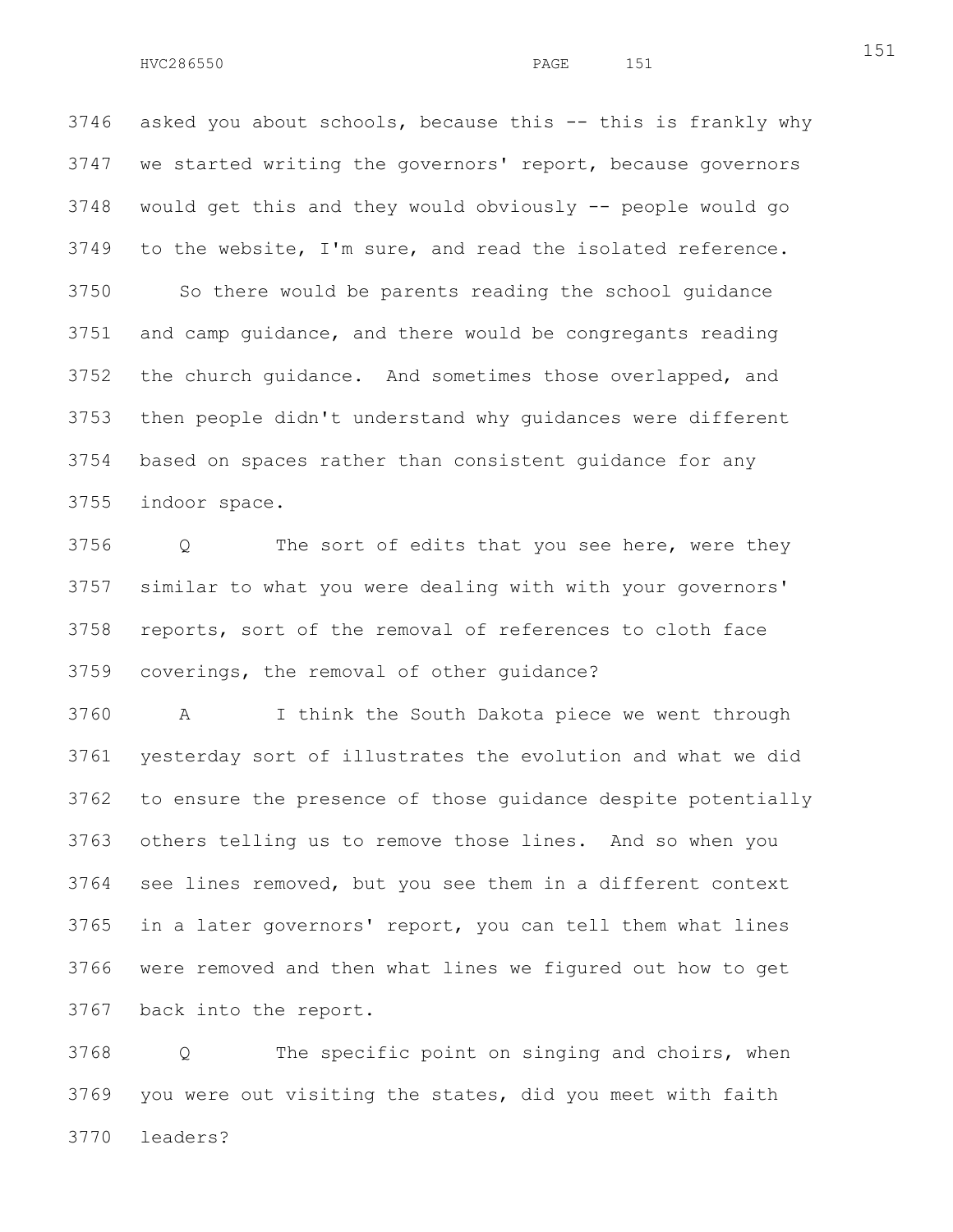3771 A I did meet with faith leaders, but this did not 3772 come up. They didn't have questions about -- I mean, when I 3773 say to the state we need to have a statewide mask mandate, 3774 it's sort of -- it takes all of that down to the same level, 3775 that everybody should be masked.

3776 Q The coverage of this particular change, the news 3777 coverage in terms of the reaction that CDC has been widely 3778 reported, Dr. Butler at CDC, according to a report from 3779 ProPublica that came out in October of 2020, said -- he 3780 wrote in an email to colleagues, "I'm very troubled on this 3781 Sunday morning that there will be people who will get sick 3782 and perhaps die because of what we were forced to do." 3783 Do you agree with that sentiment expressed by

3784 Dr. Butler?

3785 A I believe that any time you modify public health 3786 guidance to not provide consistent, easy-to-follow 3787 information that people can follow through the different 3788 institutions where they interact, so that they know that 3789 there's consistency and the public health message is 3790 consistent leads to confusion and lack of ability to follow 3791 direct public health guidance; because there shouldn't be 3792 one guidance for schools that's different from guidance of 3793 churches, because we all know churches often function in an 3794 equivalent way to schools because they have Sunday school. 3795 So very much they're a similar setup to our schools.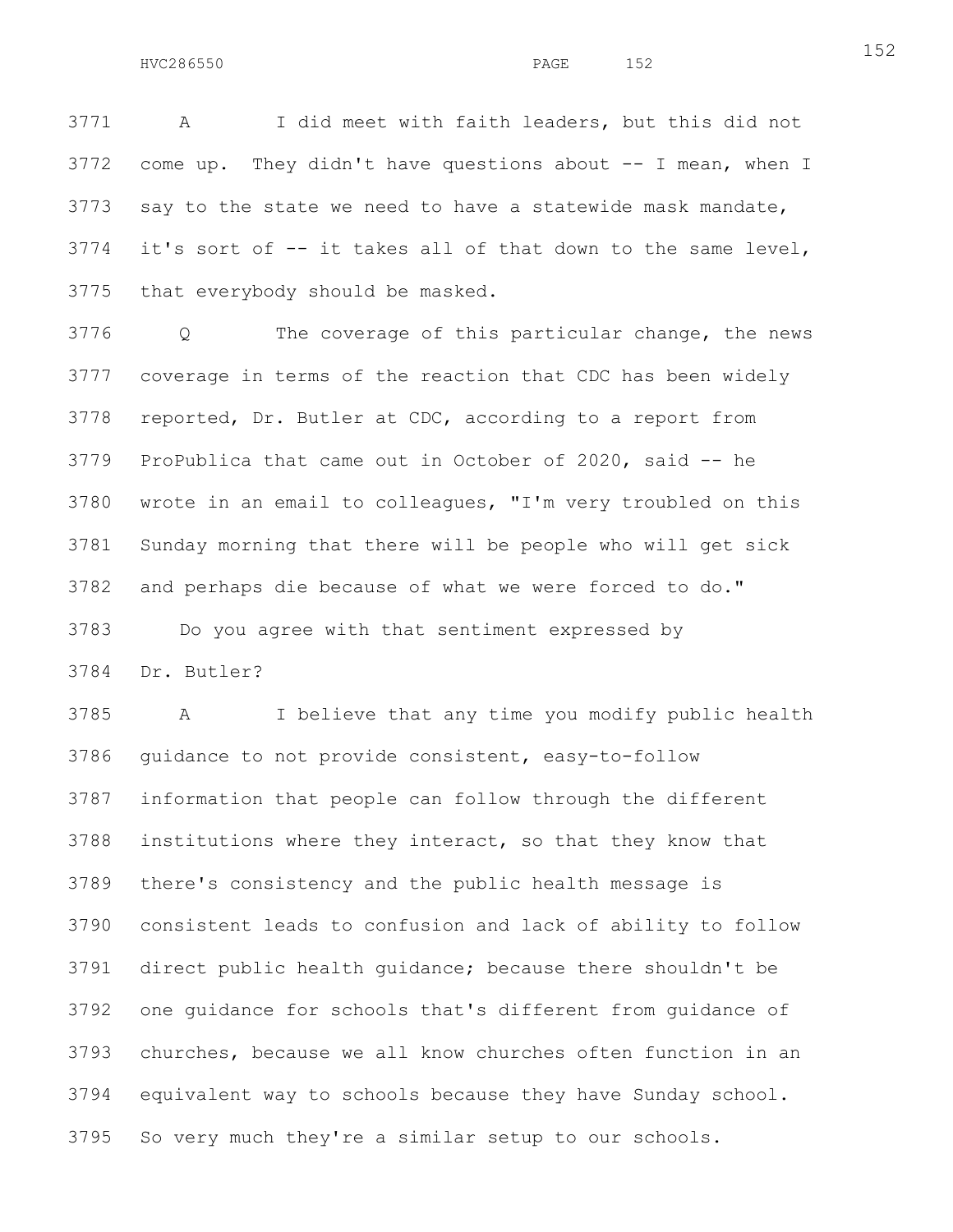3796 I just think consistency and guidance -- and simple 3797 guidance. I still think both of these are complicated, and 3798 I would have just said you need to maintain six-foot 3799 physical distancing and masking at all times. And then it's 3800 just clear without caveats and other instances. But that's 3801 just my opinion based on trying to translate complicated 3802 guidance into straightforward implementation.

3803 Q And what's your personal opinion on others 3804 without scientific training editing, removing pieces of 3805 guidance like this?

3806 A I don't know who edited this because I wasn't 3807 involved in those discussions. I think very often people 3808 reported -- I mean, I'm just -- from what I saw, I would see 3809 reports that the White House altered the guidance and I can 3810 tell you I didn't alter the guidance. And I think that 3811 sometimes it was HHS that potentially altered the guidance. 3812 I don't know, and maybe from the CDC's perspective they 3813 don't know, who was changing their guidance and what words 3814 were changed. I have no recollection -- I have no 3815 understanding of that OIRA process and who was on that 3816 process and what guidance the CDC and changes they received 3817 out of that process, because that was parallel to the task 3818 force.

3819 Q Sitting here today, when you see this, these two 3820 versions, do you have an opinion as to who should be doing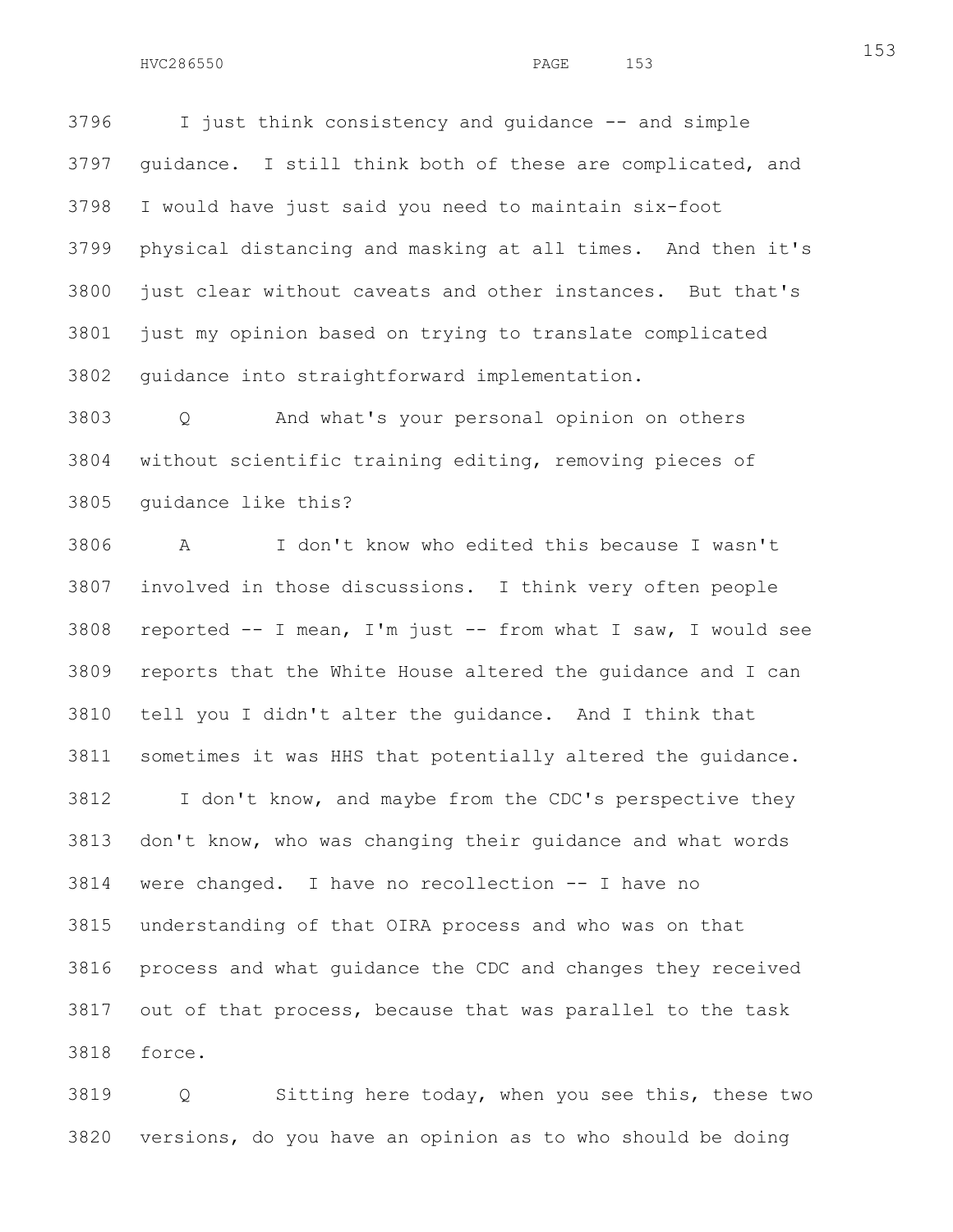3821 this type of work and editing these types of documents that 3822 go out to the public and the public relies on?

3823 A I understand where you're going, and I'm going 3824 to make a very important point, that I think is very 3825 important.

3826 Yes, I believe the CDC agency is trusted with public 3827 health and public health guidance for this country. But 3828 when you're entrusted with something that critical, you also 3829 have to do the hard work of getting the data in real time 3830 that allows you to make critically informed science and 3831 data-driven decisions. And the fact that this kept going 3832 out with these recommendations that cloth masks -- I think 3833 it's in here -- are meant to protect people in case the 3834 wearer is unknowingly infected and does not have symptoms, 3835 that is not a complete public health recommendation.

3836 And I think if you're going to be making 3837 recommendations, you need to do the time and the effort to 3838 get the science about something like cloth masks, about 3839 something about six feet, about aerosols versus droplets. 3840 And I think the lack of investigation into those core 3841 elements, while I was running around getting data from 3842 everywhere in the country to try to understand what this 3843 pandemic was doing, it was CDC's job to make sure when they 3844 were making recommendations that they took the time to get 3845 the evidence base that supported that.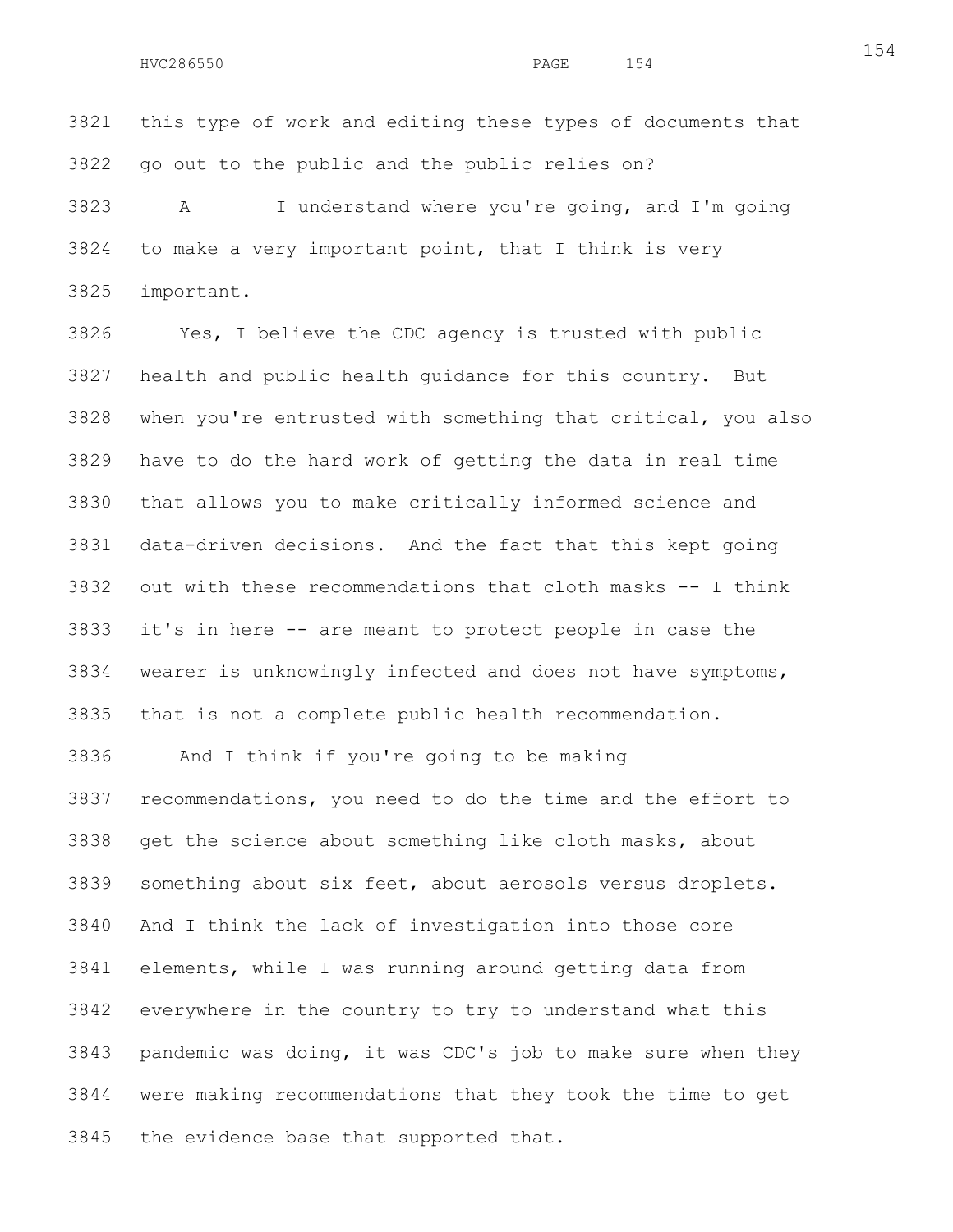3846 Doing experiments on cloth masks would have been very 3847 easy and could have been done within 24 hours. And so when 3848 you have that responsibility as a public health institution, 3849 you also need to do the hard work to make sure that your 3850 guidance is not opinion, but grounded in science.

3851 Now, I believe cloth masks worked. I believe that CDC 3852 should have proven that they worked and that would have been 3853 the number one bullet. And I think then there would have 3854 been a lot less confusion from the beginning about cloth 3855 masks, because this constant difficulty of removal and 3856 adding cloth masks here and there, and the conceptual 3857 framework that it could only effect your droplets one way, 3858 not breathing in but only breathing out, led to confusion, 3859 and we could have had that answer very quickly.

3860 Also, really understanding how much was really surface 3861 transmission versus aerosol, and did we miss the aerosol 3862 component of the transmission, instead move right to surface 3863 transmission which may have had a very small role?

3864 If we don't know, we should say at the very front of the 3865 guidance: We don't have data on these specific areas and 3866 we're making these recommendations; and as we get the data, 3867 we will modify the recommendations based on information. 3868 And I think if you're going to say you're science and 3869 data-driven, you've got to take the time to get the science 3870 and data to prove your point.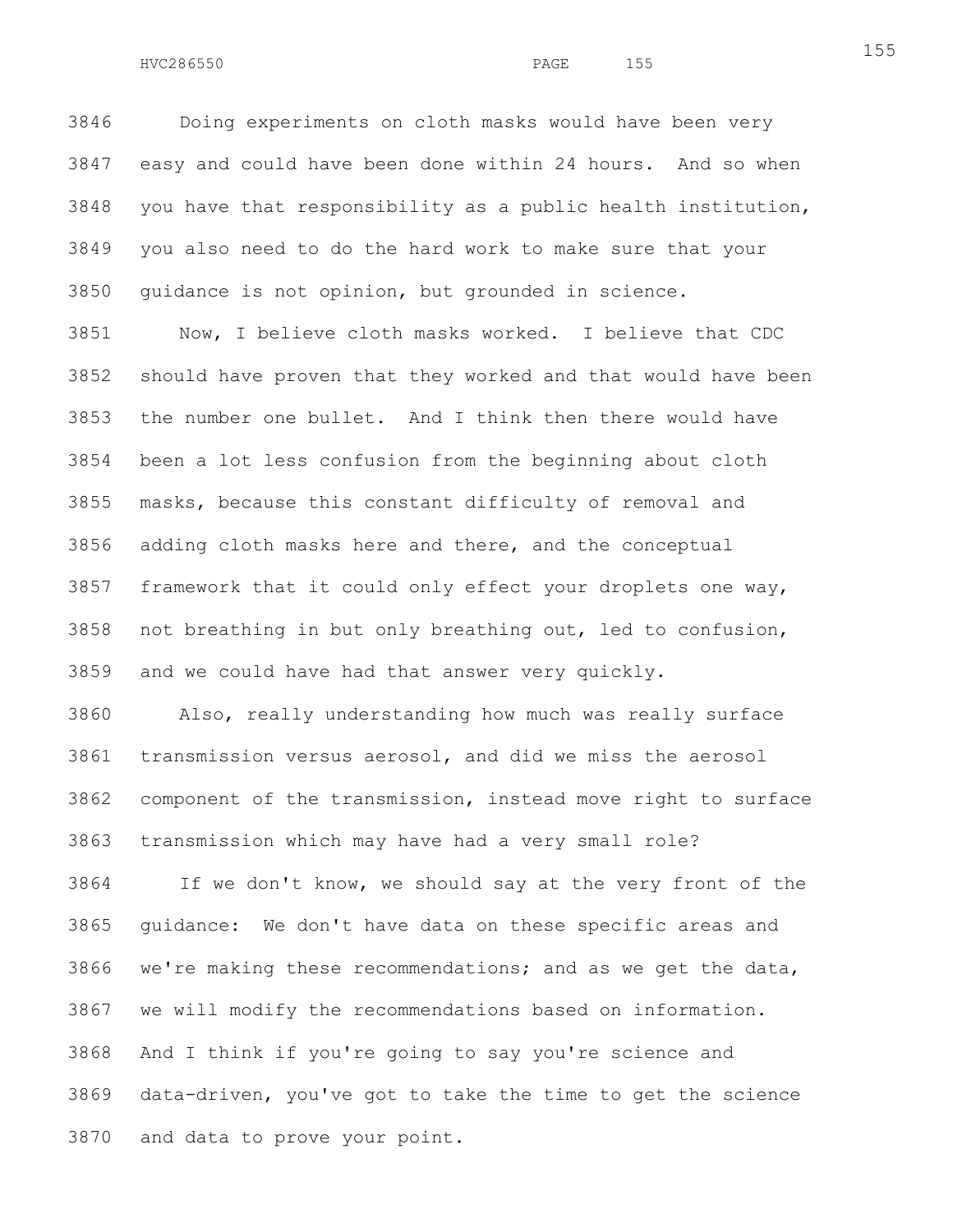3871 It is difficult, and I worked very hard to get the data 3872 that proved the point that I had about asymptomatic spread 3873 and how it starts in younger people with test positivity. 3874 That's hard work. And I think as an institution, CDC has 3875 both the capacity and the scientific ability to ask and 3876 answer these critical questions that really, frankly, have 3877 hounded us throughout the pandemic.

3878 The fact that I got the first evidence of the efficacy 3879 of cloth masks the end of October of 2020 based on a 3880 Japanese study, that to me has been unacceptable, and I 3881 think we have to be very clear that our public health agency 3882 needs to both provide guidance, but also do the hard work of 3883 proving that guidance to have an outcome and an impact, 3884 rather than just a suggestion. And I think that is 3885 different and I think they're capable of that.

3886 Q On this topic, another document that has gotten 3887 a lot of attention had to do with reopening the schools and 3888 released in July. Do you know what I'm talking about?

3889 A I saw so many different copies of school 3890 guidance, I don't know which one eventually got posted. I 3891 didn't edit it. I did ask for them to include a mental 3892 health component that SAMHSA had worked on so it could be 3893 consolidated HHS guidance.

3894 Q I'm going to have my colleague distribute two 3895 exhibits. One is a New York Times article from September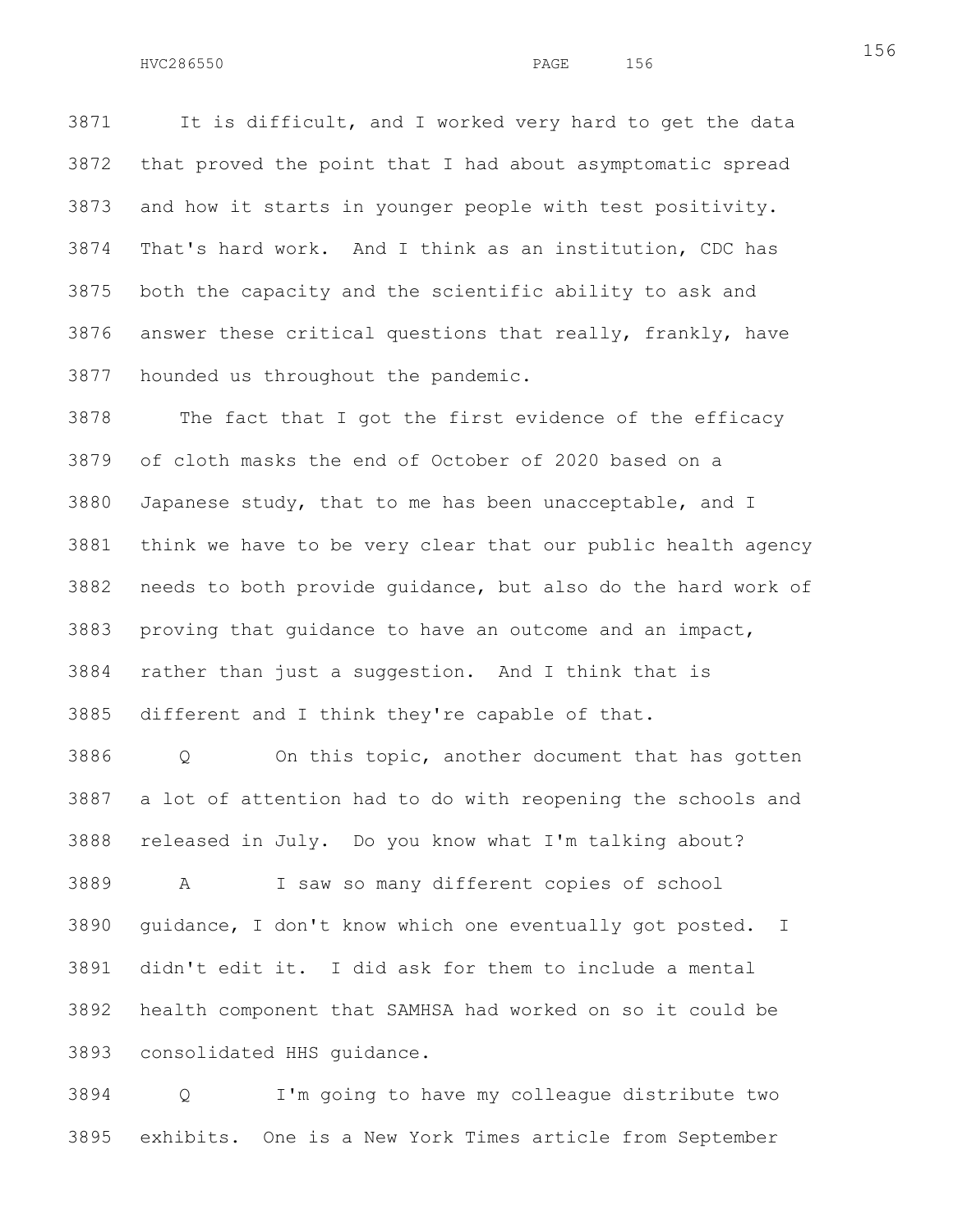3896 28th, 2020, the other is a CDC document entitled The

3897 Importance of Reopening Schools this Fall.

3898 (Exhibit Nos. 30 and 31 were

3899 identified for the record.)

3900 Mr. Diaz. The guidance itself can be 30 and the article 3901 can be 31.

3902 BY MR. DIAZ.

3903 Q Starting with The New York Times report, The New 3904 York Times released portions of an email that you sent to 3905 Director Redfield, and they're included here after the text 3906 of the article.

3907 A What did it say that I did?

3908 Q The email attached to the end of the article is 3909 from July 19, 2020. It's from you to Director Redfield. 3910 And it says, "Bob, I think somewhere and perhaps in the 3911 consideration for parents the SAMHSA and Child Development 3912 (NIH) document be included as" -- I guess should be 3913 included, maybe -- "as background in the introduction 3914 section. I have pasted this together and hoping you can 3915 have your team review for full consideration. Deb."

3916 A Correct.

3917 Q Can you tell us a little bit about what went 3918 into the development of this guidance in July?

3919 A So you notice I'm not speaking to the guidance 3920 itself. The task -- the SAMHSA, head of SAMHSA, came to the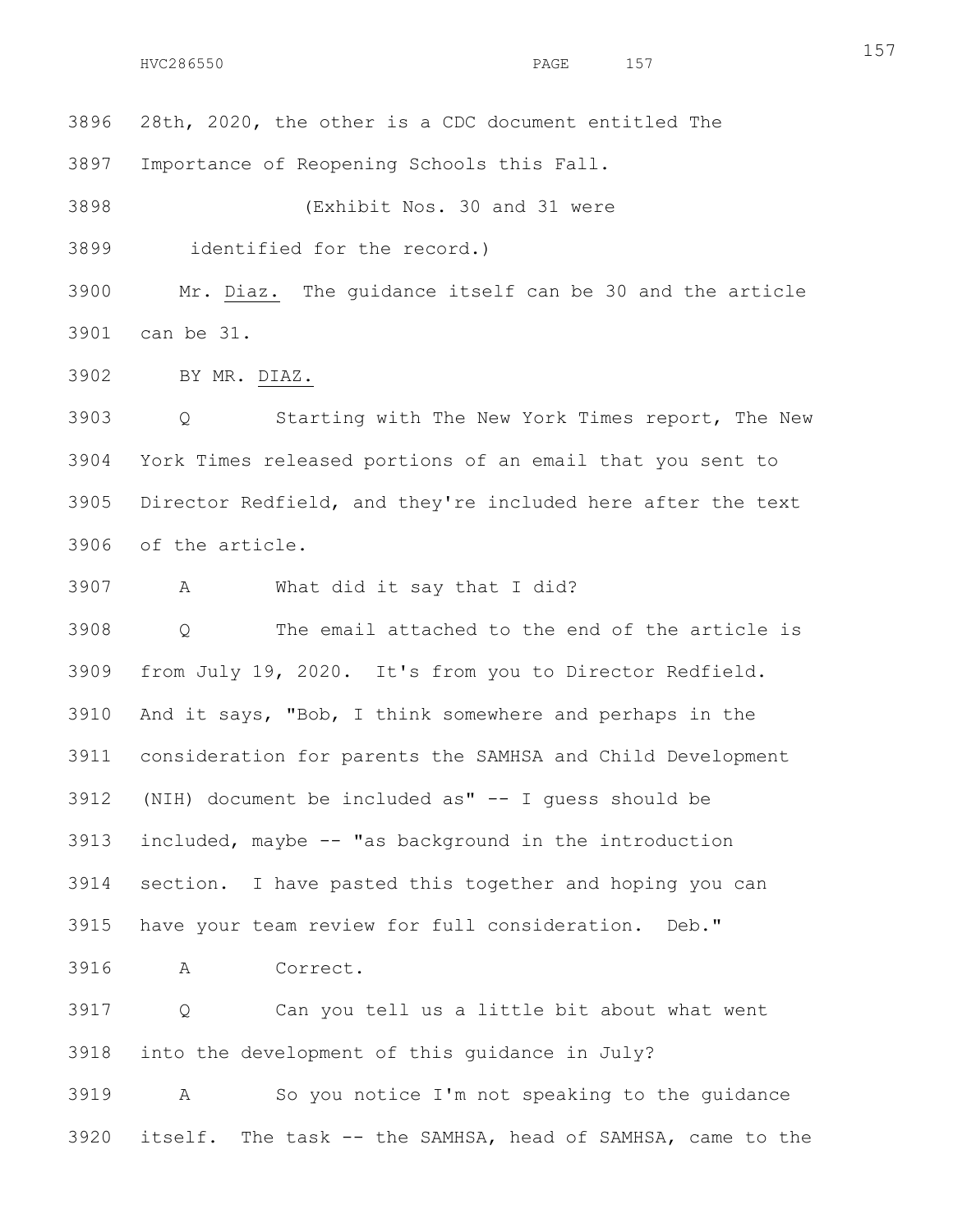3921 task force sometime in July and presented data on high 3922 school and middle schoolers' mental health difficulties as 3923 registered by calls to suicide lines and visits to emergency 3924 rooms, and presented data for parents' consideration that 3925 when they're considering whether to be virtually or in 3926 school, that they should consider and work with their 3927 pediatrician about what to look for as far as mental health 3928 issues.

3929 So the introduction only said those elements so that 3930 parents, when they read this, would be alerted to potential 3931 mental health pieces of both not being or being in school, 3932 particularly with being having been out since March, and 3933 really understanding that a child has both the educational 3934 environment but also the mental health environment.

3935 I thought that she made an incredibly compelling case 3936 and she had done a lot of science and evidence, and I asked 3937 Bob to take it to have -- CDC has an excellent child and 3938 adolescent health group, and I took all of that information 3939 and sent it to Bob and said at least have your agency look 3940 at it because we should have the consideration of the whole 3941 child. And this should play into parents' decisions about 3942 mental health awareness of their child.

3943 So it was based on the science and evidence that 3944 SAMHSA -- SAMHSA is not a well-known agency. They are at 3945 the tip of the spear for our opioid problem in this United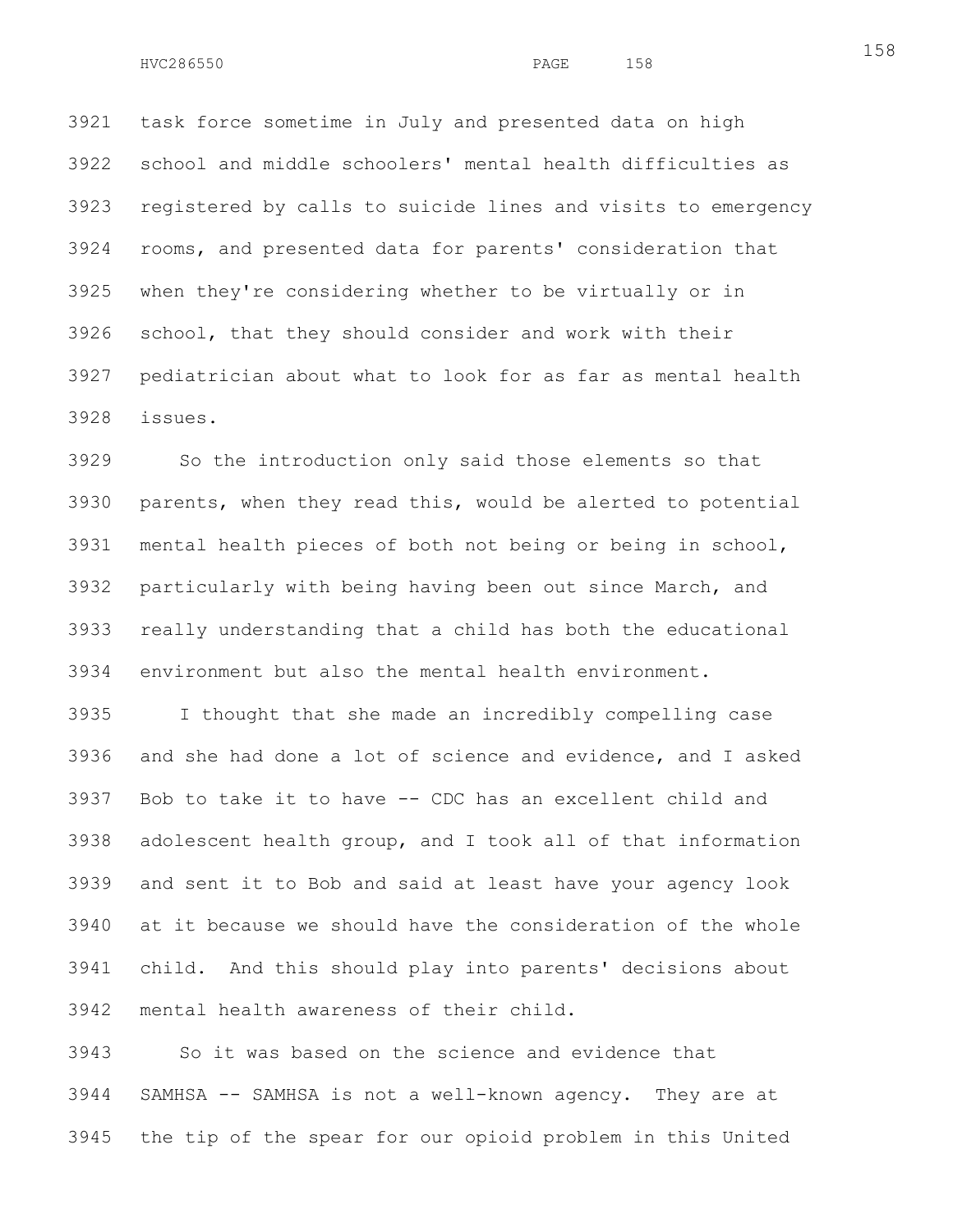3946 States, so I think that's a little dismissive of The New 3947 York Times.

3948 That said, what CDC should care about is the whole 3949 child. And since they were the only ones writing on the 3950 whole child, I thought this was an excellent opportunity, 3951 since we didn't have another one, to really alert parents to 3952 the mental health conditions of their children and what to 3953 look for. It was not about being in school or out of 3954 school; it was about a consideration that a child is more 3955 than what was occurring in a book in a classroom. And I 3956 wanted parents aware of that.

3957 So I see how they have made this sound. But my sole 3958 interest in this was this was our opportunity to alert 3959 parents to the fact that some children were struggling with 3960 mental health issues, and they should be considering that as 3961 well as the return to school.

3962 And you can see it says put it in the introduction, but 3963 more importantly, have your staff look at the science and 3964 data that SAMHSA has provided.

3965 I am hoping that, as a federal government, that we are 3966 willing to look at other agencies' science and data. I 3967 think if we are coming to a place where we say, oh, it's 3968 SAMHSA whose job it is to be worried about mental health and 3969 substance abuse, that we are discounting their role in the 3970 development of school-based guidance for which CDC had the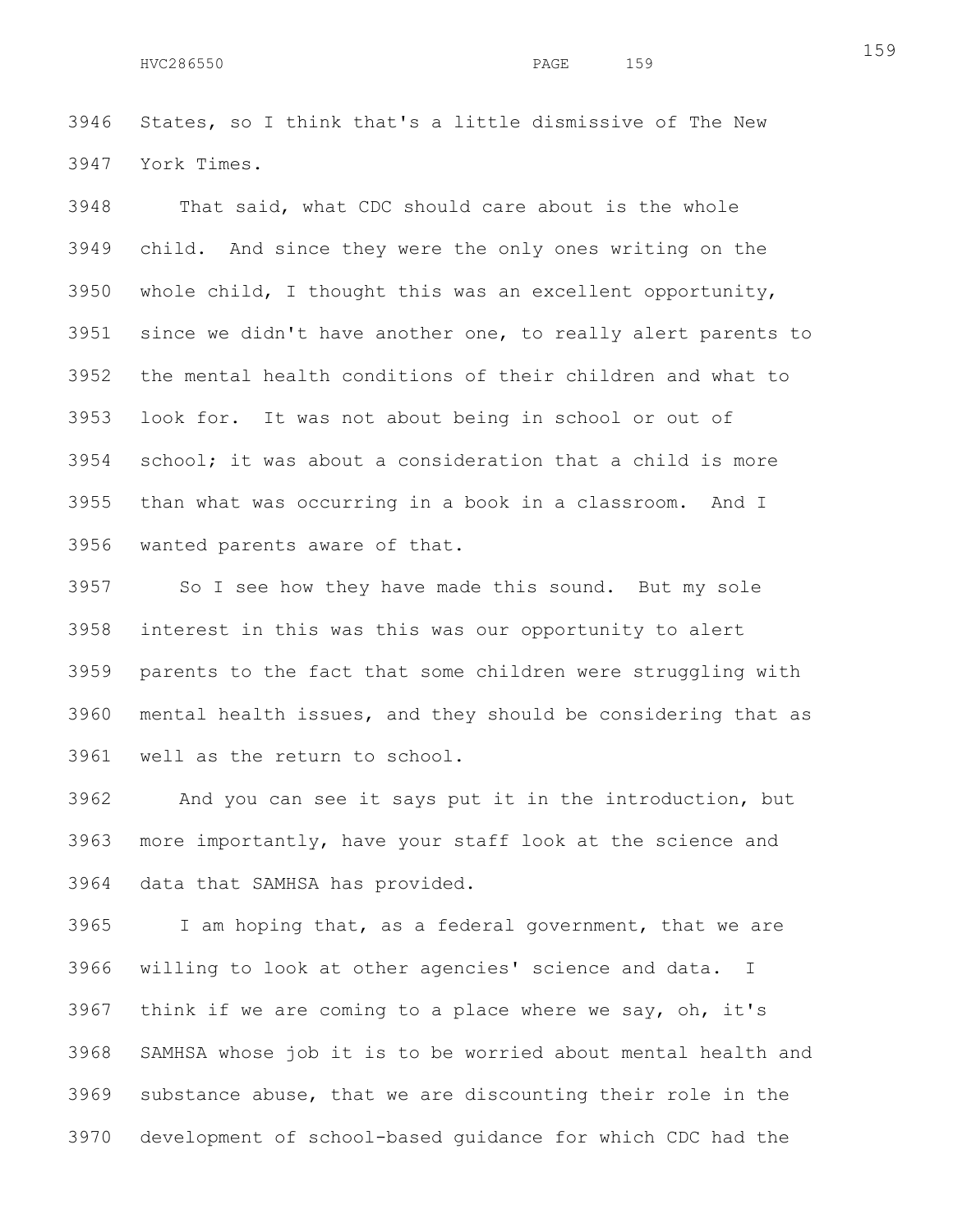3971 responsibility.

3972 So yes, I told them to look at it. I didn't want it to 3973 be part of the guidance. I just wanted it as part of the 3974 introduction so that parents would realize there can be 3975 mental health consequences to what happened in March, April, 3976 and May. And I see how it's written -- I don't read any of 3977 this stuff because I found it so demoralizing, to be frank, 3978 that I didn't read social media or newspapers because it 3979 angered me that people inferred the intention, was in 3980 somehow I was doing something that would undermine the 3981 public health of the nation when what I was trying to do is 3982 ensure that CDC took a comprehensive, whole-of-child 3983 response.

3984 And the fact that we even bring this up -- you should be 3985 asking me, why didn't CDC want to take a whole-of-child 3986 response and include any concerns about mental health? I 3987 mean, what have we become that we have -- we make the 3988 assumption that somebody is doing something evil and trying 3989 to hurt a child or expose them to COVID, versus having the 3990 parents, in the introduction, understand that their child 3991 may be at risk for mental health issues?

3992 That was what SAMHSA wanted in the guidelines. They 3993 wrote to me and said: I'm being ignored by the CDC. Can 3994 you get this information to them? And I said yes.

3995 Q Taking a look at this -- and this document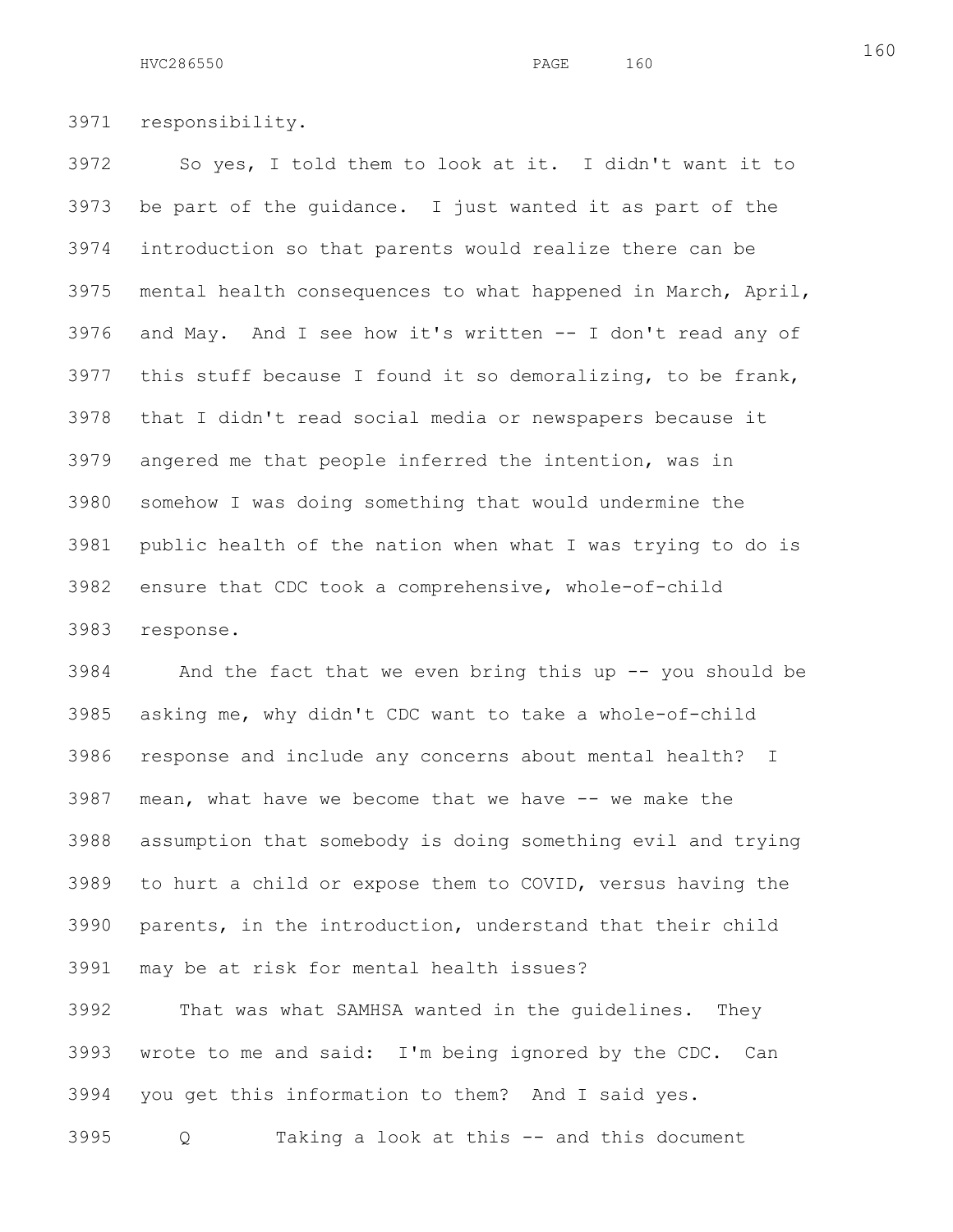3996 the --

3997 A And you can see it's not here.

3998 Q Yes. And --

3999 A And so you should be asking the CDC, why isn't 4000 the whole of child and the mental health of our children 4001 represented at the same time that we're worried about 4002 infectious disease? I was worried about both. And why 4003 would it have hurt CDC to approach this from the whole of 4004 the child?

4005 I didn't tell Bob to make any other changes to his 4006 school guidance. I'm not -- that's not my job. That was 4007 where Olivia Troye was and she worked with CDC on guidance. 4008 My job was response and coordinating the response. And I 4009 thought it was in the best interest of America's children 4010 for them to at least look at the data that SAMHSA had put 4011 together on the increased calls, the increased anxiety, the 4012 increased suicidal ideation that was occurring across the 4013 country.

4014 Now, maybe from The New York Times' perspective it made 4015 a better headline to talk about how someone in the White 4016 House was asking to change guidance. No, I asked them to 4017 put something in the introduction about the whole of 4018 American children. I stand by that today.

4019 I am disgusted about how it was written with the 4020 implication that I somehow was buying into some other part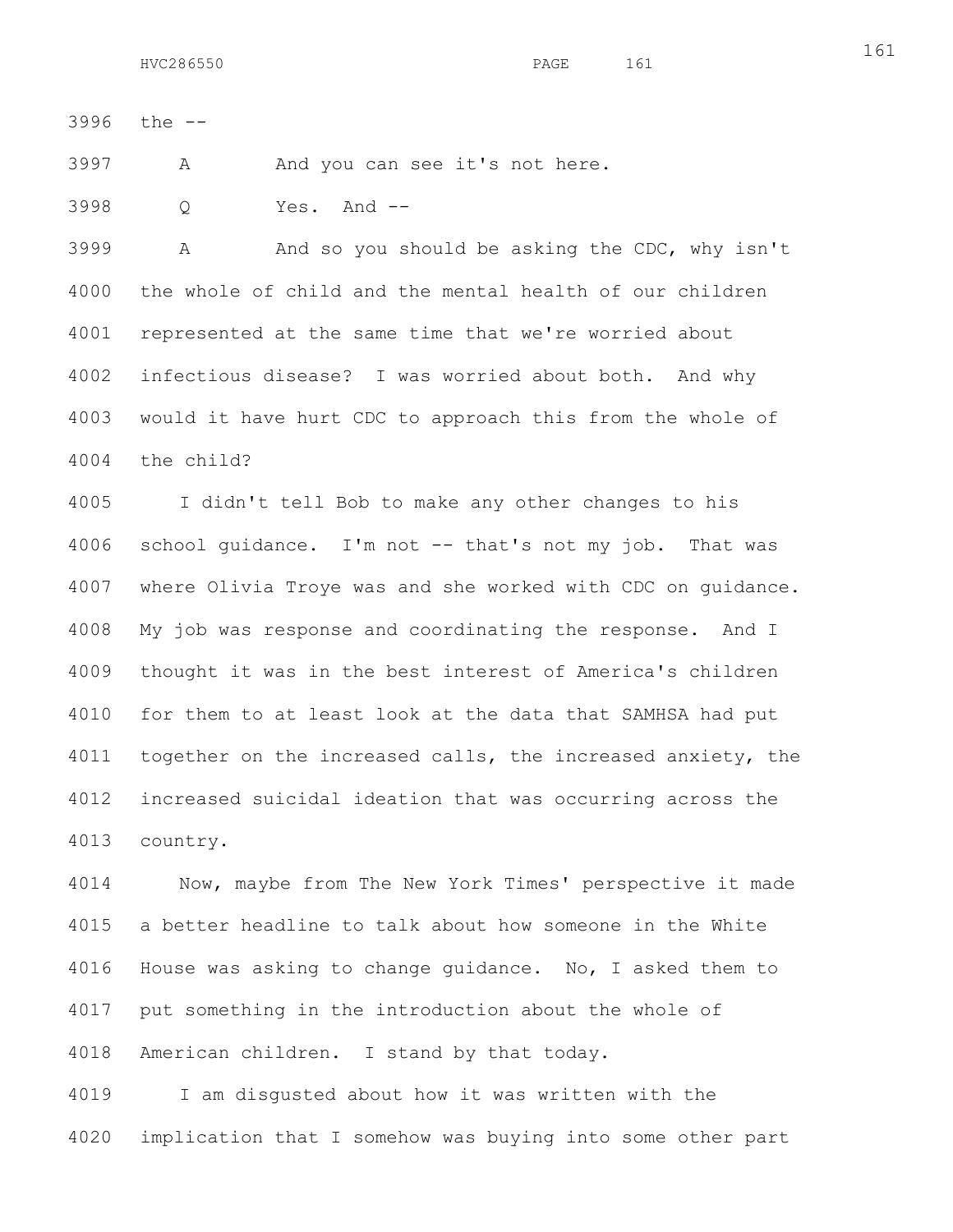4021 of this quidance. And if people read it carefully, they 4022 would see that I only wanted CDC to include the whole of the 4023 child. And I am disappointed -- of course I didn't look for 4024 the guidance. I am disappointed that they chose not to 4025 include the excellent information that SAMHSA had acquired, 4026 because they had not put together the risk to American's 4027 children and their mental health. SAMHSA had. I thought 4028 they could benefit from looking at the science and data. 4029 Q Just quickly, you mentioned Olivia Troye as sort 4030 of handling -- being the liaison. She's quoted in that 4031 article. She said she was repeatedly asked to get the CDC

4033 coronavirus cases among young people.

4034 She says she regretted being complicit in this effort, 4035 and she was appalled that Marc Short was tasking junior 4036 staff in the Office of the Vice President to develop charts 4037 for White House briefings.

4032 to produce more reports and charts showing a decline in

4038 I'm wondering about some of the other -- beyond sort of 4039 your suggestion to look at that data involving the whole of 4040 the child. Beyond that, there are other points in this 4041 guidance piece that I just want to ask you about.

4042 Quickly, on the first page under the heading COVID-19 in 4043 Children, there's several comparisons here to the flu. And 4044 the article -- the guidance sort of gives the impression 4045 that the flu would be more harmful to children in terms of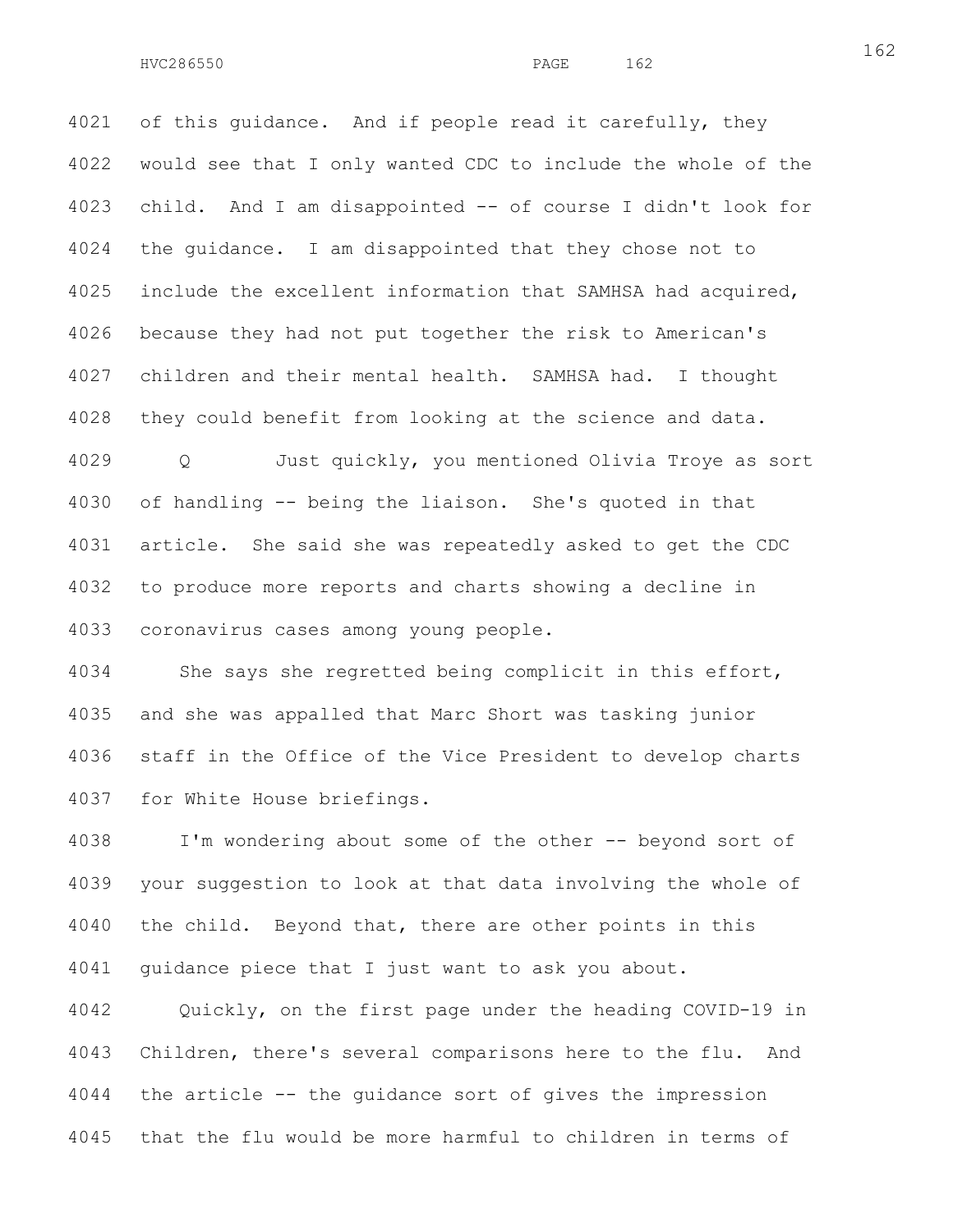4046 deaths than COVID-19.

4047 Was that your understanding of the science at that time? 4048 A So, let me be very clear about this part of the 4049 COVID-19 in children. As you remember from earlier today, I 4050 did have discussions with the CDC, with their position that 4051 children had a lower infection rate and a lower transmission 4052 rate. Literally I wrote to them and said, "Is it because 4053 they're shorter?" It didn't make any sense to me, and it 4054 doesn't make any sense to me today, and now they realize 4055 that it doesn't make sense.

4056 But this section about the risk being low to children, 4057 that came out of the CDC and their data. I had nothing to 4058 do with writing this because I wouldn't have written it this 4059 way.

4060 But secondly, I was so concerned about the children in 4061 schools that obviously in the governor's recommendation, we 4062 said it's very difficult. And I got asked this all the time 4063 when I was on the road and said very clearly, I don't know 4064 how you're going to open schools when your county is in the 4065 red zone. Because there's too much -- red zone means 4066 community transmission is widespread. Children will bring 4067 it into the school. Even if it's not in the school, it will 4068 come into the school through the community just like a 4069 nursing home.

4070 But secondly, in a task force and then in a daily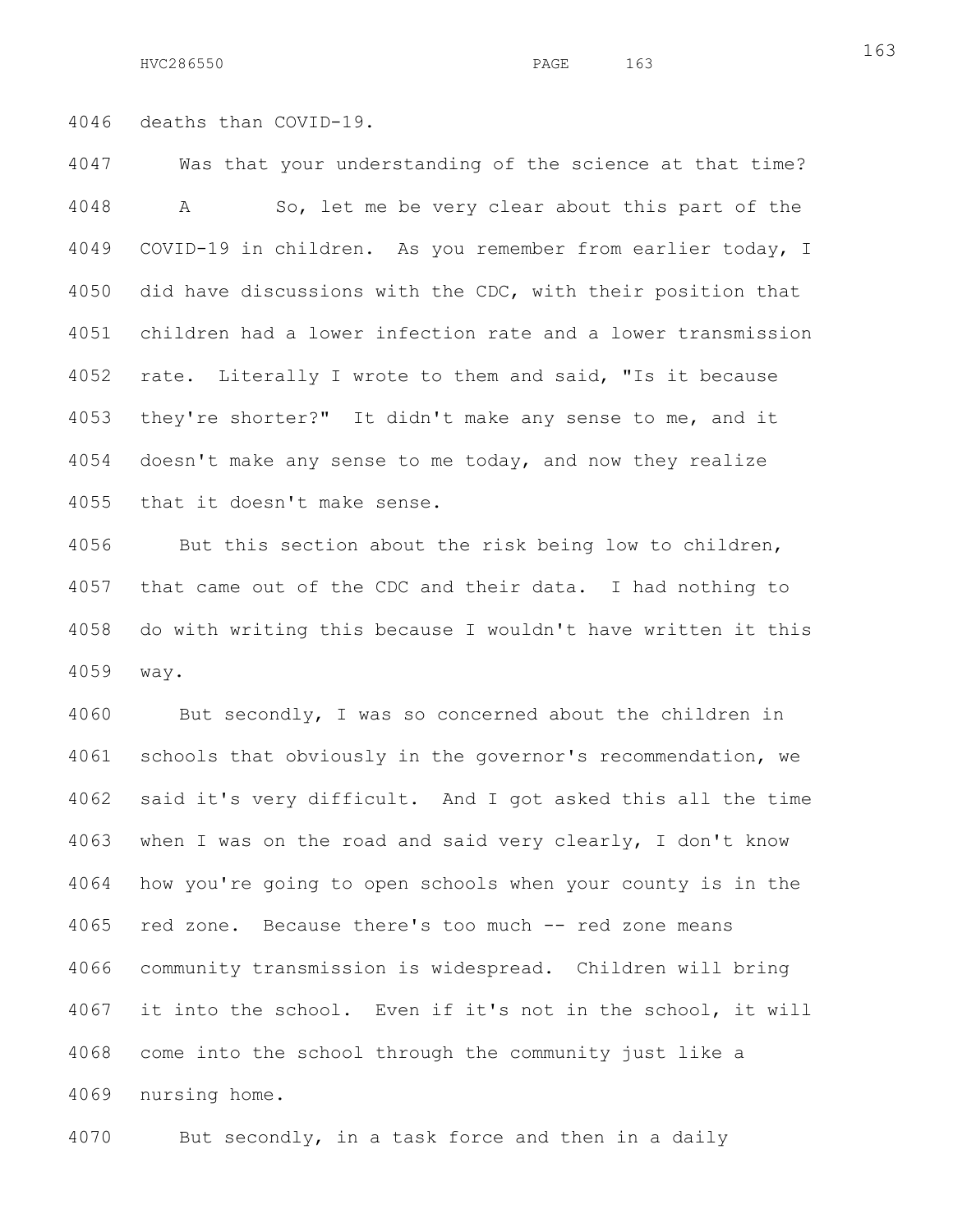4071 report, I got the MMWR from CDC about the Georgia camp, and 4072 I immediately sent that to everyone in the White House so 4073 that they understood that pediatric and child transmission 4074 was occurring. That camp study couldn't have been only the 4075 camp counselor did all the transmission. I mean, I don't 4076 think -- it was like 88 kids at that Georgia camp became 4077 COVID positive.

4078 So I did not believe -- yes, the children got less sick. 4079 But I didn't know about the long-term consequences, we were 4080 just learning about the multisystem complex. It was CDC 4081 putting forward the data to us that the infection rates were 4082 lower in children. And, frankly, they believed that the 4083 children weren't transmitting the virus as much as adults.

4084 Q Was that something -- in terms of when you 4085 shared that MMWR and the data on infections among children, 4086 how was that received on the task force and in the White 4087 House?

4088 Mr. Trout. Don't get into specific conversations. 4089 The Witness. I used it as my way of providing science 4090 that showed that children were actively involved in 4091 transmission. And I didn't want parents to believe that if 4092 there was an infected child in their classroom and they were 4093 unmasked, that somehow because they were under 10 that the 4094 virus couldn't make it into their noses. I mean, I think 4095 the camp study clearly shows that it can.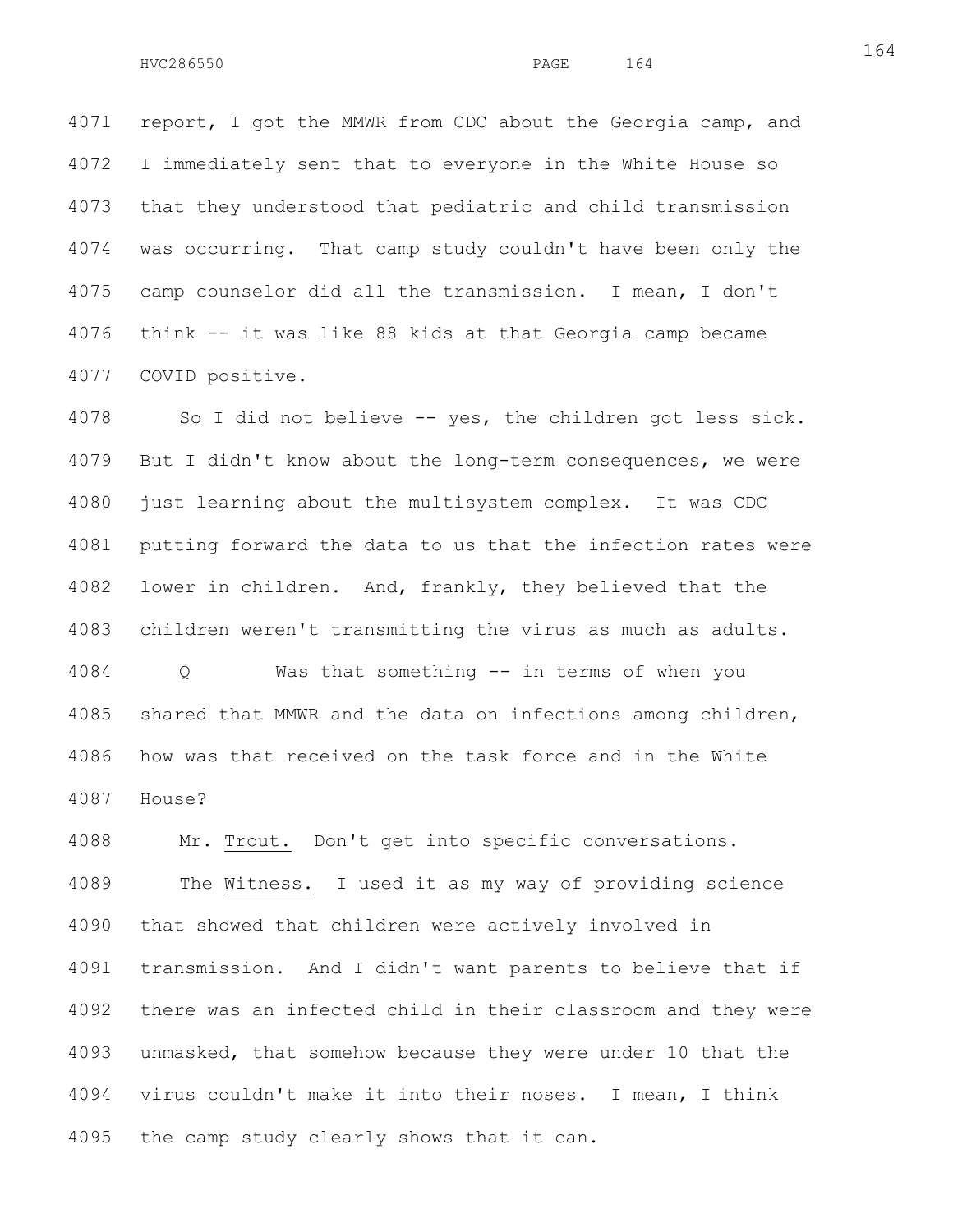4096 And I not only wanted the White House to know, but I 4097 wanted the task force, including Bob Redfield, to be 4098 aware -- I mean, it was his data -- to understand that these 4099 spreading events could happen in school if there was high 4100 community spread already.

4101 BY MR. DIAZ.

4102 Q I'll move on from this particular guidance. 4103 The New York Times reported in October that the White 4104 House had blocked an order drafted by the CDC in September 4105 of 2020 requiring all passengers and employees to wear masks 4106 on all forms of public and commercial transportation, 4107 including planes, trains, buses, subways, and transit hubs. 4108 Were you aware that the CDC had drafted that order? 4109 A I think at one of the task forces Bob was on the 4110 schedule to present that, and I don't think he ever 4111 presented it. I think it was scheduled to be presented. So 4112 I don't know. I never saw the order that I recollect. 4113 Q Do you know why he didn't present it? 4114 A I don't. 4115 Q Okay. What were your -- looking back now, 4116 knowing what you know about how -- 4117 A It's not what I know. It's what was in every 4118 governor's report. 4119 Q Sure. What was in every governor's report and

4120 what your data showed.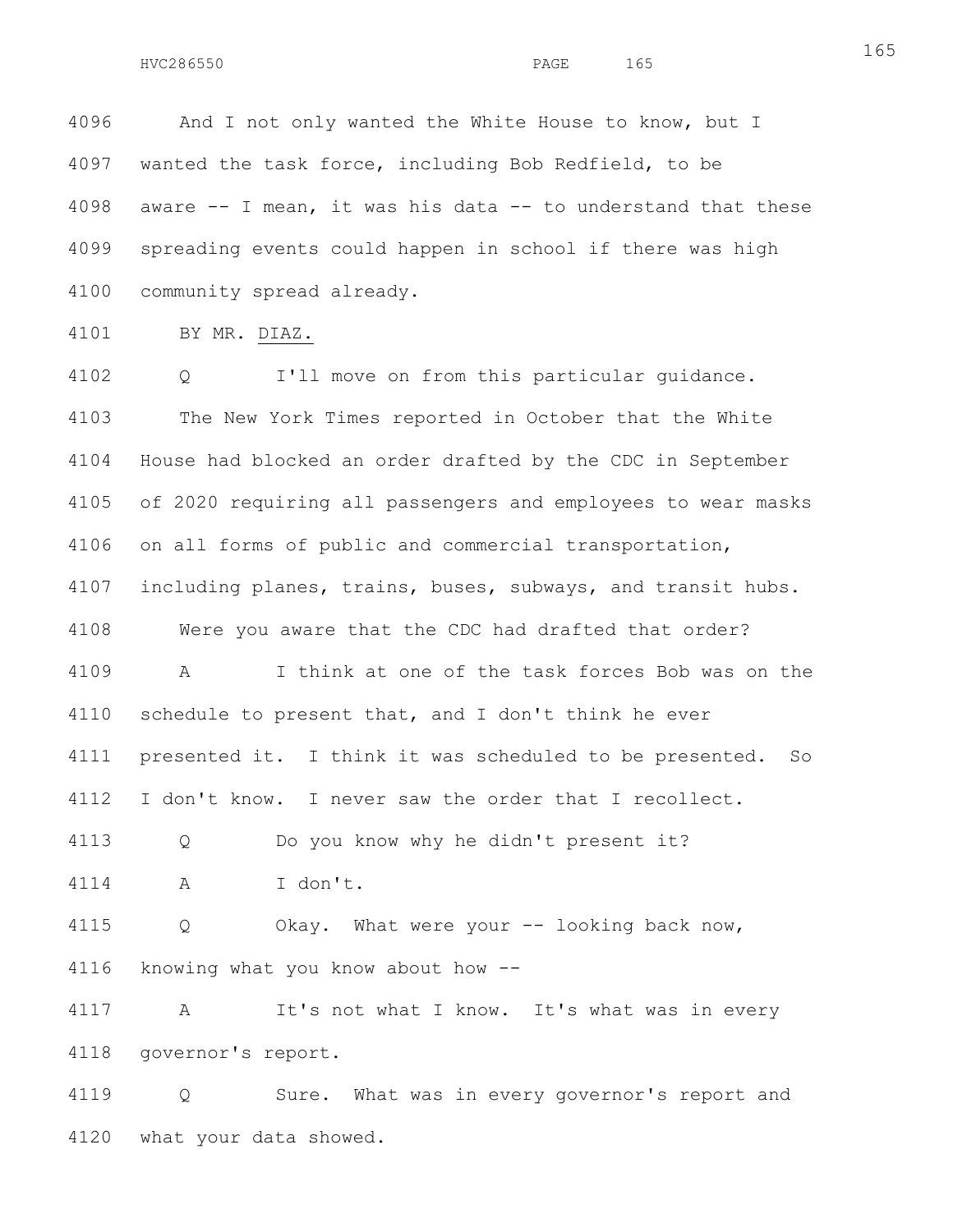4121 A Yes.

4122 Q Would this have been an important piece of 4123 mitigation, this order that sort of people on public 4124 conveyances should wear masks or had to wear masks?

4125 A You know, I think it would have helped. I think 4126 there was obviously much more exposure in retail, and that's 4127 why I really wanted statewide mask mandates. Not because so 4128 much I needed it to be statewide, but what happened -- when 4129 you write a statewide mask mandate -- and I know this from 4130 being on the road -- when people remind you constantly, 4131 because you forget. I mean, it's a big behavioral change 4132 for us and it was a big behavioral change for me.

4133 And so when I would get to the door of a gas station and 4134 it had the mask picture and said masks are required, it 4135 reminded me. And that continual reminding was what made it 4136 possible for me, I believe, to stay uninfected while in the 4137 field, because you get tired, you forget.

4138 And so I think any time that you can mandate masks, 4139 whether it's conveyance, whether it's a train, whether it's 4140 a plane, whether it's a state, whether it's a gas station, 4141 all of that helps because it's consistent. And it reminds 4142 people that virus is circulating in their area and people 4143 need to take extra precautions.

4144 I think you know my position on mask and mask 4145 management.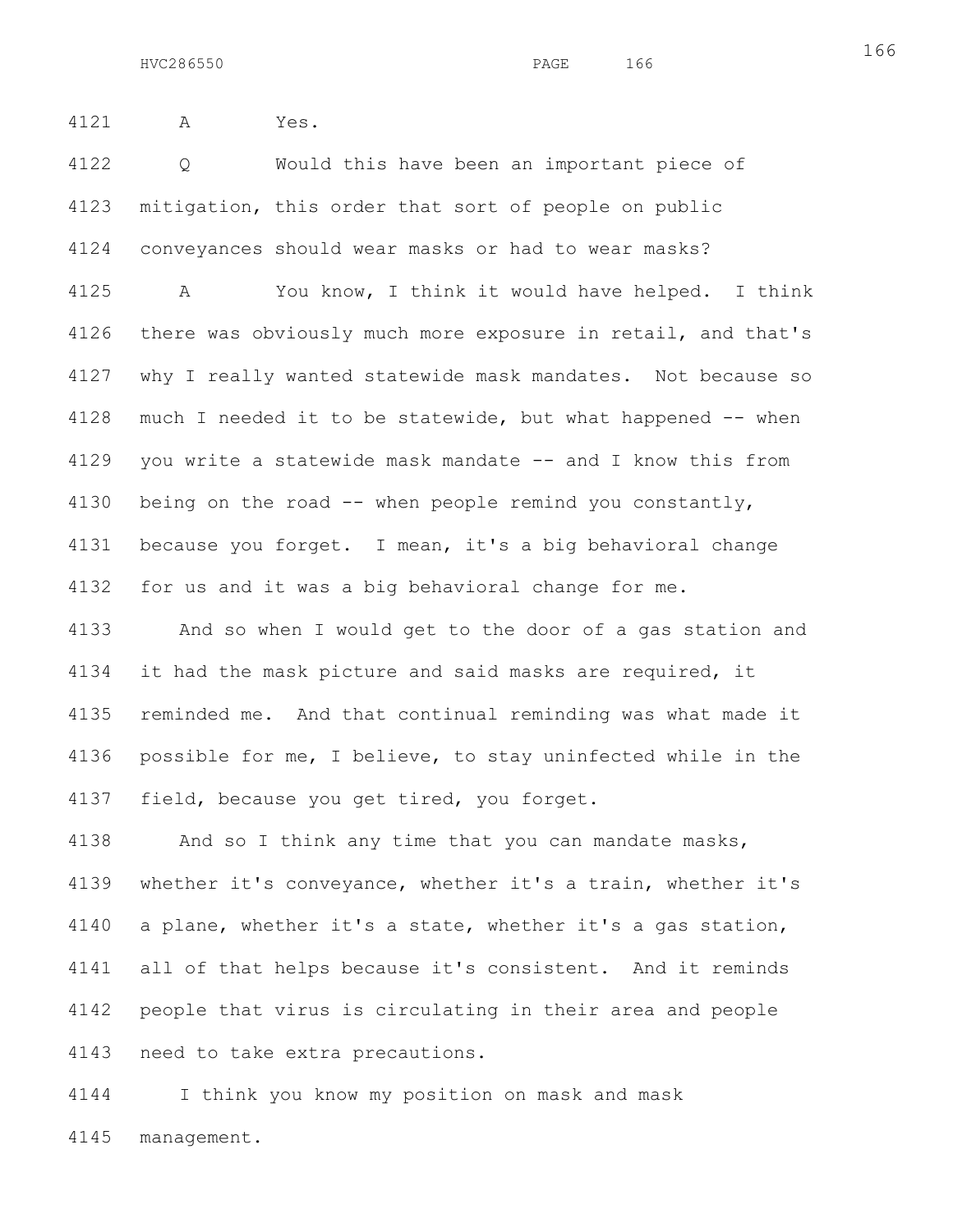4146 Q Did you ever discuss that order with Director 4147 Redfield?

4148 A I don't think so.

4149 Q Was it discussed amongst anyone else on the task 4150 force?

4151 A I think because I was writing for statewide mask 4152 mandates everyone knew my position and how strongly I 4153 supported masks.

4154 Q And did you have any role in the guidance that 4155 came from the CDC on restaurants and bars?

4156 A I don't think I saw it, but I wrote to 4157 restaurants and bars and talked about closing them and 4158 decreasing their occupancy to 25 percent. But I don't know 4159 that specific guidance. Does it say that?

4160 Q It says a number of things, but it's okay. In 4161 the interest of time, we don't have to go through it.

4162 Mr. Diaz. I think that's all I have.

4163 Ms. Gaspar. I'll follow up with you in the last few 4164 minutes of this hour.

4165 BY MS. GASPAR.

4166 Q What was your role in -- or did you have any 4167 role, in reviewing CDC scientific reports, specifically the 4168 morbidity and mortality weekly report?

4169 A So early on I asked them to -- I believed that 4170 the MMWR was a key way to get out the critical science and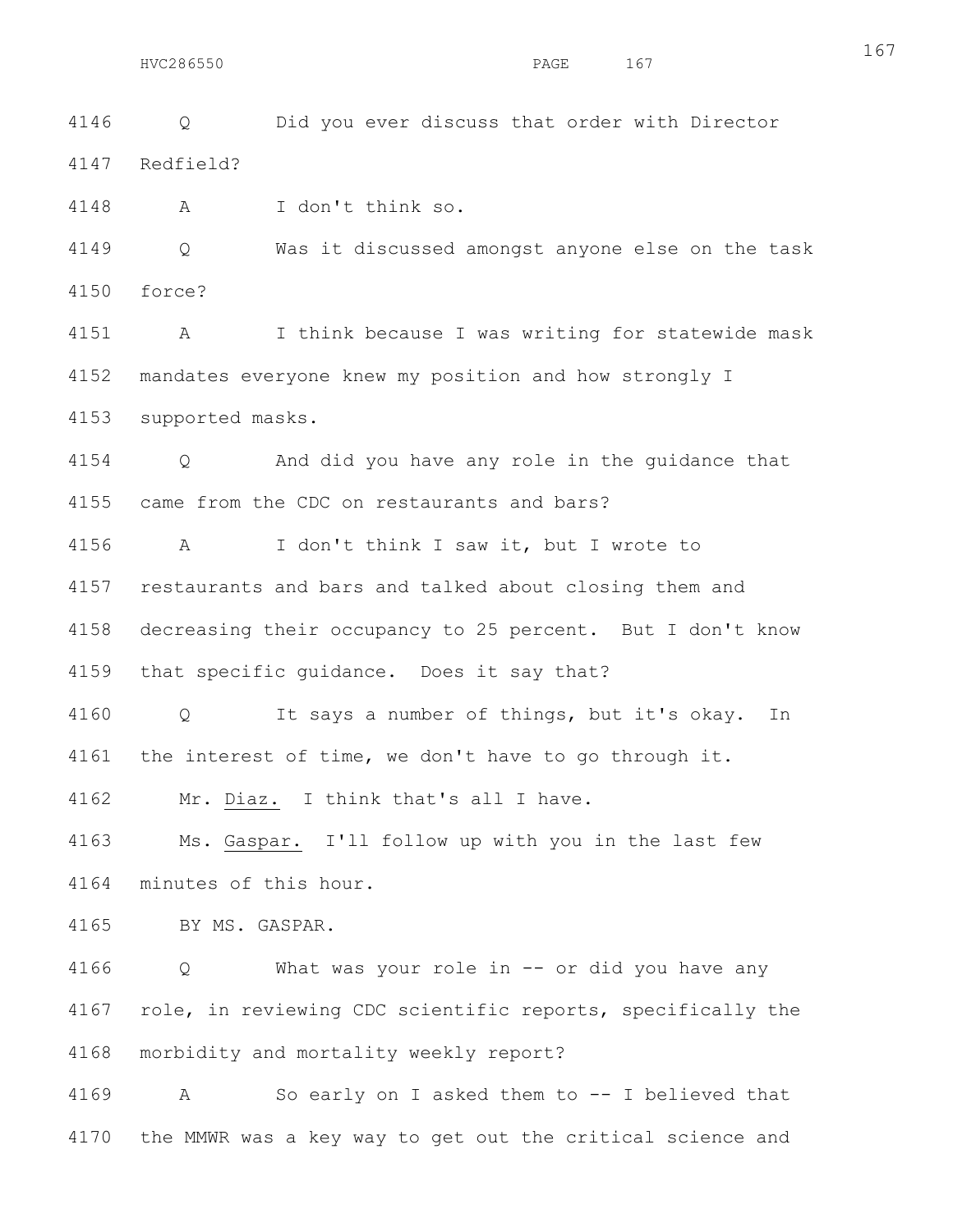4171 data, and I wanted to make sure that they weren't interfered 4172 with. So I said to just send them to me and then you can 4173 say that the White House cleared them. And that worked I 4174 think almost through sometime in the summer, and I don't 4175 know when HHS started to engage in the MMWR.

4176 My comments to the MMWR were science and technical 4177 based. Sometimes I got frustrated with them when they were 4178 presenting data from April and now it was August. I asked 4179 them to turn around their data more quickly.

4180 It's a little bit like the Marin County School piece, 4181 that recent MMWR. I mean, that would have been critical 4182 data for the south when they were considering their mask 4183 mandates and reopening. I think it's a very critical MMWR. 4184 They had all the data in May. They published it the end of 4185 August. The end of August meant every school across the 4186 south was already in.

4187 So those were the kinds of comments. If they would have 4188 sent that to me, I would have said why didn't you publish 4189 this June 1st? I mean, we have to turn these things around. 4190 If you have the data, it doesn't have to be perfect. Get 4191 the information out so parents and school boards can make 4192 decisions.

4193 And so there were several MMWRs like that and there were 4194 some that the -- I kept saying to them why do we only have 4195 189 people that you're doing the analysis on? And they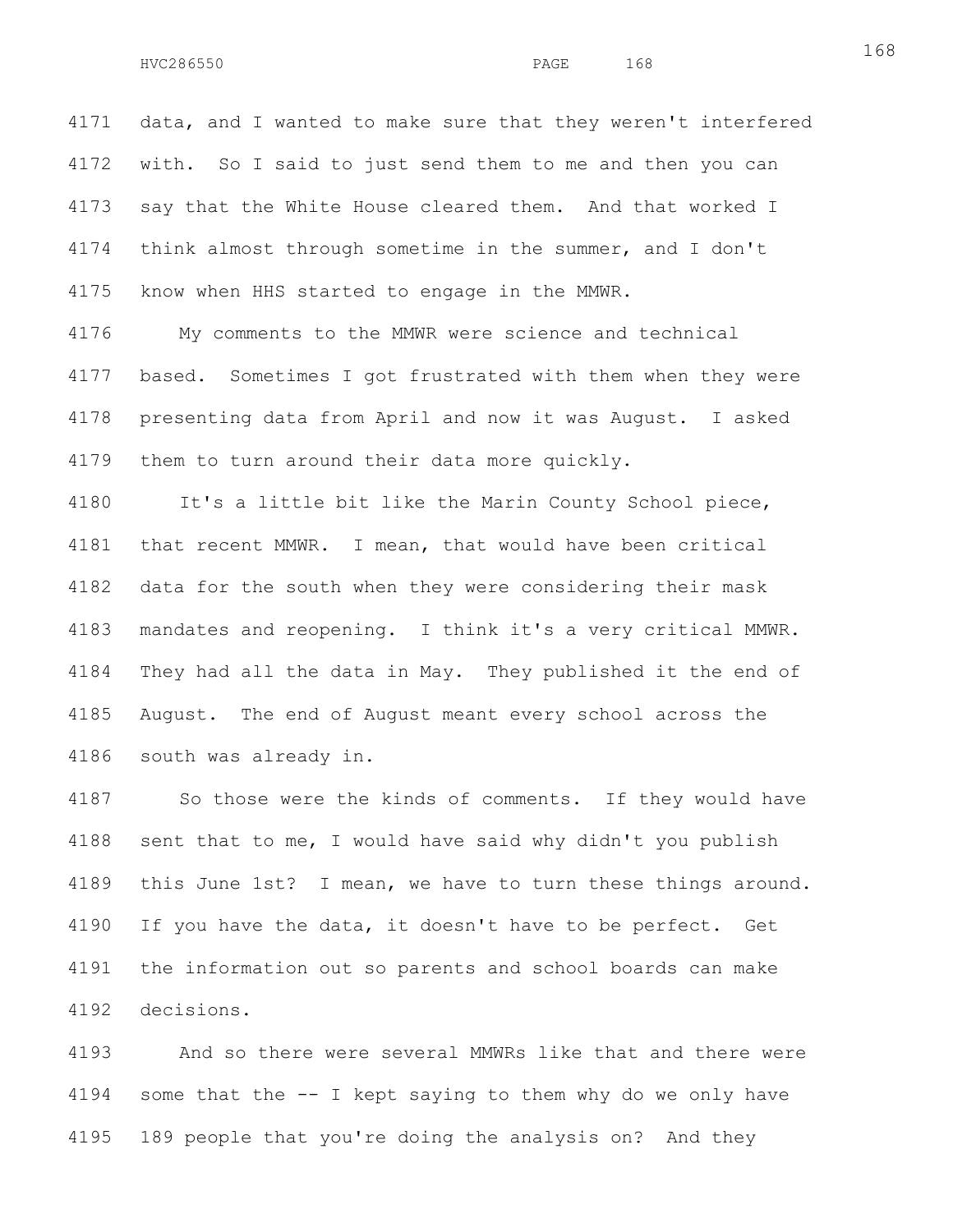4196 would say, well, that's the only number that they had the 4197 complete data on. So I was occasionally frustrated by their 4198 numbers and I wanted them to be bigger.

4199 Q You said you wanted to make sure they weren't 4200 being interfered with. What made you concerned that they 4201 were being interfered with?

4202 A No, I just wanted to make sure they weren't and 4203 I wanted to get them out quicker. So that's what I told Bob 4204 to do, to just send them to me and they could consider my 4205 approval as the sole approval that they needed.

4206 Q But when you say "interfered," are you referring 4207 to review by individuals at HHS?

4208 A At that time, I was getting the sense for what 4209 you're picking up on that guidance or other things were 4210 being changed. But not that -- when -- Olivia, I think, is 4211 very clear in this, it was junior staff within the OVP 4212 office, but I don't see that. That happens outside. I 4213 mean, we're one person, so it's not like I had a staff 4214 looking for these things.

4215 So when I had the sense that something like that could 4216 happen, I wanted to make sure that the MMWRs got out quickly 4217 and were helpful to the country, because I think that was a 4218 vehicle to get out. It doesn't have to be complete science, 4219 but it could be the science that justifies their quidance, 4220 and I thought that that was really critical.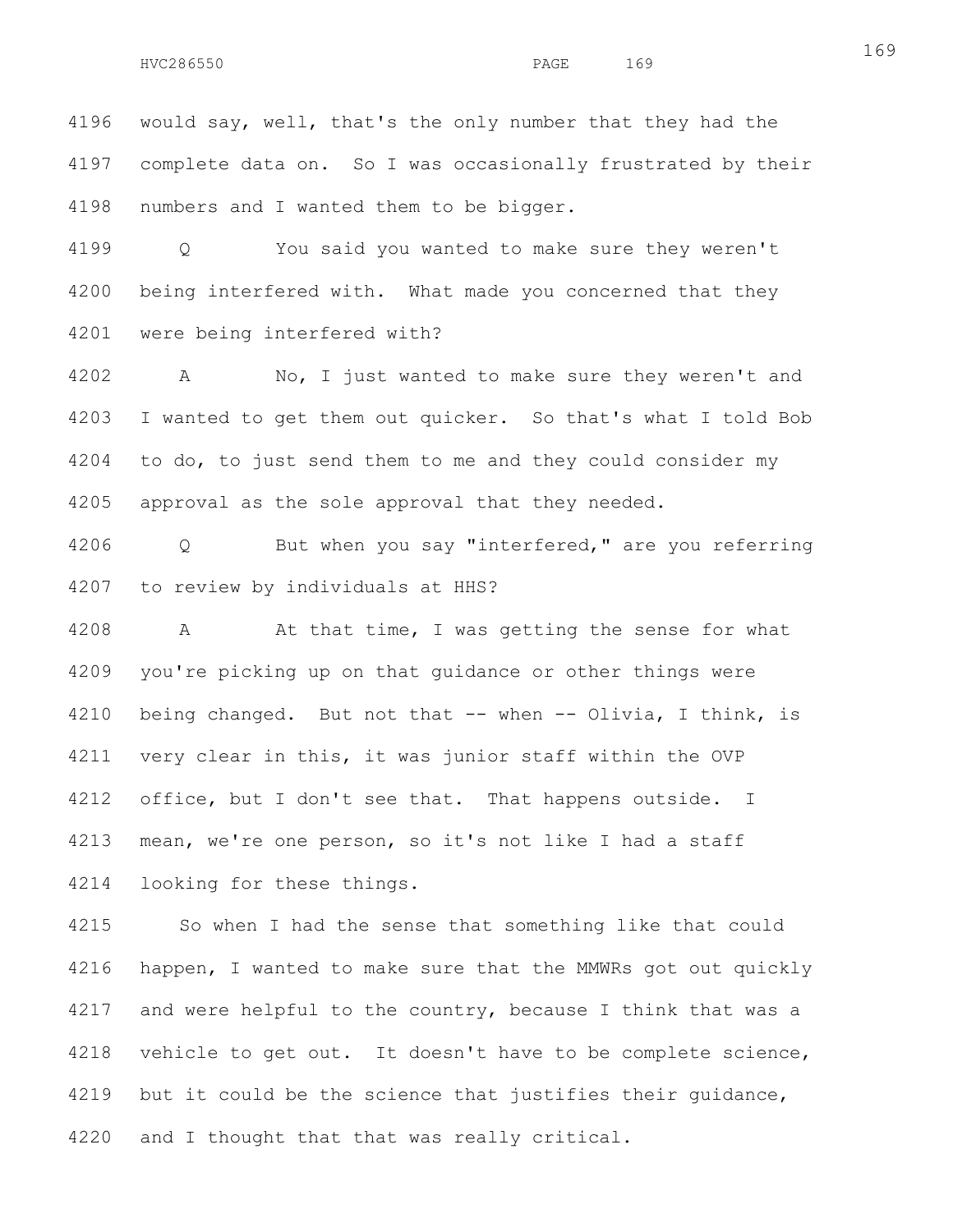4221 It was important to me also because I wanted the MMWR 4222 that showed the impact of masking and reducing indoor dining 4223 and closing bars from Arizona out, and I asked them to write 4224 that MMWR. I just saw it as a vehicle to get science out to 4225 the American people.

4226 Q You talked about Paul Alexander a little bit 4227 earlier and having read about him in the press. Did you 4228 have any interactions with Michael Caputo?

4229 A I think Michael Caputo was present during some 4230 of the Operation Warp Speed board meetings. And I think if 4231 I met him, I met him there.

4232 I don't think I've ever met Paul Alexander. I did get 4233 one email from him in my duration at the White House and I 4234 don't even know if I answered it. It was -- it just didn't 4235 sound right when I read it. I'm sorry. I mean, when you 4236 get hundreds of emails and you're scanning it, you're like, 4237 this doesn't even make sense to me right now.

4238 So, I'm sorry, yes, I probably ignored it.

4239 Q No, that's okay. My question was just to try to 4240 understand if you ever heard about either Michael Caputo or 4241 Paul Alexander requesting changes to MMWRs.

4242 A No. I heard about it after the fact when it was 4243 in the media. And I went back to Bob and said, why are you 4244 sending them to them? I told you to only send them to me. 4245 And then he said, well, they found out that we weren't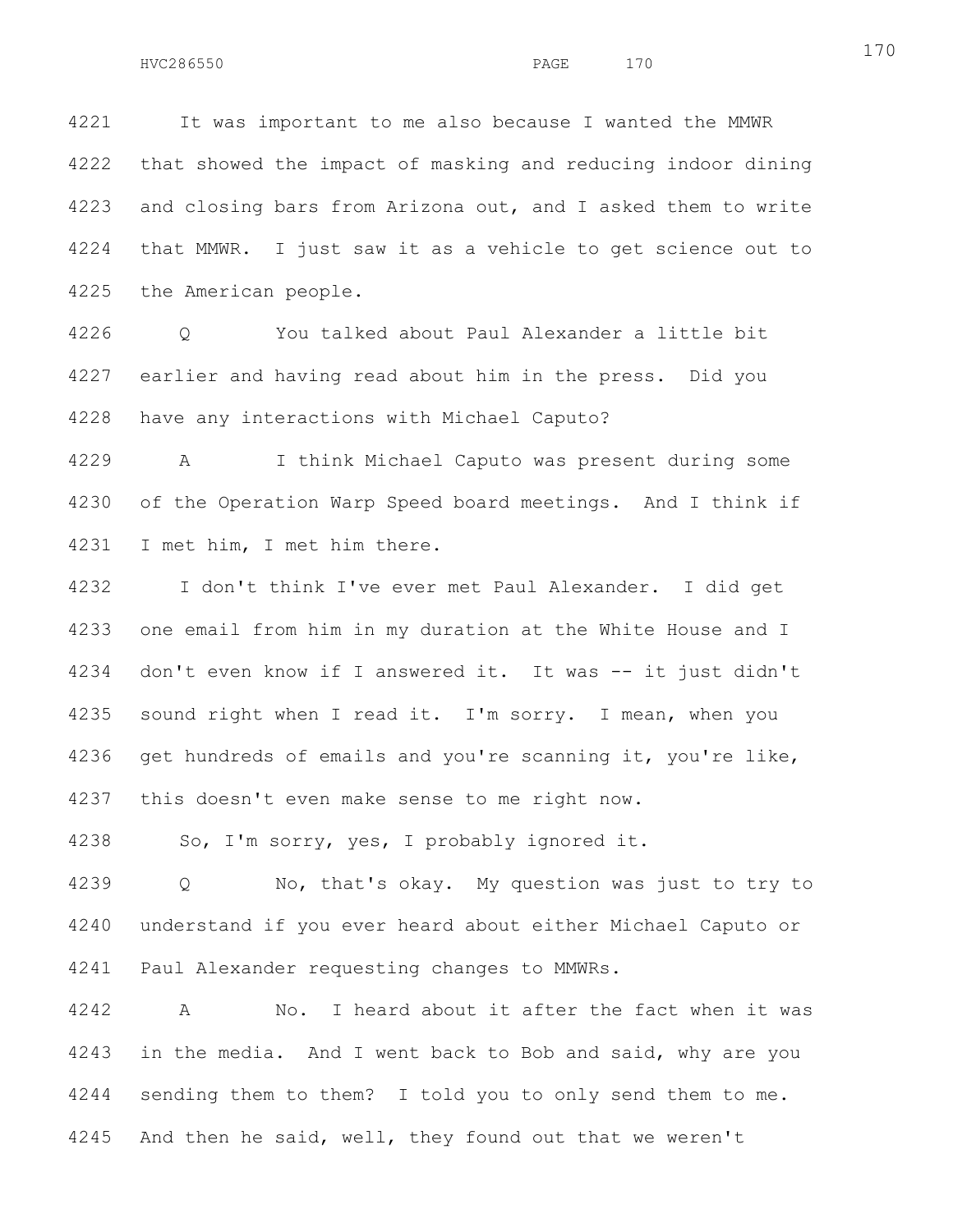171

4246 getting HHS clearance.

4247 Q Did you ever hear about officials in the White 4248 House being upset with the content of MMWRs?

4249 A Not in the White House.

4250 Q You mentioned junior staff in OVP possibly 4251 making changes to --

4252 A That's what Olivia said.

4253 Q Okay.

4254 A I never saw that. I can tell you no one changed 4255 my graphics before -- because I always had graphic control. 4256 I made my own graphics or my data team made my own graphics, 4257 and those are the ones that appeared on the slides. I never 4258 used anyone else's graphics.

4259 Q There was one MMWR over the summer about an 4260 outbreak at a Georgia summer camp. Do you remember that 4261 one?

4262 A Yes. That's the one I was citing that I sent up 4263 to the task force.

4264 Q And you wanted that one published quickly? 4265 A Yes.

4266 Q Is that right? Because you thought the data was 4267 important?

4268 A I used the data in my daily report.

4269 Q Are you aware that the public release of that

4270 report was held back by a few days deliberately?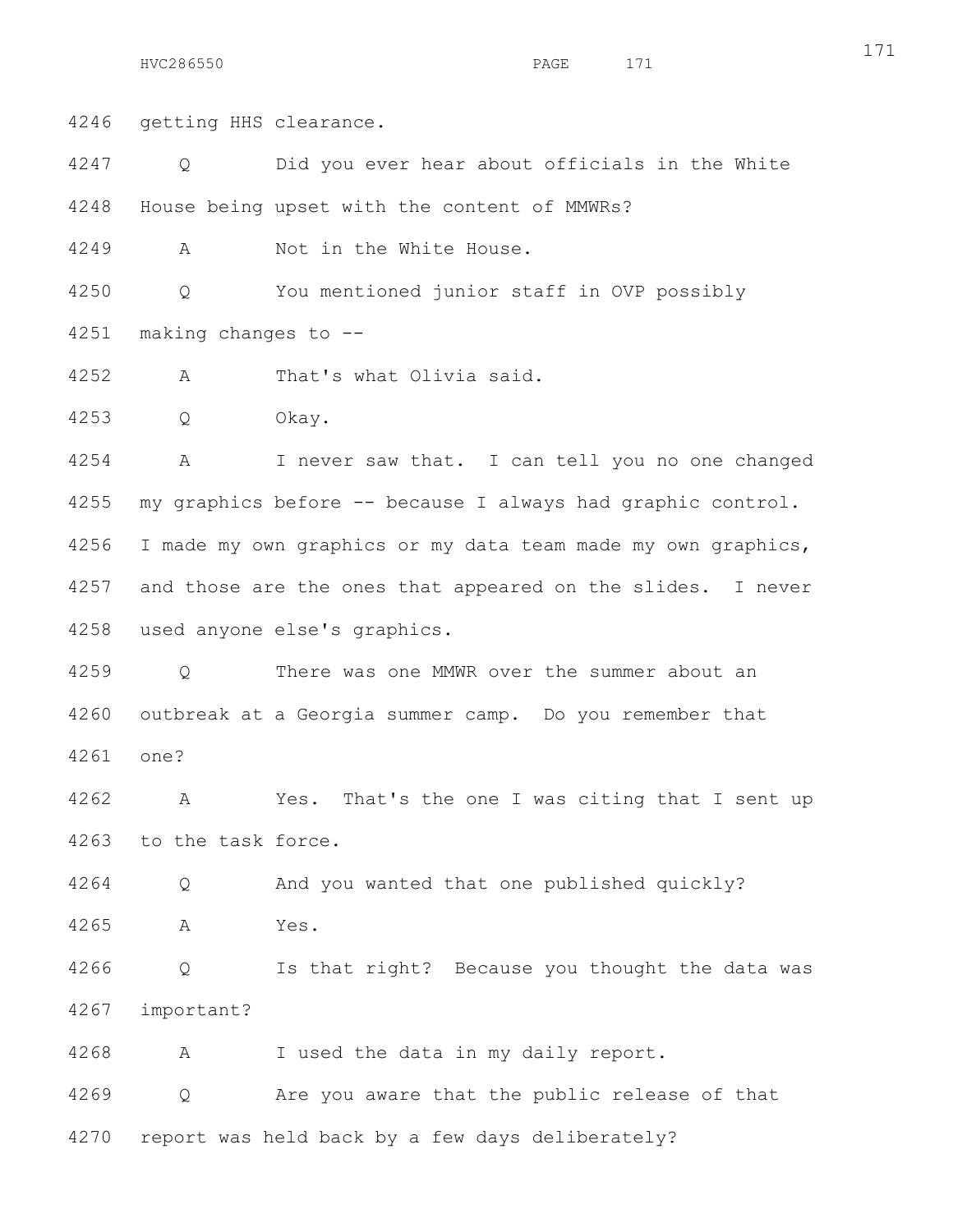4271 A No.

4272 Q Does that concern you?

4273 A Yes, since I was on them about like the Marin 4274 County piece. Why do we wait three months to send out 4275 something so straightforward that can be helpful to school 4276 boards?

4277 So whatever is happening, it seems like it hasn't been 4278 fixed. So really, I mean, this is about -- I don't care 4279 who's Republican or Democrat. It really, it bothers me 4280 when -- of course I looked at that Marin County MMWR. It 4281 was sentinel just like the Georgia camp one. And just like 4282 I think the Georgia camp one should have come out as soon as 4283 we knew the data, but I swear it came out faster than the 4284 Marin County one because the Marin County one cited data 4285 from end of last year's school year.

4286 And it took until the end of August? No, schools open 4287 in the south the beginning of August. They should have had 4288 that out the end of June. That would have given them a 4289 whole 30 days to make it perfect and get it out to the 4290 school boards that could have used the information.

4291 I just think if we're going to do studies, then we have 4292 to also hold ourselves accountable to getting the data out 4293 quickly.

4294 Ms. Mueller. Just to be clear, you have no reason to 4295 believe that there's been interference or intentional delay?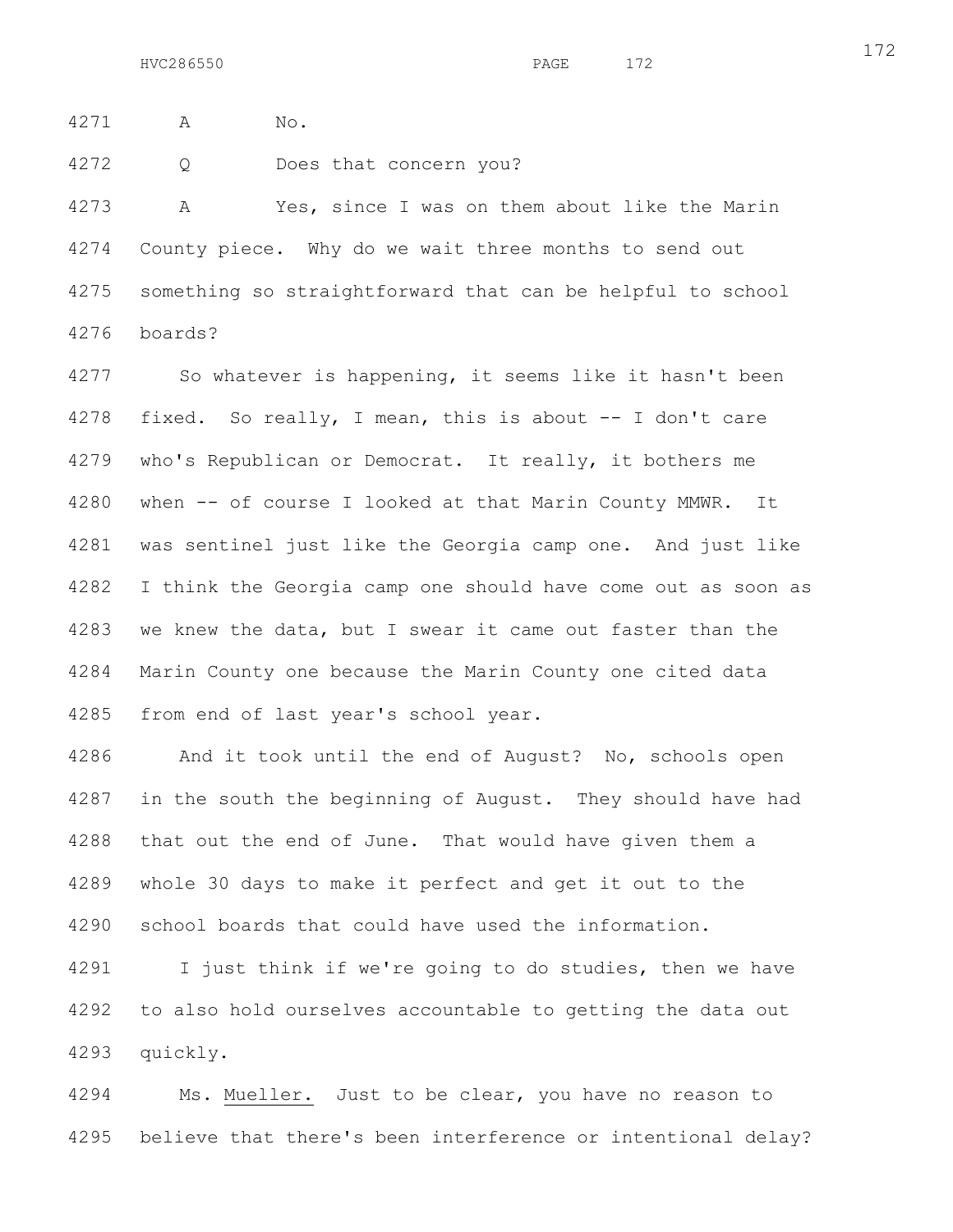4296 The Witness. No, I'm just saying in general, it has to 4297 be faster and it's still slow. I'm not saying there's any 4298 interference. I'm saying that slowness persists. 4299 Ms. Mueller. Thank you. 4300 Ms. Gaspar. Okay. We can go off the record. 4301 (Recess.) 4302 BY MR. DAVIS. 4303 Q Dr. Birx, I want to draw your attention back to 4304 Exhibit 27. It looks like this. 4305 A Yes. 4306 Q Page 2 of the exhibit under the 10:39 entry, 4307 second paragraph, no public events on his schedule today. 4308 "He meets with medical professionals in the Oval Office at 3 4309 p.m. to discuss COVID, but that meeting is closed press." 4310 Do you see that? 4311 A Yes, I saw that. Yes. 4312 Q Do you have any firsthand knowledge of who the 4313 medical professionals were? 4314 A I do not. 4315 Mr. Davis. That's all I have. Thank you. 4316 (Recess.) 4317 BY MS. MUELLER. 4318 Q Thank you, Dr. Birx. I want to go back in time 4319 a little bit back to what we were discussing yesterday. 4320 You mentioned you did an interview with CNN on August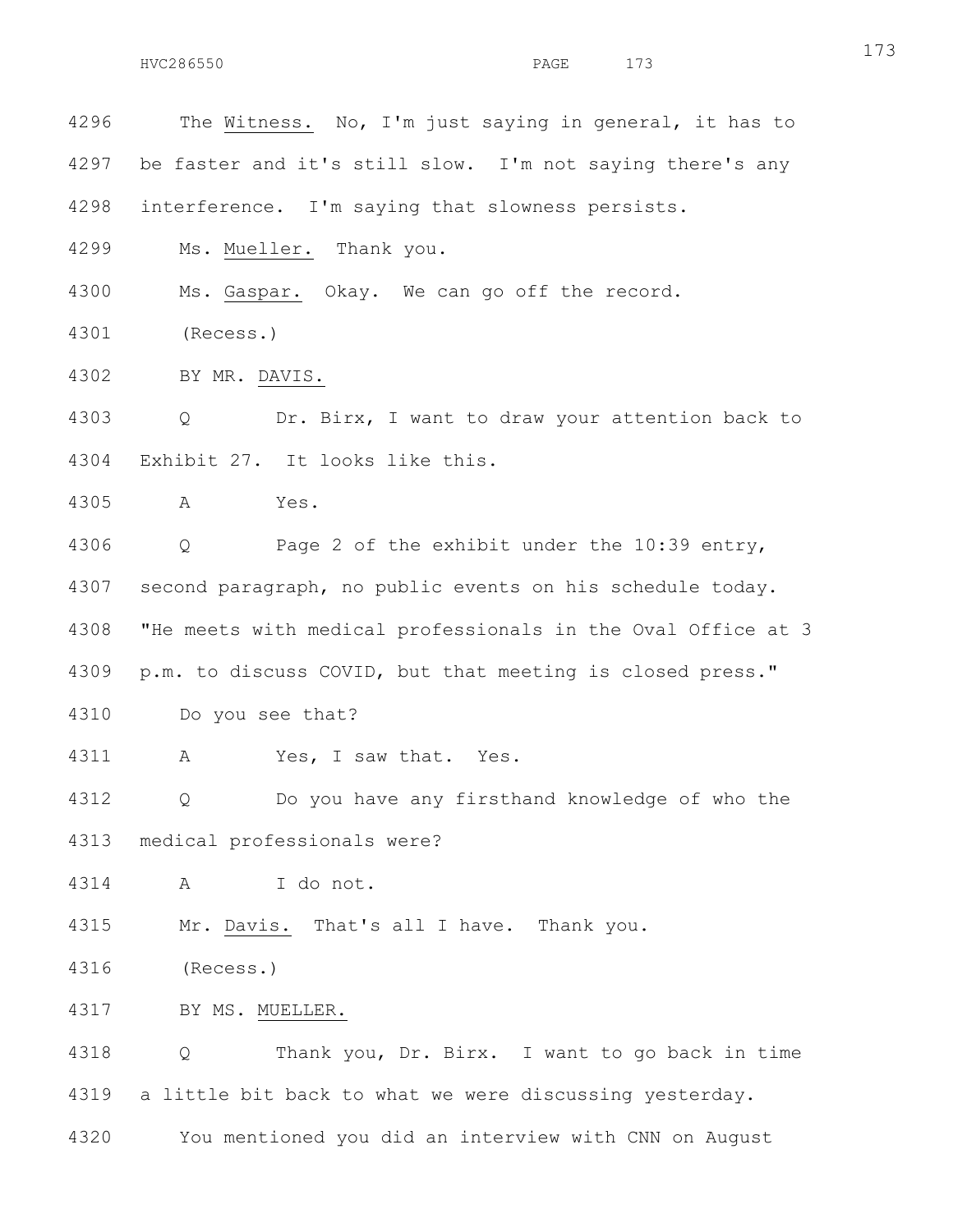4321 2nd, 2020; subsequently received a very uncomfortable call 4322 from the President.

4323 Two days later, on August 4, President Trump tweeted 4324 that you and other members of the White House coronavirus 4325 task force met with him in the Oval Office. Do you recall 4326 what was discussed during that meeting?

4327 (Pause.)

4328 A Without my notes, I can't remember precisely 4329 which Oval Office meeting that was because I can't remember 4330 if there were one or two in August.

4331 Mr. Trout. There was one I think that was widely 4332 reported about a meeting with Scott Atlas and Dr. Birx, but 4333 I don't want her to get into greater detail than she already 4334 has on --

4335 Ms. Mueller. On that meeting?

4336 Mr. Trout. On that meeting.

4337 BY MS. MUELLER.

4338 Q What happened at that second meeting?

4339 A I don't know if there were two meetings or there 4340 was just one.

4341 Ms. Mueller. And to be clear, you're objecting on --

4342 Mr. Trout. On grounds of privilege, yes.

4343 BY MS. MUELLER.

4344 Q It's been reported that President Trump stated 4345 during the August 24, 2020 meeting in the Oval Office,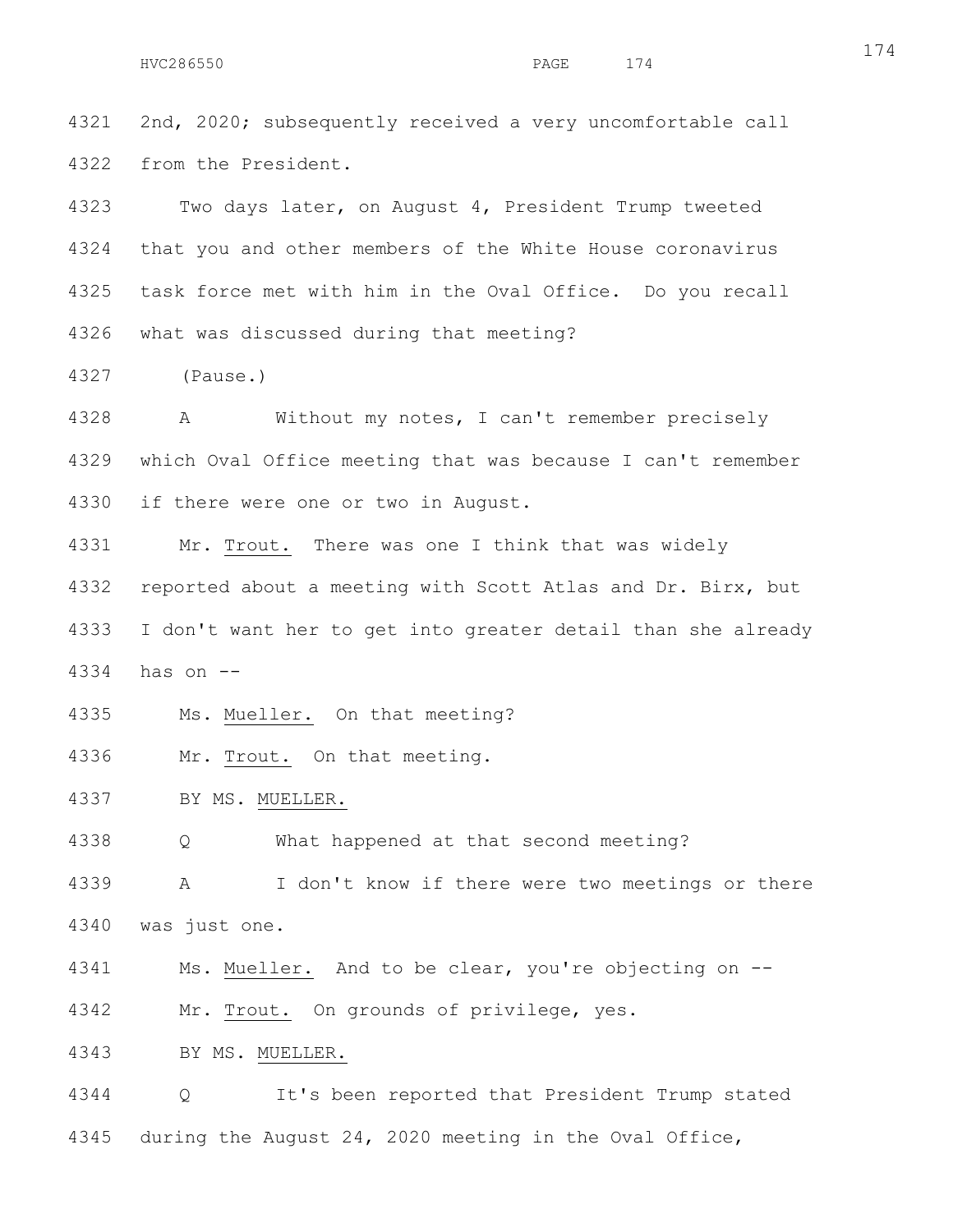4346 quote, I'm sick and tired of how negative you are, I'm sick 4347 and tired of your speculations.

4348 He then reportedly turned to Dr. Fauci saying, quote, 4349 you've got to stop being so negative.

4350 President Trump reportedly pointed to you stating, 4351 quote, Every time you talk I get depressed. You have to 4352 stop that.

4353 Dr. Birx, is that correct?

4354 A That could have happened that way.

4355 Q What do you mean by "could have happened"?

4356 A Well, those are very specific words. So I can't 4357 remember the precise words as you described them, but I 4358 think the gist of the words are correct.

4359 Q Did you take any action based on President 4360 Trump's statements from that meeting?

4361 A I mean, as you can tell I talk the same way no 4362 matter who is in the room, and I did not change my 4363 projections or my understanding of the epidemic or how I 4364 spoke about it.

4365 Q Did you view President Trump's statements as an

4366 order to stop warning the public about the --

4367 A Oh, no.

4368 Q -- dangers of the coronavirus?

4369 A No, I did not.

4370 Q Did you view it as criticism of how you were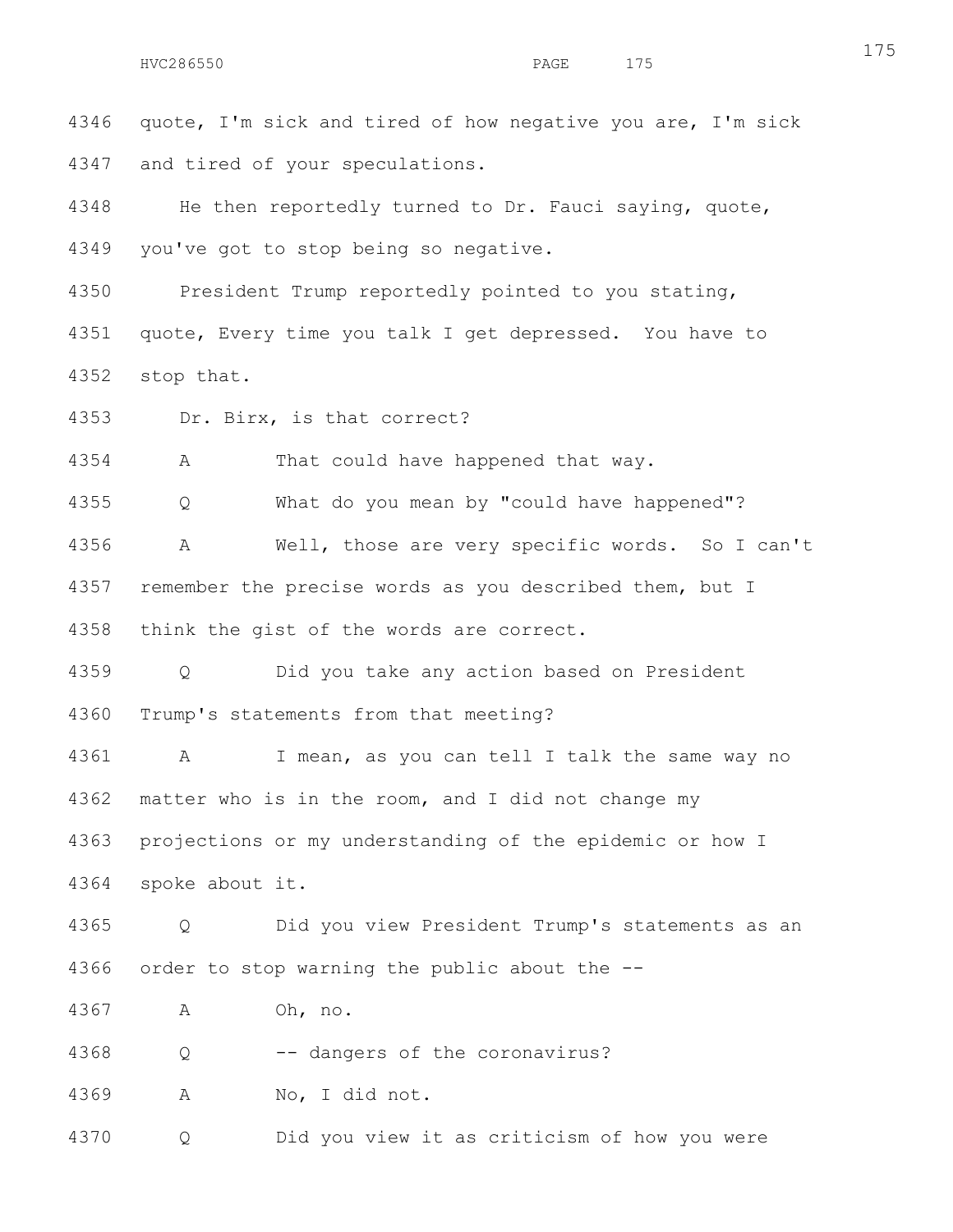4371 portraying information to the public?

4372 A I viewed it as his personal criticism of how I 4373 was speaking on national news; and it's probably why you 4374 won't see a lot of other national news references from me 4375 and only local news.

4376 Q Because of what you were talking about 4377 yesterday, that you were -- the White House stopped making 4378 you available to speak to the public?

4379 A Well, at the time I assumed that the national 4380 news had requested me.

4381 Q But then you found out that that was untrue? 4382 A After I left the White House, yes.

4383 Q And you found out that you were kept from 4384 telling the public, the national public exactly what you 4385 thought the data posed by the fall surge were?

4386 A All I know is no national news opportunities 4387 were referred to me.

4388 Q You testified yesterday that White House 4389 officials, including President Trump, were less focused on 4390 the pandemic in the spring and -- or in the spring and 4391 summer as the -- let me strike that.

4392 You testified yesterday that White House officials, 4393 including President Trump, were less focused on the pandemic 4394 later in the spring and summer. As the fall and winter 4395 progressed, was the same still true?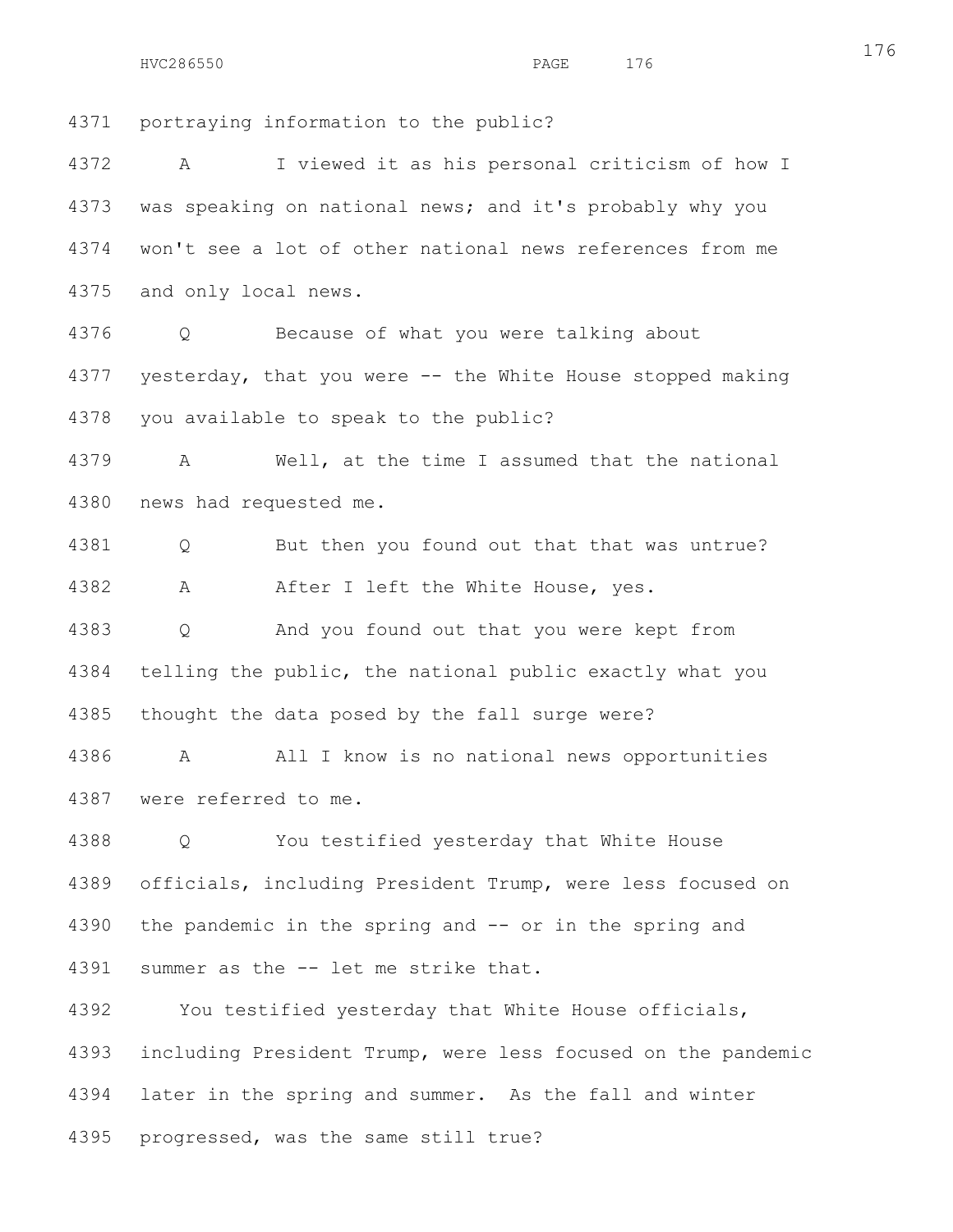4396 A I hope I didn't say spring and summer. If I 4397 did, I would have meant to say throughout the summer. And I 4398 would say, in my judgment, that continued through the fall. 4399 Q You've mentioned a few times now that you were 4400 concerned about a possible surge in the fall of 2020 which, 4401 unfortunately, ultimately came to pass. When did you start 4402 to see an indication that cases were starting to rise in the 4403 fall of 2020?

4404 A So the preparation for the fall of 2020 and what 4405 I thought would happen started in May. And so part of 4406 the -- there was a whole fall strategy that I had written 4407 out related to how to combat the pandemic in the fall based 4408 on what we had seen in March and April, and the amount of 4409 the country that was still vulnerable. Remember, that March 4410 and April outbreak or surge was really in ten isolated 4411 metros, 10 or 11, not across both the rural and urban areas. 4412 After the summer, and it's why in August I talked about 4413 how this was very much widespread into the rural areas, 4414 because I wanted Americans in the rural areas across the 4415 north and the Midwest to understand that they were not 4416 naturally protected from this virus because of their sense 4417 that lower population areas were substantially physically 4418 distanced enough to not transmit the virus because we had 4419 seen that thought fail in the south.

4420 So I started to see cases beginning to rise starting in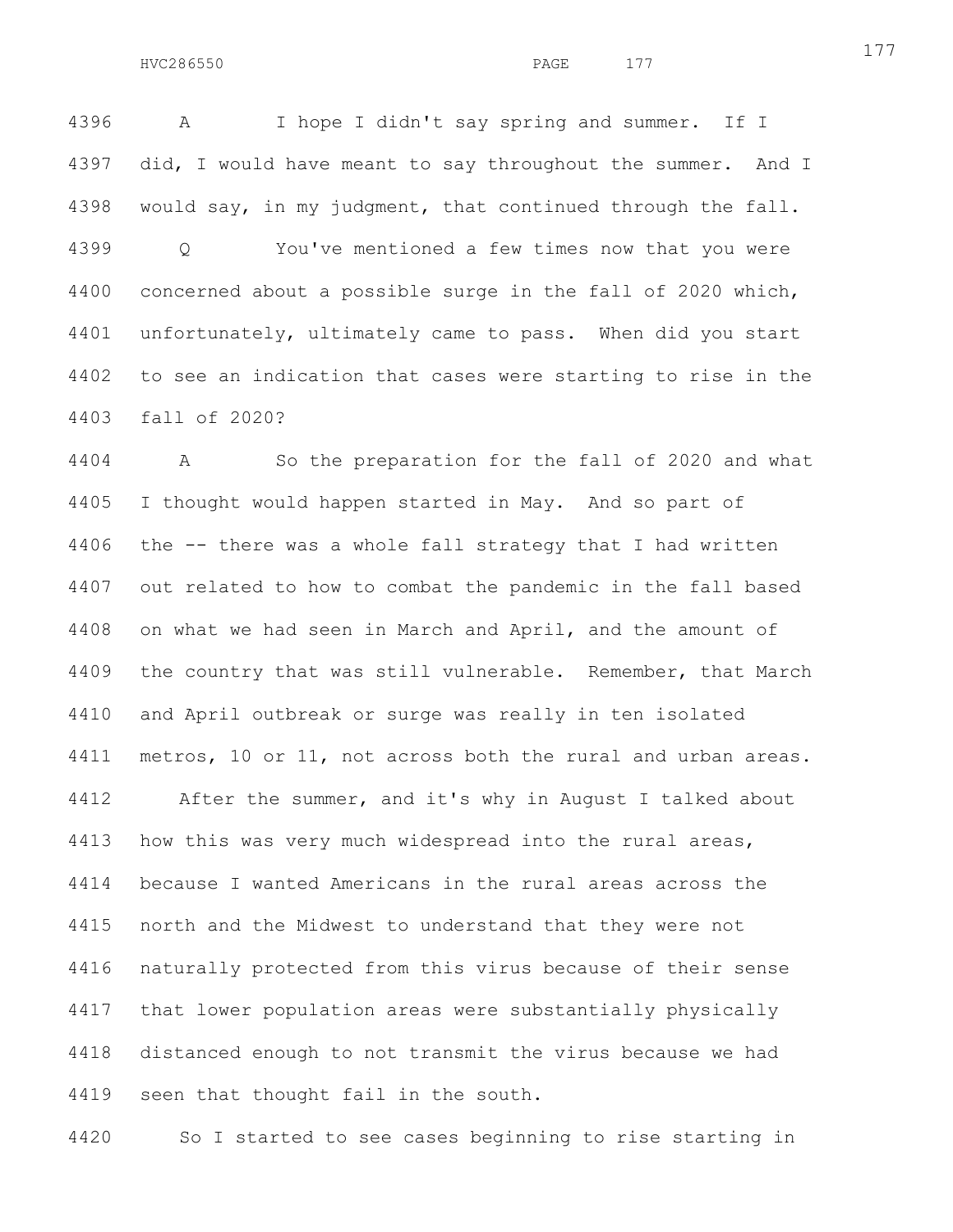4421 North Dakota and Montana in the, I believe, September 4422 timeframe. And I immediately left for that area and going 4423 across the Rocky Mountain states twice, once right before 4424 that to get them -- because I knew they would cool shortly, 4425 and then again in October. I was gone for two weeks up 4426 until election day through the Rocky Mountain states and the 4427 northern plains states and Nevada.

4428 Q It's been publicly reported that in early 4429 November you delivered a private warning to White House 4430 officials that the coronavirus was entering a new and deadly 4431 phase that required a more aggressive approach; is that 4432 correct?

4433 A I think you're referring to my daily report that 4434 was leaked I think the day before the election. That was 4435 report number 230 or something. I had been alerting to this 4436 new phase probably from the first or second week of October, 4437 so those first several sentences were similar for two to 4438 three weeks in a row.

4439 Q So we have not yet received a copy of I think 4440 the report 230-something that you're referencing. But what 4441 was quoted in The New York Times was that you expressed, 4442 quote, "we are entering the most concerning and most deadly 4443 phase of the pandemic," and that you added, "This is not 4444 about lockdowns. It hasn't been about lockdowns since March 4445 or April. It's about an aggressive and balanced approaches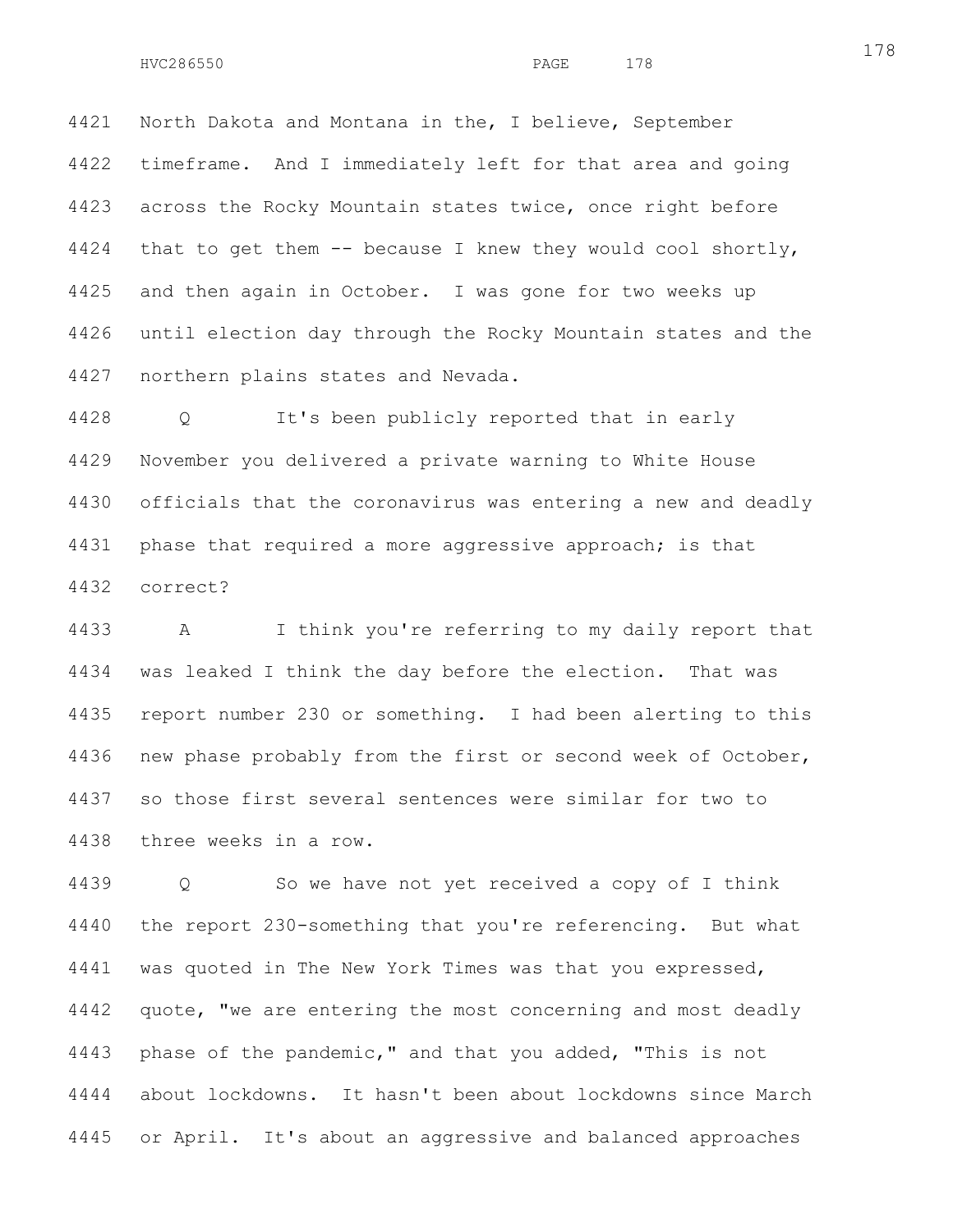4446 not being implemented."

4447 Does that sound accurate to you?

4448 A Yes. And then it went on to give what those 4449 solutions were.

4450 Q What were those solutions?

4451 A There's a whole list of activities from unified 4452 communication, statewide mask mandate, the physical 4453 distancing, and most critically, reducing all indoor 4454 gatherings in red zones to immediate family only.

4455 Q Were you recommending that just in red zone 4456 states?

4457 A Well, the entire country was a -- at that time, 4458 going into November and throughout November, there was 4459 probably 2,500 of the 3,100 counties in the red zone.

4460 Q So, in effect, were you advocating to institute 4461 nationwide mask mandate and capacity limitations. Any other 4462 things that you were recommending?

4463 A Well, I knew those could only be done at the 4464 state level. Remember, our federal workforce was primarily 4465 not at work. So this was really about protecting essential 4466 workers who were at the front lines, who I believed were 4467 always at the highest risk and that collectively we had to 4468 do more to stop the transmission that was impacting them. 4469 Q And is it fair to say that, at least in some 4470 states, that aggressive approach was not being implemented?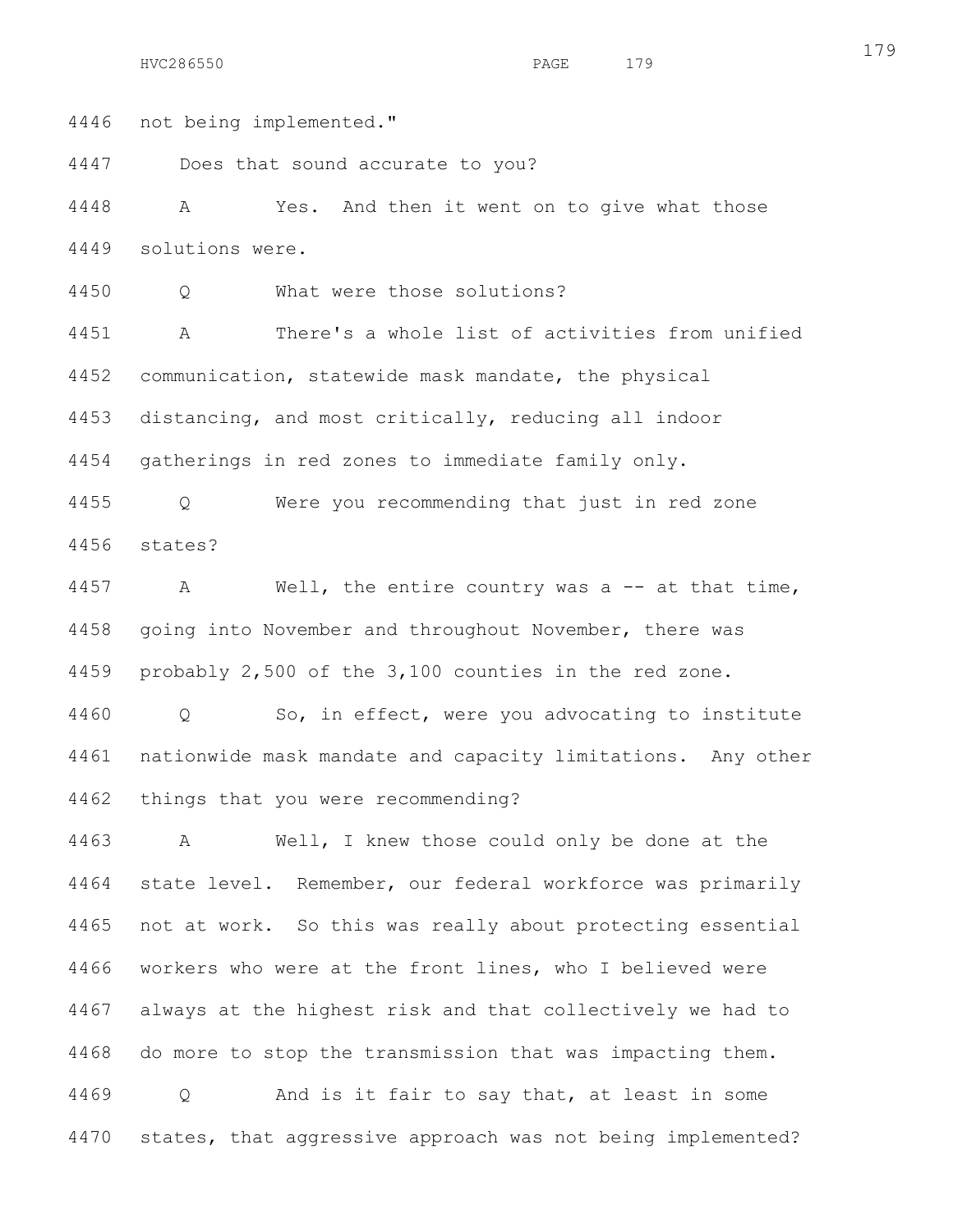4471 A Well, after we went out west, I think all of the 4472 states that we visited implemented a statewide mask mandate, 4473 decreased occupancy in their restaurants, and some of them 4474 closed the bars and put out alerts to decrease family 4475 gatherings.

4476 Q You said that was after you went out west, the 4477 states you visited implemented those restrictions?

4478 A Yes.

4479 Q What states didn't, if you can recall?

4480 A I believe South Dakota did, but I didn't go to 4481 South Dakota. But I believe in the end, Montana, Wyoming, 4482 North Dakota, Idaho, Utah, and of course Colorado already 4483 had implemented.

4484 Q What about in the south, which soon had -- 4485 A They already had full statewide mask mandates. 4486 Q Even in Florida?

4487 A Not Florida. But Arizona, Texas still had 4488 theirs, Mississippi still had theirs, Alabama still had 4489 theirs. Florida did not. Georgia still was allowing each 4490 of the counties to implement appropriate mitigation.

4491 Mr. Trout. Could I ask for a clarification? Let me ask 4492 for a clarification. Are you saying Montana, Wyoming, North 4493 Dakota, Idaho, and Utah did not implement?

4494 The Witness. They did. They did implement statewide 4495 mask mandates and mitigation.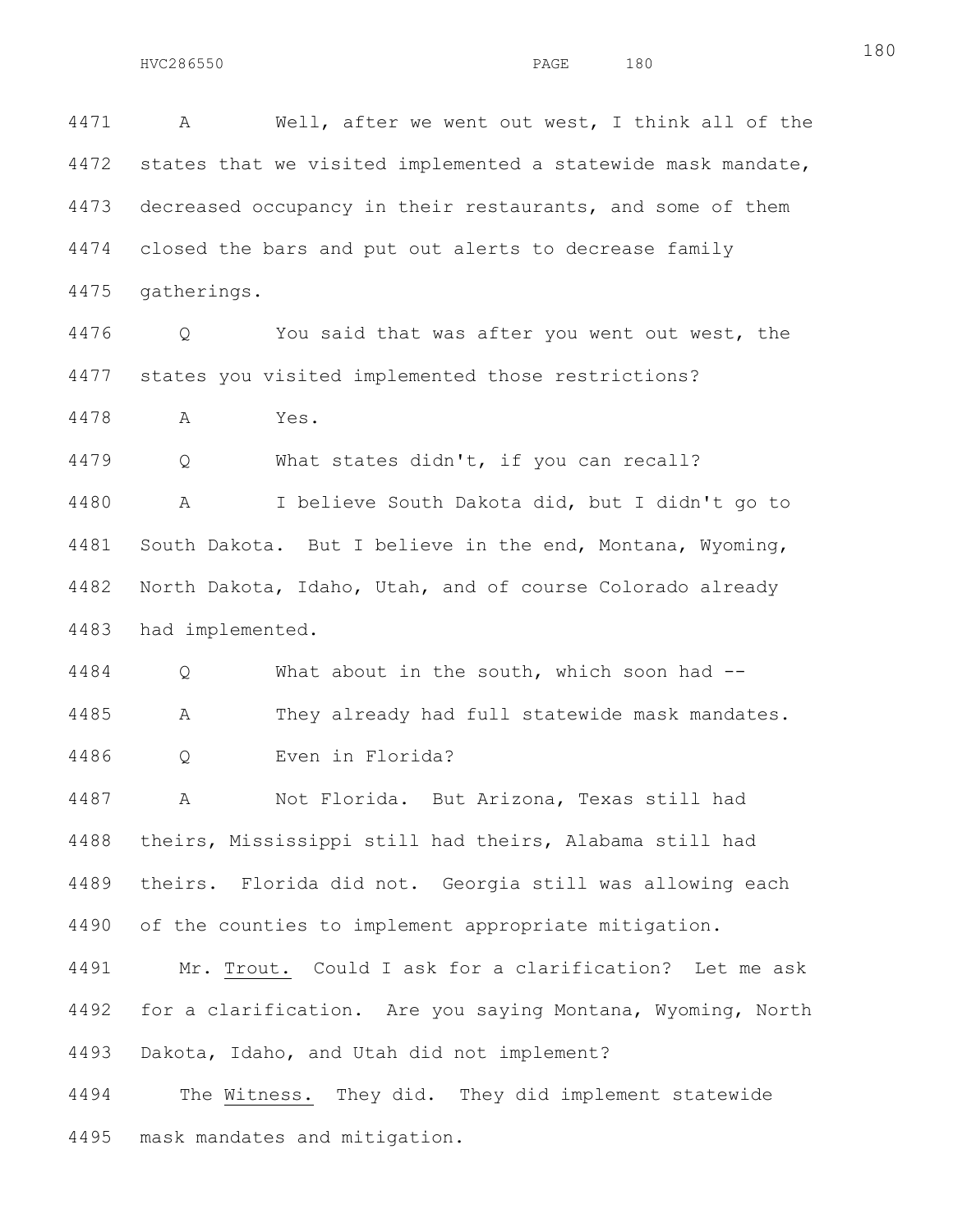4496 Mr. Trout. Sorry.

4497 BY MS. MUELLER.

4498 Q So in this time period, early November, were you 4499 concerned about the growing surge in cases?

4500 A I was very concerned. I mean, that report went 4501 out every morning with escalation in the opening bullets. 4502 And if you had the governors' reports, you could see even in 4503 the November -- South Dakota governor's report, there was an 4504 escalation. We started writing common bullets so that each 4505 state could see -- because by that time it was 65 percent, 4506 70 percent of America.

4507 Q Following that warning in your daily report to 4508 senior leaders, did the White House begin to take more 4509 aggressive mitigation and other measures to try to beat back 4510 the surge?

4511 A They certainly let me and the others do more 4512 local media hits from Washington, DC, as well as of course I 4513 was still going out to the field. So they let us increase 4514 our communications to the states that were having -- of 4515 course, it was almost across the board. Of course, we 4516 increased our calls to the governors and mayors; increased 4517 the level of directness in the governors' reports, and tried 4518 to get the White House to do more national media.

4519 Q Did the White House do more national media? 4520 A I think there was one press conference in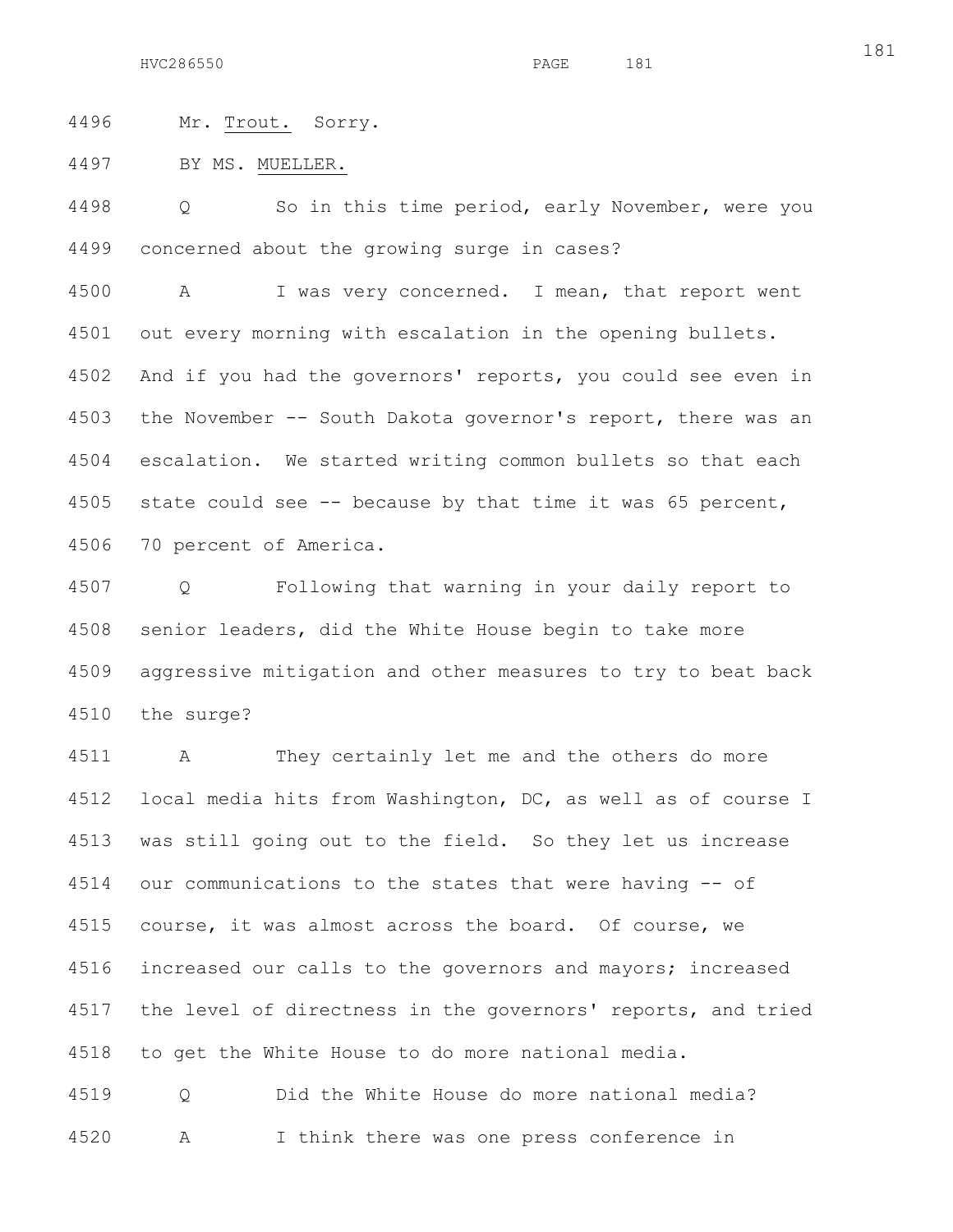182

4521 November.

4522 Q Who participated in the press conference? 4523 A I think it was Vice President Pence, myself. I 4524 think it was around November 20th or November 22nd.

4525 Q During that press conference, did Vice President 4526 Pence urge everyone to take all the measures that you had 4527 been recommending?

4528 A I think he recommended they increase their 4529 vigilance, and then let me speak to the pandemic itself.

4530 Q Did he encourage everyone to wear masks? 4531 A I can't remember in the press conference. More

4532 than likely, I did.

4533 Q You previously suggested that President Trump 4534 admonished you and Dr. Fauci for being so negative. Did you 4535 feel that the comments made during that press conference 4536 were fully and accurately conveying the threat of the 4537 increased surge to the American people?

4538 A I hope I did. I don't remember my precise 4539 words. But certainly at the same time I was also doing 4540 local media hits across the country and I hope each and 4541 every one of them was specific and also raised my level of 4542 concern. I mean, they hopefully raised their level of 4543 concern based on my level of concern.

4544 Q What about Vice President Pence?

4545 A I don't remember his precise words at the press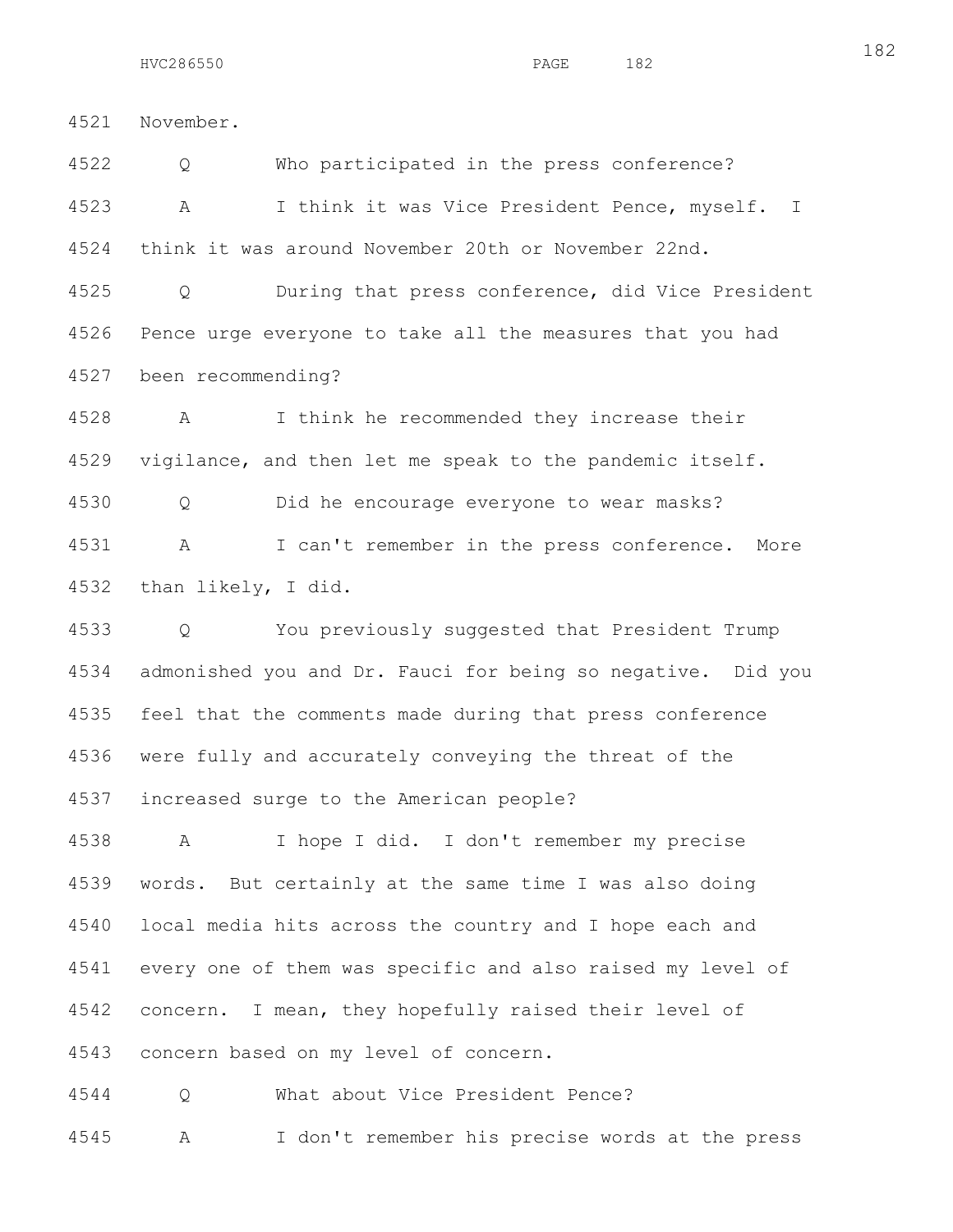4546 conference.

4547 Q Apart from that one press conference, did the 4548 White House do any additional press conferences or allow you 4549 to do national media appearances during this period?

4550 A I was allowed to do another CBS Face the Nation 4551 over Thanksgiving weekend that Sunday.

4552 Q Would you have liked to do more appearances, 4553 given the threat?

4554 A I was sending all my data to Tony and Bob and 4555 Steve, and they were doing -- and they were being 4556 more -- they were out more in the media. I think their 4557 media was controlled more by HHS than the White House.

4558 I just wanted to make sure that the message was getting 4559 out. And they were all, Steve and Bob and Tony were all 4560 equally capable delivering the message that I was 4561 delivering.

4562 Q Moving on slightly in time. During your January 4563 24th, 2021 Face the Nation interview, you mentioned the 4564 election several times, including remarking, quote, "The 4565 worst possible time you could have a pandemic is in a 4566 presidential election year." And you also noted, quote, "It 4567 was difficult in the run-up to the election."

4568 What did you mean by that?

4569 A Well, even across the country, the governors and 4570 mayors and others that were campaigning, as well as the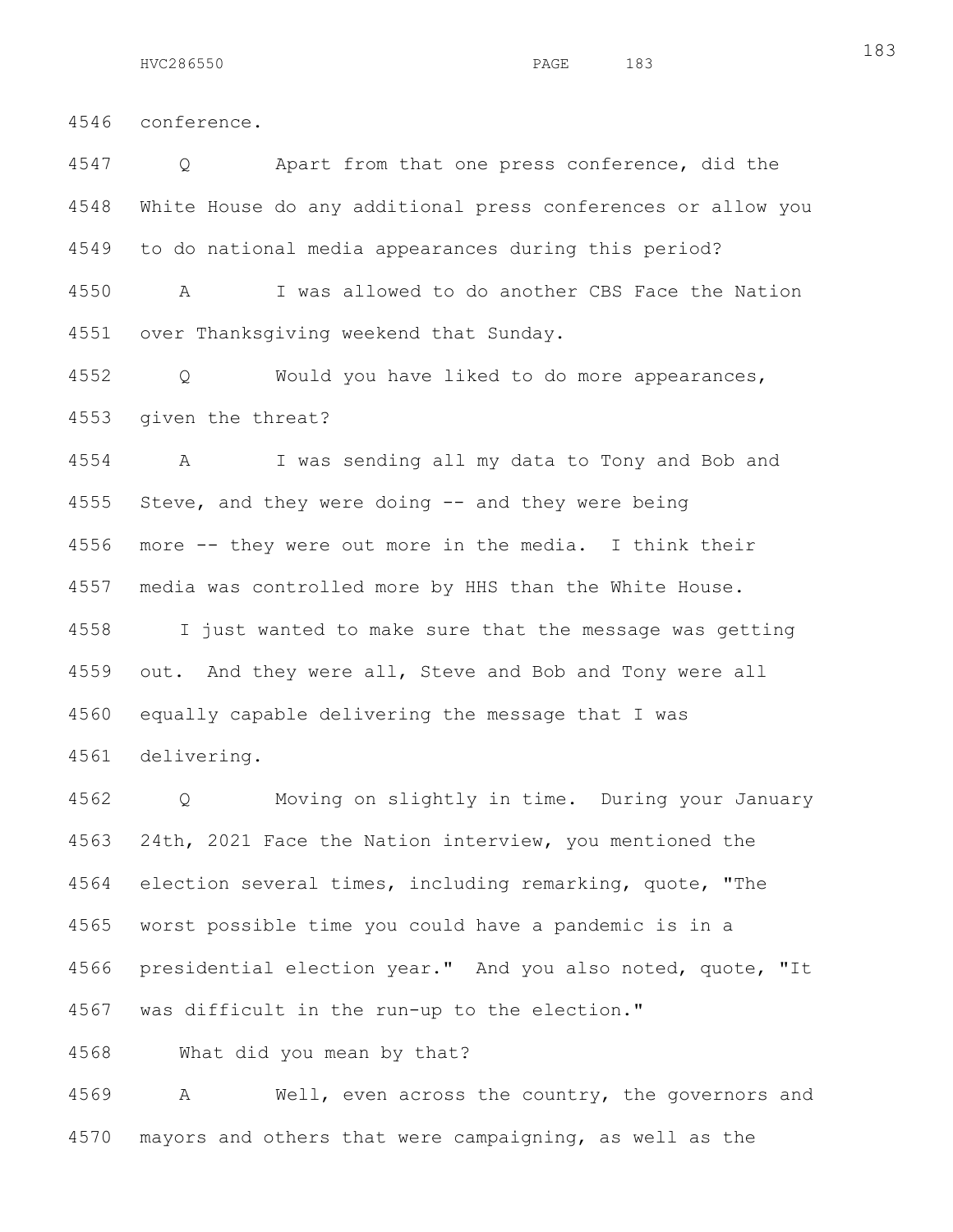4571 White House that was campaigning, just took people's time 4572 away from and distracted them away from the pandemic in my 4573 personal opinion.

4574 Q Did you also feel that the election was taking 4575 people in the White House away from working on the pandemic? 4576 A That was my feeling, that they were actively 4577 campaigning and not as present in the White House as 4578 previously.

4579 Q You also mentioned in that interview that there 4580 was a point where you felt like you weren't, quote, "getting 4581 anywhere," unquote. And that right before the election you 4582 wrote a detailed communication plan of what had to happen 4583 after the election; and you were asked whether the election 4584 was a factor in the communication to the public about the 4585 virus and you answered yes.

4586 What did you mean by that?

4587 A Well, I wonder what I meant by that. I don't 4588 know whether I was referring back to the length of time 4589 people were -- spent campaigning and out across the country 4590 at campaign events.

4591 The other piece that you mentioned, it was very 4592 important to me and it was my personal interpretation that 4593 people would be more available the day after the election. 4594 And I wanted to make sure that there was a comprehensive 4595 plan that all of the doctors and the White House would agree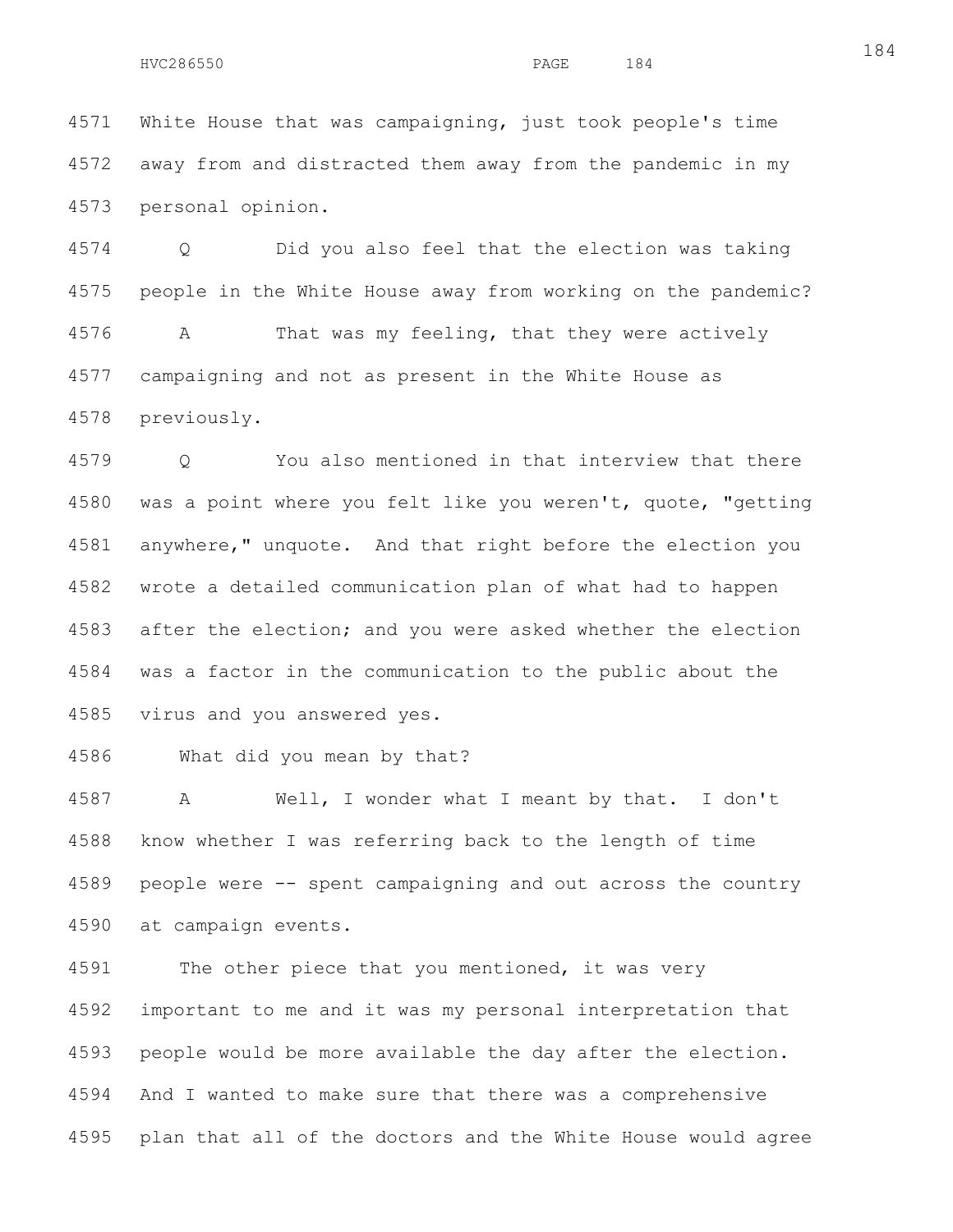4596 to up front, even prior to the election, for how to proceed 4597 immediately after the election, because I felt like there 4598 was still time to have an impact on the degree of community 4599 spread.

4600 Q Why do you feel you weren't getting anywhere? 4601 A I just felt that the message that I needed to 4602 get out was not reaching everyone who needed to reach it. 4603 And although I was out in states carrying that message, I 4604 just felt that we needed everybody out saying the same thing 4605 in a way that resonated with each of the different groups so 4606 that we could spur people to greater action.

4607 When I was out, I just felt like people were traveling 4608 more. Remember, I had been out in the pandemic since the 4609 summer. So throughout the fall, I really got the sense that 4610 people were letting down their guard and I could see that 4611 this was going to be the most intense time of viral spread. 4612 I knew that Thanksgiving and Christmas and Hanukkah and 4613 Kwanzaa were coming and I just felt like, in general, people 4614 had gotten somewhat complacent and I felt like the White 4615 House had gotten somewhat complacent through the campaign 4616 season, and I wanted to make sure that as soon as everyone 4617 was back the day after the election, that people would 4618 comprehensively reengage.

4619 Q How did you feel as though the White House folks 4620 had gotten complacent? What did you mean by that?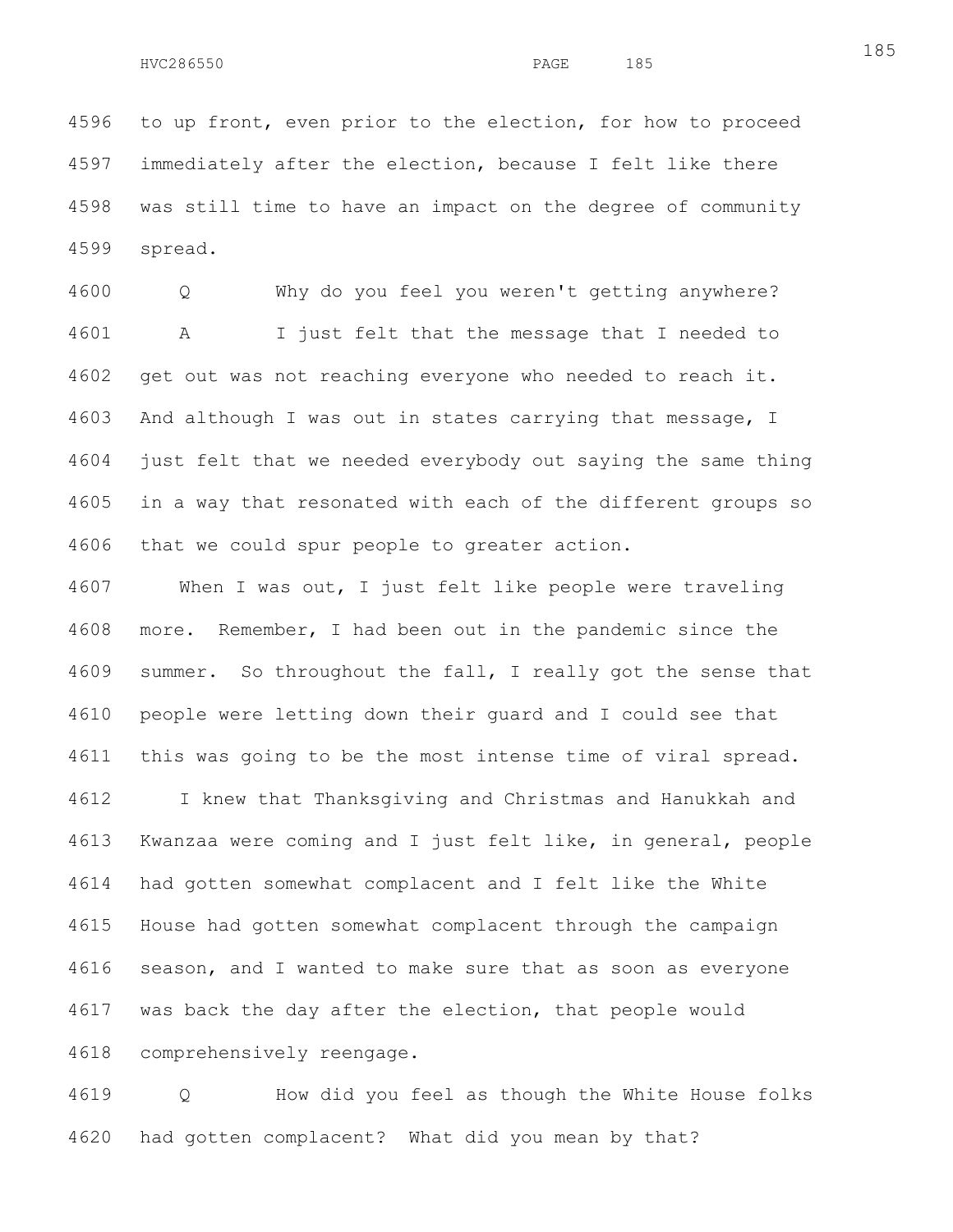4621 A Just that they weren't there and we weren't 4622 having COVID meetings continuously.

4623 Q Were there any actions that you thought needed 4624 to be taken that weren't taken?

4625 A They were in the daily report. It was -- as 4626 well as the summary of the critical actions to take. 4627 Obviously, you know, some of them were around testing as 4628 well as the mask mandates as well as trying to get people to 4629 be more virtual for Thanksgiving and Christmas. And if they 4630 wouldn't be virtual, to at least mask.

4631 We added household masking to the governors' report 4632 trying to encourage people and to get the message out that 4633 you can still see grandma, but please mask, please test. 4634 That there was a way to be engaged, but it needed to be done 4635 safely. And I felt like we had better technology, we had 4636 much better masks. I mean, by June or July, I was able to 4637 get surgical masks. Before that, I couldn't.

4638 So I was able on all of my trips to wear surgical masks 4639 throughout my entire visits, and I felt like if I could get 4640 them, other people could get them. So I was very much 4641 encouraging people to upgrade their masks and to wear masks 4642 when they were even with family indoors in order to see one 4643 another.

4644 Q I just want to make sure that I'm clear. My 4645 question was, were there any actions that you felt needed to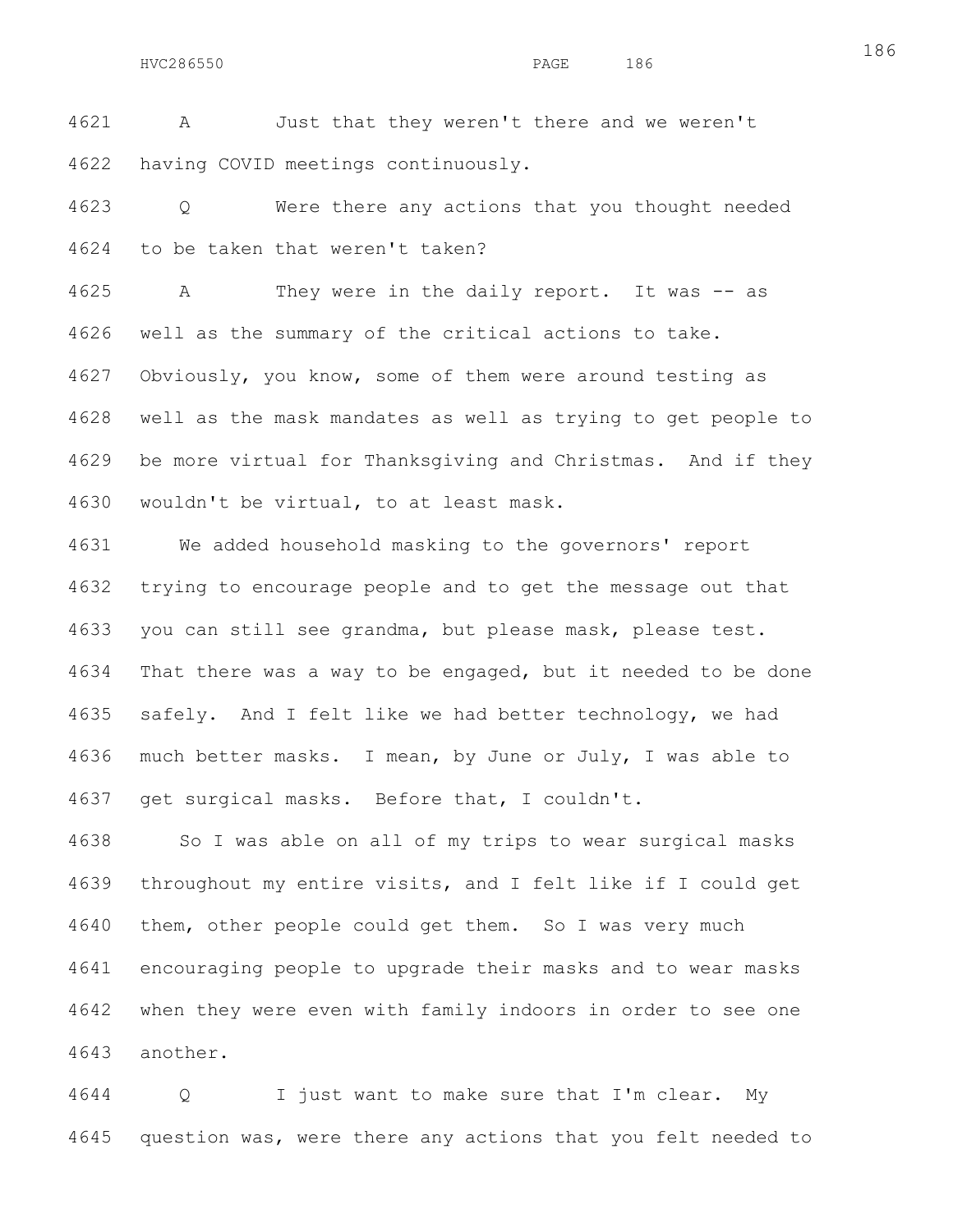4646 be taken that weren't taken, and then you said they were in 4647 the daily report.

4648 So just to be clear, were there actions that you were 4649 recommending that were not actually implemented during that 4650 period?

4651 A Yeah, there were recommendations around on 4652 availability of treatment, ensuring that monoclonal infusion 4653 centers were available across the country so that people had 4654 access to the monoclonal antibodies. They were not being 4655 utilized at the rate that they should have been utilized.

4656 I made recommendations about compassionate use of 4657 vaccines into the long-term care facilities, aggressive 4658 testing from what we had learned from the schools to ensure 4659 the 18 to 35-year-olds were tested before they gathered, if 4660 they were going to gather, and of course then masking; and a 4661 communication plan around the critical elements of each of 4662 those mitigations.

4663 Q So after the election, were the recommendations 4664 in that communication plan actually implemented promptly? 4665 A I think there was a lot of concern in the White 4666 House about that daily report being leaked on the eve of the 4667 election with the implication that I could have potentially 4668 leaked the daily report.

4669 Well, the daily report had gone out over 200-some times. 4670 I had never leaked the daily report. To this day, I don't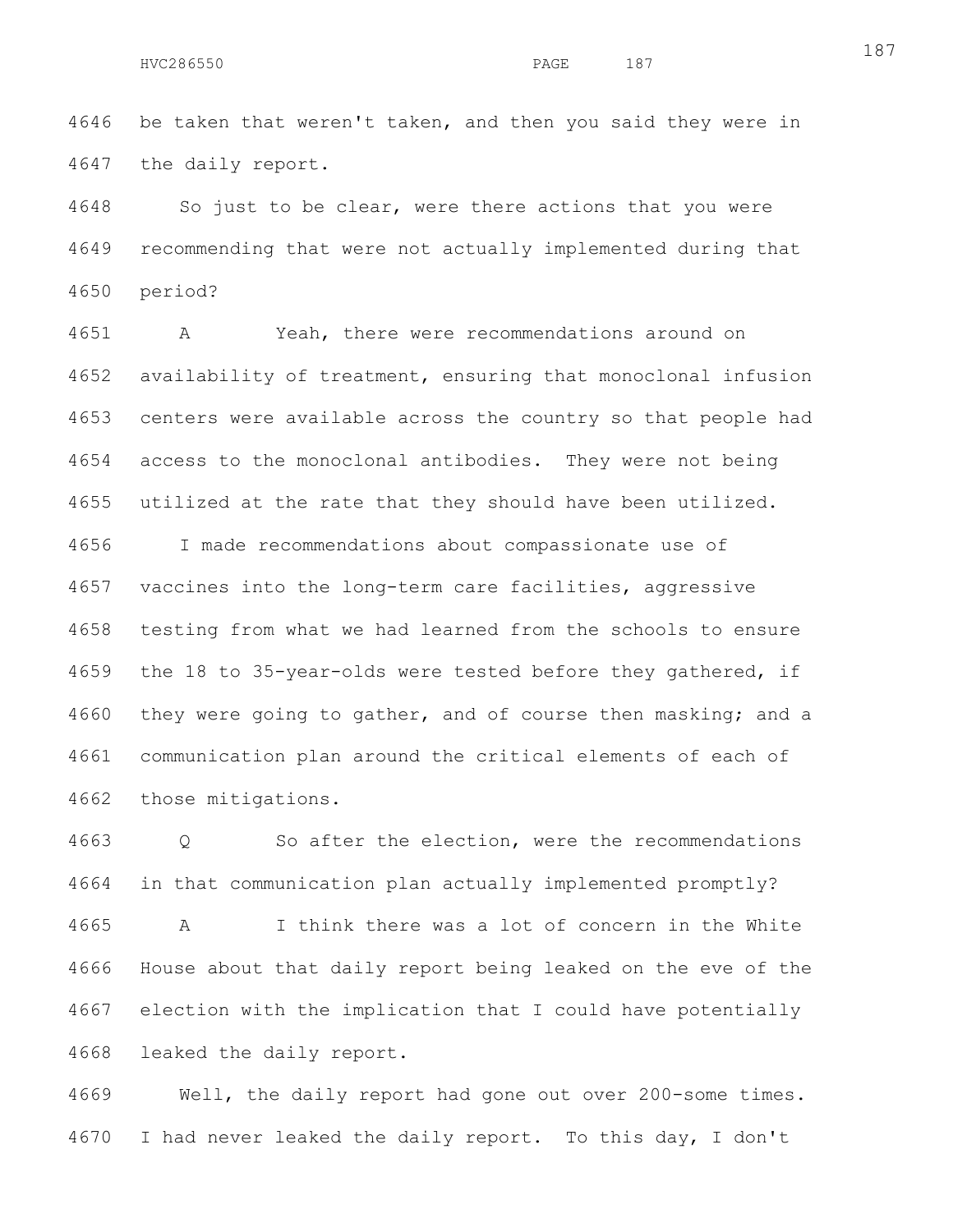4671 know who leaked it. It didn't go to anyone extra on that 4672 day. It went to the same people it had always gone to. 4673 But that particular report was leaked. It was no 4674 different than the report the day before except with the new 4675 data or the day after. 4676 So I still don't really understand it. That caused, I

4677 think, some people in the White House to believe that I had 4678 intentionally leaked the report 24 hours before the 4679 election. I think that led to a lot of distrust, and that 4680 kind of distrust then bleeds over into public health 4681 recommendations that you're making.

4682 Q How did that distrust impact the recommendations 4683 that you were making and able to implement during that 4684 period?

4685 A I think you can see there was a very orderly 4686 communication plan rollout that involved national media, 4687 regional media, and local media, and that did not happen. I 4688 think as far as the supply chain, the testing, the 4689 therapeutics, I think there was a lot of support to continue 4690 to work on those areas. It was just being able to go to the 4691 American people with a comprehensive mitigation plan that 4692 would fit into their lives where people could make clear, 4693 informed decisions for their own holiday plans.

4694 I felt like we didn't get that out successfully. We did 4695 have that one press conference before Thanksgiving and they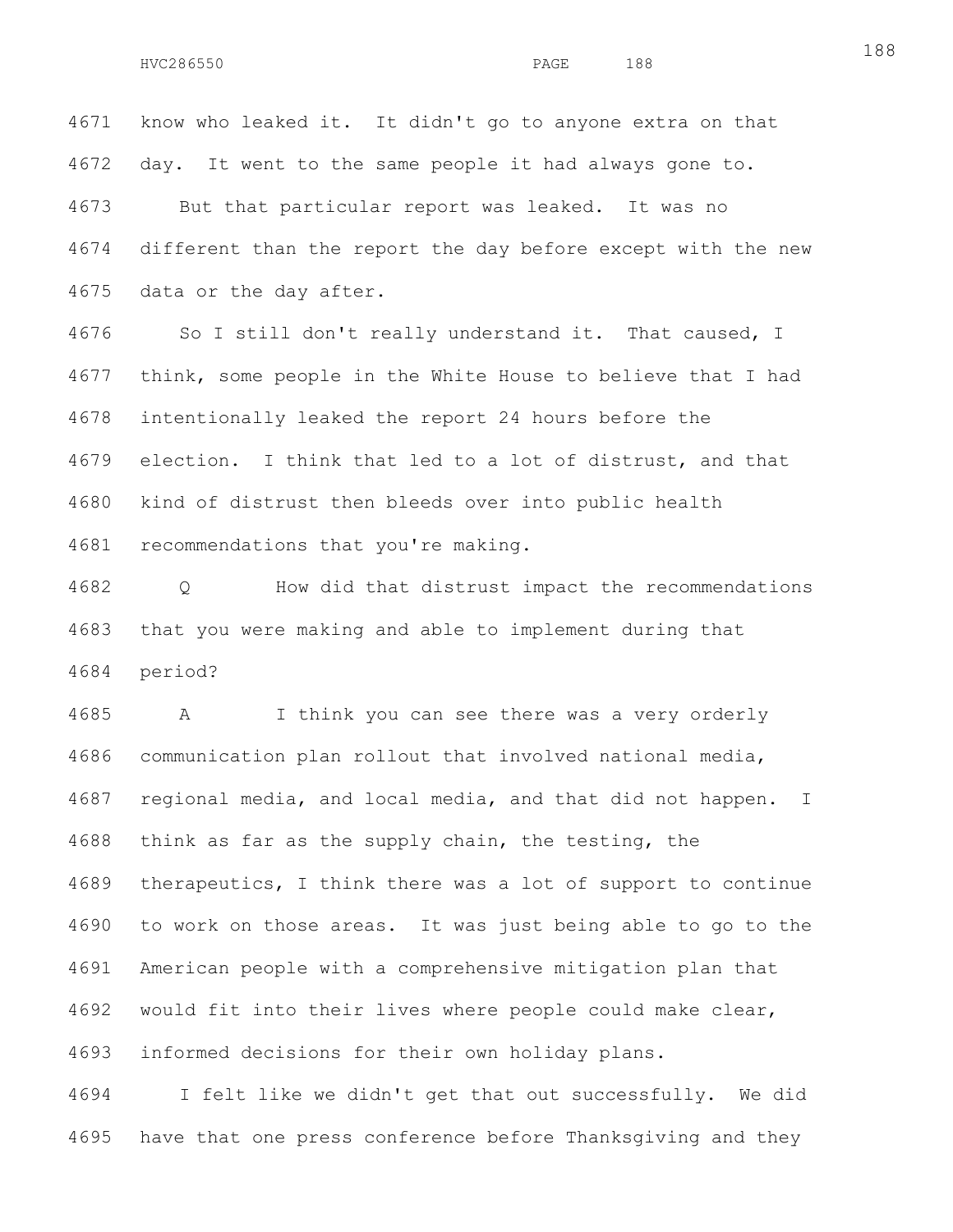4696 did let me do Face the Nation after Thanksgiving, the day 4697 after or the weekend after Thanksgiving. But I just felt 4698 that we could have done a lot more with the communications. 4699 Q You just said that you felt like "we could have 4700 done a lot more with the communications." What do you think 4701 the impact of not being able to do that communication was? 4702 A I don't know the immediate impact from the 4703 national level communication versus local communication. I 4704 do know that a lot of the local networks are more watched, 4705 and so we did markedly increase the number of us doing local 4706 media. So I know, myself, I was doing 12 at a time, like 4707 five minutes apart, back-to-back. And many of the other 4708 doctors were doing the same.

4709 So I can't -- I don't have the data and statistics to 4710 say we could have reached more people because I don't really 4711 know how many we reached locally through the local media 4712 versus the national.

4713 Q But you thought that it was important enough to 4714 put it in a communication.

4715 A I did.

4716 Q And it didn't happen?

4717 A It did not.

4718 Q So sitting here today, you're not exactly sure 4719 could it have an impact.

4720 A No, what I'm saying is I don't know what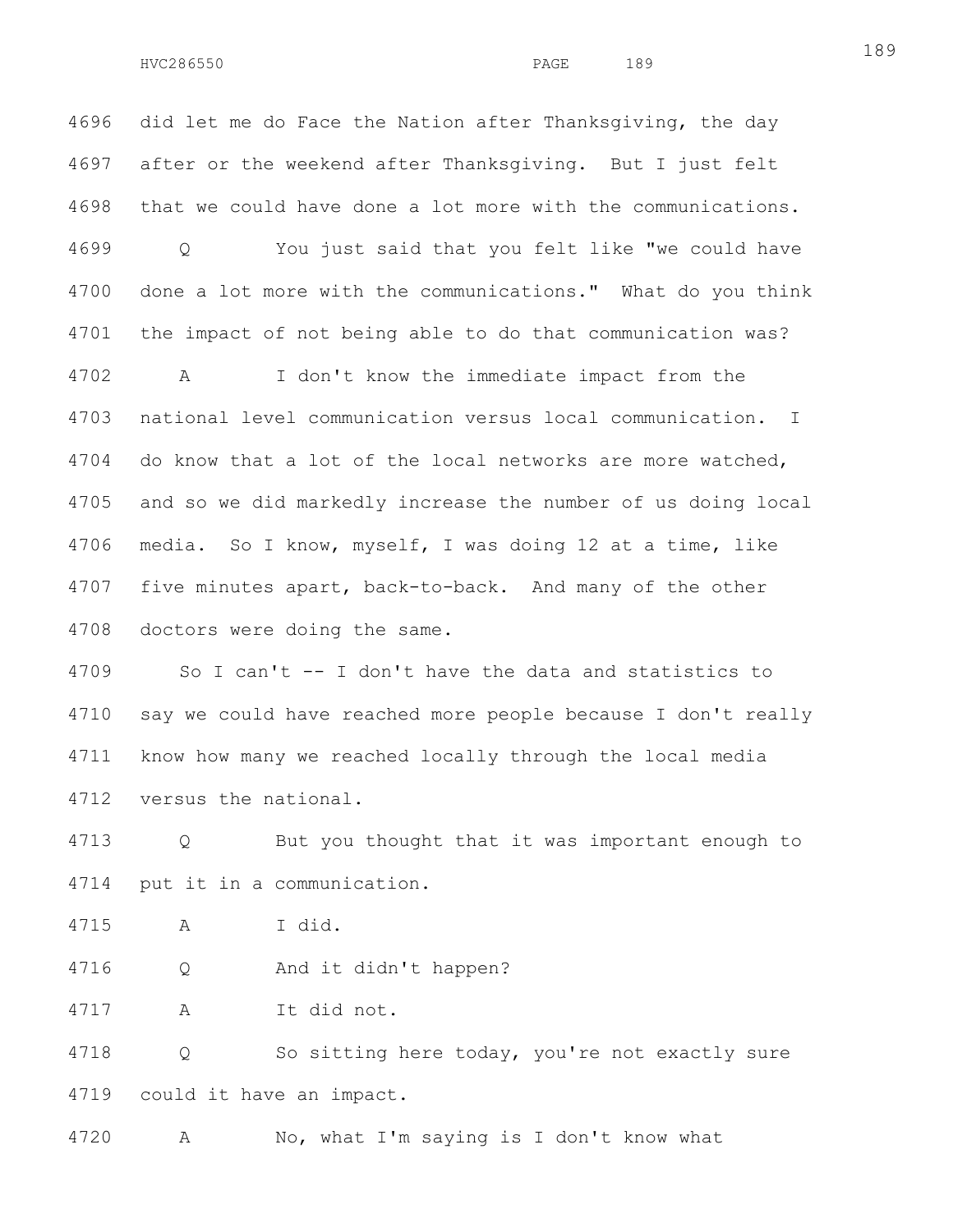4721 additional impact it would have had. I think it would have, 4722 but I don't have science and data to prove that. 4723 Q So you think it might have been helpful in 4724 helping to contain the rapidly surging cases at that time? 4725 A I do. 4726 Q According to The Washington Post, you and the 4727 other doctors on the task force decided to stage an 4728 intervention as cases started to tick upward in 4729 mid-November; is that correct? 4730 A Well, there were -- I mean, there were multiple 4731 times that we used our voice to talk about the pandemic, 4732 including the daily reports. I don't think it was the 4733 November timeframe. 4734 Q When did you think that was? 4735 A In December. 4736 Q December? What happened then? 4737 Mr. Trout. So we're going to object to her giving any 4738 specifics about what happened in a task force meeting and 4739 any specific conversations. 4740 BY MS. MUELLER. 4741 Q But at that time you were concerned, and did you 4742 express that concern? 4743 A Yes. But that was a daily expression of 4744 concern. 4745 Q The same article mentions that you and the other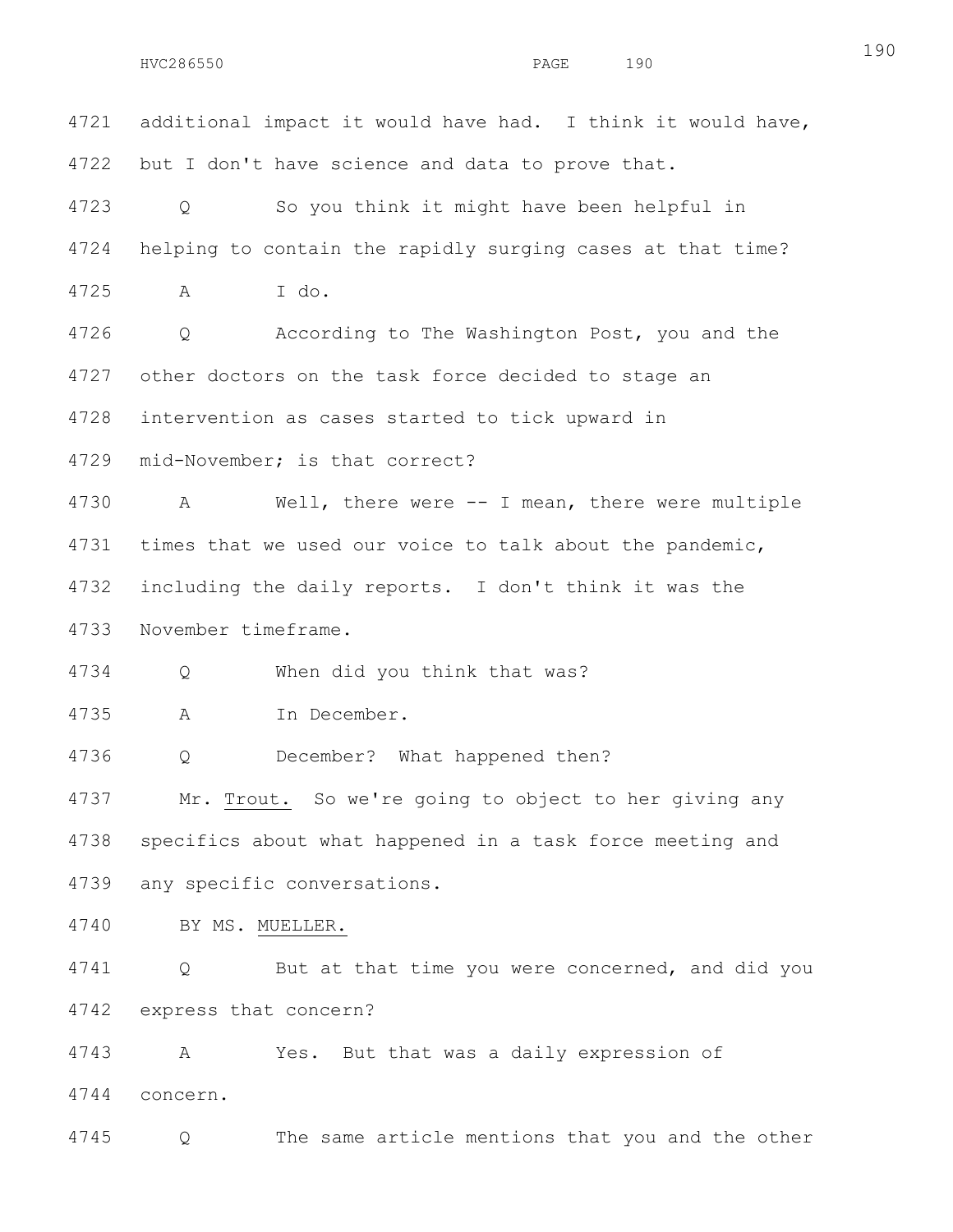4746 doctors had a meeting with Mr. Meadows where he told you 4747 that he did not believe your troubling assessment about the 4748 pandemic and accused you of outlining problems without 4749 prescribing solutions. 4750 Does that sound correct? 4751 (Pause.) 4752 A I don't believe that's an accurate 4753 representation. 4754 Q What did happen? 4755 Mr. Trout. Don't discuss specific conversations you had 4756 with Meadows. 4757 The Witness. I don't remember -- I remember all the 4758 doctors meeting. I don't remember all the doctors meeting 4759 as a group with the chief of staff. 4760 BY MS. MUELLER. 4761 Q Are you aware that anyone met with the chief of 4762 staff from the doctors' group? 4763 A I'm aware of Dr. Hahn having meetings with the 4764 chief of staff, but I was not present for those meetings. 4765 Q Are you aware of the nature of those 4766 communications? 4767 A I am not. 4768 Q Are you aware of when they happened? 4769 A Only because I saw him occasionally in the White 4770 House.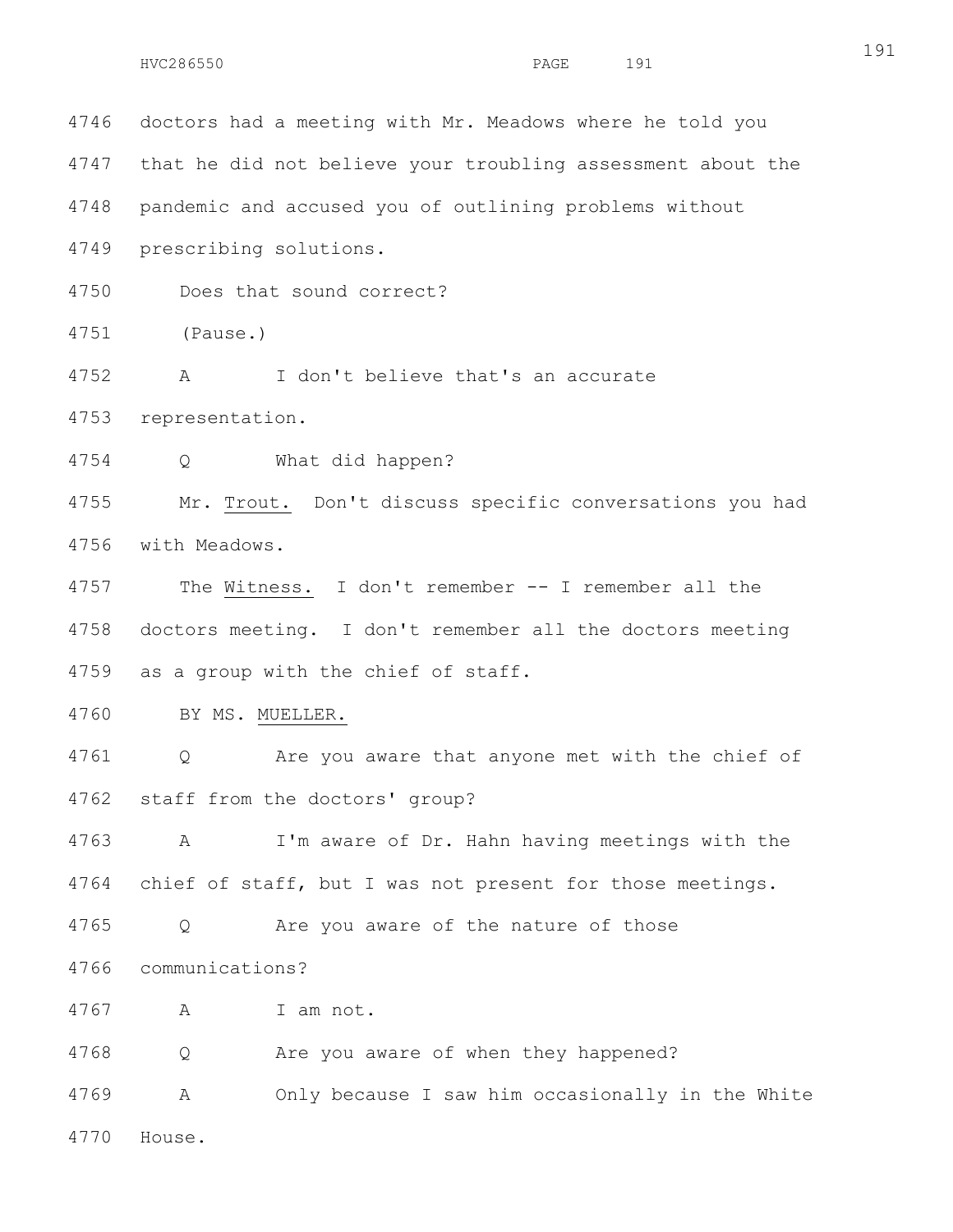4771 Q When did they happen?

4772 A I think a couple of times in November and a 4773 couple of times in December.

4774 Q You mentioned in December that you had concerns. 4775 Were those concerns adequately addressed?

4776 A To be very straightforward, these concerns that 4777 I began to raise in late September and into October and 4778 continuing, they continued every single day until January 4779 19th, until actually January 8th where I said I think we 4780 have reached our plateau and cases were finally begin to 4781 decline. But up to that point the level of concern and the 4782 solutions proposed to address those concerns were

4783 escalating, not declining.

4784 Q So you --

4785 A And they were daily.

4786 Q So over this period, you're raising the alarm 4787 every single day by your reports?

4788 A Correct.

4789 Q And it's increasing in the level of alarm. Is 4790 that fair to say?

4791 A I would say the adjectives used to describe the 4792 situation continued to escalate.

4793 Q And were you advocating for more aggressive and 4794 broader mitigation measures to try to --

4795 A More mitigation, more treatment, and early use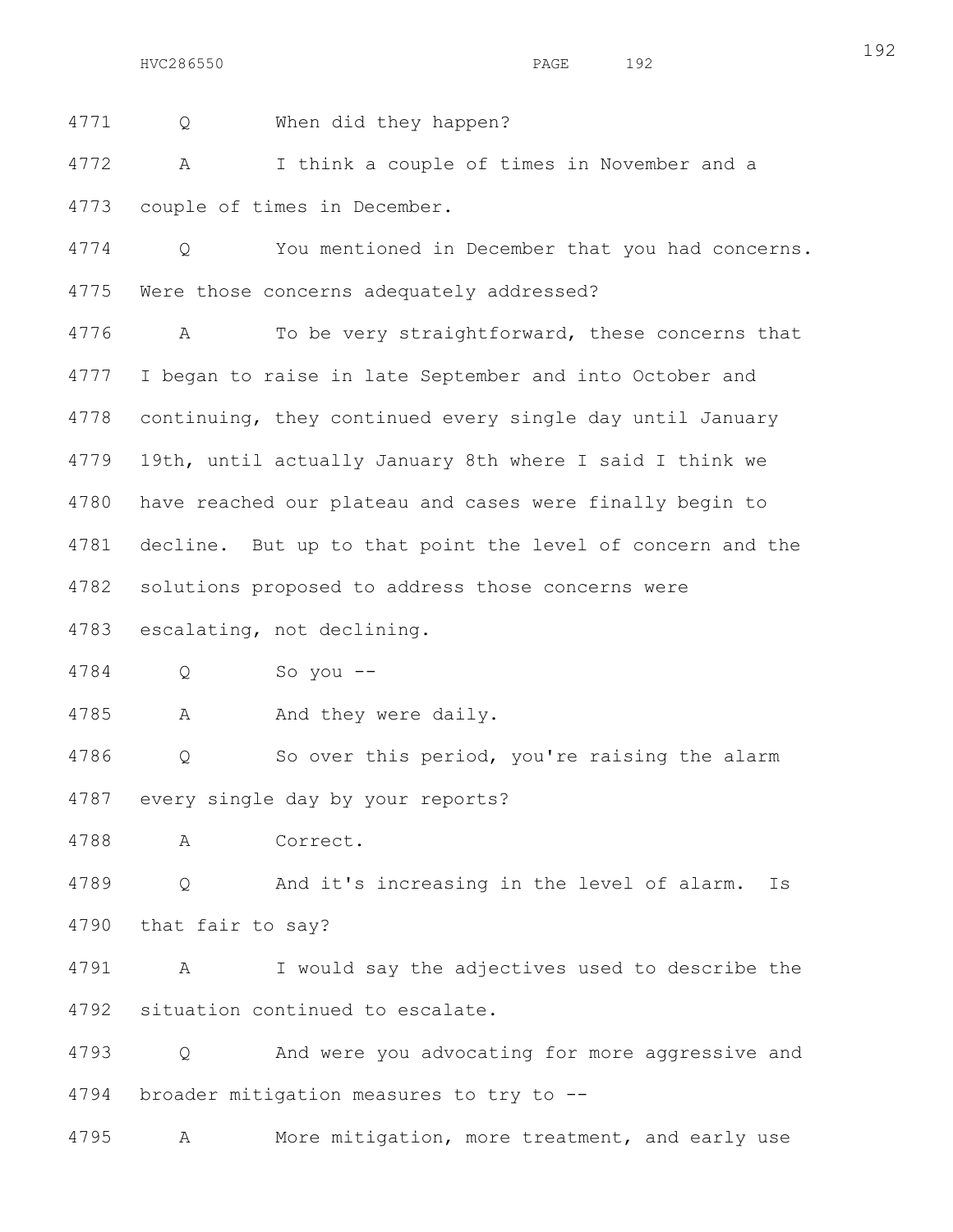4796 of vaccines to protect the elderly.

4797 Q And were those steps put in place?

4798 A I think some of the treatment awareness, which 4799 we continued on the governors' call and Seema really worked 4800 with FEMA and others to really set up these infusion centers 4801 and show states examples of how they could be done. It 4802 never moved fast enough from my perspective, but there was 4803 slow movement on increasing access to monoclonal antibodies. 4804 Q But none of the other recommendations or most 4805 of --

4806 A Not at the level that I felt they were needed. 4807 Q And what was the impact of the failure to 4808 implement the measures to the extent that you felt was 4809 needed?

4810 A Well, it's difficult to give you a statistical 4811 answer on that and a number. But when I start looking at 4812 states that had some of the different mitigation pieces 4813 utilized, when they had very similar demographics across 4814 states and looking at states that are similar, ones that had 4815 mask mandates versus those that didn't have mask mandates, 4816 there was about anywhere between a 10 to 15 percent increase 4817 in fatalities for those without a mask mandate.

4818 Then it gets very tricky because individual cities will 4819 have mask mandates and will have closed their indoor dining, 4820 whereas the state that has a mask mandate maybe they didn't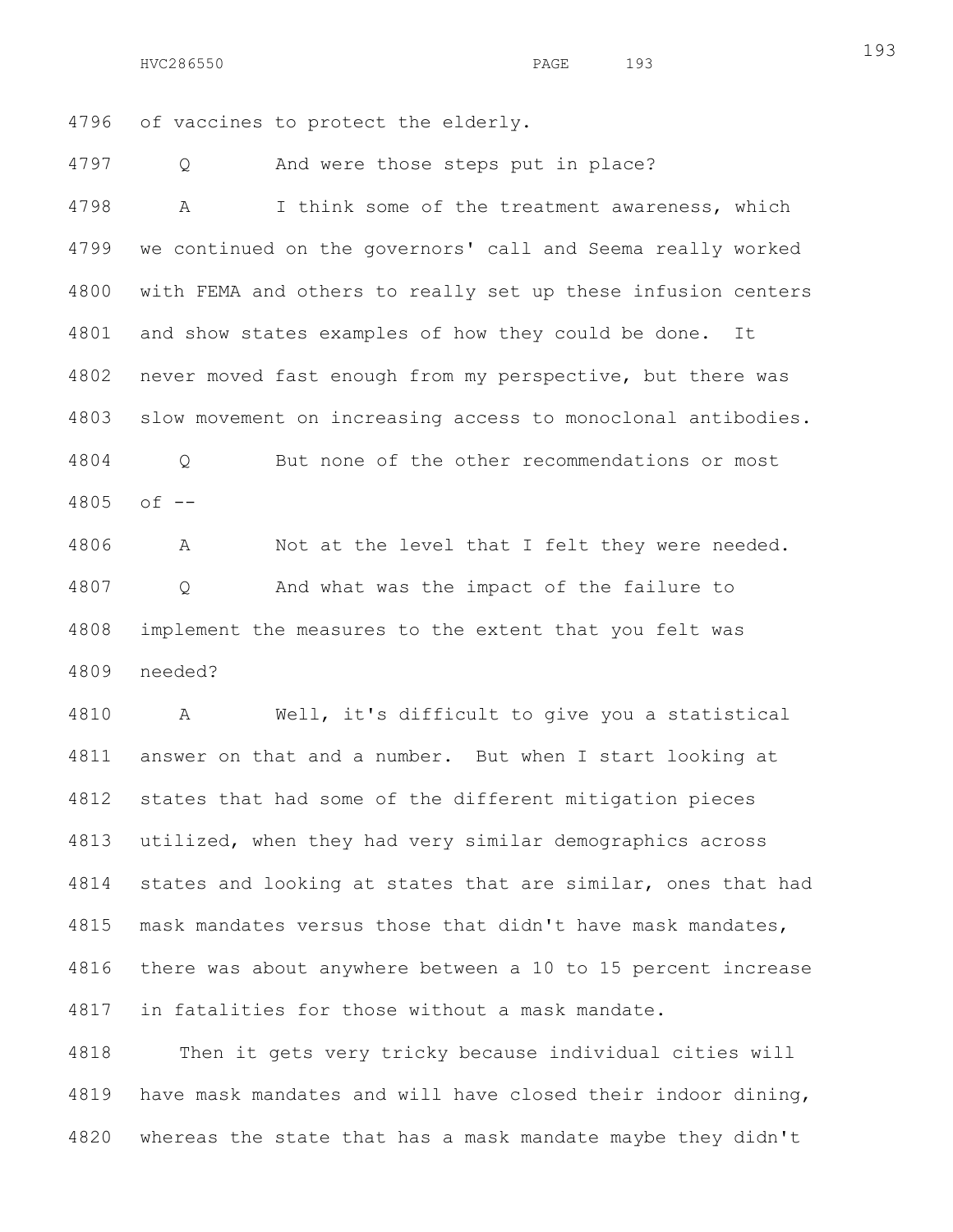4821 close their indoor dining as much.

4822 I believe if we had fully implemented the mask mandates, 4823 the reduction in indoor dining, the getting friends and 4824 family to understand the risk of gathering in private homes, 4825 and we had increased testing, that we probably could have 4826 decreased fatalities into the 30 percent less to 40 percent 4827 less range. But we were still, despite masking and weekly 4828 testing, still losing a large number in our long-term care 4829 facilities. So even with those mitigations, there was still 4830 breakthrough of virus into those facilities.

4831 Q You said you thought 30 to 40 percent fewer 4832 fatalities.

4833 A If you had done all of the parameters perfectly. 4834 Q And that's not a full lockdown; it's the things 4835 that you were recommending by the time late fall came? 4836 A Yes.

4837 Q So 30 to 40 percent fewer fatalities, is that 4838 tens of thousands of people, hundred of thousands of people? 4839 A So we lost about 100,000 Americans, close to 4840 that -- I'm going to give you just round numbers -- in that 4841 March, April, May timeframe because the April 4842 hospitalizations can trail into May. In the June, July, 4843 August timeframe we lost about another 100,000 Americans, 4844 and from September until March 1st, because I'm taking into 4845 account the trailing, we lost about another 300,000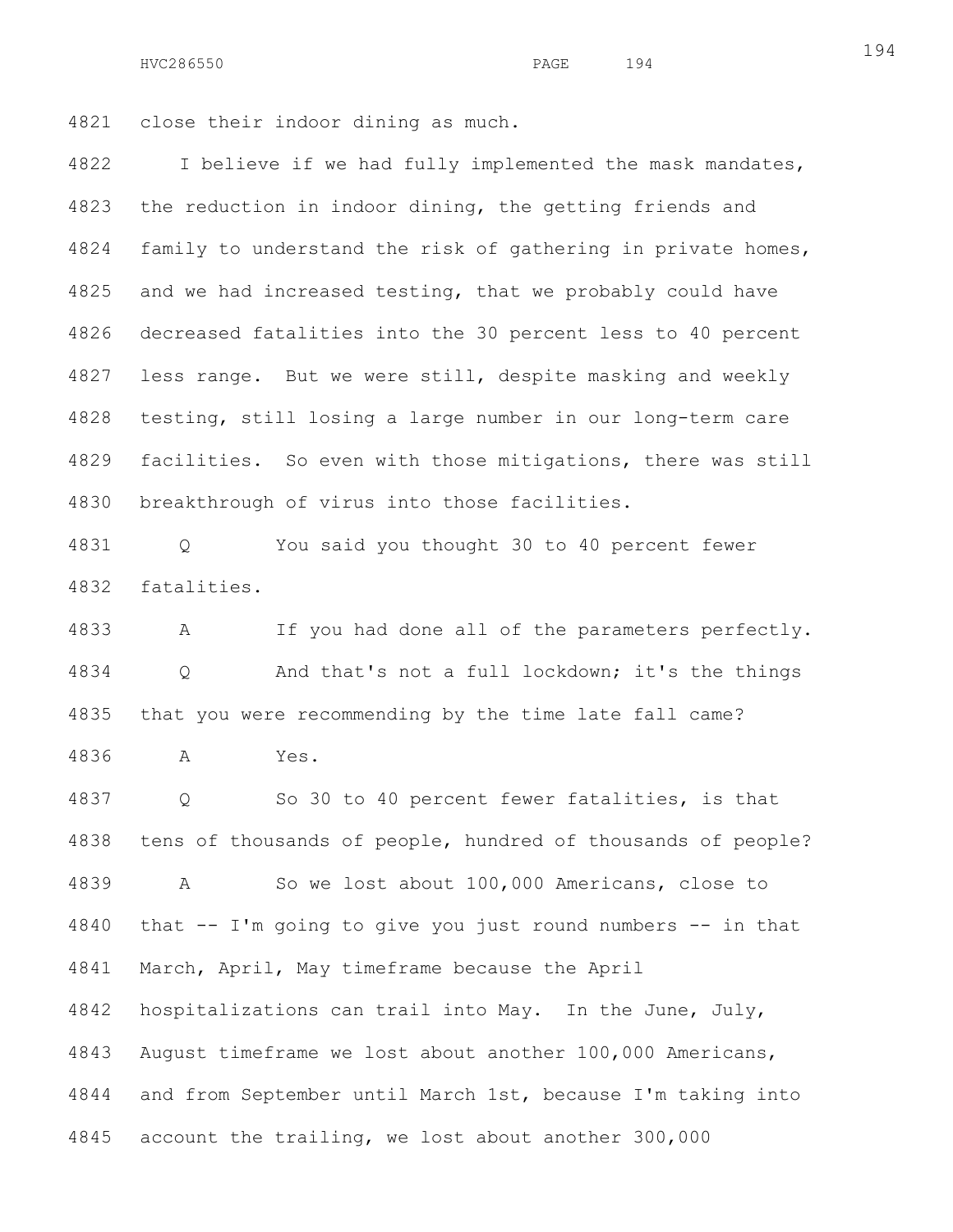4846 Americans. 4847 So all told, by March 1st, if I remember correctly, 4848 close to a half a million Americans. And then since March 4849 1st, we've lost another 200,000 Americans. 4850 Q So taking the period from summer 2020 to you 4851 said March 1st due to the trailing deaths, in your opinion 4852 30 to 40 percent of the half a million -- 4853 A No. Of that -- 4854 Q -- of what -- 4855 A The first 100,000 we -- 4856 Q That's right. That's right. 4857 A So, really, we're talking about the 400,000. 4858 So, yes, I'm talking about a third of those, I think, could 4859 have been prevented with optimal mitigation across this 4860 country. 4861 Q And you were making those optimal mitigation 4862 recommendations? 4863 A Both at the federal and the state level, 4864 correct. 4865 Q And you had been making them for months at this 4866 point? 4867 A Correct. 4868 Q And you had been having exhaustive meetings and 4869 phone calls with state and federal officials showing them

4870 the data, explaining why these measures were necessary, but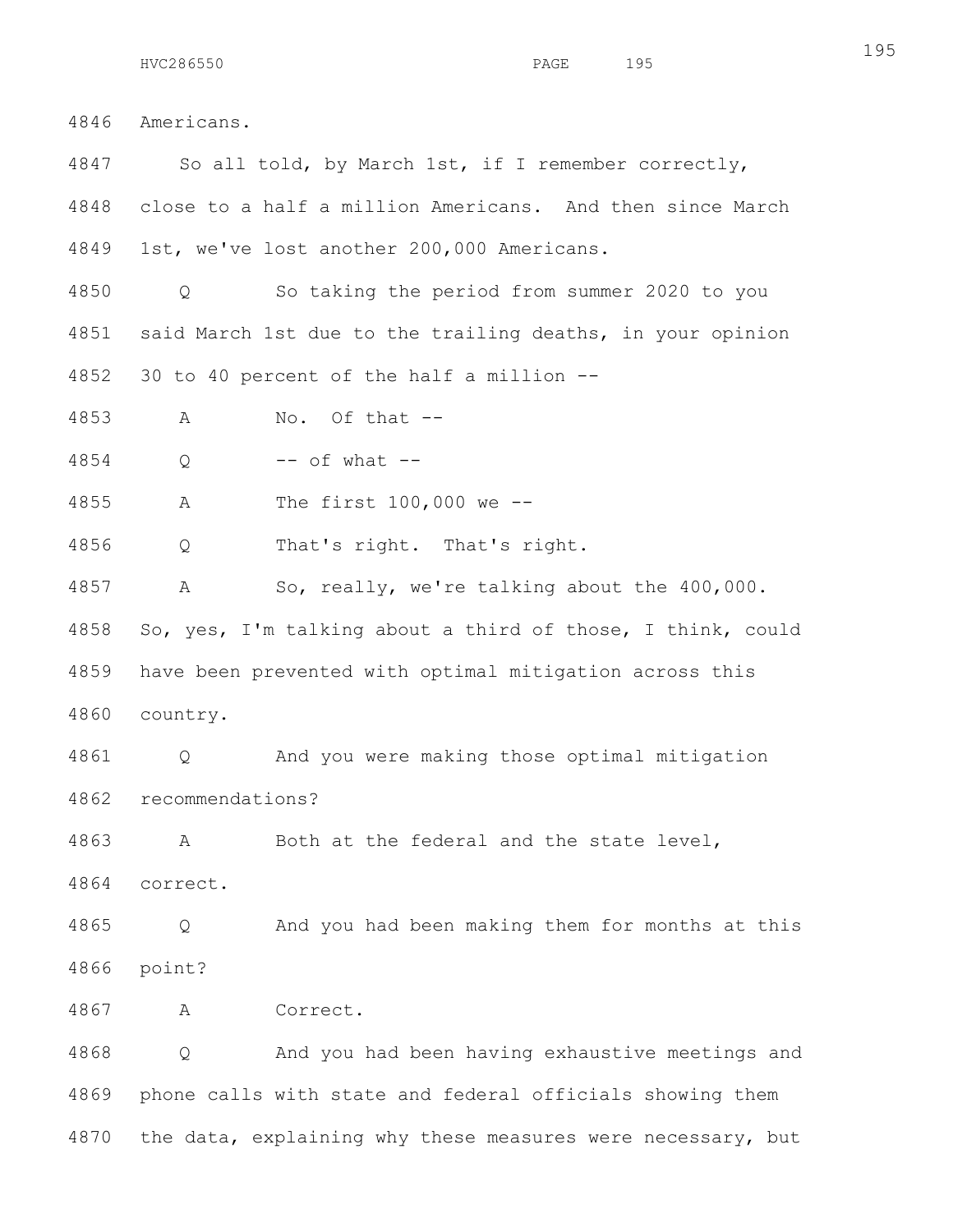4871 they weren't listening to you in all cases?

4872 A I think they were listening. I think -- because 4873 I could see states doing it. So depending on when they 4874 began to mitigate, instead of saving 30 percent, they may 4875 save 20 percent.

4876 So I guess what I'm trying to tell you is, in a very 4877 unclear way, is we're seeing an evidence of different 4878 degrees of mitigation, but most of the states were doing 4879 some mitigation. Many states were doing significant 4880 mitigation, although it may have been a week or two or three 4881 late.

4882 And so there could have -- I still believe that we would 4883 have gotten very close to that 1.5 million people lost 4884 rather than the 500,000-million lost if states hadn't done 4885 and the American people hadn't participated actively in some 4886 degree of mitigation.

4887 And so do I think we could have done more? Yes. Do I 4888 think that what was done did save some lives? Absolutely. 4889 I just can't give you precise figures because it was very 4890 variable state by state by what combination of mitigation 4891 was utilized and how quickly it was implemented.

4892 Q Thank you. During the interview that you did on 4893 CNN with Sanjay Gupta, I think you mentioned those kinds 4894 of -- I'll quote it back to you. You said, "I look at it 4895 this way. The first time we had an excuse. There were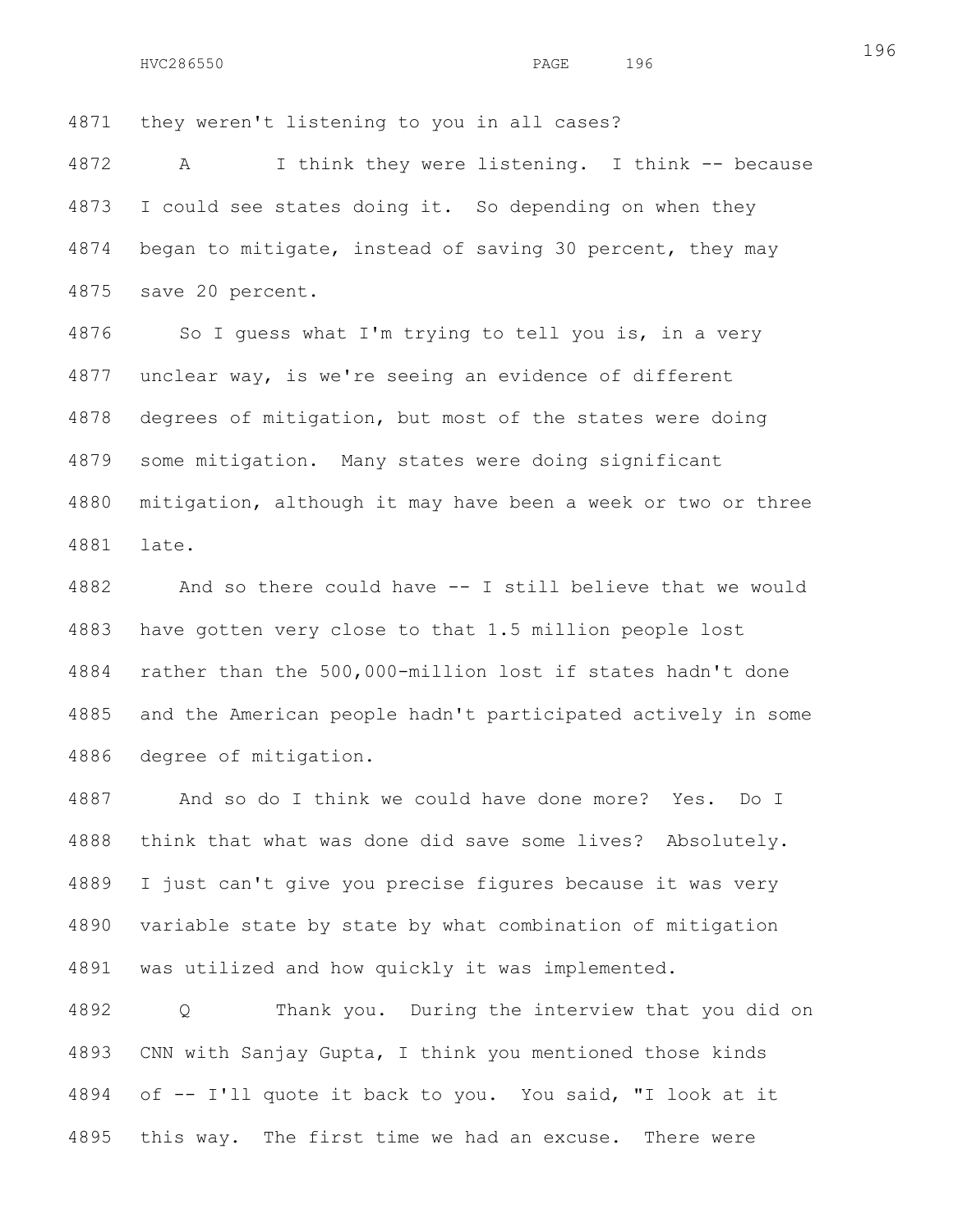4896 about 100,000 deaths that came from the original surge. All 4897 the rest of them in my mind could have been mitigated or 4898 decreased substantially if we took the lessons we had 4899 learned from that moment. That's what bothers me every 4900 day."

4901 Is that what you're talking about then?

4902 A Yes. Yes, but I think people took home that I 4903 thought all 400,000 deaths could have been prevented. I do 4904 not believe that all 400,000 deaths could have been 4905 prevented, but I do believe that some of that number, more 4906 so in certain states and less so in other states, could have 4907 been prevented. Even the states that were excellent 4908 mitigators and followed the criteria, particularly in the 4909 northeast, they still had deaths during that winter surge. 4910 And so it's not zero. It's my personal estimate, I've 4911 got to really -- the reason I wanted the material was so I 4912 could really work state by state, because I knew what each 4913 state was doing and I had to go back through the data and 4914 marry it up in real time.

4915 And NARA has all of them, but I'm sure we're going to 4916 get access so that we can do those analyses. But I think 4917 those analyses need to be done. I think it's very important 4918 to do them. And I think being able to say clearly to the 4919 American people: These mitigation efforts make the biggest 4920 difference, these are the second biggest difference, this is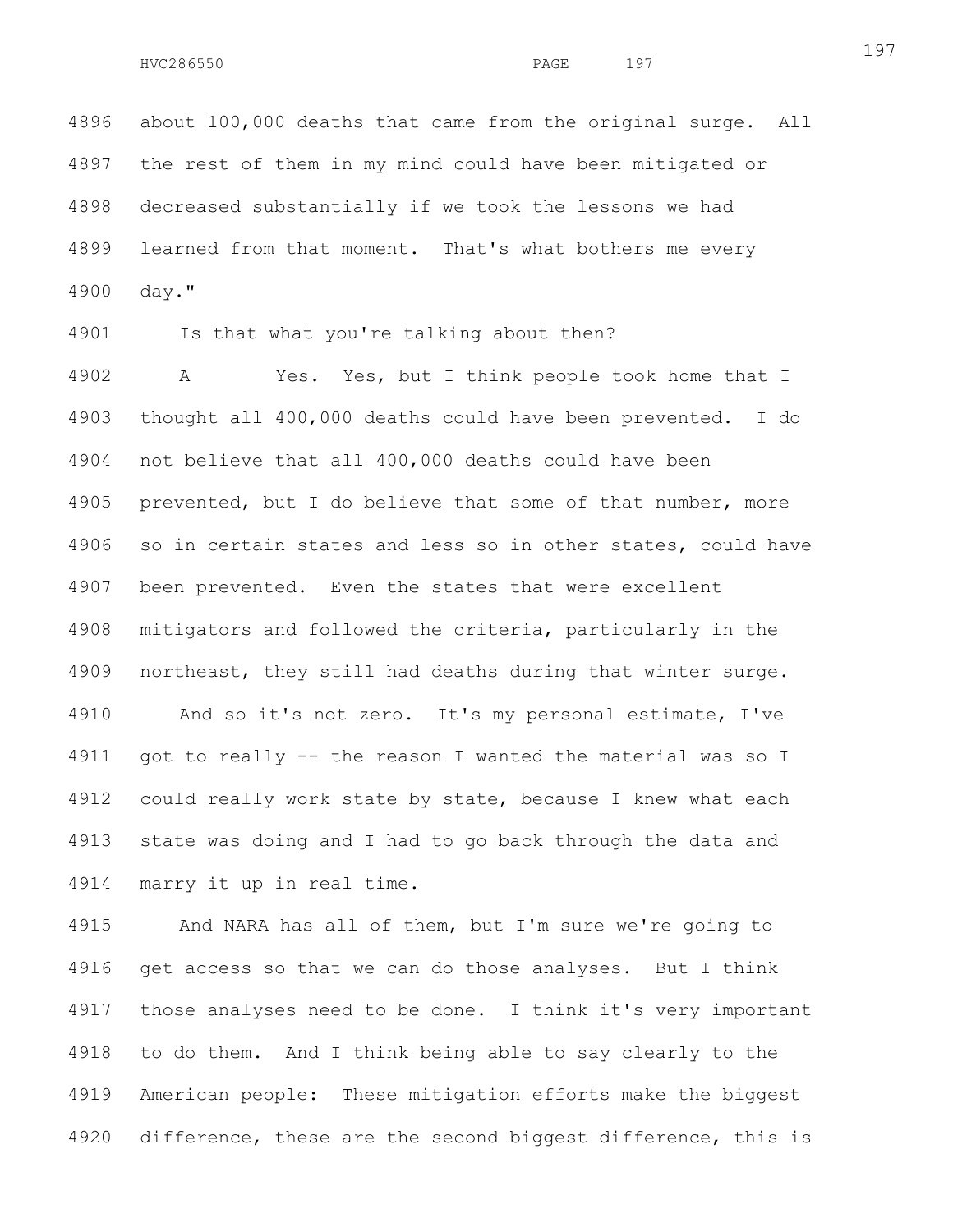4921 what they look like in combination.

4922 I find the American people can understand all of that, 4923 and I think when we can give them that clear data we will be 4924 much better prepared, because in the end it's human behavior 4925 along with technology that, in partnership, changes the 4926 course of pandemics.

4927 Q I think this gets back to what you were saying 4928 earlier about -- I think some people call it the Swiss 4929 cheese model?

4930 A Yes.

4931 Q Not any one mitigation step will work 100 4932 percent of the time; but when you layer enough of them 4933 together, they do help to reduce the risk, correct?

4934 A Correct.

4935 Q So one of the things that struck me about what 4936 you said to Dr. Gupta was if we took the lessons we had 4937 learned from that moment. What other lessons -- we've 4938 talked about this a lot over the last two days. What 4939 lessons have you learned perhaps of what didn't work last 4940 year? And I'll caution we've talked about this, so anything 4941 that we have not discussed.

4942 A I think we just talked briefly about this. It's 4943 really important to mitigate when you first see the 4944 increased test positivity. And I think that is a very 4945 difficult concept for governors, mayors, and the American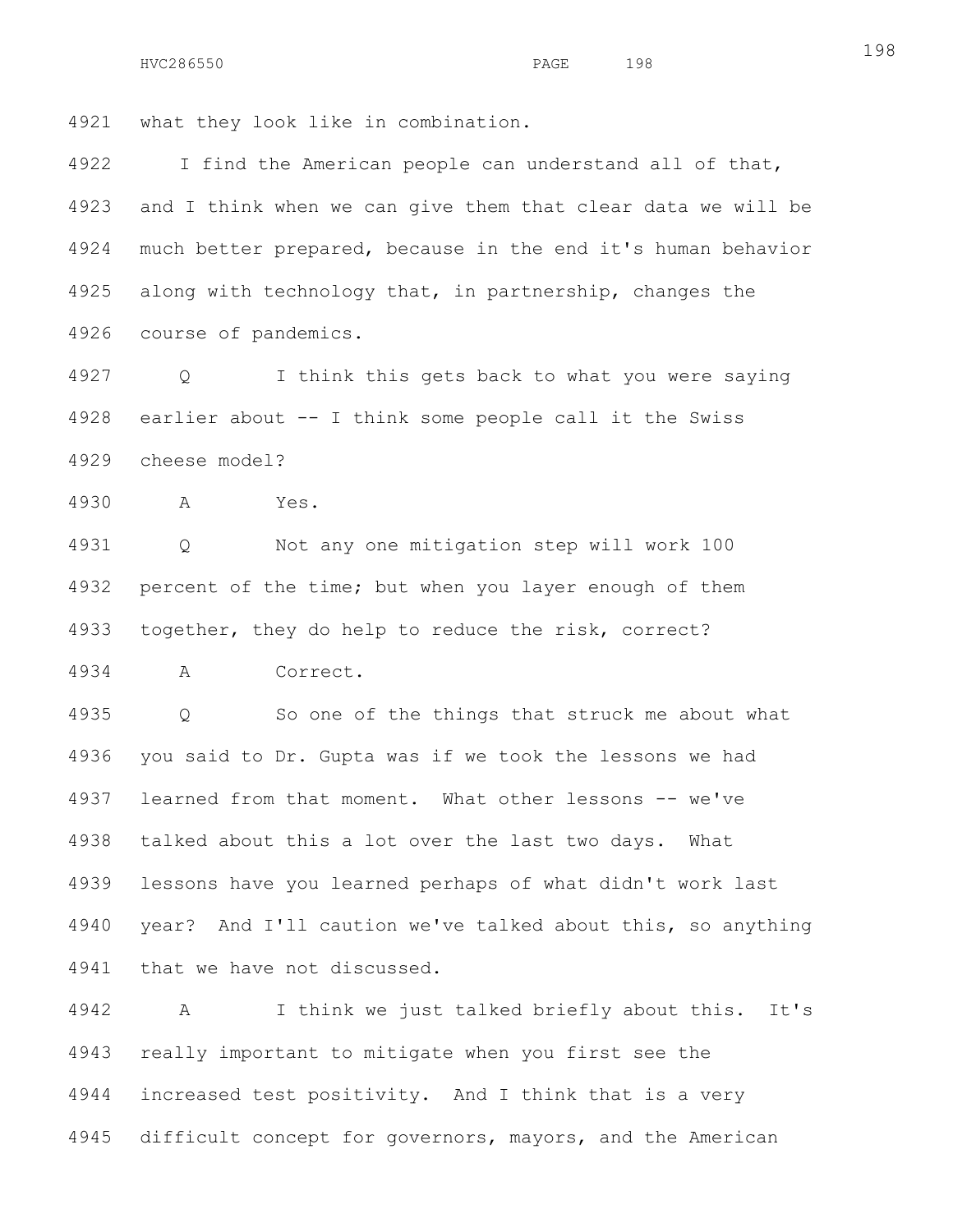4946 people. Because American people and governors are often 4947 waiting for the outcomes. But if you wait until the 4948 hospitalizations start, the community spread is so far gone 4949 that you're in for a tidal wave of infections and a tidal 4950 wave of hospitalizations and then fatality.

4951 And the reason why that tidal wave is so important and 4952 why that mitigation early is so important is there's only so 4953 much hospital and human capacity. And the hospital and 4954 human capacity is not equally distributed across the 4955 country.

4956 So you have rural hospitals that have extraordinarily 4957 good doctors and nurses, but they depend on the regional 4958 hospitals to take their most complicated cases.

4959 And when you have this kind of broad community spread, 4960 both the regional referral hospitals fill up and the 4961 community hospitals do not have a place to send their 4962 sickest patients, and patients were lost that way. Not 4963 because they didn't have great doctors and nurses, but they 4964 didn't have ECMO. ECMO was -- that's special. That's like 4965 an extra, that's like lungs outside a body. So oxygenating 4966 your blood outside the body.

4967 Major city hospitals have that, but not our community 4968 hospitals. And so I think it's really important to 4969 understand that the very earliest -- getting everyone to 4970 understand early, early mitigation that can stop that onward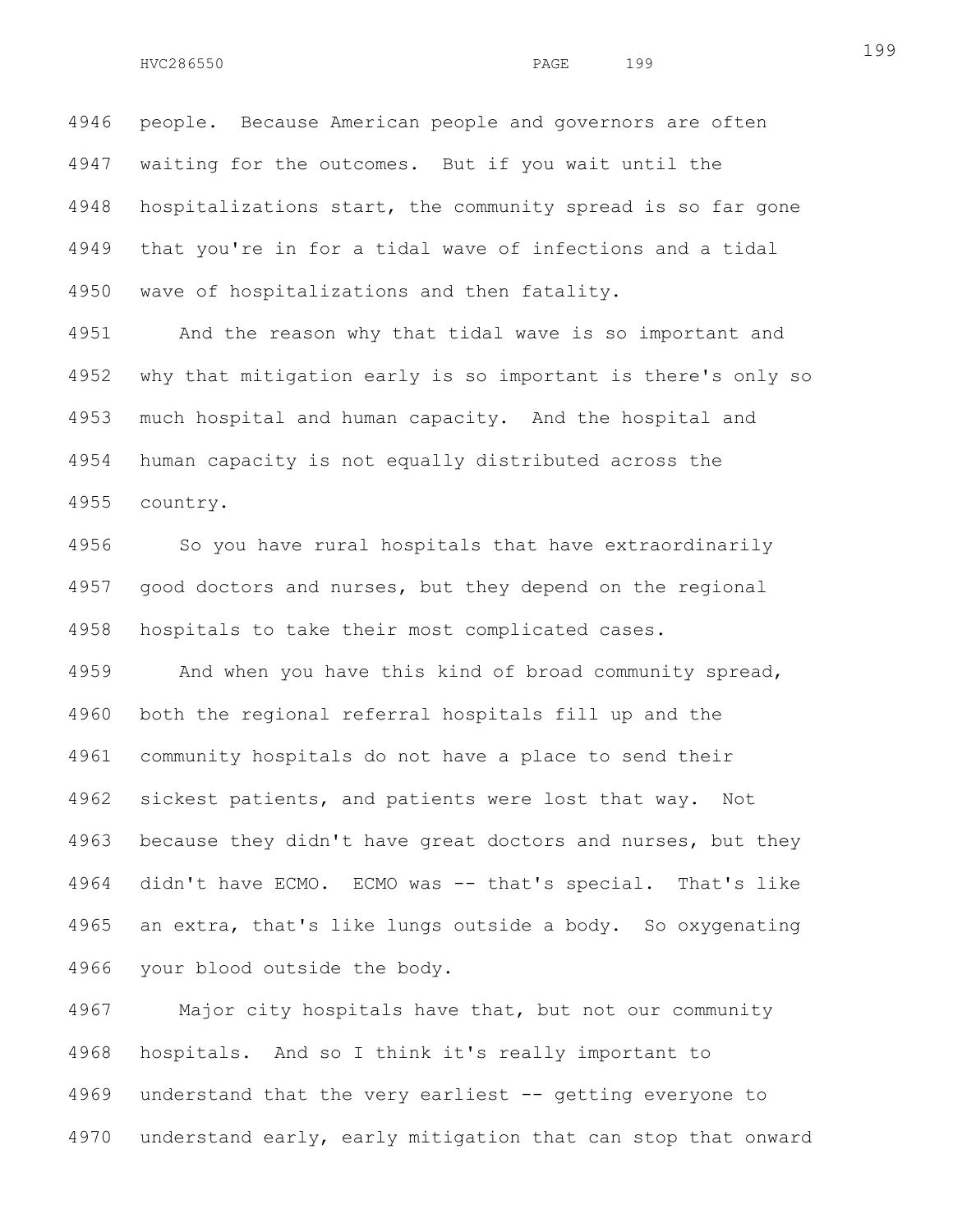4971 community spread to prevent it even to getting to the level 4972 that it impacts both the rural hospitals and the regional 4973 hospitals is absolutely critical.

4974 But, once again, the same thing happened this summer. 4975 And we had learned not to do that. We had learned that if 4976 your test positivity starts to increase, that's when you 4977 need to aggressively mitigate. Unfortunately, with the 4978 delta variant, which is 2.4 times more infectious, you have 4979 to even mitigate more.

4980 So processes that may have worked last summer may not 4981 work this summer. And I think really being very crystal 4982 clear about that each time; so that 400,000 we lost after 4983 the first 100,000, some of them could have been saved based 4984 on decreasing the amount of community spread, and the same 4985 thing of the 200,000 that we have lost subsequently. We 4986 have to act earlier.

4987 But people -- it's hard for people to grasp, because I 4988 saw this kind of disbelief among everyone that we spoke to. 4989 Exponential growth is so difficult for people to see because 4990 we're not used to anything growing like that. We're used to 4991 linear growth. The stock market doesn't go from 1,000 to 4992 2,000 to 4,000 to 8,000 to 16,000 over a week or two. I 4993 mean, it's just not in our mindset. We think of things 4994 incrementally.

4995 But you've got to stop the community spread when it's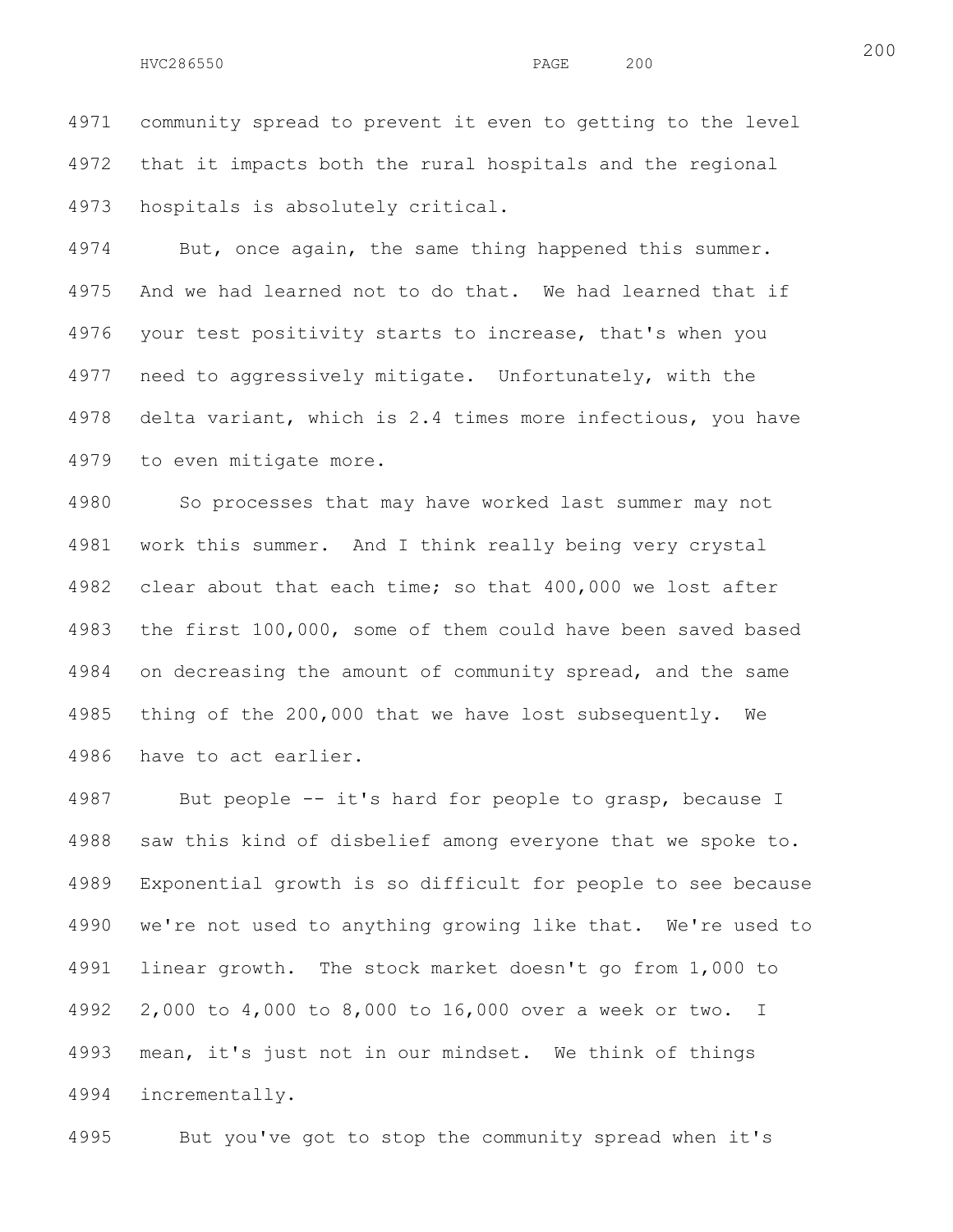4996 still in that linear spread phase before it goes into that 4997 exponential high slope phase. And I think we continue to 4998 miss that moment.

4999 Q You mentioned to Dr. Gupta that the failure to 5000 learn the lessons from the early surge bothers you every 5001 day. Is that true?

5002 A Yes. I'm still, unfortunately, writing to 5003 colleagues about what I think they should be doing, all the 5004 time.

5005 Q Is there any moment over the course of your time 5006 as White House coronavirus task force coordinator that you 5007 felt especially upset or angry that what you were 5008 recommending wasn't being done?

5009 A You know, I've had to work in very difficult 5010 situations around the world and I usually can find a way or 5011 make one. And I always felt that I needed to be finding a 5012 way or making one, whether that was going back to more 5013 states; I mean, I always was questioning myself, how could I 5014 explain this better? Or what kind of visual would really 5015 impress upon people that this was the moment?

5016 And I worked at that all the time. We changed visuals 5017 continuously. We also wanted people to see improvements. 5018 So certainly when we improve the under 70 -- the over 70 5019 fatality from over 25 percent down to 9 and 8 percent, it 5020 was a big deal. I mean, that's a combination of really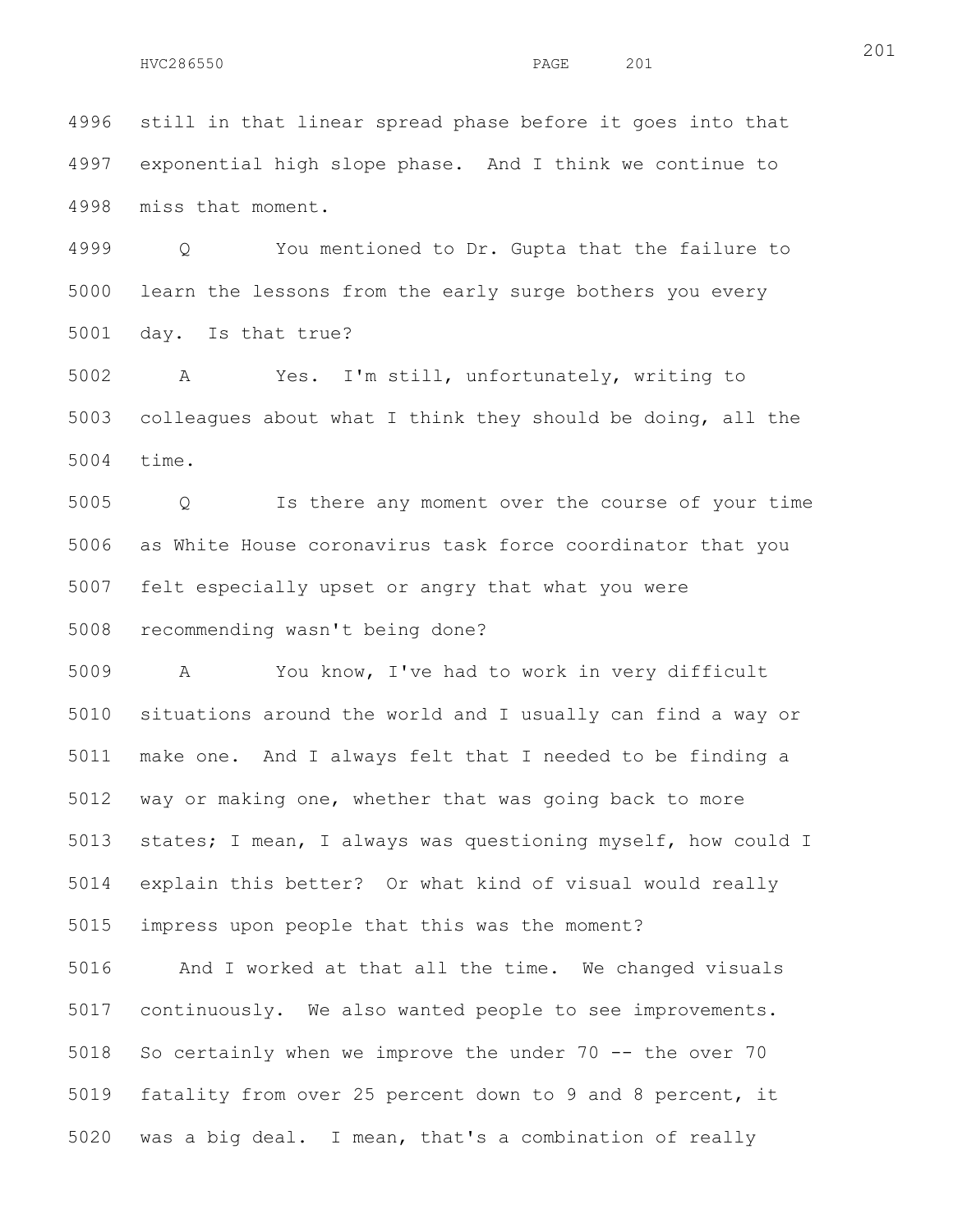202

5021 great hospital work, new therapeutics, better treatments, 5022 better care. We all should be proud of that, and certainly 5023 getting PPE stabilized was a good thing. So there was a lot 5024 of positives.

5025 But you can't be positive when there's Americans still 5026 dying. So for all of our vaccines, all of our therapeutics, 5027 all of our PPE, all of our expanding testing, it still 5028 wasn't enough and I always was working to see what else 5029 could be done and what else could I do personally to make a 5030 difference.

5031 I know that I physically couldn't have done more 5032 because, I mean -- and I say that about the task force in 5033 general. I know there wasn't any -- I mean, we're all 5034 working seven days a week and I was certainly out on the 5035 road as much as I could have been. But I always was looking 5036 for that one graph, that one collection of words that would 5037 be better at getting people's attention and increasing their 5038 awareness.

5039 Q You said you don't think there's anything you 5040 could have done more, and --

5041 A Physically more. I'm sure -- I always could do 5042 more and better in speaking and creating graphs and using 5043 the right words to compel people to action. I'm still 5044 working that because I think, yes, every American loss of 5045 life is important to me.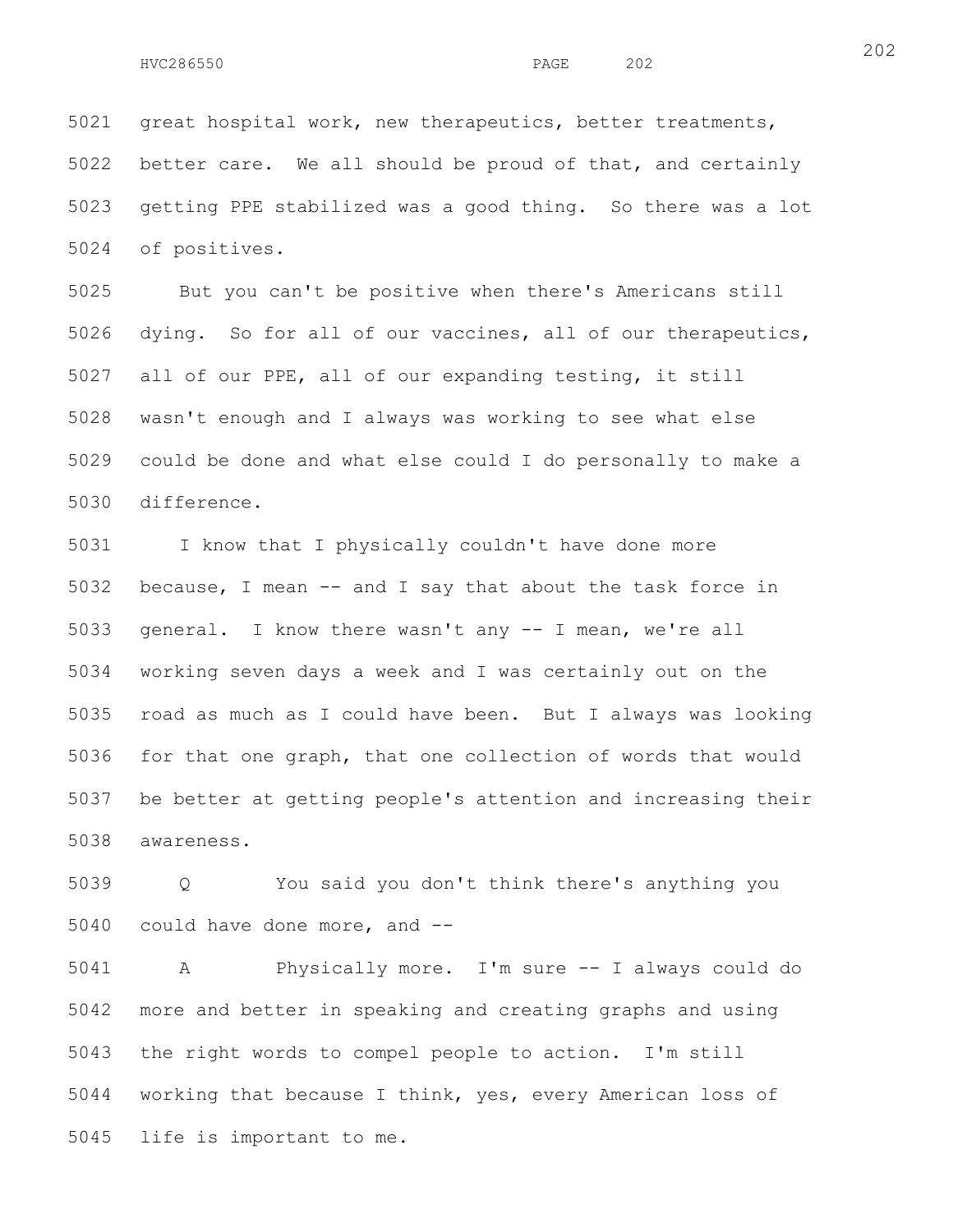5046 Over the last few weeks I've lost my father. I did get 5047 him home, though, which is what he wanted. He didn't have 5048 COVID, but the isolation that I put them through and the 5049 keeping them in my house did result in physical 5050 deterioration. And there was no amount of walkers and 5051 support that made up for not going to the grocery store and 5052 walking the aisle.

5053 And so everybody was making these compromises. So he 5054 had a bad fall at 96, and we did -- he was in the hospital 5055 for two months and rehab for a month and we got him home for 5056 a month. But I think everybody in America was facing those 5057 same things with special needs of the elderly, confined with 5058 COVID.

5059 So I think as we reflect and go back, I mean certainly 5060 we need better data, we need better diagnostic capability in 5061 this country. Because I still believe that people now would 5062 learn to act earlier if we presented data in a way and had 5063 the diagnosis more readily available for them.

5064 Q First, I want to say I'm very sorry for your and 5065 your family's loss, especially after what's been I know a 5066 difficult year. That's just more difficulties. I'm very 5067 sorry.

5068 I don't doubt that you worked very hard during the 5069 pandemic and the doctors on the task force as well. Would 5070 you say the same thing of President Trump? Did he do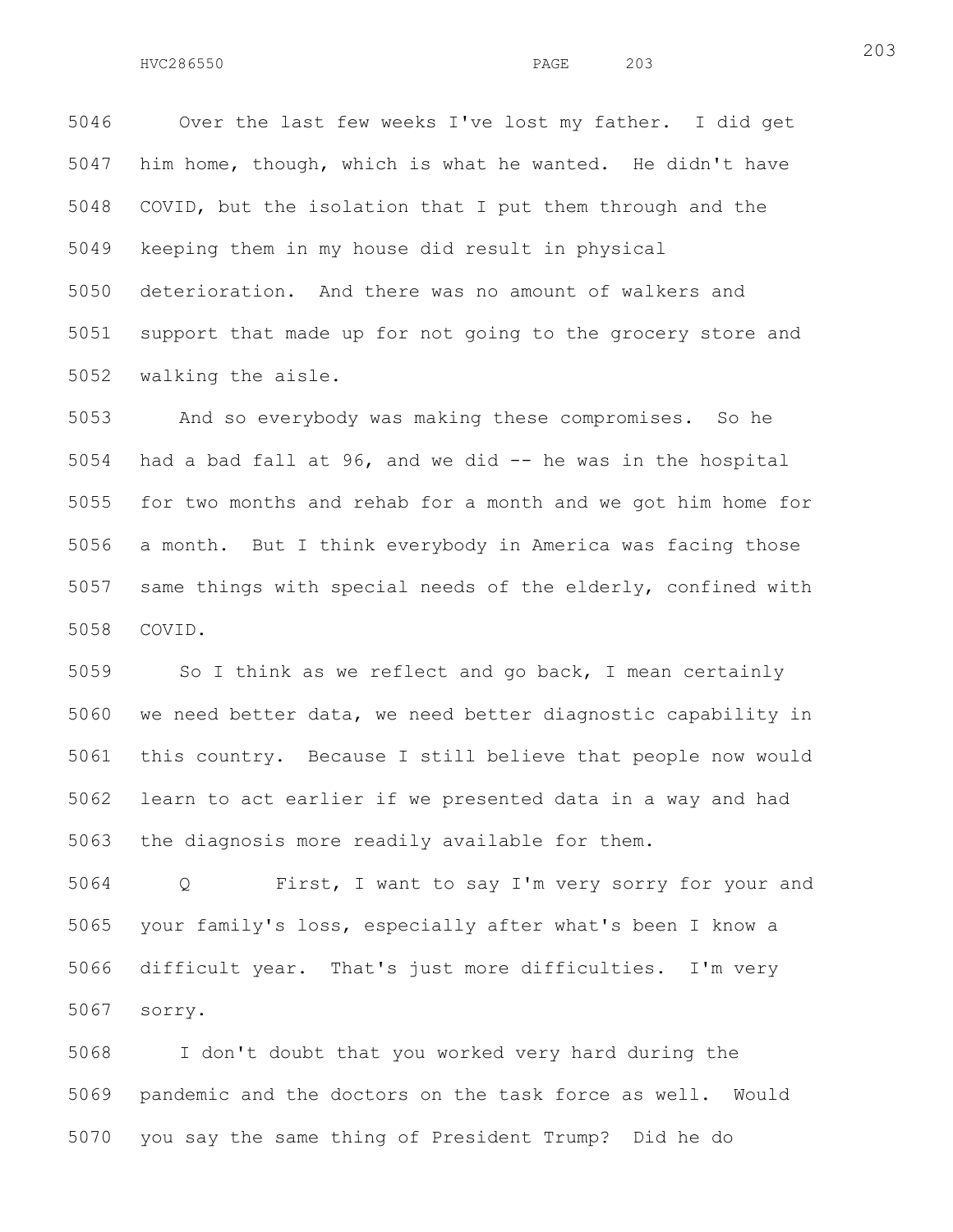5071 everything he could to try to save lives during the 5072 coronavirus pandemic?

5073 A I made it clear to the White House through my 5074 time there, and you know how I speak here. I didn't speak 5075 any differently in the White House. I've never changed my 5076 language based on the situation that I'm in. I find that if 5077 you're straightforward and honest, that's the best you can 5078 be.

5079 Do I think that we could have done more on unified 5080 messaging coming out of the White House? Do I think we 5081 could have done more on -- very early on showing the 5082 efficacy of masks? Yes. And I think that would have 5083 decreased the confusion. Could we have done more to 5084 understand people and the adult people's reaction to adult 5085 immunizations? Yes. We could have been doing that with the 5086 flu vaccine. We could have known precisely who our hesitant 5087 vaccinators were and we could have been prepared to combat 5088 that.

5089 So there are things we could have done over the last 5090 decade and there are things that we could have done over the 5091 last 12 months. And together what will be -- what is 5092 important to me, and part of the reason why I wanted to be 5093 here is together we need to work on those things. We need 5094 to fix those things. We need to fix the data. We need to 5095 fix who's going to do science. We need to ensure that our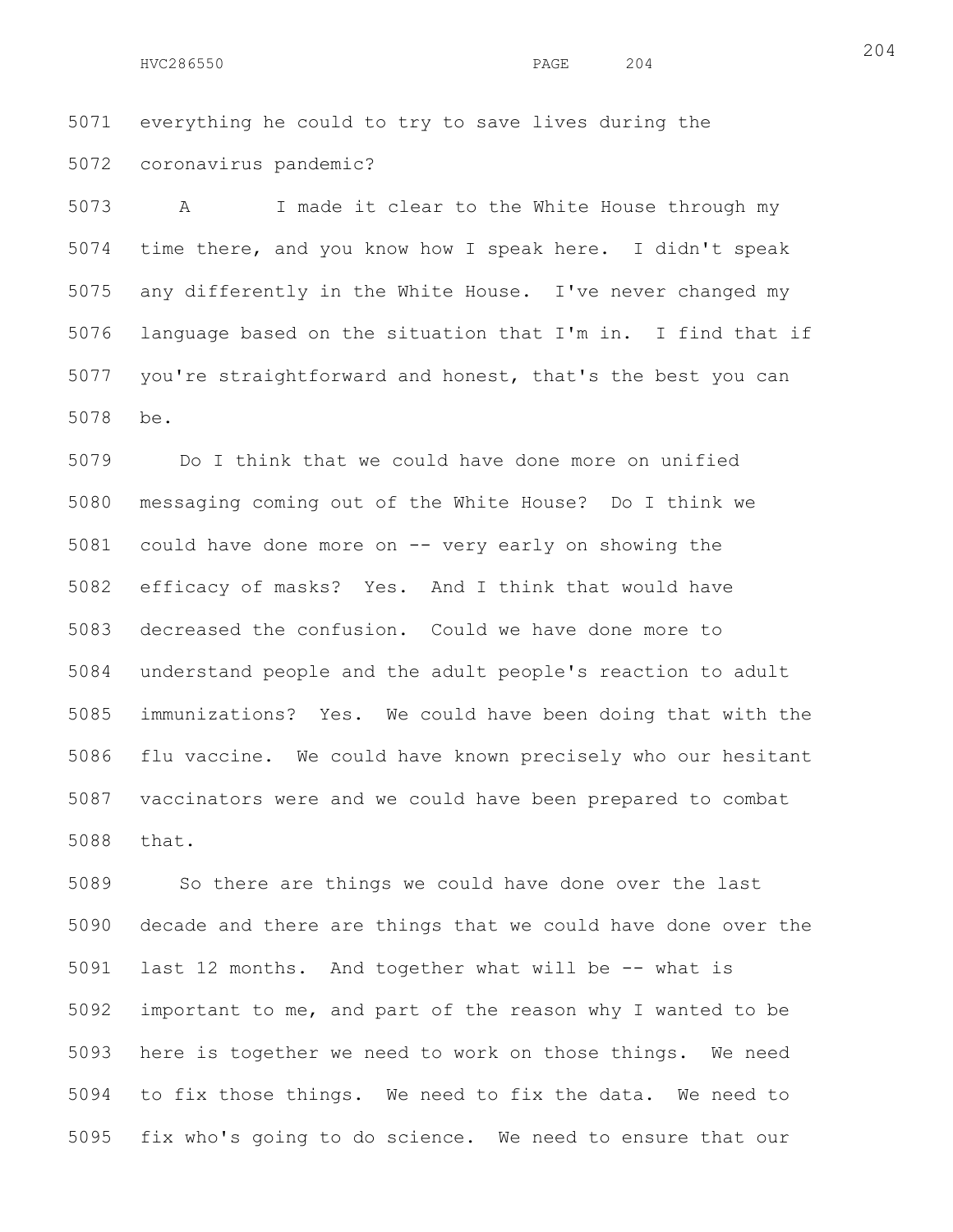5096 academic institutions are fully there alongside us during an 5097 outbreak, not just those ones who want to be there, but 5098 everybody who wants to be there.

5099 We need to have many more CDC personnel in the field. 5100 We need to do real outcomes and impacts for comorbidities 5101 that already exist in this country. If out of this we 5102 change the course of obesity, hypertension, and diabetes, 5103 the sacrifice that others have made will at least result in 5104 something good for this country.

5105 And I think it's on all of us who survive this to take 5106 this much more seriously and hold each and every one of us 5107 much more accountable. We need to be much more accountable 5108 to the tribal nations. I was in tribal reservations that 5109 had less capacity than many of the communities in 5110 Sub-Saharan Africa. I am devastated by that. I think there 5111 are solutions out there, I think there's culturally 5112 appropriate solutions. I don't think we should be 5113 paternalistic to our Indian nations. I think they're 5114 capable. I think they have what they need as far as on 5115 paper solutions, and we have to -- we have to make that 5116 happen now.

5117 So I think, yes, I have a long list. I'm not going to 5118 stop working on it. I've been working on it since I left 5119 the federal government. I think the private sector needs to 5120 be at the table for federal government pandemic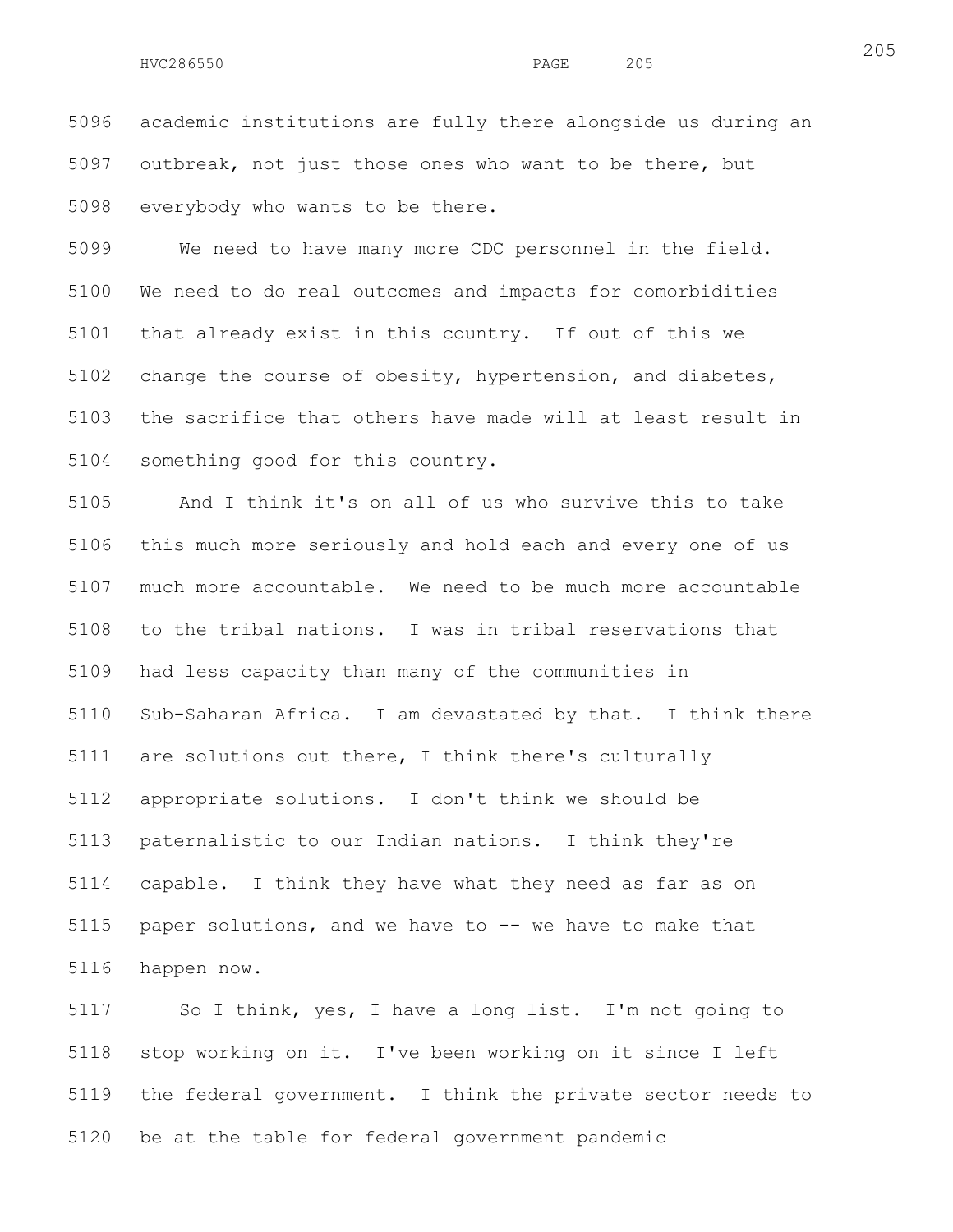5121 preparedness. It was the private sector that in the end 5122 gave up profits to change the course of therapeutics, PPE, 5123 and then vaccines.

5124 And so there's a lot of work that we could do in 5125 partnership, but we have to be attentive to the community 5126 and we have to be attentive to the private sector. And when 5127 we form that triangle, we can get a lot more done.

5128 Q Thank you for that response. I do just want to 5129 be clear. I don't think I got an answer to the question 5130 that I asked, so I just want to repeat it and ask it again. 5131 Do you think that President Trump did everything he 5132 could to try to mitigate the spread of the virus and save 5133 lives during the pandemic?

5134 A No. And I've said that to the White House in 5135 general, and I believe I was very clear to the President in 5136 specifics of what I needed him to do.

5137 Q Thank you. I just have two, I think, very quick 5138 additional topics just to do a little cleanup.

5139 In September 2020, was there any -- or at any other time 5140 during the pandemic -- was there any discussion at the White 5141 House about whether coronavirus deaths might be falsely

5142 inflated?

5143 A There were external groups --

5144 Mr. Trout. Just a minute.

5145 (Pause.)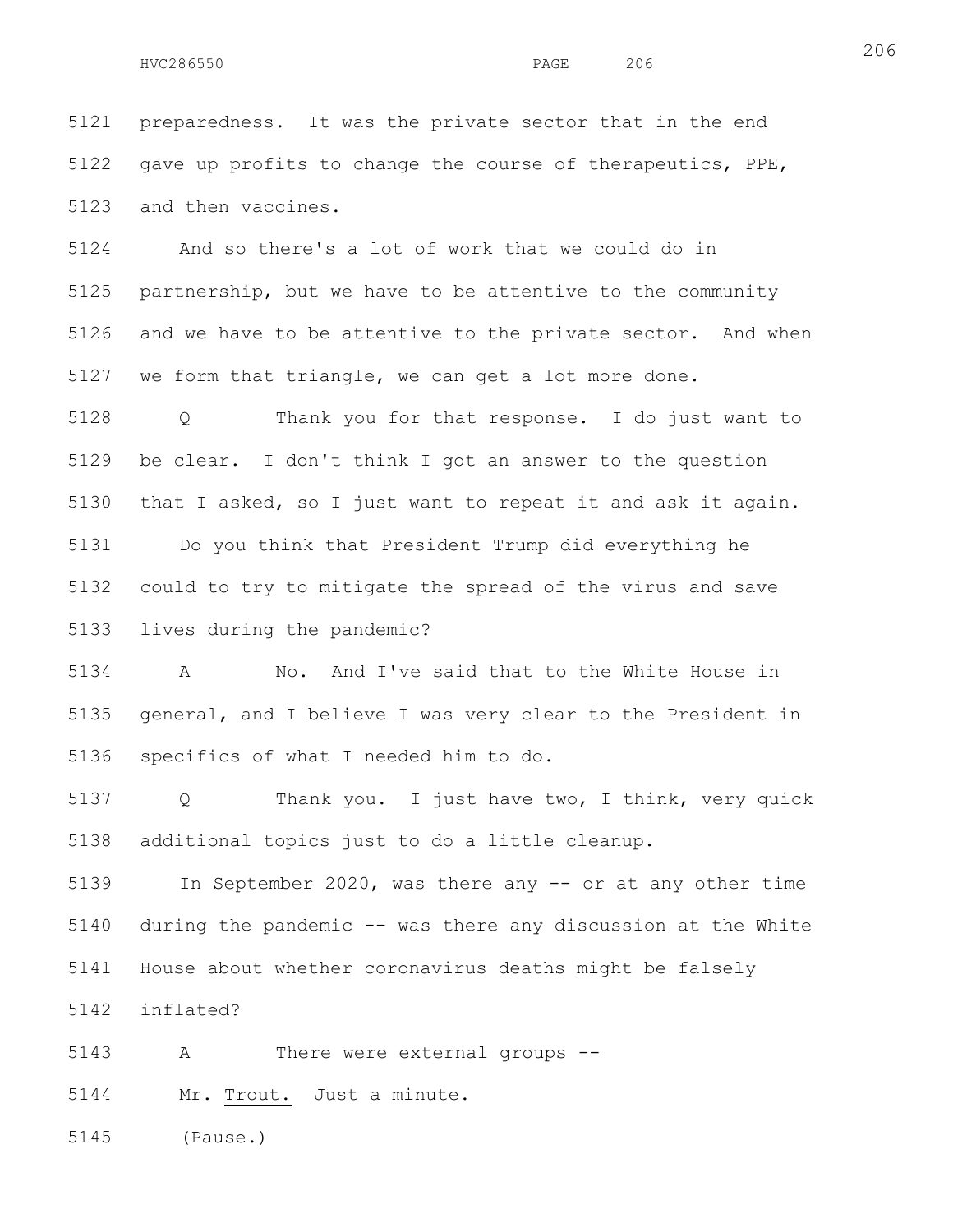5146 A There were external groups that continued 5147 throughout the pandemic reporting that the coronavirus 5148 deaths and coronavirus hospitalizations were overreported. 5149 I took the position very early on and we never deviated from 5150 that position that 100 percent of those in the hospital, 5151 even if incidentally found to be COVID positive, were COVID 5152 patients. And 100 percent of those who died either 5153 presumptively from COVID or specifically died while having a 5154 COVID diagnosis would be counted as COVID deaths.

5155 That all can be cleaned up later. Do I think that 5156 there's a tiny percent that were incidentally diagnosed? 5157 Perhaps, because every single -- every single preop elective 5158 surgery was prescreened for COVID and a lot of tests were 5159 utilized that way. So did we find probably asymptomatic 5160 incidental cases that way? Probably. I do not think it's a 5161 large number. And as far as I know, we never deviated from 5162 counting 100 percent of the cases as I described.

5163 Q Back to the White House coronavirus task force 5164 agenda. If you look at page 71, the meeting of September 8, 5165 2020, if you look at Roman VII, it says Incentives to 5166 Miscode, and lists Administrator Verma.

5167 Do you recall if specific work was being done to 5168 investigate this issue? And I will note for the record that 5169 subsequent -- the subsequent days lists similar items, 5170 including on the 15th and 23rd.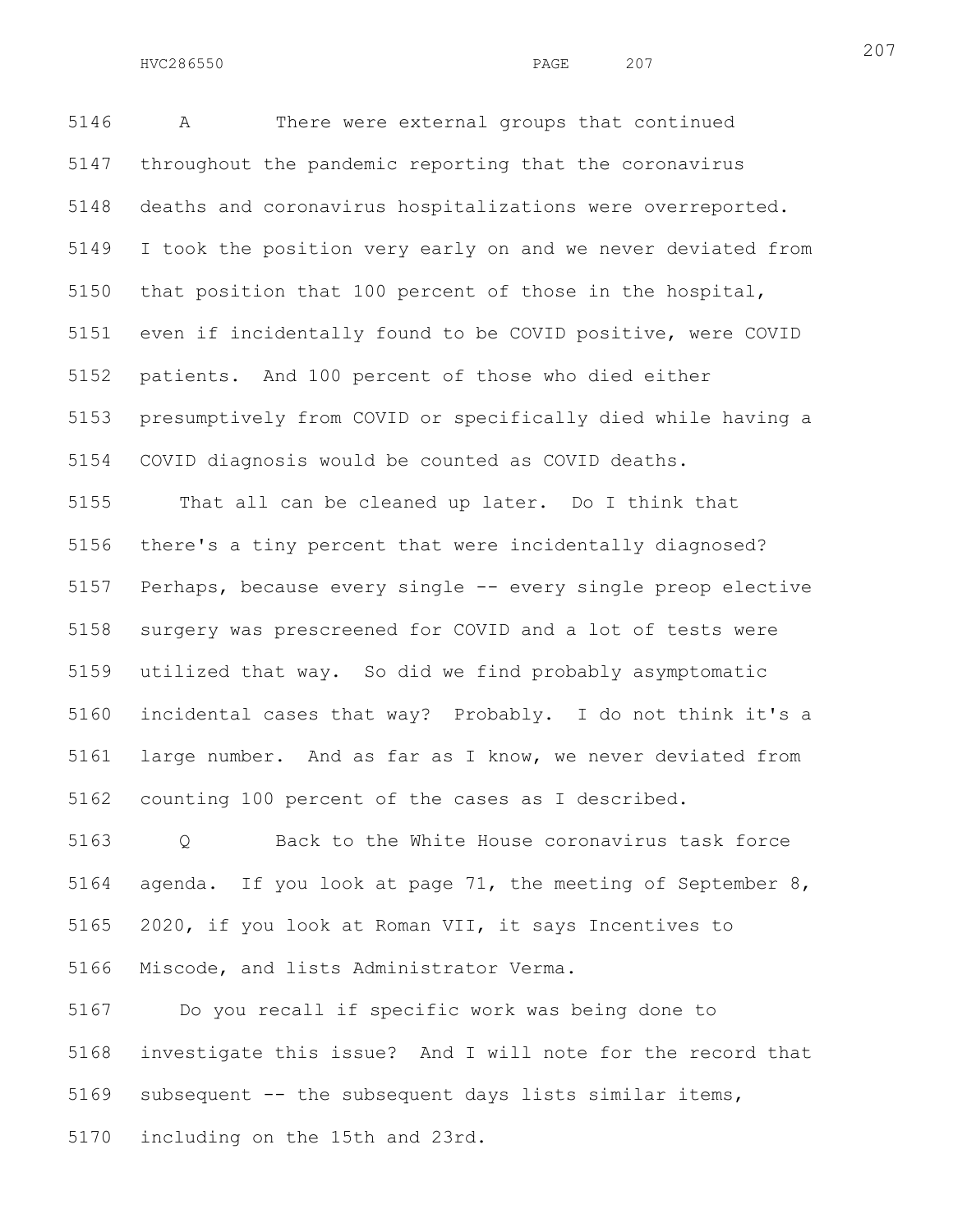5171 A I don't remember a report on that. You see how 5172 it keeps reappearing? It's probably because it never was 5173 discussed and it kept getting bumped to another day. And 5174 the last time it's there on September 23rd, I honestly can 5175 tell you, I don't know. I know if it came up, I probably 5176 said exactly what I said today. And to my knowledge, the 5177 way that reporting for deaths and hospitalizations have 5178 remained unchanged since the hospital reporting system was 5179 stood up in the end of June and the death reporting since 5180 March of 2020.

5181 Q You mentioned outside groups who brought this to 5182 the White House. Were there any specific White House staff 5183 that were asking the task force or anyone else to look into 5184 them?

5185 (Pause.)

5186 Mr. Trout. All right. I'm going to ask Dr. Birx not to 5187 answer with respect to any conversations that she had with 5188 individuals, senior officials, at the White House on the 5189 grounds of executive privilege.

5190 BY MS. MUELLER.

5191 Q Can you identify who you had those discussions 5192 with?

5193 A So just to make it clear, when this would come 5194 up, and it would come up on a regular basis because it would 5195 be reported in social media that someone was in an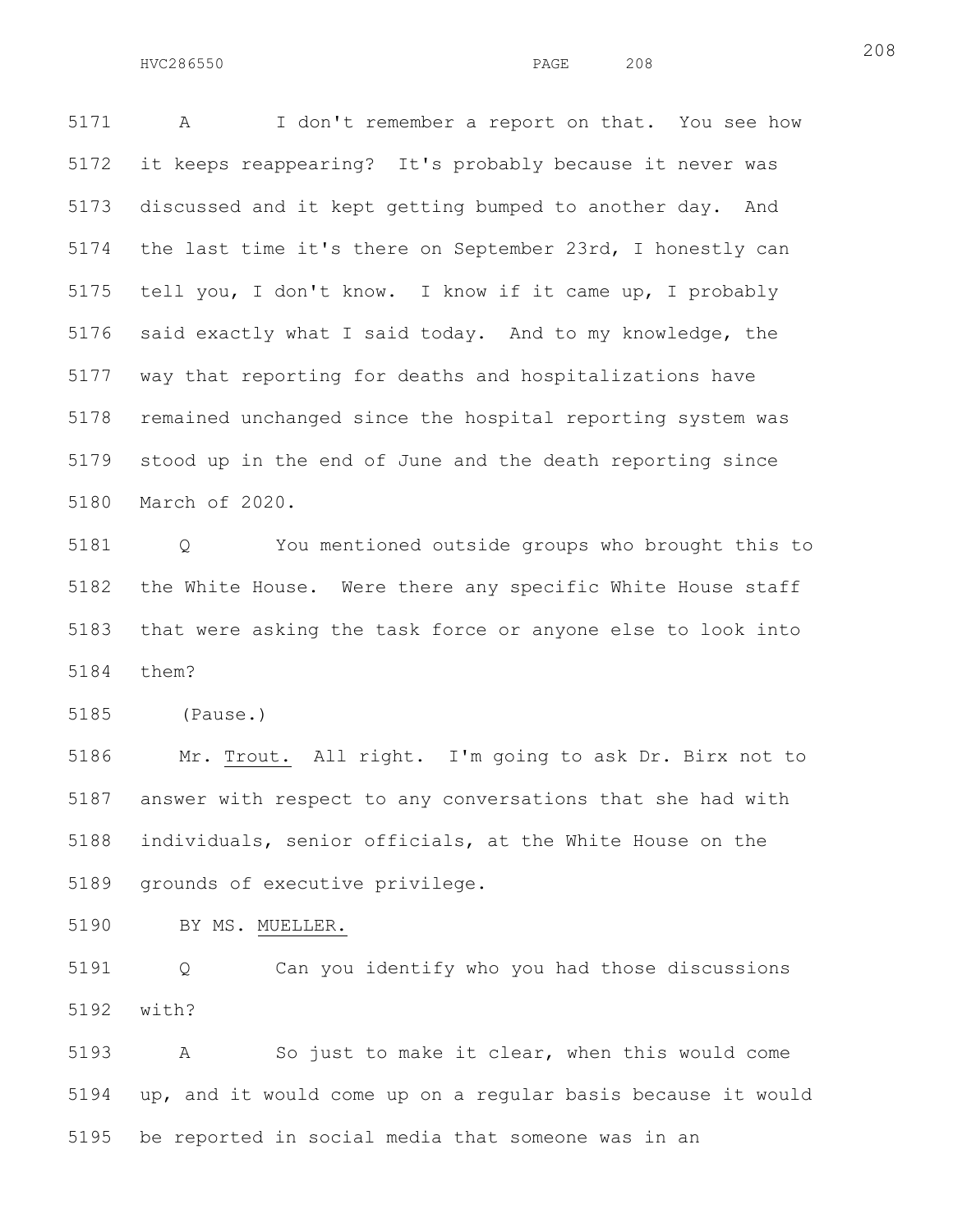5196 automobile accident, they came in, they died from their 5197 automobile accident, they were found to be COVID -- I'm just 5198 giving you like an anecdote which were appearing all the 5199 time -- they were found to be COVID positive and coded as a 5200 COVID death.

5201 I think when you look at two things, what I always would 5202 point out is excessive mortality. So excessive mortality 5203 will take into account both the community hospitals and 5204 regional hospitals that are being overwhelmed and people are 5205 not getting effective treatments for other conditions that 5206 may result in death.

5207 So the excess mortality is very clear. So you can use 5208 that number realizing that that includes those who died of 5209 COVID and those that died because there's a COVID pandemic. 5210 And, to my mind, those are overlapping.

5211 The second piece that I think you can utilize is the 5212 hospitals do not -- did not profit from having COVID 5213 admissions. Indeed, they lost most of their elective 5214 surgery, which is their primary bill payer. So I'm sure the 5215 hospitals were not trying to find more COVID. It was in 5216 their best interests and for what they needed to do to 5217 sustain their hospitals is their elective procedures which 5218 paid substantially better and it still is true. Internists, 5219 pediatricians, primary care do not make the same money as 5220 surgeons and the procedures that they do.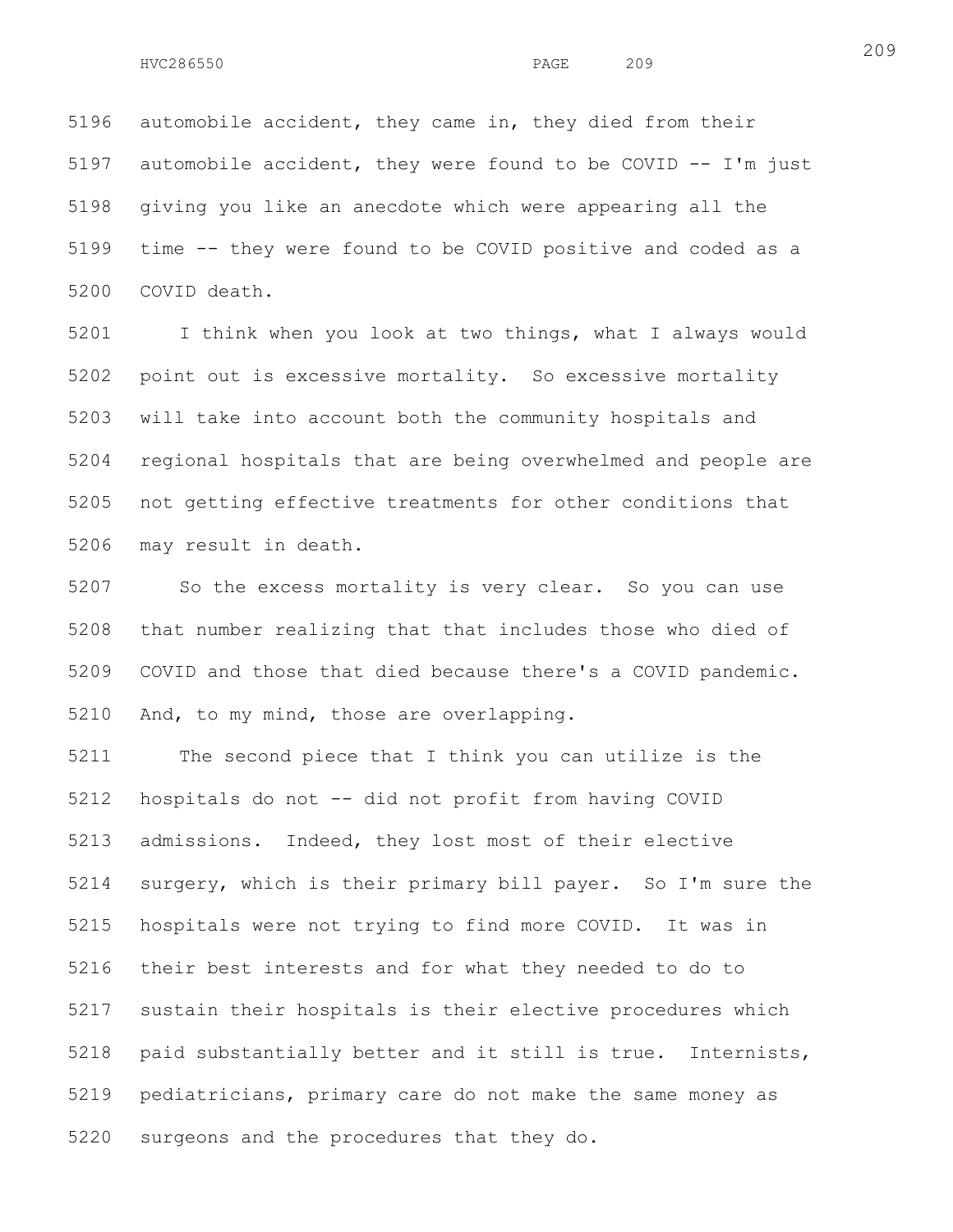5221 So hospitals are not trying to inflate the number of the 5222 COVID patients that they have. They don't want to be 5223 overwhelmed with patients, and they frankly would prefer to 5224 do many more elective procedures than the complex and 5225 difficult care that needs to be provided to a very sick 5226 COVID patient.

5227 So in the reality of being at hospitals, I just kept 5228 telling people this -- hospitals have no real financial 5229 incentive. Did some things probably get miscoded? 5230 Probably, but I don't think it's even more than a few 5231 percentage points in the whole big picture.

5232 Q So fair to say you didn't see any evidence to 5233 suggest that coronavirus deaths were massively inflated 5234 during this period?

5235 A I have no evidence that coronavirus deaths were 5236 massively inflated.

5237 Q And it's equally true that there might be 5238 coronavirus deaths that were missed and not included?

5239 A Early on I am sure there were coronavirus deaths 5240 that were missed.

5241 Q One last quick discussion. It's been reported 5242 that Director Redfield intended to extend a no-sail order at 5243 the end of September to run through February 2021, but that 5244 the White House overruled him. Were you aware of Director 5245 Redfield's plans to extend the no-sail order at that time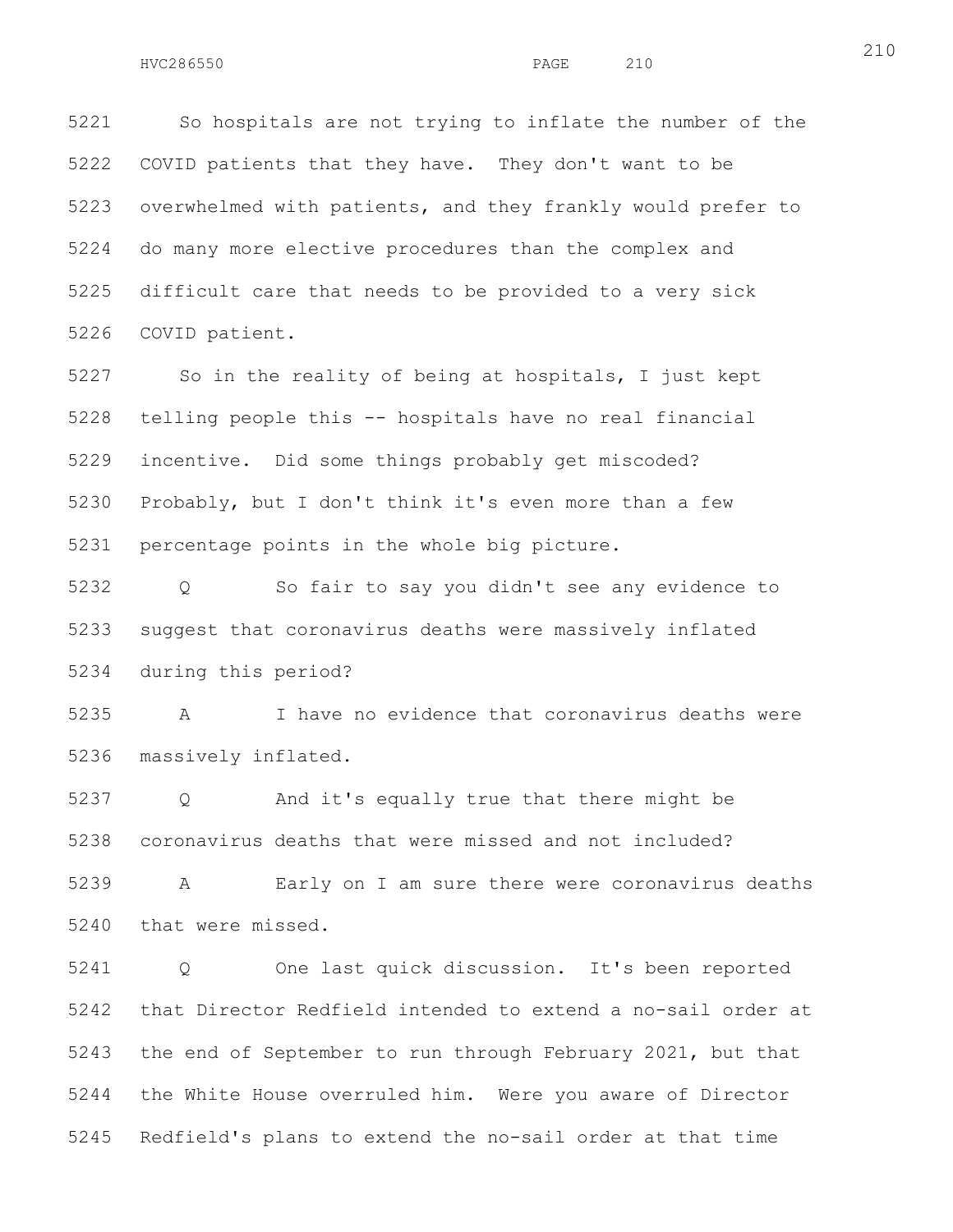5246 period? 5247 A I think what he presented in general, both to 5248 the doctors group and to task force, that he was working 5249 with the cruise ship industry to fully implement the full 5250 CDC guidance for sail. And until that was fully

5251 implemented, he felt that the no-sail order should continue, 5252 and it was my understanding that it did continue.

5253 Q Into 2021?

5254 A I think that it continued until the end of the 5255 presidency. I could be wrong.

5256 Q My understanding was October 31st --

5257 A The test sailings went before that? There 5258 were -- there was a whole plan on -- so there was no sail, 5259 and then there was the individual requirements that each of 5260 the companies had to make.

5261 So he wanted to extend the order until the companies had 5262 completed all of the key elements. So there may be 5263 companies that completed whatever the CDC guidance was 5264 before February.

5265 I don't follow the cruise industry, but I know what was 5266 agreed upon at task force was companies should not sail 5267 until all of the CDC recommendations had been completed. 5268 And then they were supposed to do test sailings to prove 5269 that they could successfully -- and I think that was over a 5270 two-week or a one-month period. I can't remember all the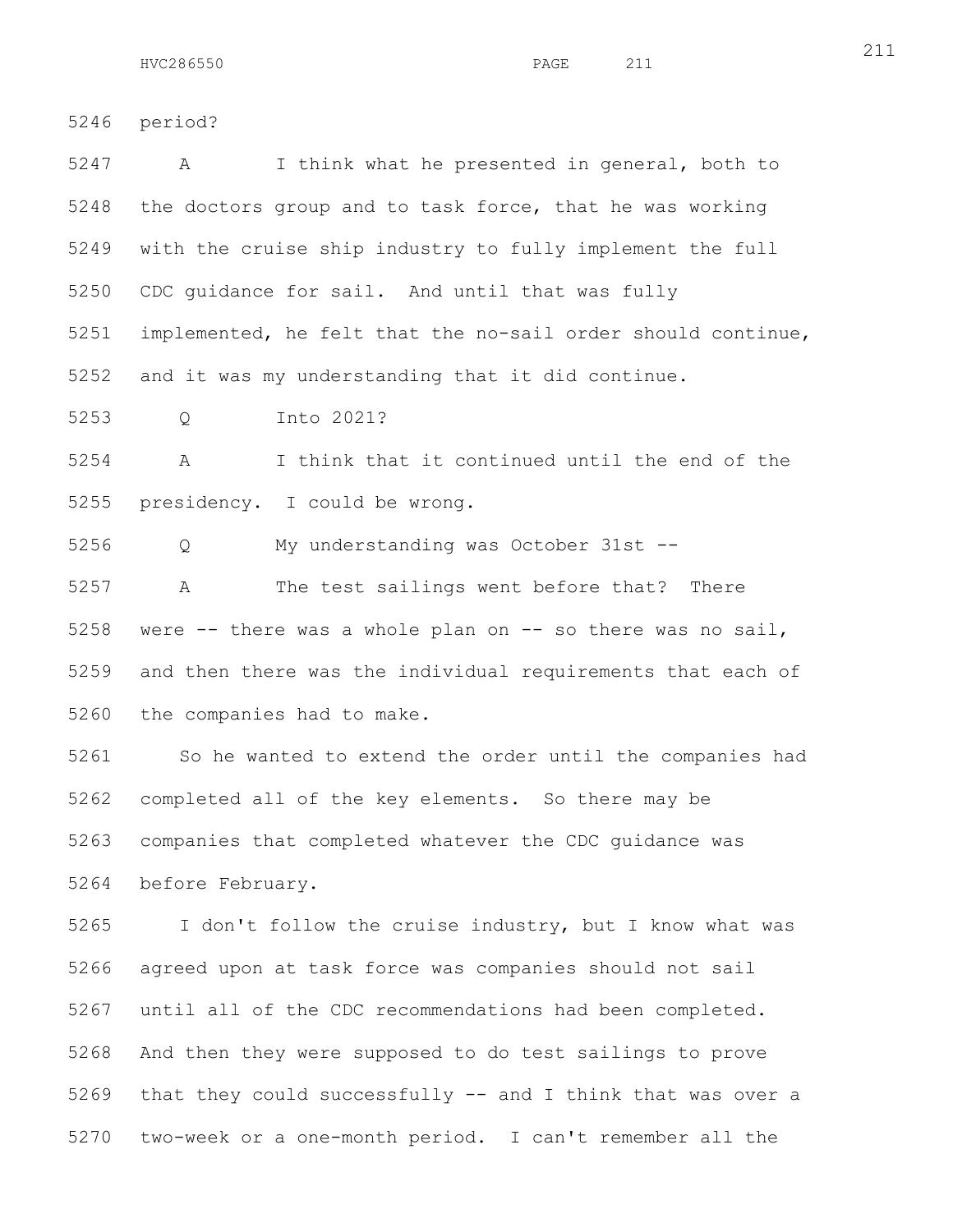5271 regulations. But it was regulation-based rather than time 5272 at that point. 5273 Q Can I draw your attention to page 65 of that 5274 agenda. This is a July 15, 2020 agenda. 5275 A July 15th? 5276 Q That's correct. 5277 A Okay. 5278 Q The Roman IV says: No-sail order discussion, 5279 and in handwritten notes, it appears to read September 30th, 5280 X -- which I believe means extension -- and then it says 5281 DeSantis outreach. 5282 Do you recall this discussion? 5283 A No, and I don't know if those notes are correct. 5284 I mean, are they? 5285 Q Do you have any reason to believe that they are 5286 incorrect? 5287 A Well, I think they may have extended to 5288 September 30th. I have no idea what the DeSantis outreach 5289 is, but I thought by September 30th there was a continuation 5290 until all of the CDC requirements were met. 5291 Q Let me direct your attention now to page 73, 5292 which is the September 23rd, 2020 agenda. You'll see at 5293 Roman VI, it says no-sail order, and it mentions Gary 5294 Rasicot from HHS.

5295 Who is Mr. Rasicot?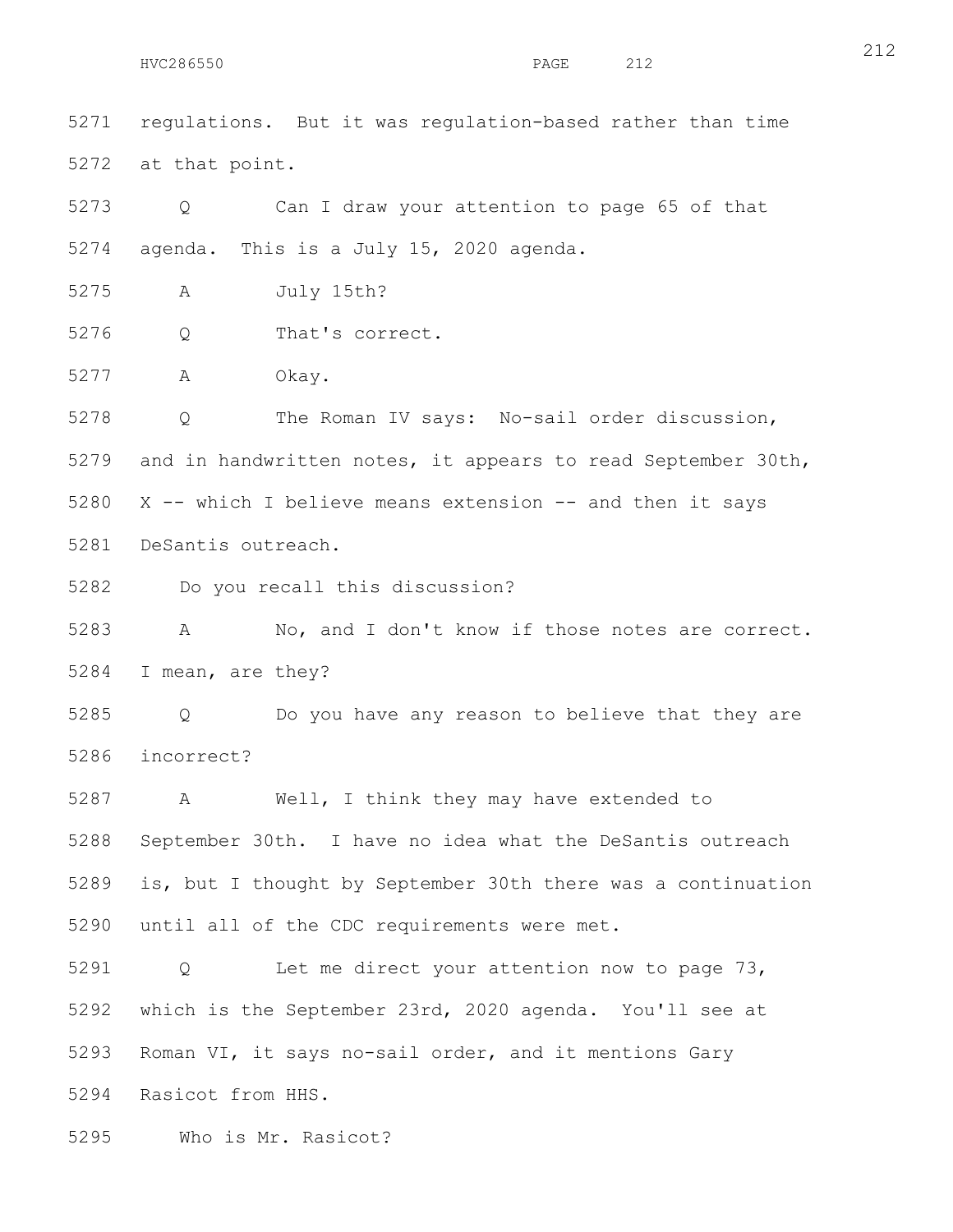5296 A I don't know.

5297 Q The following page, page 74, the September 29, 5298 2020 agenda, has handwritten notes next to no-sail order 5299 which reflects October 31st no sail. Do you recall this 5300 meeting?

5301 A I don't recall that discussion, but they may 5302 have continued. I mean, you can see they're extending it 30 5303 days at a time. I don't have an idea of why that was done 5304 except that they were -- all I know is Bob saying that 5305 they're working with the cruise companies in order to have 5306 them prepared for any test sailings.

5307 Q And just one more, the next page, page 76, 5308 October 16, 2020. Roman IV says: Conditional safe sail 5309 order.

5310 Is that what you were referring to?

5311 A I think that's what Bob was presenting, those 5312 recommendations, in order to sail.

5313 Q Do you believe at that time that cruise ships 5314 could safely reopen before vaccines were available?

5315 A I never saw what the CDC -- I mean, obviously 5316 the CDC is the one who gave them these recommendations of 5317 what they had to do in order to sail again. And I know that 5318 they had been working on those recommendations since the 5319 original no-sail order back in March or April. So this is 5320 now -- now 18 months? Six months, eight months? The eight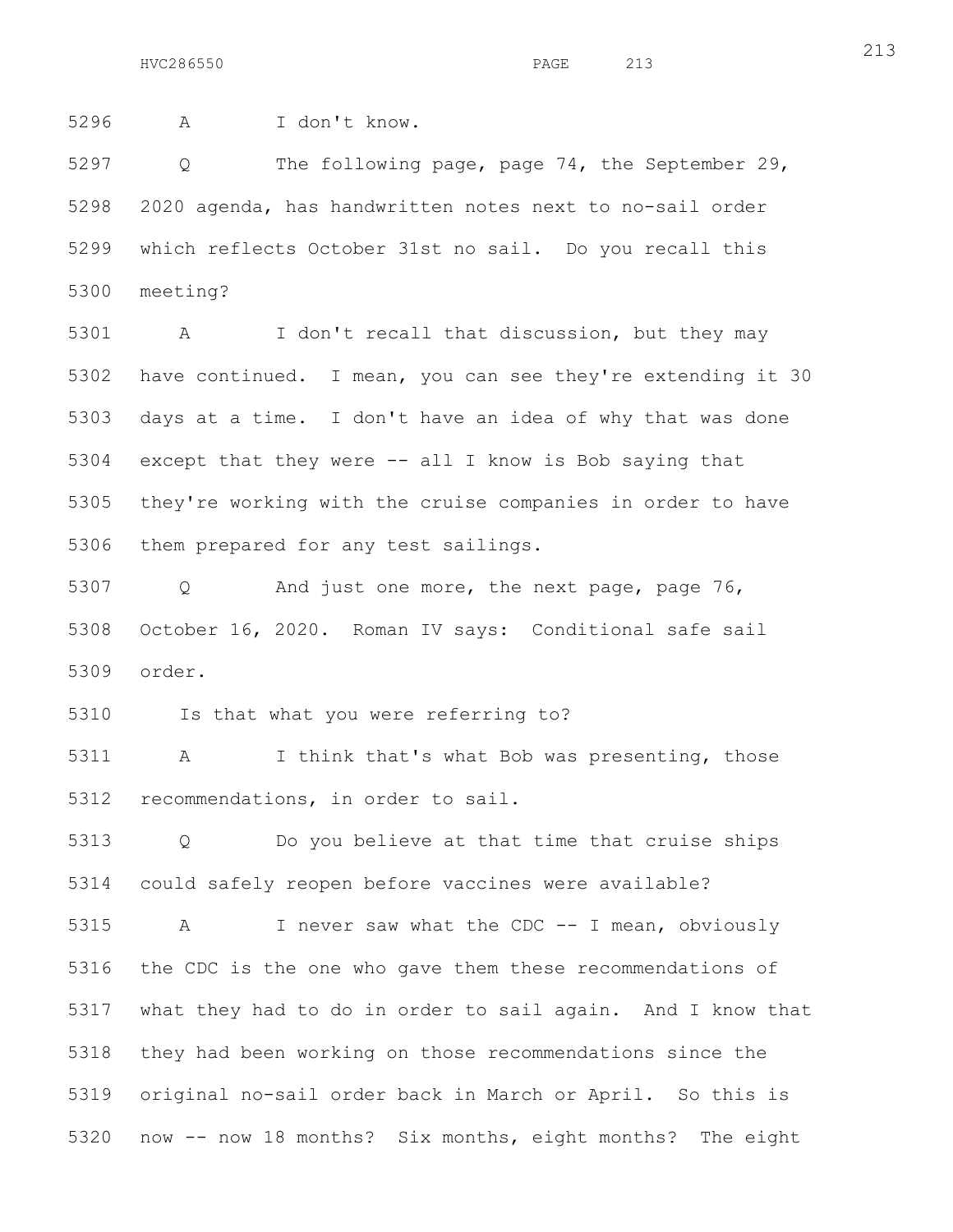5322 I wasn't -- that's a CDC and cruise ship discussion. 5323 Ms. Mueller. I'm going to very briefly pause. We can 5324 go off the record. 5325 (Recess.) 5326 Mr. Benzine. Just a few questions. 5327 BY MR. BENZINE. 5328 Q As I'm sure you're aware, deaths from COVID in 5329 2021 have topped deaths from COVID in 2020. 5330 A Correct. 5331 Q Three quick yes-or-no questions. Are you 5332 concerned with the current status of the pandemic? 5333 A Yes. 5334 Q Is the U.S. government doing everything in their 5335 power, all the mitigation strategies, currently? 5336 A I think neither the federal government or state 5337 and local governments are doing everything that they could 5338 at this moment. 5339 Q Are there currently preventable deaths? 5340 A Yes. 5341 Mr. Benzine. Thank you. That's all I have. 5342 Ms. Gaspar. I just have one follow-up question from 5343 that. 5344 BY MS. GASPAR. 5345 Q Could wider vaccine uptake earlier this year

5321 months later. So I don't know how far -- I can't tell you.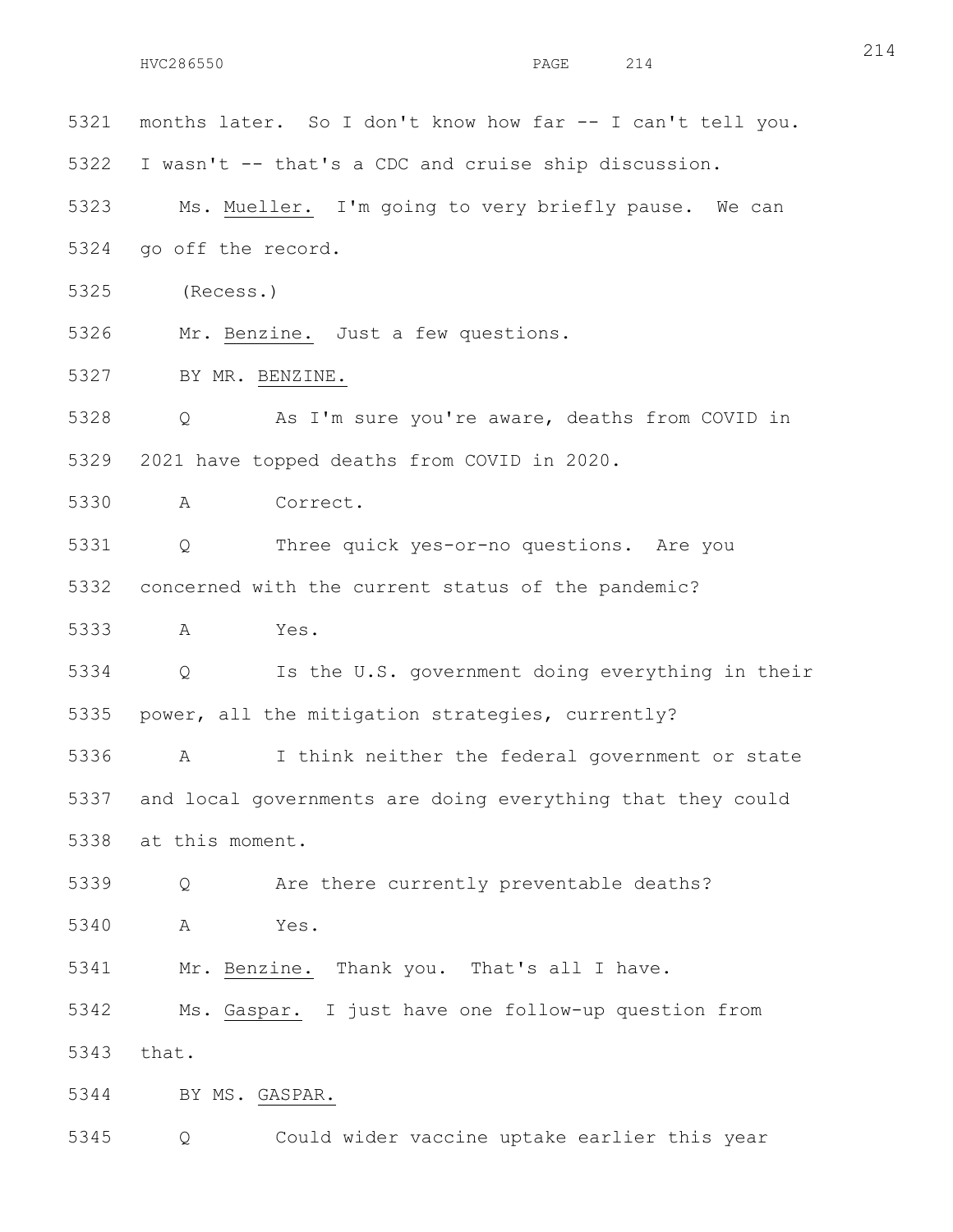5346 have prevented the majority of deaths that we have been 5347 seeing in the latest phase?

5348 A Like we discussed before, not all of them. And 5349 I think -- and that's why I keep coming back to vaccines are 5350 critical and everybody should get vaccinated. But we know 5351 we knew before the summer surge what the percent of 5352 unvaccinated were; and just like all of the work I've done 5353 around the world, you don't single out a group and blame 5354 what occurs on that group. It is your responsibility to get 5355 in with that group, to talk to that group, to listen to that 5356 group and come to a place where that group can agree to an 5357 understanding on the role of vaccines.

5358 So I hold all of us as public health officials to the 5359 same standard that I held myself to during the pandemic, and 5360 I think we need to listen to people and understand what 5361 their hesitancy is and address that hesitancy. Because any 5362 American dying at this point is a tragedy for all of us, it 5363 has been throughout the pandemic, and we ought to all be 5364 doing everything collectively that we can to decrease 5365 vaccine hesitancy and increase uptake, but also of mask and 5366 testing. And I think if we do those three things, we will 5367 have a dramatic decline in the number of fatalities. 5368 I was very encouraged to see funding directly to local 5369 NGOs. I think that is absolutely key. Those are peer 5370 outreach community workers who know where the individuals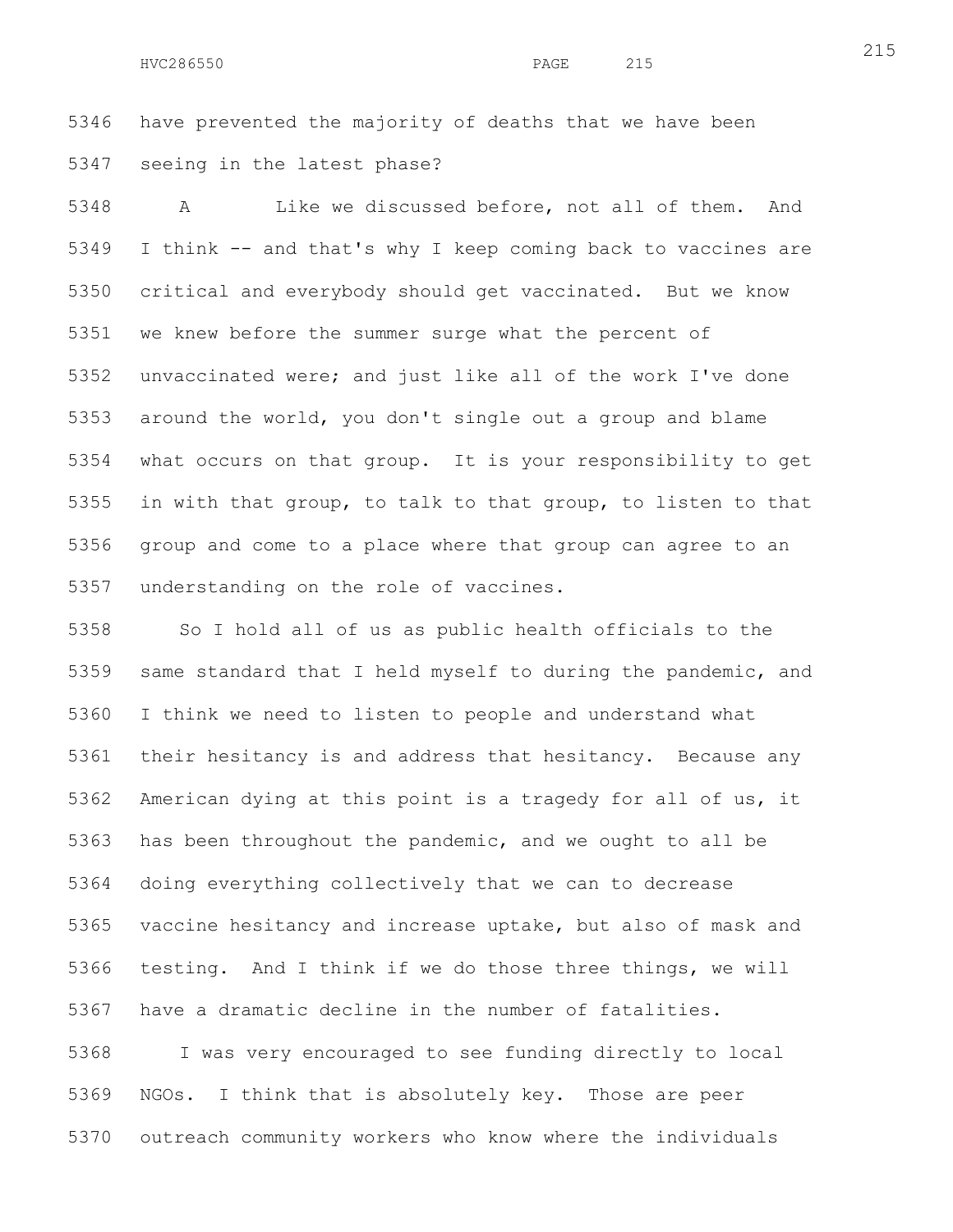5371 are and can hold one-on-one meetings with individuals.

5372 We should not be stigmatizing and further putting people 5373 into a box that implies that they somehow don't have -- that 5374 they're somehow not processing the information. They may 5375 not have gotten all the information.

5376 And so having worked on pandemics around the world, this 5377 is a very critical point to me personally that we never 5378 alienate and further alienate individuals in communities by 5379 stigmatizing them for being in one position or another. 5380 Instead, we should talk to them and listen to them and 5381 collectively get to that place where people can all be 5382 vaccinated.

5383 Q In your response you said that not all of them. 5384 So that means some of the deaths that we've seen in the 5385 latest wave of coronavirus deaths?

5386 A I think there's two pieces of this. We don't 5387 have a clear understanding of the full immunogenicity or 5388 lack of immunogenicity in particularly our most elderly. We 5389 lost another probably 6 or 7,000 residents of nursing homes 5390 in the southern surge. It was better, significantly better 5391 than the summer previously. I think we lost about 22,000. 5392 Now, the numbers are still coming in, so it may get as high 5393 as six and a half or 7,000.

5394 So that's a remarkable decline. But in my mind, when 5395 you have a vaccine and supposedly all of the residents of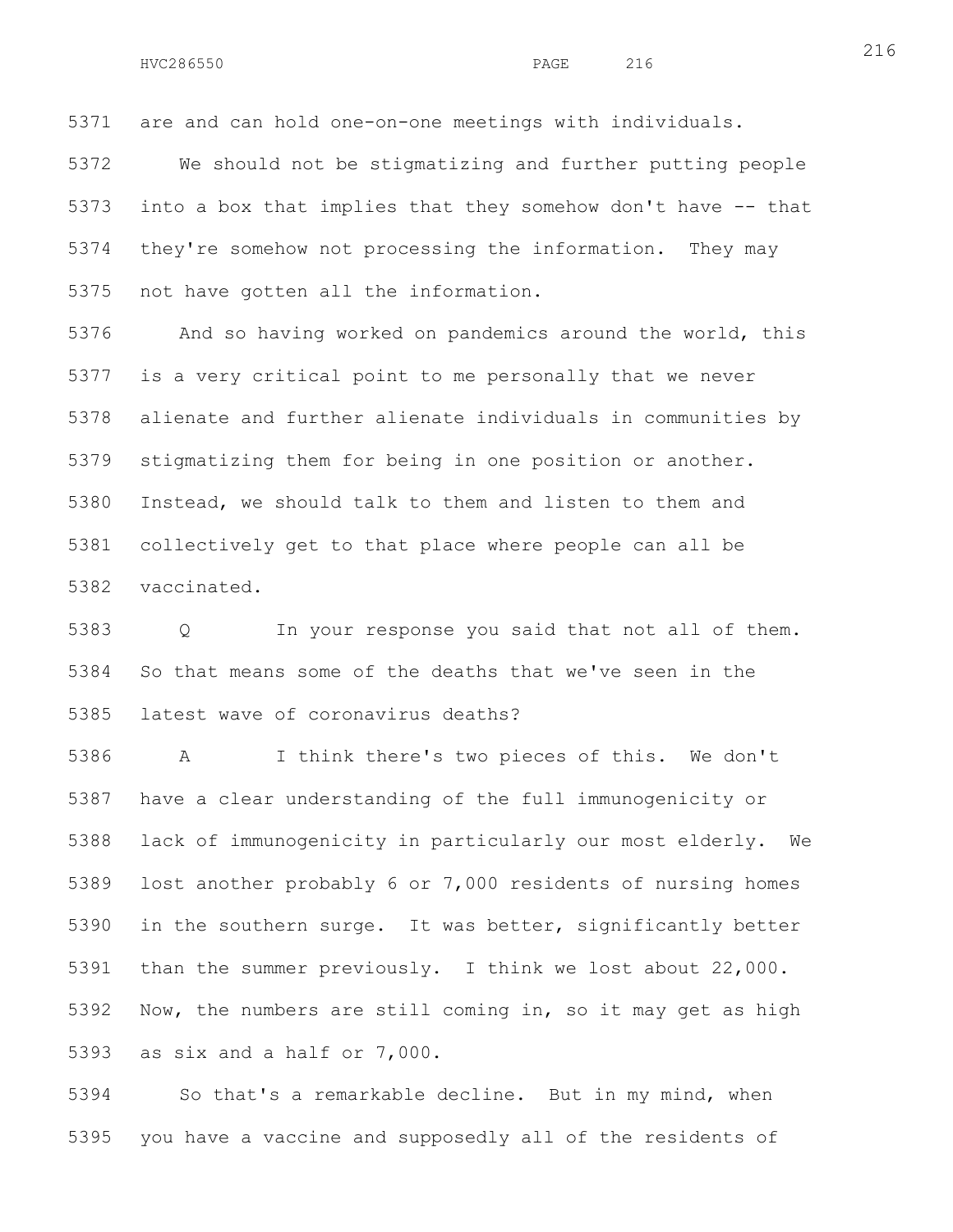5396 the nursing homes had been vaccinated, I don't know if they 5397 all were or all weren't, that still needs to be our number 5398 one priority. And now it has to be our number one priority 5399 that those individuals also have received their third shot. 5400 Because we just really don't know the immunogenicity in 5401 really old people.

5402 The immune system is an organ just like your liver and 5403 your lungs and your kidneys, and your knees. And like all 5404 organs, and as you age, it loses some of its abilities. And 5405 so we shouldn't just go with the assumption that 100 percent 5406 of the nursing home residents are protected because they've 5407 been vaccinated.

5408 So we just have to again continue to layer the 5409 protection, like the Swiss cheese model, to make sure that 5410 we're doing everything we can with the technology we now 5411 have available to us. We need to dramatically increase 5412 testing.

5413 And so that's why I'm saying that not all of them, 5414 because I do believe that we responded to the southern surge 5415 again late.

5416 Q You said "we responded to the southern surge 5417 late. "

5418 A Again late.

5419 Q Yeah. And is it fair to say some of those 5420 decisions were made by southern state governors who refused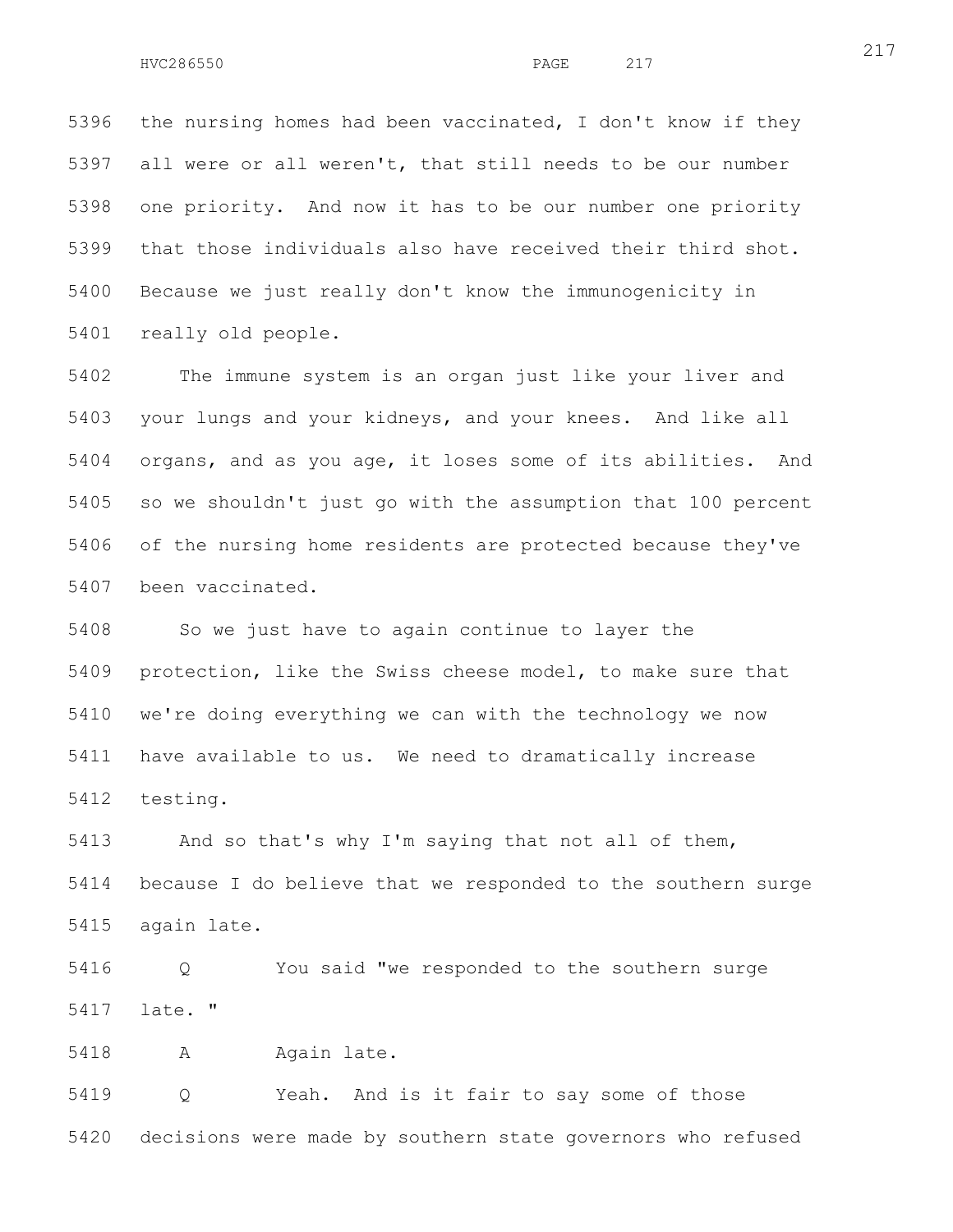HVC286550 PAGE 218

5421 to implement measures in late 2020 as well?

5422 A You know, I could have said that the whole time 5423 that I was in my federal position and I chose not to say 5424 that, instead to go state by state to find out what their 5425 issues were and address those. And I think -- if that is 5426 being done now, that's terrific, that's what it takes. But 5427 if you're sitting in Washington and you're not talking to 5428 the states but once a week on a governors' call and you 5429 don't have people representing you in those states and 5430 talking to those governors, then that's on us.

5431 I think we can't -- I hope out of this we will realize 5432 that no matter where you live in this country, that you 5433 deserve to have a vibrant life and health. I know that 5434 sounds Pollyannish, but that's the approach I took in the 5435 Sub-Saharan Africa. And if you start from that approach 5436 that everyone is valuable and everyone's health is valuable 5437 and everyone should survive COVID, then you have a very 5438 different approach than saying it's -- you know, we're 5439 making excuses for this person or that person or the fact 5440 that we were less than effective.

5441 I try to hold myself to a place where I was not making 5442 those kinds of excuses, but instead going out and finding 5443 out what their issues were.

5444 Ms. Gaspar. Thank you so much. Off the record.

5445 [Whereupon, at 4:56 p.m., the taking of the instance

218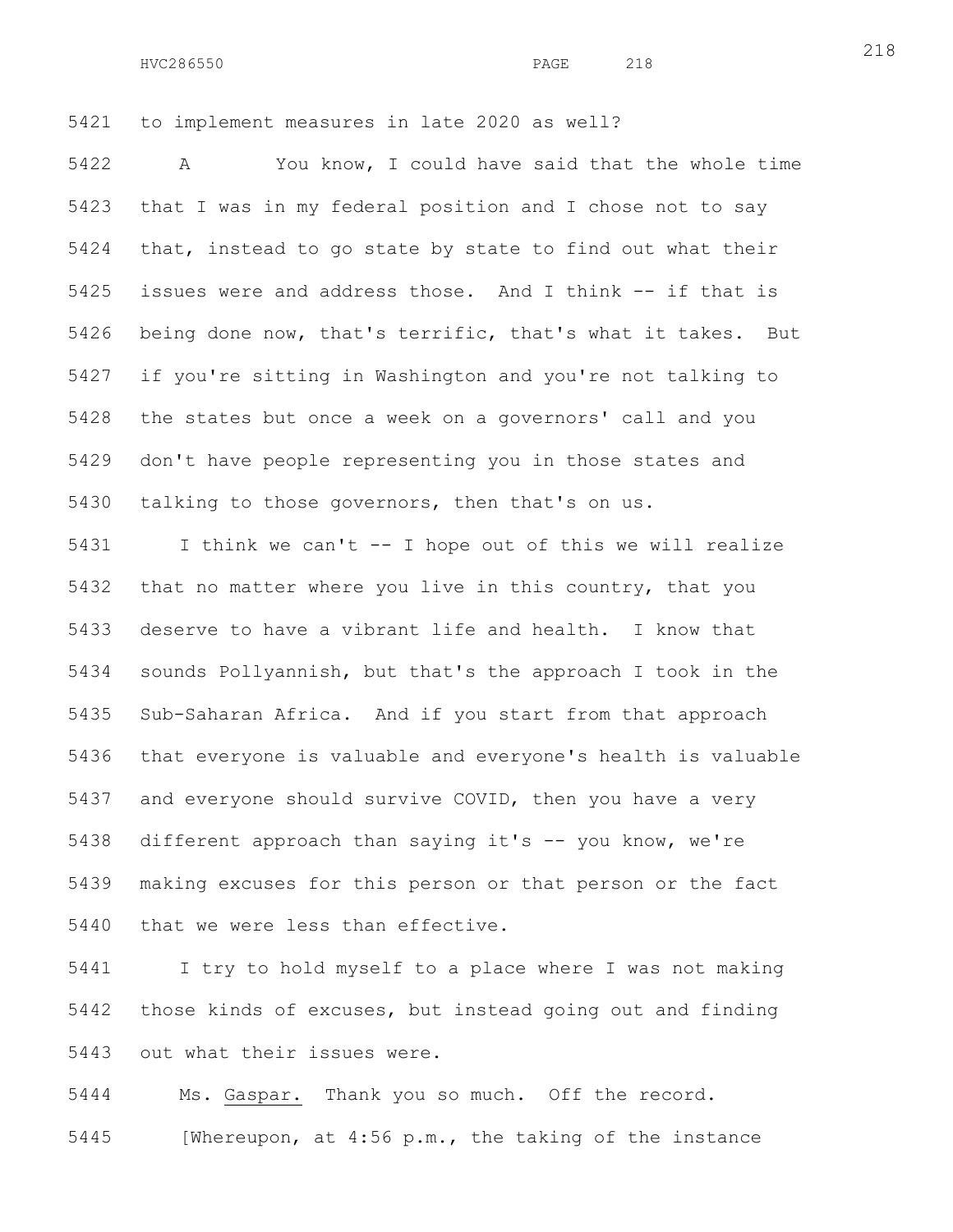HVC286550 PAGE 219

5446 interview ceased.]